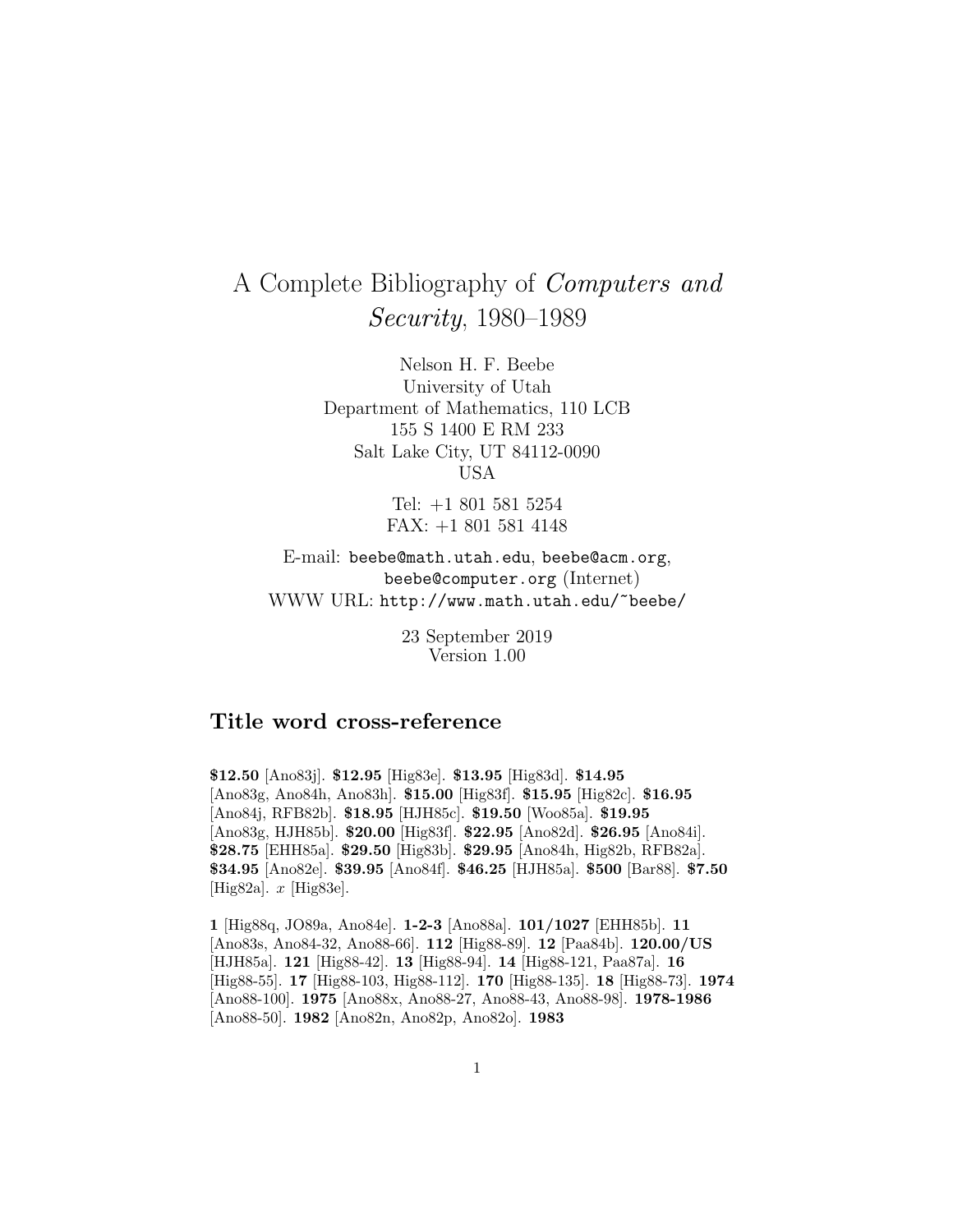[Ano83u, Ano83w, Ano83v]. **1984** [Ano84z, Ano84y, Ano84-28, Ano84-27]. **1985** [Ano85t, Ano85r, Ano85q, Ano85s]. **1986** [Ano86-35, Ano86-36, Ano86-33, Ano86-34, Ano88v, Ano88t, Ano88x, Ano88-39, Ano88-40, Ano88-94, Ano88-142, Ano88-144]. **1986-September** [Ano88u]. **1987** [Ano87-30, Ano87-27, Ano87-29, Ano87y, Ano87z, Ano87-28, Ano88-38, Ano88-37, Ano88w, Ano88u, Ano88y, Ano88z, Ano88-27, Ano88-30, Ano88-31, Ano88-33, Ano88-41, Ano88-43, Ano88-53, Ano88-54, Ano88-63, Ano88-100, Ano88-98, Ano88-141, Ano88-143]. **1988** [Ano88-28, Ano88-99, Ano88-116, Ano88-118, Ano88-120, Ano88-115, Ano88-117, Ano88-119]. **1989** [Ano89-38, Ano89-34, Ano89-37, Ano89-32, Ano89-33, Ano89-31, Ano89-36, Ano89-35].

**2** [JO89b, Ano84f]. **2.7** [Kug86]. **21** [Hig88-78]. **26** [Hig88m]. **29** [Hig88-97].

**3** [Hig88-63]. **30** [Hig88-53]. **31** [Hig88l, Hig88-137]. **33** [Hig88-93]. **35** [Hig88u, Hig88-48, Hig88-92]. **36** [Hig88k]. **37** [Hig88-68]. **38** [Ano88-97]. **39** [Hig88-82].

**4** [F˚ak87b, Hig88-62, Hig88-98]. **40** [Hig88-100]. **43** [Hig88-30]. **44** [Hig88-79]. **48** [Hig88-69, Hig88-115]. **497** [Hig88-122].

**5** [Hig88-71, Hig88-95]. **512** [Hig88-52]. **53** [Hig88-50, Hig88-113]. **54** [Hig88-35, Hig88-76].

**6** [Hig88-99, Hig88-120].

**72** [Hig88-105]. **75.00/US** [EHH85a]. **776-101** [EHH85b]. **776-101/1027** [EHH85b]. **78** [Hig88-101]. **7th** [Ano85a].

**8** [Hig88o, Hig88-64]. **81** [Hig88-96]. **'83** [Ano83p, Ano83q, Hig88-126, Ano83i]. **'84** [Ano84p, Ano85n, Woo84, Hig88-58, Hig88-114]. **'85** [Ano85w, Ano86n]. **'86** [Ano86u]. **'88** [Hig88-162, Hig88-72, Hig88-118]. **89** [Hig88-41].

**9** [Hig88-104]. **92** [Hig88-66]. **93** [Hig88y, Hig88-124].

**A1** [Hig88-91, LDS<sup>+</sup>88]. **A19** [Hig88-91]. **Abstract** [Ano85b, Hug88, Ano89-39]. **Abstracts** [Ano82a, Ano82b, Ano82i, Ano83a, Ano83b, Ano83c, Ano84a, Ano84b, Ano84c, Ano85c, Ano85d, Ano85e, Ano86a, Ano86b, Ano86c, Ano86d, Ano87a, Ano87b, Ano87e, Ano87c, Ano87f, Ano87d, Ano89a, Ano89b, Hig88j, Hig89a, Hig89b, Hig89c, Hig89d, Hig89e, Hig89f]. **abuse** [Hig87c, Mou82, Woo82b]. **Access** [Hov83, Lun89, Ams88, Ano86y, Ano87-40, Ano88-95, Boz88b, EHH85a,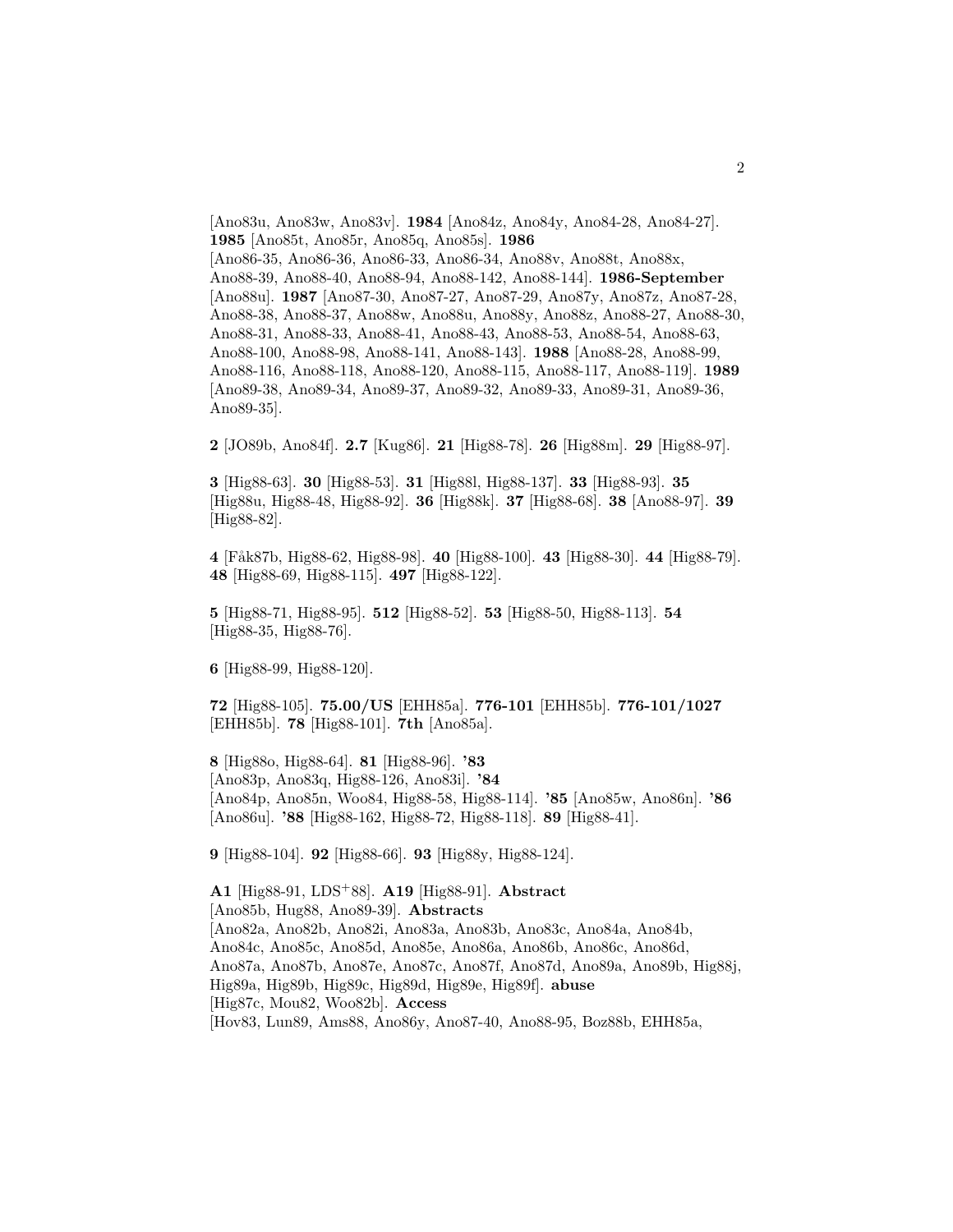Hig88-109, Hig88-118, Hig88-131, Kar86, Men89e, San88, Yeo85, dC85]. **accountant** [Har86]. **accounting** [GM85]. **accurate** [Har88]. **achieve** [Woo89]. **ACM** [Hig88-52, Hig88-122, LS87]. **acquisition** [All88]. **acquisitions** [Ano88-134]. **act** [Hig88-75, Hig88-110, Mil88d]. **ACTEN** [FM84]. **activities** [Hov83, TR86a, TR86b]. **actors** [Hof89b]. **Adaptable** [GPR<sup>+</sup>88a, GPR<sup>+</sup>88b]. **adaptive** [WC88]. **added** [Hig86b]. **address** [Ano88f, Men88e]. **Addresses** [Ano88b, Ano88c, Owe86]. **addressing** [BvS89]. **adds** [Ano88-55]. **administration** [Coh87a, Coh87d]. **administrator** [Hig89w]. **ADP** [SK82]. **Advanced** [Ano86e, vdBL84]. **Advances** [Ano84e, Ano84f, Hig83b]. **advice** [Hig88-112]. **advocates** [Hig88-78]. **affordable** [Hig88-126]. **afforded** [WC88]. **After** [CM88, Mil85]. **Aftershocks** [Ano88d]. **against** [ALN88, Coh89b, Hig88-126, Sop88]. **Age** [Hig88y, Hig88-101, Hig88-105, Hig88-118, Hig88-114, Ano88-81, Ano88-82, Hof89b, Hig82c]. **Agencies** [Hig88k, Hig88l, Hig88-35, Hig88-75, Men88e]. **agency** [Ano84j]. **ahead** [PH87]. **Ahituv** [Ano88-123]. **aid** [CMRW88]. **aided** [HJH85c]. **aids** [Hig88-167]. **aimed** [Ano88-130]. **Alan** [Ano82e, Hig88-101, Hig88-104, Ano88-104, Hig88-137]. **alert** [Ano88-150]. **Alex** [Ano88-35]. **algebraic** [She88]. **algorithm** [Ben88, Hen82, HC88]. **algorithms** [SB84, She88]. **Allen** [Hig83e]. **Alper** [Ano88-104]. **alternatives** [LS87]. **Altman** [Ano88-103]. **America** [Ano84j]. **Amsterdam** [Ano83i, EHH85a, HJH85a]. **Analog** [Jay82]. **Analysis** [Ben88, TTA<sup>+</sup>88, All88, Ano86-41, BR83, CW83, Car83, Gua87, Hof89a, Hof89b, Lon87, NCCW88, Sto88]. **analysts** [Ano82d]. **analyzing** [CI85]. **Anatomy** [Ano88e, Hig88-143, Hig88-142]. **and/or** [Ano86y]. **Anderson** [Ano88-61]. **Andrew** [Hig88u]. **Angel** [Hig88-30]. **Annotated** [OR88, Kur82]. **annoying** [Per88]. **ANSI** [Ano88f]. **anti** [Hig88o, Hig89g]. **anti-viral** [Hig88o]. **anti-virus** [Hig89g]. **antiviral** [Par88b]. **any** [Fåk86]. **Apollo** [Ano88g]. **Apple** [Hig88-96, Ano88h, Gof88a, Hig88n, Hig88r, Hig88q, Hig88m, Hig88o, Hig88p, Hig88-43, Hig88-71, Jon88, Ric88]. **Apple/Microsoft** [Hig88q]. **application** [Mur88]. **applications** [Ano88-39, Ano88-40, Ano88-41, Ano88-53, SK88, TC88, Woo82a]. **applied** [Lon87]. **Applying** [Sch82]. **appreciate** [Hig88k]. **approach** [Ala86, Ano88-102, Bac83, BM83, Cou82, Gua87, Har89, Hig88-27, Hig88-117, Hug88, Lun88, Mil88b, Mou82, Mou84b, PP88, PG87, Woo83b]. **Approaches** [LAN86]. **approved** [Ano88-29]. **approves** [Ano88-139]. **April** [Ano88y, Ano88-28, Hig88k, Hig88y, Hig88-30, Hig88-35, Hig88-41, Hig88-46, Hig88-55, Hig88-58, Hig88-72, Hig88-69, Hig88-63, Hig88-64, Hig88-73, Hig88-76, Hig88-79, Hig88-82, Hig88-91, Hig88-93, Hig88-94, Hig88-96, Hig88-97, Hig88-100, Hig88-89, Hig88-101, Hig88-106, Hig88-105, Hig88-118, Hig88-120, Hig88-112, Hig88-114, Hig88-115, Hig88-130, Hig88-129, Ano87-30, Ano88-116, Ano89-38, Hig88-47]. **architectural** [Bon83]. **architecture** [Ram89a, Ram89b]. **area**

[Ano88-72, Ano88-94, Har86, Hig88-102, JL89, Sch82, TC88]. **arm** [Hig88-60]. **Arnett** [Hig88o, Hig88-63, Hig88-64, Hig88-120]. **arriving** [Per88]. **art**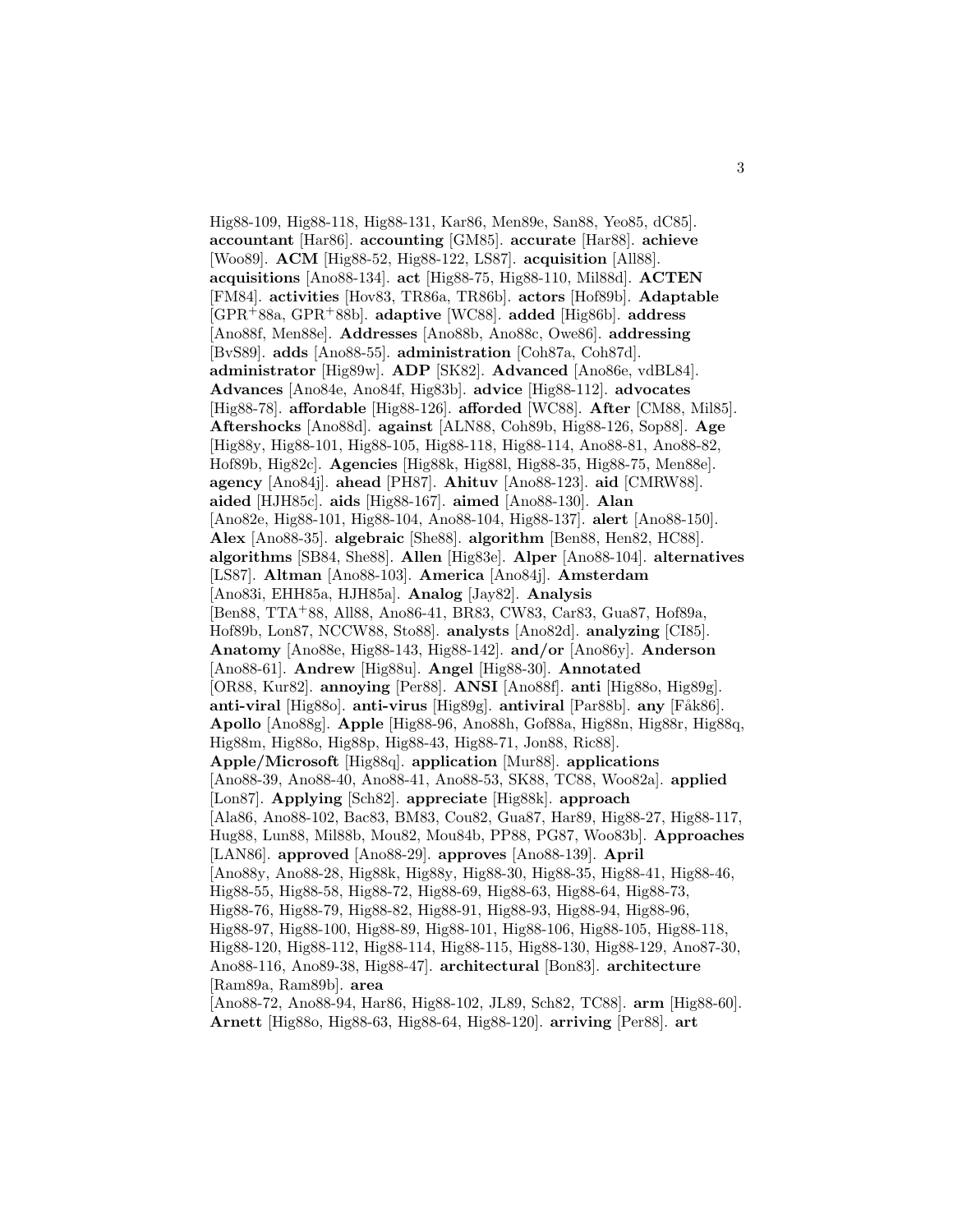#### [Lob83]. **Artech** [Hig83b]. **Articles**

[Ano85e, Ano82a, Ano82b, Ano82i, Ano83a, Ano83b, Ano83c, Ano84a, Ano84b, Ano84c, Ano85c, Ano85d, Ano85b, Ano86a, Ano86b, Ano86c, Ano86d, Ano87a, Ano87b, Ano87e, Ano87c, Ano87f, Ano87d, Ano89a, Ano89b, Hig88j, Hig89a, Hig89b, Hig89c, Hig89d, Hig89e, Hig89f, Hug88]. **aspects** [Ano88-33, Buu84, Coh89a, Hig88-51, LK84, Paa84b]. **Assessment** [Ano83t, PES88, Ano87-33, For82, Gar89a, PHEW88]. **assets** [FM83, Men89c]. **Association** [Hig83c, Paa84b, Smi87]. **assumes** [Ano88-102]. **assurance** [BPR88, LDS<sup>+</sup>88, TR86a, TR86b]. **attack** [Fåk88, Hig88-143, Hig88-146, Hig88-163, Hig88-130, Hig88-144, Whi89, vdAvE86]. **attacks** [Hig88-151, Hig88-41, Hig88-80, Sto88]. **attitude** [Hig88-121]. **attitudes** [HR88]. **Audit** [Ano87-34, KD86, Paa87b, Ano86z, Bea86a, Bea86b, Boz88b, Dos86, Koc83, Paa88, Top84, Web88, vBH88, vdBL84]. **Auditing** [Koc84, Ano88-109, Hig88-99, Paa84a, Ten86a]. **auditor** [Bol89b, Men85a]. **Auditors** [Mou87, Hig88-132]. **augmented** [Thu87]. **August** [Ano88-30, Ano88-31, Ano88-63, Ano88-141, Ano84z, Ano87-27, Ano88-118, Ano89-34]. **Authenticating** [Smi87]. **Authentication** [Kar86, PvL86, PW86, PW87b, ALN87, Ano86-28, Ano87u, Ano87-41, Ano88-126, Chr88, MRW89, Spe87]. **authenticators** [FVTS87]. **Author** [Ano82c, Ano83d, Ano84d, Ano85f, Ano86g, Ano87g, Ano88i, Ano89c]. **authorities** [Hig87-32]. **authority** [Boz88b]. **authorization** [Plu88]. **Autodesk** [Ano88-67]. **automated** [CR88]. **automatic** [Hig88-169]. **Automating** [FVTS87]. **automation**

[Hig85d, Hig87w, Hig88-167, Kee89, Sch84, Won88a]. **averts** [Hig88-98]. **awareness** [CMRW88].

**B** [Ano84i, Ano88-122]. **Back** [Ano86h]. **backed** [Hig88-110]. **backfire** [Ric88]. **backup** [Ano87r, Hig88v]. **bad** [Hof89b]. **Ball** [Ano88-148]. **Bamford** [Ano84j]. **band** [Bur88]. **bandwagon** [Par88b]. **bank** [Woo86b]. **banking** [Sei84]. **Barbara** [Hig88-76, Hig88-115]. **bark** [Hig88-50]. **Barney** [Hig88-95, Ano88a]. **Barton** [Ano88-106]. **base** [CJ86, EHH85a]. **based** [BS82, Car82, Hig88-109, Sal88, SK88]. **baselines** [PHEW88]. **basic** [Hig88-67, vdAvE86]. **basics** [Ano88-132]. **BASIS** [Ano88-52]. **Bass** [Hig88-58]. **Bates** [Hig88-76, Hig88-115]. **Battling** [Ano88j]. **be** [Hig88-50, Zaj88a]. **Beatson** [Ano88-51]. **Becker** [Ano83e, Ano84i]. **Bedford** [Ano83f]. **been** [Mil85, Zaj86]. **before** [Ano88k]. **behind** [Hig88-50]. **Beijing** [Hig87-27]. **being** [Hig85d]. **belatedly** [Men88e]. **Belden** [Hig88k]. **Belgian** [vH87]. **belief** [TTA<sup>+</sup>88]. **believe** [Zaj86]. **Bell** [Men85b]. **Benutzer** [MB88]. **Berkowitz** [Ano88-45]. **Bernard** [Ano88k]. **Betts** [Ano88f]. **Beyond** [Hig88-90]. **bibliography** [Hig83c, Kur82, OR88]. **big** [Hig88-90]. **Bill** [Gri88a, Hig88-110, Hig88-83, Hig88-45]. **biometric** [Hig88-83]. **biometrics** [Hig88-139]. **bits** [Ano88-125, Hig88-168, Hig89n, Hig89o, Hig89p, Hig89q, Hig89r, Hig89s, Hig89t, Hig89u]. **Blitzed** [Hig88a]. **blunders** [Hig88-116]. **blurs** [Lew88a]. **Board** [Ano83r, Ano83-27, Ano84x, Ano85o,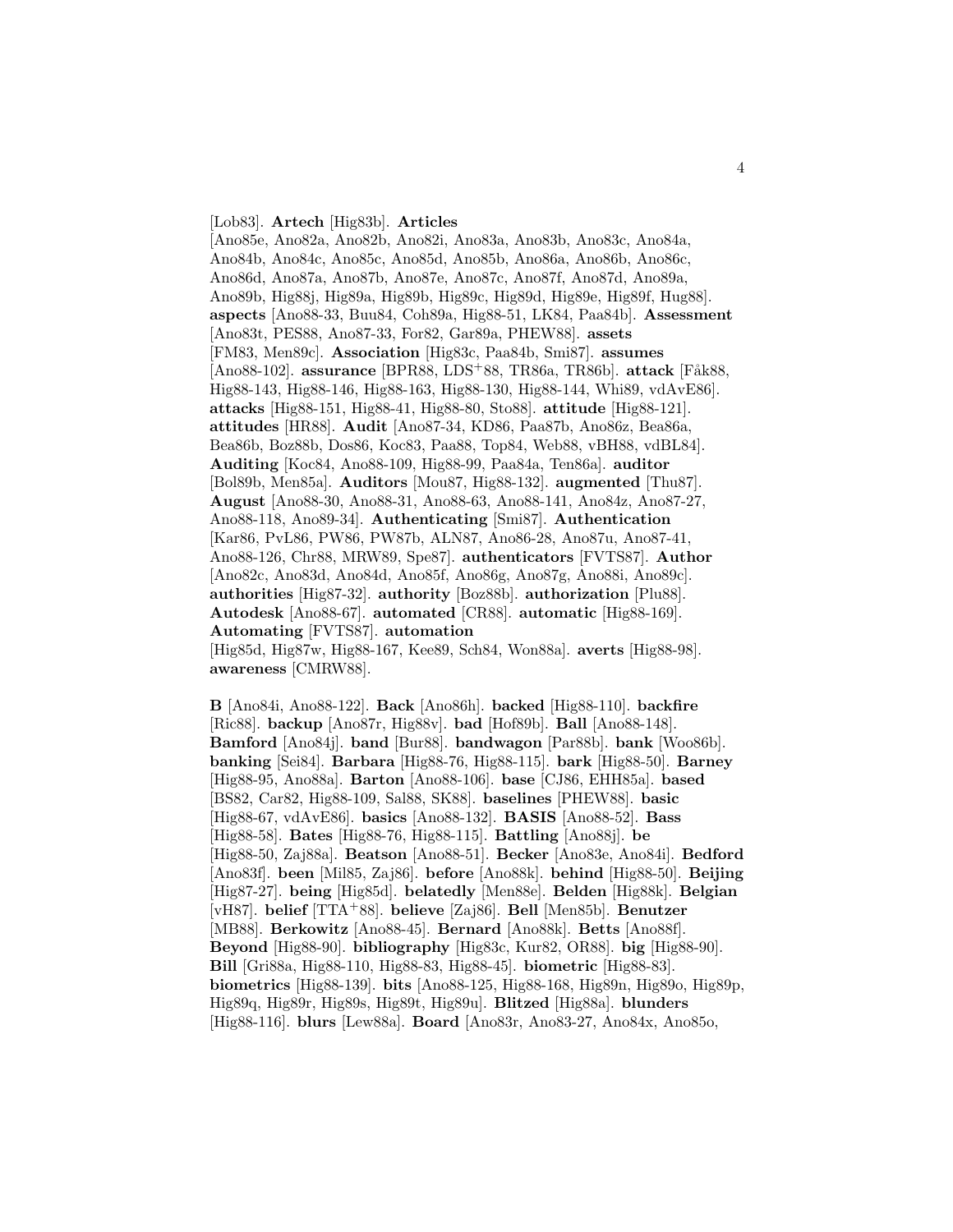Ano87v, Ess86, Hig87v, Ano82l, Ano82m, Ano85p, Ano86-29, Ano88-83, Ano88-84, Ano88-85, Ano88-86, Ano88-87, Ano88-88, Ano89v, Ano89w, Ano89x, Ano89y, Ano89z, Ano89-27, Ano89-28, Ano89-29, Ano82j, Ano83o, Ano84r, Ano85l, Ano86r, Ano87o, Ano88-49, Ano89l]. **Bond** [Hig88-98, Sha89]. **Book** [Ano82e, Ano82d, Ano83e, Ano83f, Ano83h, Ano83g, Ano83i, Ano83j, Ano84e, Ano84f, Ano84g, Ano84h, Ano84i, Ano84j, Ano88k, Ano88l, EHH85a, HJH85a, HJH85b, HJH85c, Hig82c, Hig82b, Hig83b, Hig83c, Hig83d, Hig83e, Hig83f, RFB82a, RFB82b, Woo85a, Hig88-88, Hig88i]. **Books** [Hig83e]. **boost** [Hig88-83]. **Borland** [Ano88-101]. **bosse** [Bol89a]. **Boston** [Ano84j, HJH85c, Hig82c]. **Bosworth** [Hig83d]. **both** [Hig88-126, Sop88]. **bottom** [Ano88-59]. **Bowden** [Hig88-105]. **Box** [Hig83b, Hig88-90]. **Bozman** [Hig88-42]. **Brad** [Hig88-58]. **brain** [Hig88-145]. **Brazil** [Hig88s]. **breach** [Hig88-96, Hig88-91]. **breached** [Ano88-105]. **break** [Ano86m]. **Breaking** [Hig83e]. **Breakpoints** [Men88a]. **breakup** [Men85b]. **Brian** [Hig88-79]. **brief** [Ano86v]. **briefly** [Kur82]. **briefs** [Sch88]. **British** [Hun88a]. **broad** [Hig88-66]. **Brookfield** [Ano83j]. **Brown** [Ano88d, Ano88-95]. **Bruce** [Hig83d]. **bug** [Hig88-73]. **bugs** [Per88]. **build** [Hig88-113]. **Bureau** [Ano84g, Hig87d, LN88, Ano83n]. **burglar** [vH84]. **Business** [Hig83c, Hig88-134, KG86, KG87, dC85, HJH85a]. **businesses** [Ano88-110]. **Butterworth** [Hig82c]. **Butterworths** [HJH85c]. **Buyers** [Ano88m]. **byte** [Hig88-50]. **bytes** [Ano88-125, Hig88-168, Hig89n, Hig89o, Hig89p, Hig89q, Hig89r, Hig89s, Hig89t, Hig89u].

**C** [Ano88-45, Ano88-55, Ano88-72, Ano88-107]. **cable** [Ano88-132]. **cable/video** [Ano88-132]. **Calamities** [Hig88t]. **Calendar** [Ano82f, Ano82g, Ano82h, Ano83k, Ano83l, Ano83m, Ano84k, Ano84l, Ano84m, Ano84n, Ano85g, Ano85h, Ano85i, Ano85j, Ano86i, Ano86j, Ano86k, Ano86l, Ano87h, Ano87i, Ano87j, Ano87k, Ano87l, Ano87m, Ano88n, Ano88o, Ano88p, Ano88q, Ano88r, Ano89d, Ano89e, Ano89f, Ano89g, Ano89h, Ano89i, Ano89j, Ano89k]. **callback** [Bis86]. **called** [Hig88-62]. **calls** [Mil88b, PH86]. **campaign** [Hig88l]. **campus** [Whi89]. **Can** [Hig88u, Hig88-139, Zaj88a, Hig88-30, Hig88-141, Ric88]. **Canada** [Ano83i, Bar88]. **cancer** [Hig88w]. **can't** [Hig88-55]. **capabilities** [Ano86-32]. **capability** [SB84]. **card** [Ano88-73]. **cards** [Ano88-141, Hig88-118]. **Carnahan** [Ano84v]. **Carole** [Ano88m]. **Carroll** [HJH85c]. **cartridge** [Hig87g]. **Case** [Ano88-101, Hig88-146, Coh87e, Gla88, Hig88-39]. **Cases** [HP84, Bum84]. **catch** [Ano88-148]. **catching** [Hig88-107]. **categories** [San88]. **causes** [HP84]. **CBEMA** [Hig83c]. **Center** [Hig88-47, Ano88-47, vdBL84]. **Central** [Kim88]. **certifiably** [Bon83]. **certification** [PP88]. **Cerullo** [Hig88-101]. **challenge** [Hov86, Paa87c, Ano83e]. **challenges** [Ala86]. **charade** [Hig87a]. **charges** [Hig88-96]. **checking** [Thu87]. **checklist** [Ano88-133]. **checklists** [Hov83]. **checksum** [Coh87c, HC88]. **Chernobyl** [Hig88-147]. **Chicago** [Hig88-42]. **chief** [Raa88]. **chill** [Hig88-134]. **China** [Ano86-30]. **chip** [She88]. **chosen**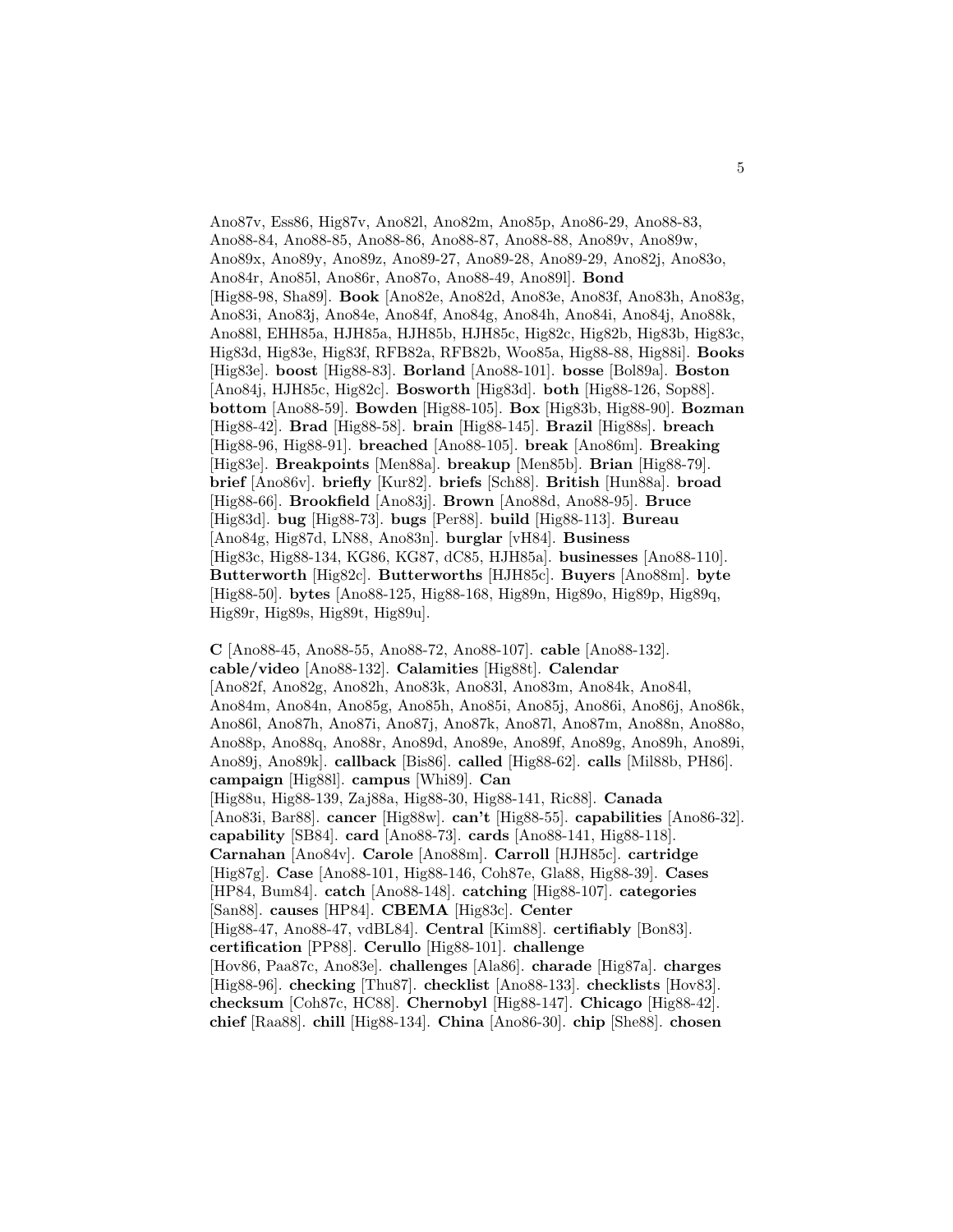[vdAvE86]. **chosen-plaintext** [vdAvE86]. **Christine** [Hig88-100]. **Christmas** [Hig88-149]. **Christopher** [Ano88-140]. **Cipher** [Hig87b, Hen82, Hig88-89]. **ciphers** [CR88, Hig83d]. **Citations** [Ano88x, Ano88y, Ano88v, Ano88-38, Ano88w, Ano88-27, Ano88-28, Ano88-44, Ano88-43, Ano88-50, Ano88-94, Ano88-100, Ano88-98, Ano88-99, Ano88-142, Ano88-143, Ano88-144]. **city** [Hig82a]. **Clarke** [Hig88-52]. **classification** [FG89, LDS<sup>+</sup>88]. **classified** [Ano88-105]. **Clifford** [Hig88-122]. **clouds** [Ano88-104]. **Co** [Ano83j, Ano84i, Hig83e, RFB82b]. **Coalition** [Ano88s]. **code** [Ser85]. **codes** [Ano88-124, HJH85b, Hig83e, Hig83d]. **Coffee** [Ano86m]. **collar** [Bol88d]. **colleges** [Bri88]. **colour** [DR88]. **combat** [Ano88s, Hig88-159]. **combined** [Chr88]. **come** [Hig88-33]. **comfort** [Her87]. **coming** [Ano88-114]. **command** [Kug86]. **comments** [Ano87q]. **commercial** [Bra88]. **Commission** [Ano84g]. **Committee** [Ano88-78, Ano89n, Ano85m, Ano88-74, Ano88-75, Ano88-76, Ano88-77, Ano88-79, Ano89o, Ano89p, Ano89q, Ano89r, Ano89s, Ano89t, Ano89u]. **Commonwealth** [Ano89-39]. **communication** [Ano88-50, Rih87, Top84, Zaj88a, HJH85a]. **Communications** [Ano88-44, Hig88-52, Hig88-122, Hig88-126, Ano86-27, Ano87-37, Ano88t, Ano88u, Ano88-64, Bur88, Cer83, Hig88-147, Hig88-158, Hig88-108, Woo89]. **Communities** [Ano88v, Ano88-38, Ano88w, Ano88x, Ano88-27, Ano88-43, Ano88-50, Ano88-100, Ano88-98, Ano88-99, Ano88-142, Ano88-143, Ano88-144]. **community** [Sei84]. **companies** [Bri88]. **Company** [Ano83f, Ano83g, Ano84j, HJH85b, Hig83d, Ano88-130]. **compels** [Hig88-75]. **complete** [Ayo83]. **complexity** [Gag88b]. **components** [WZ86]. **compression** [Ano86q, Ano88-39, Ano88-40, Ano88-41, WC88]. **compromise** [Men88c]. **compromised** [Zaj86]. **COMPSEC** [Hig88d]. **computation** [FVTS87]. **Computational** [Coh89a]. **Computer** [Ano83n, Ano84o, Ano87e, Ano87f, Ano87-34, Ano88v, Ano88w, Ano88t, Ano88u, Ano88x, Ano88y, Ano88z, Ano88-27, Ano88-28, Ano88-30, Ano88-29, Ano88-31, Ano88-32, Ano88-33, Bri88, Coh87b, Com84, Elo88, For82, Gol83, Hig83c, Hig83f, Hig83a, Hig87c, Hig87e, Hig87d, Hig87f, Hig88k, Hig88l, Hig88v, Hig88w, Hig88x, Hig88z, Hig88y, Hig88-27, Hig88-28, Hig88-29, Hig88-30, Hig88-148, Hig88-31, Hig88-32, Hig88u, Hig88-35, Hig88-53, Hig88-58, Hig88-66, Hig88-72, Hig88-68, Hig88-69, Hig88-62, Hig88-76, Hig88-78, Hig88-79, Hig88-82, Hig88-103, Hig88-100, Hig88-104, Hig88-113, Hig88-130, Hoe86, Hun88a, Men89a, Mur83, Owe86, Paa84a, Paa84b, PH87, Paa87b, Saa87, Sol87, Sta86a, Won85, Ano82k, Ano82q, Ano83x, Ano83y, Ano84e, Ano84f, Ano84-29, Ano85a, Ano85u, Ano85v, Ano88-36, Ano88-60, Ano88-63, Ano88-91]. **computer** [Ano88-103, Ano88-114, Ano88-126, Ano88-128, Ano88-130, Ano88-145, Ano88-154, Ano88-156, Ano88-155, Ano89-39, BE89, BB84, BBF˚A82, Blo82, BS87, Car82, CI85, Cer85, Coh85, Coh88d, Coh88c, Coh89a, Coh89b, EHH85b, Elo85, FG89, Fif89, Fis84, Gle89, Guy83, HJH85c, HJH85d, Hig82b, HH82, Hig83b, Hig83i, Hig85e, Hig87a, Hig88a, Hig88-147,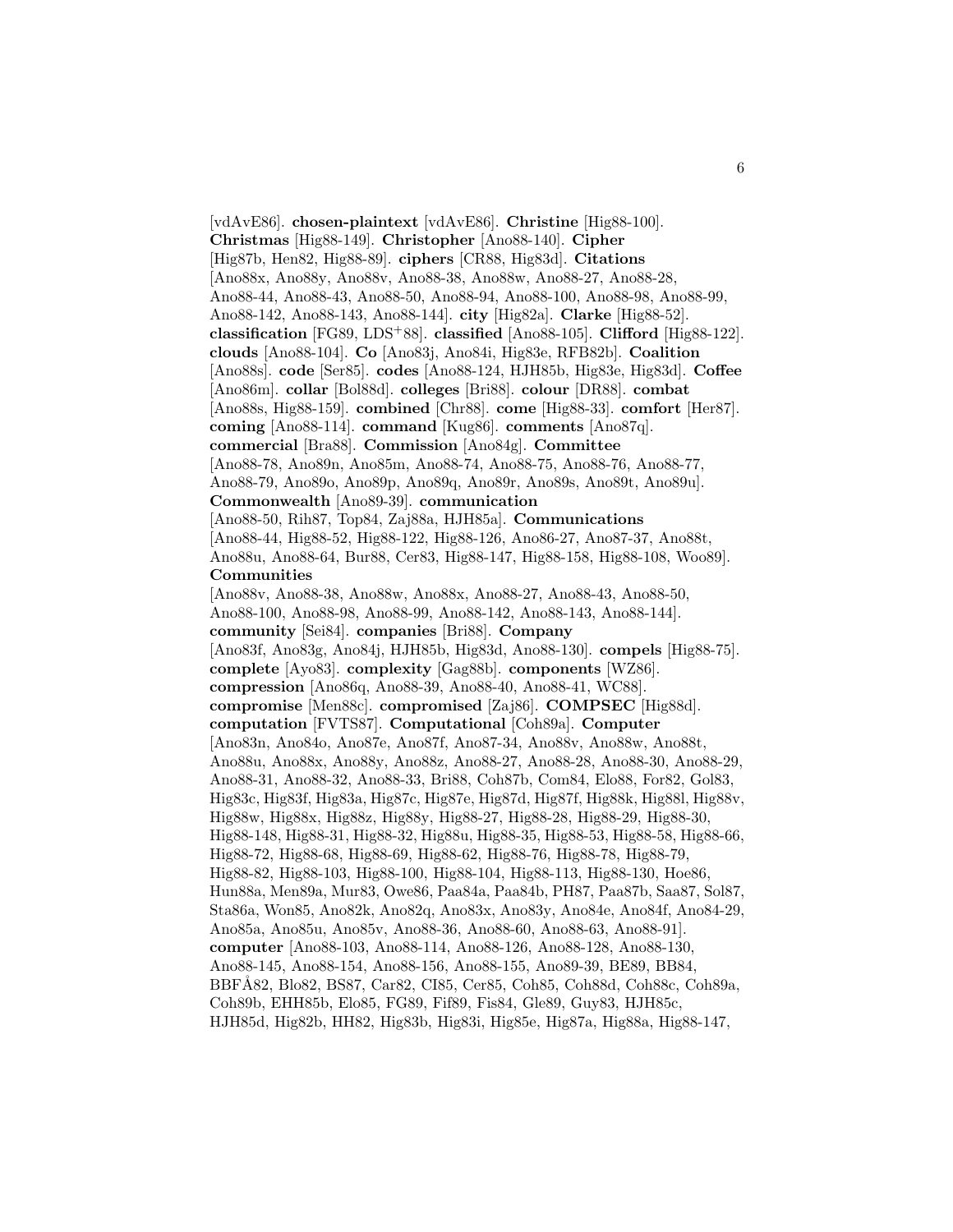Hig88-33, Hig88-38, Hig88-41, Hig88-50, Hig88-159, Hig88-160, Hig88-92, Hig88d, Hig88-120, Hig88-112, Hig88-119, Hig88-171, HM86, Hof89a, HR88, Kar86, Kim88, LS87, Lob83, Men85a, Men89b, Mil88d, Mou82, Mur88, Neu82, Paa88, Per82, PR85b, PG87, RFB82a, RFB82b, Raa88, RB82, Ric86, RH86, Sch85, Spe87, Sta86b, Str88, SK88, War83, Web89b, Wis89, Woo82b, Woo85a, Zaj86, Zaj89b, bAG88, vdBL84, Ano82d, Ano83e, Ano88k, Ano88l]. **computer-aided** [HJH85c]. **computer-based** [Car82]. **computer-mediated** [BB84]. **Computer-related** [Men89a, Sol87]. **computerized** [Ano88-48]. **computers** [Ano84h, Ano87w, Ano88-54, Ano88-80, Ano88-109, Ano88-127, Hig83d, Hig87-30, Hig88u, Hun88c, KG86, Sto88, Hig88-91]. **Computerworld** [Hig88-42, Hig88-46, Hig88-55, Hig88-95, Hig88-98, Hig88-121, Hig88-137, Hig88-73]. **computing** [Har89, Har83, Hig88-107]. **Concepts** [Hig88-128, Kug86]. **conceptual** [FM83, FM84]. **concern** [Ano83e, Ano88-108, Ano88-136]. **concerns** [Hig88-102]. **concise** [PvL86]. **Conference** [Ano83q, Ano84v, Ano84-32, Ano87-34, Ano88-34, Paa87b, Ano83i, Ano84w, Ano85a, EHH85b, Fåk87b, Hig85e, Hig88x, Hig88d, Paa88, Paa84b]. **conferences** [Hig88h]. **confidence** [Ano88-46, Top84]. **confidential** [Hig88-81]. **confidentiality** [Ano85k, Cha85]. **configuration** [TC88]. **configuring** [CI85]. **Confronting** [Hig88-92]. **confronts** [Hig88w]. **Congestion** [Chi88]. **Congress** [Ano83e, Ano85v, Bec83, Hig88-171]. **connection** [Req88]. **Connolly** [Ano88g]. **considerations** [Ano88-134, Bra88]. **CONST** [Lun88]. **constructive** [Lun88]. **consultants** [Ano88-113]. **consulting** [Hig88-83]. **containing** [PG87]. **context** [BvS89, Woo88]. **Contingency** [Fri82, Sei84, Ano88-151, SK82]. **Continuous** [Koc84]. **contract** [Hig88-96]. **Contractor** [Ano88-81, Ano88-82]. **Control** [Ano87-34, Hig88u, Hig88-53, Hig88-68, Hig88-103, Hig88-104, Hov83, Paa87b, Ano82d, Ano86y, Ano87w, Ano87-40, Car82, Chi88, Dos86, Har86, Hig88-70, Hig88-78, Hig88-109, Hig88-131, Hig88-138, JL89, Kar86, Lun89, Men89e, MS89, Mou87, PH86, Paa88, Per82, San88, Ten86b, Yeo85, Ano83f]. **controlled** [OM84]. **Controlling** [Wei83, FG89]. **Controls** [Web89a, Ams88, Cer83, Cer85, GM85, Hig83a, Hig87-31, Mil85, Ten86a, Woo83a]. **cool** [Ano88-110]. **copy** [Hig88-39]. **Copyright** [Hig88-110, Lew88a, Ano88h, Hig88m, Hig88p, Hig88s, Hig88-43, Hig88-87, Par88a]. **cornerstone** [HR88]. **corporate** [Ano88-35, Hig88-137]. **correct** [Coh88a]. **COSSAC** [CI85]. **Cost** [BS87, Hig83a, Hig88-46, MP87]. **Cost-effectiveness** [BS87]. **could** [Ano88-59, Ano88-106, Gof88b, Hig88s, Hig88-136]. **countermeasures** [Com84, Hig88-130]. **countersues** [Gof88a]. **countersuit** [Hig88n]. **Countries** [Ano84g]. **course** [Ano88-36, Har83, Neu82]. **court** [Hig88-39]. **courts** [Bum84]. **cracker** [BBR87]. **cracking** [Hig87b]. **cracks** [Hig88-120]. **Crash** [Ano88-36]. **crime** [Ano83n, Ano88k, Ano88v, Ano88w, Blo82, Bol88d, Com84, Fif89, Gol83,

HJH85d, Hig87-32, Hig88w, Saa87, Sta86a, Sta86b, Won85, bAG88]. **criminal**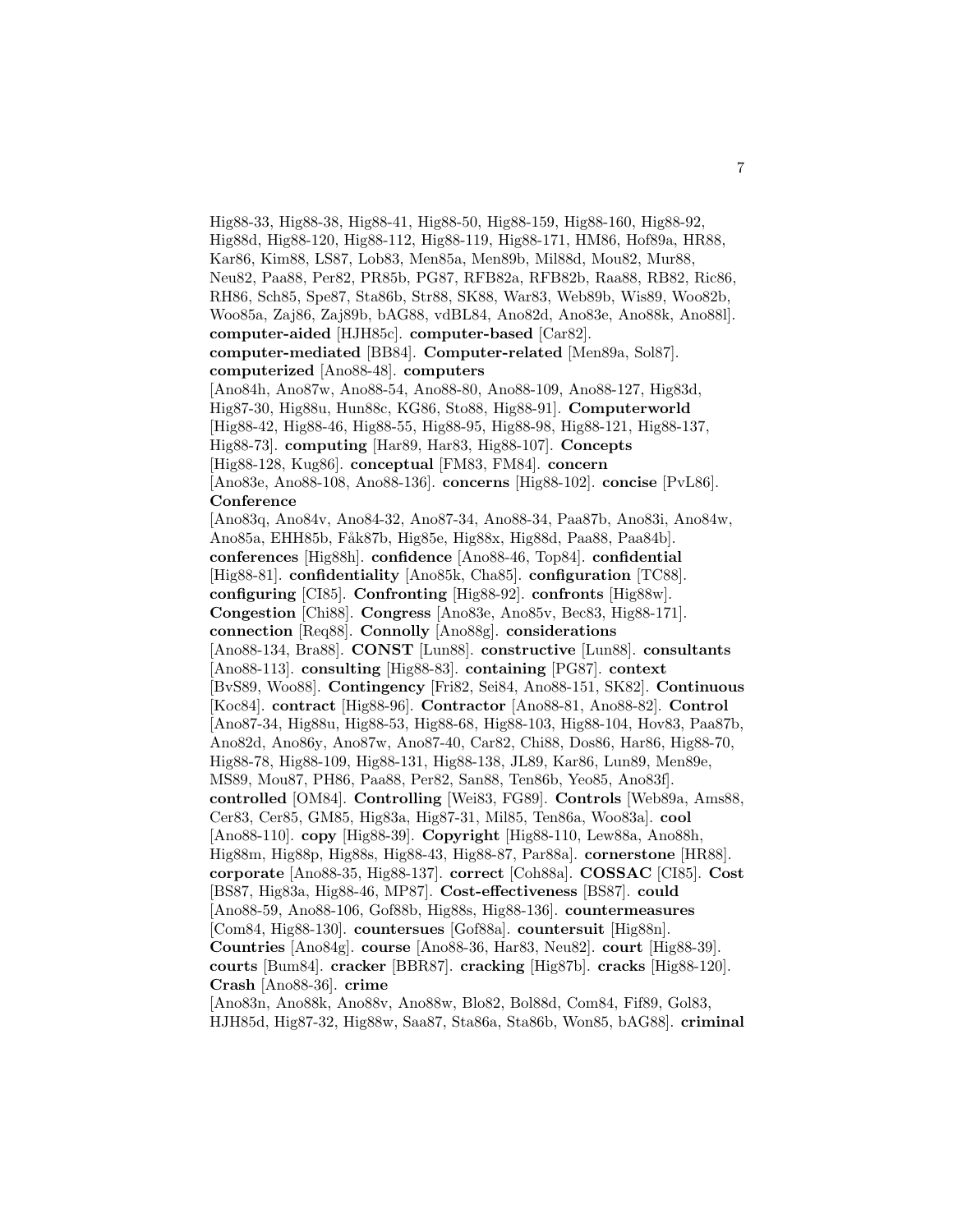[Bol88d]. **crisis** [Bol88b]. **critical** [Ano88-55, Hig88-56]. **Crockett** [Ano88-106]. **cross** [Hig88x]. **cryptananysis** [CR88]. **Crypto** [Ano84p, F˚ak87a, Ano86n, F˚ak87b]. **Cryptographic** [Ser85, VA88, Ano86-32, Bur88, Coh87c, Erd86, HC88, SB84, Wei83]. **cryptographically** [Ayo83]. **Cryptography** [Ano88-38, Ano88-37, Fis84, GL82, Wil82a, BS82, Buc82, Gag88b, Wil82c, Woo82a, Ano82e]. **Cryptologia** [Hig88-89]. **Cryptology** [Por84, She88, Kah82, HJH85b]. **cryptosystem** [Jun87, Jun88, Sal88]. **cryptosystems** [Ano88-38, Ano88-37, Gag88a, Mul84, PR85a, She88]. **Currah** [Hig88-79]. **Current** [Ano82i, For82]. **custom** [She88]. **cycle** [BE89, Dos86, TR86a, TR86b].

**D** [Ano88-69, Ano88-137, Hig88-105, Woo85a]. **D1** [Hig88-129]. **D4** [Hig88-129]. **damaging** [Hig88-97]. **Danca** [Hig88-62]. **Dance** [Hig88-41]. **Darryl** [Ano88-34]. **Data**

[All88, Ano85k, Ano88-39, Ano88-40, Ano88-41, Ano88-42, Ano88-43, Ano88-45, Ano88-100, Bur88, Cer83, Cha85, Eke86a, Gri88b, Hig85f, Hig87g, Hig87h, Hig87i, Hig88-94, Kra84, LK84, Mou84a, Sny88, Sop88, dC85, vdL86, Ala86, Ano84g, Ano84h, Ano84-30, Ano86q, Ano88-48, Ano88-61, Ano88-71, Ano88-113, Ano88-105, Ano88-123, Ano88-122, Ano88-130, Ano88-147, BB88, Blo82, Buu84, CW83, CJ86, Cou82, Cou88, DR88, EHH85a, FG89, FM83, Gof88b, Gri88a, Hig82a, Hig83f, Hig87-31, Hig87-32, Hig88k, Hig88l, Hig88-47, Hig88-85, Hig88-103, Hig88-97, Hig88-117, Hig88-123, Hig88-116, Hig88-130, Hig88-126, Hig88-141, Kur82, Men83, Men88b, Men89d, MS89, NCCW88, RFB82b, Ram89a, Ram89b, Top84, Woo89, Zaj88b, Zaj88c, Ano88-44, Ano84g]. **data-base** [EHH85a]. **data-processing** [CW83]. **data-security** [Ano88-113]. **Database** [Ano88x, Ano88-44, Ano88-43, Ano88v, Ano88-38, Ano88w, Ano88y, Ano88-27, Ano88-28, Ano88-50, Ano88-94, Ano88-100, Ano88-98, Ano88-99, Ano88-142, Ano88-143, Ano88-144, BM83, DJT87, GM85, Hig88-54, KTT89, MT88, Plu88, Thu87, vdL86]. **databases** [ALN88, Thu89]. **Datacrime** [Hig89g]. **Datamation** [Hig88m, Hig88-106]. **dataveillance** [Hig88-52]. **David** [Ano88-80, HJH85b, Ano88e, Ano88-151, Hig88-53, Hig88-113]. **Davies** [Hig83f, Hig88-53, Woo85a, Ano88e]. **Davis** [Ano88-80, Ano88-137]. **day** [Ano86y]. **DB2** [Boz88a]. **DBMS** [TTT89]. **DC** [Ano83e, Hig83c]. **DEA** [Ano88-139]. **dead** [Ano88-89]. **deadly** [Hig88-119]. **death** [Hig87f]. **debate** [Hig88-61, Hig88-81]. **DEC** [Ano88-95, Hig88-33]. **decade** [MB88]. **December** [Ano88-38, Ano88-94, Ano88-142, Ano88-143, Ano85t, Ano86-35, Ano87-29, Ano88-120, Ano89-37]. **Decentralized** [Hig88-34]. **Decision** [Car83, Ten86a, BS87, Byl88, Fis84, Par88a, Sch85, Ten86b]. **decisions** [Ano84o]. **decryption** [Hen82]. **Dedham** [Hig83b]. **default** [Hig88v]. **defence** [Bra88]. **defence-related** [Bra88]. **defense** [Ano88-150, Coh88c]. **defenses** [Coh89b]. **defensive** [Bri88]. **definition** [Ano84i]. **Delaware**

[Web89b]. **delete** [McD88]. **Demands** [Fåk87a]. **demise** [Ano86o].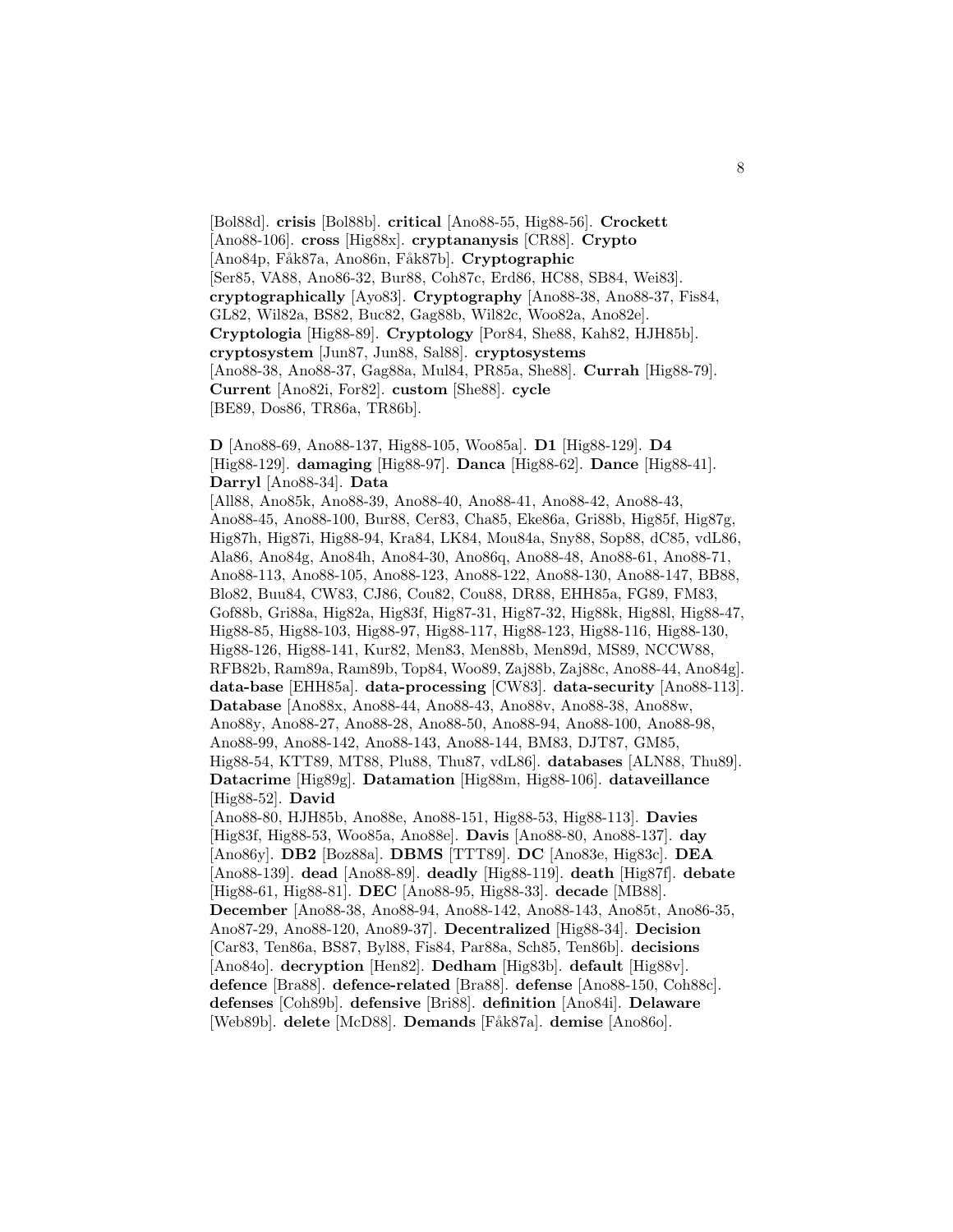**Department** [Ano83n, Gri88b]. **Design** [CJ86, Coh87d, Coh87e, PR85a, Voi88, Ayo83, Bon83, BM83, Coh85, Fåk87a, FM84, JL89, PR85b, TTT89]. **designed** [Bur88]. **Designing** [Coh88a]. **Despite** [Hig88-35]. **destroys** [Ano88-130]. **detected** [Hig88-58]. **Detecting** [She88]. **Detection** [Ten86b, Mal88]. **deterioration** [Ten86b]. **deterring** [Woo82b]. **Developing** [Per82]. **Development** [Ano88-46, Bea86a, Elo85, Kah82, TR86a, TR86b, Hig88-99]. **developments** [Ano88-154, Ano88-156, Ano88-155, vdG84]. **devices** [Ano87-41, Ano88-65, Mou84b, Spe87]. **Dfl** [Ano83i, EHH85a, HJH85a]. **diagnosis** [Mal88]. **Dial** [Zaj88a]. **Dial-up** [Zaj88a]. **Dickerson** [Ano88-47, Ano88-101]. **Dictionary** [Ano84h]. **did** [Hig88g]. **didn't** [McD88]. **Dierstein** [Ano88l]. **difference** [F˚ak86]. **different** [Ano88-107]. **differential** [Koc83]. **Digital** [Ano83f, BP89, Hig88-124, Coh88a]. **dilemma** [Hig88e]. **dinosaur** [Hig85d]. **diodes** [Coh88a]. **dip** [Ano88-106]. **director** [Hig88e]. **Directory** [Ano88-48, Kim88]. **Disaster** [BDE<sup>+</sup>82, Hig88-36, Hun88b, Zaj89a, Ano86t, Ano88e, Ano88-59, Fri82, Hig88v, Hig88-35, Hig88-65, Hig88-98, Hig88-108, Hig88i, Men85b, Men88b]. **disasters** [Ano86-48, Ano88x]. **discovered** [Hig88-62]. **discretionary** [Kar86, Sch85]. **Discussing** [Bou88]. **Disk** [Hig88-142, Ano86t, Hig87p, Hig89w]. **diskette** [Woo85b]. **display** [Ano88-132, vE85]. **displays** [Ano88h, DR88]. **Dispute** [Hig88-93]. **Distributed** [Zaj88b, Ano84-30, BBFÅ82, Cal83, Coh87d, Hig88-114, MT88, Plu88]. **distribution** [Coh88d, Sch82]. **Disturbance** [Hig88-37]. **DMBS** [Ano88f]. **do** [Ano88k, Zaj86]. **document** [PP88]. **documentation** [HR88, Mil88c]. **documents** [Ano88-81, Ano88-82]. **DOD** [Hig88-38, Ano85a, Mun88a]. **DoD/NBS** [Ano85a]. **DOE** [Bur88]. **Donald** [Hig83f]. **Don't** [Ano86q, Bol89a]. **door** [Ano86h]. **Douglas** [Hig88-95, Ano88a]. **Douglass** [Ano83f]. **down** [Ano87-43, Hig88-120, Hun88c]. **downtime** [Ano88-36]. **DP** [Hig88-34, Men85b]. **Dudek** [Ano88-96]. **during** [MB88]. **dynamic** [WCWG86].

**easily** [Ko88]. **Eason** [Ano83f]. **easy** [Ano86z, Ano88-113]. **eavesdropping** [Ano87p, Hig88-149, vE85]. **ECOMA** [Paa84b, Paa87a]. **ECOMA-12** [Paa84b]. **ECOMA-14** [Paa87a]. **economy** [Hig88-51]. **Ed** [Ano88-110]. **edition** [Ano83j]. **Editor** [Ano83i, Ano84e, Ano84f, Ano88-58, Ano88-92, Ano88-93, Ano89m, Ano89-30, Hig83b, Hig83c, Hig87o, Hig87l, Hig87m, Hig87n, Hig88-153, Hig88-154, Hig88-155, Hig88-156, Hig89h, Hig89i, Hig89j, Hig89k, Hig89l, Hig89m, Hig88-176, Hig89y, Hig82f]. **Editorial** [Ano84q, Hig82d, Hig82e, Hig83g, Hig83h, Hig84a, Hig84b, Hig84c, Hig85d, Hig85a, Hig85b, Hig85c, Hig88-73, Wil82b, Ano82j, Ano83o, Ano84r, Ano85l, Ano86r, Ano87o, Ano88-49, Ano89l]. **editors** [Ano82l, Ano82m, Ano85p, Ano86-29, HJH85a, Ano83r, Ano83-27, Ano84x, Ano85o, Ano87v, Ess86, Hig87v]. **EDP**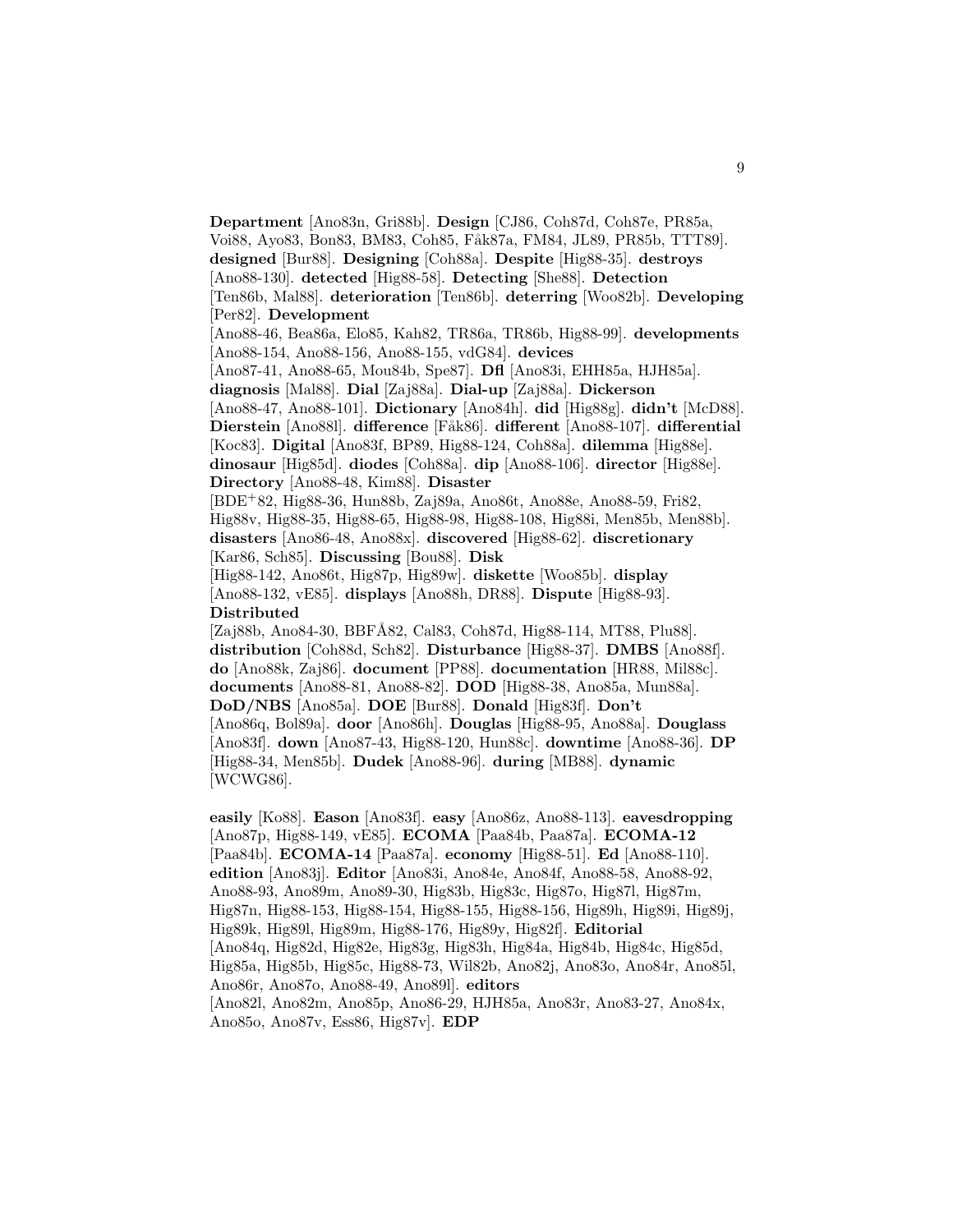[Ano83f, Bea86b, Men85a, Paa84a, Web88, vBH88]. **EDP-audit** [vBH88]. **EDP-auditing** [Paa84a]. **Edpacs** [Hig88-99]. **EDS** [Hig88-64]. **Educating** [Sta86b]. **Edward** [Hig88-105]. **Effective** [Woo83a, Ano83f, Hig88-69, Hig88-126, Ten86a]. **effectiveness** [BS87]. **Effects** [vdG84]. **efforts** [Hig88-46]. **EFT** [Ano88-137, Joh87]. **EFT-POS** [Joh87]. **EFTS** [Guy83]. **ELAND** [TC88]. **Electromagnetic** [Ano87p, Hig86a, HF86, Hig88-149, Hig88-150, vE85]. **Electronic** [Ano86s, Ano83g, Ano86-38, Ano88-111, BR83, DR88, Eke86b, Hig82c, Hig82a, KD86, LB82, MW88, RY86, Sha89, Web89a, vH87]. **electronics** [Ano88-81, Ano88-82]. **Element** [LDS<sup>+</sup>88]. **Element-level** [LDS<sup>+</sup>88]. **elements** [Hig88-124, PR85a]. **embezzlement** [Sol87]. **Emerging** [Kee89, War86a, War86b]. **emphasis** [Hig88-74]. **employee** [Hig88-121, Men89c]. **enabling** [BP89]. **encipherment** [PR85b]. **encouraging** [Men89b]. **encrypted** [Ano87r, Ano88-123]. **Encryption** [Ano88-44, Bet88, Bur88, Hig87k, Hig88-151, Ano88-42, Ano88-43, Ayo83, Ben88, Chr88, Fåk86, Hig87h, Hig87r, Hig87q, Hig88-82, Hig88-169, Kra84, OM84]. **end** [FG89]. **end-user** [FG89]. **Engineering** [Ano88v, Ano88-38, Ano88w, Ano88x, Ano88-27, Ano88-44, Ano88-43, Ano88-50, Ano88-100, Ano88-98, Ano88-99, Ano88-142, Ano88-143, Ano88-144, Ano88-94]. **engines** [Thu87]. **Enhancing** [Hig88-138, Woo83b]. **Enigma** [Hig83e, Ano86-40]. **enough** [Hig88-46]. **ensure** [Hig88-85]. **entire** [Hig88-30]. **environment** [Ano88-135, FG89, GM85, PW86, PW87b, RMS89, Zar88, vdL86, Hig88-102]. **environments** [BvS89]. **EPA** [Hig88-62]. **epidemiology** [Mur88]. Equipment [Ano83f, Hig83c, Ano88-139, Fåk87a, Mil85, Ser85]. **equivalent** [Ayo83]. **Eric** [Ano83j]. **error** [Hol88, War83]. **errors** [Gri88b, Hig88-148]. **escrow** [Ano88m]. **espionage** [Kap84]. **essential** [Sch87]. **Establishing** [Woo86a, Woo86b]. **estimating** [Ano88-46]. **etc** [Ano86-48]. **Ethernet** [Ano88-50]. **Ethical** [Coh88d]. **ethics** [Hig88-151]. **Eugene** [Ano88-64]. **Europe** [Cha85]. **European** [Ano84g, Paa84b, Ano87-34, Paa87b, Paa88]. **evaluate** [Hig87r]. **Evaluating** [Ano88-51, War83, FM83]. **Evaluation** [Gar89a, PHEW88, Ano88-28, Bac83, Hig88-172, Koc84]. **Evelyn** [Ano88-107]. **even** [Hig88-69]. **events** [Mal88]. **ever** [Hig88-115]. **Exec** [Hig88-39]. **Executive** [Ano82k, SK82]. **executives** [Hig88-103]. **expectations** [Bol89a]. **experiment** [Hol88]. **experiments** [Coh87b]. **Expert** [Ano88-52, Ano88-53, BPR88, Lon87, Mun88a, Hig88-99, Hig88-112, Mal88, TC88, Hig88-46]. **exploiting** [She88]. **explore** [TTT89]. **exponentiation** [BR89]. **extending** [Car87]. **extension** [Por82].

**F** [Ano88-64, HJH85a]. **F˚ak** [Ano83i]. **facilities** [CI85]. **facility** [Kim88, Koc83]. **Fact** [Ano87p, Hig88-145]. **factor** [Hig88-106]. **factors** [Por82, Woo87b]. **fail** [Hig88k]. **failures** [Ano88-108, HM86]. **fantasy** [Ano87p, Hig88-145]. **Fast** [Hen82, Ano88-104, HC88]. **Fault** [Ano88-54, Hig88-40, Ano88-145, Mal88, Voi88]. **fault-tolerant** [Ano88-145]. **Faulty** [Ano88-55]. **fax** [Hig87-28]. **February** [Ano88-27, Ano88-100,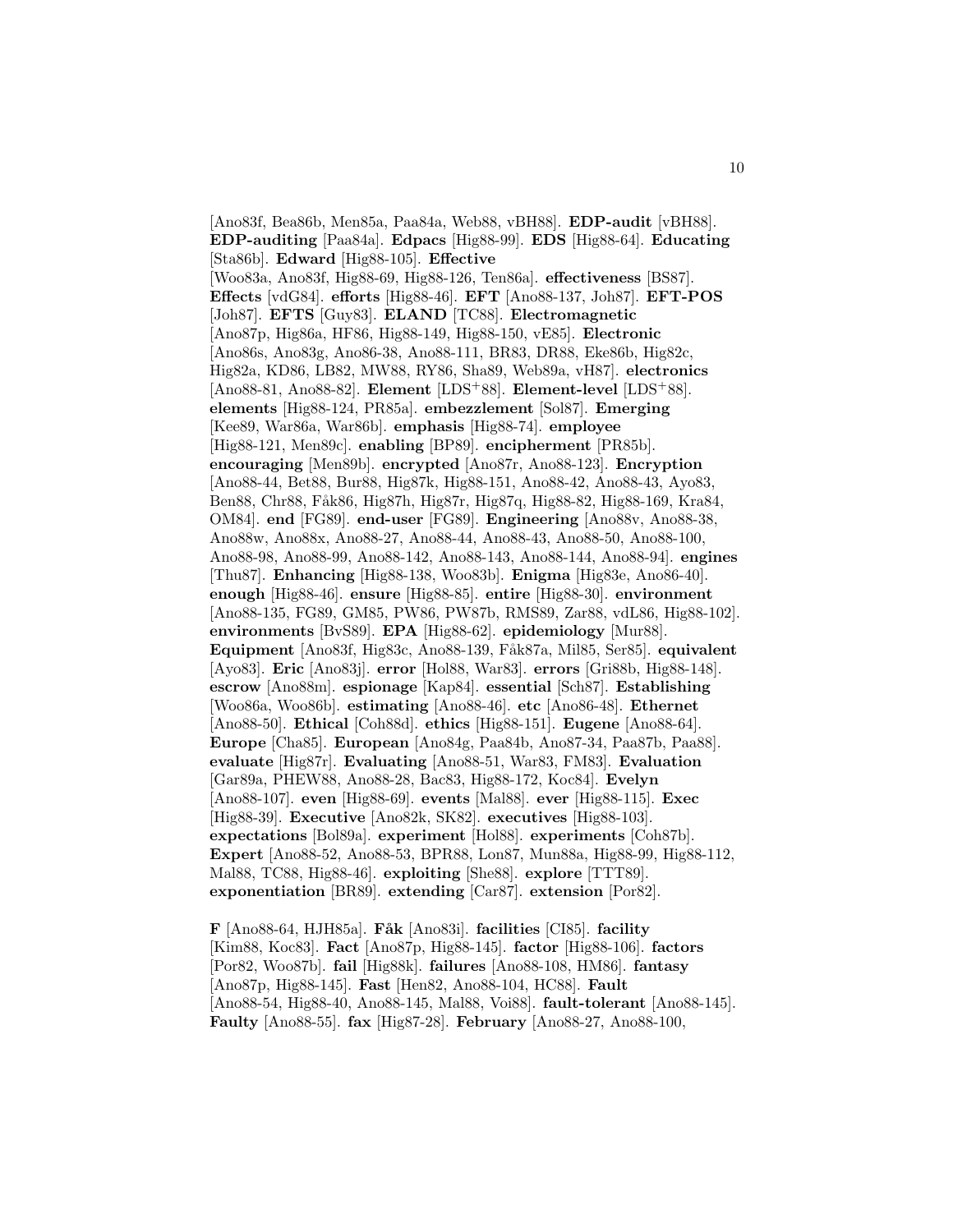Ano88-98, Ano88-99, Ano84y, Ano87y, Ano88-115, Ano88-144, Ano89-32]. **federal** [Hig88-27, Hig88-75, Hig88-41]. **Feds** [Ano88f]. **feel** [Byl88, Hig88-61]. **fees** [Ano88-90]. **fever** [Dav88]. **ff** [Ano88-128, Hig88-28, Hig88-46, Hig88-102, Hig88-106, Hig88-130]. **fiber** [Hig88-158]. **fibres** [Hig88-101]. **fiction** [Pol84]. **field** [Hig88t]. **Fighting** [Ano88-56]. **fights** [Hig88-38]. **figures** [VA88]. **file** [Ano88-42, CB88, OM84]. **files** [Ano88-48, Ano88-60, Gof88b, Hig88n, Koc83]. **filter** [Hig88b, Hig88-172, Hig88-173, Hig88-174]. **filters** [Ano88-129]. **final** [Hig88-100]. **finger** [Hig88-139]. **Fire** [Hig88-42, Sop88, Men89a, Men89d]. **fires** [Ano86-48]. **firm** [Bar88, Hig88-98]. **firms** [Par88b]. **First** [Ano83q, Paa87b, Ano83i, Bec83, Hig85e, HE85]. **fits** [Sch87]. **Fitzgerald** [Ano88-32, Ano88-97]. **five** [Gar89a]. **flags** [Joh87]. **flaws** [Boz88b]. **flexible** [Hig88-56]. **Floods** [Ano86-48]. **floor** [Gri88a]. **Floppy** [Woo85b]. **flow** [Blo82, PP88, RFB82b]. **flows** [EHH85a]. **Flynn** [Hig88n]. **Focus** [Hig88-46, Hig88-55, Ano88-69, Hig87d, Hig88-33]. **focuses** [Ano88-34]. **foil** [Ano88-59]. **Footnote** [Ano88-57]. **forces** [Hig88l]. **forms** [Hig88-37, Yeo85]. **Fourth** [Ano83j, Hig88d]. **Framework** [BE89, CI85]. **Francis** [Hig88m]. **Frank** [Hig88-124]. **fraud** [Bol89b, Car82, Hig88-132, War83]. **free** [Hig88-28]. **frequency** [Hug88]. **Friedberg** [Hig88-101]. **friendly** [BB84, Hig88-104, Mil88b]. **Full** [Ano88-151]. **Full-time** [Ano88-151]. **fully** [Hig88-111]. **function** [McD88, Str88, vBH88]. **functional** [Thu89]. **functions** [Ano88-46, Bea86a, Bea86b, MRW89]. **funding** [Hig88-45]. **funds** [Ano88-139, KD86, RY86, Sha89, Web89a, vH87]. **Fuss** [Ano88-59]. **Future** [Woo82a].

**G** [Ano82e, Ano83e, HJH85a]. **GAO** [Hig88-77]. **gap** [Ano88-80]. **gaps** [Hig88z]. **Gardner** [Hig88-72]. **GE** [Sha89]. **General** [Cer85, BR89]. **Gerbil** [Gla88]. **German** [Ano88-60]. **get** [Bet88]. **Getting** [Ano88-138, Men88b]. **give** [Hig88-87]. **given** [Hig88-74]. **gives** [Ano88-95, Hig88-112, Hig88-134]. **global** [Hig88-51, Sha89]. **go** [Ano88a, CM88, Hig88g]. **Goode** [Hig88-103, Hig88-94]. **Goodwin** [Ano88-102]. **Gordon** [Hig83e]. **Government**

[EHH85b, Hig88k, Hig88l, Hig88-30, Hig88-35, Hig88-41, Hig88-58, Hig88-66, Hig88-72, Hig88-69, Hig88-62, Hig88-76, Hig88-78, Hig88-79, Hig88-82, Hig88-94, Hig88-100, Hig88-112, Hig88-113, Ano88-130, Men88e]. **Gower** [Ano83j]. **graduate** [Har83]. **grand** [Kah82]. **greater** [Hig88-115]. **Green** [Ano88-36]. **Greenhouse** [Ano88-29]. **grew** [Ano88-104]. **Grim** [Ano88-139]. **ground** [Hig88-28]. **group** [Buc82, EHH85b, Hig88-97, Paa84b]. **groups** [Ano87-32]. **Grover** [Ano88-55]. **growing** [Ano88-108, Hig88t, Hig88-92]. **Gruzs** [Hig88-28]. **guard** [Ano88-121]. **Guarding** [Ano88-61]. **guards** [Paa84a]. **Guest** [Ano87q, Wil82b]. **Guidance** [Fra88]. **guide** [Ano82d, Ano82k, Ano83g, Hig82b, HH82, Hig88-103, RFB82a, SK82]. **Guidelines** [Ano88-62, Mil88c, Hig88-66].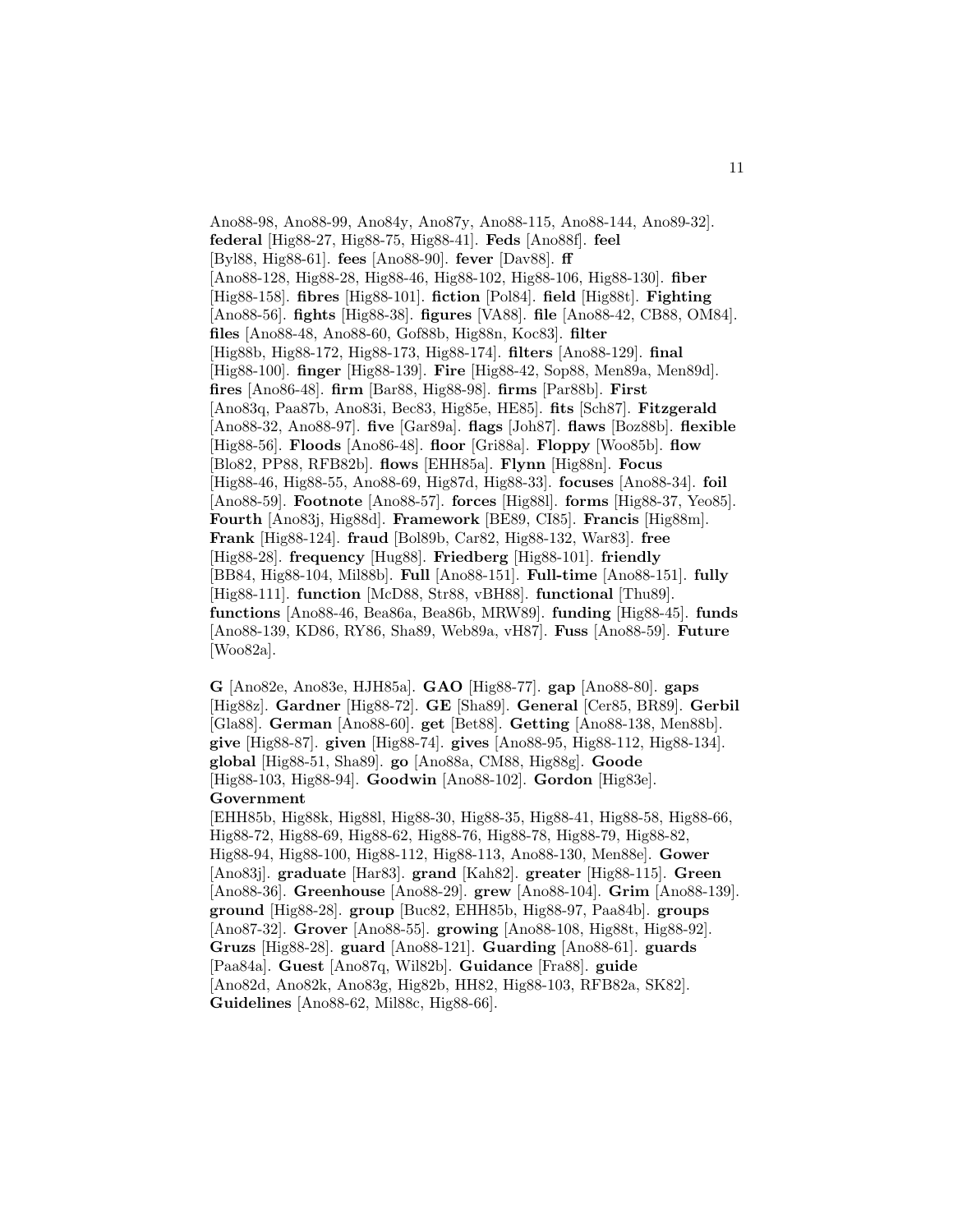**H** [Ano88-135, Hig88-101, Gof88a, Hig88-43, Jon88]. **H-P** [Gof88a, Hig88-43, Jon88]. **habits** [Hig88-113]. **Hacker** [Hig88-122, Her87, Hig88-53]. **Hackers** [Hig88-157, Hig88c, Ano88-95, Hig88-130]. **hacking** [LS87]. **hailed** [Ano88-112]. **Hal** [Ano84i]. **half** [Zaj88c]. **Hamilton** [Ano88-68]. **handbook** [PES88, F˚ak87b]. **handle** [Mal88]. **handling** [LAN86, PP88]. **Handwriting** [Ano88-63]. **happen** [Hig88-55]. **happens** [Ano88k]. **Hard** [Ano86t, Hig87p, Ano88-121]. **hardbound** [Ano83g]. **hardcover** [Ano84h]. **Hardware** [Ano88-64, Ano88-65, F˚ak86, Hig87r, Hig88-119]. **harmful** [Hig88-92]. **Harold** [Ano83h, Hig88-82]. **Harper** [Hig88-101]. **Harrison** [Ano88-145]. **Harry** [RFB82b]. **hash** [MRW89]. **Hashing** [Hig88-44]. **Hayden** [Hig83d]. **Head** [Hig88l]. **health** [Kie88]. **healthy** [Hig88-113]. **Heaton** [Ano88-62]. **held** [Ano88-71, Ano88-104, Fåk87b]. **Henniker** [Ano88-62]. **Henniker-Heaton** [Ano88-62]. **here** [Hig88-55]. **heterogeneous** [PW86, PW87b]. **Heyden** [Ano84e]. **hierarchical** [Coh87d]. **High** [Ano87r, Ban82]. **High-speed** [Ano87r]. **Highland** [Ano83h]. **highlighted** [HJH85d]. **Highlights** [Ano88-66]. **Hill** [Ano84i, Hig83e]. **hinder** [Hig88-76]. **hiring** [Bol88c]. **Historical** [PHEW88]. **history** [Hig88-146]. **HK** [Ano88-67]. **hobbyists** [Ano88-60]. **Hold** [Ano88-68]. **holistic** [dB85]. **Holland** [Ano83i, EHH85a, HJH85a]. **Hong** [Ano88-69]. **Horatius** [Ano88-70]. **Horse** [LAN86]. **hospital** [LK84, Ano88-71]. **Host** [Erd86]. **Houghton** [Ano84j]. **House** [Hig83b, Hig88-45]. **Howard** [Ano88-45]. **Howkins** [Hig88-100]. **HP** [Hig88p]. **HR** [Hig88-49]. **Hughes** [Ano88-42]. **human** [Ala86, Por82, Woo87a]. **humidity** [Sop88]. **hunt** [Her88]. **hurt** [Gri88b]. **hut** [Hig83e]. **hype** [Hig88-50]. **hyperbole** [Hig88-148].

**I/S** [Mou87]. **IBM** [Boz88a, Buu84, Gof88b, WCWG86]. **IC** [Ano88-73]. **idempotent** [PR85a]. **identification** [Ano88-126, Hig88-118]. **Identifying** [Spe87]. **IEEE** [Ano88-128, Hig83f, Hig83f]. **IFIP** [Ano83i, Fåk87b, Ano83p, Ano83q, Ano83s, Ano84s, Ano84t, Ano85m, Ano86u, Ano87s, Ano88-66, Ano88-74, Ano88-75, Ano88-76, Ano88-77, Ano88-78, Ano88-79, Ano89n, Ano89o, Ano89p, Ano89q, Ano89r, Ano89s, Ano89t, Ano89u, Bec83, Hig88-162, Kug86, Owe86, Paa87c]. **IFIP/sec** [Ano83i, Ano83p, Ano83q, Ano86u, Ano87s, Hig88-162]. **IFIP/Sec'84** [Ano84s, Ano84t]. **IFIP/Sec'86** [Paa87c]. **ignorance** [Hig88-148]. **II** [Ano88-156, HF86, Hig87h, Hig87j, Hig88-169, Hig89w, She88]. **iii** [Hig83c]. **im** [MB88]. **immune** [Woo87a]. **immunity** [Hig88-87]. **Impact** [Hig83i, Guy83, Men85b, Mur86b]. **implementation** [Ban82, Buu84, Dos86, Erd86, Hig88-128]. **implementations** [BR89]. **Implementing** [Car88, Jun87, Jun88, Koc83]. **implications** [Coh88c, KD86]. **Important** [Elo88, Hig88-40]. **improved** [Por82]. **improvement** [HC88]. **improvements.Part** [JO89a, JO89b]. **Improving** [Pos87, Deh89]. **incidents** [Mou82]. **includes** [Hig88-88]. **Incorporating** [Yeo85]. **increase** [Hig88-45, Hig88-101]. **increasingly** [Hig88-40]. **index** [Ano82c, Ano82r,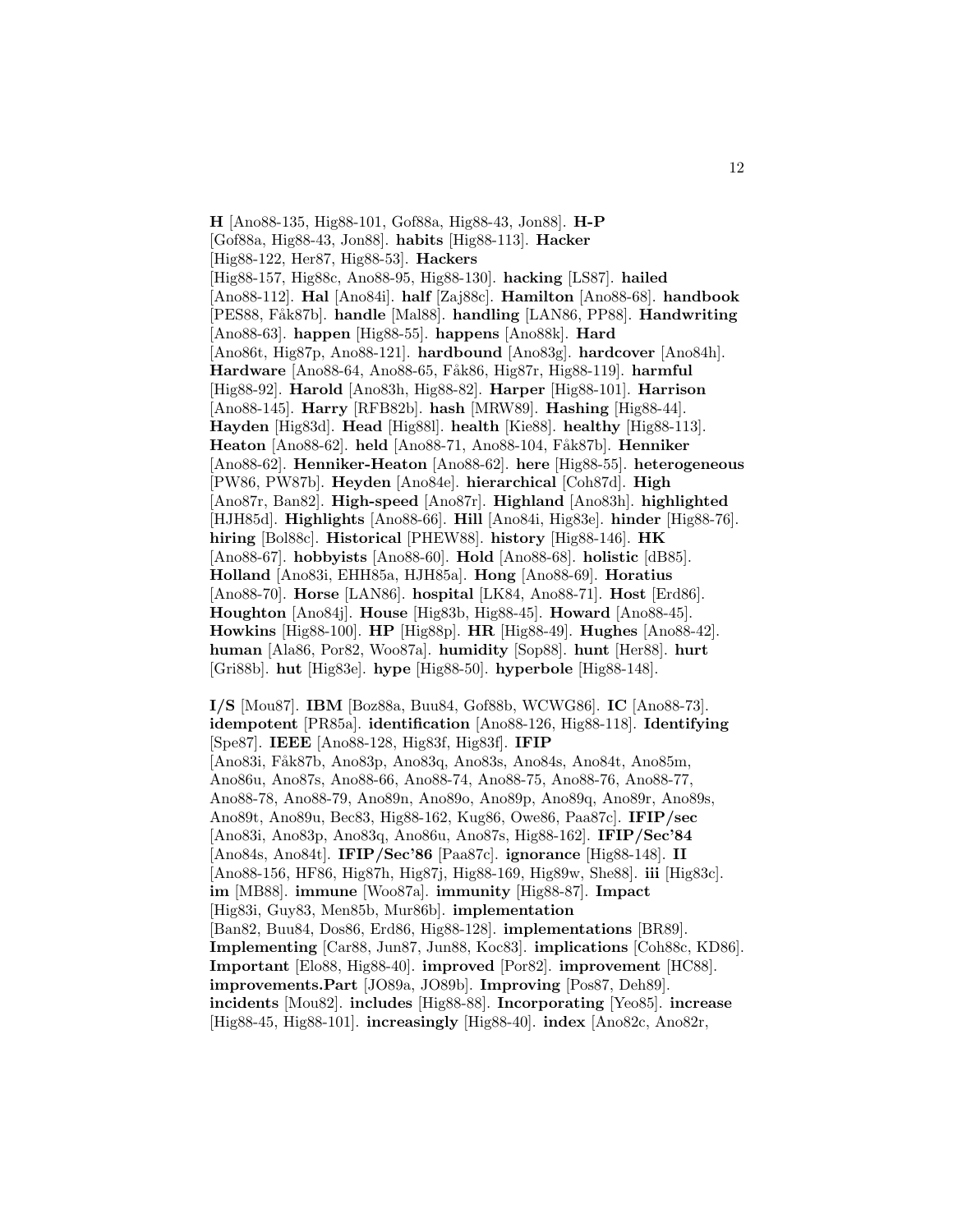Ano83d, Ano83z, Ano84d, Ano84-31, Ano85f, Ano85x, Ano86g, Ano86-44, Ano87g, Ano87-38, Ano88i, Ano88-94, Ano88-146, Ano89c, Ano89-40]. **indicted** [Raa88]. **individual** [Ano86s, TTA<sup>+</sup>88]. **indoor** [Hig88-124]. **Industrial** [Kap84, Ano88-53]. **Industry** [Par88a]. **inexpensive** [Hig88-76]. **infect** [Hig88-30, Hig88-137]. **infecting** [Ano89-39]. **inference** [Thu87]. **Infinite** [Top84]. **info** [CM88]. **Informatics** [Ano84-32]. **Information** [Ano86w, Ano88v, Ano88-38, Ano88w, Ano88x, Ano88-27, Ano88-44, Ano88-43, Ano88-50, Ano88-98, Ano88-99, Ano88-142, Ano88-143, Ano88-144, Gag88a, Hig83b, Hig87u, Hig88y, Hig88-47, Hig88-51, Hig88-52, Hig88-101, Hig88-105, Hig88-118, Hig88-114, Hig88-115, Paa87c, Pol84, Woo87b, ALN87, ALN88, Ano83g, Ano86-38, Ano87w, Ano88y, Ano88z, Ano88-65, Ano88-81, Ano88-82, Ano88-111, Aue85, BB84, BB88, Bol88b, Bol88c, Coh87a, Coh87d, Coh87e, Coh88a, Coh88b, FG89, Gua87, Har88, Hig82c, Hig83d, Hig88-152, HE85, LK84, Lun88, Men88e, Men89c, MB89, PR85b, Sch87, Sha89, Woo83a, Woo83b, WZ86, Woo87a, Woo88, Ano88-100, MB88, Ano84i]. **informational** [Bot83]. **Informationstechnik** [MB88]. **InfoWorld** [Hig88q, Hig88o, Hig88-71, Hig88-63, Hig88-64, Hig88-93, Hig88-96, Hig88-97, Hig88-120, Hig88n]. **Innovative** [Vil88]. **insecurity** [Hig88y]. **INSPEC** [Ano88-44, Ano88v, Ano88-38, Ano88w, Ano88x, Ano88-27, Ano88-43, Ano88-50, Ano88-100, Ano88-98, Ano88-99, Ano88-142, Ano88-143, Ano88-144]. **install** [Hov83]. **Institute** [Ano88-128, Ano86w]. **Insurance** [Ano88-80, Hig88-53, Hig88z]. **insured** [Hig88-111]. **Insuring** [Ric86]. **integrated** [Koc83, LK84]. **Integrating** [TR86b]. **Integration** [She88]. **Integrity** [Ano86w, BS82, Ano84i, Coh87c, Coh88b, Ram89a, Sha89]. **Intellectual** [Ano88-81, Ano88-82, Hig88-51]. **interbank** [FVTS87]. **Interconnection** [LN88, Ram89a]. **interest** [Paa84b]. **interface** [Hig88-93]. **interfaces** [Hug88]. **interference** [Hig88-150]. **Intergrating** [TR86a]. **Intermittent** [Koc84]. **Internal** [Har86, Ano88-124, GM85, Woo86a]. **International** [Ano82l, Ano83r, Ano83-27, Ano84x, Ano85o, Ano87v, Ano88-83, Ano88-84, Ano88-85, Ano88-86, Ano88-87, Ano88-88, Ano89v, Ano89w, Ano89x, Ano89y, Ano89z, Ano89-27, Ano89-28, Ano89-29, Blo82, Ess86, Hig87v, Kra84, Ano82m, Ano85p, Ano85v, Ano86-29, Com84, EHH85a, HJH85a, Ano84v, Ano86w]. **Internet** [Gar89b]. **introduce** [Cha88]. **introduction** [Har89, Hig83d, Hig88-54, RFB82b]. **intruders** [Ano88-45]. **Investigating** [Hig88-163]. **investigation** [Mou82, Sta86a]. **investigators** [Sta86a, Sta86b]. **IP** [Ram89b]. **IPSA** [Ano84w]. **ISO** [Kra84]. **isolated** [Hig88-28]. **Israeli** [Rad89]. **issue** [Ano88g, Ano88-110, Ano88-89, DeM89, Hig86c, Hig86d,

Hig86e, Hig86f, Hig87s, Hig87t, Hig88m, Lew88a]. **issues**

[Ano88-136, Cha88, Coh88d, Elo88, Hig88-84, JL89, MT88, Men88e, Owe86, RH86, War86a, War86b, Zar88, Hig88-105]. **IV** [Hig88d]. **ix** [Ano84h].

**J** [Ano88-32, Ano88-145, Ano88-140, Hig82b, Hig88-48, Hig88-93, Hig88-96, Hig88-99, Hig88-101, Hig88-105, Hig88-113, Hig88-137, RFB82a].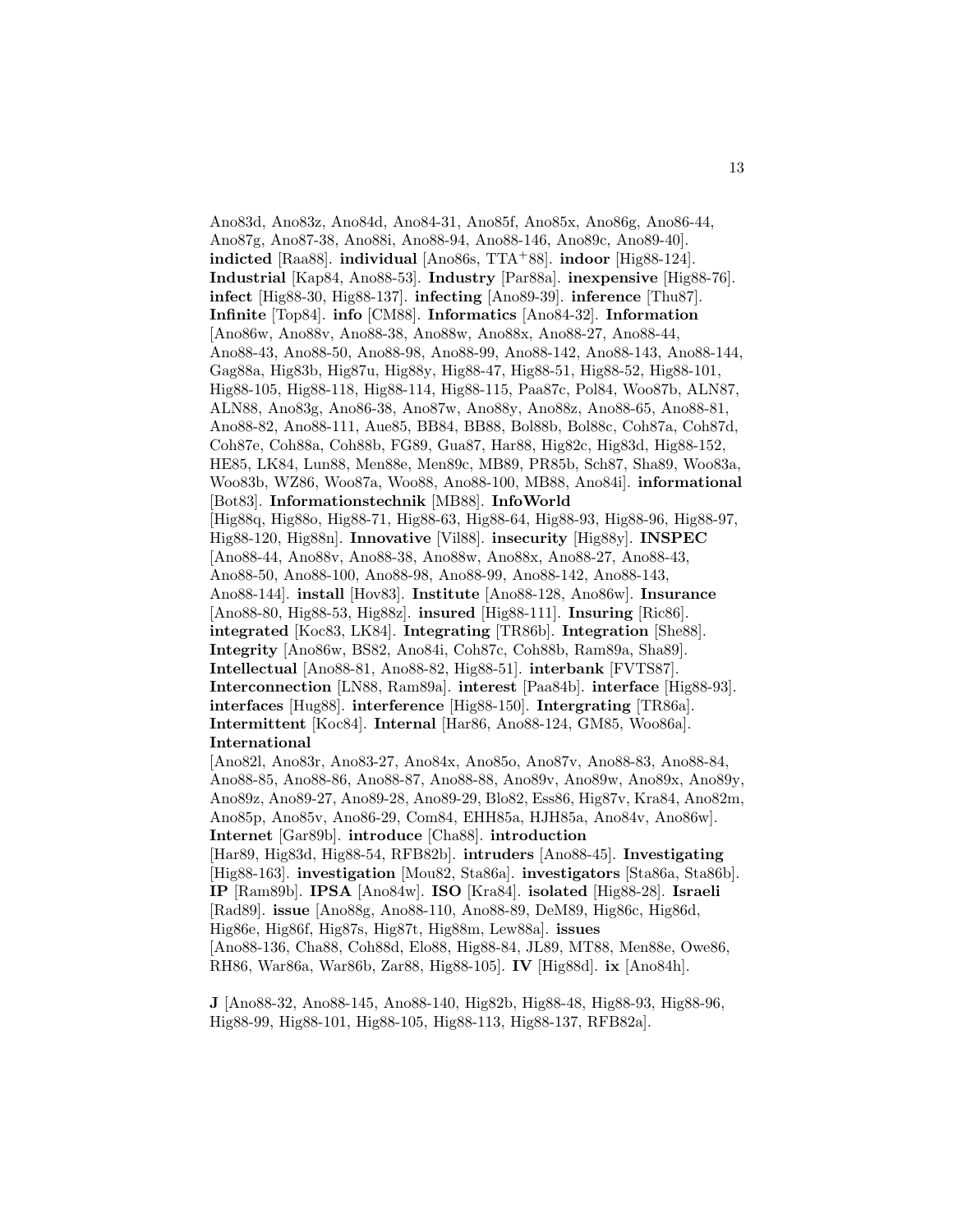**Jahrezehnts** [MB88]. **James** [Ano83g, Ano84j, Hig82c, Hig88-98, Ano88g]. **January** [Ano88-44, Ano88-43, Ano82n, Ano83u, Ano88v, Ano88-38, Ano88-37, Ano88t, Ano88-30, Ano88-31, Ano88-33, Ano88-53, Ano88-54, Ano88-63, Ano88-94, Ano88-99, Ano88-141, Ano88-142, Ano88-143]. **Japan** [Ko88]. **Jean** [Hig88-42]. **Jeff** [Ano88-102]. **Jerome** [Ano88-133]. **Jerry** [Ano84h]. **Jim** [Hig88-92]. **Jo** [Ano88-139]. **John** [Ano82e, Ano82d, Ano83h, Ano83j, Ano84e, Ano84f, Ano84h, Ano88-128, HJH85c, Hig82b, Hig88-91, RFB82a, Woo85a, Hig88-129]. **Johnston** [Hig88-93, Hig88-96]. **Jonathan** [Hig88-92]. **Jones** [Ano88-47]. **Joseph** [Ano83h, Hig88-82, Hig88-47]. **Jr** [RFB82b]. **Jr.** [Ano88k]. **Juan** [HJH85a]. **Jubilee** [Ano84w]. **Julie** [Ano88-61]. **July** [Ano88-33, Ano88-28]. **jump** [Par88b]. **June** [Ano88-54, Ano88-128, Hig88-48, Hig88-92, Ano82p, Ano83w, Ano85r, Ano86-36, Ano87z, Ano88y, Ano88-103, Ano88-117, Ano89-33]. **Justice** [Ano83n, Bol88d, Ano83n, Ano88-90].

**Kahn** [HJH85b, HJH85b]. **Karon** [Hig88-50]. **Kask** [Ano88-35]. **Katzan** [RFB82b]. **Keefe** [Hig88-55]. **Ken** [Ano88-126, Hig88y]. **Kerr** [Ano88-112]. **Kevin** [Ano88-32, Ano88-97, Hig88-66, Hig88-78, Hig88-121]. **Key** [Joh87, Ano88-42, Ano88-45, Gag88a, Hig88-121, Jan86, Lon87, MP87, Mul84, PR85a, RY86, Sal88, Sch82, Wil82c]. **key-storage** [MP87]. **keys** [Ano88-111, Hig87q]. **kill** [Hig88-136]. **Kingdom** [Hig88-59]. **Kirvan** [Hig88-126]. **knapsack** [Hen82]. **know** [Hig88-140]. **knowledge** [SK88]. **knowledge-based** [SK88]. **Knowles** [Hig88-114]. **Knox** [Hig88-105]. **Kong** [Ano88-69]. **Konheim** [Ano82e]. **KOs** [Hig88-42]. **Krayem** [Hig88-118]. **Krull** [Hig88-104].

**L** [Ano88-65, Ano88-113, Hig88-30, Hig88-135, Woo85a]. **L.A** [Hig88-98]. **lab** [Mun88b]. **lack** [Hig88-35]. **lacking** [Hig88-34]. **Lambert** [Ano88-147, Ano88-134]. **LAN** [Ano88-112, Hig88-57, Hig88-58]. **Lane** [Hig83e]. **language** [Elo85, Sal88]. **languages** [Kug86]. **LANS** [Cha88, Hig88-40]. **Lapid** [Ano88-123]. **laptops** [Hig88-69]. **Large** [She88, Ano86x, Woo86b]. **Larry** [Ano88-138]. **last** [Hof89a, MB88, Web88]. **Laurie** [Hig88n]. **law** [Ano84o, Ano87e, Ano87f, Hig87e, Hig88s, Hig88x, Hig88-60, Hig88-75, Hig88-164]. **Lawrence** [Ano88-42]. **laws** [Hig88m]. **Lawsuit** [Ano88-68, Bar88]. **layer** [VK85]. **leaking** [Hig87-30]. **leaky** [Boz88a]. **learning** [Mal88]. **leaving** [Bri88]. **Lee** [Ano88-36]. **Legal** [Ano88-91, Hig88-59, Zaj89b, Gof88b, Hig88-44]. **legislation** [HJH85d]. **Lehigh** [vW89]. **Lessons** [Ano88-36, Ano88-148, Hoe86]. **Letters** [Ano88-92, Ano88-93, Ano89-30]. **letzten** [MB88]. **level** [DJT87, Hig88-67, LDS<sup>+</sup>88]. **liable** [Hig88-39]. **libraries** [Mur82]. **Library** [Ano83e]. **license** [Ano88g, Ano88-110]. **licensing** [Ano88-90, Ano88-89, Ano88-140]. **lie** [Saa87]. **life** [BE89, Dos86, TR86a, TR86b]. **lifetime** [Car87]. **light** [Ano87-42]. **limited** [Ano86y]. **limits** [Ano88-46]. **Linda** [Ano88-29]. **line**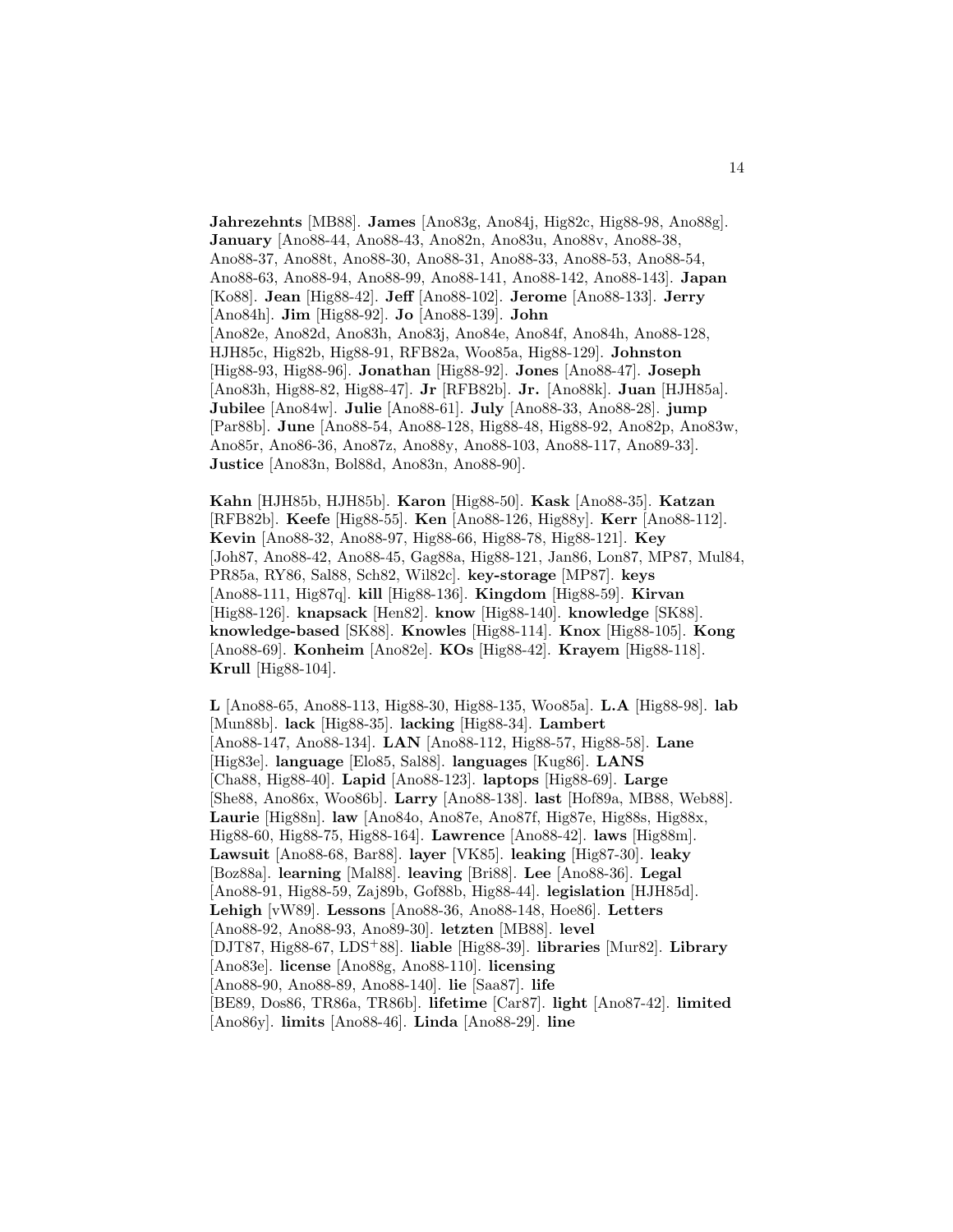[Ano88-59, Ano88-55, EHH85a, Koc84]. **lines** [Ano88-64, Kah82, Zaj88a]. **link** [Ano86-27, Hig88-79]. **links** [Ano88-99]. **List** [Hig83a, Ano88-129]. **Lister** [Hig88u]. **Literature** [Ano85e, Ano82a, Ano82b, Ano82i, Ano83a, Ano83b, Ano83c, Ano84a, Ano84b, Ano84c, Ano85c, Ano85d, Ano85b, Ano86a, Ano86b, Ano86c, Ano86d, Ano87a, Ano87b, Ano87e, Ano87c, Ano87f, Ano87d, Ano89a, Ano89b, HH82, Hig88j, Hig89a, Hig89b, Hig89c, Hig89d, Hig89e, Hig89f, Hug88]. **Lobel** [Ano88-133]. **Local** [Ano88-94, Ano88-72, Har86, Hig88-102, JL89, Sch82, TC88]. **Lock** [Ano87t, Ano88-45]. **locks** [Ano88-111]. **login** [Deh89]. **London** [Hig83e, Hun88c]. **Long** [Hig88-60, PH87]. **longstanding** [Hig88-93]. **Look** [Byl88, Hig88-88, Hig88-61]. **Look-and-feel** [Byl88]. **looms** [Byl88]. **Loophole** [Ano88-95]. **Loose** [Hig88-94]. **loss** [Ano83f]. **losses** [Hig88-125]. **Lotus** [Ano88-96, Hig88r, Hig88-95]. **Louise** [Ano83e]. **LRAM** [Gua87]. **Ltd** [Hig83e]. **Ludlum** [Ano88-151]. **lure** [Ano86x]. **lures** [Par88b]. **Luxembourg** [Ano84g]. **M** [Ano84f, Ano84h, Ano88-134, Ano88-147, HJH85c, Hig88-28, Hig88u, Hig88-47, Hig88-68, Hig88-101]. **MA** [Ano83f, Hig83b]. **Mac** [Hig88-93, Hig88-97, Hig88-109, Hig88-62, Hig88-63]. **MAC-based** [Hig88-109]. **MacDonald.** [Ano88-107]. **Mace** [Ano88h, Hig88-97]. **machines** [Ano88-95, Hig88-149]. **Macintosh** [Hig88-64]. **Macmillan** [HJH85b]. **made** [Ano86z, F˚ak87a]. **Madsen** [Ano88-52]. **Magazine** [Hig88-48, Hig88-92]. **mail** [MW88]. **mainframe** [Ano86-27, Ano87-40, Ano88-99, Ano88-121, Req88]. **Maintaining** [Coh88b]. **maintenance** [Ano88-30, OR88]. **Make** [Her88, Hig88-65, Hig88-56]. **makes** [Hig88-126, Hun88a]. **Making** [BR83, Fis84]. **Manage** [Ano88-97].

**Manage/38** [Ano88-97]. **manageable** [F˚ak87a]. **Management** [Ano84-32, Won88b, Woo87b, Ano84e, Ano84f, Ano88-133, Ano88-138, Ano88-147, BR83, Bou88, DeM89, DJT87, Fåk87a, GPR+88a, Gua87, Hig88-103, Lon87, MT88, Mou84a, Mun88b, Plu88, RY86, Sch85, Sch87, Thu87, Won85, Woo83b, Ano84i, Hig82b, RFB82a]. **managerial** [Hig87c]. **managers** [Ano82d, Ano83g]. **Managing** [Bea86b, Bol88b, NCCW88, HJH85c, Hig82c]. **Mann** [Ano88-134, Ano88-147]. **manual** [Ano83j]. **Manufacturers** [Hig83c]. **March** [Ano88-53, Ano88-144, Hig88-78, Hig88-99, Hig88-102, Ano85q, Ano86-33]. **Mark** [Ano88-108, Hig88-103, Hig88-94]. **Market** [Ano88-33, Hig88-84, EHH85a]. **Markoff** [Hig88-91, Hig88-129]. **Marlene** [Ano88-95]. **Martin** [Hig88-98]. **Marvin** [Ano84f]. **matching** [Gri88a]. **mathematical** [Gle89]. **mathematics** [Mul84]. **Matzkin** [Hig88-92]. **May** [Ano83i, Hig88q, Hig88m, Hig88o, Hig88l, Hig88-42, Hig88-52, Hig88-66, Hig88-71, Hig88-62, Hig88-95, Hig88-98, Hig88-113, Hig88-121, Hig88-122, Hig88-124, Hig88-126, Hig88-137, Hig88-135, Hig88-50, Hig88-87, Ano84-28, Ano89-31, Hig88n]. **maze** [Ano88-113]. **MBS** [Hig88-66]. **McGraw**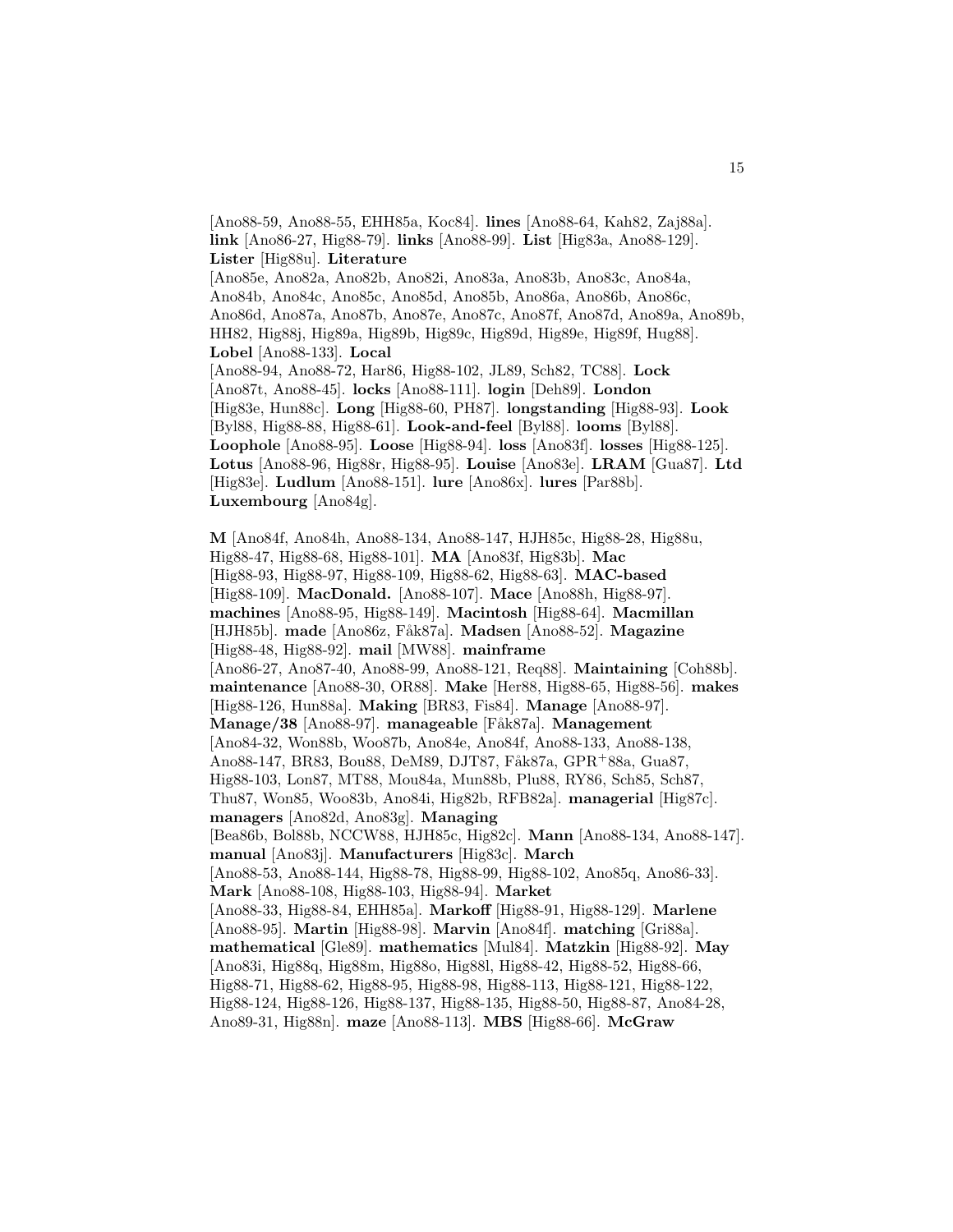[Ano84i, Hig83e, Hig88-112, Ano88-90]. **McKinney.** [Ano88-72]. **McLeod** [Hig88y]. **MCSC** [Hig88-67]. **MD** [Hig83f]. **means** [Woo89]. **measure** [Bol89a]. **Measurement** [Paa84b, SB84]. **measures** [BBF˚A82, Hig88-85, Hig88f, Woo85b, dB85]. **measuring** [Bol88a]. **mechanisms** [JO89a, JO89b, VK85]. **Media** [Hig88-148, Hig88-68]. **mediated** [BB84]. **medical** [Ano88-71]. **Mediocrity** [Ano88j]. **meet** [Blo82]. **meeting** [Ano88-66, HE85]. **meetings** [Ano87x]. **meganetwork** [Mad88]. **member** [Ano85o, Ano86-29, Ess86, Hig87v]. **members** [Ano82m, Ano83r, Ano83-27, Ano84x, Ano85m, Ano85p, Ano87v, Hig83f]. **Memoriam** [Ano84u]. **memory** [Kol88]. **Menkus** [Hig88k]. **merit** [VA88]. **Message** [Ano87u, Chr88, Sha89, MRW89]. **messages** [FVTS87]. **metaphysical** [Hig88-88]. **method** [Hig88-82]. **Methodology** [CW83, PES88, BE89, FM83, PPT89]. **methods** [BB84, Coh88c, SK88]. **metrics** [Ano88-142, Ano88-143]. **Metro** [Raa88]. **Metro-North** [Raa88]. **Michael** [Ano88-69, Hig88-101, Hig88-102, Hig88-105, Ano88-148]. **Micro** [Hig88-69, Hig88-84]. **Microcomputer** [Ano86y, Ano86z, Ano86-27, Ano88-98, Ano88-99, Hig85f, Hig88-70, Zar88, All88, Ano83h, Ano86e, BR83, Hig86b, Hig87r, Hig88-161, Hof89b, Voi88]. **Microcomputer-mainframe** [Ano86-27]. **Microcomputers** [Ano88-100, Ano86-37, Hig83i, KG87]. **microprocessor** [Ano88-73]. **microprocessors** [BR89]. **micros** [Hig88g, Hig88-127]. **Microsoft** [Ano88-101, Hig88n, Hig88q, Hig88m, Hig88p, Hig88-43, Hig88-71, Jon88, vdAvE86, Hig88-96]. **Mifflin** [Ano84j]. **Millard** [Ano88-140]. **million** [Ano88-127, Bec83]. **Milnet** [Sto88]. **mind** [Ano88-110]. **minicomputer** [Ano88-134]. **minute** [Bol89b]. **Minutes** [HE85]. **MIPS** [Hig88-94]. **MIS** [Ano88-102, Ano88-103, Bol88a, Bol89a, Hig88w, Hig88-137, Ko88]. **misuse** [LS87, Raa88]. **Mitch** [Ano88f]. **MLS** [TTT89]. **MLS/DBMS** [TTT89]. **model** [BB88, BvS89, FM84, Hig88-78, Kug86, Woo87a]. **modeling** [BS87]. **modelling** [Lun88]. **Models** [Coh89b]. **modem** [Ano87-35]. **modems** [Ano88-98]. **Modern** [Ano86-28]. **modify** [Hig86b]. **Modular** [PR85b, BR89]. **modules** [She88, WZ86]. **money** [LB82, Par88b, Sha89]. **Monitoring** [Hig88-72]. **moral** [BBR87]. **Most** [Ano88-104, Ano84j, Hig88-35]. **mostly** [CM88]. **Moulton** [Hig82a]. **moves** [Gri88a]. **much** [Hig88-46]. **Multi** [DJT87, Bec83, RFB82b]. **Multi-level** [DJT87]. **multi-million** [Bec83]. **Multi-national** [RFB82b]. **multidestination** [MW88]. **multidisciplinary** [Mou82]. **Multilevel** [MT88, Car88, Thu89]. **multinational** [Woo86b]. **multiprocessing** [Ano88-54]. **Munro** [Hig88-41]. **Murray** [Hig88-46, Ano88-135]. **must** [Hig88-132]. **MVS** [Hig88-79, PB83, PH84, PH86]. **Myths** [Hug88].

**NASA** [Ano88-60, Ano88-105]. **NASD** [Ano88-106]. **nasty** [Hig88-73]. **National**

[Kie88, Ano83e, Ano88-52, Hig85e, Hig88d, Hig87d, LN88, RFB82b]. **Navy** [Hig88-58]. **NBS** [Ano85a, Ano88-114, Ano88-107, HH82, Hig88-45].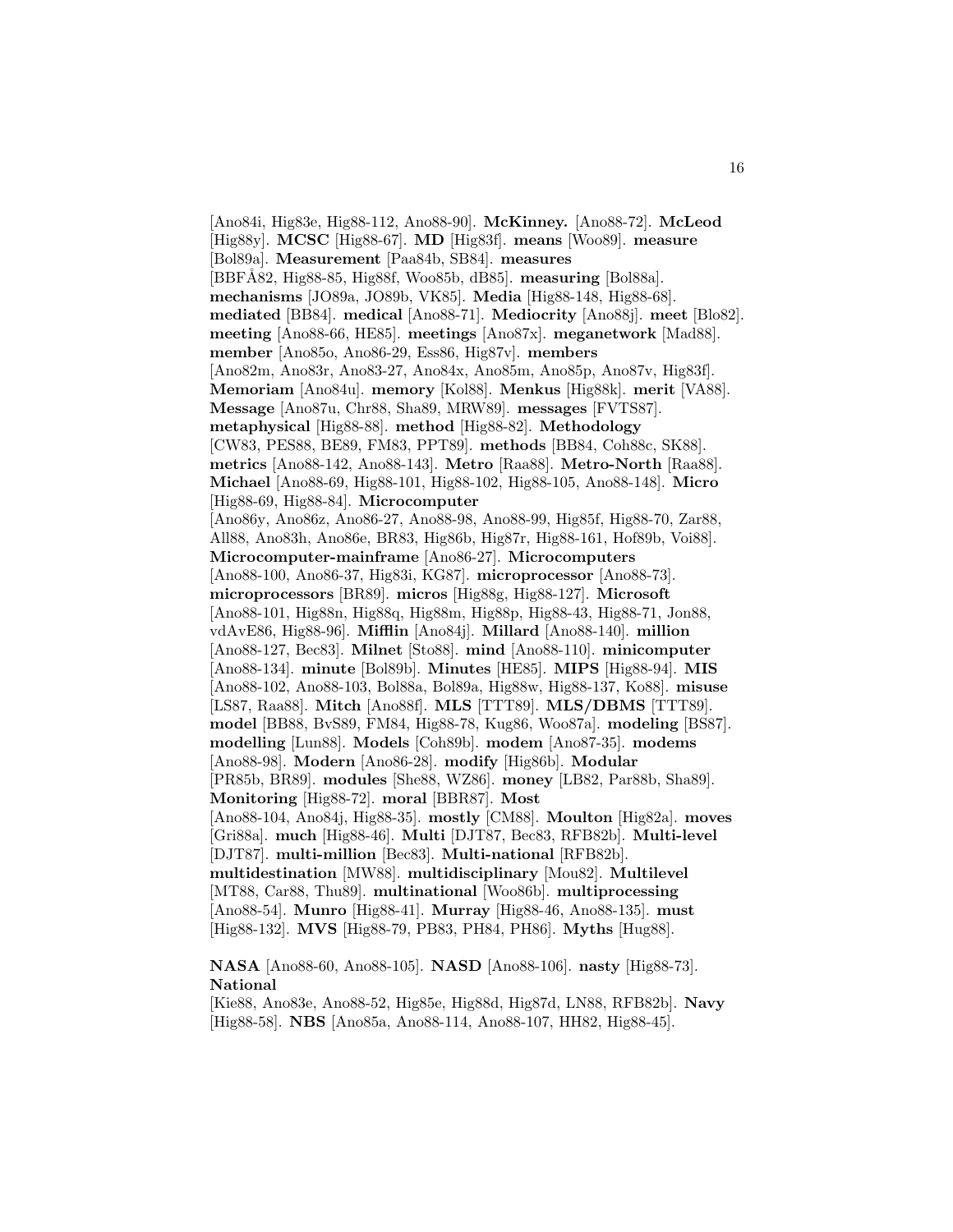**necessity** [Ten86a]. **need** [Hig88-28]. **needed** [Hun88b]. **needs** [Com84, Mun88a, Mun88b]. **Neil** [Hig88-41, Hig88-48]. **Nested** [San88]. **Net** [Ano88-108, Ano88-52]. **Network** [Ams88, Ano88-27, Ano88-72, Ano88-137, Bur88, Cal83, Coh85, Coh87e, Hig88-76, Hig88-102, JL89, RH86, Sha89, Top84, Var89]. **Networks** [Ano85n, PW87a, Ano88-50, Ano88-94, Ayo83, Chi88, Coh87a, Coh87d, Coh88a, Har86, Hig88-42, Kar86, MP87, Sch82, TC88, Hig83f, Woo85a]. **Neumann** [Ano88-123]. **Neutral** [Ano88-109]. **Never** [Ano88-110]. **News** [Ano83s, Ano86-30, Hig88l, Hig88-30, Hig88-35, Hig88-41, Hig88-58, Hig88-66, Hig88-72, Hig88-69, Hig88-62, Hig88-76, Hig88-78, Hig88-79, Hig88-82, Hig88-100, Hig88-112, Hig88-113, Hig88-126, Sch88]. **next** [Hig88-49]. **Nick** [Hig88o, Hig88-63, Hig88-64, Hig88-120]. **Nina** [Hig88-124]. **Nine** [Ano83f]. **Niv** [Ano88-123]. **NJ** [Hig83d]. **No** [Ano88-113, Ano88-96, Hig88-82]. **noise** [Hig88-28]. **Non** [Ano88-53, BvS89, Hig83f]. **Non-industrial** [Ano88-53]. **non-members** [Hig83f]. **non-secure** [BvS89]. **North** [Ano83i, EHH85a, HJH85a, McD88, Raa88]. **North-Holland** [Ano83i, EHH85a, HJH85a]. **Nostrand** [RFB82b]. **note** [Ano86-31, Ano87x, Hig82f, Hig88h, Mul84]. **Notes** [Men83, Ano87-31, Hig87y, Hig87z, Plu88]. **November** [Ano82o, Ano83v, Ano84-27, Ano88w, Ano88u, Ano88z, Ano89-36]. **NSA** [Ano84j, Ano88-114, Ano88-107, Ano88-136, Hig88-76, Hig88-77]. **NTIS** [Ano87w, Ano88y, Ano88-28]. **nuclear** [Hoe86]. **number** [Por84]. **numbers** [Ano86x, Saa87].

**object** [KTT89]. **object-oriented** [KTT89]. **observability** [PW87a]. **Observations** [Mur83]. **obtain** [Hig88-160]. **October** [Ano88v, Ano88-37, Ano88w, Ano88t, Ano88z, Fåk87b, Hig83c, Ano87-28, Ano88-39, Ano88-40, Ano88-41, Ano88-119, Ano89-35]. **off** [Ano88-110, Hig88-38, Jon88]. **office** [Hig88-167, Kee89, Won88a, Zar88, Ano83t, EHH85b, Hig85d, Hig87w]. **Officers** [Mou87]. **officials** [Hig88-41, Hig88-66]. **oil** [Hig88-135]. **old** [Wil82a]. **Oliver** [Ano83j]. **OMB** [Hig88-78]. **on-line** [Ano88-55, EHH85a, Koc84]. **one** [Ano88-62, Bol89b, HC88]. **Open** [LN88, Kru89, Ram89a, Hig88c]. **Operating** [Hig88-79, Hig86b, PB83, Pos87, Voi88]. **operation** [Hoe86]. **Operational** [PHEW88]. **operations** [Erd86]. **opinions** [Ano84o]. **OPM** [Hig88-66]. **optical** [Hig88-101]. **optics** [Hig88-158]. **Optimized** [BR89]. **options** [Zaj89b]. **ordered** [Ano88-90]. **ordering** [Coh87e]. **orderings** [Coh87a, Coh87d]. **Organization** [Kra84, BE89, Bea86a]. **Organizational** [Str88]. **organizations** [Ano82q, Ano83x, Ano83y, Ano84-29, Ano85u, Hig88-30]. **oriented** [BB88, Har83, KTT89]. **OSI** [Hig88-114, Hor88, LN88]. **OSIS** [Rih87]. **OT&E** [PHEW88]. **Other** [Ano87x, Zaj88c]. **outline** [Hig88-67, Neu82]. **outsmart** [Fif89]. **overlook** [Ano86q]. **overview**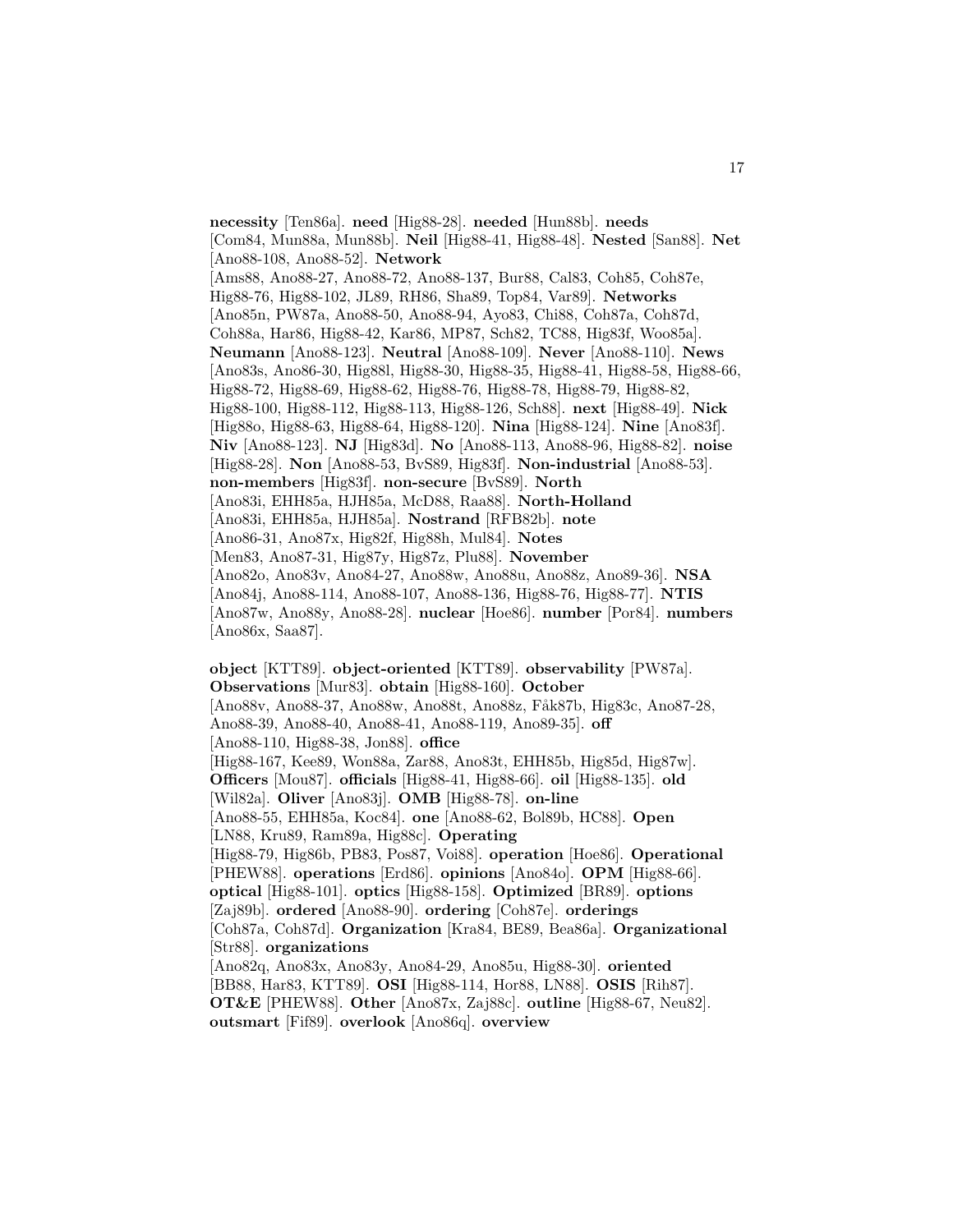[Ano83e, Hig88-165, Won88b]. **ownership** [MB89].

**P** [Ano88k, RFB82a, Ano88-128, Hig88k, Hig88n, Hig88q, Hig88o, Hig88-28, Hig88-35, Hig88-41, Hig88-46, Hig88-47, Hig88-48, Hig88-71, Hig88-69, Hig88-62, Hig88-64, Hig88-73, Hig88-78, Hig88-79, Hig88-82, Hig88-93, Hig88-95, Hig88-97, Hig88-98, Hig88-100, Hig88-102, Hig88-106, Hig88-120, Hig88-112, Hig88-113, Hig88-115, Hig88-121, Hig88-130, Hig88-135, Gof88a, Hig88-43, Jon88]. **package** [Ano86-41, Fra88, Hig87k]. **packages** [BR83, Elo83]. **Pages** [Ano82n, Ano82p, Ano82o, Ano83u, Ano83w, Ano83v, Ano84z, Ano84y, Ano84-28, Ano84-27, Ano85t, Ano85r, Ano85q, Ano85s, Ano86-35, Ano86-36, Ano86-33, Ano86-34, Ano87-30, Ano87-27, Ano87-29, Ano87y, Ano87z, Ano87-28, Ano88-116, Ano88-118, Ano88-120, Ano88-115, Ano88-117, Ano88-119, Ano89-38, Ano89-34, Ano89-37, Ano89-32, Ano89-33, Ano89-31, Ano89-36, Ano89-35, Ano84f, Ano84h, Ano84i, Ano84j, EHH85a, EHH85b, HJH85a, HJH85b, HJH85c, Woo85a, Ano84e, Ano84g]. **Pakistani** [Web89b]. **palace** [Ano84j]. **panel** [LS87]. **paperback** [Ano83g, Ano84h]. **parallel** [Koc84]. **Park** [Hig83d]. **Parker** [Hig88q, Hig88-71, Hig88-96, Ano88s, Ano88-101]. **Part** [Ano88-156, Hig87j, HF86, Ano88-62]. **partial** [Coh87a, Coh87d, Coh87e]. **partners** [Mil88a]. **passkey** [Lew88b]. **password** [Ano86y, BB84, CMRW88, JO89a, JO89b, Lew88b, Men88c, Por82, Woo83a]. **Passwords** [Hig87x, RMS89, Ano86f, Men88d]. **path** [BvS89]. **Patricia** [Hig88-55]. **Patton** [Ano88m]. **Paul** [Hig88-50, Hig88-106, Hig88-126]. **Paula** [Ano88-121]. **pauper** [Bis86]. **pay** [Ano88-90, Hig88-46]. **payment** [BP89]. **PC** [Hig88-50, Hig88-48, Hig88-92, Hig88-135, Ano88-121, Hig88-56, Hig88-65, Hig88-85, Hig88-140, Rad89]. **PCs** [Ano88-65, Hig88-56, Hig88-67]. **Pemmaraju** [Hig88-130]. **Pendleton** [Ano88-69]. **penetration** [PPT89]. **Penguin** [Hig83e]. **Pentagon** [Hig88-80]. **Peoples** [Ano86-30]. **perfectly** [Por84]. **performance** [Ano88-28, Bol88a, Paa84b]. **permutations** [Ayo83]. **Perry** [Ano82d]. **person** [Coh88b]. **Personal** [Ano87-41, Hig88-81, Sch84, Ano88-122, BB88, FG89]. **Personnel** [Zaj88c, Bol88c]. **perspective** [Cou88, Har86, Sny88]. **Peter** [Ano88d, Hig88-69, Hig88-89]. **phases** [Hig88-71]. **Philip** [Ano88-72]. **Physical** [Ano86-37, Men89e]. **physician** [Hig87i]. **Physics** [Ano88v, Ano88-38, Ano88w, Ano88x, Ano88-27, Ano88-44, Ano88-43, Ano88-50, Ano88-100, Ano88-98, Ano88-99, Ano88-142, Ano88-143, Ano88-144]. **Picking** [Hig88-82]. **Pipe** [HJH85a]. **piracy** [Ano88s, Ano88-56, Ano88-144, Bum84, Hig88-120]. **pirates** [Ano88-67, Hig88s]. **pitch** [Hig88-135]. **Pitfalls** [Bol88a, Gof88b]. **pivotal** [Ano88-46]. **Placement** [Ram89a]. **placing** [She88]. **plagued** [Hig88-135]. **plaintext** [vdAvE86]. **plan** [GPR<sup>+</sup>88a, GPR<sup>+</sup>88b, Hig88-35, Hig88-66, Hig88-65]. **planners** [Ano88-151]. **Planning** [Hig88-83, Woo89, Ano88-137, Ano88-147, Fri82, Hig88-34, Hig88-36, Men85b, Sei84, SK82, Woo88, Hig88-98]. **plans** [Ano88m]. **plant**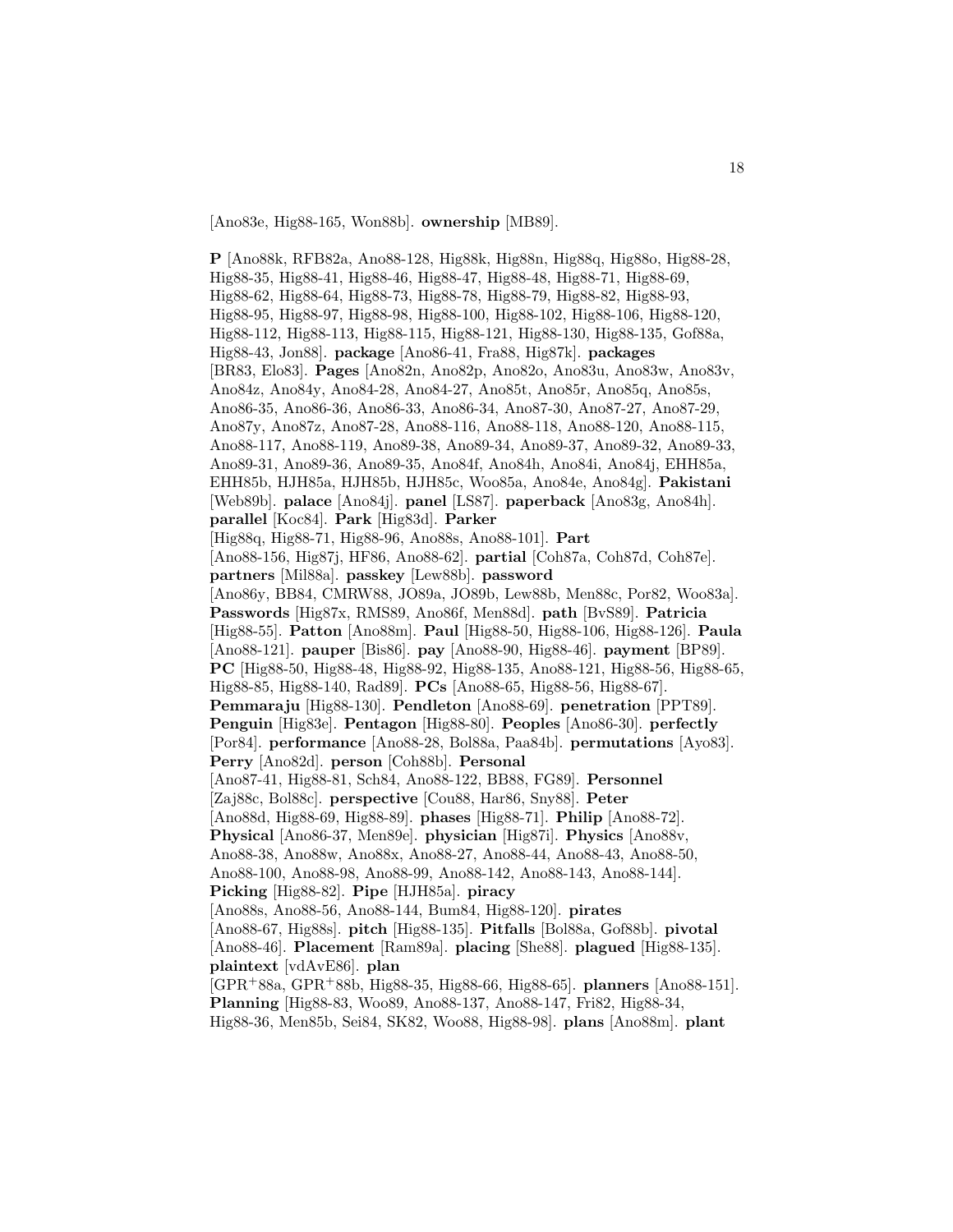[Hoe86]. **point** [MB88]. **points** [Hig88-72, HC88]. **Police** [Raa88]. **Policies** [Ano88-122, Woo82b, Lun89]. **policy** [Ano88-124, Elo88]. **polyalphabetic** [CR88]. **pools** [Hig88v]. **poor** [Coh88b]. **portability** [Ano88-31]. **ports** [Ano88-64]. **POS** [Joh87]. **Positive** [LS87]. **postscript** [Ano87n]. **Potent** [WZ86]. **Potential** [SK88, Ano89-39, JO89a, JO89b]. **potentially** [BvS89]. **Power** [Hig88-66, Hig88-78, Hig88-84, Hig88-121, Ano87-35, Ano88-102, Ano88-106, Ano88-149, Hig88-90, Hoe86]. **power-on** [Ano87-35]. **pp** [Ano82e, Ano82d, Ano83h, Ano83g, Ano83j, Hig82c, Hig82b, Hig83b, Hig83d, Hig83e, Hig83f, Hig88m, Hig88l, Hig88y, Hig88-30, Hig88u, Hig88-42, Hig88-50, Hig88-55, Hig88-53, Hig88-52, Hig88-58, Hig88-66, Hig88-72, Hig88-68, Hig88-63, Hig88-76, Hig88-91, Hig88-92, Hig88-103, Hig88-94, Hig88-96, Hig88-99, Hig88-89, Hig88-101, Hig88-105, Hig88-104, Hig88-118, Hig88-114, Hig88-122, Hig88-124, Hig88-126, Hig88-129, Hig88-137, RFB82a, RFB82b]. **pp.** [Ano83e, Ano83f, Hig83c]. **pp.\$39.00** [Ano83i]. **practical** [Coh89b, Hug88, Mou84b, Owe86]. **practice** [Ser85]. **praises** [Par88a]. **Pre** [Dos86]. **Pre-implementation** [Dos86]. **predictor** [CMRW88]. **preparing** [Mil88c]. **Prerequisites** [MS89]. **Press** [Ano83f]. **Preventing** [Wis89, Ano88-36]. **Prevention** [Ano88x, Hoe86, Gol83]. **Preventive** [Hig88-85]. **Price** [Woo85a]. **primer** [Bum84, Ano82e]. **Principles** [Gua87, Bon83, Par84]. **Printing** [EHH85b]. **Privacy** [Lea86, Ano86s, Ano88-124, Aue85, BB88, Hig83c, Hig88-81, Jay82, Kur82, War86a, War86b, WC88, Ano84g]. **privacy-oriented** [BB88]. **private** [ALN88, Mil88a]. **privilege** [Car88]. **problem** [Hig88-58, MW88]. **problems** [Hig88-74, Hig88-115, Hig88-131, Men89a, Zaj88b, Hig88-99]. **procedures** [Gua87, Hig88-100, Mur82]. **Proceedings** [Ano83i, EHH85b, LS87]. **process** [Elo83, NCCW88, TR86a, TR86b]. **Processing** [Ano88-123, Ano84h, Ben88, Cal83, CW83, Hig82a, HE85, Men83, Men88b, Men89d, Zaj88b]. **Producing** [Mur86a]. **Product** [Hig88-166]. **products** [Ano88-112, Hig88-165, Hig89g]. **Professional** [Ano82q, Ano83x, Ano83y, Ano84-29, Ano85u, Aue85]. **profiles** [PHEW88]. **Program** [Hig88-167, Ano86y, Ano86-39, Ben88, GPR<sup>+</sup>88a, GPR<sup>+</sup>88b, Hig82c, Hig87i, Hig88o, Hig88-123, Hig89x, Mur82]. **Programmer** [Hig88-86, HP84]. **programs** [Gar89a, Hig88-48, Kie88]. **progress** [Lea86]. **progressed** [Web88]. **project** [Dos86]. **proliferation** [FG89]. **promises** [Ano88-96]. **promotion** [Kie88]. **Proper** [Hig88-100]. **property** [Ano88-81, Ano88-82, Hig88-51, Ric88]. **proprietary** [MB89]. **protect** [Ano88-65, Hig88-161, Hig88-175, Sop88]. **Protecting** [ALN88, MB89, Ano88-102, Hig88-117, Men89c, Ano83h, Ano83g]. **Protection** [Ano86-38, Coh87a, Ano84g, Ano86-32, Ano88y, Ano88z, Ano88-64, Ano88-91, Ano88-96, Coh87c, Coh87e, Har83, Hig85f, Hig87i, Hig88-59, Hig88-165, Hig88-118, Hig88f, HE85, Kug86, LK84, Men89d, SB84, dC85, vdAvE86, Hig88-95]. **protection-data** [Ano84g]. **protocol** [VK85]. **protocols** [LN88, Mil88a, Ram89b, Var89]. **Prototyping** [TTT89]. **provably** [Coh88a]. **provides** [Ano88-45]. **Pseudorandom** [Por84]. **Public** [Ano88-124, Mil88a, Buc82, Gag88a, Mul84, PR85a, Sal88, Sch82, Wil82c].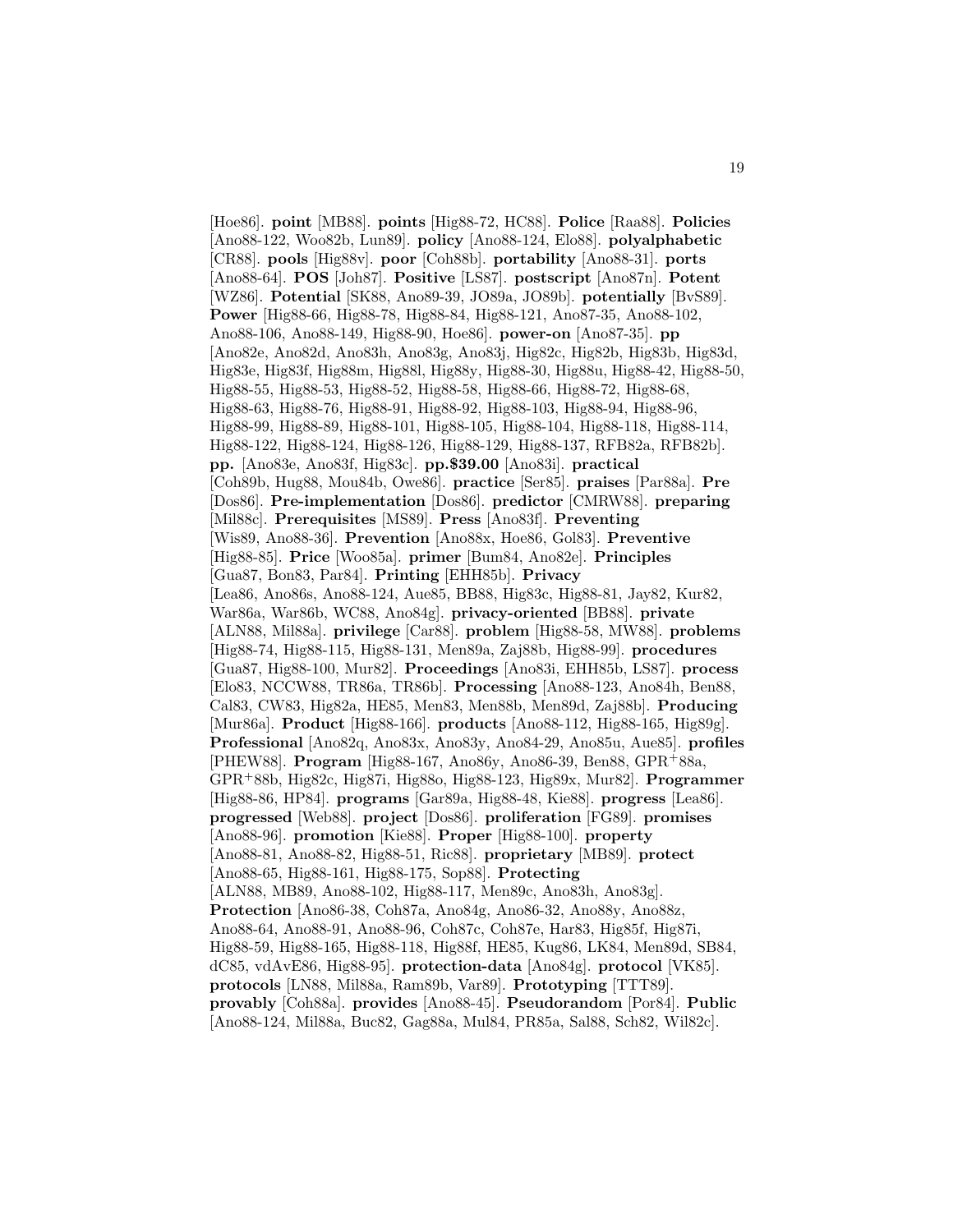**public-key** [Mul84, Sal88]. **Public-private** [Mil88a]. **publication** [Wei83]. **publications** [Ano88b, Ano88c]. **Publishers** [Hig82c]. **Publishing** [Ano83g, Ano83j, HJH85b]. **Pujals** [Hig88-47]. **purpose** [BR89]. **puzzle** [Ano84j]. **puzzled** [Hig88-41].

#### **Q.E.D** [Hig83b]. **quality**

[Ano88-142, Ano88-143, BPR88, Hig88-84, Sch87, Sny88, TR86a, TR86b]. **Quarterly** [Hig88u, Hig88-53, Hig88-68, Hig88-103, Hig88-104]. **questions** [Lun89]. **quit** [Zaj88d].

## **R** [Hig82b, Hig88-104]. **Rachel**

[Ano88s, Ano88-101, Hig88-96, Hig88q, Hig88-71]. **Rada** [HJH85a]. **radiation** [Ano88-132, Hig86a, HF86, vE85]. **Radio** [Hug88]. **raid** [Ano88-67]. **raids** [Hig88-120]. **raises** [Hig88m]. **raising** [CMRW88]. **Ralph** [Hig88-68]. **RAM** [Ano86-39, Hig88-130]. **RAM-resident** [Ano86-39]. **RAMSS** [PES88]. **Random** [Ano87-31, Ano88-125, Hig87y, Hig87z, Hig88-168, Hig89n, Hig89o, Hig89p, Hig89q, Hig89r, Hig89s, Hig89t, Hig89u, Por84]. **Raysman** [Ano88d]. **reading** [Ano86-43, Ano87-42]. **ready** [Hig88l, Zaj89a]. **Real** [Mal88, Voi88]. **Real-time** [Mal88]. **realities** [Hug88]. **Reality** [Pol84]. **really** [Zaj89a]. **reason** [Zaj86]. **reasons** [Bol89a]. **recognition** [Ano88-33, Ano88-63]. **record** [Ano86s]. **Recovery** [Kol88, Ano86t, Ano88x, Ano88-59, BDE<sup>+</sup>82, Hig87p, Hig88v, Hig88-34, Hig88-36, Hig88-65, Hig88-108, Hun88b, Men85b, Men88b, Zaj89a]. **recur** [Ano88-106]. **Red** [Hig88-88, Hig88i]. **reducing** [Hig88-89, MP87]. **reduction** [All88, Ano88-34]. **redundancy** [Hig88-89]. **referees** [Ano88-83, Ano88-84, Ano88-85, Ano88-86, Ano88-87, Ano88-88, Ano89v, Ano89w, Ano89x, Ano89y, Ano89z, Ano89-27, Ano89-28, Ano89-29]. **reference** [Kug86, Woo87a]. **Reflections** [RB82]. **registration** [Ano88h]. **regs** [Hig88-35, Hig88-67, Hig88-76]. **regulate** [Gri88a]. **regulation** [HJH85a, RFB82b]. **Rein** [Hig83b, Hig83c]. **Reinhold** [RFB82b]. **related** [Bra88, Men89a, Sol87]. **relational** [CJ86, Thu87, vdL86]. **releases** [Ano88-96, Hig88o]. **reliability** [Ano88-46, Mur86b]. **Reliable** [GPR<sup>+</sup>88a, GPR<sup>+</sup>88b, Hig88-90, Hig88-144, Mur86a]. **Reliance** [Hig88-101]. **remark** [MRW89]. **remedy** [Boz88a]. **Remember** [Ano86-40]. **reminder** [Ano87-36]. **reminders** [Ano86-42]. **Remote** [Ano88-126, Ano87-35]. **removes** [Hig88-95]. **Report** [Ano87-32, Ano88-127, Fåk87b, Hig87-27, Hig88d, Ano84j, Ano86-45, Ano86-49, Fåk88, HJH85d, Hig87-32, Hig88-77, Hig88-171, LS87. **reported** [Hig88-163, Hig88-91]. **Reports** [Hig89v, Ano83t, Ano88-154, Ano88-156, Ano88-155, Hig87z]. **reprieve** [Bet88]. **Republic** [Ano86-30]. **Requirements** [Sor83, FM83, Jan86, MP87].

**rescue** [Hig88-116]. **research** [Har83]. **research-oriented** [Har83]. **resident** [Ano86-39]. **resource** [Ano88-126, Woo83b]. **respond** [Hig88-43]. **response** [Hig87c, Hig88n, Kug86]. **responsibility** [Aue85, Mou84a]. **rest** [Ano83i].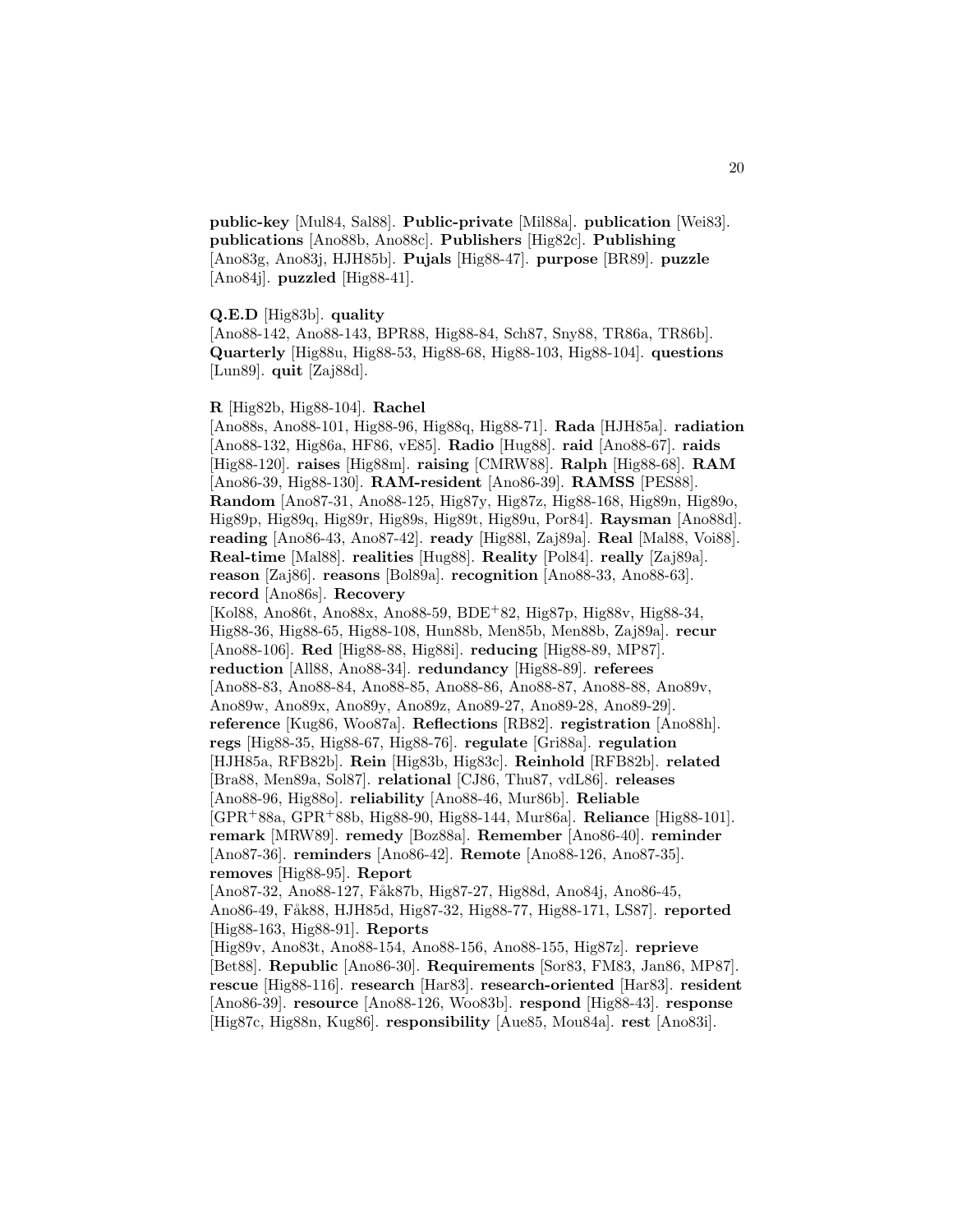**Reston** [Ano83g]. **retailer** [Hig88-120]. **rethink** [Men89d]. **retina** [Hig88-139]. **retrieval** [ALN88]. **reuse** [Won88b]. **revealed** [Hor88]. **Review** [Ano82e, Ano82d, Ano83e, Ano83f, Ano83h, Ano83g, Ano83i, Ano83j, Ano84e, Ano84f, Ano84g, Ano84h, Ano84i, Ano84j, Ano88k, Ano88l, Ano88-128, EHH85a, HJH85a, HJH85b, HJH85c, Hig82c, Hig82b, Hig83b, Hig83c, Hig83d, Hig83e, Hig83f, Hig88-28, Hig88-91, Hig88-92, Hig88-93, Hig88-103, Hig88-94, Hig88-95, Hig88-96, Hig88-97, Hig88-99, Hig88-98, Hig88-100, Hig88-101, Hig88-102, Hig88-105, Hig88-104, Hig88-130, Hig88-124, Pre89, RFB82a, RFB82b, Woo85a]. **reviews** [Hig88-166]. **Revised** [Ano88-129]. **revisited** [Ano86p, Hig86a, HF86, Hig87x, Hig87j, Hig88-157, Men89a]. **Richard** [Hig88-41, Ano88d, Hig88-62]. **Rick** [Ano88-105]. **rifle** [Ano88-60]. **rights** [Ano88-81, Ano88-82, Hig88-44, Ric88]. **Riley** [Ano88-124, Ano88-122]. **Risk** [Ano86-41, Ano87-33, Hig88-106, Hof89a, Hof89b, PES88, RY86, Won85, BR83, Car83, Gar89a, Gua87, HJH85c, Hig88v, Mun88b, PHEW88, TTA<sup>+</sup>88, vE85]. **risks** [Ano88-34, Ano88-52, Bol88c, Ric86, War83]. **Rivera** [Hig88-30]. **road** [PH87]. **Robert** [Hig88-101, Ano88-65, Ano88-113, Hig88m, Hig88l, Hig88-135]. **Rochelle**

[Hig83d]. **rocked** [JS88]. **Rodney** [Ano88-51]. **Roger** [Hig88-52]. **Rola** [Hig88-118]. **role** [FG89, Men85a, Men89c]. **Rolf** [Hig82a]. **Rosemary** [Ano88-68]. **Rosenberg** [Ano84h]. **Rothenberg** [Hig88-48]. **routing** [Chi88]. **RSA** [Ano87u, Jun87, Jun88]. **Rudiger** [Ano88l]. **rule** [Hig88-132]. **rules** [Hig88-39]. **rulings** [Hig88-87]. **Rullo** [Ano84e]. **Russell** [HJH85a]. **Ryan** [Hig88-137].

**S** [Ano83f, Ano88-121, Ano88-145, Hig88-42, RFB82b, Mou87]. **Sabotage** [Ano88-130, Hig88-126]. **Safe** [Hig88-107, Ano88-42, Hig88-28, Hig88-47]. **safeguard** [Hig88-100]. **Safeguards** [Par84]. **safely** [Ano87-43, Dav86]. **safes** [Sop88]. **said** [Gar89b]. **Sandra** [Ano88-134, Ano88-147]. **Satellite** [Hig88-108]. **save** [Hig88-141]. **say** [Ano88-113, Hig88-121]. **saying** [Ano88-152, Ano88-153, Ano89-41, Ano89-42]. **says** [Ano88-105, Ano88-127, Hig88-46, Hig88-97]. **Scale** [She88]. **Scannell** [Ano88-110]. **scans** [Hig88-139]. **Scent** [Par88b]. **Scheier** [Ano88-65, Ano88-113]. **Scheirer** [Hig88-135]. **scheme** [Bis86, OM84]. **schemes** [Lon87]. **Schmemann** [Ano88-60]. **Schmitt** [Ano88-145]. **Schreider** [Hig88-35]. **Schweitzer** [Ano83g, Hig82c]. **Sciences** [Hig83b]. **Scott** [Hig88-97, Ano88h]. **scramblers** [Jay82]. **screen** [Ano88h]. **Sealing** [LB82]. **search** [Hig88-132, Hig89x]. **sec** [Ano83i, Ano83p, Ano83q, Ano86u, Ano87s, Hig88-162]. **Sec'84** [Ano84s, Ano84t]. **Sec'86** [Paa87c]. **Second** [Ano85v, Ano87-34, DR88, Paa88]. **Secret** [Hig89w, Ano84j, Ano88l, Hig88-128, Hig88-129]. **Secretdisk** [Hig88-169]. **Secrets** [HJH85b, Hig88-82]. **sections** [Hig88x]. **Secure** [Ano87-35, Ano88-131, Har88, Hig87-28, Hig88-109, Mur86b, Ano87-37, Ano88-72, Ano88-122, Bon83, BvS89, BM83, CI85, CJ86, Coh85, CB88,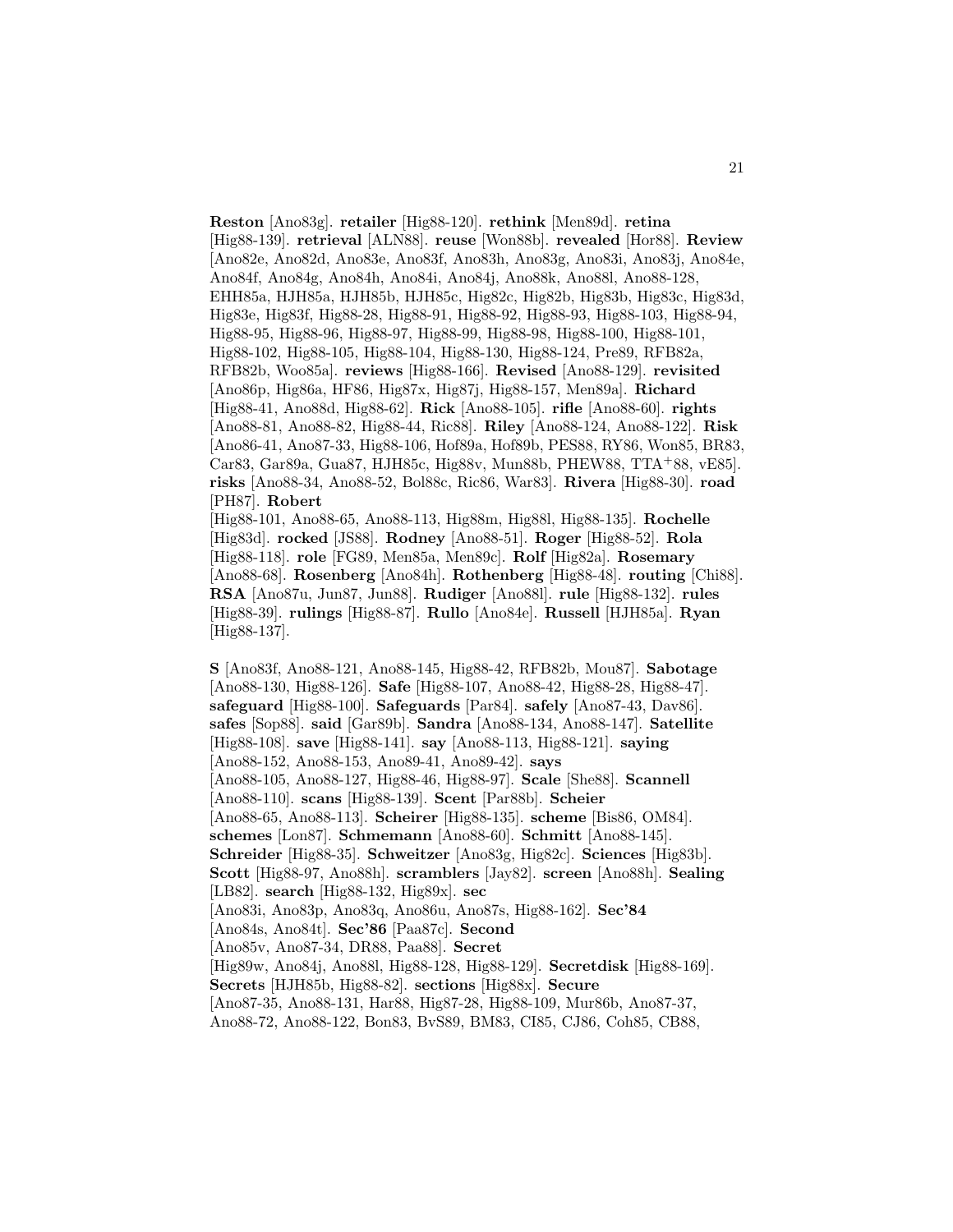Har89, Hig87g, Hig87q, Hig88-158, Hig88-139, Jan86, KTT89, Mil88a, MP87, MW88, Mur86a, PH84, Sor83, Sto88]. **secured** [Mil85, Zaj88a]. **Securicom** [Ano85w, Woo84]. **Securing** [Cal83]. **Security** [Ano83q, Ano84v, Ano84-30, Ano84-32, Ano85y, Ano86-42, Ano87-34, Ano87-36, Ano87-39, Ano88-132, Ano88-134, Ano88-136, Ano88-137, Ano88-138, Ano88-135, Bra88, Eke86b, Hig83a, Hig88-110, Hig88e, Hig88-112, Hig88-113, Hig88-114, Hig88-115, Hig88-116, Hig88-111, JL89, KG86, KG87, Kru89, Mou87, Mur82, Paa87b, Ram89b, Sch88, Sha89, Thu87, VK85, Won88a, WZ86, Ala86, Ams88, Ano82d, Ano82k, Ano82q, Ano83e, Ano83x, Ano83y, Ano84e, Ano84f, Ano84-29, Ano85a, Ano85k, Ano85u, Ano85v, Ano86e, Ano86-37, Ano86-39, Ano88f, Ano88y, Ano88z, Ano88-29, Ano88-148, Ano88-45, Ano88-52, Ano88-55, Ano88-71, Ano88-65, Ano88-103, Ano88-100, Ano88-109, Ano88-113, Ano88-114, Ano88-107, Ano88-112, Ano88-133, Ano88-144, Ano88-147, Ano88-154, Ano88-156, Ano88-155, Bac83, BE89, Bea86a, Bea86b, Bec83, BBF˚A82, BvS89, Bot83, Bou88]. **security** [Boz88a, BS82, BS87, BP89, Buu84, CW83, Car88, CMRW88, Cha85, Cha88, Cou82, Deh89, Dos86, DJT87, EHH85b, Eke86a, Elo83, Elo85, Elo88, Fis84, For82, FM83, FM84, Guy83, Hig82c, HH82, Hig82a, Hig83c, Hig83f, Hig83i, Hig85e, Hig85f, Hig86b, Hig87a, Hig87e, Hig87d, Hig87w, Hig88k, Hig88l, Hig88-56, Hig88-27, Hig88-33, Hig88-46, Hig88-54, Hig88-57, Hig88-58, Hig88-66, Hig88-67, Hig88-70, Hig88-68, Hig88-69, Hig88-74, Hig88-76, Hig88-75, Hig88-78, Hig88-79, Hig88-167, Hig88-85, Hig88-86, Hig88-88, Hig88d, Hig88-100, Hig88-105, Hig88-123, Hig88-121, Hig88g, Hig88-126, Hig88-138, Hig88-140, Hoe86, Hof89a, Hor88, HE85, Hov86, Joh87, Kee89, KD86, Kur82, Lob83, MT88, Men85a, Men88e, Men89e, Mil88b, Mil88d, Mou84a, Mou84b, Mun88b, Mur83, NWH84, Neu82, Owe86, PB83, Paa84a, Paa84b, PH87]. **security** [Paa87c, Paa88, Per82, PP88, Pol84, Pos87, Ram89a, RB82, RY86, Rih87, RH86, Sch84, Sch85, Sch87, Ser85, Str88, SK88, TR86a, TR86b, Var89, Won85, Woo83a, Woo83b, Woo85b, Woo86a, Woo86b, Woo87a, Woo87b, Woo88, Woo89, Zaj88c, Zar88, vH87, vdG84, vdL86, Ano84g, Hig82b, Hig83b, Hig83d, Hig88-103, Hig88-101, Hig88-104, RFB82a, Ano83i, Ano83j, Hig88-102, Woo85a]. **security-privacy** [Ano84g]. **see** [Boz88b]. **seeks** [Hig88-71, Hig88-64]. **seen** [Hig88-34]. **sees** [Ano88-52]. **Seev** [Ano88-123]. **Selecting** [Men89e]. **Selection** [Bol88c, Elo83, Fra88, Par84]. **selective** [Kur82]. **Senate** [Ano88-29, Ano88-139]. **sensible** [Hig88-117]. **sensitive** [Cou88]. **separate** [Ano88h]. **September** [Ano88u, Ano88x, Ano88-39, Ano88-40, Ano88-41, Ano85s, Ano86-34]. **sequences** [Por84]. **Serge** [Ano88-60]. **series** [Sto88]. **serious** [Ano86-31]. **servers** [CB88]. **service** [Sha89]. **Services** [Ano88v, Ano88-38, Ano88w, Ano88x, Ano88-27, Ano88-44, Ano88-43, Ano88-50, Ano88-100, Ano88-98, Ano88-99, Ano88-142, Ano88-143, Ano88-144, BDE<sup>+</sup>82, Bur88, Ram89a]. **Sesame** [Hig88c]. **Settle** [Ano88-101]. **settlements** [Sha89]. **seventh** [EHH85b]. **several** [Hig88-37]. **Seymour** [Hig88-92]. **sharing** [Ano84-30, dC85]. **shell** [Ano88-138]. **shift** [Ano88-29]. **ships**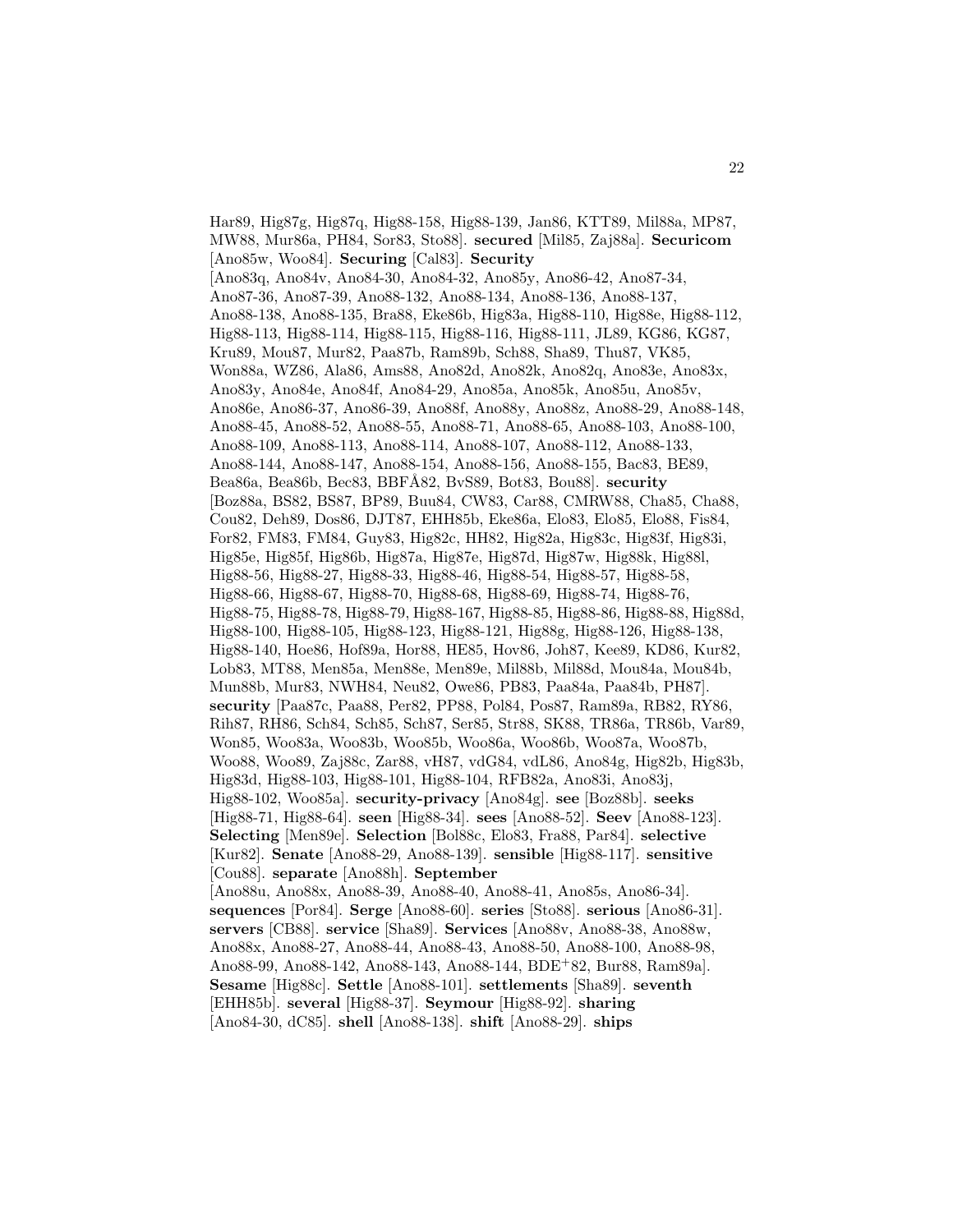[Hig88-58, Hig88-94]. **shirt** [Ano88-102]. **shirt-sleeves** [Ano88-102]. **shop** [Hig88-139]. **Should** [Zaj88d, Hig88-46, Hig88-140]. **Shrink** [Ano88-140]. **Shrink-wrap** [Ano88-140]. **shrug** [Jon88]. **Sicht** [MB88]. **sides** [Ano88-107]. **siege** [Hig88-29]. **Signature** [dB85, Ano88-51, WCWG86]. **signatures** [Hig88-64, Hig88-109]. **signed** [Hig88-110]. **Silicon** [Ano88d]. **Silver** [Ano84w, Hig83f]. **simple** [Deh89]. **Simulation** [Koc84]. **sink** [Hig88-94]. **site** [Ano88g, Ano88-110, Ano88-89]. **sites** [Hig88-34, JS88]. **situation** [Men89b]. **six** [Hig83e]. **skies** [Hun88a]. **skirts** [Ano88g]. **slacking** [Ano88-103]. **slaps** [Bar88, Hig88p]. **sleeves** [Ano88-102]. **slow** [Boz88a]. **smack** [Hig88-84]. **small** [KG86, KG87]. **Smart** [Ano88-141, Hig88-118]. **Smartcards** [Fif89]. **SMITE** [Har89]. **Smoking** [Hof89b]. **Smole** [Hig88-68]. **snake** [Hig88-135]. **snake-oil** [Hig88-135]. **snoopers** [Hig88-116]. **Sobol** [Hig88-102]. **Socha** [Hig88-99]. **Societal** [HM86]. **Society** [Hig83f]. **SODA** [KTT89]. **Software**  $[Ano88-142, Ano88-143, Ano88-144, Fåk86, GPR+88a, GPR+88b, Hig88-119,$ Hol88, PES88, PHEW88, Per88, Ano88m, Ano88s, Ano88t, Ano88u, Ano88-34, Ano88-30, Ano88-31, Ano88-46, Ano88-56, Ano88-65, Ano88-90, Ano88-91, Ano88-100, Ano88-131, BPR88, BR89, Bum84, Erd86, Fra88, Hig87r, Hig88-39, Hig88-59, Hig88-92, Hig88-113, Hig88-111, Kim88, Mil88c, Mur86a, Mur86b, OM84, OR88, PP88, TR86a, TR86b, Won88b]. **Solutions** [MW88, Hig88-131]. **Some** [Ano86-43, Buu84, Gag88b, Hig88-51, HC88, Lun89, Plu88]. **Sons** [Ano82e, Ano82d, Ano83h, Ano84e, Ano84f, Ano84h, Hig82b, RFB82a, Woo85a]. **sources** [Hig87u]. **Soviet** [Bol88d]. **SPA** [Hig88-120]. **spark** [Hig88t]. **Speakers** [Hig88-121]. **Special** [Ano89-39, Hig88f, Paa84b, HJH85d]. **Specification** [GM85, Elo85]. **Spectrum** [Ano88-128]. **speech** [Jay82]. **speed** [Ano87r, Ban82]. **Speedier** [Ano87-37]. **split** [Hig88q, Hig88-71]. **spots** [Hig88-72]. **spread** [Gle89, Hig88-31, Ano88-128]. **Spring** [Hig83f, Hig88-28, Hig88u, Hig88-53, Hig88-68, Hig88-103, Hig88-104]. **spy** [Ano88-127]. **St** [Ano88-104]. **stage** [Dos86]. **Stalking** [Hig88-122]. **stand** [Ano88-107]. **Standard** [Ano88-44, Bur88, Ano88-43, Bet88, Hig82a, Hig87h]. **Standardization** [Kra84]. **standards** [Ano88-27, Ano88-62, BS82, Woo86a, Woo86b, Hig87d, LN88]. **Stang** [Hig88-113]. **Star** [Hig88g]. **STARS** [GPR<sup>+</sup>88a, GPR<sup>+</sup>88b]. **started** [Men88b]. **state** [Lob83, Mur83, Gri88b]. **state-of-the-art** [Lob83]. **States** [Ano83i, Hig88-87]. **statistical** [ALN88]. **Statistics** [Ano83n, Hig88-144]. **status** [Ano86-45, Ano86-49]. **stem** [Hig88-119]. **step** [Bec83]. **Stephanie** [Ano88-89]. **Stephen** [Ano88-47]. **Steps** [Mil85, Ano83f]. **Stevens** [Ano88-108, Ano88-138]. **Stevenson** [Hig88-69]. **still** [Per88]. **Stockholm** [Ano83i, Fåk87b]. **stocks** [Hun88c]. **Stoll** [Hig88-122]. **Stone** [Ano88-121]. **storage** [Ano87r, Jan86, MP87]. **storage/backup** [Ano87r]. **storm** [Ano88-104, Ko88]. **story** [Hig83e]. **strategic** [Sny88]. **Strategies** [Car87]. **strategy** [Buu84, Per82, HJH85c]. **street** [CM88]. **strict** [Ano88-71]. **strike** [Bri88]. **strikes** [Hig88-141]. **Structing** [Hig88-123]. **structure**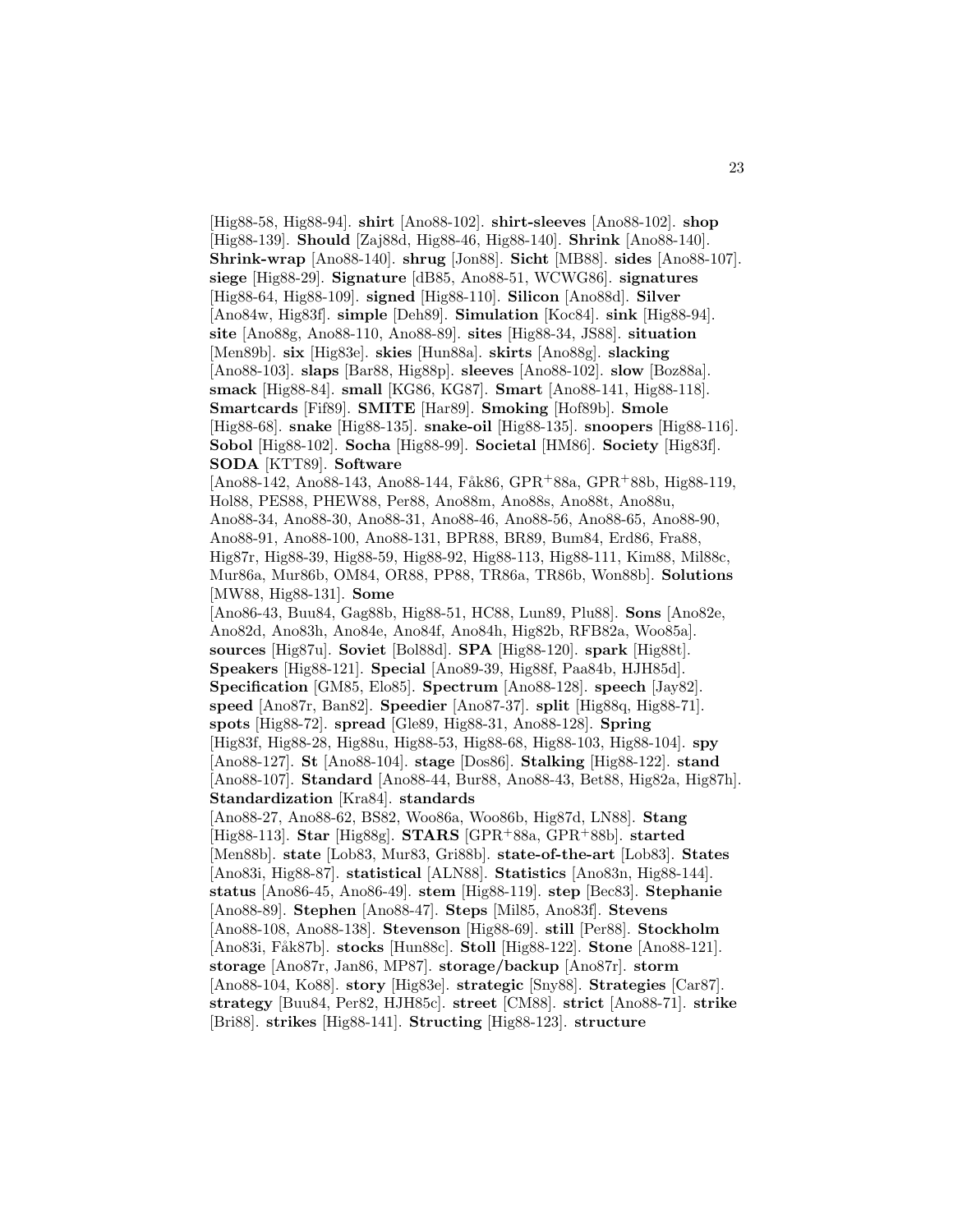[Ano84i, Ano88-145]. **structures** [TTA<sup>+</sup>88]. **structuring** [Str88]. **Stuart** [Hig88-93, Hig88-96]. **Study** [Ano89-39, Buc82, Coh87e, DR88]. **Subject** [Ano82r, Ano83z, Ano84-31, Ano85x, Ano86-44, Ano87-38, Ano88-146, Ano89-40]. **subordinates** [Bol89a]. **success** [Woo87b]. **successful** [Hig88-62]. **sudden** [Hig87f]. **suggested** [Ano86-43]. **suit** [Hig88q, Hig88m, Hig88p, Hig88-43, Hig88-71, Jon88, Ric88]. **supervise** [Mou87]. **supervisor** [PH86]. **supplies** [Ano88-149]. **support** [BS87, Car83, Ten86b, Ten86a]. **Supportability** [PES88, PHEW88]. **suppresses** [Hig88-77]. **surfaces** [Hig88-63]. **Surreptitious** [PB83]. **surveillance** [Ano88-32]. **survey** [JO89a, JO89b, Kie88, PvL86, RH86, Web89a]. **Susan** [Ano88-112]. **suspected** [Hig87-32]. **Sweden** [Ano83i, Fåk88, LB82]. **switch** [Sor83]. **symphony** [Hig88-133]. **synthesis** [Web89a]. **System** [Ano87-39, Hov83, Hov86, ALN87, Ano86e, Ano88-145, BPR88, BB88, Bol88b, BS87, Eke86a, Elo85, Gri88b, Hig83b, Hig86b, Hig88-161, Hig88-69, Hig88-79, Hig88-99, Hig88-105, Hig88-131, HM86, Hor88, KTT89, LK84, Men85b, Men88e, Men89e, Mou84b, PB83, Pos87, RY86, TC88, Voi88, Woo83a, WZ86, Woo87a, dC85, vH87, vdG84, Hig82a, Ano83h]. **system/88** [Ano88-145]. **systematic** [Cou82]. **Systems** [Ano85y, GPR<sup>+</sup>88a, GPR<sup>+</sup>88b, Hig88-94, LN88, Ano82d, Ano84-30, Ano86s, Ano86-38, Ano88-148, Ano88-53, Ano88-51, Ano88-104, Ano88-134, Ano88-137, Ano88-138, Ano89-39, BB84, BBFÅ82, Bol88c, Bon83, BP89, CW83, Cer85, CM88, DJT87, FM84, Gua87, Hig88-28, Hig88-29, Hig88-78, Hig88-114, Hig88-116, HE85, Joh87, Koc84, Kru89, Lon87, Mal88, MT88, PH84, PP88, PR85b, Plu88, RFB82b, Ram89a, Ten86b, Ten86a, Thu87, Web89a, Wis89, Woo86a, Woo86b, Woo87a, Woo87b, Woo88, Yeo85]. **T.** [Hig88-114]. **tab** [Hig88-175]. **tackle** [Mun88b]. **Tactical** [Ano88-147].

**tactics** [Hig88-33]. **Taft** [Ano88-34]. **take** [Mil85]. **Talbot** [Hig82b, RFB82a]. **talking** [Zaj88d]. **Taming** [Hig88-124]. **Tangible** [Hig88-125]. **Tari** [Hig88-35]. **Tate** [Hig88-106]. **TC** [Ano88-66, Ano83s, Ano84-32, Ano86-45, Ano87-32, HE85]. **TC-11** [Ano83s, Ano84-32]. **TCP** [Ram89b]. **TCP/IP** [Ram89b]. **Teaching** [Har83, Neu82]. **Technical** [Ano88-78, Ano89n, Ano85m, Ano88-74, Ano88-75, Ano88-76, Ano88-77, Ano88-79, Ano89o, Ano89p, Ano89q, Ano89r, Ano89s, Ano89t, Ano89u, GPR<sup>+</sup>88b, Hov86, Woo86a, Woo86b, vBH88, vdG84]. **Techniques** [Ano88-39, Ano88-40, Ano88-41, Hig83a, Hig85f]. **technological** [Ala86]. **Technology** [Ano83t, Ano86-46, Ano86-47, Ano87-40, Ano87-41, GPR<sup>+</sup>88a, GPR<sup>+</sup>88b, Hig87-29, Hig88-28, Hig88-130, Hig88-126, Ano86-28, Ano88-80, Hig88-52, MB88, Mur83, Ano84v]. **telecommunication** [Hig88-101]. **Telecommunications** [Hig88-102, NWH84, Ano84h]. **teleinformatics** [GL82]. **TeleTrusT** [Rih87]. **TeleTrusT-OSIS** [Rih87]. **telex** [FVTS87]. **tells** [Mun88a]. **Tempest** [Hig87-30, Mun88a, Ano88-139, Hig88-127]. **ten**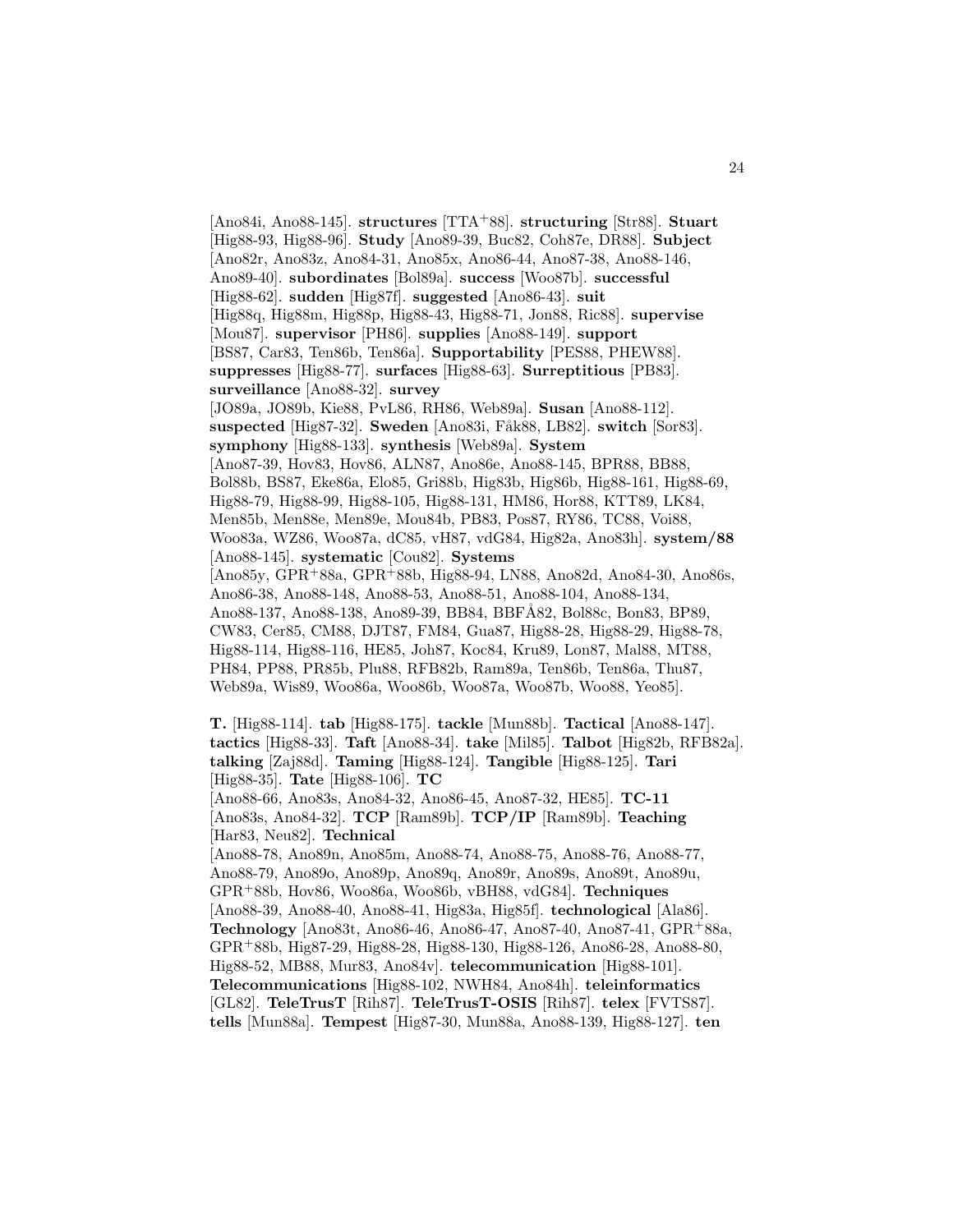[RB82]. **terminal** [Hig88-164, Sor83]. **terminalized** [Eke86a]. **terminals** [Ano86-37, Jan86]. **Terminology** [Ano84g]. **Terrell** [Hig88-72]. **terrorism** [Blo82, Hig88-170, Mad88, Men83]. **Test** [PHEW88, Hig88b, Koc83]. **Testing** [LN88, PPT89]. **text** [WC88]. **Their** [Hig88-50, Ano89-39, Bol89a]. **them** [Bri88, Zaj88d]. **themselves** [Hig88-56]. **Theory** [Coh87b, Ano87w, Bot83, Gag88a, Gag88b, Gle89, Hof89a, Sal88]. **there** [F˚ak86]. **thief** [Ano88-148]. **third** [Hig88-106]. **Thomas** [Ano84e, Ano88-122, Hig88-28]. **those** [Hig88g, Per88]. **threat** [Ano86-39, HP84, Hig88k, Hig88-92, Hig88-119, bAG88, Ano88l]. **threats** [LAN86]. **Three** [Ano83-27]. **thwart** [Hig88s, Hig88-130]. **ties** [Ano88-121]. **tigers** [Her88]. **Tim** [Ano88-90, Hig88-112]. **time** [Ano86y, Ano88-151, Hig88-82, Mal88, Men89d, Voi88]. **Times** [Hig88-91, Hig88-129]. **timesharing** [RMS89]. **timing** [Mal88]. **Tips** [Hig88-170]. **today** [F˚ak86, bAG88]. **together** [Ano88-114]. **tokens** [Spe87]. **told** [Gof88b]. **tolerance** [Ano88-55, Hig88-40]. **tolerant** [Ano88-54, Ano88-145, Voi88]. **Tom** [Ano83f, Ano88-124]. **tool** [Ano86t, BR83, Hig88-118]. **tools** [Ano86-28, Ano88-131, Hig87p]. **Top** [Hig88-128, Hig88-129, Bou88]. **topics** [vdBL84]. **topology** [PH84]. **total** [Hig83i]. **Tough** [Hig88-130]. **trading** [Hig88-98]. **trails** [Ano86z, Boz88b]. **training** [CMRW88, Mun88a]. **Transaction** [Mil85, PP88, Plu88]. **transactions** [Ano88-55, Eke86b]. **transborder** [Blo82, EHH85a]. **transfer** [KD86, Ram89b, RY86, Sha89, Web89a]. **transferability** [Ano88-31]. **transfers** [vH87]. **transmission** [Ano88-42, Hig87-28]. **transnational** [RFB82b]. **transparent** [Hig88-169]. **transport** [VK85]. **TRASEC** [vH87]. **Treating** [Dav88]. **trespassing** [Ano86h]. **tricky** [Ano88-51]. **Trojan** [LAN86]. **trouble** [Hig88-141, Hun88a]. **Troy** [Ano88-64]. **trust** [Hig88u]. **tug** [Ano88-47]. **tug-of-war** [Ano88-47]. **tunes** [Hig88-133]. **Turn** [Hig83b, Hig83c]. **turning** [Ano88m]. **Tutorial** [NWH84, Wil82c, Hig83f]. **Twenty** [Bol89a]. **Twenty-two** [Bol89a]. **twin** [Paa84a]. **Two** [CB88, Bol89a, Hig88q, Hig88-71]. **Typical** [Hig88-131].

**U.S** [Ano83n, Hig88-91]. **U.S.** [HJH85d, Hig88-171, Men88e]. **U.S.A.** [Sto88]. **UFS** [Hig88-104]. **unanswered** [Lun89]. **Unclassified** [Mil88b, Cou88]. **uncovers** [Ano88-67]. **understand** [McD88]. **Understanding** [HR88, Men88c, Men88d]. **unfair** [Hig88r]. **unforgettable** [CM88]. **unfriendly** [Hun88a]. **Uninterruptible** [Ano88-149]. **Unique** [Bac83]. **Unisys** [Bar88]. **unite** [Hig88x]. **United** [Ano83i, Hig88-59]. **units** [vE85]. **university** [RMS89, Web89b]. **UNIX** [Hig88-74, Hig88-105]. **unobservability** [BP89]. **Unprotected** [Hig88-133, Ano88a]. **Upcoming** [Hig88h]. **update** [Hig88-173, Hig88-174]. **updating** [Joh87]. **upper** [Ano88-133]. **UPS** [Hig88-141]. **urges** [Ano88h]. **USA** [Hig83b]. **Use** [DR88, Bon83, Dav86, Mal88, Men88d, RMS89]. **used** [Ben88, KG87]. **useful** [BR83, Car87]. **User** [BB84, Fåk87b, Hig88-104, ALN87, Ano86-28, Ano88-32, FG89, Hig88-93,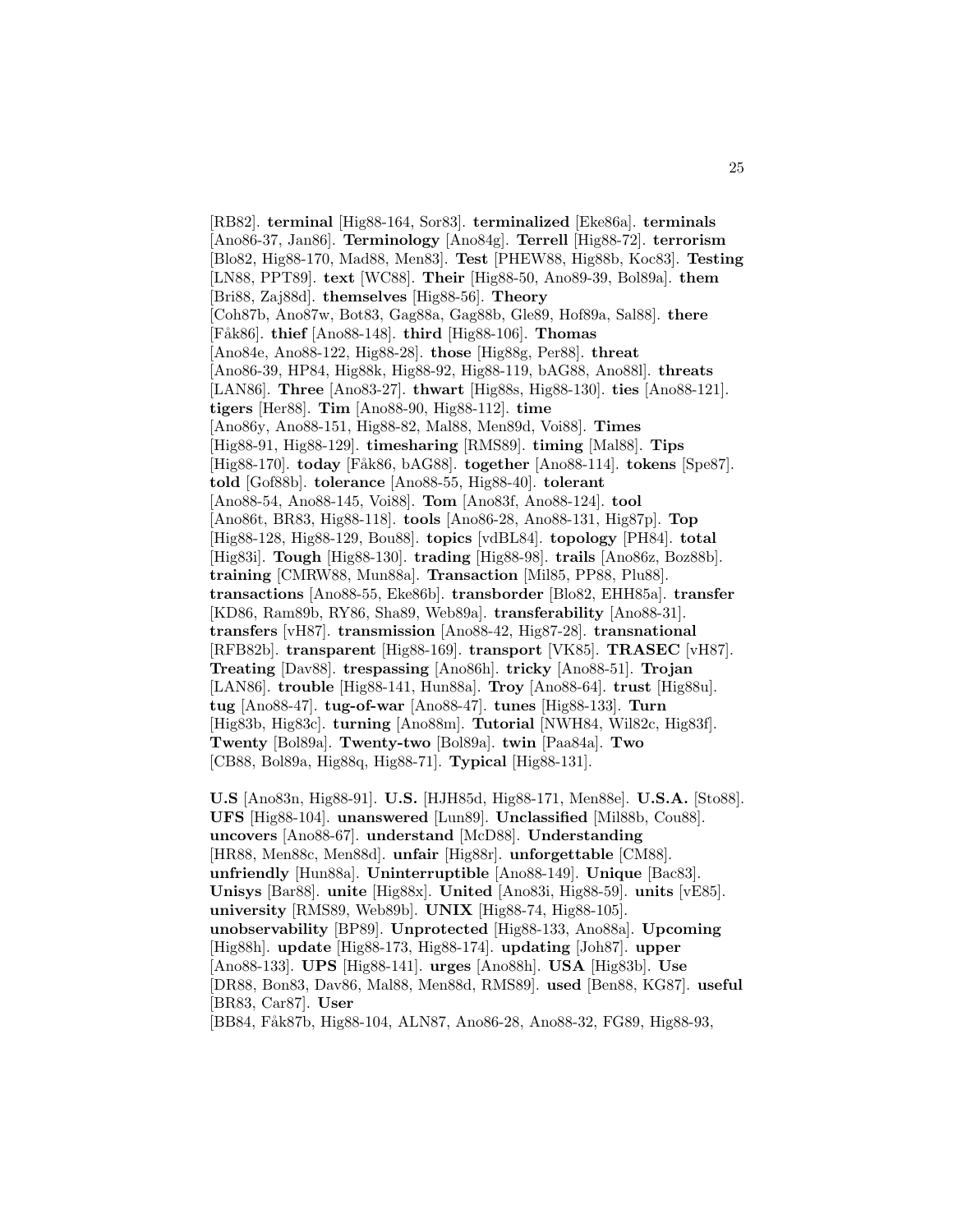Hig88-116, Hig88-135, HR88, Mil88c, MB88, OM84, PH86, PW87a, PES88]. **user-controlled** [OM84]. **User-friendly** [BB84, Hig88-104]. **Users** [Boz88b, Ano88-112, Ano88-126, Gof88b, Hig88-140, Smi87, Spe87, Ano88-128]. **using** [All88, Ano87u, Ayo83, Koc83, Kol88, PR85a, Ten86b, dB85].

**V** [Hig88l]. **VA** [Ano83g]. **vaccination** [Hig88-62]. **vaccine** [Hig88-48]. **vaccines** [Hig88-119]. **vague** [Hig88m]. **Valley** [Ano88d]. **value** [Hig85d]. **Vanessa** [Ano88-139]. **VCHECKER** [Hig89x]. **vendors** [Ano88-136]. **Verification** [Var89, Ano88-51, Ano88-131, WCWG86, dB85]. **Verifying** [ALN87]. **versus** [F˚ak86, Koc84]. **Very** [Ano87-42, She88]. **vi** [Hig82c, Hig83b, Hig83f]. **victims** [Hig89v]. **video** [Ano88-132, Hig88-164, vE85]. **view** [Ano86f, Ano88-35, Sch85, Sch87, Thu89]. **viewpoint** [vH84]. **viii** [HJH85b, Hig83d]. **Viiveke** [Ano83i]. **violation** [Car88, PB83]. **viral** [Dav88, Hig88o]. **Virginia** [Ano88-96]. **virtual** [Kol88]. **Virus** [Ano88-150, Hig88-136, Hig88i, Hig88-172, Hig88-173, Hig88-174, Hig88-135, Ano88-129, Coh88d, Fåk88, Gla88, Hig87i, Hig88-143, Hig88a, Hig88-145, Hig88-146, Hig88-38, Hig88-41, Hig88-159, Hig88-160, Hig88b, Hig88-163, Hig88-62, Hig88-63, Hig88-64, Hig88-165, Hig88-97, Hig88f, Hig88-171, Hig88-144, Hig88-134, Hig89g, Hig89x, Men89b, Rad89, Web89b, vW89]. **Virus-plagued** [Hig88-135]. **VIRUSCAN** [Pre89]. **Viruses** [DeM89, Hig88-137, Whi89, Zaj88d, Ano88l, Ano88-128, Ano89-39, Bri88, Coh87b, Coh88c, Coh89a, Coh89b, Gle89, Hig87f, Hig88-30, Hig88-148, Hig88-31, Hig88-50, Hig88-80, Hig88-112, Hig88-119, Mur88, PG87, Wis89, Zaj89b, Hig88-92]. **vital** [Hig88-130]. **Vizachero** [Ano88-105]. **VLSI** [She88]. **VM** [Ano88-135, Hig88-138]. **VMSecure** [Hig88-138]. **Voelcher** [Ano88-128]. **Voice** [Hig88-139, Ano88-33, Hig88-126]. **Volume** [Ano84e, Ano84f, Ano82c, Ano82r, Ano83d, Ano83z, Ano84d, Ano84-31, Ano85f, Ano85x, Ano86g, Ano86-44, Ano87g, Ano87-38, Ano88i, Ano88-146, Ano88-81, Ano88-82]. **Volumes** [PHEW88]. **VT** [Ano83j]. **vulnerabilities** [Kee89, Sch84]. **vulnerability** [HM86]. **vulnerable** [Fåk88, Hig88-129].

**W** [Hig83f, Hig88-94, Woo85a]. **Wall** [Ano88-104]. **Wandel** [MB88]. **Wanted** [Ano86-48, Ano88-151]. **war** [Ano88-47]. **warned** [Hig88-135]. **warning** [Hig88-175]. **wars** [Hig88g]. **was** [Gar89b]. **Washington** [Ano83e, Hig83c, EHH85b, Hig88-63]. **wasn't** [Gla88]. **watch** [Ano86-46, Ano86-47, Ano87-40, Ano87-41, Hig87-29]. **wave** [Ano88-112]. **way** [Ano88-113, Deh89]. **Wayne** [Hig88-99, Ano88-52]. **Wayner** [Hig88-89]. **weak** [Hig88-72, Hig88-79, HC88]. **Weaknesses** [JO89a, JO89b, She88]. **weathers** [Ko88]. **Webb** [Ano83f]. **WEEK** [Hig88-115, Hig88-50, Hig88-135, CM88]. **weekly** [Hig88-32]. **Weiss** [Ano88-126]. **Welchman** [Hig83e]. **welcome** [Hig88c]. **Wellesley** [Hig83b]. **WG** [F˚ak87b, Kug86, Ano86-49]. **Where** [Blo82, Hig88g]. **while** [Ano88-104]. **white** [Bol88d]. **white-collar** [Bol88d]. **who** [Hig88-130]. **wide**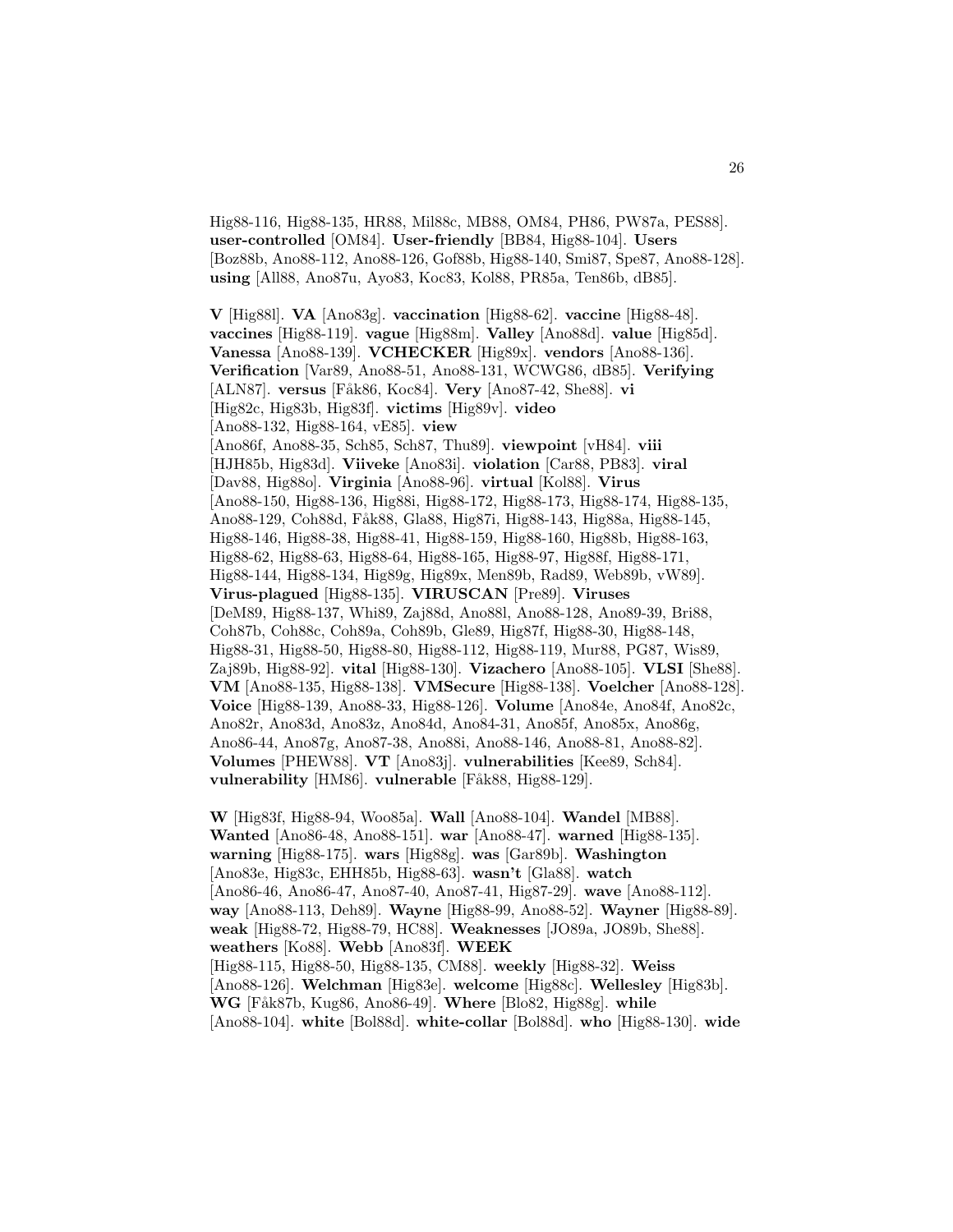#### *REFERENCES* 27

[Ano88-154, Ano88-156, Ano88-155, Bur88]. **Wiley** [Ano82e, Ano82d, Ano83h, Ano84e, Ano84f, Ano84h, Hig82b, RFB82a, Woo85a]. **Wilkinson** [Ano88-89]. **will** [Mun88b]. **William** [Ano82d, Ano88-55, Ano88-135, Hig88-46]. **Wilson** [Ano83j]. **Wily** [Hig88-122]. **within** [bAG88]. **without** [Hig88b, PW87a]. **Wofsey** [Ano84f]. **word** [Ben88, Cal83, Smi87]. **WordPerfect** [Ben88]. **work** [Hig88-48, Mil88a]. **workers** [Ano88-127]. **Working** [Ano84-32, Ano87-32, F˚ak87b]. **workplace** [Ano83g, Ano88-108]. **works** [Kur82]. **worksheet** [BR83]. **worksite** [Kie88]. **Workstation** [Req88, Hig88-86, Hig88-103, Sch84, Vil88]. **Workstation/mainframe** [Req88]. **World** [Ano88-154, Ano88-156, Ano88-155, Ano83i, Mad88]. **World-wide** [Ano88-154, Ano88-156, Ano88-155]. **worm** [Gar89b]. **worms** [Whi89]. **worries** [Ano88-128]. **worse** [Hig88-50]. **Would** [Hig87-32, Hig88-45]. **wrap** [Ano88-140]. **Write** [Ano87-43, Hig88-175]. **Write-protect** [Hig88-175].

**x** [HJH85a]. **xi** [Ano83f, Ano84e, Hig82b, RFB82a]. **xii** [RFB82b]. **xiii** [Ano82d, Ano84i]. **xiv** [Ano82e, Ano83e, Ano83g, Ano83j, EHH85a]. **xix** [Ano84f, Woo85a]. **xvi** [HJH85c]. **xxii** [Ano83h]. **xxxvi** [Ano83i].

**years** [RB82, Web88]. **Yeheskel** [Ano88-123]. **York** [Ano82e, Ano82d, Ano83h, Ano84e, Ano84f, Ano84h, Ano84i, HJH85b, Hig82b, Hig82a, Hig83e, Hig88-91, Hig88-129, RFB82a, RFB82b, Woo85a]. **Yvo** [Ano88-62].

**Zajac** [Ano88k].

## **References**

## **Alagar:1986:HAT**

[Ala86] V. S. Alagar. A human approach to the technological challenges in data security. Computers & Security,  $5(4):328-335$ , December 1986. CODEN CPSEDU. ISSN 0167-4048 (print), 1872-6208 (electronic). URL https://www.sciencedirect.com/science/ article/pii/0167404886900544.

## **Allen:1988:DAR**

[All88] Bruce M. Allen. Data acquisition, reduction, and analysis using a microcomputer. Computers  $\mathcal B$  Security, 7(5):513, October 1988. CODEN CPSEDU. ISSN 0167-4048 (print), 1872-6208 (electronic). URL https://www.sciencedirect.com/science/ article/pii/0167404888902301.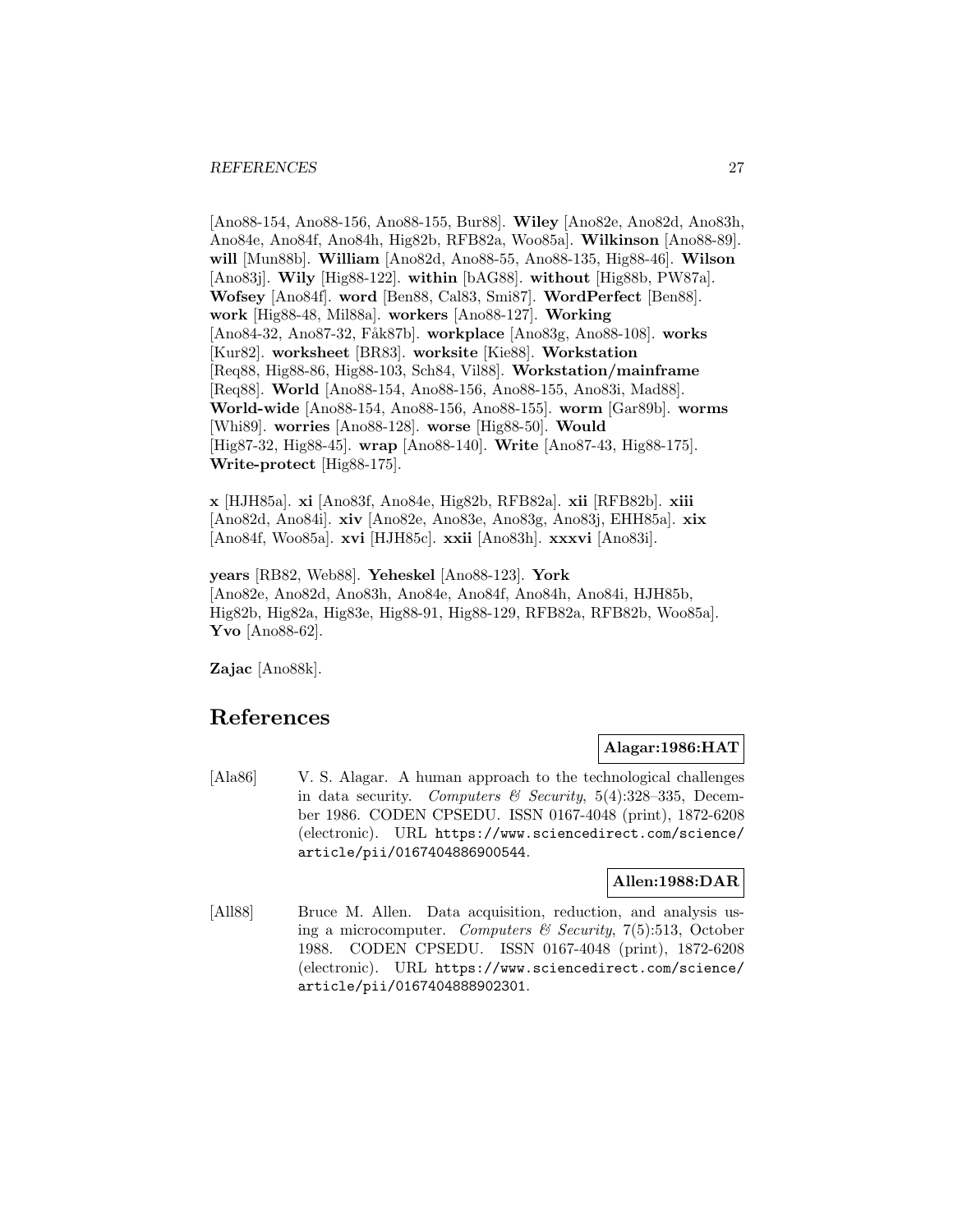## **Ahituv:1987:VAI**

[ALN87] Niv Ahituv, Yeheskel Lapid, and Seev Neumann. Verifying the authentication of an information system user. Computers  $\mathcal{C}$ Security, 6(2):152–157, April 1987. CODEN CPSEDU. ISSN 0167-4048 (print), 1872-6208 (electronic). URL https://www. sciencedirect.com/science/article/pii/0167404887900861.

## **Ahituv:1988:PSD**

[ALN88] Niv Ahituv, Yeheskel Lapid, and Seev Neumann. Protecting statistical databases against retrieval of private information. Computers  $\&$  Security, 7(1):59–63, February 1988. CODEN CPSEDU. ISSN 0167-4048 (print), 1872-6208 (electronic). URL https://www. sciencedirect.com/science/article/pii/0167404888905044.

## **Amsel:1988:NSA**

[Ams88] Ellen Amsel. Network security and access controls. Computers & Security, 7(1):53–57, February 1988. CODEN CPSEDU. ISSN 0167-4048 (print), 1872-6208 (electronic). URL https://www. sciencedirect.com/science/article/pii/0167404888905032.

## **Anonymous:1982:ARAa**

[Ano82a] Anonymous. Abstracts of recent articles and literature. Computers & Security, 1(2):193–199, June 1982. CODEN CPSEDU. ISSN 0167-4048 (print), 1872-6208 (electronic). URL https://www. sciencedirect.com/science/article/pii/0167404882900153.

## **Anonymous:1982:ARAb**

[Ano82b] Anonymous. Abstracts of recent articles and literature. Computers & Security, 1(3):293–297, November 1982. CODEN CPSEDU. ISSN 0167-4048 (print), 1872-6208 (electronic). URL https://www.sciencedirect.com/science/article/pii/ 0167404882900505.

## **Anonymous:1982:AIV**

[Ano82c] Anonymous. Author index to volume 1. Computers & Security, 1(3):303–304, November 1982. CODEN CPSEDU. ISSN 0167-4048 (print), 1872-6208 (electronic). URL https://www. sciencedirect.com/science/article/pii/0167404882900530.

## **Anonymous:1982:BRCb**

[Ano82d] Anonymous. Book review: Computer control and security: a guide for managers and systems analysts: William E. Perry: New York: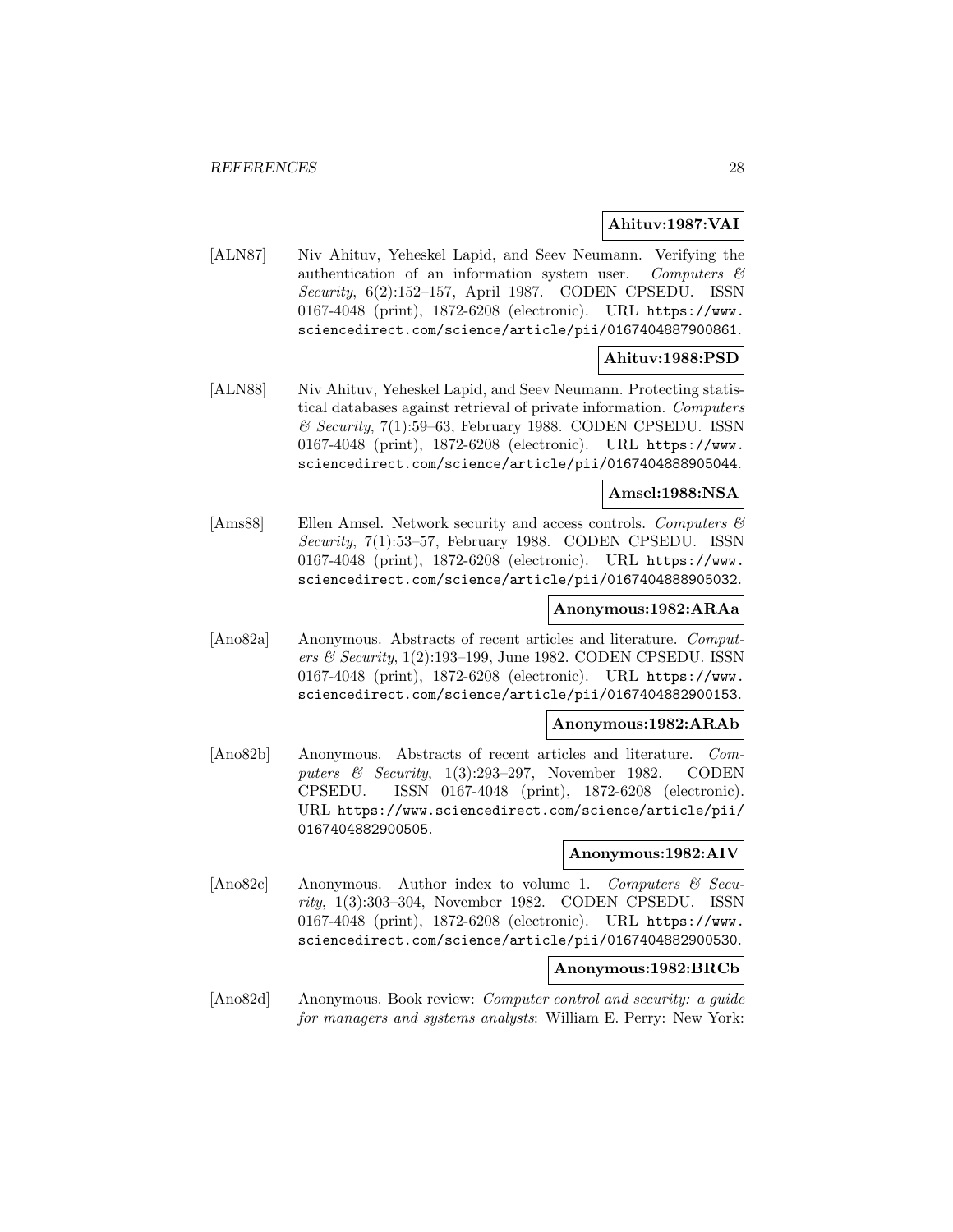John Wiley and Sons, 1981. xiii  $+207$  pp. \$22.95. Computers & Security, 1(1):85, January 1982. CODEN CPSEDU. ISSN 0167-4048 (print), 1872-6208 (electronic). URL https://www. sciencedirect.com/science/article/pii/0167404882900311.

## **Anonymous:1982:BRCa**

[Ano82e] Anonymous. Book review: Cryptography: a primer: Alan G. Konheim: New York: John Wiley and Sons, 1981. xiv  $+432$ pp. \$34.95. Computers & Security, 1(1):84, January 1982. CO-DEN CPSEDU. ISSN 0167-4048 (print), 1872-6208 (electronic). URL https://www.sciencedirect.com/science/article/pii/ 016740488290030X.

## **Anonymous:1982:Ca**

[Ano82f] Anonymous. Calendar. Computers & Security, 1(1):92–94, January 1982. CODEN CPSEDU. ISSN 0167-4048 (print), 1872-6208 (electronic). URL https://www.sciencedirect.com/science/ article/pii/0167404882900335.

## **Anonymous:1982:Cb**

[Ano82g] Anonymous. Calendar. Computers & Security, 1(2):200, June 1982. CODEN CPSEDU. ISSN 0167-4048 (print), 1872-6208 (electronic). URL https://www.sciencedirect.com/science/ article/pii/0167404882900165.

#### **Anonymous:1982:Cc**

[Ano82h] Anonymous. Calendar. Computers & Security, 1(3):298, November 1982. CODEN CPSEDU. ISSN 0167-4048 (print), 1872-6208 (electronic). URL https://www.sciencedirect.com/science/ article/pii/0167404882900517.

#### **Anonymous:1982:CLA**

[Ano82i] Anonymous. Current literature: Abstracts of recent articles and literature. Computers & Security, 1(1):86–91, January 1982. CO-DEN CPSEDU. ISSN 0167-4048 (print), 1872-6208 (electronic). URL https://www.sciencedirect.com/science/article/pii/ 0167404882900323.

## **Anonymous:1982:EB**

[Ano82j] Anonymous. Editorial Board. Computers  $\mathcal C$  Security, 1(1):ifc, January 1982. CODEN CPSEDU. ISSN 0167-4048 (print), 1872-6208 (electronic). URL https://www.sciencedirect.com/science/ article/pii/0167404882900177.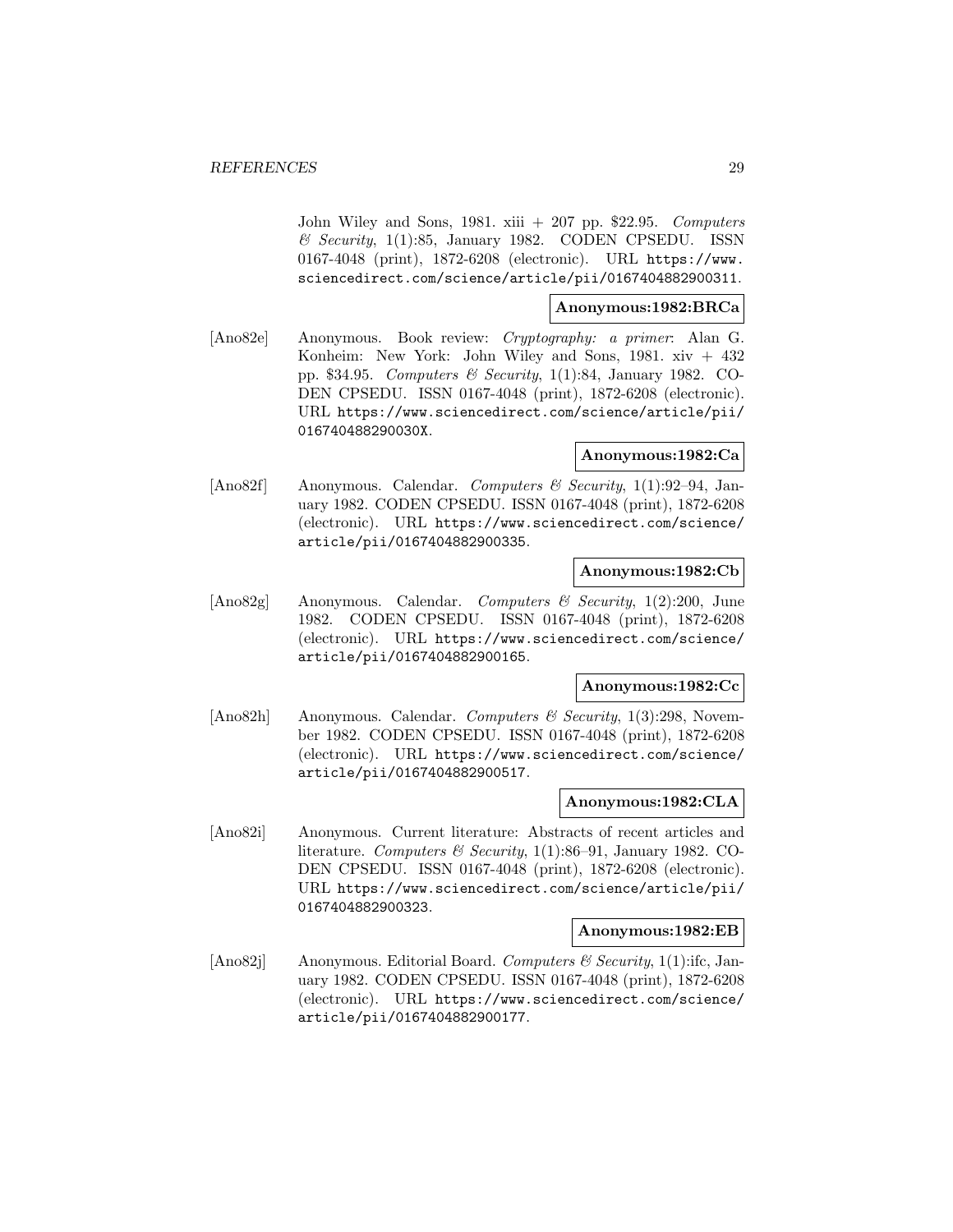## **Anonymous:1982:EGC**

[Ano82k] Anonymous. Executive guide to computer security. Computers  $\mathcal C$ Security, 1(3):233–241, November 1982. CODEN CPSEDU. ISSN 0167-4048 (print), 1872-6208 (electronic). URL https://www. sciencedirect.com/science/article/pii/0167404882900396.

## **Anonymous:1982:IBE**

[Ano82l] Anonymous. International board of editors. Computers & Security, 1(1):3–8, January 1982. CODEN CPSEDU. ISSN 0167-4048 (print), 1872-6208 (electronic). URL https://www. sciencedirect.com/science/article/pii/0167404882900190.

## **Anonymous:1982:NMI**

[Ano82m] Anonymous. New members of the international board of editors. Computers & Security, 1(2):97–98, June 1982. CO-DEN CPSEDU. ISSN 0167-4048 (print), 1872-6208 (electronic). URL https://www.sciencedirect.com/science/article/pii/ 0167404882900025.

## **Anonymous:1982:PJa**

[Ano82n] Anonymous. Pages 1–94 (January 1982). Computers & Security, 1 (1):??, January 1982. CODEN CPSEDU. ISSN 0167-4048 (print), 1872-6208 (electronic).

## **Anonymous:1982:PN**

[Ano82o] Anonymous. Pages 201–304 (November 1982). Computers  $\mathcal{C}$  Security, 1(3):??, November 1982. CODEN CPSEDU. ISSN 0167-4048 (print), 1872-6208 (electronic).

#### **Anonymous:1982:PJb**

[Ano82p] Anonymous. Pages 95–200 (June 1982). Computers & Security, 1(2):??, June 1982. CODEN CPSEDU. ISSN 0167-4048 (print), 1872-6208 (electronic).

## **Anonymous:1982:POC**

[Ano82q] Anonymous. Professional organizations in computer security. Computers & Security, 1(2):187–190, June 1982. CO-DEN CPSEDU. ISSN 0167-4048 (print), 1872-6208 (electronic). URL https://www.sciencedirect.com/science/article/pii/ 0167404882900116.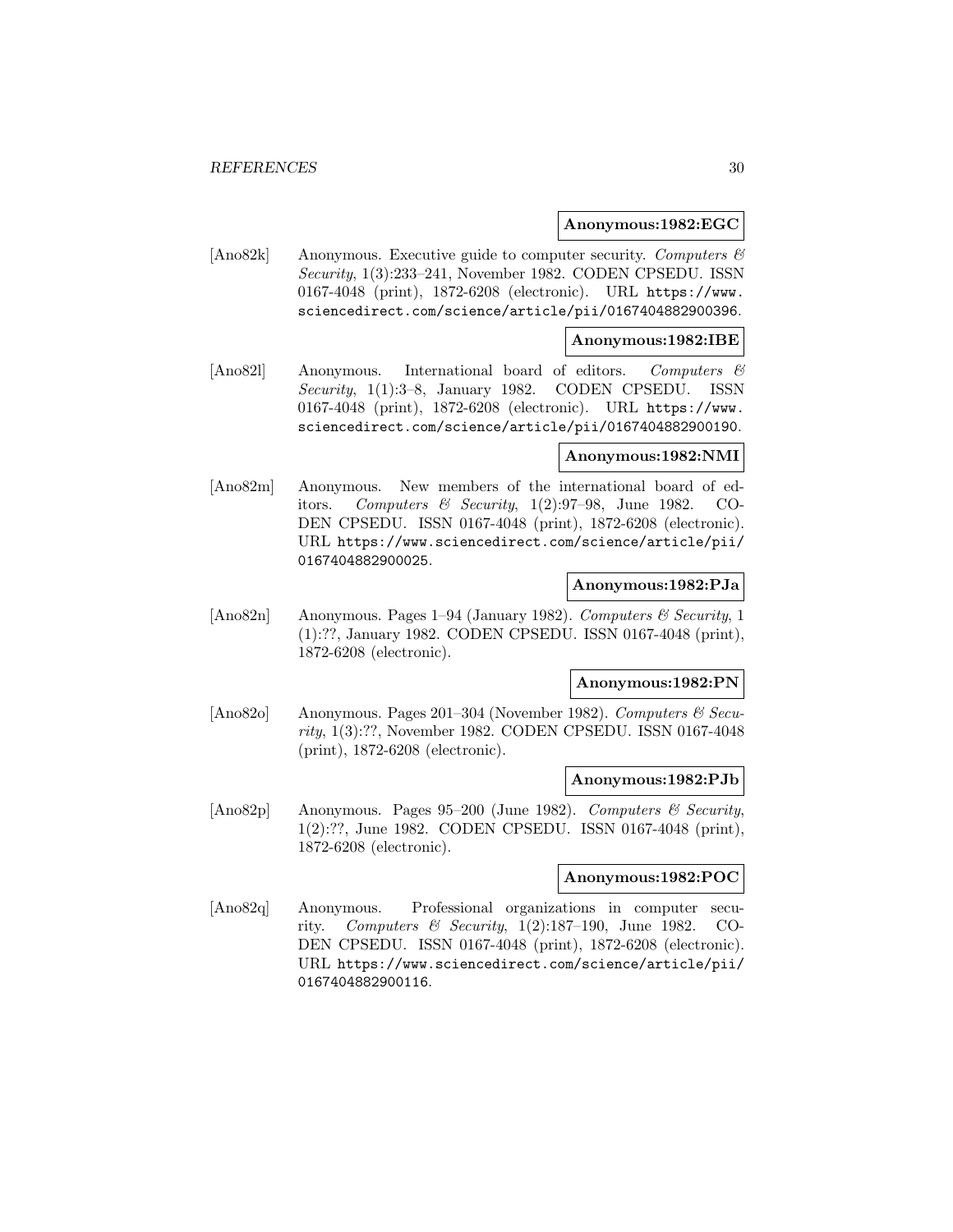#### **Anonymous:1982:SIV**

[Ano82r] Anonymous. Subject index to volume 1. Computers & Security, 1(3):299–302, November 1982. CODEN CPSEDU. ISSN 0167-4048 (print), 1872-6208 (electronic). URL https://www. sciencedirect.com/science/article/pii/0167404882900529.

## **Anonymous:1983:ARAa**

[Ano83a] Anonymous. Abstracts of recent articles and literature. Computers  $\mathcal C$  Security, 2(1):88–96, January 1983. CODEN CPSEDU. ISSN 0167-4048 (print), 1872-6208 (electronic). URL https://www. sciencedirect.com/science/article/pii/0167404883900457.

## **Anonymous:1983:ARAb**

[Ano83b] Anonymous. Abstracts of recent articles and literature. Computers & Security, 2(2):194–205, June 1983. CODEN CPSEDU. ISSN 0167-4048 (print), 1872-6208 (electronic). URL https://www. sciencedirect.com/science/article/pii/0167404883900597.

## **Anonymous:1983:ARAc**

[Ano83c] Anonymous. Abstracts of recent articles and literature. Computers & Security,  $2(3):286-296$ , November 1983. CODEN CPSEDU. ISSN 0167-4048 (print), 1872-6208 (electronic). URL https://www.sciencedirect.com/science/article/pii/ 0167404883900159.

## **Anonymous:1983:AIV**

[Ano83d] Anonymous. Author index to volume 2. Computers & Security, 2(3):309, November 1983. CODEN CPSEDU. ISSN 0167-4048 (print), 1872-6208 (electronic). URL https://www. sciencedirect.com/science/article/pii/016740488390024X.

#### **Anonymous:1983:BRC**

[Ano83e] Anonymous. Book review: Computer security: an overview of national concern and challenge: Louise G. Becker: Washington DC: Library of Congress, 1983. xiv + 241 pp. Computers  $\mathcal{C}$  Security, 2(3):299–300, November 1983. CODEN CPSEDU. ISSN 0167-4048 (print), 1872-6208 (electronic). URL https://www. sciencedirect.com/science/article/pii/0167404883900202.

## **Anonymous:1983:BRN**

[Ano83f] Anonymous. Book review: Nine steps to effective EDP loss control: Tom S. Eason and Douglass A. Webb: Bedford, MA: Digital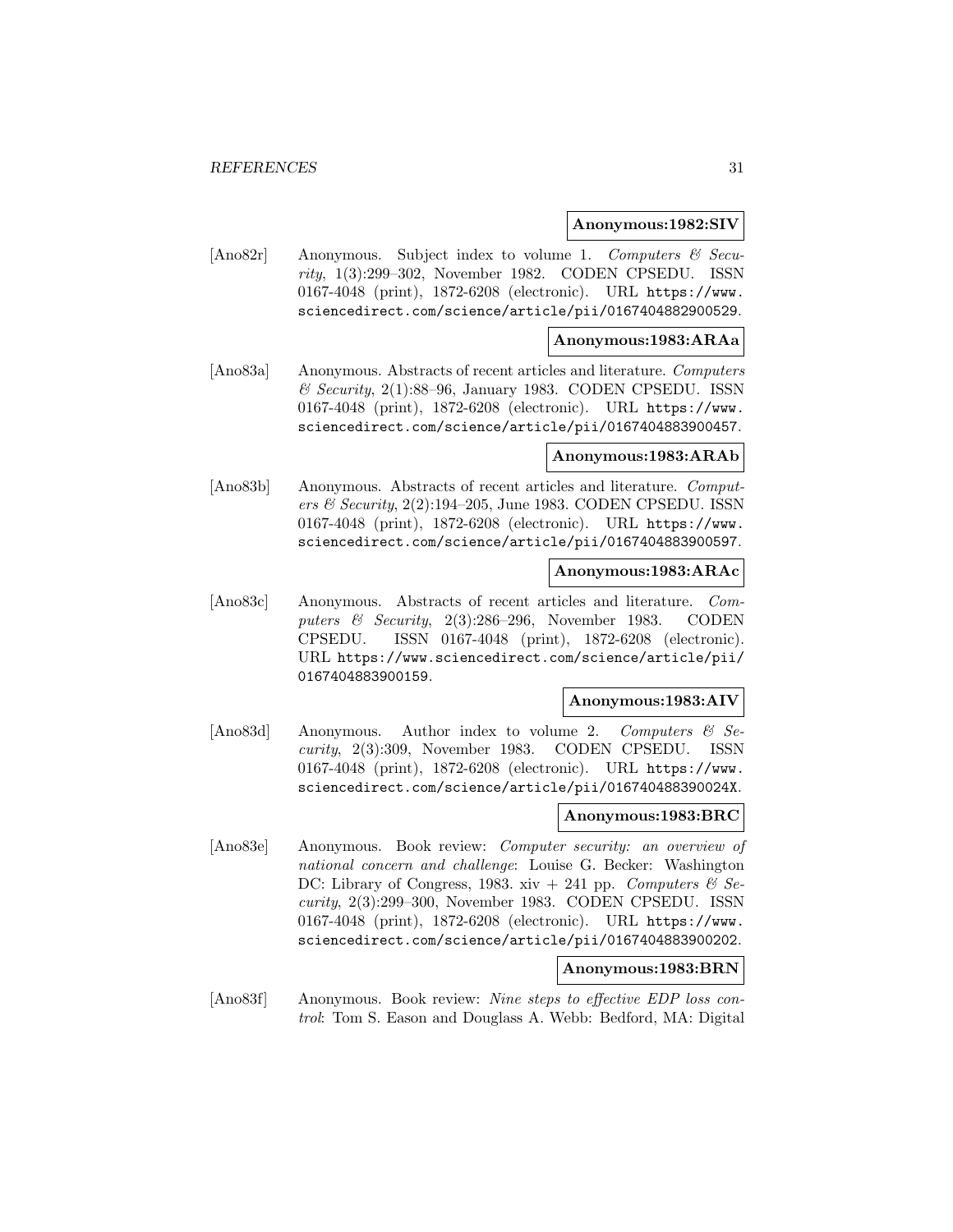Press, Digital Equipment Company, 1982.  $xi + 177$  pp. Computers & Security, 2(3):299, November 1983. CODEN CPSEDU. ISSN 0167-4048 (print), 1872-6208 (electronic). URL https://www. sciencedirect.com/science/article/pii/0167404883900196.

## **Anonymous:1983:BRPb**

[Ano83g] Anonymous. Book review: Protecting information in the electronic workplace: a guide for managers: James A. Schweitzer: Reston VA: Reston Publishing Company, Inc., 1983. xiv + 146 pp. \$19.95 (hardbound) and \$14.95 (paperback). Computers  $\mathcal C$  Security, 2(3): 299, November 1983. CODEN CPSEDU. ISSN 0167-4048 (print), 1872-6208 (electronic). URL https://www.sciencedirect.com/ science/article/pii/0167404883900184.

#### **Anonymous:1983:BRPa**

[Ano83h] Anonymous. Book review: Protecting your microcomputer system: Harold Joseph Highland: New York: John Wiley and Sons, Inc., 1984. xxii + 244 pp. \$14.95. Computers & Security, 2(3): 298, November 1983. CODEN CPSEDU. ISSN 0167-4048 (print), 1872-6208 (electronic). URL https://www.sciencedirect.com/ science/article/pii/0167404883900172.

## **Anonymous:1983:BRSa**

[Ano83i] Anonymous. Book review: Security, IFIP/sec '83: Viiveke Fåk, Editor: Proceedings of the first conference, Stockholm, Sweden, 16–19 May 1983. Amsterdam: North-Holland, 1983. xxxvi + 328 pp.\$39.00 (in United States and Canada). Dfl. 95.00 (rest of the world). Computers & Security,  $2(3):297-298$ , November 1983. CO-DEN CPSEDU. ISSN 0167-4048 (print), 1872-6208 (electronic). URL https://www.sciencedirect.com/science/article/pii/ 0167404883900160.

#### **Anonymous:1983:BRSb**

[Ano83j] Anonymous. Book review: Security manual: Eric Oliver and John Wilson: [Fourth edition]. Brookfield VT: Gower Publishing Co., 1983. xiv + 228 pp. \$12.50. Computers & Security, 2(3): 300, November 1983. CODEN CPSEDU. ISSN 0167-4048 (print), 1872-6208 (electronic). URL https://www.sciencedirect.com/ science/article/pii/0167404883900214.

#### **Anonymous:1983:Ca**

[Ano83k] Anonymous. Calendar. Computers & Security, 2(1):97–98, January 1983. CODEN CPSEDU. ISSN 0167-4048 (print), 1872-6208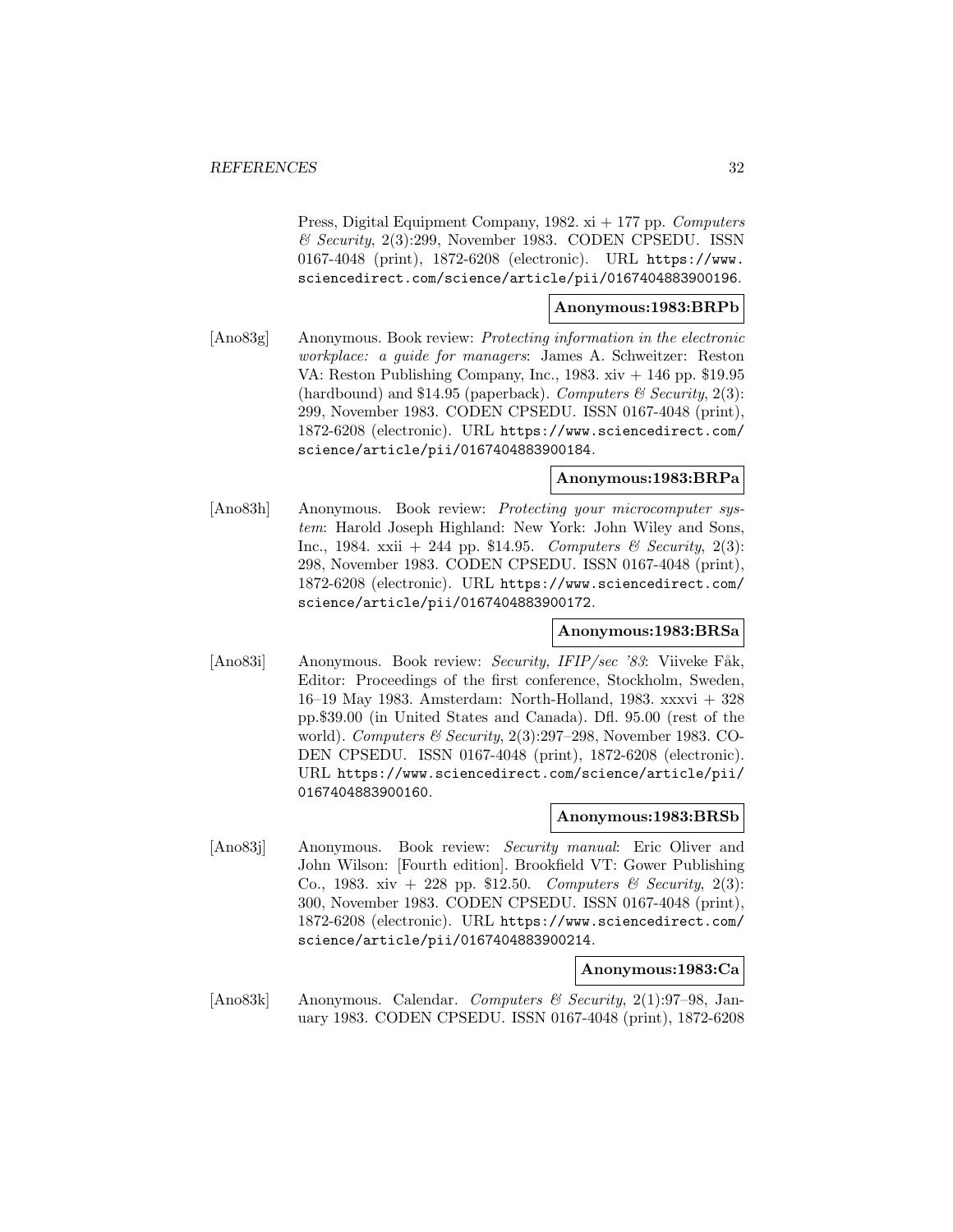(electronic). URL https://www.sciencedirect.com/science/ article/pii/0167404883900469.

## **Anonymous:1983:Cb**

[Ano83l] Anonymous. Calendar. Computers & Security, 2(2):206–211, June 1983. CODEN CPSEDU. ISSN 0167-4048 (print), 1872-6208 (electronic). URL https://www.sciencedirect.com/science/ article/pii/0167404883900603.

## **Anonymous:1983:Cc**

[Ano83m] Anonymous. Calendar. Computers & Security, 2(3):301–304, November 1983. CODEN CPSEDU. ISSN 0167-4048 (print), 1872-6208 (electronic). URL https://www.sciencedirect.com/ science/article/pii/0167404883900226.

#### **Anonymous:1983:CCB**

[Ano83n] Anonymous. Computer crime: Bureau of Justice Statistics, U.S. Department of Justice. Computers & Security,  $2(2)$ :186-188, June 1983. CODEN CPSEDU. ISSN 0167-4048 (print), 1872-6208 (electronic). URL https://www.sciencedirect.com/science/ article/pii/0167404883900573.

#### **Anonymous:1983:EB**

[Ano83o] Anonymous. Editorial Board. Computers & Security, 2(1):ifc, January 1983. CODEN CPSEDU. ISSN 0167-4048 (print), 1872-6208 (electronic). URL https://www.sciencedirect.com/science/ article/pii/0167404883900251.

#### **Anonymous:1983:IS**

[Ano83p] Anonymous. IFIP/Sec '83. Computers & Security, 2(2):99–101, June 1983. CODEN CPSEDU. ISSN 0167-4048 (print), 1872-6208 (electronic). URL https://www.sciencedirect.com/science/ article/pii/0167404883900470.

#### **Anonymous:1983:ISI**

[Ano83q] Anonymous. IFIP/Sec '83 — IFIP's first security conference. Computers & Security,  $2(2):120-131$ , June 1983. CO-DEN CPSEDU. ISSN 0167-4048 (print), 1872-6208 (electronic). URL https://www.sciencedirect.com/science/article/pii/ 0167404883900500.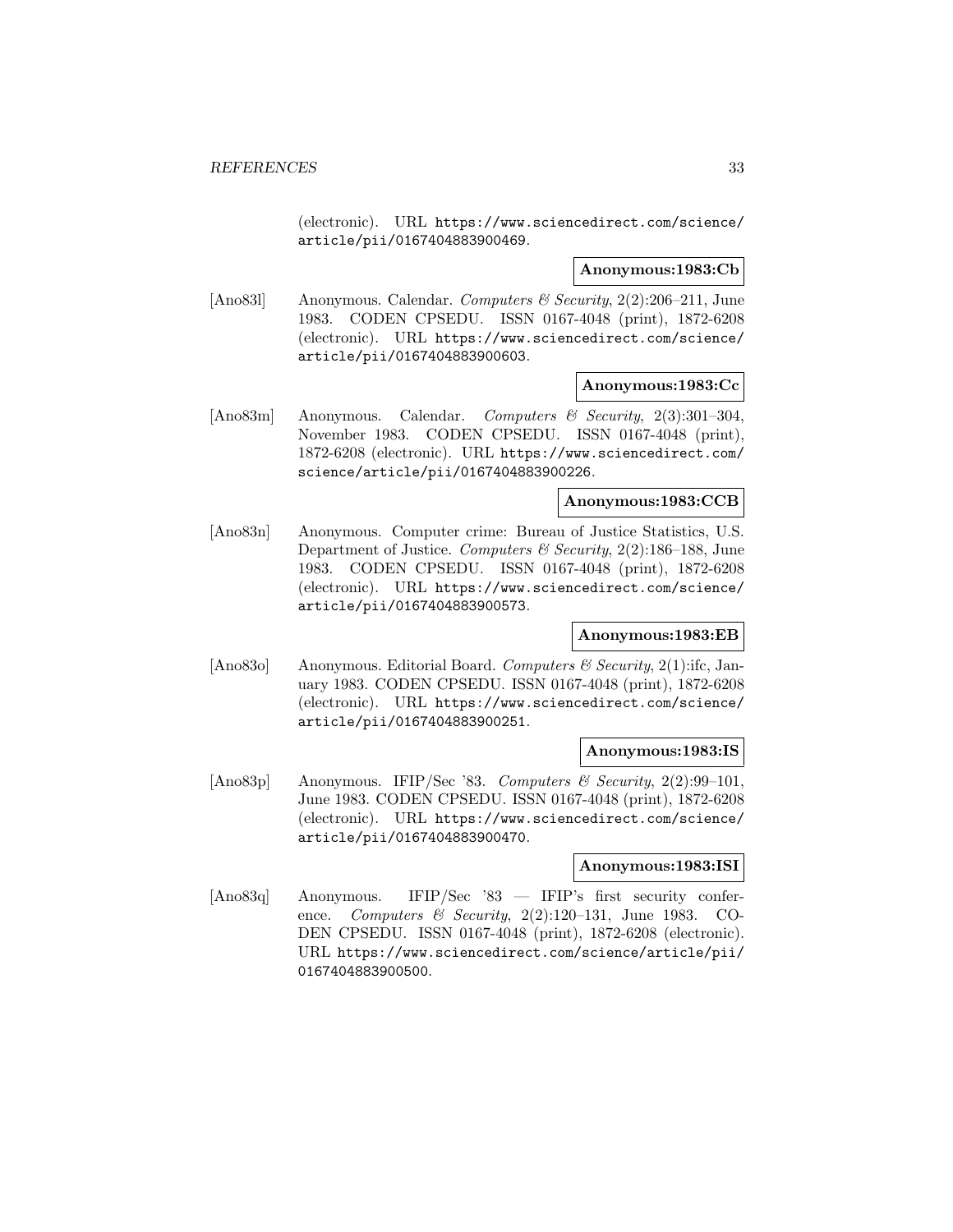## **Anonymous:1983:NMI**

[Ano83r] Anonymous. New members of the international board of Editors. Computers & Security, 2(3):214–217, November 1983. CO-DEN CPSEDU. ISSN 0167-4048 (print), 1872-6208 (electronic). URL https://www.sciencedirect.com/science/article/pii/ 0167404883900020.

#### **Anonymous:1983:NIT**

[Ano83s] Anonymous. News from IFIP TC-11. Computers & Security, 2(3):281–282, November 1983. CODEN CPSEDU. ISSN 0167-4048 (print), 1872-6208 (electronic). URL https://www. sciencedirect.com/science/article/pii/0167404883900135.

## **Anonymous:1983:OTA**

[Ano83t] Anonymous. The Office of technology assessment reports. Computers & Security,  $2(1)$ :85–87, January 1983. CODEN CPSEDU. ISSN 0167-4048 (print), 1872-6208 (electronic). URL https://www. sciencedirect.com/science/article/pii/0167404883900445.

## **Anonymous:1983:PJa**

[Ano83u] Anonymous. Pages 1–98 (January 1983). Computers & Security, 2 (1):??, January 1983. CODEN CPSEDU. ISSN 0167-4048 (print), 1872-6208 (electronic).

## **Anonymous:1983:PN**

[Ano83v] Anonymous. Pages 213–309 (November 1983). Computers  $\mathcal{C}$  Security, 2(3):??, November 1983. CODEN CPSEDU. ISSN 0167-4048 (print), 1872-6208 (electronic).

#### **Anonymous:1983:PJb**

[Ano83w] Anonymous. Pages 99–211 (June 1983). Computers & Security, 2(2):??, June 1983. CODEN CPSEDU. ISSN 0167-4048 (print), 1872-6208 (electronic).

## **Anonymous:1983:POCa**

[Ano83x] Anonymous. Professional organizations in computer security. Computers & Security,  $2(2):184-185$ , June 1983. CO-DEN CPSEDU. ISSN 0167-4048 (print), 1872-6208 (electronic). URL https://www.sciencedirect.com/science/article/pii/ 0167404883900561.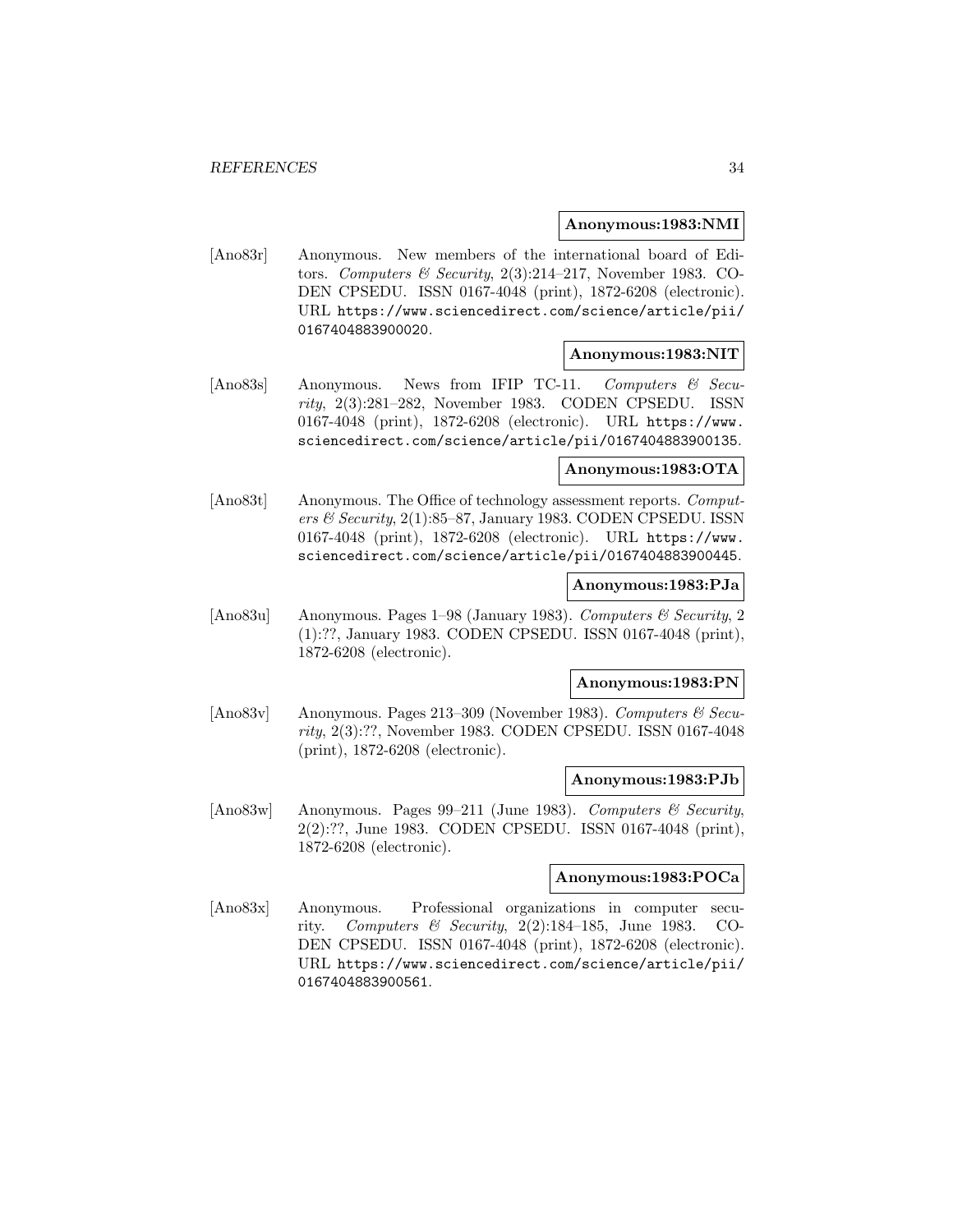## **Anonymous:1983:POCb**

[Ano83y] Anonymous. Professional organizations in computer security. Computers & Security, 2(3):283–285, November 1983. CO-DEN CPSEDU. ISSN 0167-4048 (print), 1872-6208 (electronic). URL https://www.sciencedirect.com/science/article/pii/ 0167404883900147.

#### **Anonymous:1983:SIV**

[Ano83z] Anonymous. Subject index to volume 2. Computers & Security, 2(3):305–308, November 1983. CODEN CPSEDU. ISSN 0167-4048 (print), 1872-6208 (electronic). URL https://www. sciencedirect.com/science/article/pii/0167404883900238.

## **Anonymous:1983:TNM**

[Ano83-27] Anonymous. Three new members of the international board of Editors. Computers & Security, 2(1):3-4, January 1983. CO-DEN CPSEDU. ISSN 0167-4048 (print), 1872-6208 (electronic). URL https://www.sciencedirect.com/science/article/pii/ 0167404883900275.

## **Anonymous:1984:ARAa**

[Ano84a] Anonymous. Abstracts of recent articles and literature. Computers & Security, 3(1):61–72, February 1984. CODEN CPSEDU. ISSN 0167-4048 (print), 1872-6208 (electronic). URL https://www. sciencedirect.com/science/article/pii/0167404884900361.

## **Anonymous:1984:ARAb**

[Ano84b] Anonymous. Abstracts of recent articles and literature. Computers & Security,  $3(2):151-163$ , May 1984. CODEN CPSEDU. ISSN 0167-4048 (print), 1872-6208 (electronic). URL https://www. sciencedirect.com/science/article/pii/0167404884900609.

#### **Anonymous:1984:ARAc**

[Ano84c] Anonymous. Abstracts of recent articles and literature. Computers & Security, 3(4):328–341, November 1984. CODEN CPSEDU. ISSN 0167-4048 (print), 1872-6208 (electronic). URL https://www.sciencedirect.com/science/article/pii/ 0167404884900142.

#### **Anonymous:1984:AIV**

[Ano84d] Anonymous. Author index to volume 3. Computers & Security, 3(4):350–351, November 1984. CODEN CPSEDU. ISSN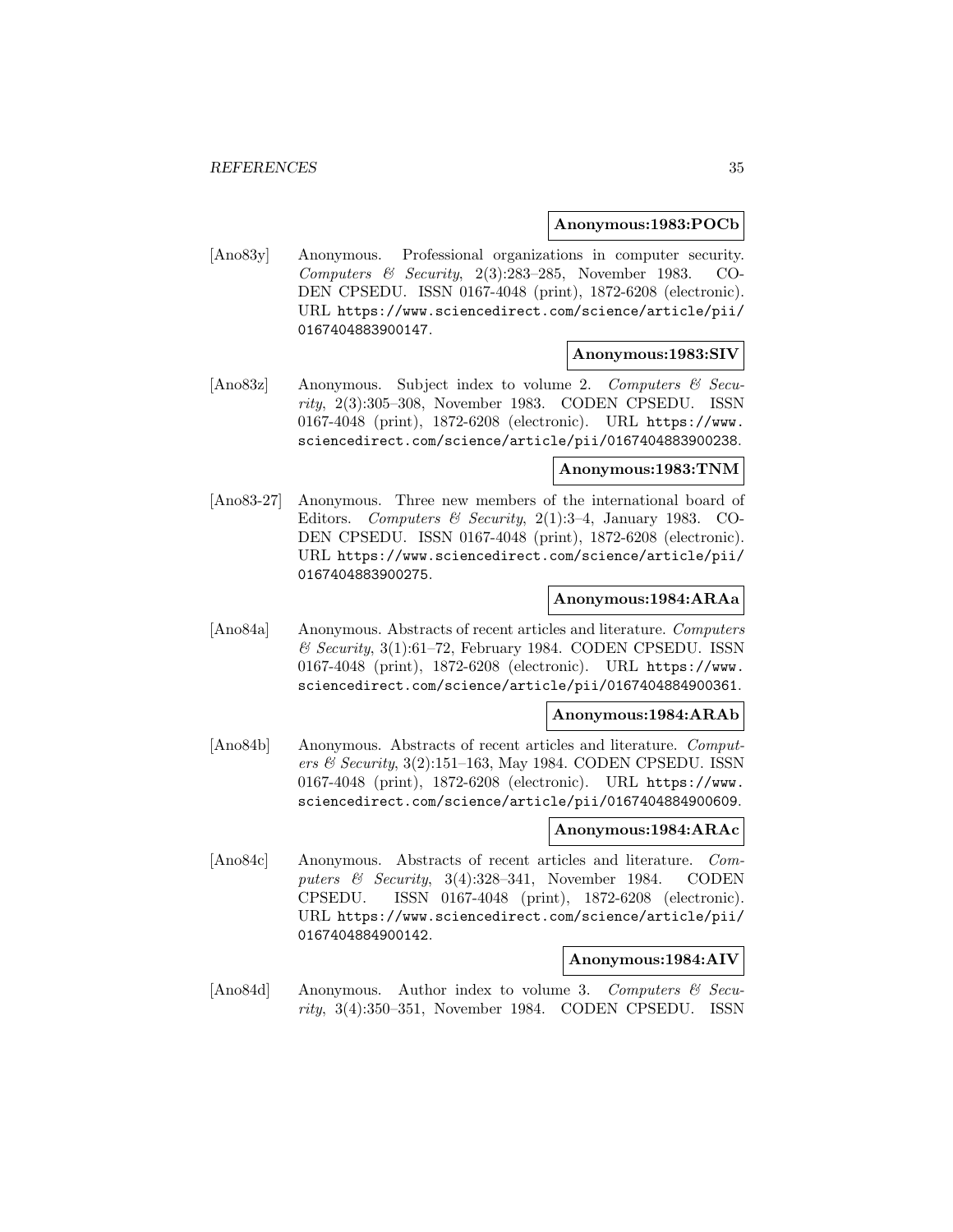0167-4048 (print), 1872-6208 (electronic). URL https://www. sciencedirect.com/science/article/pii/0167404884900178.

## **Anonymous:1984:BRAa**

[Ano84e] Anonymous. Book review: Advances in computer security management. Volume 1: Thomas A. Rullo, editor: New York, (Heyden) John Wiley and Sons,  $1980. 245 + x i$  pages. Computers  $\mathcal C$  Security, 3(1):58, February 1984. CODEN CPSEDU. ISSN 0167-4048 (print), 1872-6208 (electronic). URL https://www. sciencedirect.com/science/article/pii/0167404884900324.

## **Anonymous:1984:BRAb**

[Ano84f] Anonymous. Book review: Advances in computer security management. Volume 2: Marvin M. Wofsey, editor: New York: John Wiley and Sons, 1983.  $268 + xix$  pages. \$39.95. Computers  $\&$ Security, 3(1):58–59, February 1984. CODEN CPSEDU. ISSN 0167-4048 (print), 1872-6208 (electronic). URL https://www. sciencedirect.com/science/article/pii/0167404884900336.

## **Anonymous:1984:BRDa**

[Ano84g] Anonymous. Book review: Data protection-data security-privacy: Luxembourg: Terminology Bureau of the Commission of the European Countries, 1981. 776 pages. Computers & Security, 3(1): 57–58, February 1984. CODEN CPSEDU. ISSN 0167-4048 (print), 1872-6208 (electronic). URL https://www.sciencedirect.com/ science/article/pii/0167404884900312.

## **Anonymous:1984:BRDb**

[Ano84h] Anonymous. Book review: Dictionary of computers, data processing and telecommunications: Jerry M. Rosenberg: New York: John Wiley and Sons,  $1984.614 + i\text{x pages. } $29.95 \text{ hardcover}, $14.95$ paperback. Computers & Security, 3(1):60, February 1984. CO-DEN CPSEDU. ISSN 0167-4048 (print), 1872-6208 (electronic). URL https://www.sciencedirect.com/science/article/pii/ 016740488490035X.

#### **Anonymous:1984:BRI**

[Ano84i] Anonymous. Book review: Information integrity: a structure for its definition and management: Hal B. Becker: New York: Mc-Graw Hill Book Co., 1983. 237 + xiii pages. \$26.95. Computers  $\mathcal{B}$ Security, 3(1):59–60, February 1984. CODEN CPSEDU. ISSN 0167-4048 (print), 1872-6208 (electronic). URL https://www. sciencedirect.com/science/article/pii/0167404884900348.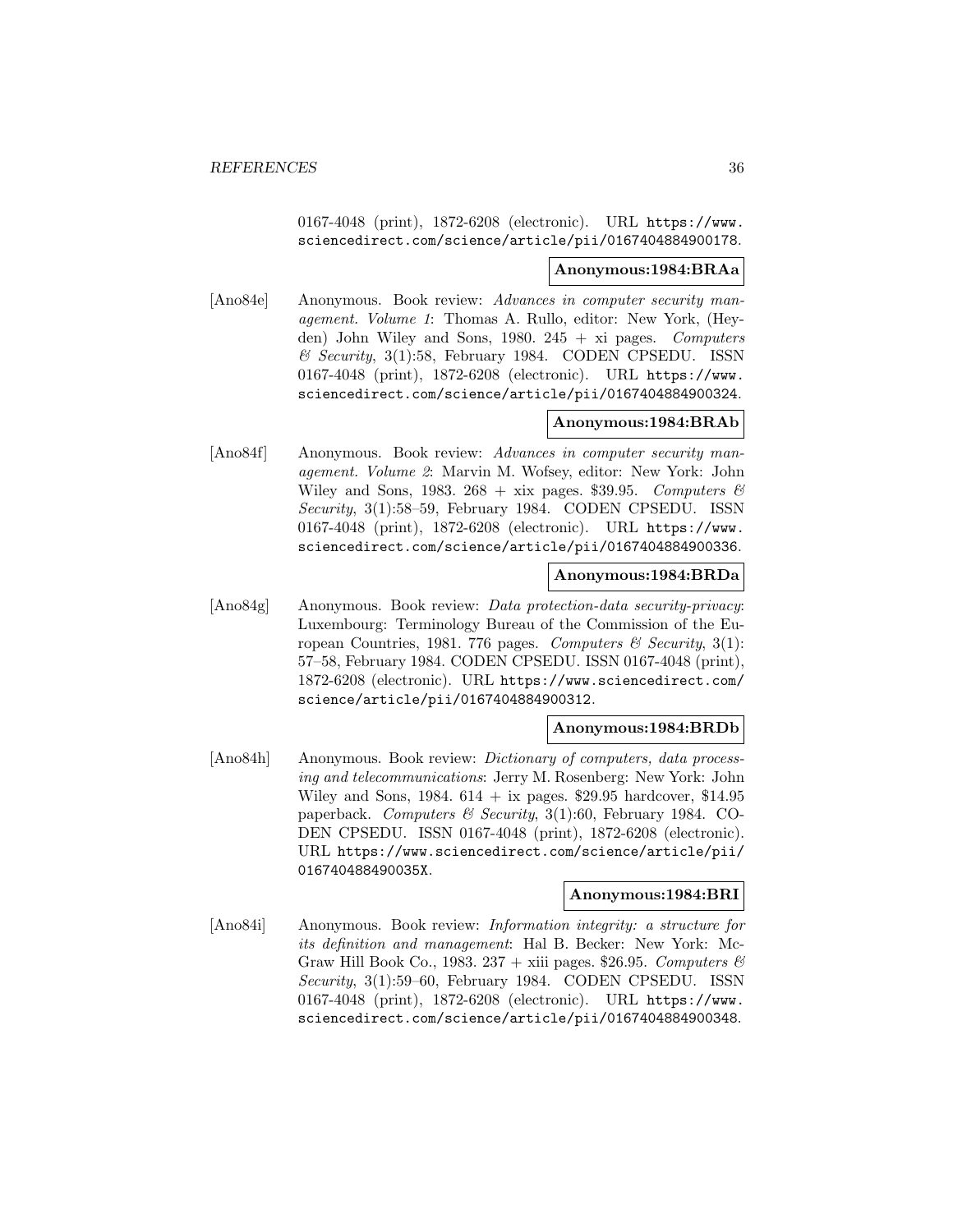## **Anonymous:1984:BRP**

[Ano84j] Anonymous. Book review: The puzzle palace: a report on NSA, America's most secret agency: James Bamford: Boston: Houghton Mifflin Company, 1982, 465 pages. \$16.95. Computers  $\mathcal C$  Security, 3 (1):57, February 1984. CODEN CPSEDU. ISSN 0167-4048 (print), 1872-6208 (electronic). URL https://www.sciencedirect.com/ science/article/pii/0167404884900300.

## **Anonymous:1984:Ca**

[Ano84k] Anonymous. Calendar. Computers & Security, 3(1):73–75, February 1984. CODEN CPSEDU. ISSN 0167-4048 (print), 1872-6208 (electronic). URL https://www.sciencedirect.com/science/ article/pii/0167404884900373.

# **Anonymous:1984:Cb**

[Ano841] Anonymous. Calendar. Computers & Security,  $3(2):165-167$ , May 1984. CODEN CPSEDU. ISSN 0167-4048 (print), 1872-6208 (electronic). URL https://www.sciencedirect.com/science/ article/pii/0167404884900610.

# **Anonymous:1984:Cc**

[Ano84m] Anonymous. Calendar. Computers & Security, 3(3):249-251, August 1984. CODEN CPSEDU. ISSN 0167-4048 (print), 1872-6208 (electronic). URL https://www.sciencedirect.com/science/ article/pii/0167404884900476.

## **Anonymous:1984:Ce**

[Ano84n] Anonymous. Calendar. Computers & Security,  $3(4):342-345$ , November 1984. CODEN CPSEDU. ISSN 0167-4048 (print), 1872-6208 (electronic). URL https://www.sciencedirect.com/ science/article/pii/0167404884900154.

## **Anonymous:1984:CLD**

[Ano84o] Anonymous. Computer law decisions and opinions. Computers & Security, 3(3):237–248, August 1984. CODEN CPSEDU. ISSN 0167-4048 (print), 1872-6208 (electronic). URL https://www. sciencedirect.com/science/article/pii/0167404884900464.

#### **Anonymous:1984:Cd**

[Ano84p] Anonymous. Crypto '84. Computers & Security,  $3(4)$ :324–325, November 1984. CODEN CPSEDU. ISSN 0167-4048 (print),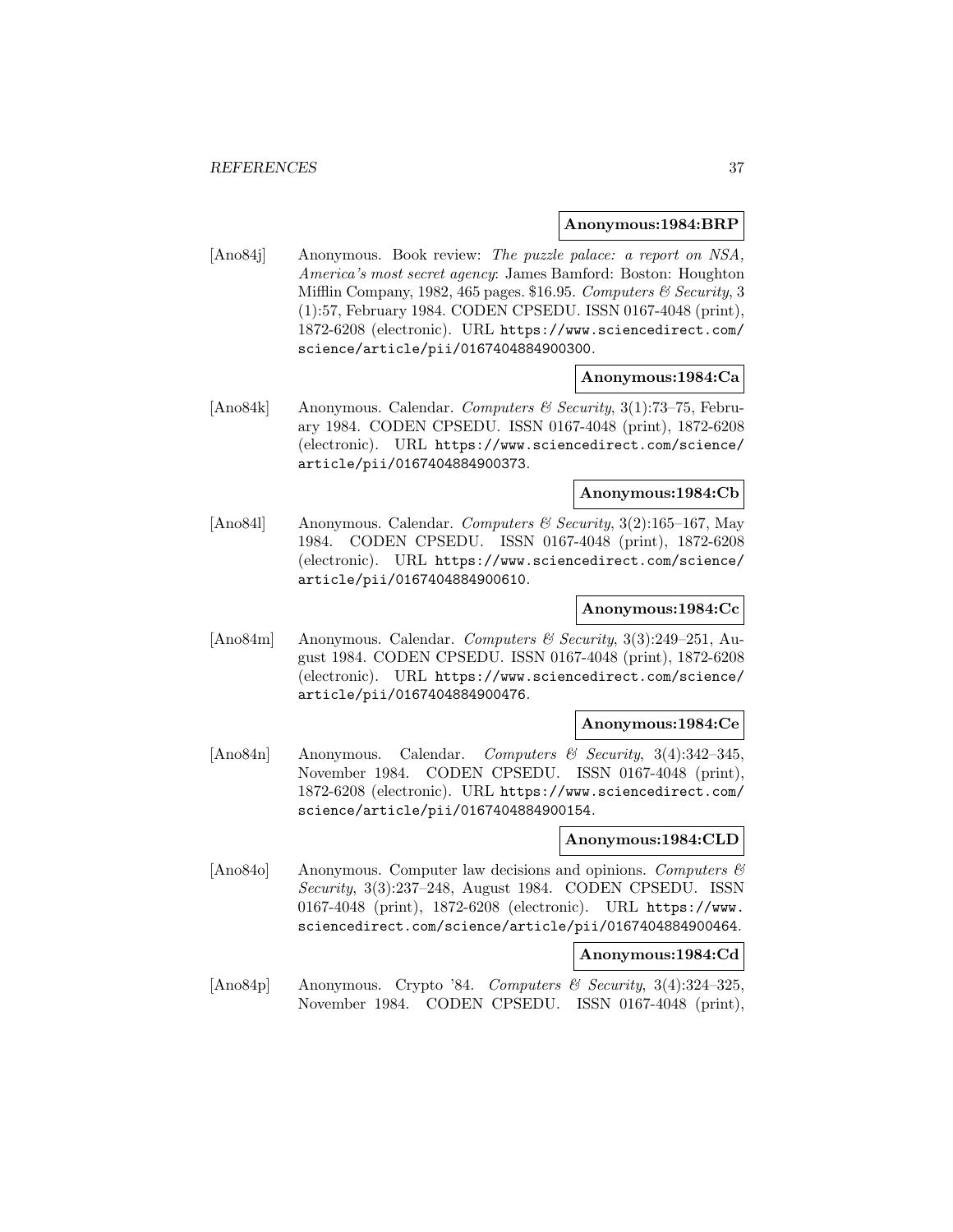1872-6208 (electronic). URL https://www.sciencedirect.com/ science/article/pii/0167404884900129.

## **Anonymous:1984:E**

[Ano84q] Anonymous. Editorial. Computers & Security, 3(1):1-2, February 1984. CODEN CPSEDU. ISSN 0167-4048 (print), 1872-6208 (electronic). URL https://www.sciencedirect.com/science/ article/pii/0167404884900191.

## **Anonymous:1984:EB**

[Ano84r] Anonymous. Editorial Board. Computers & Security, 3(1):ifc, February 1984. CODEN CPSEDU. ISSN 0167-4048 (print), 1872-6208 (electronic). URL https://www.sciencedirect.com/ science/article/pii/016740488490018X.

#### **Anonymous:1984:ISa**

[Ano84s] Anonymous. IFIP/Sec'84. Computers & Security, 3(1):49–50, February 1984. CODEN CPSEDU. ISSN 0167-4048 (print), 1872-6208 (electronic). URL https://www.sciencedirect.com/ science/article/pii/0167404884900270.

# **Anonymous:1984:ISb**

[Ano84t] Anonymous. IFIP/Sec'84. Computers & Security,  $3(2):143-144$ , May 1984. CODEN CPSEDU. ISSN 0167-4048 (print), 1872-6208 (electronic). URL https://www.sciencedirect.com/science/ article/pii/0167404884900580.

#### **Anonymous:1984:M**

[Ano84u] Anonymous. In memoriam. Computers & Security, 3(4):253– 255, November 1984. CODEN CPSEDU. ISSN 0167-4048 (print), 1872-6208 (electronic). URL https://www.sciencedirect.com/ science/article/pii/0167404884900014.

### **Anonymous:1984:ICC**

[Ano84v] Anonymous. International Carnahan Conference on Security Technology. Computers & Security,  $3(2):135-139$ , May 1984. CO-DEN CPSEDU. ISSN 0167-4048 (print), 1872-6208 (electronic). URL https://www.sciencedirect.com/science/article/pii/ 0167404884900555.

## **Anonymous:1984:ISJ**

[Ano84w] Anonymous. The IPSA Silver Jubilee conference. Computers & Security, 3(2):139–140, May 1984. CODEN CPSEDU. ISSN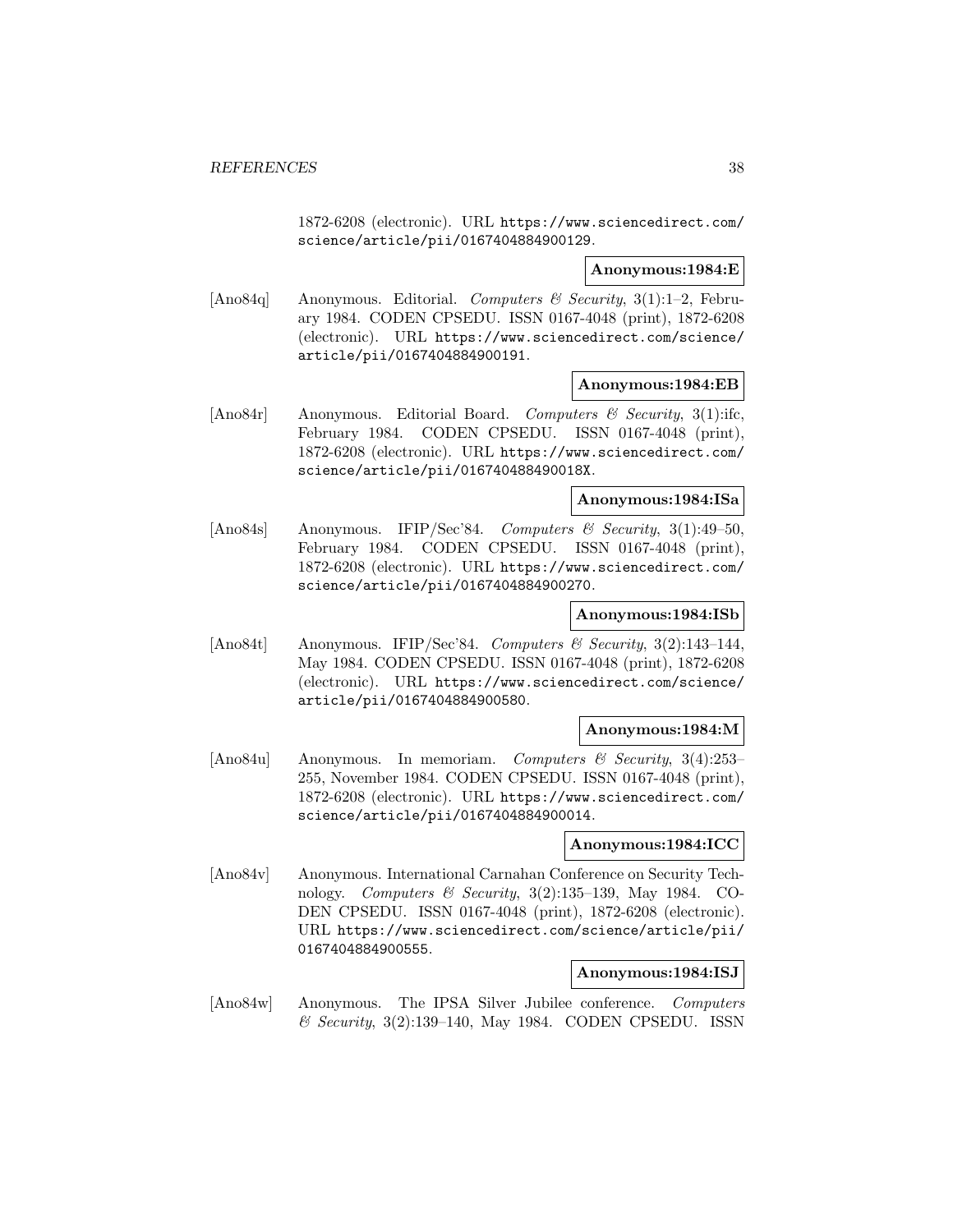0167-4048 (print), 1872-6208 (electronic). URL https://www. sciencedirect.com/science/article/pii/0167404884900567.

### **Anonymous:1984:NMI**

[Ano84x] Anonymous. New members of the international board of Editors. Computers & Security, 3(2):80, May 1984. CO-DEN CPSEDU. ISSN 0167-4048 (print), 1872-6208 (electronic). URL https://www.sciencedirect.com/science/article/pii/ 016740488490049X.

## **Anonymous:1984:PF**

[Ano84y] Anonymous. Pages 1–75 (February 1984). Computers & Security, 3 (1):??, February 1984. CODEN CPSEDU. ISSN 0167-4048 (print), 1872-6208 (electronic).

# **Anonymous:1984:PA**

[Ano84z] Anonymous. Pages 169–251 (August 1984). Computers & Security, 3(3):??, August 1984. CODEN CPSEDU. ISSN 0167-4048 (print), 1872-6208 (electronic).

#### **Anonymous:1984:PN**

[Ano84-27] Anonymous. Pages 253–351 (November 1984). Computers & Security, 3(4):??, November 1984. CODEN CPSEDU. ISSN 0167-4048 (print), 1872-6208 (electronic).

# **Anonymous:1984:PM**

[Ano84-28] Anonymous. Pages 77-167 (May 1984). Computers  $\mathcal{C}$  Security, 3(2):??, May 1984. CODEN CPSEDU. ISSN 0167-4048 (print), 1872-6208 (electronic).

### **Anonymous:1984:POC**

[Ano84-29] Anonymous. Professional organizations in computer security. Computers & Security, 3(2):145–150, May 1984. CO-DEN CPSEDU. ISSN 0167-4048 (print), 1872-6208 (electronic). URL https://www.sciencedirect.com/science/article/pii/ 0167404884900592.

## **Anonymous:1984:SDD**

[Ano84-30] Anonymous. Security in distributed data sharing systems. Computers & Security, 3(4):325–327, November 1984. CO-DEN CPSEDU. ISSN 0167-4048 (print), 1872-6208 (electronic). URL https://www.sciencedirect.com/science/article/pii/ 0167404884900130.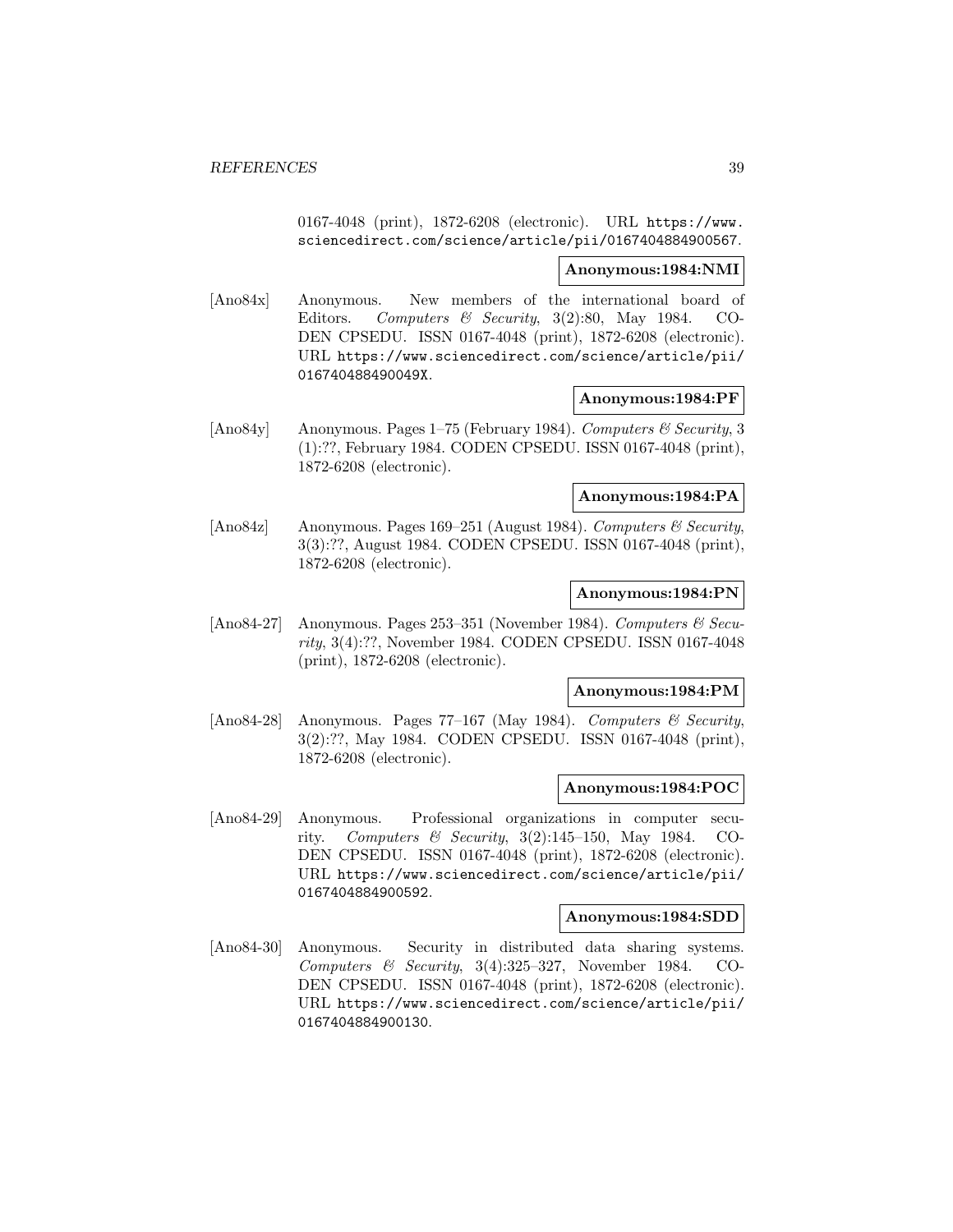## **Anonymous:1984:SIV**

[Ano84-31] Anonymous. Subject index to volume 3. Computers & Security, 3(4):346–349, November 1984. CODEN CPSEDU. ISSN 0167-4048 (print), 1872-6208 (electronic). URL https://www. sciencedirect.com/science/article/pii/0167404884900166.

# **Anonymous:1984:TWC**

[Ano84-32] Anonymous. TC-11 working conference on informatics security management. Computers & Security, 3(1):50–52, February 1984. CODEN CPSEDU. ISSN 0167-4048 (print), 1872-6208 (electronic). URL https://www.sciencedirect.com/science/ article/pii/0167404884900282.

#### **Anonymous:1985:DNC**

[Ano85a] Anonymous. 7th DoD/NBS computer security conference. Computers & Security, 4(3):229–237, September 1985. CODEN CPSEDU. ISSN 0167-4048 (print), 1872-6208 (electronic). URL https://www.sciencedirect.com/science/article/pii/ 0167404885900331.

#### **Anonymous:1985:ARAc**

[Ano85b] Anonymous. Abstract of recent articles and literature. Computers  $\&$  Security, 4(3):251–263, September 1985. CODEN CPSEDU. ISSN 0167-4048 (print), 1872-6208 (electronic). URL https://www.sciencedirect.com/science/article/pii/ 0167404885900434.

#### **Anonymous:1985:ARAa**

[Ano85c] Anonymous. Abstracts of recent articles and literature. Computers & Security,  $4(1):83-95$ , March 1985. CODEN CPSEDU. ISSN 0167-4048 (print), 1872-6208 (electronic). URL https://www. sciencedirect.com/science/article/pii/0167404885900112.

#### **Anonymous:1985:ARAb**

[Ano85d] Anonymous. Abstracts of recent articles and literature. Computers & Security,  $4(2):175-181$ , June 1985. CODEN CPSEDU. ISSN 0167-4048 (print), 1872-6208 (electronic). URL https://www. sciencedirect.com/science/article/pii/0167404885900240.

# **Anonymous:1985:ARAd**

[Ano85e] Anonymous. Abstracts of recent articles and literature. Computers  $\&$  Security, 4(4):349–362, December 1985. CODEN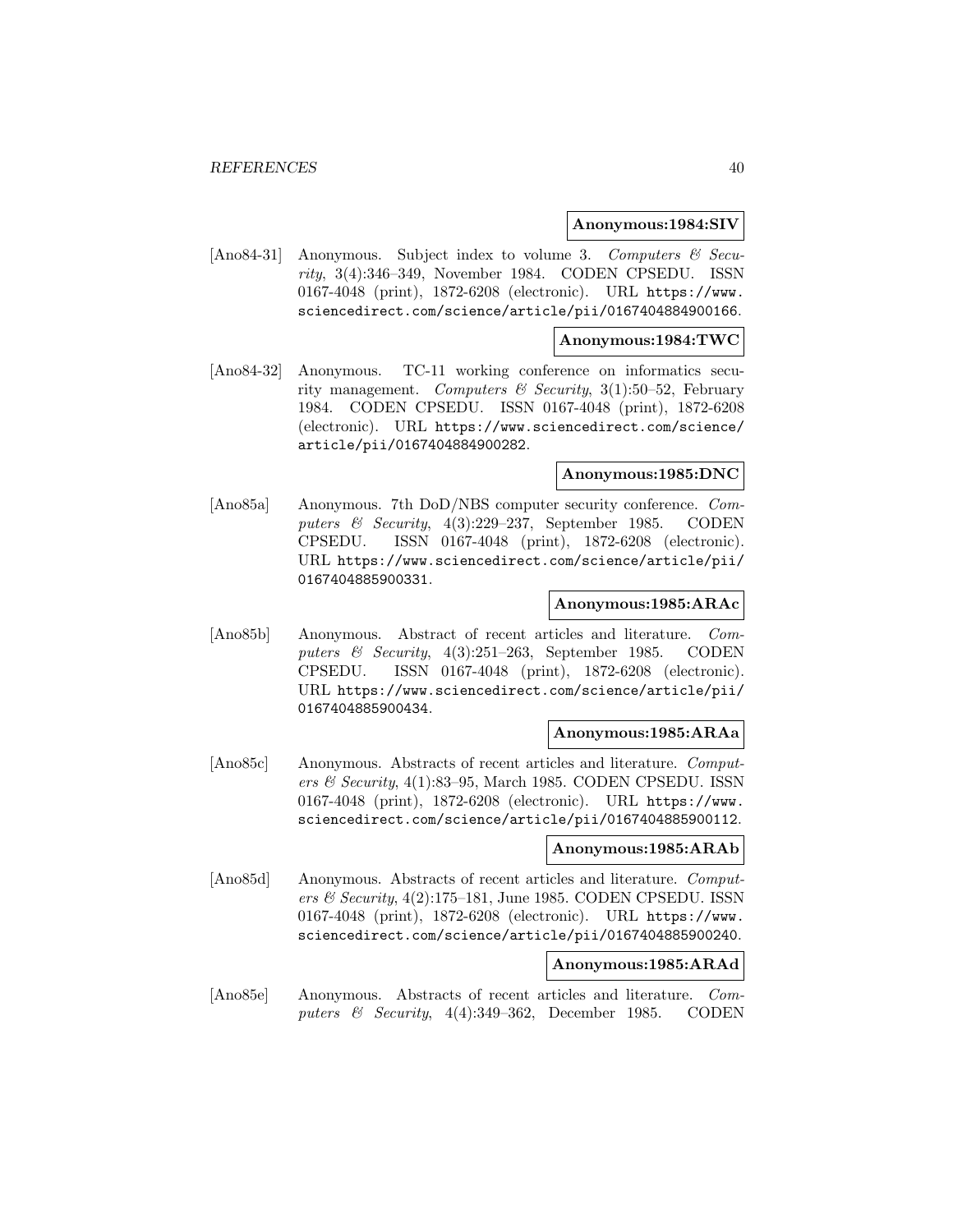CPSEDU. ISSN 0167-4048 (print), 1872-6208 (electronic). URL https://www.sciencedirect.com/science/article/pii/ 0167404885900537.

# **Anonymous:1985:AIV**

[Ano85f] Anonymous. Author index to volume 4. Computers & Security, 4(4):367, December 1985. CODEN CPSEDU. ISSN 0167-4048 (print), 1872-6208 (electronic). URL https://www. sciencedirect.com/science/article/pii/0167404885900562.

## **Anonymous:1985:Ca**

[Ano85g] Anonymous. Calendar. Computers & Security, 4(1):97–99, March 1985. CODEN CPSEDU. ISSN 0167-4048 (print), 1872-6208 (electronic). URL https://www.sciencedirect.com/science/ article/pii/0167404885900124.

# **Anonymous:1985:Cb**

[Ano85h] Anonymous. Calendar. Computers & Security, 4(2):183–184, June 1985. CODEN CPSEDU. ISSN 0167-4048 (print), 1872-6208 (electronic). URL https://www.sciencedirect.com/science/ article/pii/0167404885900252.

# **Anonymous:1985:Cc**

[Ano85i] Anonymous. Calendar. Computers & Security, 4(3):265–266, September 1985. CODEN CPSEDU. ISSN 0167-4048 (print), 1872-6208 (electronic). URL https://www.sciencedirect.com/ science/article/pii/0167404885900446.

# **Anonymous:1985:Cd**

[Ano85j] Anonymous. Calendar. Computers & Security, 4(4):363–364, December 1985. CODEN CPSEDU. ISSN 0167-4048 (print), 1872-6208 (electronic). URL https://www.sciencedirect.com/ science/article/pii/0167404885900549.

# **Anonymous:1985:DSC**

[Ano85k] Anonymous. Data security and confidentiality. Computers & Security, 4(1):75–81, March 1985. CODEN CPSEDU. ISSN 0167-4048 (print), 1872-6208 (electronic). URL https://www. sciencedirect.com/science/article/pii/0167404885900100.

# **Anonymous:1985:EB**

[Ano851] Anonymous. Editorial Board. Computers & Security, 4(1): ifc, March 1985. CODEN CPSEDU. ISSN 0167-4048 (print),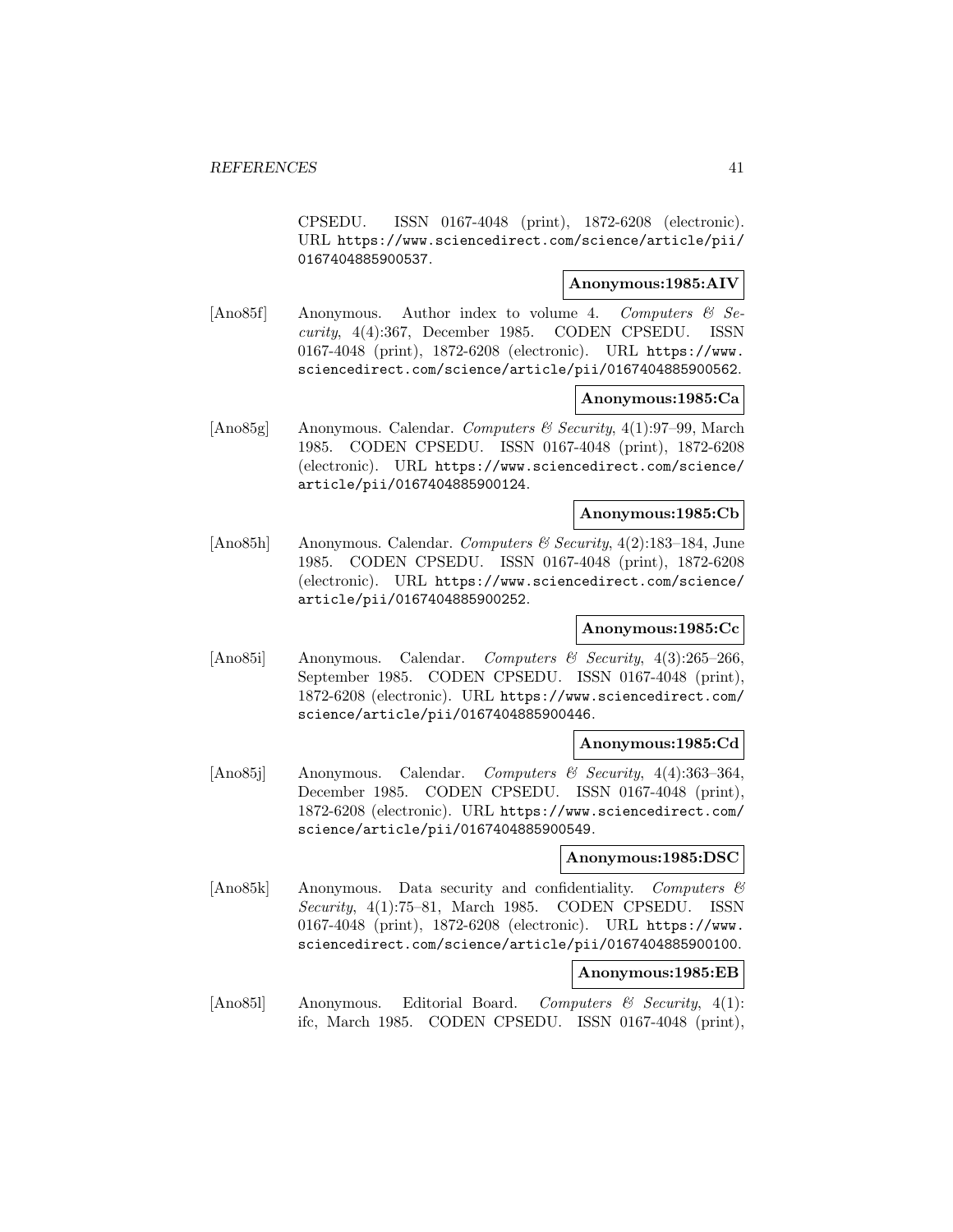1872-6208 (electronic). URL https://www.sciencedirect.com/ science/article/pii/016740488590001X.

# **Anonymous:1985:ITC**

[Ano85m] Anonymous. IFIP technical committee 11 members. Computers  $\mathcal C$  Security, 4(2):153–159, June 1985. CODEN CPSEDU. ISSN 0167-4048 (print), 1872-6208 (electronic). URL https://www. sciencedirect.com/science/article/pii/0167404885900215.

## **Anonymous:1985:N**

[Ano85n] Anonymous. Networks '84. Computers & Security,  $4(3):242-243$ , September 1985. CODEN CPSEDU. ISSN 0167-4048 (print), 1872-6208 (electronic). URL https://www.sciencedirect.com/ science/article/pii/0167404885900355.

## **Anonymous:1985:NMIa**

[Ano85o] Anonymous. New member of the international board of Editors. Computers & Security, 4(1):3, March 1985. CO-DEN CPSEDU. ISSN 0167-4048 (print), 1872-6208 (electronic). URL https://www.sciencedirect.com/science/article/pii/ 0167404885900033.

# **Anonymous:1985:NMIb**

[Ano85p] Anonymous. New members of the international board of editors. Computers & Security, 4(3):187, September 1985. CO-DEN CPSEDU. ISSN 0167-4048 (print), 1872-6208 (electronic). URL https://www.sciencedirect.com/science/article/pii/ 0167404885900276.

#### **Anonymous:1985:PM**

 $[\text{Ano85q}]$  Anonymous. Pages 1–100 (March 1985). Computers & Security, 4 (1):??, March 1985. CODEN CPSEDU. ISSN 0167-4048 (print), 1872-6208 (electronic).

#### **Anonymous:1985:PJ**

[Ano85r] Anonymous. Pages 101–184 (June 1985). Computers & Security, 4(2):??, June 1985. CODEN CPSEDU. ISSN 0167-4048 (print), 1872-6208 (electronic).

## **Anonymous:1985:PS**

[Ano85s] Anonymous. Pages 185–266 (September 1985). Computers & Security, 4(3):??, September 1985. CODEN CPSEDU. ISSN 0167-4048 (print), 1872-6208 (electronic).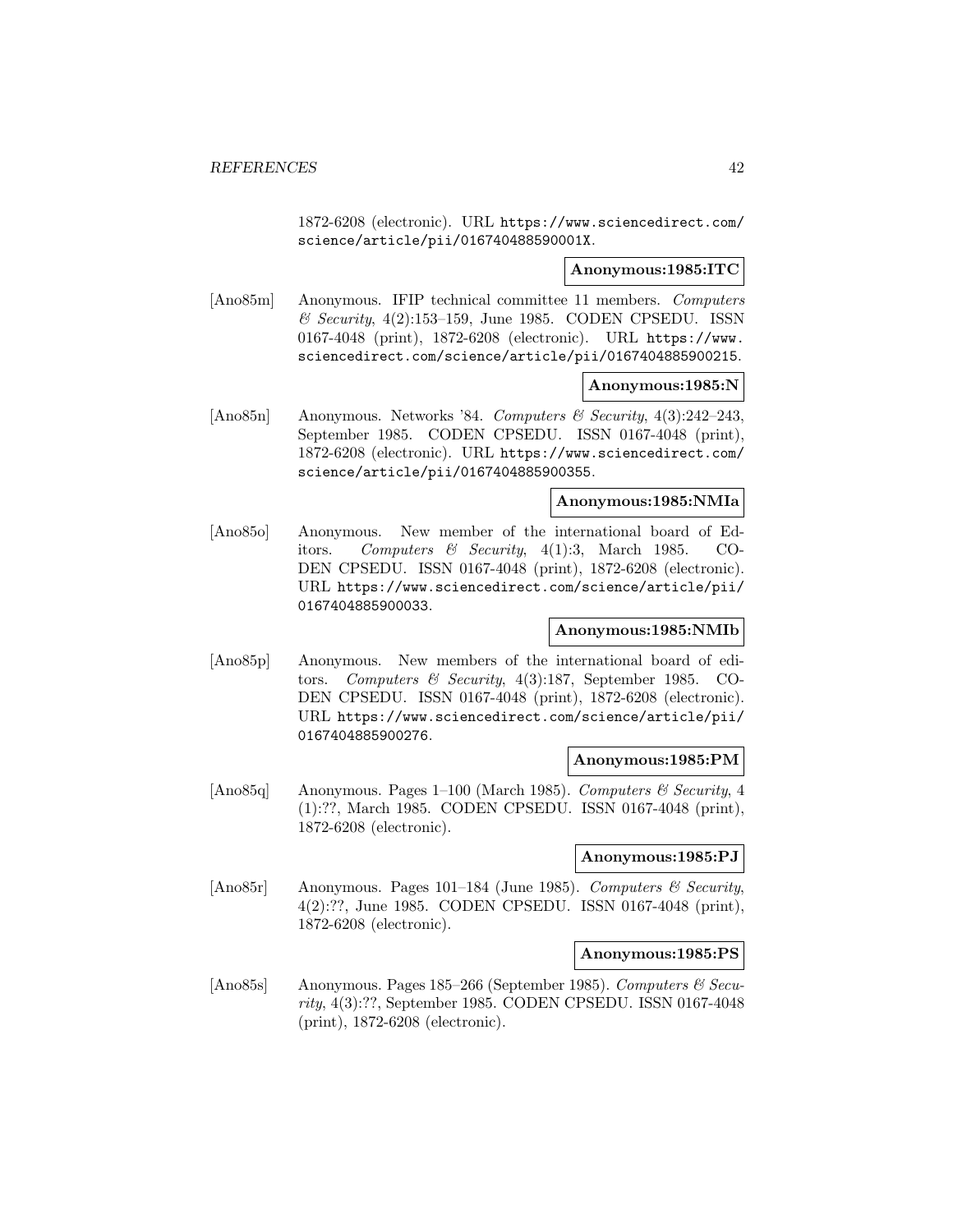## **Anonymous:1985:PD**

[Ano85t] Anonymous. Pages 267–367 (December 1985). Computers & Security, 4(4):??, December 1985. CODEN CPSEDU. ISSN 0167-4048 (print), 1872-6208 (electronic).

# **Anonymous:1985:POC**

[Ano85u] Anonymous. Professional organizations in computer security. Computers & Security,  $4(2):173-174$ , June 1985. CO-DEN CPSEDU. ISSN 0167-4048 (print), 1872-6208 (electronic). URL https://www.sciencedirect.com/science/article/pii/ 0167404885900239.

## **Anonymous:1985:SIC**

[Ano85v] Anonymous. Second international congress on computer security. Computers & Security,  $4(2):161-171$ , June 1985. CO-DEN CPSEDU. ISSN 0167-4048 (print), 1872-6208 (electronic). URL https://www.sciencedirect.com/science/article/pii/ 0167404885900227.

## **Anonymous:1985:S**

[Ano85w] Anonymous. Securicom '85. Computers & Security,  $4(3):238-$ 242, September 1985. CODEN CPSEDU. ISSN 0167-4048 (print), 1872-6208 (electronic). URL https://www.sciencedirect.com/ science/article/pii/0167404885900343.

#### **Anonymous:1985:SIV**

[Ano85x] Anonymous. Subject index to volume 4. Computers & Security, 4(4):365–366, December 1985. CODEN CPSEDU. ISSN 0167-4048 (print), 1872-6208 (electronic). URL https://www. sciencedirect.com/science/article/pii/0167404885900550.

#### **Anonymous:1985:SS**

[Ano85y] Anonymous. Systems security. Computers & Security, 4(4):343– 347, December 1985. CODEN CPSEDU. ISSN 0167-4048 (print), 1872-6208 (electronic). URL https://www.sciencedirect.com/ science/article/pii/0167404885900525.

# **Anonymous:1986:ARAa**

[Ano86a] Anonymous. Abstracts of recent articles and literature. Computers & Security,  $5(1):55-67$ , March 1986. CODEN CPSEDU. ISSN 0167-4048 (print), 1872-6208 (electronic). URL https://www. sciencedirect.com/science/article/pii/0167404886901185.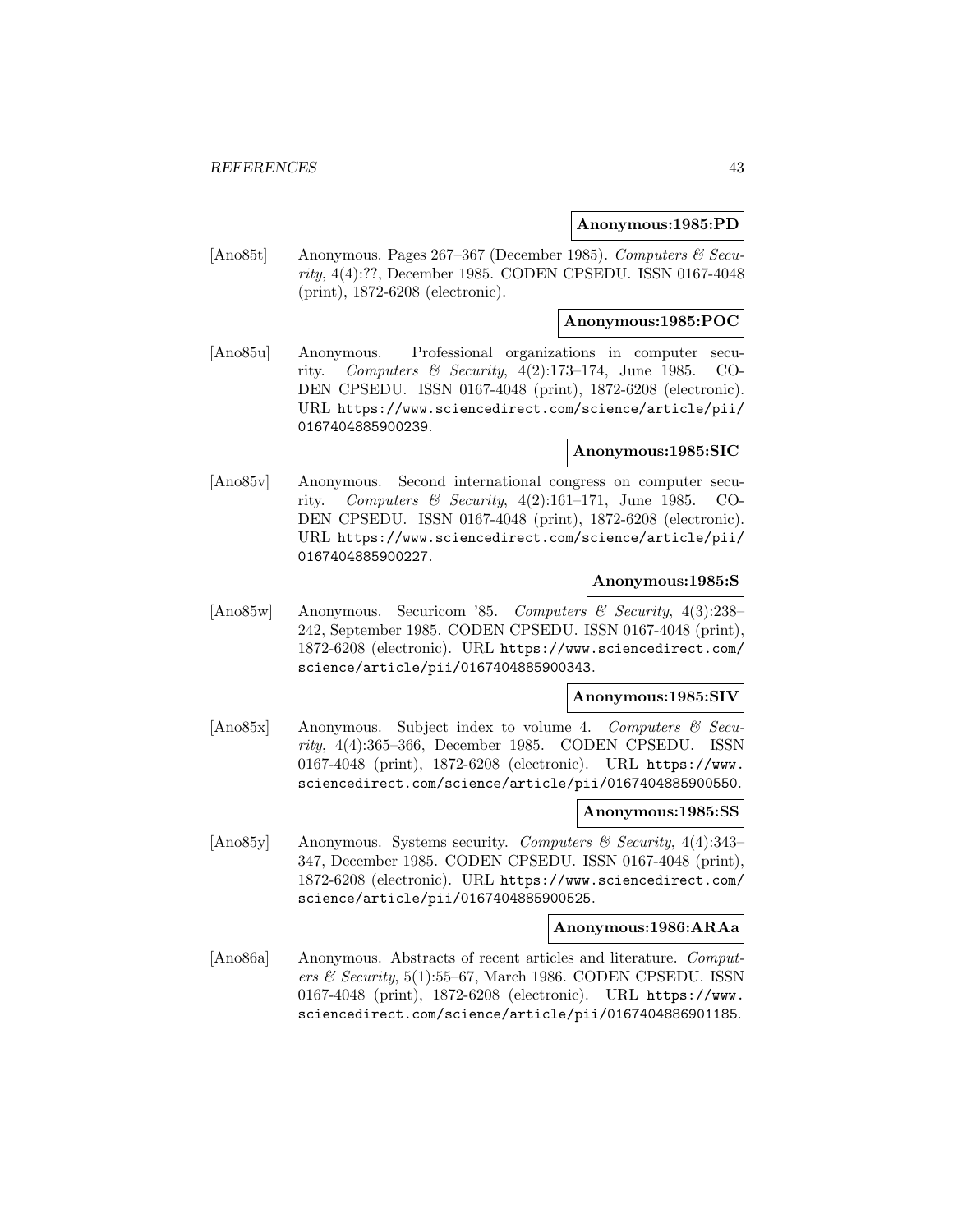### **Anonymous:1986:ARAb**

[Ano86b] Anonymous. Abstracts of recent articles and literature. Computers & Security,  $5(2):150-164$ , June 1986. CODEN CPSEDU. ISSN 0167-4048 (print), 1872-6208 (electronic). URL https://www. sciencedirect.com/science/article/pii/0167404886901392.

## **Anonymous:1986:ARAc**

[Ano86c] Anonymous. Abstracts of recent articles and literature. Computers  $\&$  Security, 5(3):257–272, September 1986. CODEN CPSEDU. ISSN 0167-4048 (print), 1872-6208 (electronic). URL https://www.sciencedirect.com/science/article/pii/ 0167404886900179.

# **Anonymous:1986:ARAd**

[Ano86d] Anonymous. Abstracts of recent articles and literature. Computers & Security, 5(4):350–359, December 1986. CODEN CPSEDU. ISSN 0167-4048 (print), 1872-6208 (electronic). URL https://www.sciencedirect.com/science/article/pii/ 0167404886900593.

# **Anonymous:1986:AMS**

[Ano86e] Anonymous. Advanced microcomputer security system. Computers & Security, 5(4):285–287, December 1986. CODEN CPSEDU. ISSN 0167-4048 (print), 1872-6208 (electronic). URL https://www.sciencedirect.com/science/article/pii/ 0167404886900453.

## **Anonymous:1986:AVA**

[Ano86f] Anonymous. Another view about passwords. Computers  $\mathcal{C}$  Security, 5(4):279–281, December 1986. CODEN CPSEDU. ISSN 0167-4048 (print), 1872-6208 (electronic). URL https://www. sciencedirect.com/science/article/pii/0167404886900428.

#### **Anonymous:1986:AIV**

[Ano86g] Anonymous. Author index to volume 5. Computers & Security, 5(4):367–368, December 1986. CODEN CPSEDU. ISSN 0167-4048 (print), 1872-6208 (electronic). URL https://www. sciencedirect.com/science/article/pii/0167404886900647.

#### **Anonymous:1986:BDT**

[Ano86h] Anonymous. "Back door" trespassing. Computers & Security, 5 (2):94, June 1986. CODEN CPSEDU. ISSN 0167-4048 (print),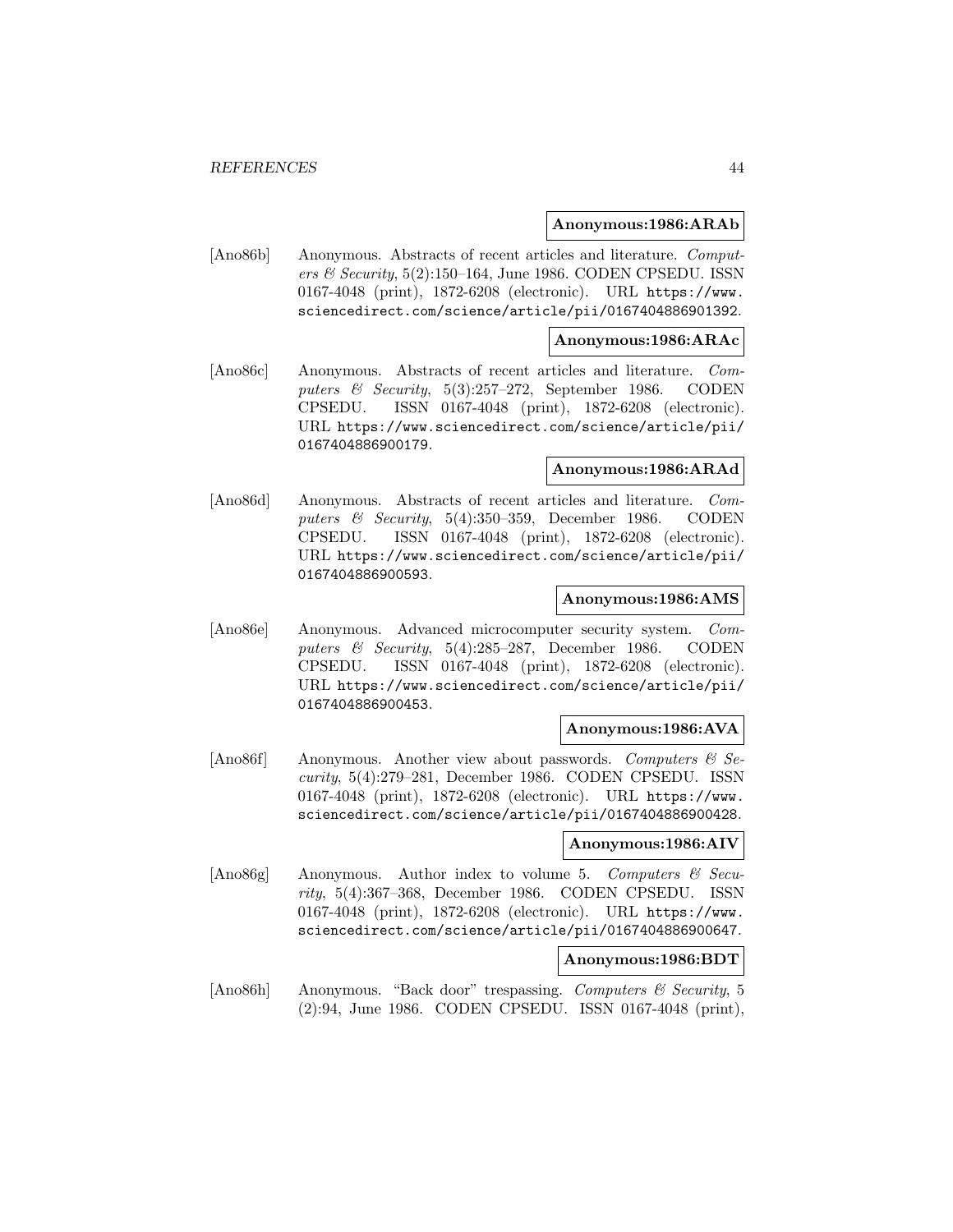1872-6208 (electronic). URL https://www.sciencedirect.com/ science/article/pii/0167404886901264.

## **Anonymous:1986:Ca**

[Ano86i] Anonymous. Calendar. Computers & Security, 5(1):80–82, March 1986. CODEN CPSEDU. ISSN 0167-4048 (print), 1872-6208 (electronic). URL https://www.sciencedirect.com/science/ article/pii/0167404886901227.

## **Anonymous:1986:Cc**

[Ano86j] Anonymous. Calendar. *Computers & Security*,  $5(2)$ :177–178, June 1986. CODEN CPSEDU. ISSN 0167-4048 (print), 1872-6208 (electronic). URL https://www.sciencedirect.com/science/ article/pii/0167404886901586.

## **Anonymous:1986:Cd**

[Ano86k] Anonymous. Calendar. Computers & Security, 5(3):273–275, September 1986. CODEN CPSEDU. ISSN 0167-4048 (print), 1872-6208 (electronic). URL https://www.sciencedirect.com/ science/article/pii/0167404886900180.

# **Anonymous:1986:Ce**

[Ano861] Anonymous. Calendar. Computers & Security, 5(4):363-364, December 1986. CODEN CPSEDU. ISSN 0167-4048 (print), 1872-6208 (electronic). URL https://www.sciencedirect.com/ science/article/pii/0167404886900623.

#### **Anonymous:1986:CBa**

[Ano86m] Anonymous. Coffee break. Computers & Security, 5(3):190, September 1986. CODEN CPSEDU. ISSN 0167-4048 (print), 1872-6208 (electronic). URL https://www.sciencedirect.com/ science/article/pii/0167404886900088.

#### **Anonymous:1986:Cb**

[Ano86n] Anonymous. CRYPTO '85. Computers & Security,  $5(2):170-176$ , June 1986. CODEN CPSEDU. ISSN 0167-4048 (print), 1872-6208 (electronic). URL https://www.sciencedirect.com/science/ article/pii/0167404886901574.

#### **Anonymous:1986:D**

[Ano86o] Anonymous. The demise of the DES. Computers & Security, 5 (1):3–4, March 1986. CODEN CPSEDU. ISSN 0167-4048 (print),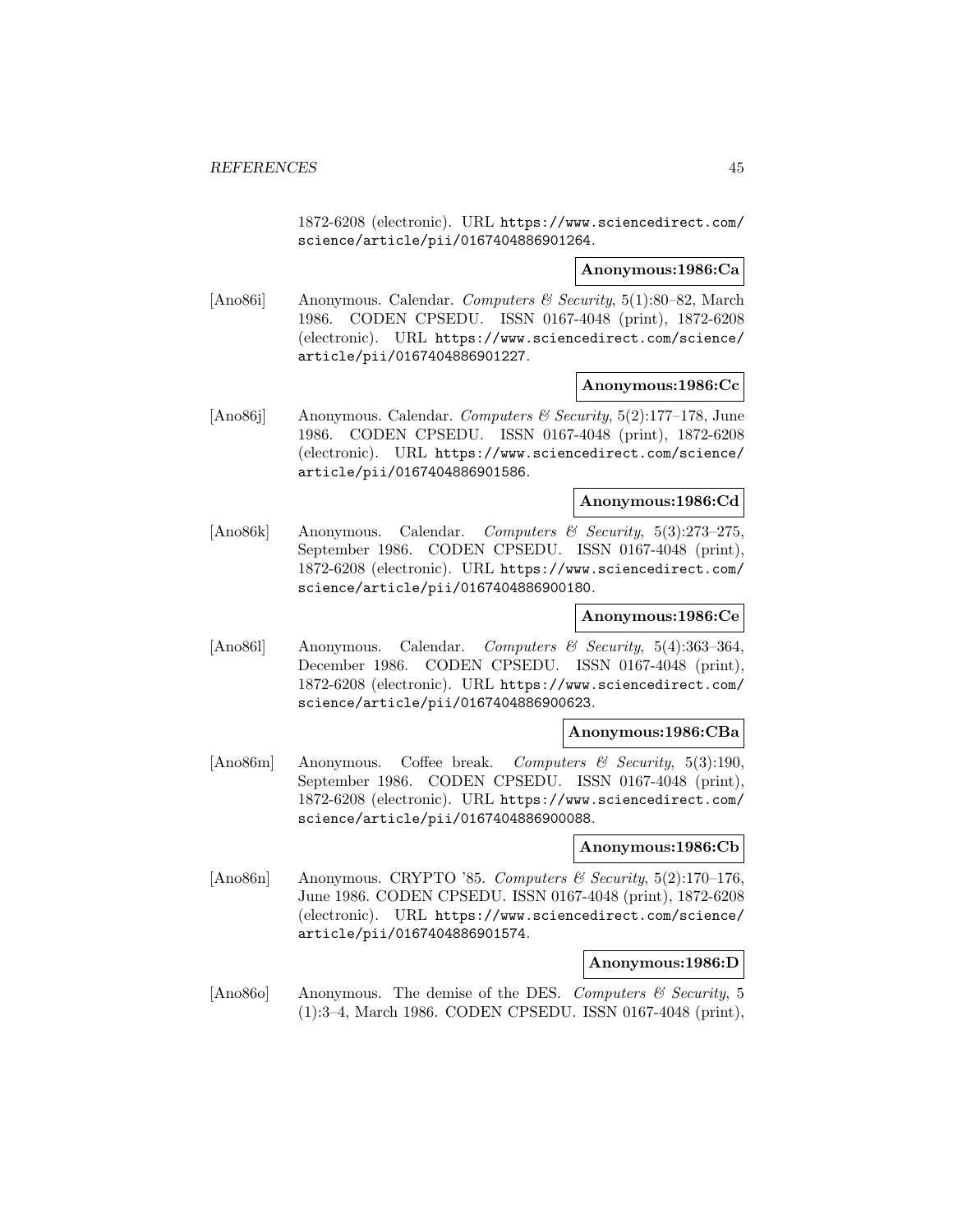1872-6208 (electronic). URL https://www.sciencedirect.com/ science/article/pii/0167404886901057.

### **Anonymous:1986:R**

[Ano86p] Anonymous. The DES revisited. Computers  $\mathcal C$  Security, 5(4):281– 282, December 1986. CODEN CPSEDU. ISSN 0167-4048 (print), 1872-6208 (electronic). URL https://www.sciencedirect.com/ science/article/pii/016740488690043X.

## **Anonymous:1986:DOD**

[Ano86q] Anonymous. Don't overlook data compression. Computers & Security, 5(1):8–9, March 1986. CODEN CPSEDU. ISSN 0167-4048 (print), 1872-6208 (electronic). URL https://www. sciencedirect.com/science/article/pii/0167404886901100.

#### **Anonymous:1986:EB**

[Ano86r] Anonymous. Editorial Board. Computers & Security, 5(1): ifc, March 1986. CODEN CPSEDU. ISSN 0167-4048 (print), 1872-6208 (electronic). URL https://www.sciencedirect.com/ science/article/pii/016740488690101X.

# **Anonymous:1986:ERS**

[Ano86s] Anonymous. Electronic record systems and individual privacy. Computers & Security, 5(4):361–362, December 1986. CO-DEN CPSEDU. ISSN 0167-4048 (print), 1872-6208 (electronic). URL https://www.sciencedirect.com/science/article/pii/ 0167404886900611.

# **Anonymous:1986:HDD**

[Ano86t] Anonymous. Hard disk disaster recovery tool. Computers & Security, 5(3):190–192, September 1986. CODEN CPSEDU. ISSN 0167-4048 (print), 1872-6208 (electronic). URL https://www. sciencedirect.com/science/article/pii/016740488690009X.

#### **Anonymous:1986:IS**

[Ano86u] Anonymous. IFIP/Sec '86. Computers & Security, 5(1):6–7, March 1986. CODEN CPSEDU. ISSN 0167-4048 (print), 1872-6208 (electronic). URL https://www.sciencedirect.com/science/ article/pii/0167404886901070.

# **Anonymous:1986:BL**

[Ano86v] Anonymous. In brief ... Computers & Security, 5(3):187-188, September 1986. CODEN CPSEDU. ISSN 0167-4048 (print),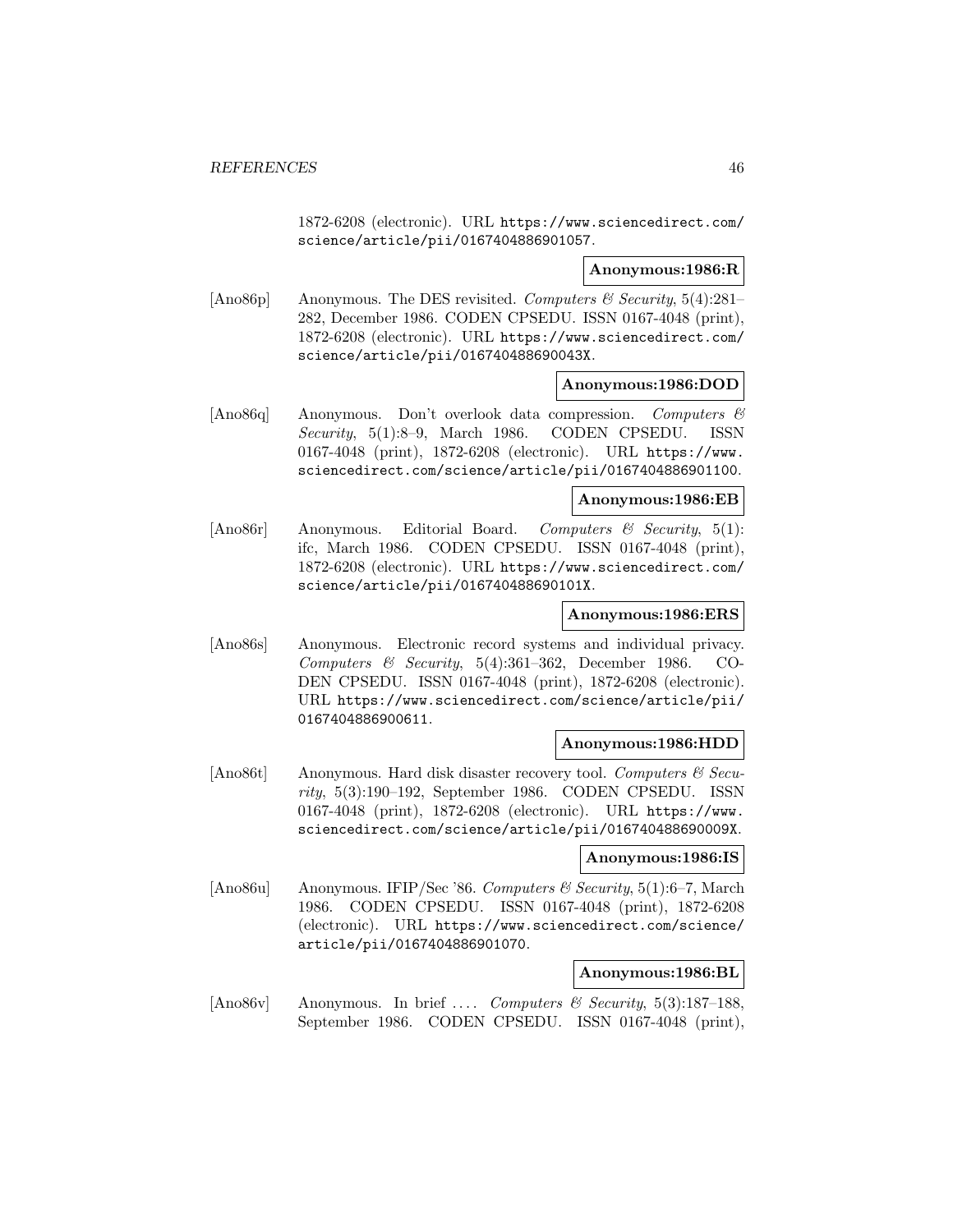1872-6208 (electronic). URL https://www.sciencedirect.com/ science/article/pii/0167404886900052.

## **Anonymous:1986:III**

[Ano86w] Anonymous. International Information Integrity Institute. Computers & Security, 5(4):287, December 1986. CODEN CPSEDU. ISSN 0167-4048 (print), 1872-6208 (electronic). URL https://www.sciencedirect.com/science/article/pii/ 0167404886900465.

# **Anonymous:1986:LLN**

[Ano86x] Anonymous. The lure of large numbers. Computers  $\mathcal{C}$  Security, 5(4):287, December 1986. CODEN CPSEDU. ISSN 0167-4048 (print), 1872-6208 (electronic). URL https://www. sciencedirect.com/science/article/pii/0167404886900477.

# **Anonymous:1986:MAC**

[Ano86y] Anonymous. Microcomputer access control limited by password, time, day, and/or program. Computers  $\mathcal C$  Security, 5(3):185–186, September 1986. CODEN CPSEDU. ISSN 0167-4048 (print), 1872-6208 (electronic). URL https://www.sciencedirect.com/ science/article/pii/0167404886900040.

# **Anonymous:1986:MAT**

 $[\text{Ano86z}]$  Anonymous. Microcomputer audit trails made easy. Computers  $\mathcal C$ Security, 5(3):188–189, September 1986. CODEN CPSEDU. ISSN 0167-4048 (print), 1872-6208 (electronic). URL https://www. sciencedirect.com/science/article/pii/0167404886900064.

#### **Anonymous:1986:MMC**

[Ano86-27] Anonymous. Microcomputer-mainframe communications link. Computers & Security, 5(1):8, March 1986. CODEN CPSEDU. ISSN 0167-4048 (print), 1872-6208 (electronic). URL https:// www.sciencedirect.com/science/article/pii/0167404886901094.

### **Anonymous:1986:MTT**

[Ano86-28] Anonymous. Modern technology tools for user authentication. Computers & Security, 5(3):184–185, September 1986. CO-DEN CPSEDU. ISSN 0167-4048 (print), 1872-6208 (electronic). URL https://www.sciencedirect.com/science/article/pii/ 0167404886900039.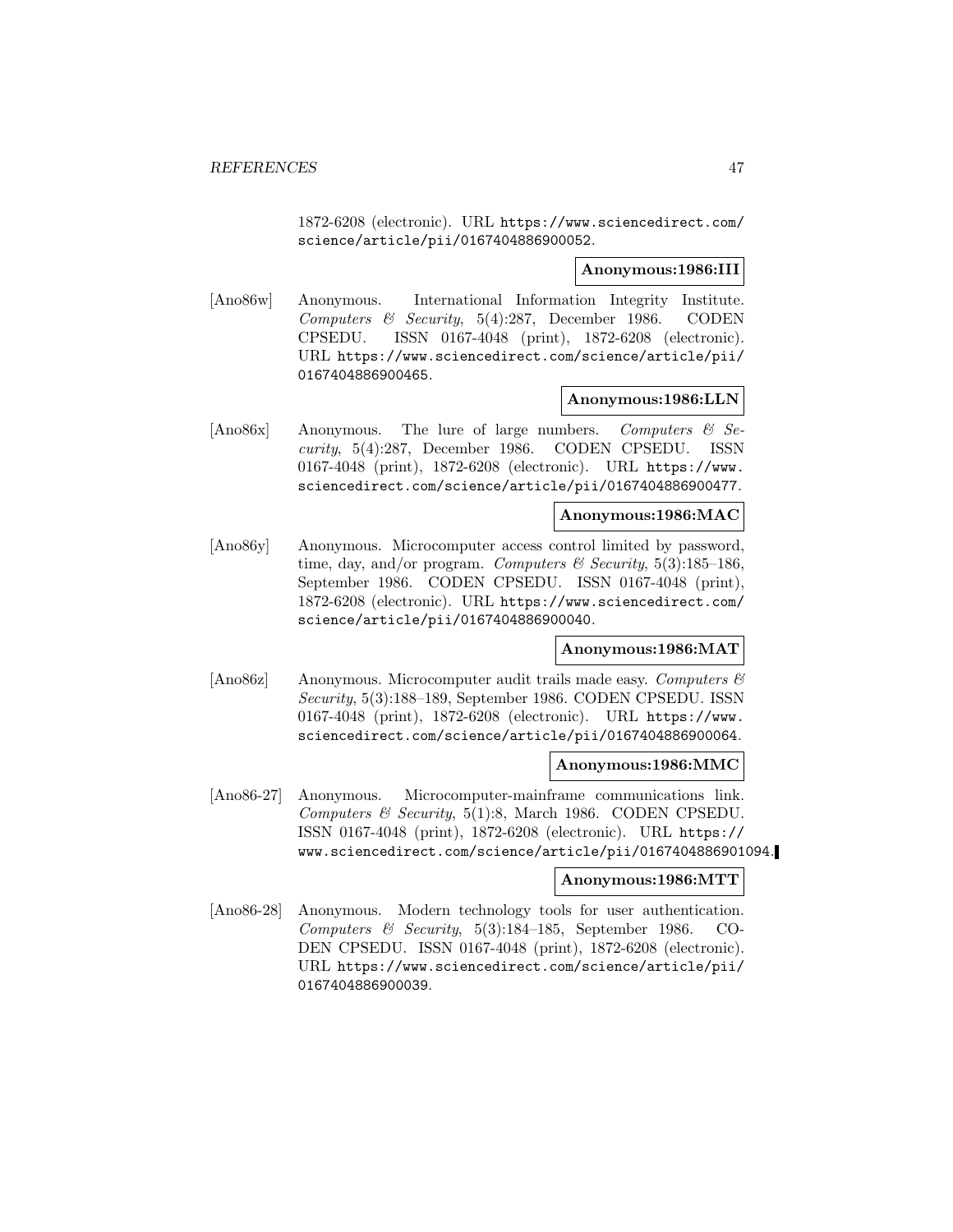## **Anonymous:1986:NMI**

[Ano86-29] Anonymous. New member of the international board of editors. Computers & Security, 5(1):2, March 1986. CO-DEN CPSEDU. ISSN 0167-4048 (print), 1872-6208 (electronic). URL https://www.sciencedirect.com/science/article/pii/ 0167404886901033.

#### **Anonymous:1986:NPR**

[Ano86-30] Anonymous. News from the peoples Republic of China. Computers & Security,  $5(1):3$ , March 1986. CODEN CPSEDU. ISSN 0167-4048 (print), 1872-6208 (electronic). URL https://www. sciencedirect.com/science/article/pii/0167404886901045.

# **Anonymous:1986:SN**

[Ano86-31] Anonymous. On a serious (?) note. Computers & Security, 5 (2):99, June 1986. CODEN CPSEDU. ISSN 0167-4048 (print), 1872-6208 (electronic). URL https://www.sciencedirect.com/ science/article/pii/0167404886901318.

## **Anonymous:1986:CPC**

[Ano86-32] Anonymous. On cryptographic protection of capabilities. Computers & Security,  $5(2):98-99$ , June 1986. CODEN CPSEDU. ISSN 0167-4048 (print), 1872-6208 (electronic). URL https://www. sciencedirect.com/science/article/pii/0167404886901306.

# **Anonymous:1986:PM**

[Ano86-33] Anonymous. Pages 1–82 (March 1986). Computers & Security, 5 (1):??, March 1986. CODEN CPSEDU. ISSN 0167-4048 (print), 1872-6208 (electronic).

## **Anonymous:1986:PS**

[Ano86-34] Anonymous. Pages 179–275 (September 1986). Computers & Security, 5(3):??, September 1986. CODEN CPSEDU. ISSN 0167-4048 (print), 1872-6208 (electronic).

# **Anonymous:1986:PD**

[Ano86-35] Anonymous. Pages 277–368 (December 1986). Computers  $\mathcal C$  Security, 5(4):??, December 1986. CODEN CPSEDU. ISSN 0167-4048 (print), 1872-6208 (electronic).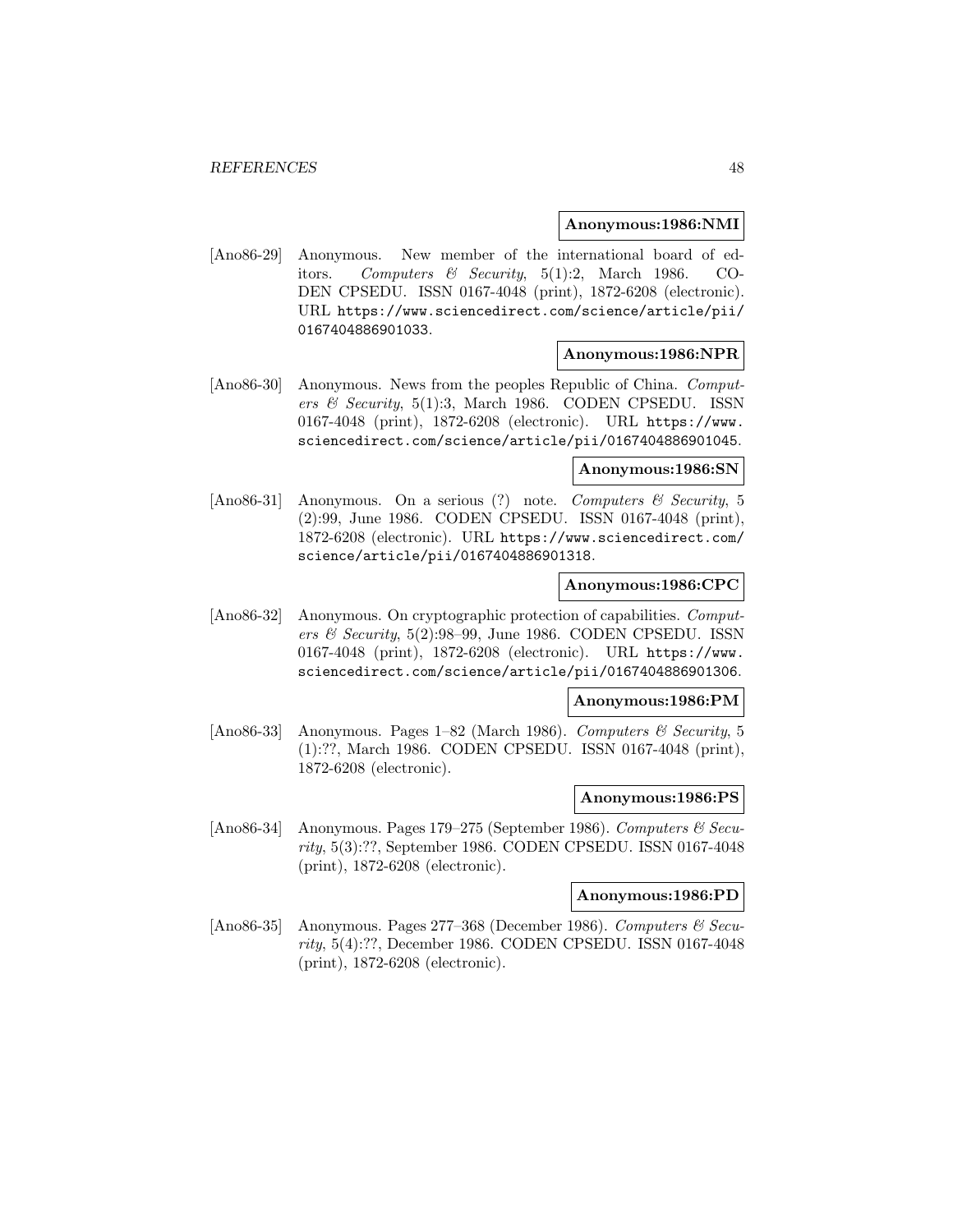## **Anonymous:1986:PJ**

[Ano86-36] Anonymous. Pages 83-178 (June 1986). Computers & Security, 5(2):??, June 1986. CODEN CPSEDU. ISSN 0167-4048 (print), 1872-6208 (electronic).

# **Anonymous:1986:PSM**

[Ano86-37] Anonymous. Physical security of microcomputers and terminals. Computers & Security, 5(1):7–8, March 1986. CO-DEN CPSEDU. ISSN 0167-4048 (print), 1872-6208 (electronic). URL https://www.sciencedirect.com/science/article/pii/ 0167404886901082.

## **Anonymous:1986:PIE**

[Ano86-38] Anonymous. Protection of information in electronic systems. Computers & Security, 5(4):360, December 1986. CODEN CPSEDU. ISSN 0167-4048 (print), 1872-6208 (electronic). URL https://www.sciencedirect.com/science/article/pii/ 016740488690060X.

## **Anonymous:1986:RRP**

[Ano86-39] Anonymous. RAM-resident program security threat. Computers  $\mathscr$ Security, 5(4):282–285, December 1986. CODEN CPSEDU. ISSN 0167-4048 (print), 1872-6208 (electronic). URL https://www. sciencedirect.com/science/article/pii/0167404886900441.

#### **Anonymous:1986:RE**

[Ano86-40] Anonymous. Remember the Enigma! Computers & Security, 5(4):288–289, December 1986. CODEN CPSEDU. ISSN 0167-4048 (print), 1872-6208 (electronic). URL https://www. sciencedirect.com/science/article/pii/0167404886900489.

#### **Anonymous:1986:RAP**

[Ano86-41] Anonymous. Risk analysis package. Computers & Security, 5(3):189–190, September 1986. CODEN CPSEDU. ISSN 0167-4048 (print), 1872-6208 (electronic). URL https://www. sciencedirect.com/science/article/pii/0167404886900076.

#### **Anonymous:1986:SR**

[Ano86-42] Anonymous. Security reminders. Computers & Security, 5(2): 97–98, June 1986. CODEN CPSEDU. ISSN 0167-4048 (print), 1872-6208 (electronic). URL https://www.sciencedirect.com/ science/article/pii/016740488690129X.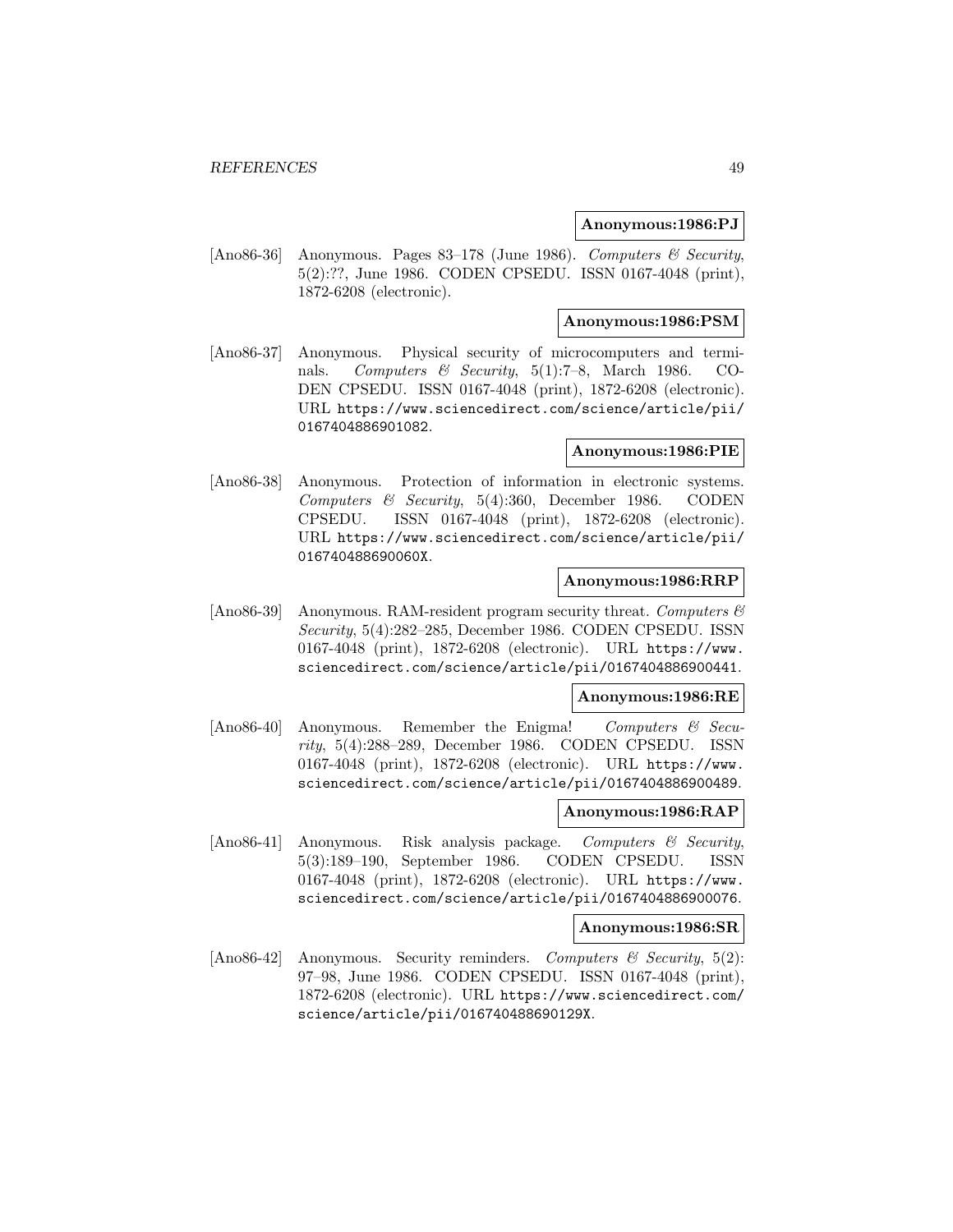#### **Anonymous:1986:SSR**

[Ano86-43] Anonymous. Some suggested reading. Computers & Security, 5 (2):97, June 1986. CODEN CPSEDU. ISSN 0167-4048 (print), 1872-6208 (electronic). URL https://www.sciencedirect.com/ science/article/pii/0167404886901288.

## **Anonymous:1986:SIV**

[Ano86-44] Anonymous. Subject index to volume 5. Computers & Security, 5(4):365–366, December 1986. CODEN CPSEDU. ISSN 0167-4048 (print), 1872-6208 (electronic). URL https://www. sciencedirect.com/science/article/pii/0167404886900635.

### **Anonymous:1986:TSR**

[Ano86-45] Anonymous. TC 11 status report. Computers  $\mathcal C$  Security, 5(1): 72–73, March 1986. CODEN CPSEDU. ISSN 0167-4048 (print), 1872-6208 (electronic). URL https://www.sciencedirect.com/ science/article/pii/0167404886901203.

# **Anonymous:1986:TWa**

[Ano86-46] Anonymous. Technology watch. Computers  $\mathcal C$  Security, 5(1): 4–6, March 1986. CODEN CPSEDU. ISSN 0167-4048 (print), 1872-6208 (electronic). URL https://www.sciencedirect.com/ science/article/pii/0167404886901069.

#### **Anonymous:1986:TWb**

[Ano86-47] Anonymous. Technology watch. Computers & Security, 5(2): 94–97, June 1986. CODEN CPSEDU. ISSN 0167-4048 (print), 1872-6208 (electronic). URL https://www.sciencedirect.com/ science/article/pii/0167404886901276.

### **Anonymous:1986:WFF**

[Ano86-48] Anonymous. Wanted: Floods, fires, disasters, etc. Computers & Security,  $5(1):10$ , March 1986. CODEN CPSEDU. ISSN 0167-4048 (print), 1872-6208 (electronic). URL https://www. sciencedirect.com/science/article/pii/0167404886901112.

#### **Anonymous:1986:WSR**

[Ano86-49] Anonymous. WG 11:4 status report. Computers  $\mathcal C$  Security, 5(2): 165–166, June 1986. CODEN CPSEDU. ISSN 0167-4048 (print), 1872-6208 (electronic). URL https://www.sciencedirect.com/ science/article/pii/0167404886901409.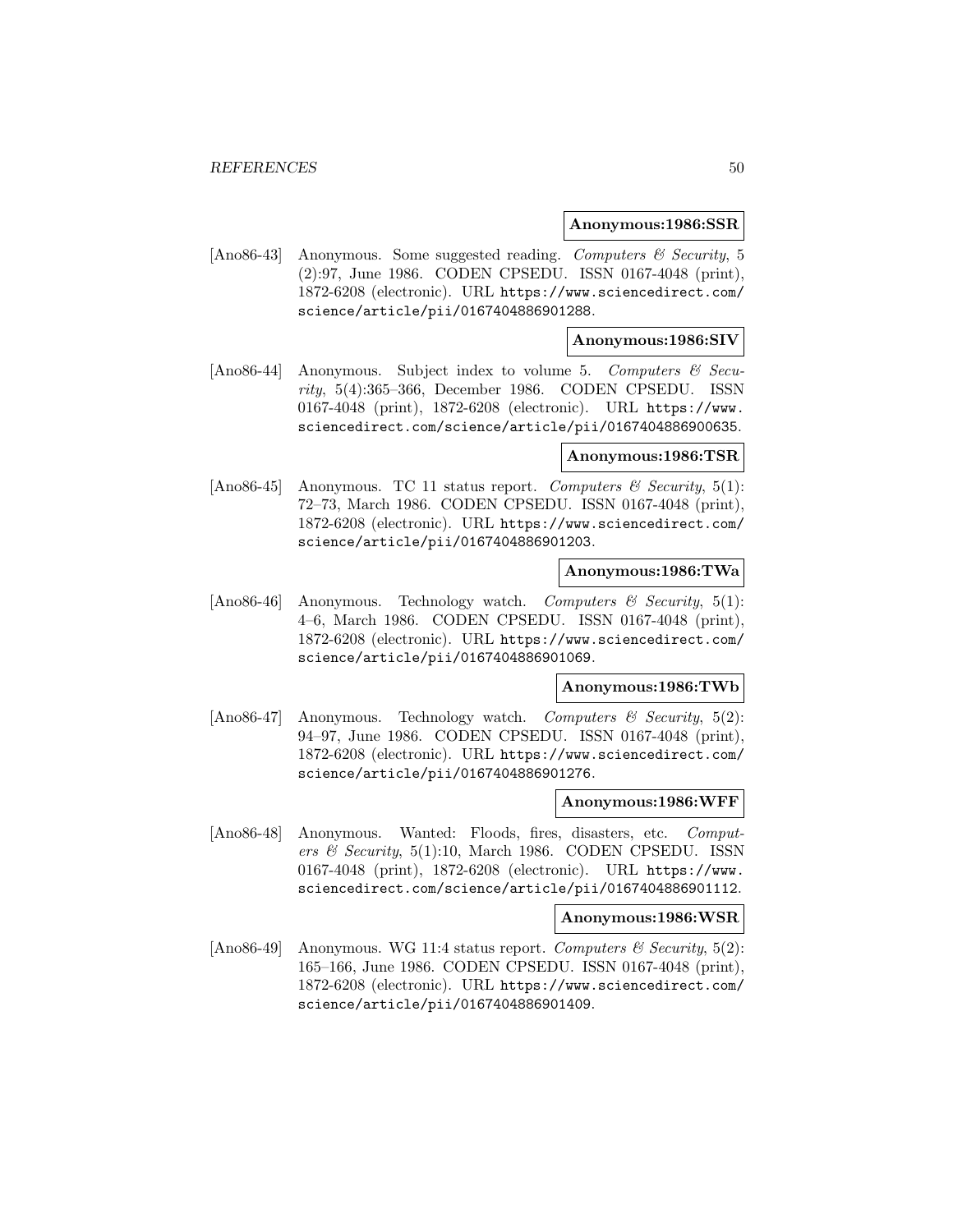### **Anonymous:1987:ARAa**

[Ano87a] Anonymous. Abstracts of recent articles and literature. Computers  $\mathscr$  Security, 6(1):80–90, February 1987. CODEN CPSEDU. ISSN 0167-4048 (print), 1872-6208 (electronic). URL https://www. sciencedirect.com/science/article/pii/0167404887901295.

## **Anonymous:1987:ARAb**

[Ano87b] Anonymous. Abstracts of recent articles and literature. Computers  $\mathcal C$  Security, 6(2):180–190, April 1987. CODEN CPSEDU. ISSN 0167-4048 (print), 1872-6208 (electronic). URL https://www. sciencedirect.com/science/article/pii/0167404887900927.

## **Anonymous:1987:ARAd**

[Ano87c] Anonymous. Abstracts of recent articles and literature. Computers & Security, 6(4):352–362, August 1987. CODEN CPSEDU. ISSN 0167-4048 (print), 1872-6208 (electronic). URL https://www. sciencedirect.com/science/article/pii/0167404887900721.

# **Anonymous:1987:ARAf**

[Ano87d] Anonymous. Abstracts of recent articles and literature. Computers  $\&$  Security, 6(6):517–526, December 1987. CODEN CPSEDU. ISSN 0167-4048 (print), 1872-6208 (electronic). URL https://www.sciencedirect.com/science/article/pii/ 0167404887900332.

#### **Anonymous:1987:ARAc**

[Ano87e] Anonymous. Abstracts of recent articles and literature: Computer law. Computers & Security,  $6(3):269-281$ , June 1987. CO-DEN CPSEDU. ISSN 0167-4048 (print), 1872-6208 (electronic). URL https://www.sciencedirect.com/science/article/pii/ 0167404887901088.

### **Anonymous:1987:ARAe**

[Ano87f] Anonymous. Abstracts of recent articles and literature: Computer law. Computers & Security, 6(5):432–441, October 1987. CO-DEN CPSEDU. ISSN 0167-4048 (print), 1872-6208 (electronic). URL https://www.sciencedirect.com/science/article/pii/ 0167404887900162.

#### **Anonymous:1987:AIV**

[Ano87g] Anonymous. Author index to volume 6. Computers & Security, 6(6):530–531, December 1987. CODEN CPSEDU. ISSN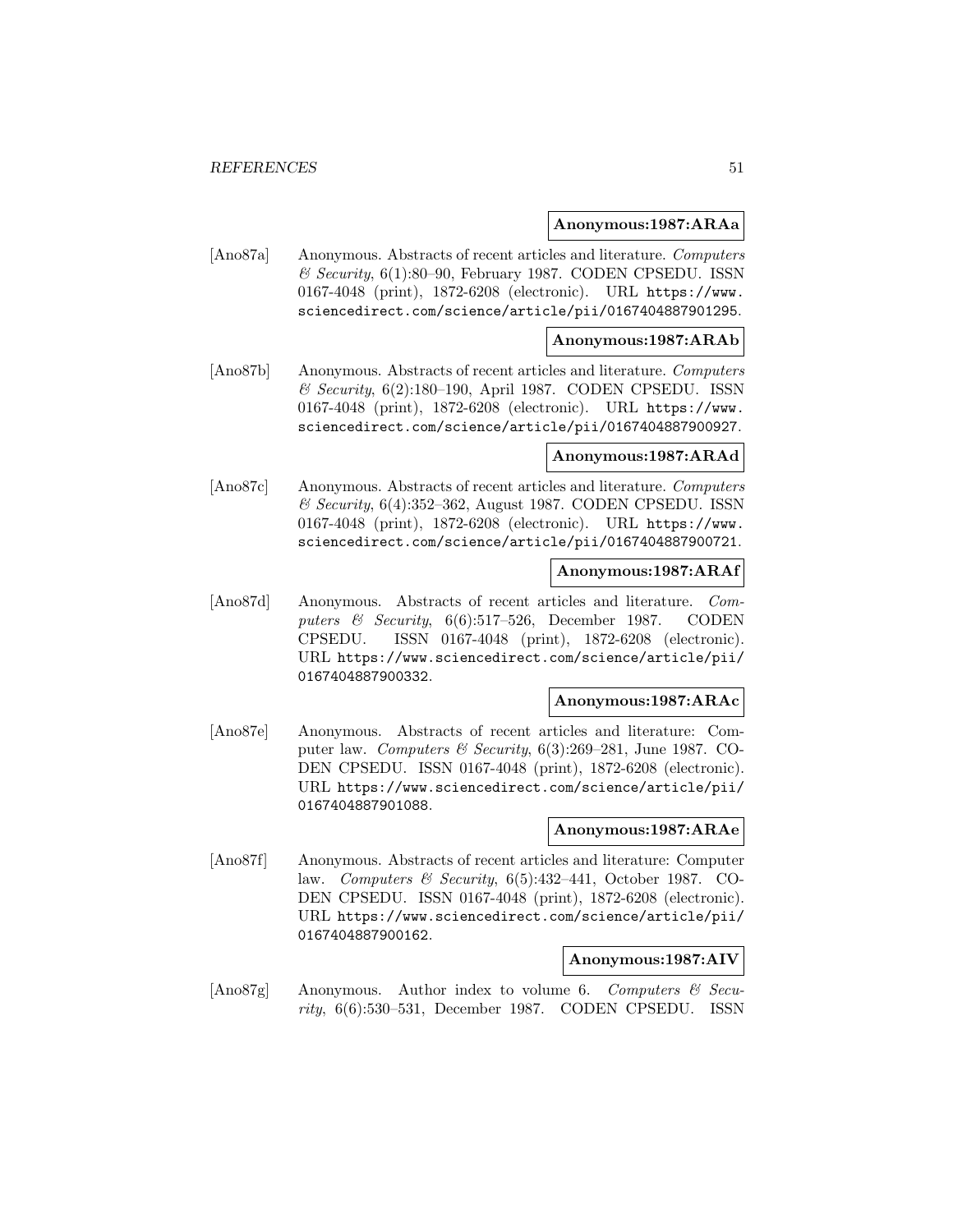0167-4048 (print), 1872-6208 (electronic). URL https://www. sciencedirect.com/science/article/pii/0167404887900368.

## **Anonymous:1987:Ca**

[Ano87h] Anonymous. Calendar. Computers & Security, 6(1):95-96, February 1987. CODEN CPSEDU. ISSN 0167-4048 (print), 1872-6208 (electronic). URL https://www.sciencedirect.com/science/ article/pii/0167404887901325.

# **Anonymous:1987:Cb**

[Ano87i] Anonymous. Calendar. Computers & Security, 6(2):191–192, April 1987. CODEN CPSEDU. ISSN 0167-4048 (print), 1872-6208 (electronic). URL https://www.sciencedirect.com/science/ article/pii/0167404887900939.

# **Anonymous:1987:Cc**

[Ano87]] Anonymous. Calendar. Computers & Security, 6(3):282–283, June 1987. CODEN CPSEDU. ISSN 0167-4048 (print), 1872-6208 (electronic). URL https://www.sciencedirect.com/science/ article/pii/016740488790109X.

# **Anonymous:1987:Cd**

[Ano87k] Anonymous. Calendar. Computers  $\mathcal C$  Security, 6(4):363–364, August 1987. CODEN CPSEDU. ISSN 0167-4048 (print), 1872-6208 (electronic). URL https://www.sciencedirect.com/science/ article/pii/0167404887900733.

#### **Anonymous:1987:Ce**

[Ano87l] Anonymous. Calendar. Computers & Security, 6(5):442–443, October 1987. CODEN CPSEDU. ISSN 0167-4048 (print), 1872-6208 (electronic). URL https://www.sciencedirect.com/science/ article/pii/0167404887900174.

### **Anonymous:1987:Cf**

[Ano87m] Anonymous. Calendar. Computers & Security, 6(6):527, December 1987. CODEN CPSEDU. ISSN 0167-4048 (print), 1872-6208 (electronic). URL https://www.sciencedirect.com/science/ article/pii/0167404887900344.

#### **Anonymous:1987:P**

[Ano87n] Anonymous. DOS postscript. Computers & Security, 6(1):15– 16, February 1987. CODEN CPSEDU. ISSN 0167-4048 (print),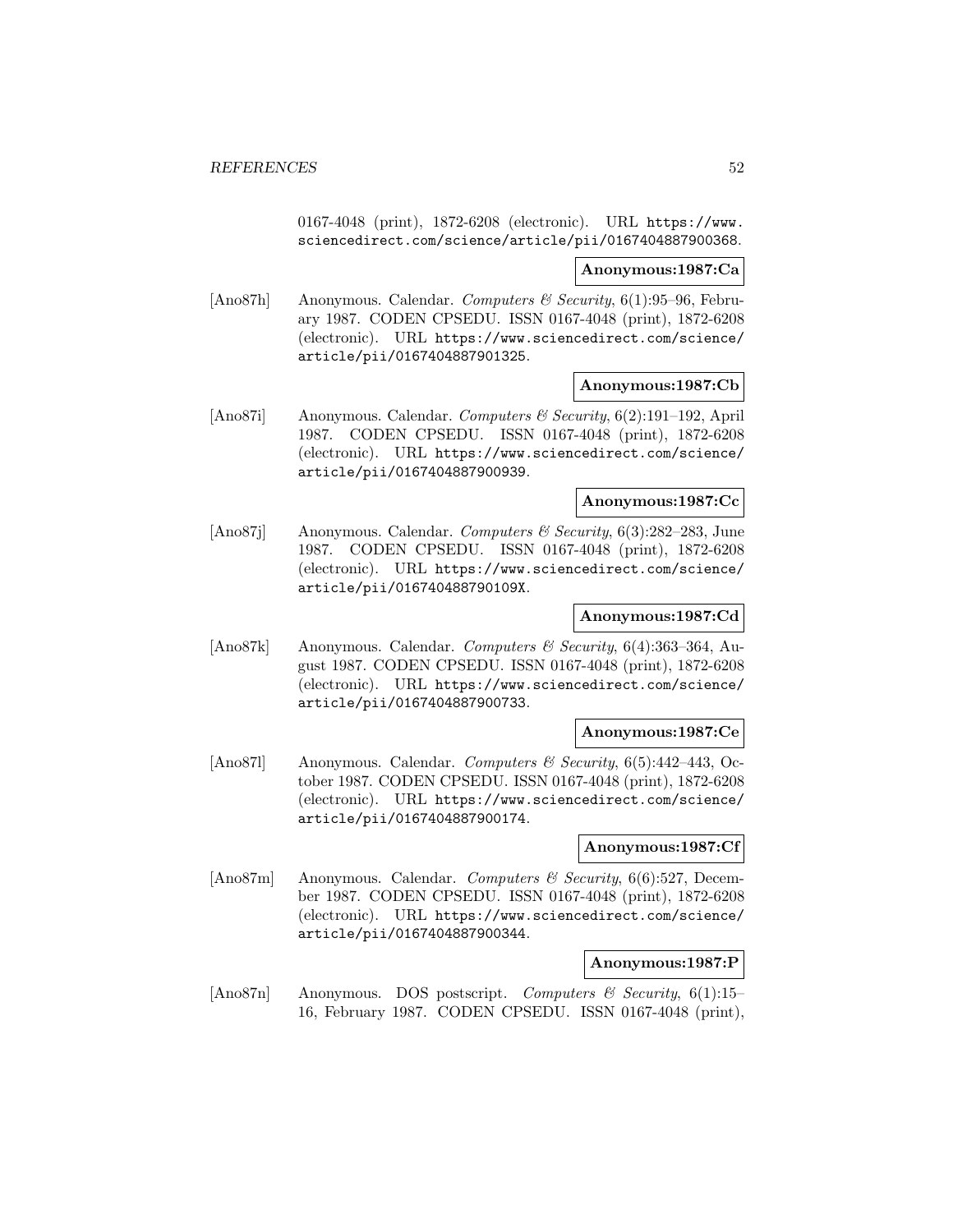1872-6208 (electronic). URL https://www.sciencedirect.com/ science/article/pii/0167404887901209.

### **Anonymous:1987:EB**

[Ano87o] Anonymous. Editorial Board. Computers & Security, 6(1):ifc, February 1987. CODEN CPSEDU. ISSN 0167-4048 (print), 1872-6208 (electronic). URL https://www.sciencedirect.com/ science/article/pii/0167404887901106.

# **Anonymous:1987:EEF**

[Ano87p] Anonymous. Electromagnetic eavesdropping — fact of fantasy? Computers & Security, 6(1):12–14, February 1987. CO-DEN CPSEDU. ISSN 0167-4048 (print), 1872-6208 (electronic). URL https://www.sciencedirect.com/science/article/pii/ 0167404887901167.

# **Anonymous:1987:GC**

[Ano87q] Anonymous. Guest comments. Computers & Security, 6(5):382– 384, October 1987. CODEN CPSEDU. ISSN 0167-4048 (print), 1872-6208 (electronic). URL https://www.sciencedirect.com/ science/article/pii/0167404887900101.

# **Anonymous:1987:HSE**

[Ano87r] Anonymous. High-speed encrypted storage/backup. Computers & Security, 6(5):370–373, October 1987. CODEN CPSEDU. ISSN 0167-4048 (print), 1872-6208 (electronic). URL https://www. sciencedirect.com/science/article/pii/0167404887900034.

## **Anonymous:1987:IS**

[Ano87s] Anonymous. IFIP/Sec. Computers & Security, 6(1):12, February 1987. CODEN CPSEDU. ISSN 0167-4048 (print), 1872-6208 (electronic). URL https://www.sciencedirect.com/science/ article/pii/0167404887901155.

## **Anonymous:1987:LI**

[Ano87t] Anonymous. Lock it up. Computers & Security, 6(5):380–381, October 1987. CODEN CPSEDU. ISSN 0167-4048 (print), 1872-6208 (electronic). URL https://www.sciencedirect.com/science/ article/pii/0167404887900083.

# **Anonymous:1987:MAU**

[Ano87u] Anonymous. Message authentication using the RSA. Computers  $\mathcal C$  Security, 6(5):373–376, October 1987. CODEN CPSEDU. ISSN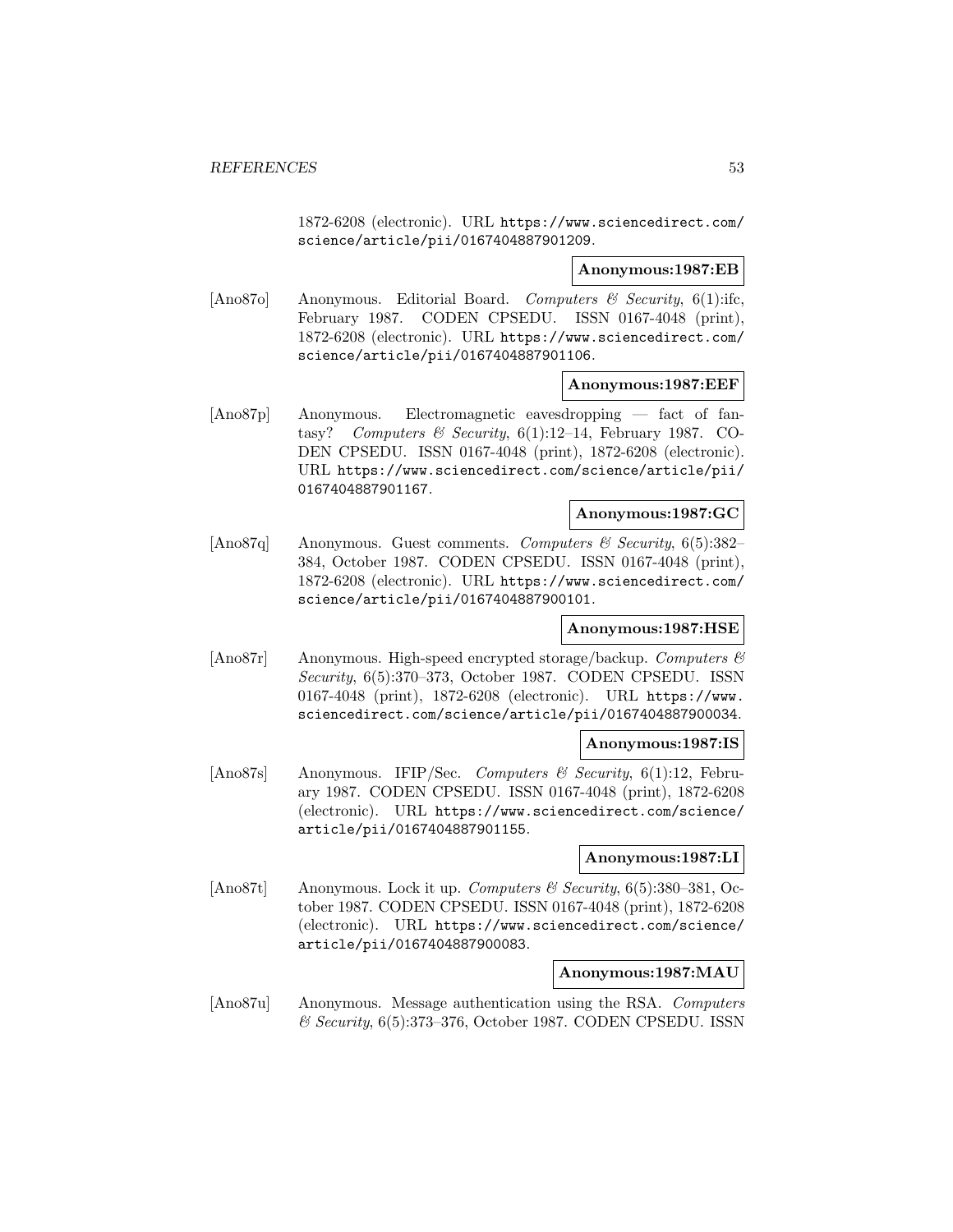0167-4048 (print), 1872-6208 (electronic). URL https://www. sciencedirect.com/science/article/pii/0167404887900046.

#### **Anonymous:1987:NMI**

[Ano87v] Anonymous. New members of the international board of Editors. Computers & Security, 6(1):4–7, February 1987. CO-DEN CPSEDU. ISSN 0167-4048 (print), 1872-6208 (electronic). URL https://www.sciencedirect.com/science/article/pii/ 016740488790112X.

# **Anonymous:1987:NCC**

[Ano87w] Anonymous. NTIS computers, control and information theory. Computers & Security, 6(5):426–431, October 1987. CO-DEN CPSEDU. ISSN 0167-4048 (print), 1872-6208 (electronic). URL https://www.sciencedirect.com/science/article/pii/ 0167404887900150.

# **Anonymous:1987:OMN**

[Ano87x] Anonymous. Other meetings of note. Computers  $\mathcal{B}$  Security, 6(1): 14, February 1987. CODEN CPSEDU. ISSN 0167-4048 (print), 1872-6208 (electronic). URL https://www.sciencedirect.com/ science/article/pii/0167404887901180.

## **Anonymous:1987:PF**

[Ano87y] Anonymous. Pages 1–96 (February 1987). Computers & Security, 6 (1):??, February 1987. CODEN CPSEDU. ISSN 0167-4048 (print), 1872-6208 (electronic).

## **Anonymous:1987:PJ**

[Ano87z] Anonymous. Pages 193–283 (June 1987). Computers & Security, 6(3):??, June 1987. CODEN CPSEDU. ISSN 0167-4048 (print), 1872-6208 (electronic).

#### **Anonymous:1987:PAb**

[Ano87-27] Anonymous. Pages 285–364 (August 1987). Computers & Security, 6(4):??, August 1987. CODEN CPSEDU. ISSN 0167-4048 (print), 1872-6208 (electronic).

#### **Anonymous:1987:PO**

[Ano87-28] Anonymous. Pages 365-443 (October 1987). Computers  $\mathcal C$  Security, 6(5):??, October 1987. CODEN CPSEDU. ISSN 0167-4048 (print), 1872-6208 (electronic).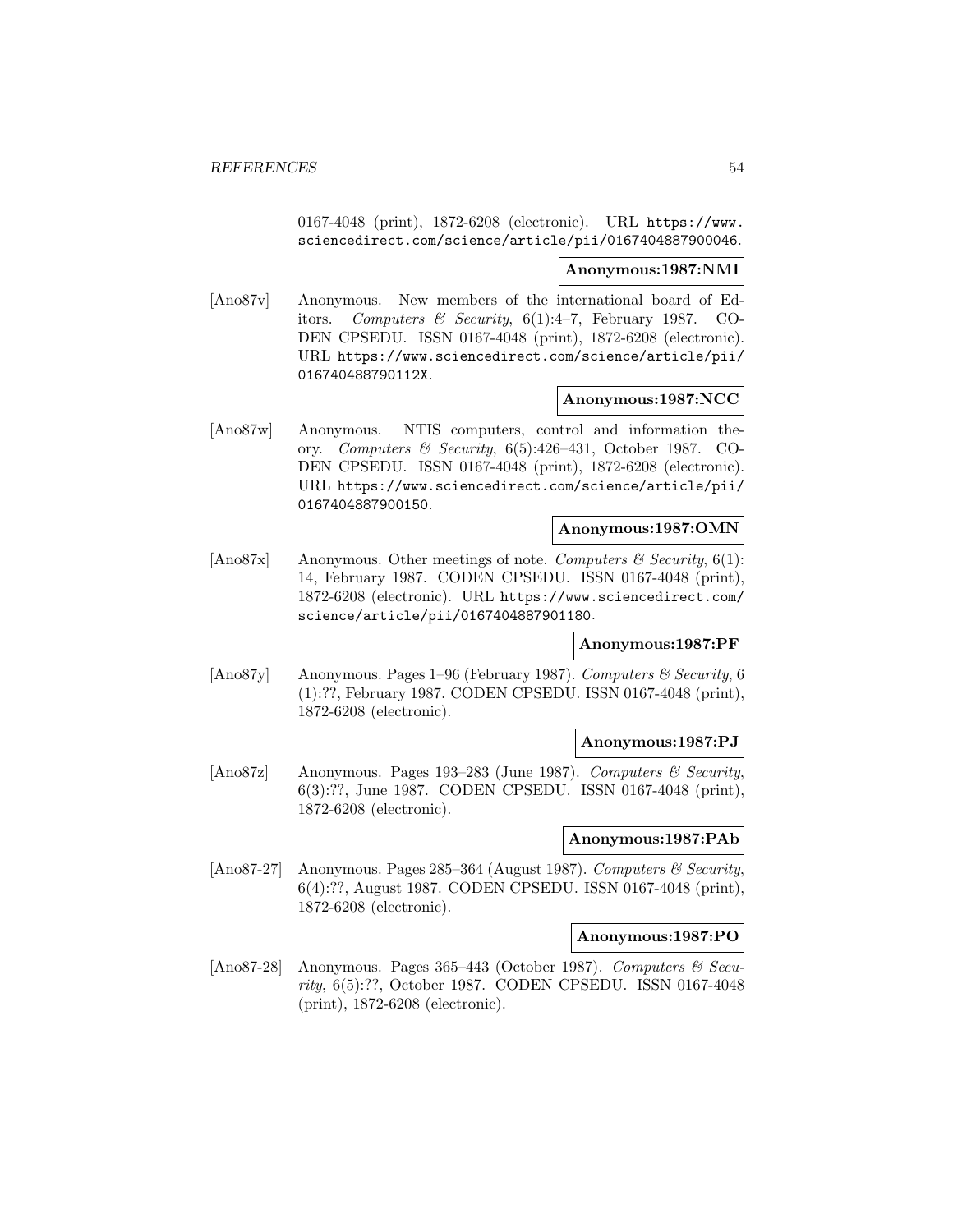## **Anonymous:1987:PD**

[Ano87-29] Anonymous. Pages 445–531 (December 1987). Computers & Security, 6(6):??, December 1987. CODEN CPSEDU. ISSN 0167-4048 (print), 1872-6208 (electronic).

## **Anonymous:1987:PAa**

[Ano87-30] Anonymous. Pages 97–192 (April 1987). Computers & Security, 6(2):??, April 1987. CODEN CPSEDU. ISSN 0167-4048 (print), 1872-6208 (electronic).

# **Anonymous:1987:RN**

[Ano87-31] Anonymous. Random notes. Computers & Security,  $6(5):381-$ 382, October 1987. CODEN CPSEDU. ISSN 0167-4048 (print), 1872-6208 (electronic). URL https://www.sciencedirect.com/ science/article/pii/0167404887900095.

# **Anonymous:1987:RAT**

[Ano87-32] Anonymous. Report about TC 11 working groups. Computers & Security, 6(1):14, February 1987. CODEN CPSEDU. ISSN 0167-4048 (print), 1872-6208 (electronic). URL https://www. sciencedirect.com/science/article/pii/0167404887901179.

# **Anonymous:1987:RA**

[Ano87-33] Anonymous. Risk assessment. Computers & Security, 6(4):297– 298, August 1987. CODEN CPSEDU. ISSN 0167-4048 (print), 1872-6208 (electronic). URL https://www.sciencedirect.com/ science/article/pii/0167404887900630.

#### **Anonymous:1987:SEC**

[Ano87-34] Anonymous. Second European conference on computer audit, control and security. Computers  $\mathcal B$  Security, 6(1):94, February 1987. CODEN CPSEDU. ISSN 0167-4048 (print), 1872-6208 (electronic). URL https://www.sciencedirect.com/science/ article/pii/0167404887901313.

# **Anonymous:1987:SRP**

[Ano87-35] Anonymous. Secure remote power-on modem. Computers & Security, 6(5):376–378, October 1987. CODEN CPSEDU. ISSN 0167-4048 (print), 1872-6208 (electronic). URL https://www. sciencedirect.com/science/article/pii/0167404887900058.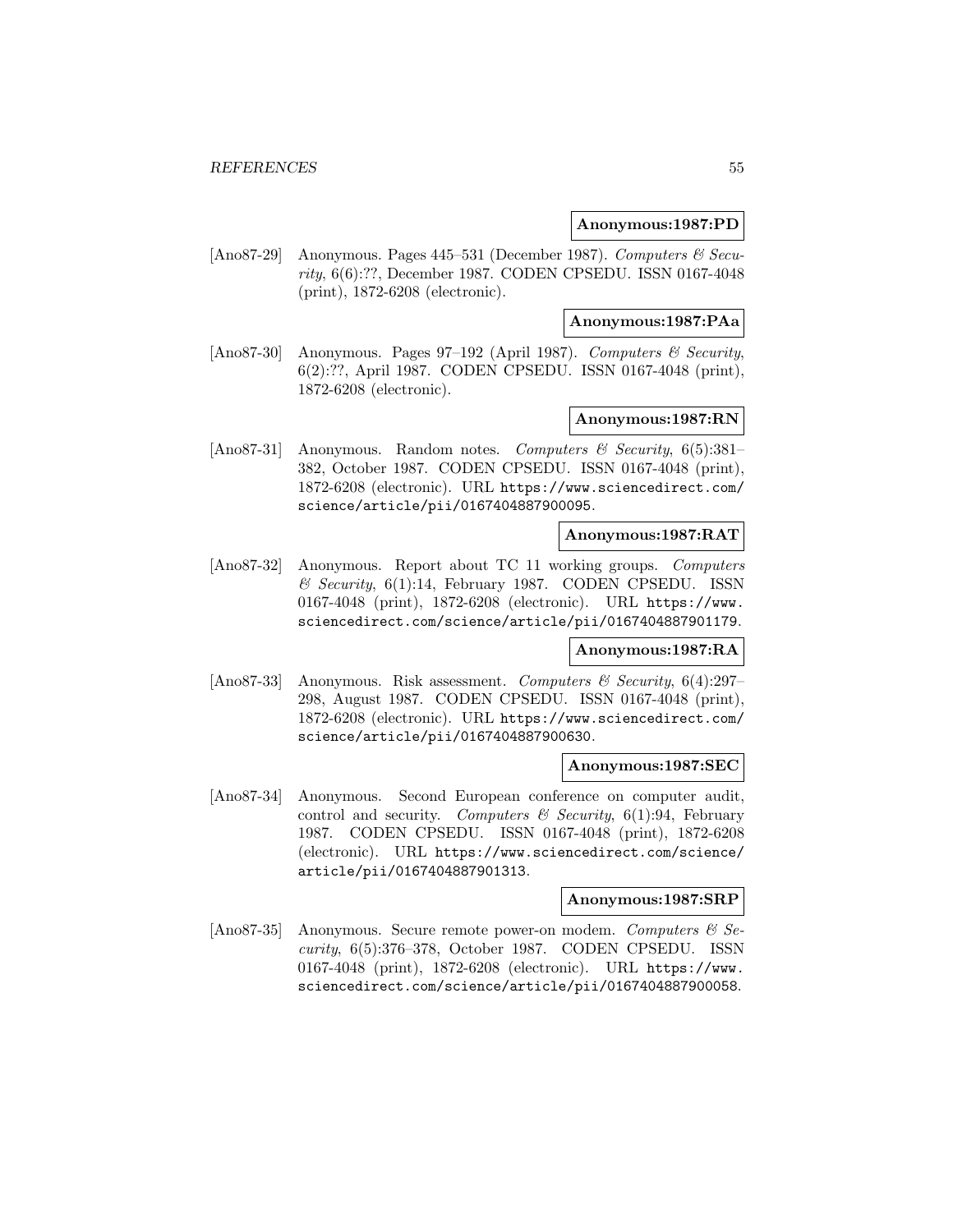## **Anonymous:1987:SR**

[Ano87-36] Anonymous. Security reminder. Computers & Security, 6(1): 15, February 1987. CODEN CPSEDU. ISSN 0167-4048 (print), 1872-6208 (electronic). URL https://www.sciencedirect.com/ science/article/pii/0167404887901192.

# **Anonymous:1987:SSC**

[Ano87-37] Anonymous. Speedier secure communications. Computers  $\mathcal{C}$  Security, 6(5):379–380, October 1987. CODEN CPSEDU. ISSN 0167-4048 (print), 1872-6208 (electronic). URL https://www. sciencedirect.com/science/article/pii/0167404887900071.

## **Anonymous:1987:SIV**

[Ano87-38] Anonymous. Subject index to volume 6. Computers  $\mathcal{C}$  Security, 6(6):528–529, December 1987. CODEN CPSEDU. ISSN 0167-4048 (print), 1872-6208 (electronic). URL https://www. sciencedirect.com/science/article/pii/0167404887900356.

# **Anonymous:1987:SS**

[Ano87-39] Anonymous. System security 1986. Computers  $\mathcal C$  Security, 6(1): 91–93, February 1987. CODEN CPSEDU. ISSN 0167-4048 (print), 1872-6208 (electronic). URL https://www.sciencedirect.com/ science/article/pii/0167404887901301.

# **Anonymous:1987:TWA**

[Ano87-40] Anonymous. Technology watch — access control to mainframe. Computers & Security,  $6(4):295-296$ , August 1987. CO-DEN CPSEDU. ISSN 0167-4048 (print), 1872-6208 (electronic). URL https://www.sciencedirect.com/science/article/pii/ 0167404887900629.

#### **Anonymous:1987:TWP**

[Ano87-41] Anonymous. Technology watch — personal authentication devices. Computers & Security,  $6(1):10-11$ , February 1987. CO-DEN CPSEDU. ISSN 0167-4048 (print), 1872-6208 (electronic). URL https://www.sciencedirect.com/science/article/pii/ 0167404887901143.

# **Anonymous:1987:VLR**

[Ano87-42] Anonymous. Very light reading. Computers & Security, 6(4):298-299, August 1987. CODEN CPSEDU. ISSN 0167-4048 (print), 1872-6208 (electronic). URL https://www.sciencedirect.com/ science/article/pii/0167404887900642.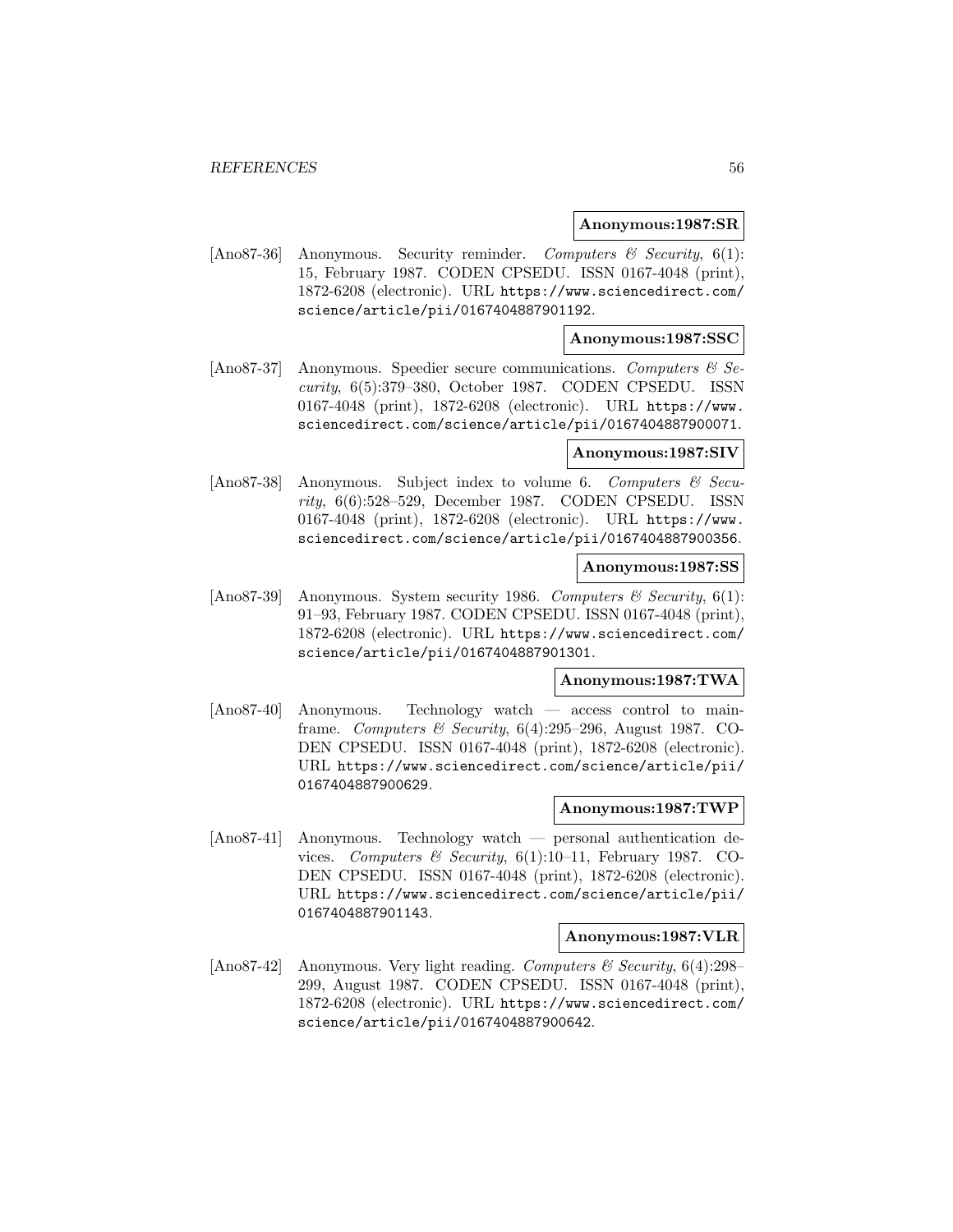### **Anonymous:1987:WIS**

[Ano87-43] Anonymous. Write it down safely. Computers  $\mathcal C$  Security, 6(5): 379, October 1987. CODEN CPSEDU. ISSN 0167-4048 (print), 1872-6208 (electronic). URL https://www.sciencedirect.com/ science/article/pii/016740488790006X.

# **Anonymous:1988:GUD**

[Ano88a] Anonymous. 1-2-3 to go unprotected: Douglas Barney. Computers & Security, 7(1):102, February 1988. CODEN CPSEDU. ISSN 0167-4048 (print), 1872-6208 (electronic). URL https://www. sciencedirect.com/science/article/pii/0167404888905172.

# **Anonymous:1988:APa**

[Ano88b] Anonymous. Addresses of publications. Computers & Security,  $7(1):108-110$ , February 1988. CODEN CPSEDU. ISSN 0167-4048 (print), 1872-6208 (electronic). URL https://www. sciencedirect.com/science/article/pii/0167404888905597.

# **Anonymous:1988:APb**

[Ano88c] Anonymous. Addresses of publications. Computers & Security, 7 (4):433, August 1988. CODEN CPSEDU. ISSN 0167-4048 (print), 1872-6208 (electronic). URL https://www.sciencedirect.com/ science/article/pii/0167404888906505.

# **Anonymous:1988:ASV**

[Ano88d] Anonymous. Aftershocks for Silicon Valley: Richard Raysman and Peter Brown. Computers & Security, 7(2):213, April 1988. CO-DEN CPSEDU. ISSN 0167-4048 (print), 1872-6208 (electronic). URL https://www.sciencedirect.com/science/article/pii/ 0167404888903409.

## **Anonymous:1988:ADD**

[Ano88e] Anonymous. Anatomy of a disaster: David Davies. Computers  $\&$  Security, 7(1):101, February 1988. CODEN CPSEDU. ISSN 0167-4048 (print), 1872-6208 (electronic). URL https://www. sciencedirect.com/science/article/pii/0167404888905159.

#### **Anonymous:1988:AFA**

[Ano88f] Anonymous. ANSI, Feds address DMBS security: Mitch Betts. Computers & Security, 7(2):220, April 1988. CO-DEN CPSEDU. ISSN 0167-4048 (print), 1872-6208 (electronic). URL https://www.sciencedirect.com/science/article/pii/ 0167404888903860.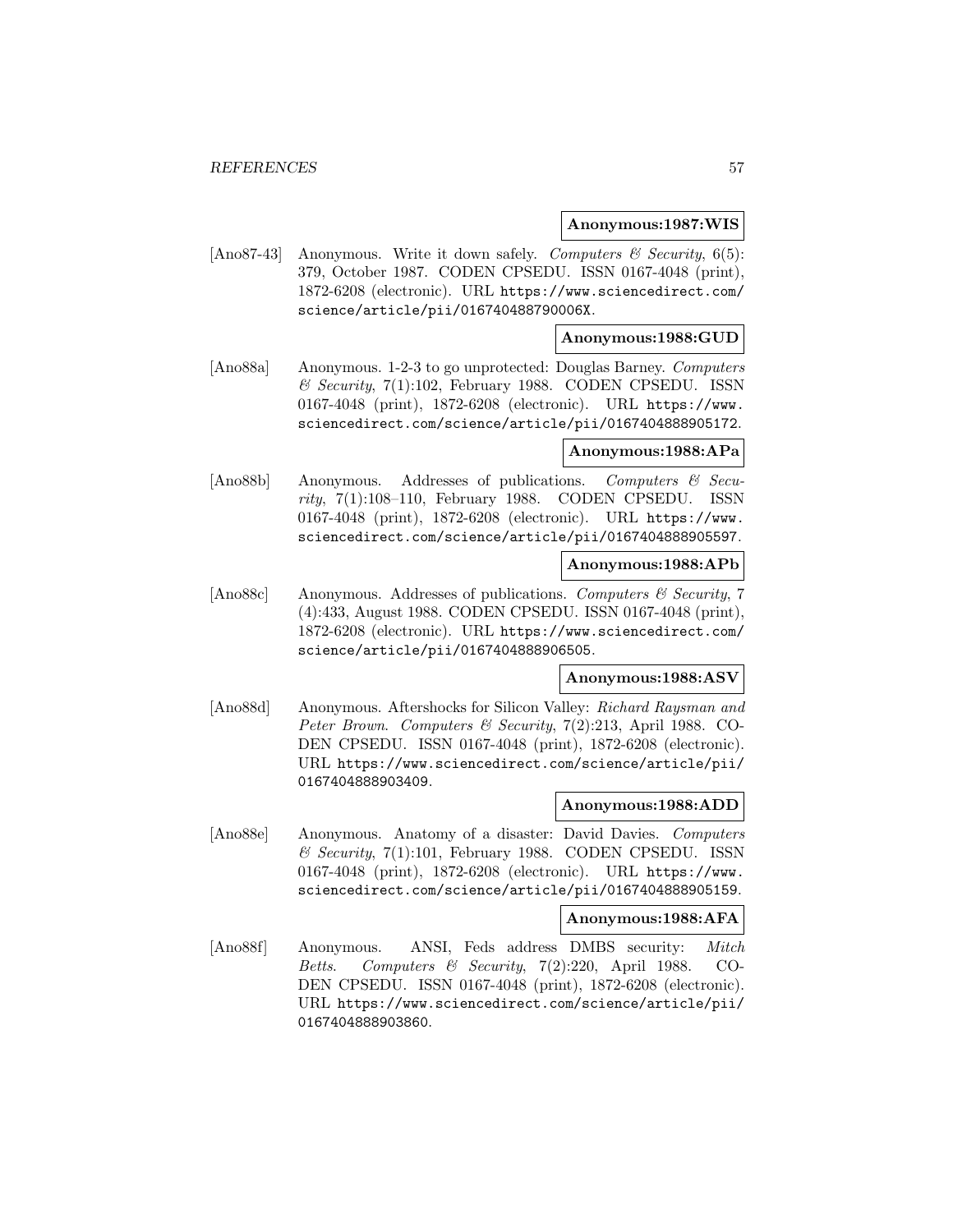### **Anonymous:1988:ASS**

[Ano88g] Anonymous. Apollo skirts site license issue: James Connolly. Computers & Security, 7(2):217, April 1988. CODEN CPSEDU. ISSN 0167-4048 (print), 1872-6208 (electronic). URL https://www. sciencedirect.com/science/article/pii/0167404888903690.

## **Anonymous:1988:AUS**

[Ano88h] Anonymous. Apple urges separate copyright registration of screen displays: Scott mace. Computers & Security, 7(1):101, February 1988. CODEN CPSEDU. ISSN 0167-4048 (print), 1872-6208 (electronic). URL https://www.sciencedirect.com/science/ article/pii/0167404888905111.

# **Anonymous:1988:AIV**

[Ano88i] Anonymous. Author index to volume 7. Computers & Security, 7(6):617–618, December 1988. CODEN CPSEDU. ISSN 0167-4048 (print), 1872-6208 (electronic). URL https://www. sciencedirect.com/science/article/pii/0167404888900144.

## **Anonymous:1988:BM**

[Ano88] Anonymous. Battling mediocrity. Computers  $\mathcal{B}$  Security, 7(2): 217, April 1988. CODEN CPSEDU. ISSN 0167-4048 (print), 1872-6208 (electronic). URL https://www.sciencedirect.com/ science/article/pii/0167404888903677.

# **Anonymous:1988:BRCa**

[Ano88k] Anonymous. Book review: Computer crime — What to do before it happens: Bernard P. Zajac, Jr. Computers  $\mathcal C$  Security, 7(1): 102, February 1988. CODEN CPSEDU. ISSN 0167-4048 (print), 1872-6208 (electronic). URL https://www.sciencedirect.com/ science/article/pii/0167404888905160.

# **Anonymous:1988:BRCb**

[Ano88l] Anonymous. Book review: Computer viruses — a secret threat: Rudiger Dierstein. Computers & Security,  $7(2)$ :215, April 1988. CODEN CPSEDU. ISSN 0167-4048 (print), 1872-6208 (electronic). URL https://www.sciencedirect.com/science/ article/pii/0167404888903537.

# **Anonymous:1988:BTT**

[Ano88m] Anonymous. Buyers turning toward software escrow plans: Carole Patton. Computers & Security, 7(2):215-216, April 1988. CO-DEN CPSEDU. ISSN 0167-4048 (print), 1872-6208 (electronic).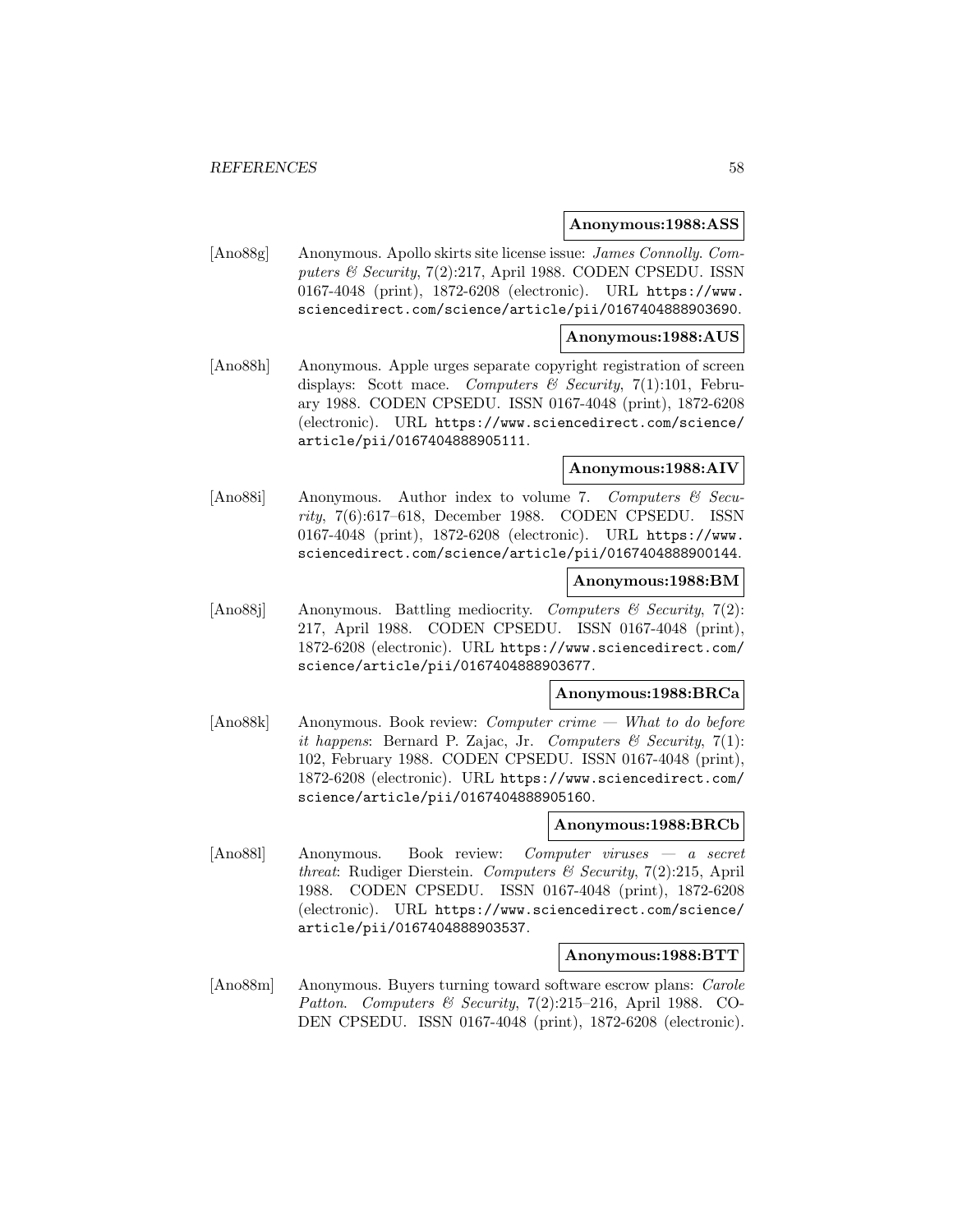URL https://www.sciencedirect.com/science/article/pii/ 0167404888903574.

# **Anonymous:1988:Ca**

[Ano88n] Anonymous. Calendar. Computers & Security, 7(1):111, February 1988. CODEN CPSEDU. ISSN 0167-4048 (print), 1872-6208 (electronic). URL https://www.sciencedirect.com/science/ article/pii/0167404888905603.

# **Anonymous:1988:Cb**

[Ano88o] Anonymous. Calendar. Computers & Security, 7(2):224, April 1988. CODEN CPSEDU. ISSN 0167-4048 (print), 1872-6208 (electronic). URL https://www.sciencedirect.com/science/ article/pii/0167404888903951.

# **Anonymous:1988:Cc**

[Ano88p] Anonymous. Calendar. Computers & Security, 7(3):332, June 1988. CODEN CPSEDU. ISSN 0167-4048 (print), 1872-6208 (electronic). URL https://www.sciencedirect.com/science/ article/pii/0167404888901095.

# **Anonymous:1988:Cd**

[Ano88q] Anonymous. Calendar. Computers & Security, 7(4):435, August 1988. CODEN CPSEDU. ISSN 0167-4048 (print), 1872-6208 (electronic). URL https://www.sciencedirect.com/science/ article/pii/0167404888906517.

## **Anonymous:1988:Ce**

[Ano88r] Anonymous. Calendar. Computers & Security, 7(6):616, December 1988. CODEN CPSEDU. ISSN 0167-4048 (print), 1872-6208 (electronic). URL https://www.sciencedirect.com/science/ article/pii/0167404888900132.

# **Anonymous:1988:CCSa**

[Ano88s] Anonymous. Coalition to combat software piracy: Rachel Parker. Computers & Security, 7(2):219, April 1988. CO-DEN CPSEDU. ISSN 0167-4048 (print), 1872-6208 (electronic). URL https://www.sciencedirect.com/science/article/pii/ 0167404888903781.

# **Anonymous:1988:CCSb**

[Ano88t] Anonymous. Computer communications software. January 1975– October 1986. Computers & Security, 7(5):519–520, October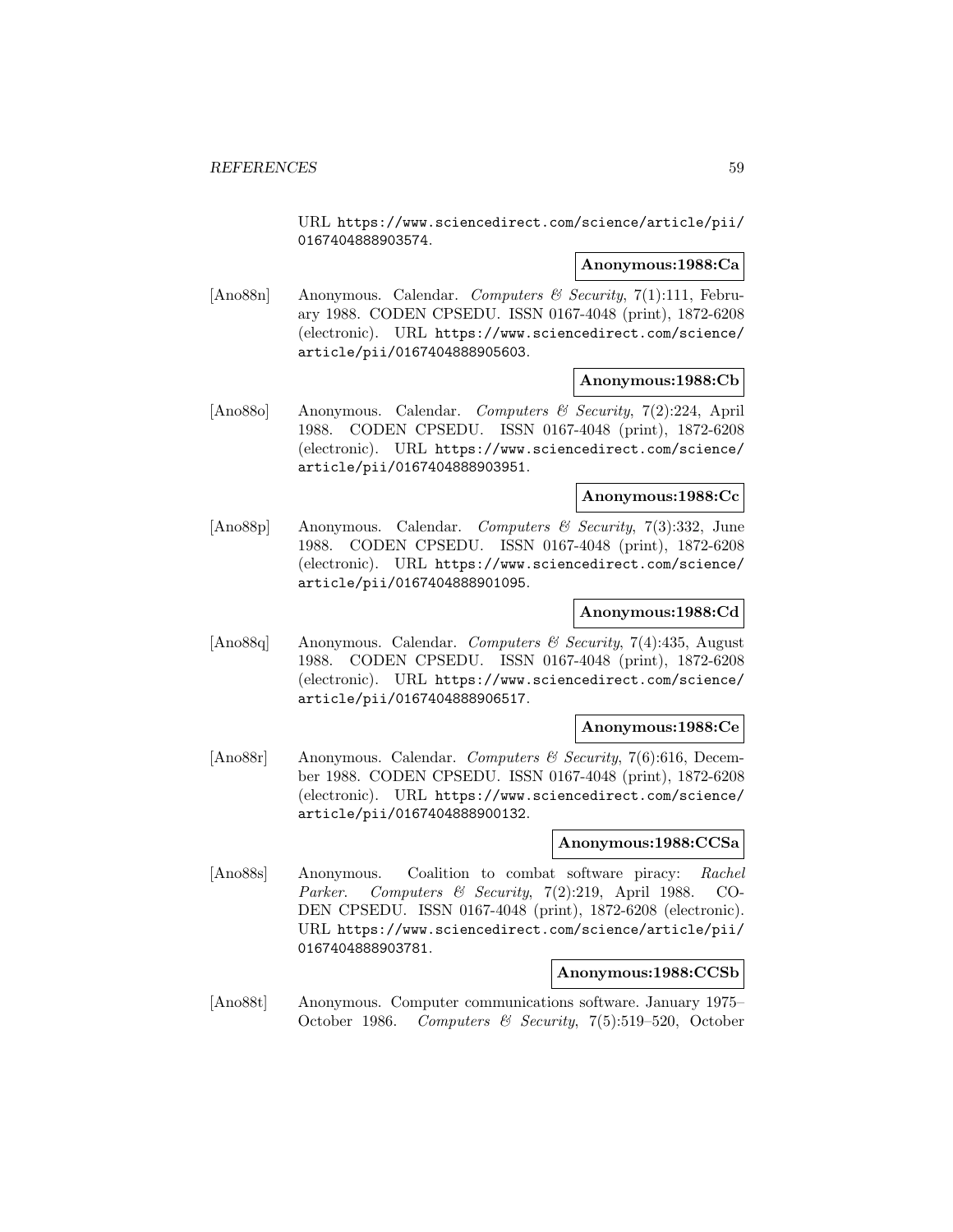1988. CODEN CPSEDU. ISSN 0167-4048 (print), 1872-6208 (electronic). URL https://www.sciencedirect.com/science/ article/pii/016740488890274X.

# **Anonymous:1988:CCSc**

[Ano88u] Anonymous. Computer communications software. November 1986- September 1987. Computers & Security, 7(5):520, October 1988. CODEN CPSEDU. ISSN 0167-4048 (print), 1872-6208 (electronic). URL https://www.sciencedirect.com/science/ article/pii/0167404888902751.

# **Anonymous:1988:CCJa**

[Ano88v] Anonymous. Computer crime. January 1975–October 1986 (citations from the INSPEC: Information Services for the Physics and Engineering Communities database). Computers & Security,  $7(5)$ : 513, October 1988. CODEN CPSEDU. ISSN 0167-4048 (print), 1872-6208 (electronic). URL https://www.sciencedirect.com/ science/article/pii/0167404888902283.

# **Anonymous:1988:CCN**

[Ano88w] Anonymous. Computer crime. November 1986–October 1987 (citations from the INSPEC: Information Services for the Physics and Engineering Communities database). Computers & Security,  $7(5)$ : 513, October 1988. CODEN CPSEDU. ISSN 0167-4048 (print), 1872-6208 (electronic). URL https://www.sciencedirect.com/ science/article/pii/0167404888902295.

# **Anonymous:1988:CDP**

[Ano88x] Anonymous. Computer disasters: Prevention and recovery. 1975– September 1986 (citations from the INSPEC: Information Services for the Physics and Engineering Communities database). Computers & Security, 7(5):510, October 1988. CODEN CPSEDU. ISSN 0167-4048 (print), 1872-6208 (electronic). URL https://www. sciencedirect.com/science/article/pii/016740488890209X.

## **Anonymous:1988:CISa**

[Ano88y] Anonymous. Computer information security and protection. June 1985–April 1987 (citations from the NTIS database). Computers & Security, 7(5):509, October 1988. CODEN CPSEDU. ISSN 0167-4048 (print), 1872-6208 (electronic). URL https://www. sciencedirect.com/science/article/pii/0167404888902064.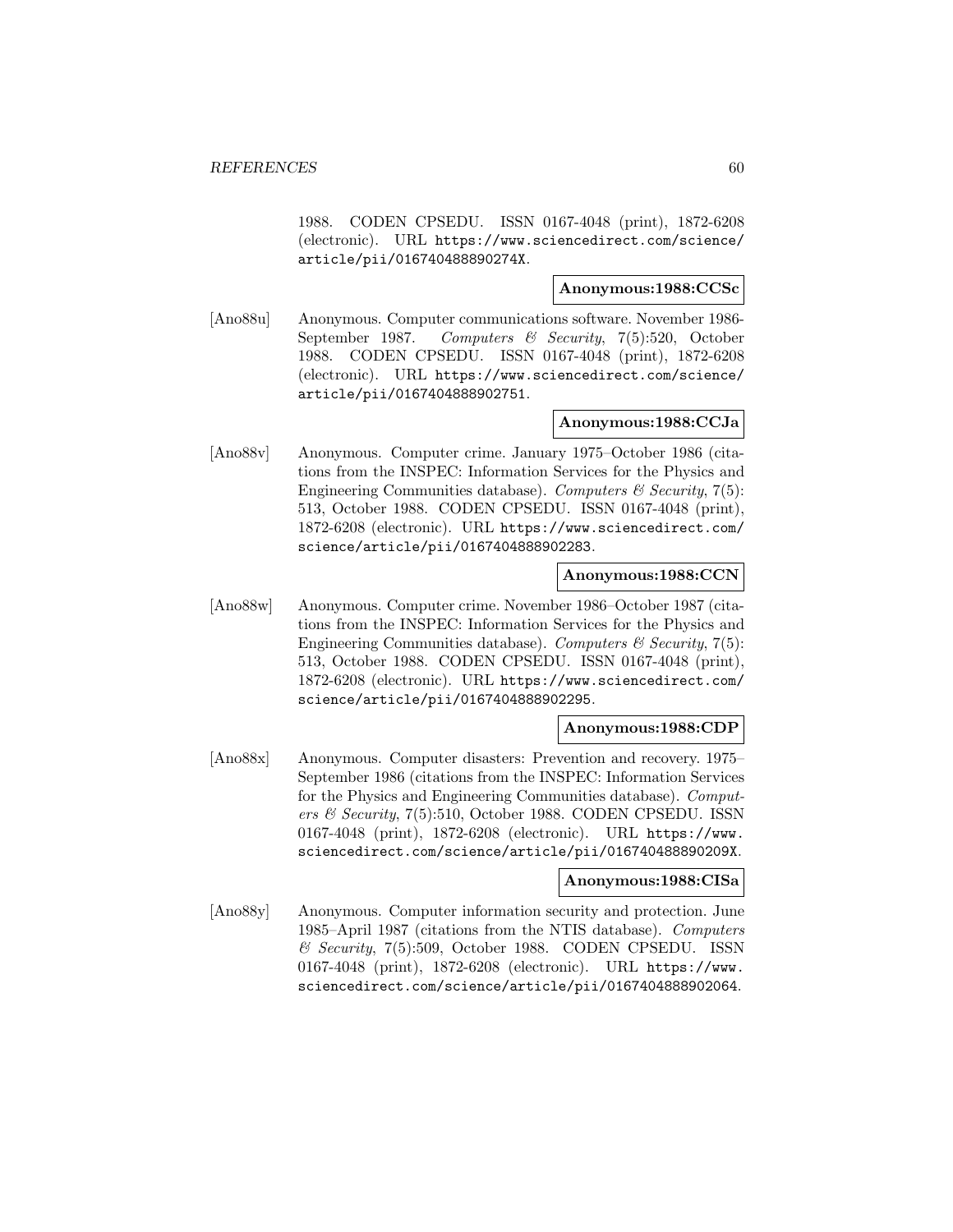#### **Anonymous:1988:CISb**

[Ano88z] Anonymous. Computer information security and protection. November 1986–October 1987. Computers & Security, 7(5):511, October 1988. CODEN CPSEDU. ISSN 0167-4048 (print), 1872-6208 (electronic). URL https://www.sciencedirect.com/ science/article/pii/0167404888902179.

# **Anonymous:1988:CNS**

[Ano88-27] Anonymous. Computer network standards. 1975–February 1987 (citations from the INSPEC: Information Services for the Physics and Engineering Communities database). Computers  $\mathcal{C}$  Security, 7(5):514–515, October 1988. CODEN CPSEDU. ISSN 0167-4048 (print), 1872-6208 (electronic). URL https://www. sciencedirect.com/science/article/pii/0167404888902398.

# **Anonymous:1988:CPE**

[Ano88-28] Anonymous. Computer performance evaluation. July 1983–April 1988 (citations from the NTIS database). Computers  $\mathcal{C}$  Security, 7 (5):511, October 1988. CODEN CPSEDU. ISSN 0167-4048 (print), 1872-6208 (electronic). URL https://www.sciencedirect.com/ science/article/pii/0167404888902180.

# **Anonymous:1988:CSS**

[Ano88-29] Anonymous. Computer security shift is approved by Senate: Linda Greenhouse. Computers & Security, 7(2):213–214, April 1988. CO-DEN CPSEDU. ISSN 0167-4048 (print), 1872-6208 (electronic). URL https://www.sciencedirect.com/science/article/pii/ 0167404888903458.

#### **Anonymous:1988:CSM**

[Ano88-30] Anonymous. Computer software maintenance. January 1970– August 1987. Computers & Security, 7(5):518, October 1988. CO-DEN CPSEDU. ISSN 0167-4048 (print), 1872-6208 (electronic). URL https://www.sciencedirect.com/science/article/pii/ 0167404888902635.

# **Anonymous:1988:CST**

[Ano88-31] Anonymous. Computer software transferability and portability. January 1970–August 1987. Computers & Security, 7(5):518, October 1988. CODEN CPSEDU. ISSN 0167-4048 (print), 1872-6208 (electronic). URL https://www.sciencedirect.com/science/ article/pii/0167404888902647.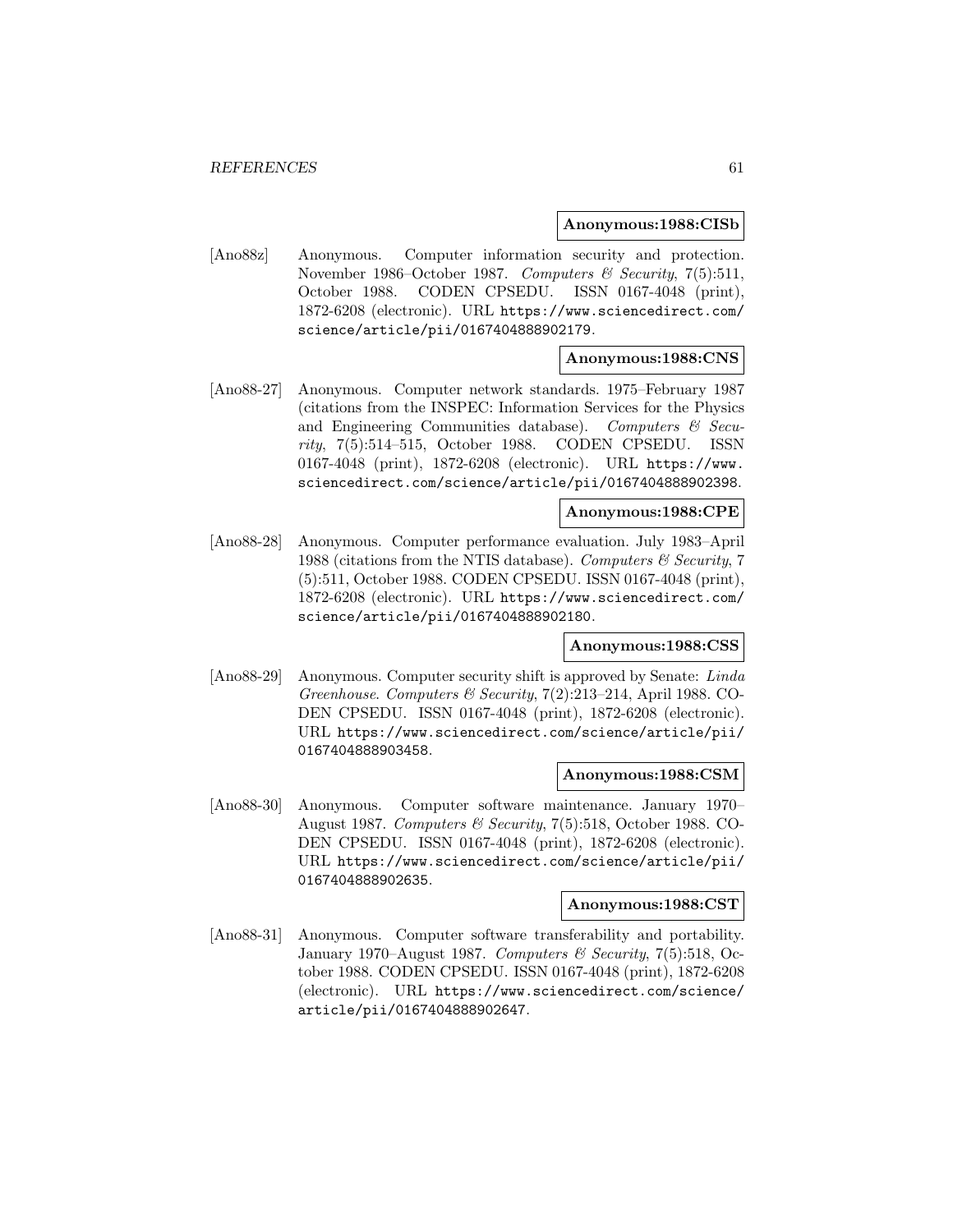## **Anonymous:1988:CUS**

[Ano88-32] Anonymous. Computer user surveillance: Kevin J. Fitzgerald. Computers & Security, 7(2):215, April 1988. CODEN CPSEDU. ISSN 0167-4048 (print), 1872-6208 (electronic). URL https://www.sciencedirect.com/science/article/pii/ 0167404888903525.

## **Anonymous:1988:CVR**

[Ano88-33] Anonymous. Computer voice recognition: Market aspects. January 1983–July 1987. Computers & Security, 7(5):518, October 1988. CODEN CPSEDU. ISSN 0167-4048 (print), 1872-6208 (electronic). URL https://www.sciencedirect.com/science/ article/pii/0167404888902623.

#### **Anonymous:1988:CFR**

[Ano88-34] Anonymous. Conference focuses on reduction of software risks: Darryl K. Taft. Computers & Security,  $7(2):216$ , April 1988. CO-DEN CPSEDU. ISSN 0167-4048 (print), 1872-6208 (electronic). URL https://www.sciencedirect.com/science/article/pii/ 0167404888903604.

# **Anonymous:1988:CVA**

[Ano88-35] Anonymous. The corporate view: Alex Kask. Computers & Security, 7(2):220, April 1988. CODEN CPSEDU. ISSN 0167-4048 (print), 1872-6208 (electronic). URL https://www. sciencedirect.com/science/article/pii/0167404888903835.

#### **Anonymous:1988:CCL**

[Ano88-36] Anonymous. Crash course: Lessons in preventing computer downtime: Lee Green. Computers & Security, 7(2):217, April 1988. CO-DEN CPSEDU. ISSN 0167-4048 (print), 1872-6208 (electronic). URL https://www.sciencedirect.com/science/article/pii/ 0167404888903653.

# **Anonymous:1988:CCJc**

[Ano88-37] Anonymous. Cryptography and cryptosystems. January 1970– October 1987. Computers & Security, 7(5):519, October 1988. CO-DEN CPSEDU. ISSN 0167-4048 (print), 1872-6208 (electronic). URL https://www.sciencedirect.com/science/article/pii/ 0167404888902738.

# **Anonymous:1988:CCJb**

[Ano88-38] Anonymous. Cryptography and cryptosystems. January 1987– December 1987 (citations from the INSPEC: Information Services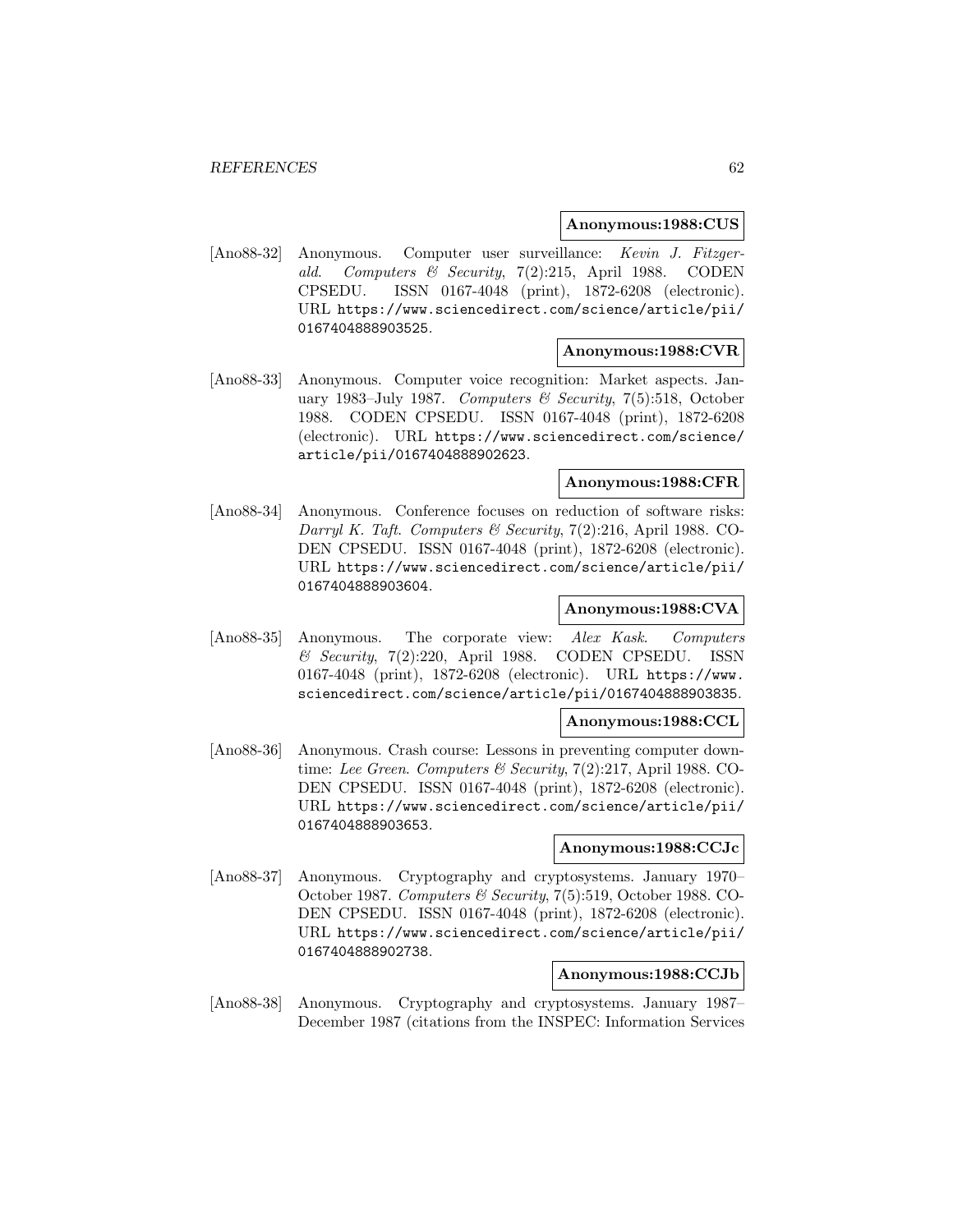for the Physics and Engineering Communities database). Computers & Security, 7(5):518, October 1988. CODEN CPSEDU. ISSN 0167-4048 (print), 1872-6208 (electronic). URL https://www. sciencedirect.com/science/article/pii/0167404888902593.

# **Anonymous:1988:DCTb**

[Ano88-39] Anonymous. Data compression: Techniques and applications. October 1983–September 1986. Computers & Security, 7(5):518, October 1988. CODEN CPSEDU. ISSN 0167-4048 (print), 1872-6208 (electronic). URL https://www.sciencedirect.com/science/ article/pii/0167404888902611.

# **Anonymous:1988:DCTc**

[Ano88-40] Anonymous. Data compression: Techniques and applications. October 1983–September 1986. Computers & Security, 7(5):519, October 1988. CODEN CPSEDU. ISSN 0167-4048 (print), 1872-6208 (electronic). URL https://www.sciencedirect.com/science/ article/pii/0167404888902684.

# **Anonymous:1988:DCTd**

[Ano88-41] Anonymous. Data compression: Techniques and applications. October 1986–September 1987. Computers & Security, 7(5):519, October 1988. CODEN CPSEDU. ISSN 0167-4048 (print), 1872-6208 (electronic). URL https://www.sciencedirect.com/science/ article/pii/0167404888902696.

## **Anonymous:1988:DEK**

[Ano88-42] Anonymous. Data encryption is key to safe file transmission: Lawrence E. Hughes. Computers  $\mathcal B$  Security, 7(2):221, April 1988. CODEN CPSEDU. ISSN 0167-4048 (print), 1872-6208 (electronic). URL https://www.sciencedirect.com/science/ article/pii/0167404888903926.

#### **Anonymous:1988:DESb**

[Ano88-43] Anonymous. Data encryption standard. 1975–January 1987 (citations from the INSPEC: Information Services for the Physics and Engineering Communities database). Computers  $\mathcal B$  Security, 7(5): 511, October 1988. CODEN CPSEDU. ISSN 0167-4048 (print), 1872-6208 (electronic). URL https://www.sciencedirect.com/ science/article/pii/0167404888902155.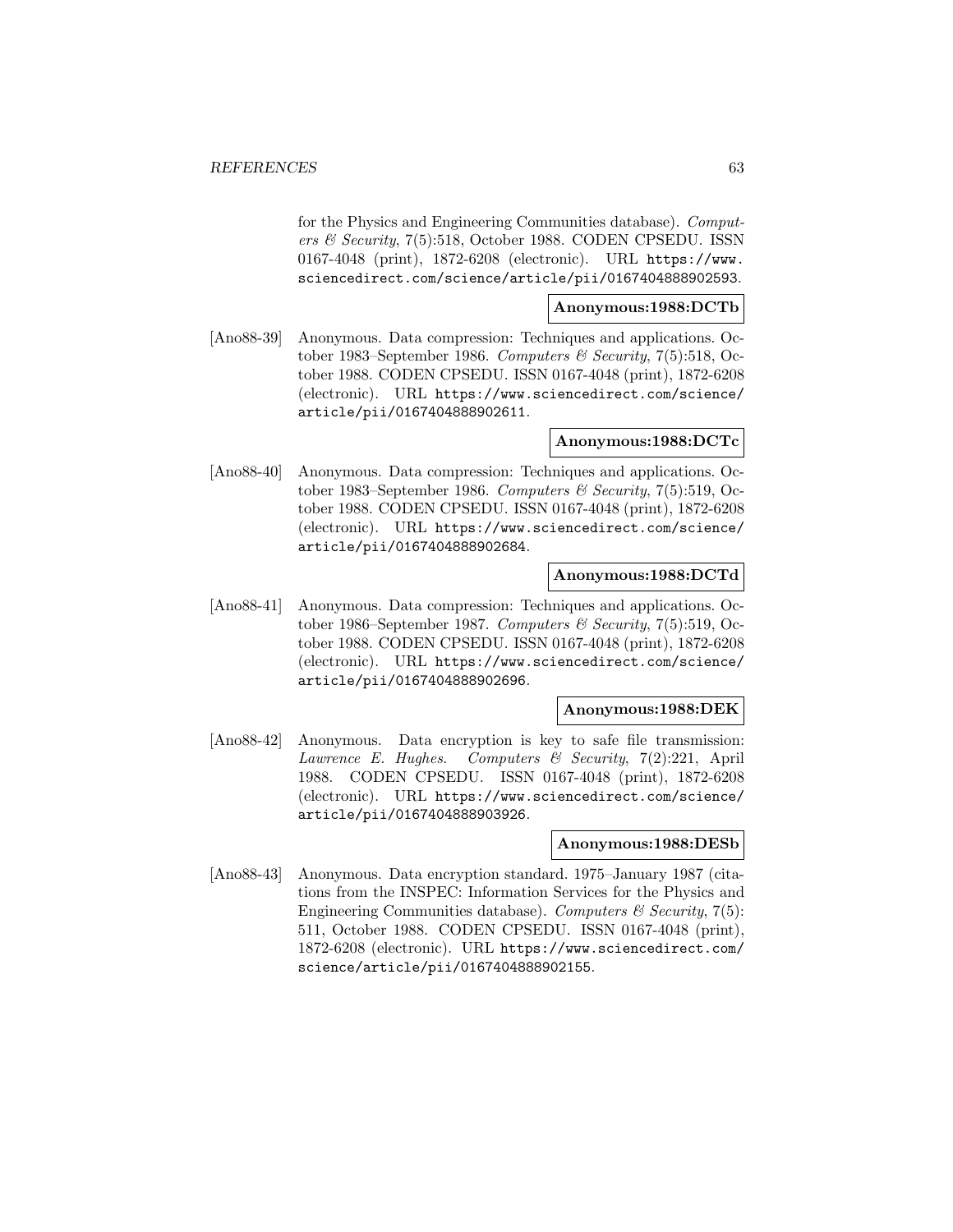## **Anonymous:1988:DESa**

[Ano88-44] Anonymous. Data Encryption Standard. January 1975–January 1988 (citations from the INSPEC: Information Services for the Physics and Engineering Communications Database). Computers & Security, 7(5):511, October 1988. CODEN CPSEDU. ISSN 0167-4048 (print), 1872-6208 (electronic). URL https://www. sciencedirect.com/science/article/pii/0167404888902143.

# **Anonymous:1988:DSP**

[Ano88-45] Anonymous. Data security provides the key to lock out intruders: Howard C. Berkowitz. Computers & Security, 7(2):216, April 1988. CODEN CPSEDU. ISSN 0167-4048 (print), 1872-6208 (electronic). URL https://www.sciencedirect.com/science/ article/pii/0167404888903628.

# **Anonymous:1988:DCL**

[Ano88-46] Anonymous. Development of confidence limits by pivotal functions for estimating software reliability. Computers  $\mathcal C$  Security, 7(1): 107, February 1988. CODEN CPSEDU. ISSN 0167-4048 (print), 1872-6208 (electronic). URL https://www.sciencedirect.com/ science/article/pii/0167404888905500.

### **Anonymous:1988:DCTa**

[Ano88-47] Anonymous. Dickerson center of tug-of-war: Stephen Jones. Computers  $\mathcal C$  Security, 7(2):213, April 1988. CODEN CPSEDU. ISSN 0167-4048 (print), 1872-6208 (electronic). URL https://www. sciencedirect.com/science/article/pii/0167404888903422.

#### **Anonymous:1988:DCD**

[Ano88-48] Anonymous. Directory of computerized data files, 1987. Computers & Security, 7(5):519, October 1988. CODEN CPSEDU. ISSN 0167-4048 (print), 1872-6208 (electronic). URL https://www. sciencedirect.com/science/article/pii/0167404888902672.

# **Anonymous:1988:EB**

[Ano88-49] Anonymous. Editorial Board. Computers & Security, 7(1):2, February 1988. CODEN CPSEDU. ISSN 0167-4048 (print) 1872-6208 (electronic). URL https://www.sciencedirect.com/ science/article/pii/0167404888904865.

### **Anonymous:1988:ECN**

[Ano88-50] Anonymous. Ethernet communication networks. 1978-1986 (citations from the INSPEC: Information Services for the Physics and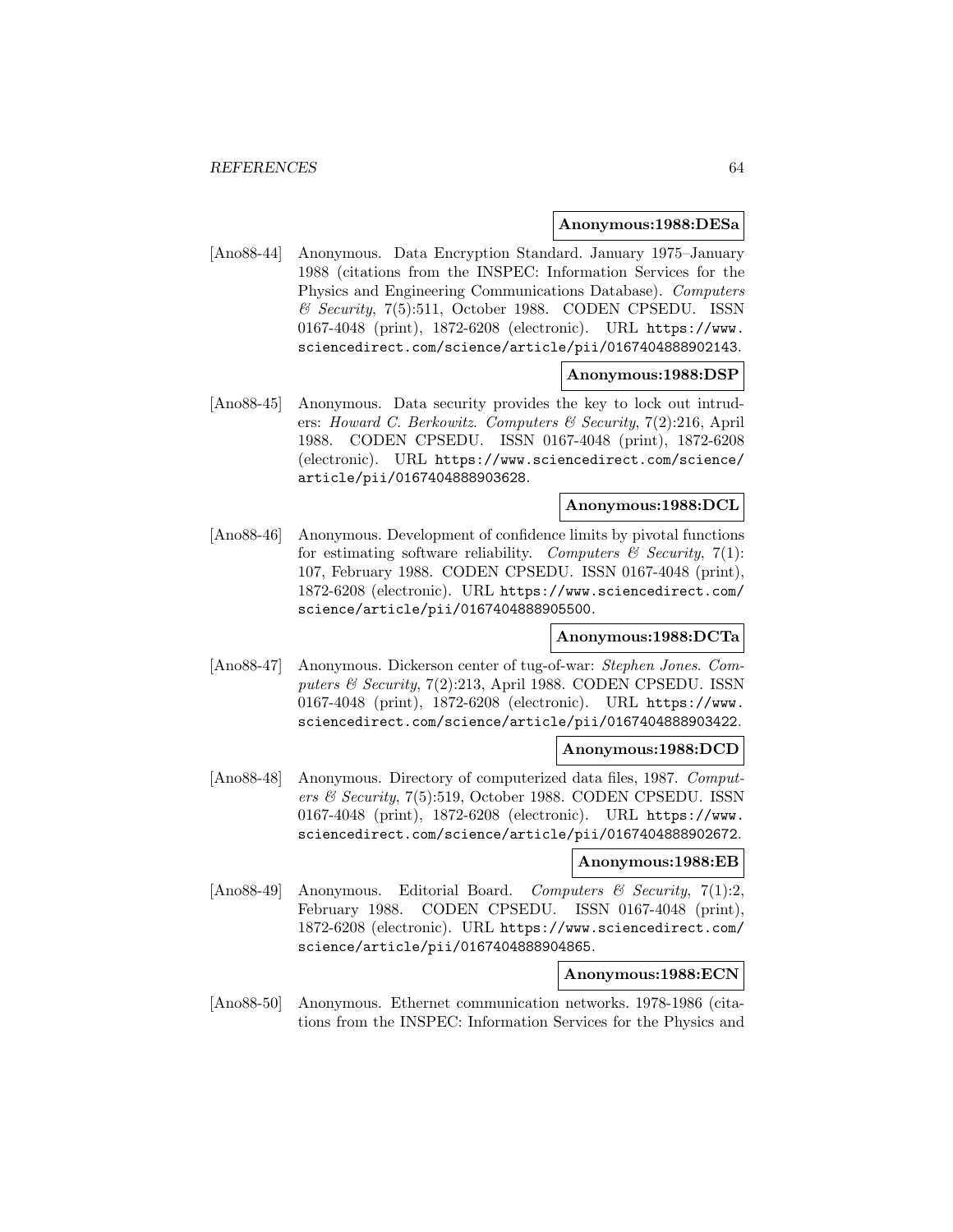Engineering Communities database). Computers  $\mathcal B$  Security, 7(5): 515, October 1988. CODEN CPSEDU. ISSN 0167-4048 (print), 1872-6208 (electronic). URL https://www.sciencedirect.com/ science/article/pii/0167404888902428.

# **Anonymous:1988:ESV**

[Ano88-51] Anonymous. Evaluating signature verification systems is tricky: Rodney Beatson. Computers & Security, 7(2):221–222, April 1988. CODEN CPSEDU. ISSN 0167-4048 (print), 1872-6208 (electronic). URL https://www.sciencedirect.com/science/ article/pii/016740488890394X.

# **Anonymous:1988:ESNa**

[Ano88-52] Anonymous. Expert sees national security risks in BASIS net: Wayne Madsen. Computers  $\mathcal B$  Security, 7(2):221, April 1988. CO-DEN CPSEDU. ISSN 0167-4048 (print), 1872-6208 (electronic). URL https://www.sciencedirect.com/science/article/pii/ 0167404888903902.

# **Anonymous:1988:ESNb**

[Ano88-53] Anonymous. Expert systems: Non-industrial applications. January 1984–March 1987. Computers & Security, 7(5):519, October 1988. CODEN CPSEDU. ISSN 0167-4048 (print), 1872-6208 (electronic). URL https://www.sciencedirect.com/science/ article/pii/0167404888902702.

#### **Anonymous:1988:FTC**

[Ano88-54] Anonymous. Fault tolerant computers and multiprocessing. January 1985–June 1987. Computers & Security, 7(1):107, February 1988. CODEN CPSEDU. ISSN 0167-4048 (print), 1872-6208 (electronic). URL https://www.sciencedirect.com/science/ article/pii/0167404888905494.

## **Anonymous:1988:FTA**

[Ano88-55] Anonymous. Faulty tolerance adds security to critical on-line transactions: William C. Grover. Computers & Security, 7(2):216, April 1988. CODEN CPSEDU. ISSN 0167-4048 (print), 1872-6208 (electronic). URL https://www.sciencedirect.com/science/ article/pii/0167404888903586.

## **Anonymous:1988:FSP**

[Ano88-56] Anonymous. Fighting software piracy. Computers  $\mathcal{C}$  Security, 7(1): 101, February 1988. CODEN CPSEDU. ISSN 0167-4048 (print),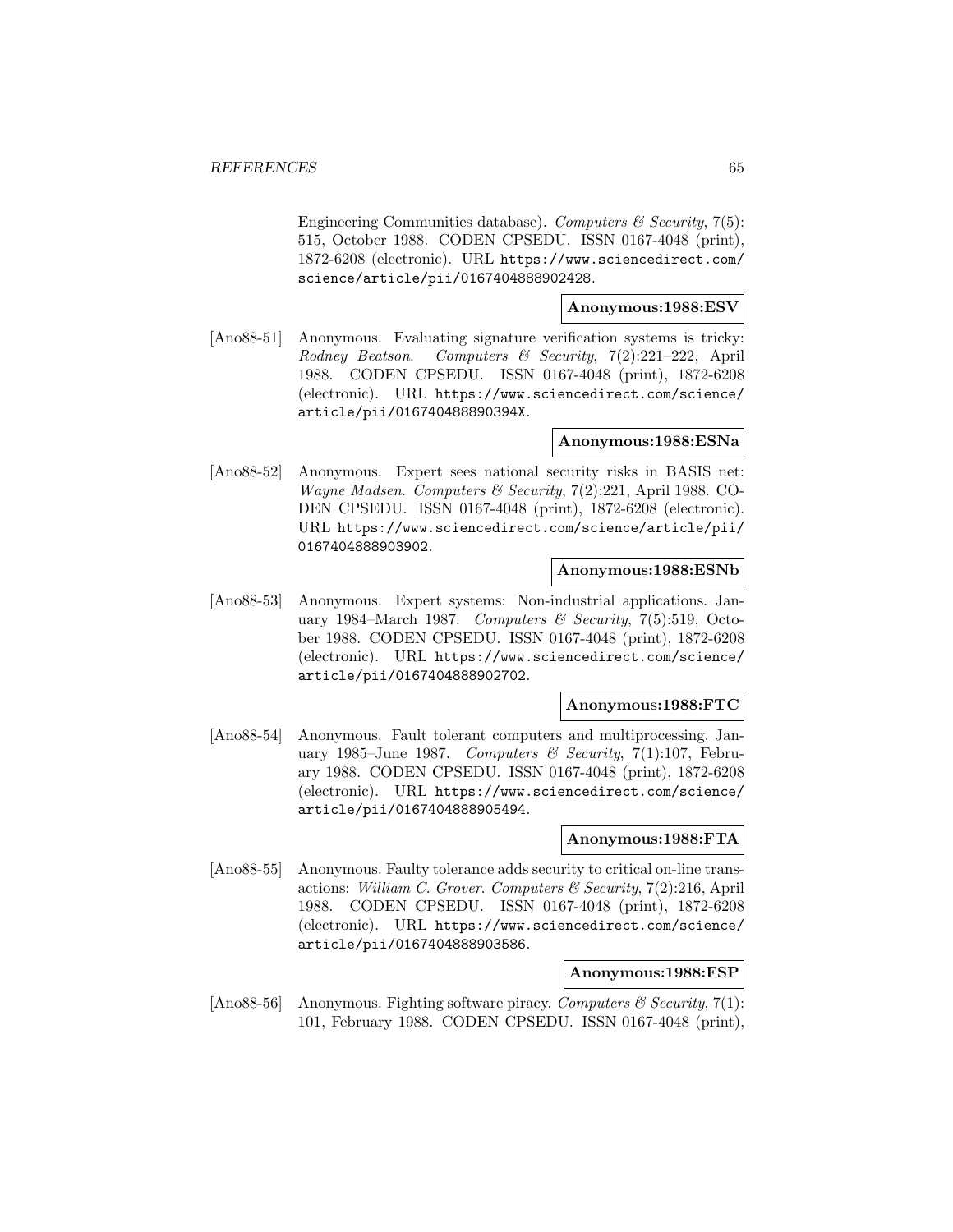1872-6208 (electronic). URL https://www.sciencedirect.com/ science/article/pii/0167404888905135.

## **Anonymous:1988:F**

[Ano88-57] Anonymous. Footnote. Computers & Security, 7(4):346, August 1988. CODEN CPSEDU. ISSN 0167-4048 (print), 1872-6208 (electronic). URL https://www.sciencedirect.com/science/ article/pii/0167404888905718.

## **Anonymous:1988:E**

[Ano88-58] Anonymous. From the editor. Computers & Security, 7(1):2, February 1988. CODEN CPSEDU. ISSN 0167-4048 (print), 1872-6208 (electronic). URL https://www.sciencedirect.com/ science/article/pii/0167404888904877.

## **Anonymous:1988:FBL**

[Ano88-59] Anonymous. Fuss over bottom line could foil disaster recovery. Computers & Security, 7(2):220, April 1988. CO-DEN CPSEDU. ISSN 0167-4048 (print), 1872-6208 (electronic). URL https://www.sciencedirect.com/science/article/pii/ 0167404888903859.

# **Anonymous:1988:GCH**

[Ano88-60] Anonymous. German computer hobbyists rifle NASA's files: Serge Schmemann. Computers & Security, 7(1):102, February 1988. CO-DEN CPSEDU. ISSN 0167-4048 (print), 1872-6208 (electronic). URL https://www.sciencedirect.com/science/article/pii/ 0167404888905214.

#### **Anonymous:1988:GYD**

[Ano88-61] Anonymous. Guarding your data: Julie Anderson. Computers & Security, 7(2):219, April 1988. CODEN CPSEDU. ISSN 0167-4048 (print), 1872-6208 (electronic). URL https://www. sciencedirect.com/science/article/pii/016740488890377X.

# **Anonymous:1988:GSP**

[Ano88-62] Anonymous. Guidelines or standards! Part one: Yvo Henniker-Heaton. Computers & Security, 7(1):101, February 1988. CO-DEN CPSEDU. ISSN 0167-4048 (print), 1872-6208 (electronic). URL https://www.sciencedirect.com/science/article/pii/ 0167404888905147.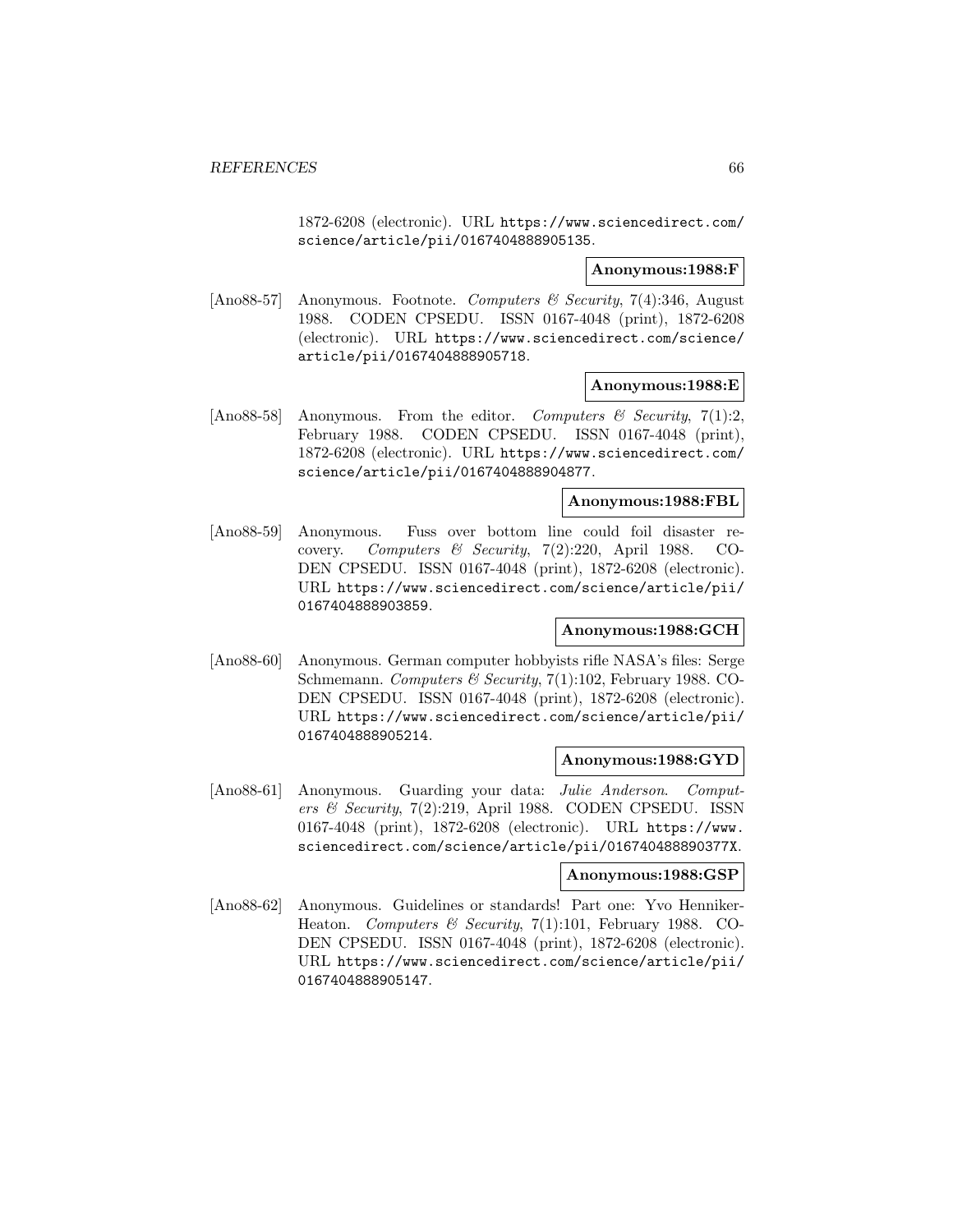## **Anonymous:1988:HRC**

[Ano88-63] Anonymous. Handwriting recognition by computer. January 1970– August 1987. Computers & Security, 7(5):518, October 1988. CO-DEN CPSEDU. ISSN 0167-4048 (print), 1872-6208 (electronic). URL https://www.sciencedirect.com/science/article/pii/ 0167404888902659.

#### **Anonymous:1988:HPC**

[Ano88-64] Anonymous. Hardware protection of communications ports and lines: Eugene F. Troy. Computers & Security, 7(2):219, April 1988. CODEN CPSEDU. ISSN 0167-4048 (print), 1872-6208 (electronic). URL https://www.sciencedirect.com/science/ article/pii/0167404888903811.

# **Anonymous:1988:HSS**

[Ano88-65] Anonymous. Hardware, software security devices protect PCs and inside information: Robert L. Scheier. Computers  $\mathcal B$  Security, 7 (2):218, April 1988. CODEN CPSEDU. ISSN 0167-4048 (print), 1872-6208 (electronic). URL https://www.sciencedirect.com/ science/article/pii/0167404888903720.

# **Anonymous:1988:HIT**

[Ano88-66] Anonymous. Highlights of IFIP TC 11 meeting. Computers  $\mathcal{E}$ Security, 7(3):307–308, June 1988. CODEN CPSEDU. ISSN 0167-4048 (print), 1872-6208 (electronic). URL https://www. sciencedirect.com/science/article/pii/0167404888900387.

#### **Anonymous:1988:HRU**

[Ano88-67] Anonymous. HK raid uncovers Autodesk pirates. Computers  $\&$  Security, 7(1):102, February 1988. CODEN CPSEDU. ISSN 0167-4048 (print), 1872-6208 (electronic). URL https://www. sciencedirect.com/science/article/pii/0167404888905202.

## **Anonymous:1988:HLR**

[Ano88-68] Anonymous. Hold that lawsuit: Rosemary Hamilton. Computers  $\mathcal B$  Security, 7(2):213, April 1988. CODEN CPSEDU. ISSN 0167-4048 (print), 1872-6208 (electronic). URL https://www. sciencedirect.com/science/article/pii/0167404888903446.

## **Anonymous:1988:HKF**

[Ano88-69] Anonymous. Hong Kong focus: Michael D. Pendleton. Computers & Security,  $7(2):214$ , April 1988. CODEN CPSEDU. ISSN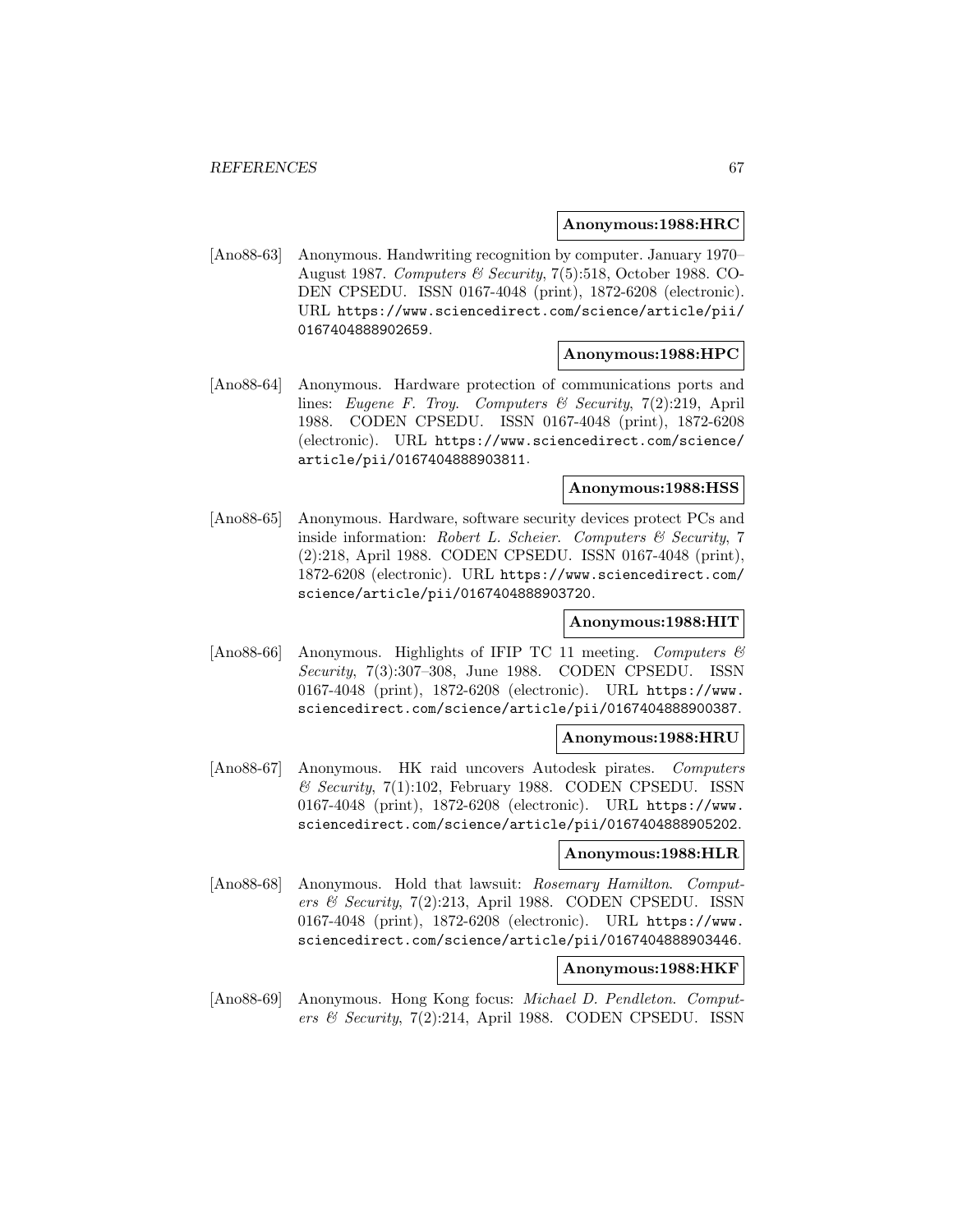0167-4048 (print), 1872-6208 (electronic). URL https://www. sciencedirect.com/science/article/pii/0167404888903483.

# **Anonymous:1988:H**

[Ano88-70] Anonymous. Horatius. Computers & Security, 7(2):215, April 1988. CODEN CPSEDU. ISSN 0167-4048 (print), 1872-6208 (electronic). URL https://www.sciencedirect.com/science/ article/pii/0167404888903562.

#### **Anonymous:1988:HMD**

[Ano88-71] Anonymous. Hospital's medical data held in strict security. Computers & Security, 7(1):106, February 1988. CO-DEN CPSEDU. ISSN 0167-4048 (print), 1872-6208 (electronic). URL https://www.sciencedirect.com/science/article/pii/ 0167404888905433.

### **Anonymous:1988:HSL**

[Ano88-72] Anonymous. How to secure a local area network: Philip C. McKinney. Computers & Security, 7(2):216, April 1988. CO-DEN CPSEDU. ISSN 0167-4048 (print), 1872-6208 (electronic). URL https://www.sciencedirect.com/science/article/pii/ 0167404888903598.

### **Anonymous:1988:ICM**

[Ano88-73] Anonymous. IC card with a microprocessor. Computers & Security, 7(5):519, October 1988. CODEN CPSEDU. ISSN 0167-4048 (print), 1872-6208 (electronic). URL https://www. sciencedirect.com/science/article/pii/0167404888902726.

#### **Anonymous:1988:ITCa**

[Ano88-74] Anonymous. IFIP technical committee 11. Computers  $\mathcal{C}$  Security, 7(1):95–96, February 1988. CODEN CPSEDU. ISSN 0167-4048 (print), 1872-6208 (electronic). URL https://www. sciencedirect.com/science/article/pii/0167404888905093.

#### **Anonymous:1988:ITCb**

[Ano88-75] Anonymous. IFIP technical committee 11. Computers  $\mathcal{C}$  Security, 7(2):205–206, April 1988. CODEN CPSEDU. ISSN 0167-4048 (print), 1872-6208 (electronic). URL https://www. sciencedirect.com/science/article/pii/0167404888903379.

# **Anonymous:1988:ITCc**

[Ano88-76] Anonymous. IFIP technical committee 11. Computers  $\mathcal{C}$  Security, 7(3):305–306, June 1988. CODEN CPSEDU. ISSN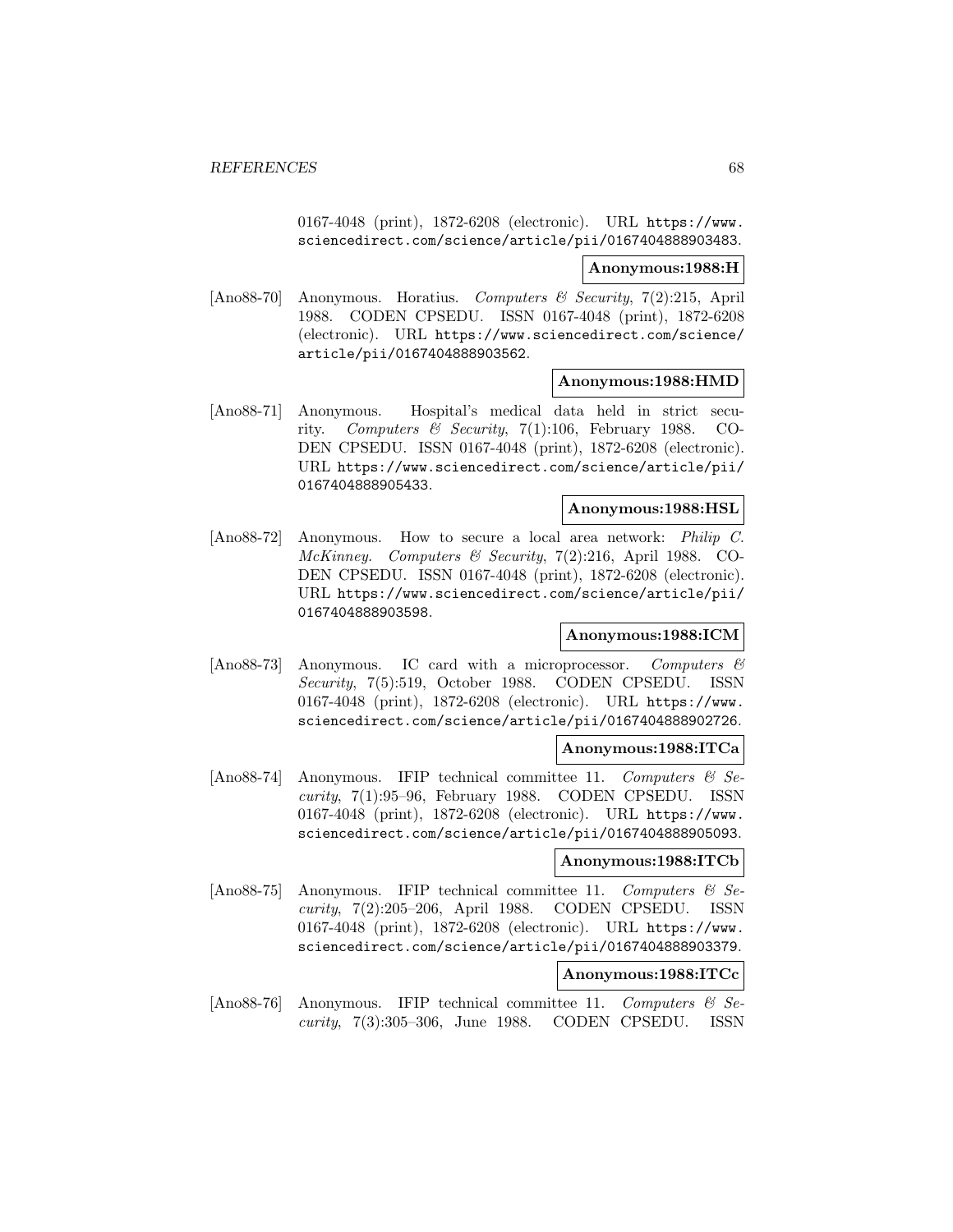0167-4048 (print), 1872-6208 (electronic). URL https://www. sciencedirect.com/science/article/pii/0167404888900375.

### **Anonymous:1988:ITCd**

[Ano88-77] Anonymous. IFIP technical committee 11. Computers  $\mathcal{C}$  Security, 7(4):415–416, August 1988. CODEN CPSEDU. ISSN 0167-4048 (print), 1872-6208 (electronic). URL https://www. sciencedirect.com/science/article/pii/0167404888905822.

# **Anonymous:1988:ITCe**

[Ano88-78] Anonymous. IFIP technical committee 11. Computers  $\mathcal{C}$  Security, 7(5):507–508, October 1988. CODEN CPSEDU. ISSN 0167-4048 (print), 1872-6208 (electronic). URL https://www. sciencedirect.com/science/article/pii/0167404888902052.

## **Anonymous:1988:ITCf**

[Ano88-79] Anonymous. IFIP technical committee 11. Computers  $\mathcal C$  Security, 7(6):607–608, December 1988. CODEN CPSEDU. ISSN 0167-4048 (print), 1872-6208 (electronic). URL https://www. sciencedirect.com/science/article/pii/0167404888900119.

# **Anonymous:1988:ICT**

[Ano88-80] Anonymous. Insurance and computers: the technology gap: David Davis. Computers & Security, 7(2):215, April 1988. CO-DEN CPSEDU. ISSN 0167-4048 (print), 1872-6208 (electronic). URL https://www.sciencedirect.com/science/article/pii/ 0167404888903549.

# **Anonymous:1988:IPRa**

[Ano88-81] Anonymous. Intellectual property rights in an age of electronics and information. Contractor documents. Volume 1. Computers & Security, 7(5):512, October 1988. CODEN CPSEDU. ISSN 0167-4048 (print), 1872-6208 (electronic). URL https://www. sciencedirect.com/science/article/pii/016740488890226X.

## **Anonymous:1988:IPRb**

[Ano88-82] Anonymous. Intellectual property rights in an age of electronics and information. Contractor documents. Volume 2. Computers & Security, 7(5):513, October 1988. CODEN CPSEDU. ISSN 0167-4048 (print), 1872-6208 (electronic). URL https://www. sciencedirect.com/science/article/pii/0167404888902313.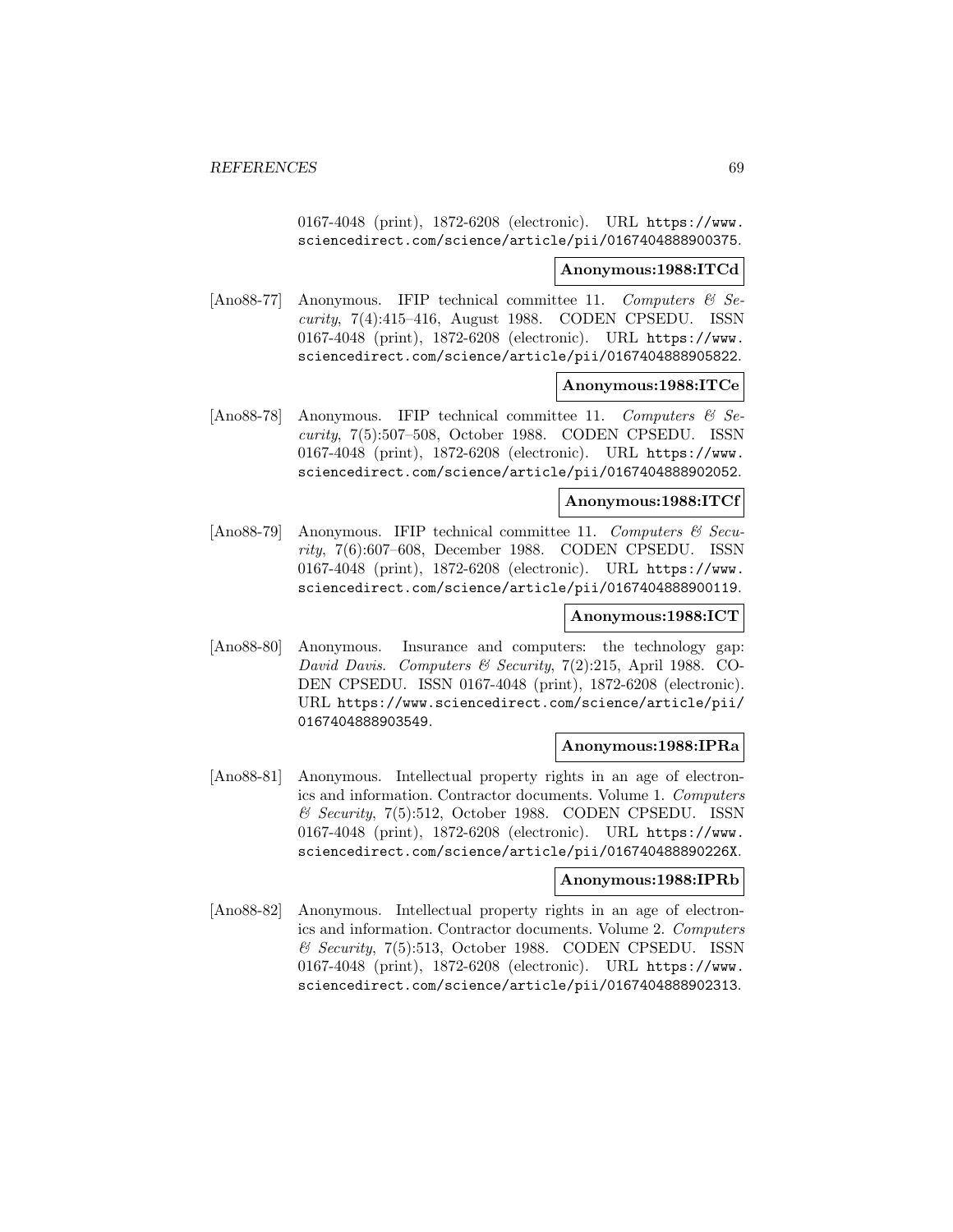#### **Anonymous:1988:IBRa**

[Ano88-83] Anonymous. International board of referees. Computers & Security, 7(1):45–46, February 1988. CODEN CPSEDU. ISSN 0167-4048 (print), 1872-6208 (electronic). URL https://www. sciencedirect.com/science/article/pii/0167404888905019.

# **Anonymous:1988:IBRb**

[Ano88-84] Anonymous. International board of referees. Computers  $\mathcal{B}$  Security, 7(2):165–166, April 1988. CODEN CPSEDU. ISSN 0167-4048 (print), 1872-6208 (electronic). URL https://www. sciencedirect.com/science/article/pii/0167404888903331.

#### **Anonymous:1988:IBRc**

[Ano88-85] Anonymous. International board of referees. Computers  $\mathcal{C}$  Security, 7(3):269–270, June 1988. CODEN CPSEDU. ISSN 0167-4048 (print), 1872-6208 (electronic). URL https://www. sciencedirect.com/science/article/pii/0167404888900326.

# **Anonymous:1988:IBRd**

[Ano88-86] Anonymous. International board of referees. Computers  $\mathcal{B}$  Security, 7(4):371–372, August 1988. CODEN CPSEDU. ISSN 0167-4048 (print), 1872-6208 (electronic). URL https://www. sciencedirect.com/science/article/pii/0167404888905779.

#### **Anonymous:1988:IBRe**

[Ano88-87] Anonymous. International board of referees. Computers  $\mathcal{C}$  Security, 7(5):473–474, October 1988. CODEN CPSEDU. ISSN 0167-4048 (print), 1872-6208 (electronic). URL https://www. sciencedirect.com/science/article/pii/016740488890199X.

## **Anonymous:1988:IBRf**

[Ano88-88] Anonymous. International board of referees. Computers  $\mathcal{B}$  Security, 7(6):557–558, December 1988. CODEN CPSEDU. ISSN 0167-4048 (print), 1872-6208 (electronic). URL https://www. sciencedirect.com/science/article/pii/0167404888900065.

#### **Anonymous:1988:SLD**

[Ano88-89] Anonymous. Is site licensing a dead issue?: Stephanie Wilkinson. Computers & Security, 7(2):218, April 1988. CO-DEN CPSEDU. ISSN 0167-4048 (print), 1872-6208 (electronic). URL https://www.sciencedirect.com/science/article/pii/ 0167404888903744.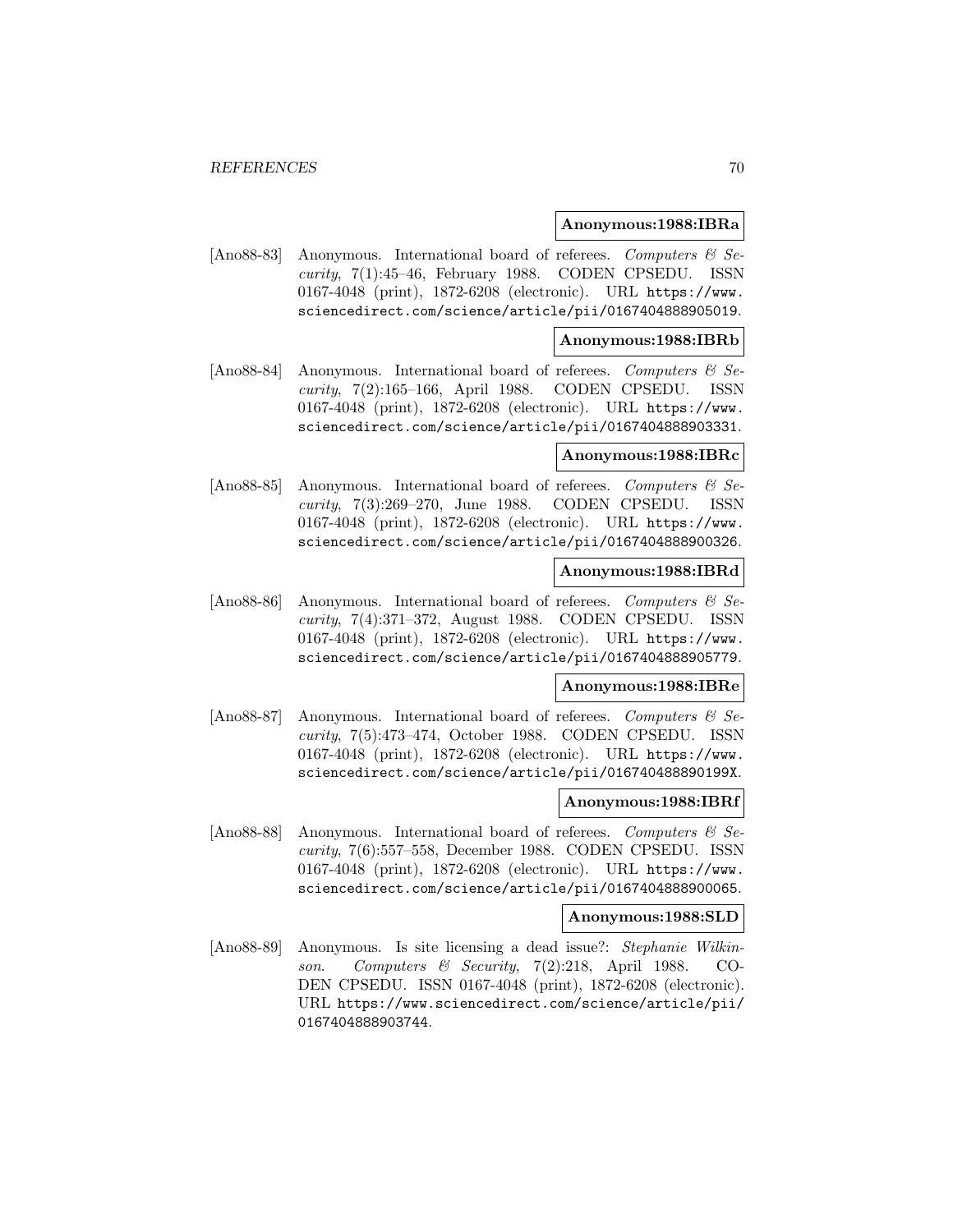## **Anonymous:1988:JOP**

[Ano88-90] Anonymous. Justice ordered to pay software licensing fees: Tim McGraw. Computers & Security, 7(1):101, February 1988. CO-DEN CPSEDU. ISSN 0167-4048 (print), 1872-6208 (electronic). URL https://www.sciencedirect.com/science/article/pii/ 0167404888905123.

# **Anonymous:1988:LPC**

[Ano88-91] Anonymous. Legal protection for computer software. Computers & Security, 7(2):213, April 1988. CODEN CPSEDU. ISSN 0167-4048 (print), 1872-6208 (electronic). URL https://www. sciencedirect.com/science/article/pii/0167404888903410.

# **Anonymous:1988:LEa**

[Ano88-92] Anonymous. Letters to the editor. Computers  $\mathscr{C}$  Security, 7(2): 115–116, April 1988. CODEN CPSEDU. ISSN 0167-4048 (print), 1872-6208 (electronic). URL https://www.sciencedirect.com/ science/article/pii/0167404888903215.

## **Anonymous:1988:LEb**

[Ano88-93] Anonymous. Letters to the editor. Computers  $\mathcal{C}$  Security, 7(3): 229–231, June 1988. CODEN CPSEDU. ISSN 0167-4048 (print), 1872-6208 (electronic). URL https://www.sciencedirect.com/ science/article/pii/016740488890017X.

# **Anonymous:1988:LAN**

[Ano88-94] Anonymous. Local area networks. January 1986–December 1986 (citations from the engineering index database). Computers  $\mathcal{B}$ Security, 7(5):515, October 1988. CODEN CPSEDU. ISSN 0167-4048 (print), 1872-6208 (electronic). URL https://www. sciencedirect.com/science/article/pii/016740488890243X.

# **Anonymous:1988:LGH**

[Ano88-95] Anonymous. Loophole gives hackers access to DEC machines: Marlene Brown. Computers & Security, 7(2):221, April 1988. CO-DEN CPSEDU. ISSN 0167-4048 (print), 1872-6208 (electronic). URL https://www.sciencedirect.com/science/article/pii/ 0167404888903938.

### **Anonymous:1988:LPN**

[Ano88-96] Anonymous. Lotus promises new releases, no protection: Virginia dudek. Computers & Security, 7(1):102, February 1988. CO-DEN CPSEDU. ISSN 0167-4048 (print), 1872-6208 (electronic).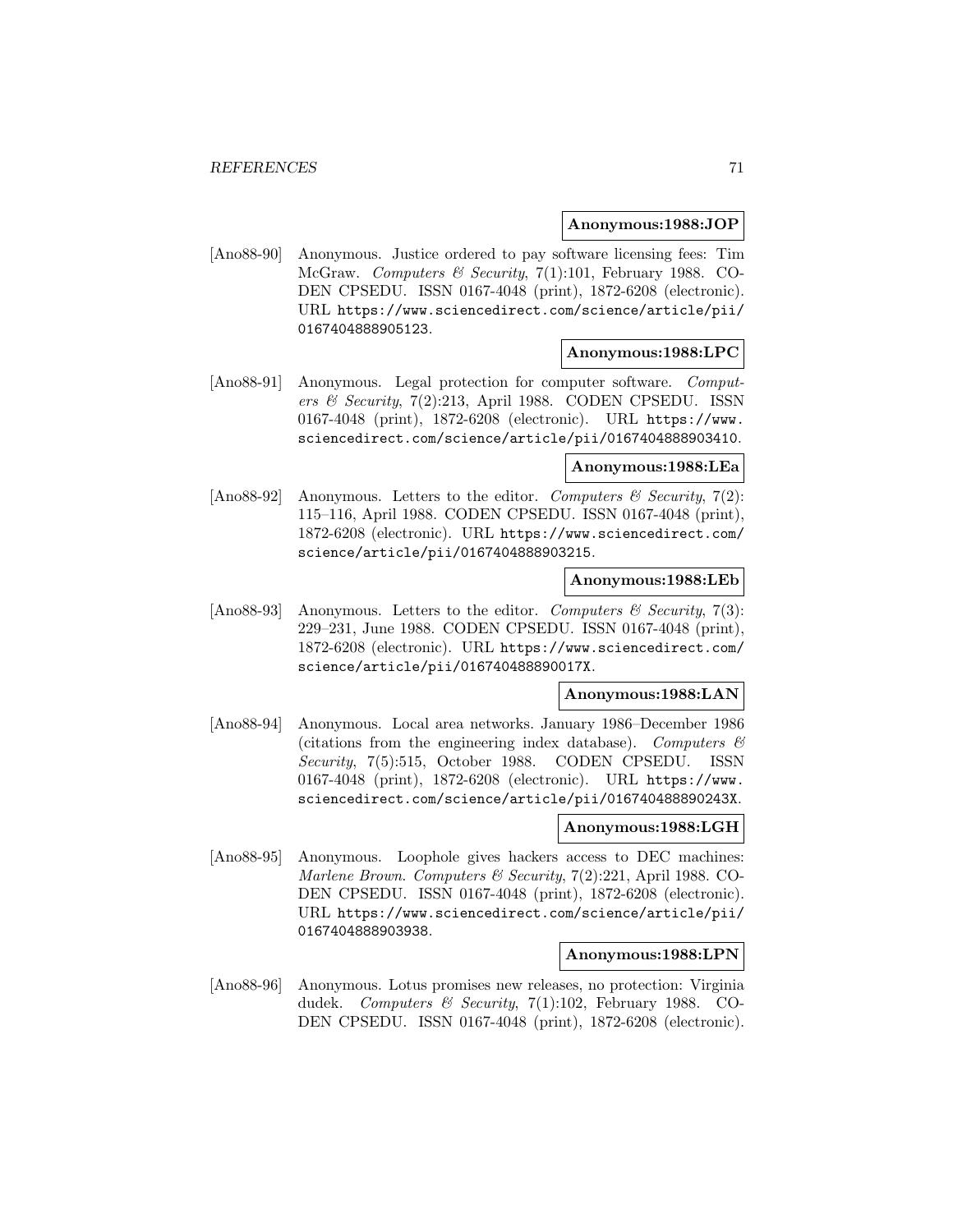URL https://www.sciencedirect.com/science/article/pii/ 0167404888905184.

## **Anonymous:1988:MKF**

[Ano88-97] Anonymous. Manage/38: Kevin Fitzgerald. Computers & Security, 7(2):215, April 1988. CODEN CPSEDU. ISSN 0167-4048 (print), 1872-6208 (electronic). URL https://www.sciencedirect.com/ science/article/pii/0167404888903550.

## **Anonymous:1988:MMF**

[Ano88-98] Anonymous. Microcomputer modems. 1975–February 1987 (citations from the INSPEC: Information Services for the Physics and Engineering Communities database). Computers  $\mathcal C$  Security, 7(5): 514, October 1988. CODEN CPSEDU. ISSN 0167-4048 (print), 1872-6208 (electronic). URL https://www.sciencedirect.com/ science/article/pii/0167404888902386.

# **Anonymous:1988:MML**

[Ano88-99] Anonymous. Microcomputer to mainframe links. January 1975– February 1988 (citations from the INSPEC: Information Services for the Physics and Engineering Communities database). Computers & Security, 7(5):512, October 1988. CODEN CPSEDU. ISSN 0167-4048 (print), 1872-6208 (electronic). URL https://www. sciencedirect.com/science/article/pii/0167404888902210.

# **Anonymous:1988:MDS**

[Ano88-100] Anonymous. Microcomputers: Data and software security. 1974– February 1987 (citations from the INSPEC: Information Services for the Physics and Engineering Communities database). Computers & Security, 7(5):512, October 1988. CODEN CPSEDU. ISSN 0167-4048 (print), 1872-6208 (electronic). URL https://www. sciencedirect.com/science/article/pii/0167404888902246.

## **Anonymous:1988:MBS**

[Ano88-101] Anonymous. Microsoft, Borland settle Dickerson case: Rachel Parker. Computers & Security, 7(2):213, April 1988. CO-DEN CPSEDU. ISSN 0167-4048 (print), 1872-6208 (electronic). URL https://www.sciencedirect.com/science/article/pii/ 0167404888903434.

#### **Anonymous:1988:MAS**

[Ano88-102] Anonymous. MIS assumes a shirt-sleeves approach to protecting power: Jeff Goodwin. Computers & Security, 7(2):218, April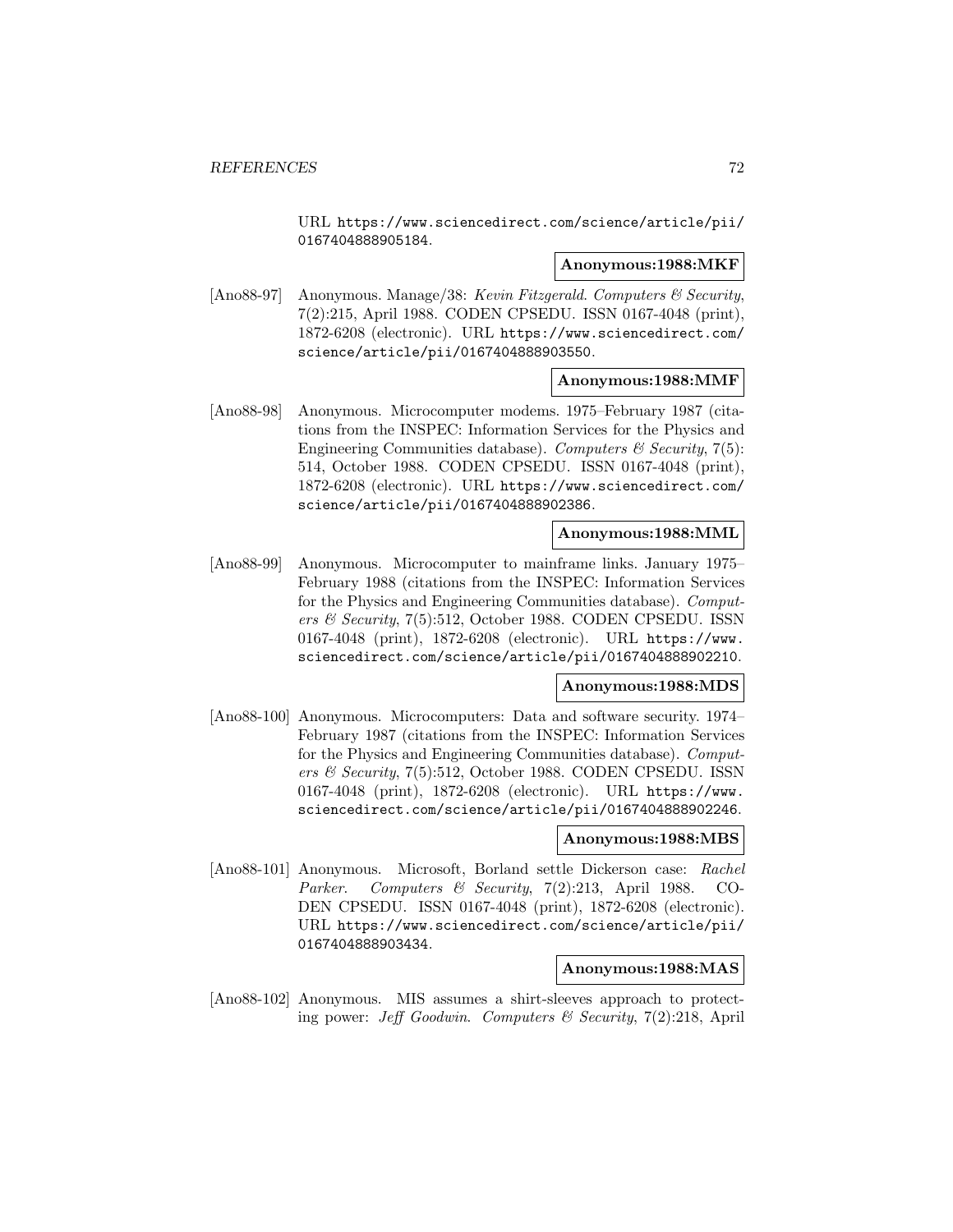1988. CODEN CPSEDU. ISSN 0167-4048 (print), 1872-6208 (electronic). URL https://www.sciencedirect.com/science/ article/pii/0167404888903756.

## **Anonymous:1988:MCS**

[Ano88-103] Anonymous. MIS computer security slacking: June Altman. Computers & Security, 7(1):102, February 1988. CO-DEN CPSEDU. ISSN 0167-4048 (print), 1872-6208 (electronic). URL https://www.sciencedirect.com/science/article/pii/ 0167404888905196.

## **Anonymous:1988:MSH**

[Ano88-104] Anonymous. Most systems held fast while storm clouds grew on wall st: Alan Alper. Computers & Security, 7(2):218, April 1988. CODEN CPSEDU. ISSN 0167-4048 (print), 1872-6208 (electronic). URL https://www.sciencedirect.com/science/ article/pii/0167404888903732.

#### **Anonymous:1988:NSC**

[Ano88-105] Anonymous. NASA says classified data not breached: Rick Vizachero. Computers & Security, 7(1):102-103, February 1988. CODEN CPSEDU. ISSN 0167-4048 (print), 1872-6208 (electronic). URL https://www.sciencedirect.com/science/ article/pii/0167404888905226.

### **Anonymous:1988:NPD**

[Ano88-106] Anonymous. NASD power dip could recur: Barton Crockett. Computers & Security, 7(2):220, April 1988. CODEN CPSEDU. ISSN 0167-4048 (print), 1872-6208 (electronic). URL https://www. sciencedirect.com/science/article/pii/0167404888903872.

#### **Anonymous:1988:NNS**

[Ano88-107] Anonymous. NBS and NSA stand on different sides of security: Evelyn C. MacDonald. Computers & Security, 7(2):221, April 1988. CODEN CPSEDU. ISSN 0167-4048 (print), 1872-6208 (electronic). URL https://www.sciencedirect.com/science/ article/pii/0167404888903914.

#### **Anonymous:1988:NFG**

[Ano88-108] Anonymous. Net failures growing concern in workplace: Mark Stevens. Computers & Security, 7(2):217, April 1988. CO-DEN CPSEDU. ISSN 0167-4048 (print), 1872-6208 (electronic).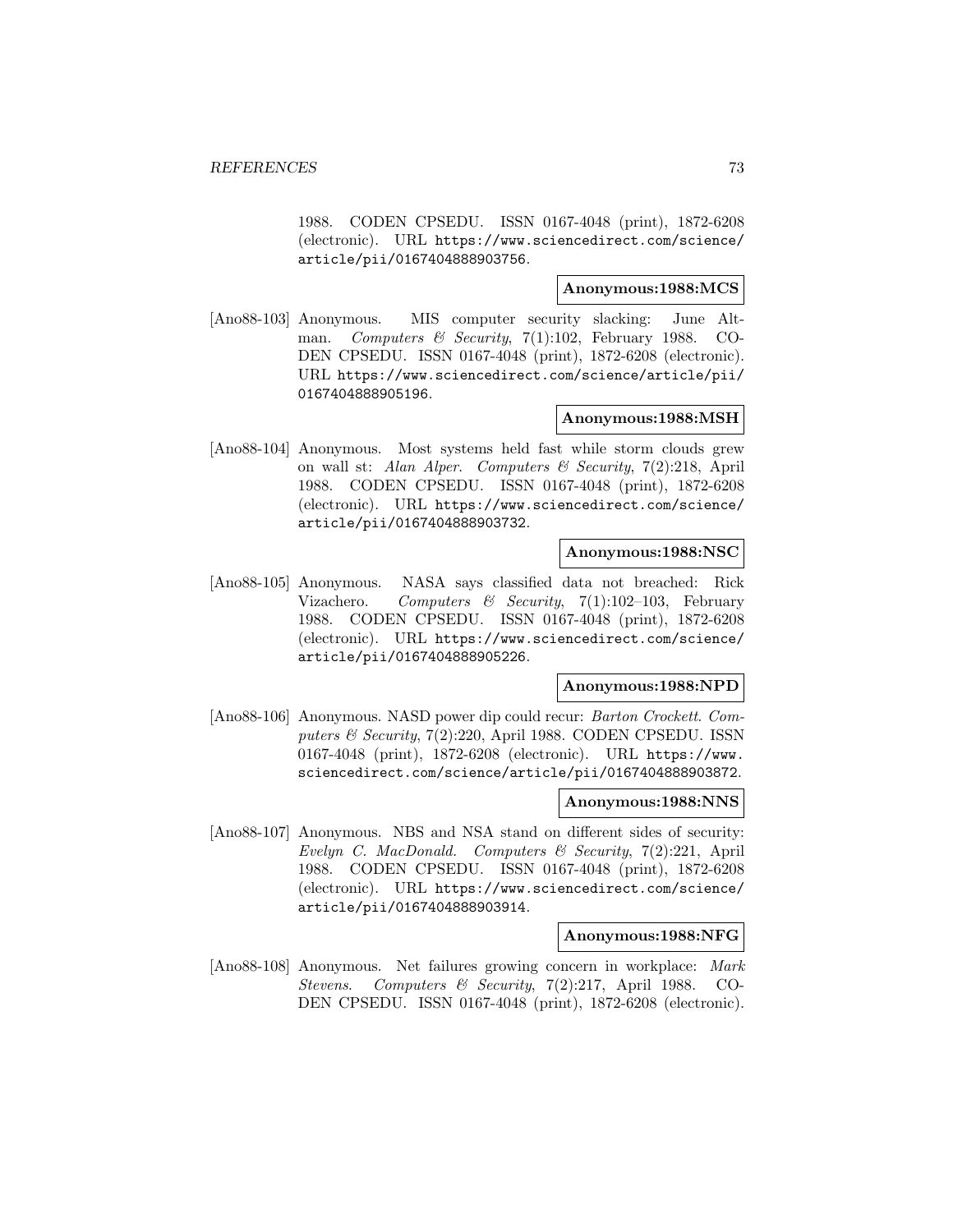URL https://www.sciencedirect.com/science/article/pii/ 0167404888903641.

#### **Anonymous:1988:NCA**

[Ano88-109] Anonymous. Neutral computers, auditing and security. Computers & Security, 7(5):520, October 1988. CODEN CPSEDU. ISSN 0167-4048 (print), 1872-6208 (electronic). URL https://www. sciencedirect.com/science/article/pii/0167404888902763.

#### **Anonymous:1988:NMB**

[Ano88-110] Anonymous. "Never mind!" businesses cool off on site license issue: Ed Scannell. Computers & Security,  $7(1):103$ , February 1988. CO-DEN CPSEDU. ISSN 0167-4048 (print), 1872-6208 (electronic). URL https://www.sciencedirect.com/science/article/pii/ 0167404888905238.

## **Anonymous:1988:NLK**

[Ano88-111] Anonymous. New locks and keys for electronic information. Computers & Security, 7(1):89–93, February 1988. CODEN CPSEDU. ISSN 0167-4048 (print), 1872-6208 (electronic). URL https://www.sciencedirect.com/science/article/pii/ 0167404888905081.

## **Anonymous:1988:NWL**

[Ano88-112] Anonymous. New wave of LAN security products hailed by users: Susan Kerr. Computers & Security, 7(2):217, April 1988. CO-DEN CPSEDU. ISSN 0167-4048 (print), 1872-6208 (electronic). URL https://www.sciencedirect.com/science/article/pii/ 0167404888903665.

## **Anonymous:1988:NEW**

[Ano88-113] Anonymous. No easy way through data-security maze, consultants say: Robert L. Scheier. Computers & Security,  $7(2):218$ , April 1988. CODEN CPSEDU. ISSN 0167-4048 (print), 1872-6208 (electronic). URL https://www.sciencedirect.com/science/ article/pii/0167404888903719.

## **Anonymous:1988:NNC**

[Ano88-114] Anonymous. NSA, NBS coming together on computer security. Computers & Security, 7(2):217, April 1988. CO-DEN CPSEDU. ISSN 0167-4048 (print), 1872-6208 (electronic). URL https://www.sciencedirect.com/science/article/pii/ 0167404888903689.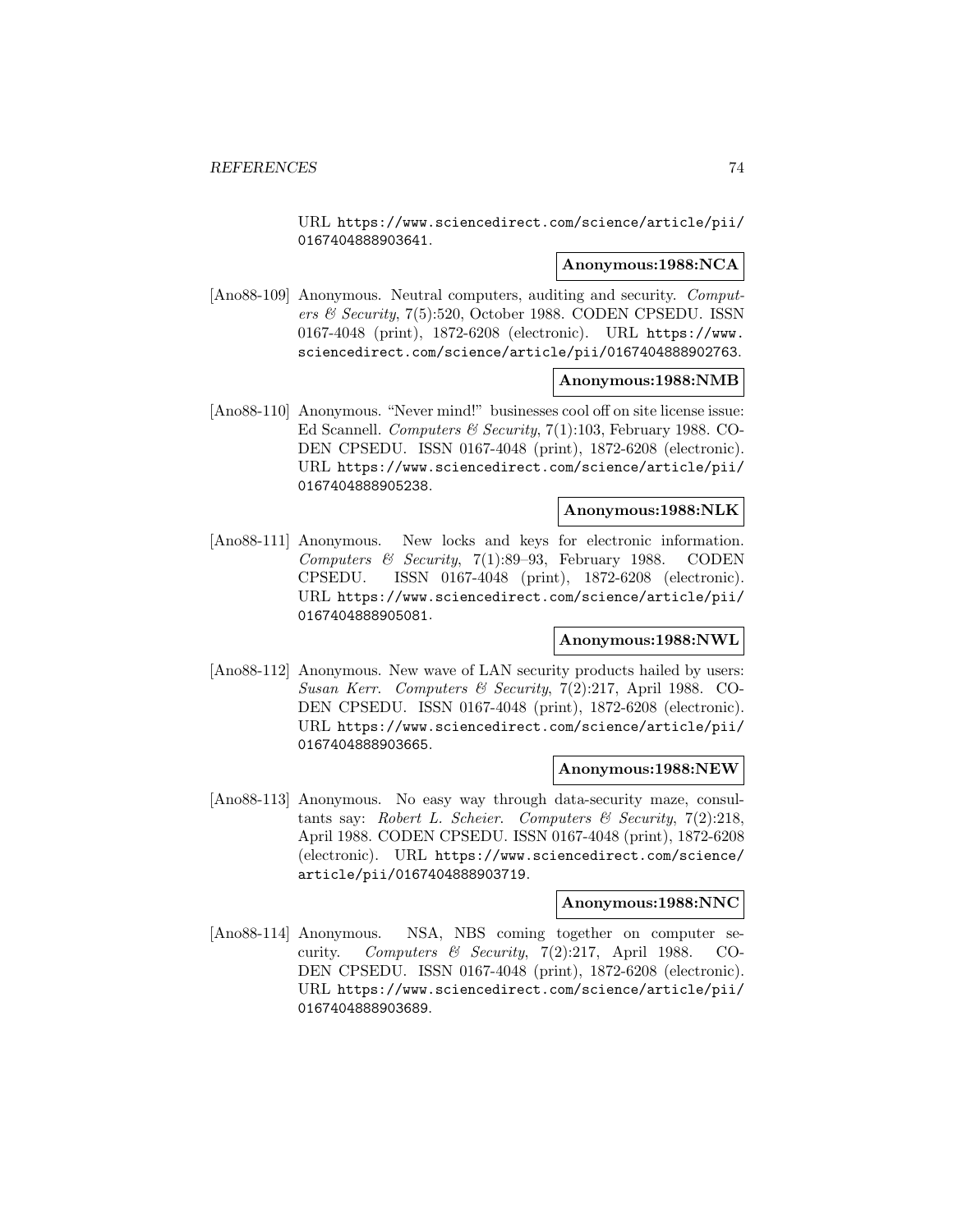#### **Anonymous:1988:PF**

[Ano88-115] Anonymous. Pages 1-111 (February 1988). Computers & Security, 7(1):??, February 1988. CODEN CPSEDU. ISSN 0167-4048 (print), 1872-6208 (electronic).

#### **Anonymous:1988:PAa**

[Ano88-116] Anonymous. Pages 114–224 (April 1988). Computers & Security, 7(2):??, April 1988. CODEN CPSEDU. ISSN 0167-4048 (print), 1872-6208 (electronic).

## **Anonymous:1988:PJ**

[Ano88-117] Anonymous. Pages 228–332 (June 1988). Computers  $\mathcal C$  Security, 7(3):??, June 1988. CODEN CPSEDU. ISSN 0167-4048 (print), 1872-6208 (electronic).

#### **Anonymous:1988:PAb**

[Ano88-118] Anonymous. Pages 334–435 (August 1988). Computers & Security, 7(4):??, August 1988. CODEN CPSEDU. ISSN 0167-4048 (print), 1872-6208 (electronic).

## **Anonymous:1988:PO**

[Ano88-119] Anonymous. Pages 438–530 (October 1988). Computers & Security, 7(5):??, October 1988. CODEN CPSEDU. ISSN 0167-4048 (print), 1872-6208 (electronic).

### **Anonymous:1988:PD**

[Ano88-120] Anonymous. Pages 532–619 (December 1988). Computers & Security, 7(6):??, December 1988. CODEN CPSEDU. ISSN 0167-4048 (print), 1872-6208 (electronic).

#### **Anonymous:1988:PMT**

[Ano88-121] Anonymous. PC–mainframe ties hard to guard: Paula S. Stone. Computers & Security,  $7(2):216-217$ , April 1988. CO-DEN CPSEDU. ISSN 0167-4048 (print), 1872-6208 (electronic). URL https://www.sciencedirect.com/science/article/pii/ 016740488890363X.

## **Anonymous:1988:PSP**

[Ano88-122] Anonymous. Policies for secure personal data: Thomas B. Riley. Computers & Security, 7(2):219, April 1988. CO-DEN CPSEDU. ISSN 0167-4048 (print), 1872-6208 (electronic).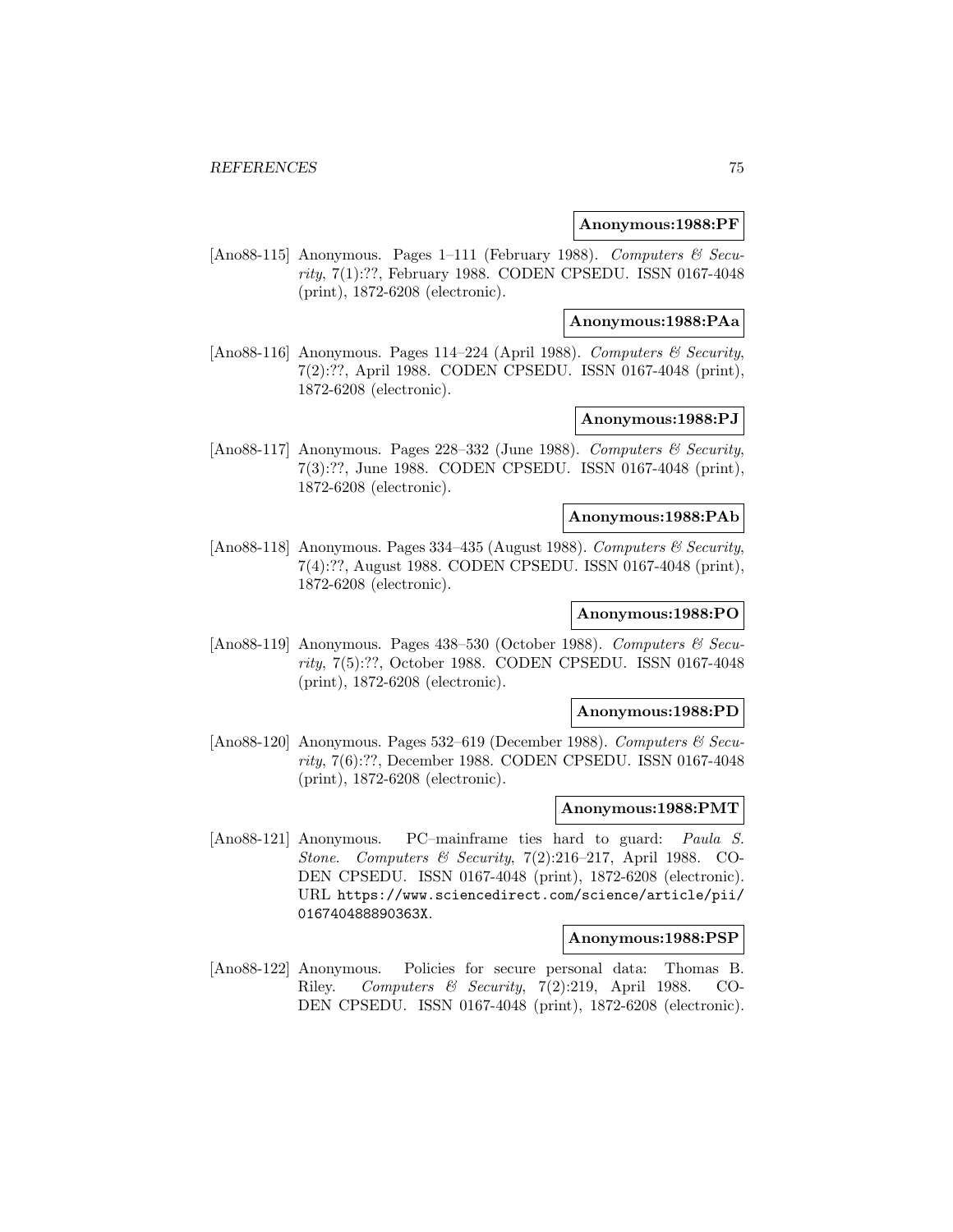URL https://www.sciencedirect.com/science/article/pii/ 016740488890380X.

## **Anonymous:1988:PED**

[Ano88-123] Anonymous. Processing encrypted data: Niv Ahituv, Yeheskel Lapid, and Seev Neumann. Computers  $\mathcal B$  Security, 7(1):103, February 1988. CODEN CPSEDU. ISSN 0167-4048 (print), 1872-6208 (electronic). URL https://www.sciencedirect.com/science/ article/pii/016740488890524X.

#### **Anonymous:1988:PPI**

[Ano88-124] Anonymous. Public policy and internal privacy codes: Tom Riley. Computers & Security, 7(1):103, February 1988. CO-DEN CPSEDU. ISSN 0167-4048 (print), 1872-6208 (electronic). URL https://www.sciencedirect.com/science/article/pii/ 0167404888905263.

#### **Anonymous:1988:RBB**

[Ano88-125] Anonymous. Random bits and bytes. Computers  $\mathcal C$  Security, 7(2): 117–127, April 1988. CODEN CPSEDU. ISSN 0167-4048 (print), 1872-6208 (electronic). URL https://www.sciencedirect.com/ science/article/pii/0167404888903227.

#### **Anonymous:1988:RIA**

[Ano88-126] Anonymous. Remote identification and authentication of computer resource users: Ken Weiss. Computers  $\mathcal{B}$  Security, 7(2): 214, April 1988. CODEN CPSEDU. ISSN 0167-4048 (print), 1872-6208 (electronic). URL https://www.sciencedirect.com/ science/article/pii/0167404888903495.

### **Anonymous:1988:RSCa**

[Ano88-127] Anonymous. Report says computers spy on 7 million workers in US. Computers & Security, 7(1):103–104, February 1988. CO-DEN CPSEDU. ISSN 0167-4048 (print), 1872-6208 (electronic). URL https://www.sciencedirect.com/science/article/pii/ 0167404888905299.

## **Anonymous:1988:RSCb**

[Ano88-128] Anonymous. Review: Spread of computer viruses worries users: John Voelcher The Institute, IEEE Spectrum, June 1988, p. 1 ff. Computers & Security, 7(4):427, August 1988. CO-DEN CPSEDU. ISSN 0167-4048 (print), 1872-6208 (electronic). URL https://www.sciencedirect.com/science/article/pii/ 0167404888906177.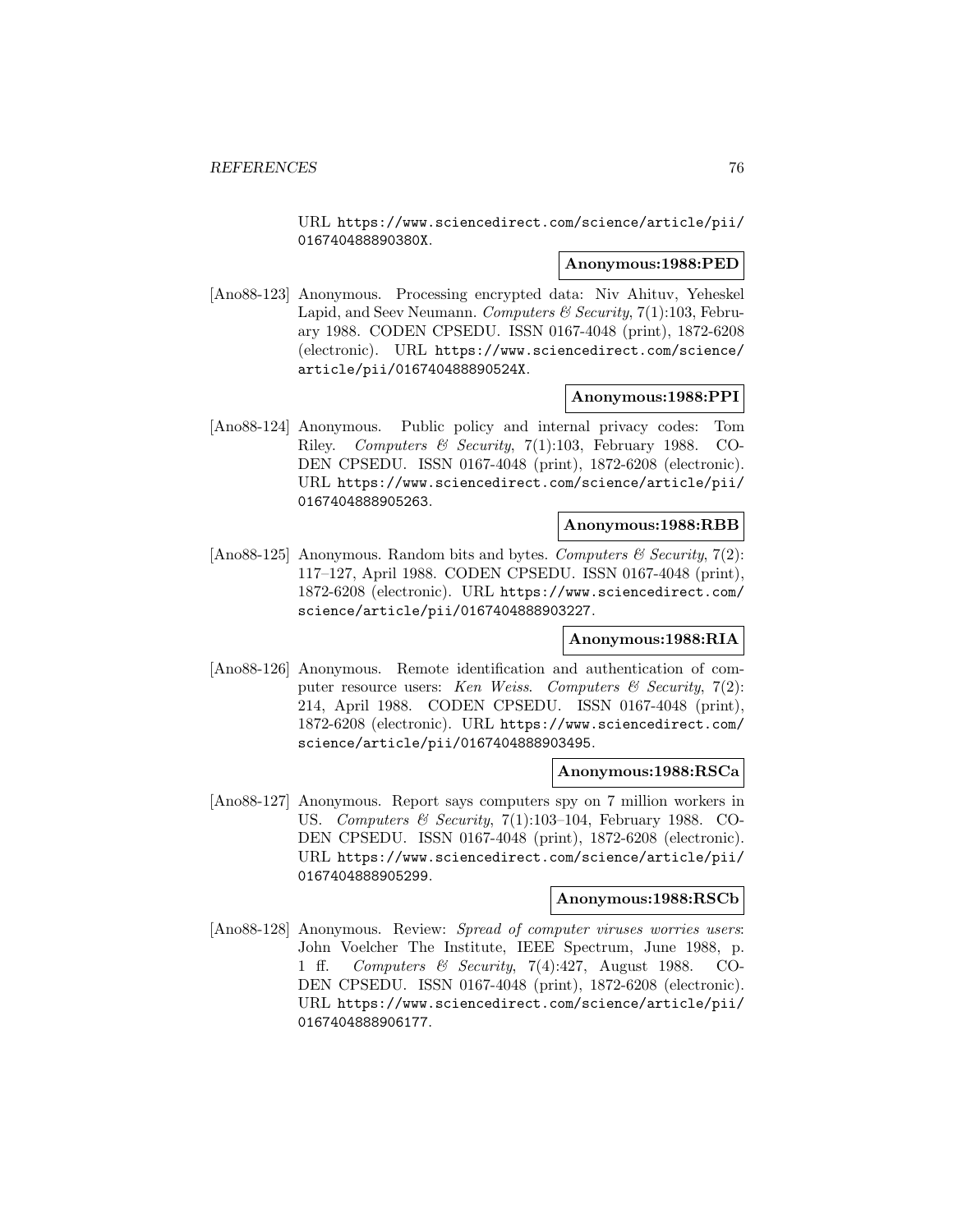#### **Anonymous:1988:RLV**

[Ano88-129] Anonymous. Revised list of virus filters. Computers  $\mathcal{C}$  Security, 7(3):259–260, June 1988. CODEN CPSEDU. ISSN 0167-4048 (print), 1872-6208 (electronic). URL https://www. sciencedirect.com/science/article/pii/0167404888900302.

#### **Anonymous:1988:SAC**

[Ano88-130] Anonymous. Sabotage aimed at computer company destroys government data. Computers & Security, 7(5):522–523, October 1988. CODEN CPSEDU. ISSN 0167-4048 (print), 1872-6208 (electronic). URL https://www.sciencedirect.com/science/ article/pii/0167404888902878.

## **Anonymous:1988:SSV**

[Ano88-131] Anonymous. Secure software verification tools. Computers  $\mathcal{B}$ Security, 7(5):511, October 1988. CODEN CPSEDU. ISSN 0167-4048 (print), 1872-6208 (electronic). URL https://www. sciencedirect.com/science/article/pii/0167404888902192.

#### **Anonymous:1988:SBC**

[Ano88-132] Anonymous. Security basics for cable/video display radiation. Computers & Security, 7(3):330–331, June 1988. CO-DEN CPSEDU. ISSN 0167-4048 (print), 1872-6208 (electronic). URL https://www.sciencedirect.com/science/article/pii/ 0167404888901083.

#### **Anonymous:1988:SCU**

[Ano88-133] Anonymous. A security checklist for upper management: Jerome Lobel. Computers & Security, 7(2):219, April 1988. CO-DEN CPSEDU. ISSN 0167-4048 (print), 1872-6208 (electronic). URL https://www.sciencedirect.com/science/article/pii/ 0167404888903793.

#### **Anonymous:1988:SCM**

[Ano88-134] Anonymous. Security considerations for minicomputer systems acquisitions: Sandra M. Mann Lambert. Computers & Security, 7 (2):219, April 1988. CODEN CPSEDU. ISSN 0167-4048 (print), 1872-6208 (electronic). URL https://www.sciencedirect.com/ science/article/pii/0167404888903823.

## **Anonymous:1988:SVE**

[Ano88-135] Anonymous. Security in the VM environment: William H. Murray. Computers & Security, 7(2):214, April 1988. CO-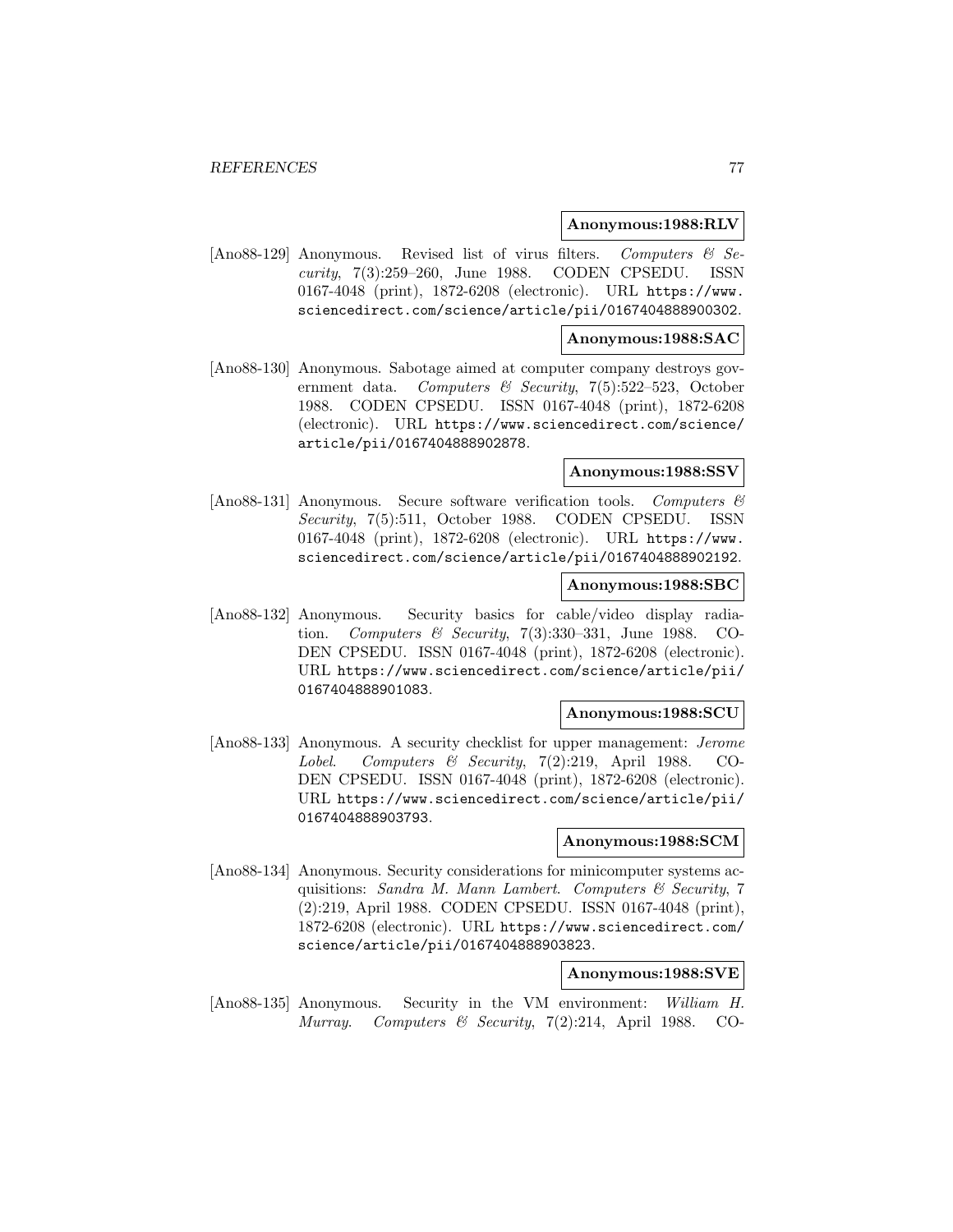DEN CPSEDU. ISSN 0167-4048 (print), 1872-6208 (electronic). URL https://www.sciencedirect.com/science/article/pii/ 0167404888903501.

## **Anonymous:1988:SIC**

[Ano88-136] Anonymous. Security issues concern NSA, vendors. Computers  $\&$  Security, 7(1):106, February 1988. CODEN CPSEDU. ISSN 0167-4048 (print), 1872-6208 (electronic). URL https://www. sciencedirect.com/science/article/pii/0167404888905457.

### **Anonymous:1988:SPE**

[Ano88-137] Anonymous. Security planning for EFT network systems: A. D. Davis. Computers & Security, 7(2):214–215, April 1988. CO-DEN CPSEDU. ISSN 0167-4048 (print), 1872-6208 (electronic). URL https://www.sciencedirect.com/science/article/pii/ 0167404888903513.

### **Anonymous:1988:SSG**

[Ano88-138] Anonymous. Security systems: Getting management to shell out: Larry Stevens. Computers & Security, 7(2):220–221, April 1988. CODEN CPSEDU. ISSN 0167-4048 (print), 1872-6208 (electronic). URL https://www.sciencedirect.com/science/ article/pii/0167404888903896.

#### **Anonymous:1988:SAF**

[Ano88-139] Anonymous. Senate approves funds for DEA Tempest equipment: Vanessa Jo Grim. Computers & Security, 7(2):216, April 1988. CODEN CPSEDU. ISSN 0167-4048 (print), 1872-6208 (electronic). URL https://www.sciencedirect.com/science/ article/pii/0167404888903616.

### **Anonymous:1988:SWL**

[Ano88-140] Anonymous. Shrink-wrap licensing: Christopher J. Millard. Computers & Security, 7(2):214, April 1988. CODEN CPSEDU. ISSN 0167-4048 (print), 1872-6208 (electronic). URL https://www. sciencedirect.com/science/article/pii/016740488890346X.

#### **Anonymous:1988:SCJ**

[Ano88-141] Anonymous. Smart cards. January 1983–August 1987. Computers & Security, 7(5):518–519, October 1988. CODEN CPSEDU. ISSN 0167-4048 (print), 1872-6208 (electronic). URL https://www. sciencedirect.com/science/article/pii/0167404888902660.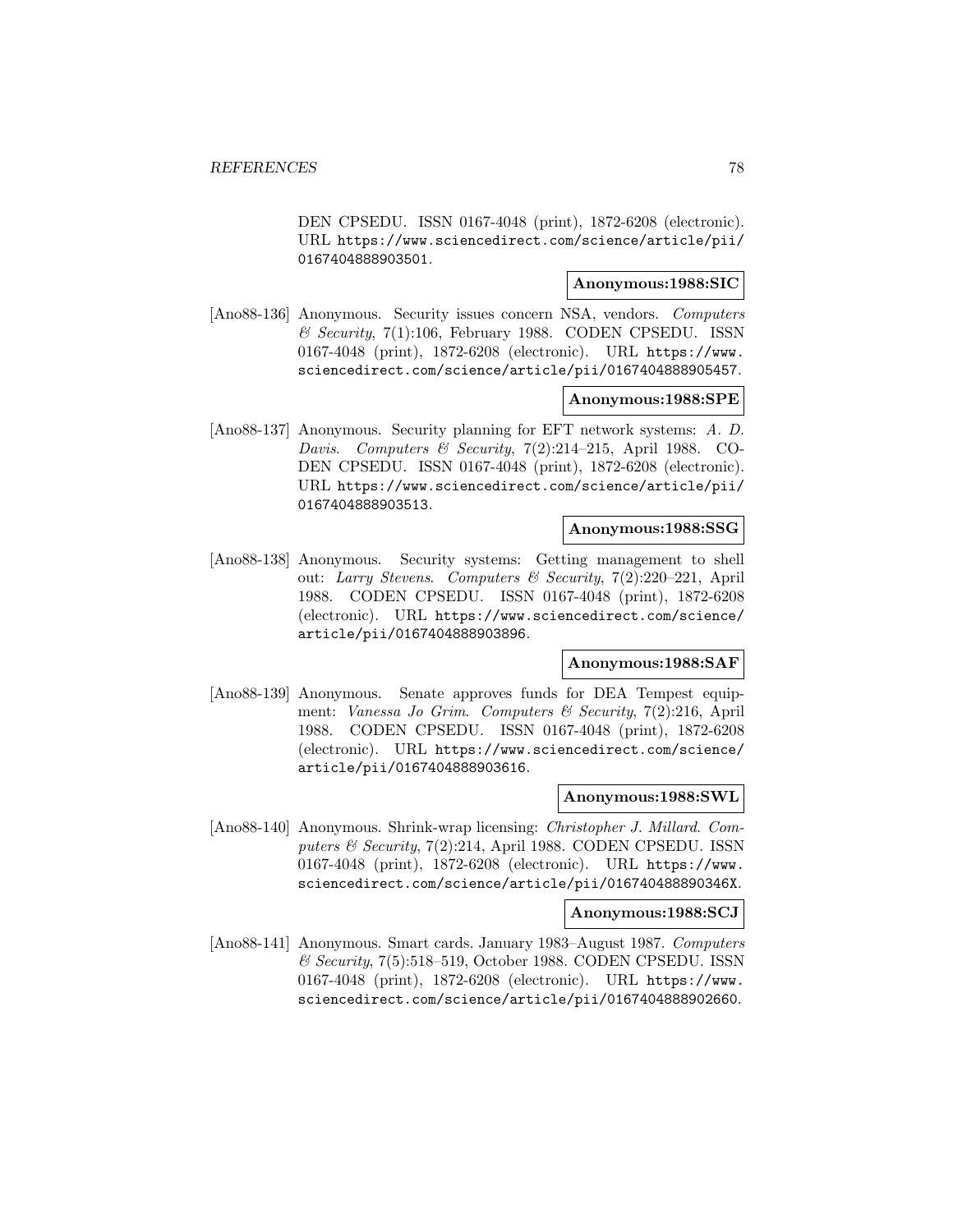#### **Anonymous:1988:SQMa**

[Ano88-142] Anonymous. Software quality and metrics. January 1975– December 1986 (citations from the INSPEC: Information Services for the Physics and Engineering Communities database). Computers & Security, 7(5):517, October 1988. CODEN CPSEDU. ISSN 0167-4048 (print), 1872-6208 (electronic). URL https://www. sciencedirect.com/science/article/pii/016740488890257X.

#### **Anonymous:1988:SQMb**

[Ano88-143] Anonymous. Software quality and metrics. January 1987– December 1987 (citations from the INSPEC: Information Services for the Physics and Engineering Communities database). Computers  $\mathcal B$  Security, 7(5):517–518, October 1988. CODEN CPSEDU. ISSN 0167-4048 (print), 1872-6208 (electronic). URL https://www.sciencedirect.com/science/article/pii/ 0167404888902581.

### **Anonymous:1988:SSP**

[Ano88-144] Anonymous. Software security and piracy. February 1984–March 1986 (citations from the INSPEC: Information Services for the Physics and Engineering Communities database). Computers  $\mathcal{B}$ Security, 7(5):513, October 1988. CODEN CPSEDU. ISSN 0167-4048 (print), 1872-6208 (electronic). URL https://www. sciencedirect.com/science/article/pii/0167404888902325.

#### **Anonymous:1988:SSF**

[Ano88-145] Anonymous. The structure of system/88, a fault-tolerant computer: E. S. Harrison and E. J. Schmitt. Computers  $\mathcal C$  Security, 7(2):218, April 1988. CODEN CPSEDU. ISSN 0167-4048 (print), 1872-6208 (electronic). URL https://www.sciencedirect.com/ science/article/pii/0167404888903707.

## **Anonymous:1988:SIV**

[Ano88-146] Anonymous. Subject index to volume 7. Computers  $\mathcal{C}$  Security, 7(6):619, December 1988. CODEN CPSEDU. ISSN 0167-4048 (print), 1872-6208 (electronic). URL https://www. sciencedirect.com/science/article/pii/0167404888900156.

## **Anonymous:1988:TPD**

[Ano88-147] Anonymous. Tactical planning for data security management: Sandra M. Mann Lambert. Computers & Security, 7(1):103, February 1988. CODEN CPSEDU. ISSN 0167-4048 (print), 1872-6208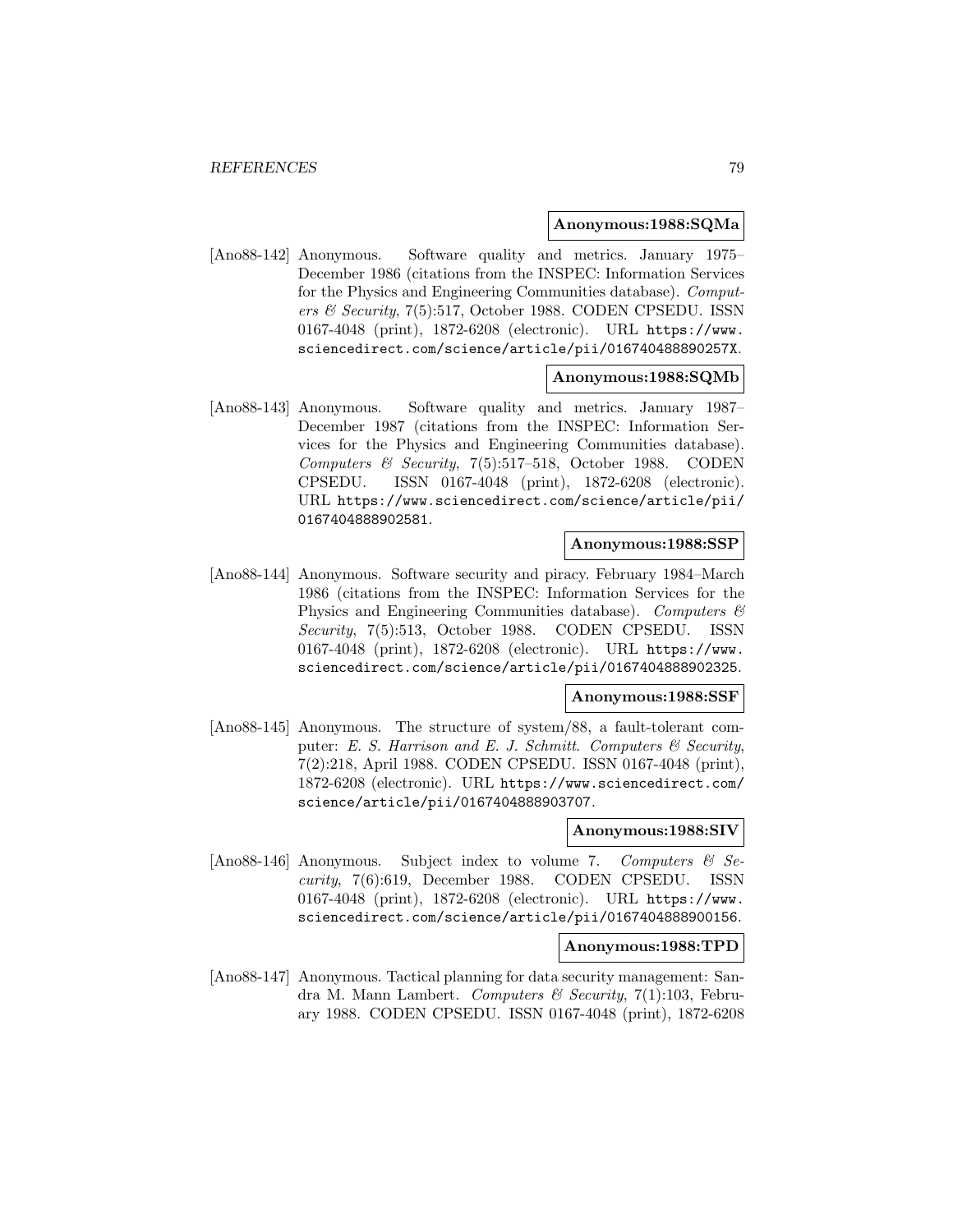(electronic). URL https://www.sciencedirect.com/science/ article/pii/0167404888905251.

#### **Anonymous:1988:CTL**

[Ano88-148] Anonymous. To catch a thief: Lessons in systems security: Michael Ball. Computers & Security, 7(2):220, April 1988. CO-DEN CPSEDU. ISSN 0167-4048 (print), 1872-6208 (electronic). URL https://www.sciencedirect.com/science/article/pii/ 0167404888903884.

### **Anonymous:1988:UPS**

[Ano88-149] Anonymous. Uninterruptible power supplies. Computers  $\mathcal{C}$  Security, 7(2):218–219, April 1988. CODEN CPSEDU. ISSN 0167-4048 (print), 1872-6208 (electronic). URL https://www. sciencedirect.com/science/article/pii/0167404888903768.

### **Anonymous:1988:VDA**

[Ano88-150] Anonymous. Virus defense alert. Computers & Security, 7(2): 156, 158, April 1988. CODEN CPSEDU. ISSN 0167-4048 (print), 1872-6208 (electronic). URL https://www.sciencedirect.com/ science/article/pii/0167404888903306.

## **Anonymous:1988:WFT**

[Ano88-151] Anonymous. Wanted: Full-time contingency planners: David A. Ludlum. Computers & Security, 7(2):220, April 1988. CO-DEN CPSEDU. ISSN 0167-4048 (print), 1872-6208 (electronic). URL https://www.sciencedirect.com/science/article/pii/ 0167404888903847.

#### **Anonymous:1988:WSa**

[Ano88-152] Anonymous. What others are saying. Computers & Security,  $7(2)$ : 210–212, April 1988. CODEN CPSEDU. ISSN 0167-4048 (print), 1872-6208 (electronic). URL https://www.sciencedirect.com/ science/article/pii/0167404888903392.

### **Anonymous:1988:WSb**

[Ano88-153] Anonymous. What others are saying. Computers & Security, 7(3): 316–319, June 1988. CODEN CPSEDU. ISSN 0167-4048 (print), 1872-6208 (electronic). URL https://www.sciencedirect.com/ science/article/pii/0167404888900417.

## **Anonymous:1988:WWRa**

[Ano88-154] Anonymous. World-wide reports on developments in computer security. Computers & Security,  $7(1):97-100$ , February 1988. CO-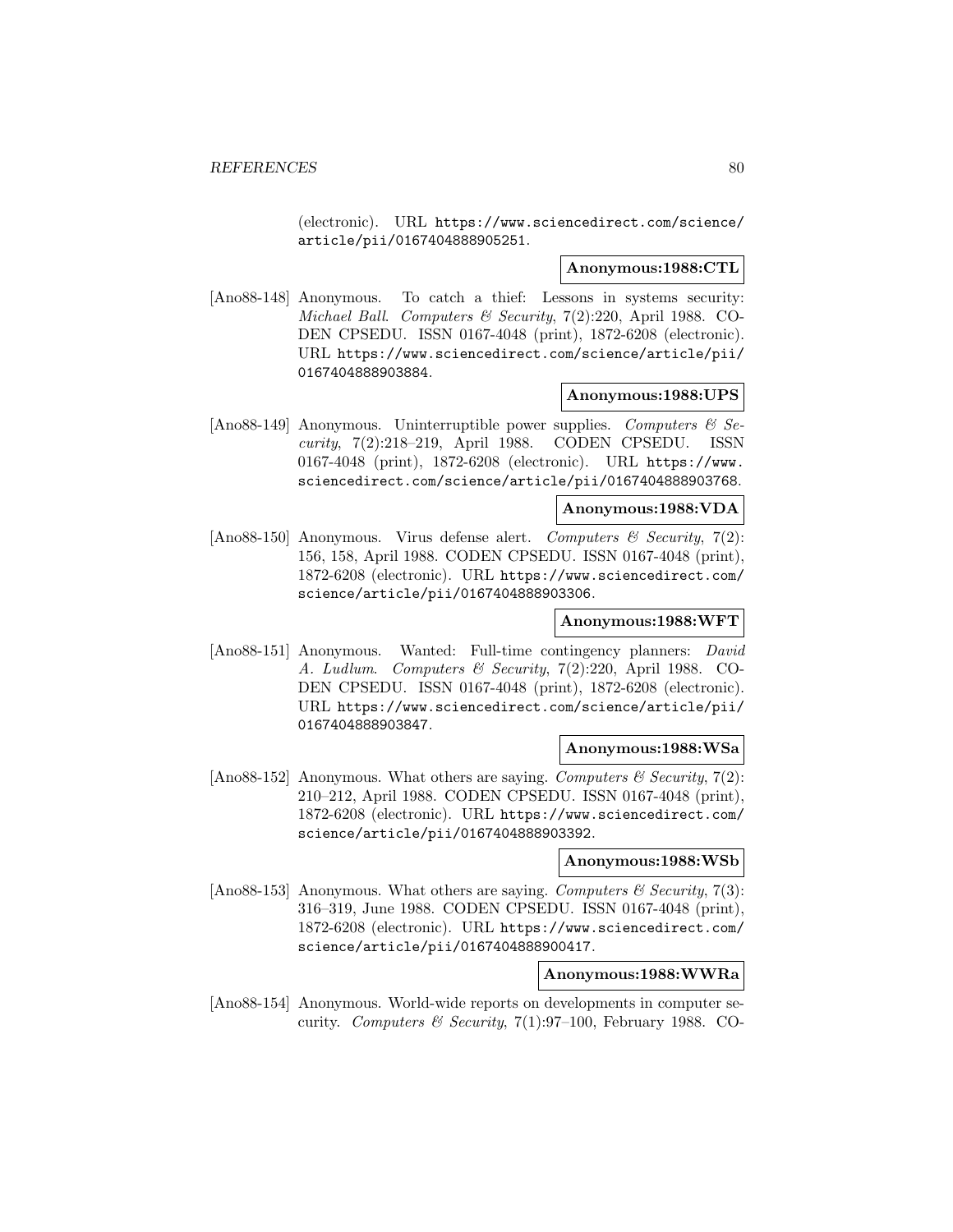DEN CPSEDU. ISSN 0167-4048 (print), 1872-6208 (electronic). URL https://www.sciencedirect.com/science/article/pii/ 016740488890510X.

## **Anonymous:1988:WWRc**

[Ano88-155] Anonymous. World-wide reports on developments in computer security. Computers & Security,  $7(4):417-422$ , August 1988. CO-DEN CPSEDU. ISSN 0167-4048 (print), 1872-6208 (electronic). URL https://www.sciencedirect.com/science/article/pii/ 0167404888905834.

## **Anonymous:1988:WWRb**

[Ano88-156] Anonymous. World-wide reports on developments in computer security: Part II. Computers & Security,  $7(2):207-209$ , April 1988. CODEN CPSEDU. ISSN 0167-4048 (print), 1872-6208 (electronic). URL https://www.sciencedirect.com/science/ article/pii/0167404888903380.

## **Anonymous:1989:ARAa**

[Ano89a] Anonymous. Abstracts of recent articles and literature. Computers & Security, 8(7):633-640, November 1989. CODEN CPSEDU. ISSN 0167-4048 (print), 1872-6208 (electronic). URL https://www.sciencedirect.com/science/article/pii/ 0167404889900576.

## **Anonymous:1989:ARAb**

[Ano89b] Anonymous. Abstracts of recent articles and literature. Computers  $\&$  Security, 8(8):733–739, December 1989. CODEN CPSEDU. ISSN 0167-4048 (print), 1872-6208 (electronic). URL https://www.sciencedirect.com/science/article/pii/ 0167404889900126.

### **Anonymous:1989:AI**

[Ano89c] Anonymous. Author index. Computers & Security, 8(8):743, December 1989. CODEN CPSEDU. ISSN 0167-4048 (print), 1872-6208 (electronic). URL https://www.sciencedirect.com/ science/article/pii/016740488990014X.

### **Anonymous:1989:Ca**

[Ano89d] Anonymous. Calendar. *Computers & Security*, 8(1):83, February 1989. CODEN CPSEDU. ISSN 0167-4048 (print), 1872-6208 (electronic). URL https://www.sciencedirect.com/science/ article/pii/016740488990045X.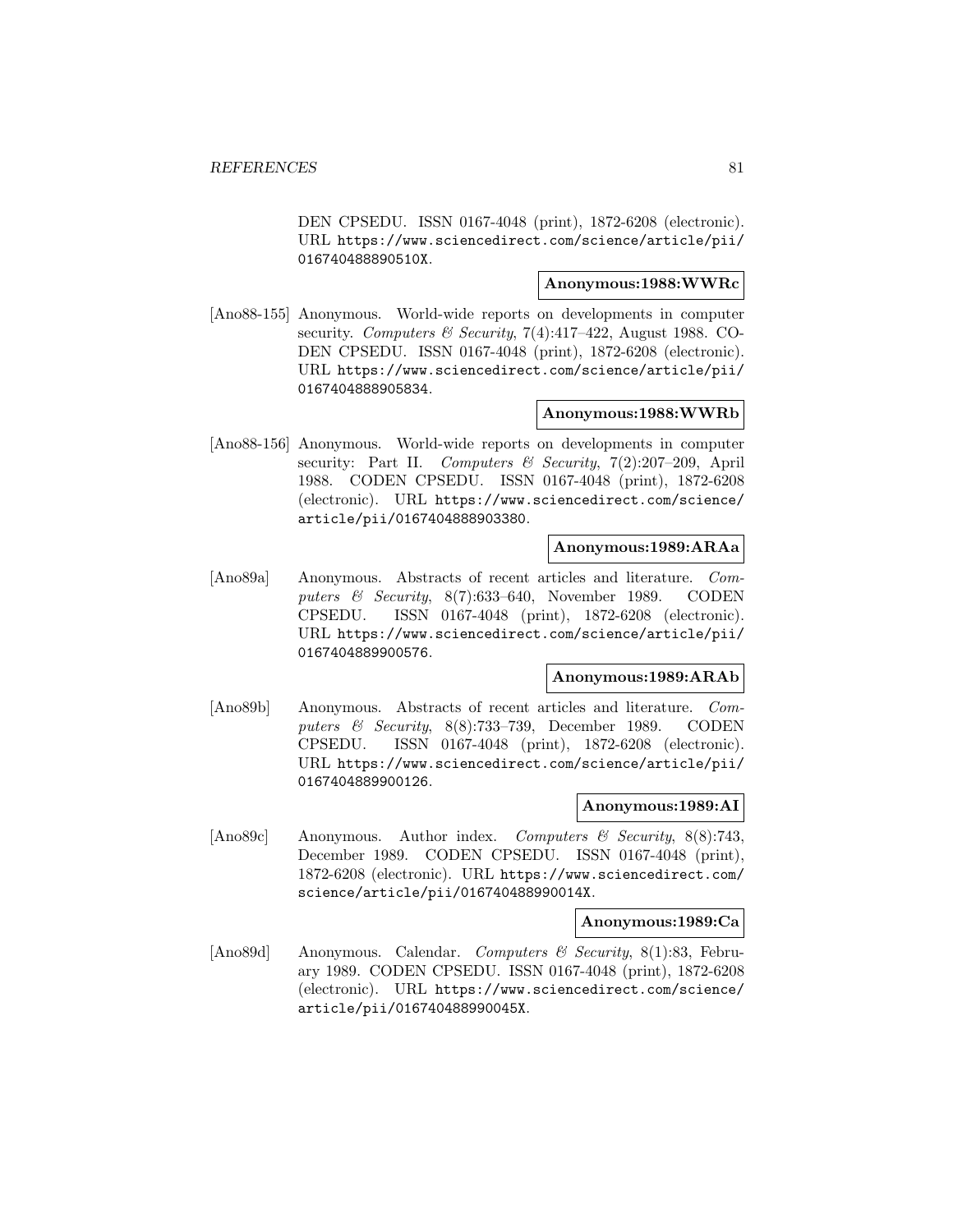#### **Anonymous:1989:Cb**

[Ano89e] Anonymous. Calendar. Computers & Security, 8(2):173, April 1989. CODEN CPSEDU. ISSN 0167-4048 (print), 1872-6208 (electronic). URL https://www.sciencedirect.com/science/ article/pii/0167404889900734.

## **Anonymous:1989:Cc**

[Ano89f] Anonymous. Calendar. Computers & Security, 8(3):270, May 1989. CODEN CPSEDU. ISSN 0167-4048 (print), 1872-6208 (electronic). URL https://www.sciencedirect.com/science/ article/pii/0167404889901107.

## **Anonymous:1989:Cd**

[Ano89g] Anonymous. Calendar. Computers & Security, 8(4):363, June 1989. CODEN CPSEDU. ISSN 0167-4048 (print), 1872-6208 (electronic). URL https://www.sciencedirect.com/science/ article/pii/0167404889900989.

## **Anonymous:1989:Ce**

[Ano89h] Anonymous. Calendar. Computers & Security, 8(5):456, August 1989. CODEN CPSEDU. ISSN 0167-4048 (print), 1872-6208 (electronic). URL https://www.sciencedirect.com/science/ article/pii/016740488990028X.

#### **Anonymous:1989:Cf**

[Ano89i] Anonymous. Calendar. Computers & Security, 8(6):547–548, October 1989. CODEN CPSEDU. ISSN 0167-4048 (print), 1872-6208 (electronic). URL https://www.sciencedirect.com/science/ article/pii/0167404889900849.

## **Anonymous:1989:Cg**

[Ano89] Anonymous. Calendar. Computers & Security, 8(7):641-642, November 1989. CODEN CPSEDU. ISSN 0167-4048 (print), 1872-6208 (electronic). URL https://www.sciencedirect.com/ science/article/pii/0167404889900588.

#### **Anonymous:1989:Ch**

[Ano89k] Anonymous. Calendar. Computers & Security, 8(8):741, December 1989. CODEN CPSEDU. ISSN 0167-4048 (print), 1872-6208 (electronic). URL https://www.sciencedirect.com/science/ article/pii/0167404889900138.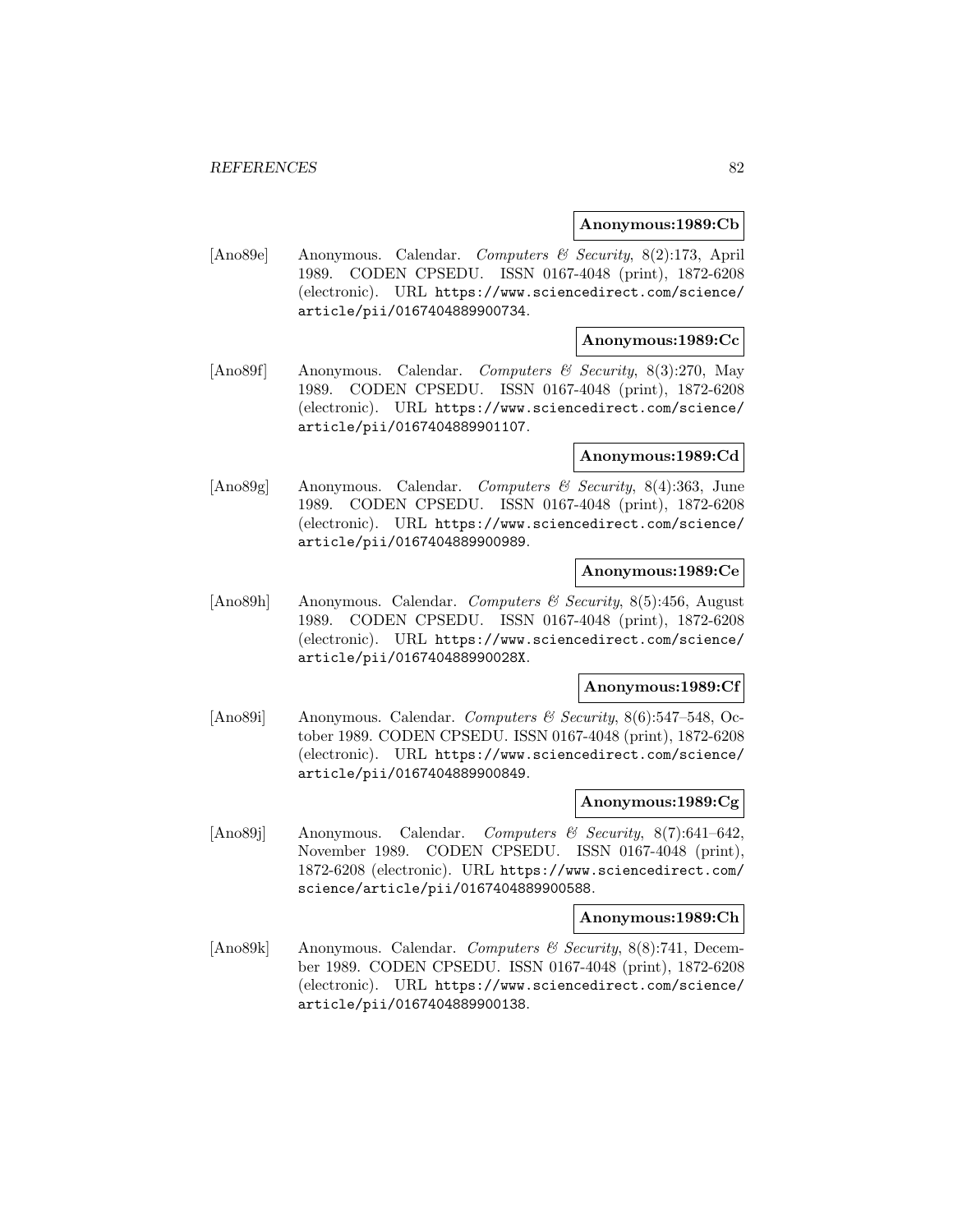#### **Anonymous:1989:EB**

[Ano89l] Anonymous. Editorial Board. Computers & Security, 8(1):2, February 1989. CODEN CPSEDU. ISSN 0167-4048 (print), 1872-6208 (electronic). URL https://www.sciencedirect.com/ science/article/pii/0167404889900291.

## **Anonymous:1989:E**

[Ano89m] Anonymous. From the editor. Computers & Security, 8(7):550– 552, November 1989. CODEN CPSEDU. ISSN 0167-4048 (print), 1872-6208 (electronic). URL https://www.sciencedirect.com/ science/article/pii/0167404889900461.

### **Anonymous:1989:ITCa**

[Ano89n] Anonymous. IFIP technical committee 11. Computers  $\mathcal{C}$  Security, 8(1):67–68, February 1989. CODEN CPSEDU. ISSN 0167-4048 (print), 1872-6208 (electronic). URL https://www. sciencedirect.com/science/article/pii/0167404889900412.

## **Anonymous:1989:ITCb**

[Ano89o] Anonymous. IFIP technical committee 11. Computers  $\mathcal{C}$  Security, 8(2):161–162, April 1989. CODEN CPSEDU. ISSN 0167-4048 (print), 1872-6208 (electronic). URL https://www. sciencedirect.com/science/article/pii/0167404889900710.

#### **Anonymous:1989:ITCc**

[Ano89p] Anonymous. IFIP technical committee 11. Computers & Security, 8(3):257–258, May 1989. CODEN CPSEDU. ISSN 0167-4048 (print), 1872-6208 (electronic). URL https://www. sciencedirect.com/science/article/pii/0167404889901089.

### **Anonymous:1989:ITCd**

[Ano89q] Anonymous. IFIP technical committee 11. Computers  $\mathcal{C}$  Security, 8(4):299–302, June 1989. CODEN CPSEDU. ISSN 0167-4048 (print), 1872-6208 (electronic). URL https://www. sciencedirect.com/science/article/pii/0167404889900904.

#### **Anonymous:1989:ITCe**

[Ano89r] Anonymous. IFIP technical committee 11. Computers  $\mathcal{C}$  Security, 8(5):443–444, August 1989. CODEN CPSEDU. ISSN 0167-4048 (print), 1872-6208 (electronic). URL https://www. sciencedirect.com/science/article/pii/0167404889900266.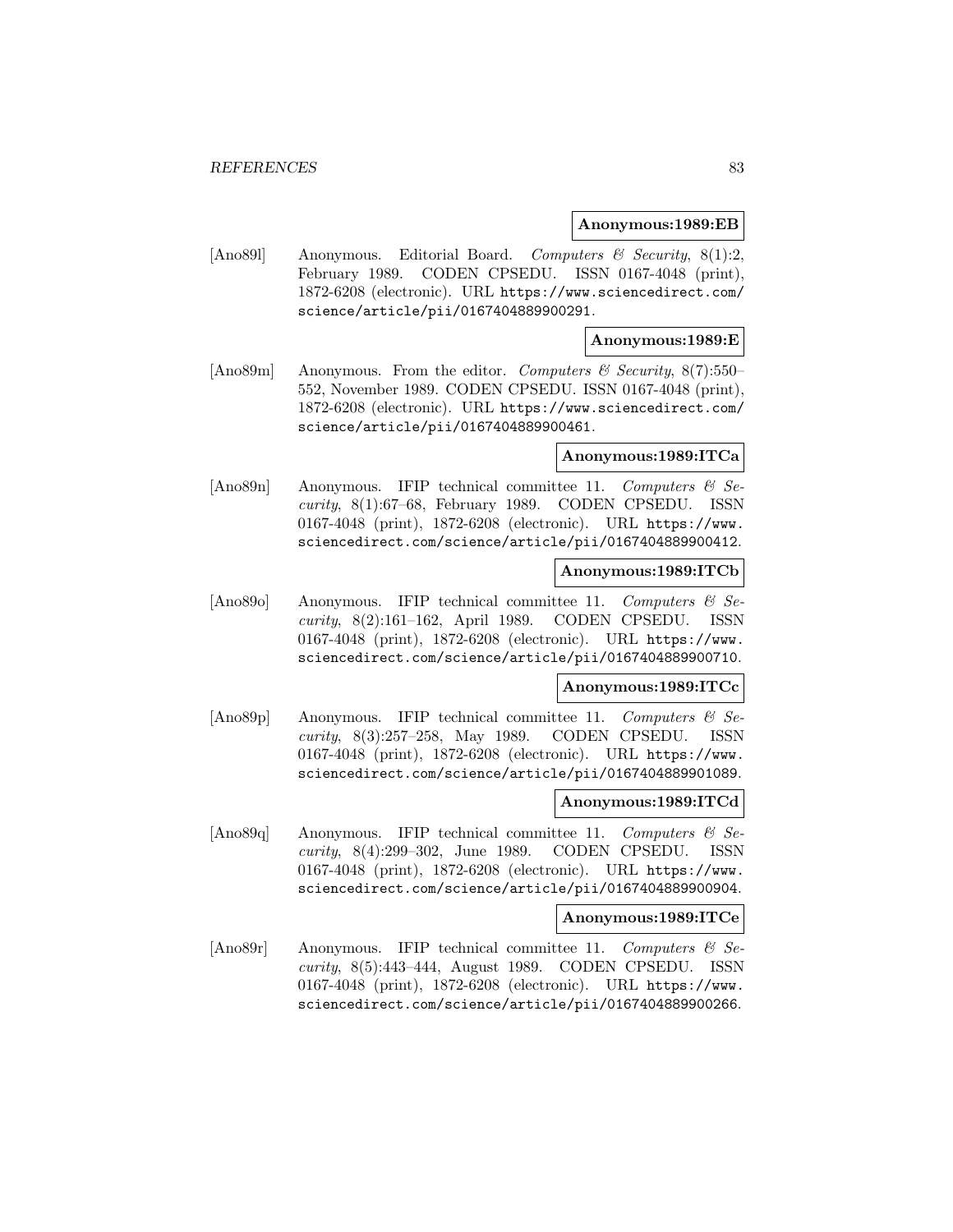#### **Anonymous:1989:ITCf**

[Ano89s] Anonymous. IFIP technical committee 11. Computers & Security, 8(6):535–536, October 1989. CODEN CPSEDU. ISSN 0167-4048 (print), 1872-6208 (electronic). URL https://www. sciencedirect.com/science/article/pii/0167404889900825.

## **Anonymous:1989:ITCg**

[Ano89t] Anonymous. IFIP technical committee 11. Computers & Security, 8(7):631–632, November 1989. CODEN CPSEDU. ISSN 0167-4048 (print), 1872-6208 (electronic). URL https://www. sciencedirect.com/science/article/pii/0167404889900564.

## **Anonymous:1989:ITCh**

[Ano89u] Anonymous. IFIP technical committee 11. Computers & Security, 8(8):731–732, December 1989. CODEN CPSEDU. ISSN 0167-4048 (print), 1872-6208 (electronic). URL https://www. sciencedirect.com/science/article/pii/0167404889900114.

### **Anonymous:1989:IBRa**

[Ano89v] Anonymous. International board of referees. Computers  $\mathcal{C}$  Security, 8(1):33–34, February 1989. CODEN CPSEDU. ISSN 0167-4048 (print), 1872-6208 (electronic). URL https://www. sciencedirect.com/science/article/pii/0167404889900369.

## **Anonymous:1989:IBRb**

[Ano89w] Anonymous. International board of referees. Computers  $\mathcal{B}$  Security, 8(2):121–122, April 1989. CODEN CPSEDU. ISSN 0167-4048 (print), 1872-6208 (electronic). URL https://www. sciencedirect.com/science/article/pii/0167404889900679.

#### **Anonymous:1989:IBRc**

[Ano89x] Anonymous. International board of referees. Computers & Security, 8(3):207, May 1989. CODEN CPSEDU. ISSN 0167-4048 (print), 1872-6208 (electronic). URL https://www. sciencedirect.com/science/article/pii/016740488990103X.

#### **Anonymous:1989:IBRd**

[Ano89y] Anonymous. International board of referees. Computers & Security, 8(4):345–346, June 1989. CODEN CPSEDU. ISSN 0167-4048 (print), 1872-6208 (electronic). URL https://www. sciencedirect.com/science/article/pii/0167404889900953.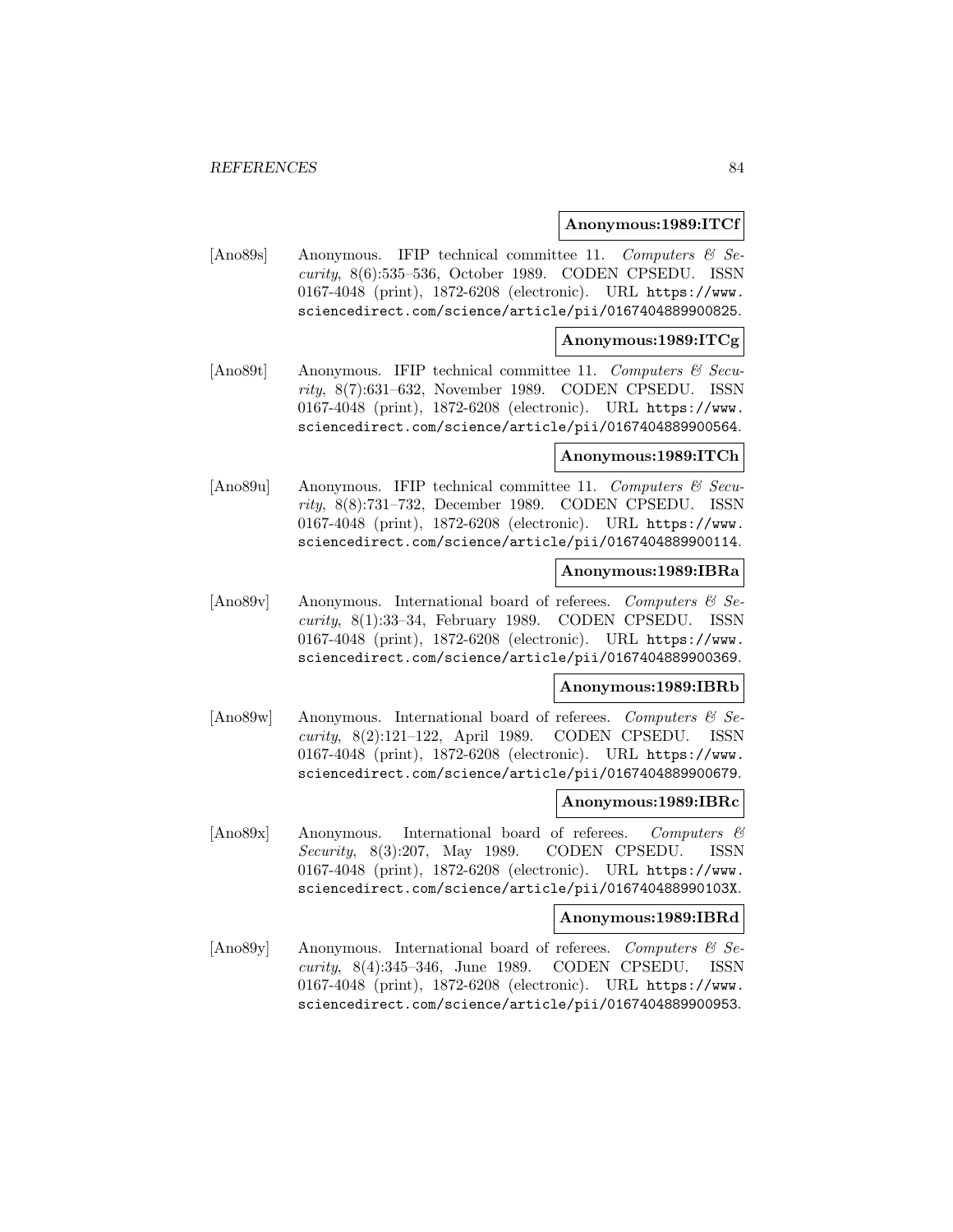#### **Anonymous:1989:IBRe**

[Ano89z] Anonymous. International board of referees. Computers & Security, 8(5):397, August 1989. CODEN CPSEDU. ISSN 0167-4048 (print), 1872-6208 (electronic). URL https://www. sciencedirect.com/science/article/pii/0167404889900217.

## **Anonymous:1989:IBRf**

[Ano89-27] Anonymous. International board of referees. Computers & Security, 8(6):493, October 1989. CODEN CPSEDU. ISSN 0167-4048 (print), 1872-6208 (electronic). URL https://www. sciencedirect.com/science/article/pii/0167404889900783.

## **Anonymous:1989:IBRg**

[Ano89-28] Anonymous. International board of referees. Computers  $\mathcal{C}$  Security, 8(7):605, November 1989. CODEN CPSEDU. ISSN 0167-4048 (print), 1872-6208 (electronic). URL https://www. sciencedirect.com/science/article/pii/0167404889900527.

## **Anonymous:1989:IBRh**

[Ano89-29] Anonymous. International board of referees. Computers  $\mathcal{C}$  Security, 8(8):691, December 1989. CODEN CPSEDU. ISSN 0167-4048 (print), 1872-6208 (electronic). URL https://www. sciencedirect.com/science/article/pii/0167404889900072.

#### **Anonymous:1989:LE**

[Ano89-30] Anonymous. Letters to the editor. Computers  $\mathcal C$  Security, 8(2): 87–90, April 1989. CODEN CPSEDU. ISSN 0167-4048 (print), 1872-6208 (electronic). URL https://www.sciencedirect.com/ science/article/pii/0167404889900606.

### **Anonymous:1989:PM**

[Ano89-31] Anonymous. Pages 176–270 (May 1989). Computers  $\mathcal C$  Security, 8(3):??, May 1989. CODEN CPSEDU. ISSN 0167-4048 (print), 1872-6208 (electronic).

## **Anonymous:1989:PF**

[Ano89-32] Anonymous. Pages 2–83 (February 1989). Computers  $\mathcal C$  Security, 8 (1):??, February 1989. CODEN CPSEDU. ISSN 0167-4048 (print), 1872-6208 (electronic).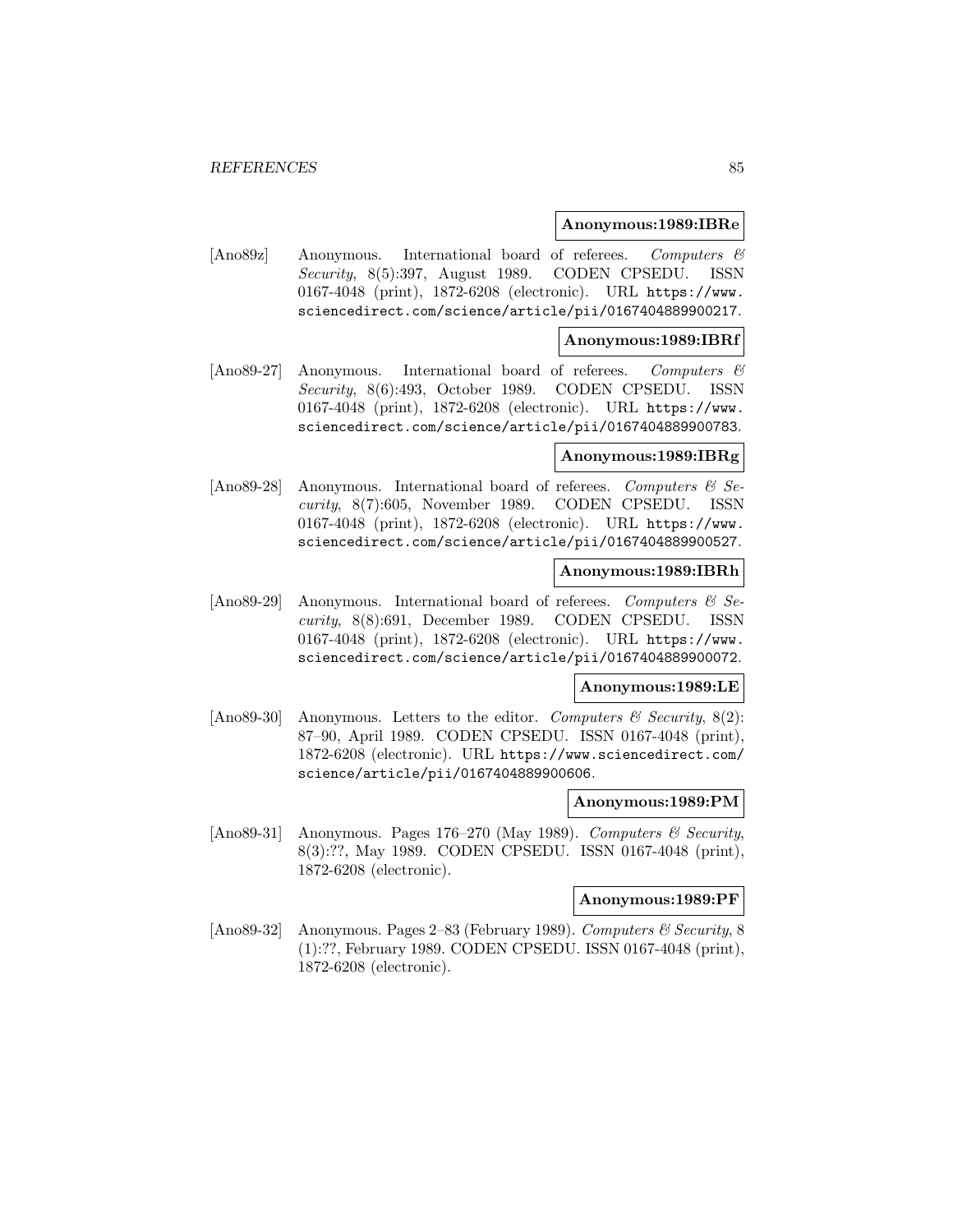#### **Anonymous:1989:PJ**

[Ano89-33] Anonymous. Pages 272–363 (June 1989). Computers & Security, 8(4):??, June 1989. CODEN CPSEDU. ISSN 0167-4048 (print), 1872-6208 (electronic).

#### **Anonymous:1989:PAb**

[Ano89-34] Anonymous. Pages 366–456 (August 1989). Computers & Security, 8(5):??, August 1989. CODEN CPSEDU. ISSN 0167-4048 (print), 1872-6208 (electronic).

## **Anonymous:1989:PO**

[Ano89-35] Anonymous. Pages  $458-548$  (October 1989). Computers & Security, 8(6):??, October 1989. CODEN CPSEDU. ISSN 0167-4048 (print), 1872-6208 (electronic).

### **Anonymous:1989:PN**

[Ano89-36] Anonymous. Pages 550–642 (November 1989). Computers  $\mathcal{C}$  Security, 8(7):??, November 1989. CODEN CPSEDU. ISSN 0167-4048 (print), 1872-6208 (electronic).

## **Anonymous:1989:PD**

[Ano89-37] Anonymous. Pages 644–749 (December 1989). Computers  $\mathcal{C}$  Security, 8(8):??, December 1989. CODEN CPSEDU. ISSN 0167-4048 (print), 1872-6208 (electronic).

### **Anonymous:1989:PAa**

[Ano89-38] Anonymous. Pages 86–173 (April 1989). Computers & Security, 8(2):??, April 1989. CODEN CPSEDU. ISSN 0167-4048 (print), 1872-6208 (electronic).

#### **Anonymous:1989:SAS**

[Ano89-39] Anonymous. Special abstract: Study of computer "viruses" and their potential for infecting Commonwealth computer systems. Computers & Security,  $8(1):69-71$ , February 1989. CO-DEN CPSEDU. ISSN 0167-4048 (print), 1872-6208 (electronic). URL https://www.sciencedirect.com/science/article/pii/ 0167404889900424.

## **Anonymous:1989:SI**

[Ano89-40] Anonymous. Subject index. Computers & Security, 8(8):745– 749, December 1989. CODEN CPSEDU. ISSN 0167-4048 (print),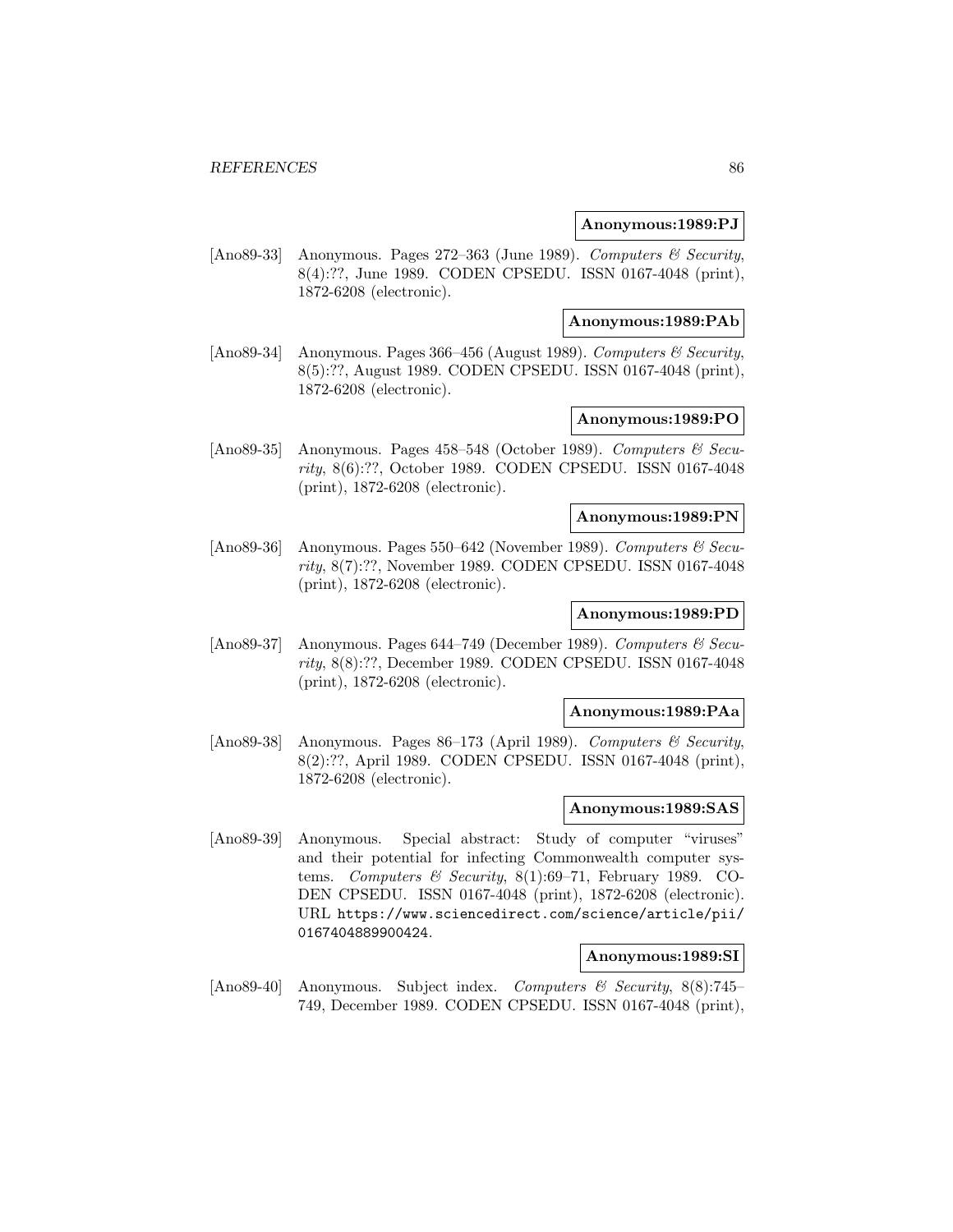1872-6208 (electronic). URL https://www.sciencedirect.com/ science/article/pii/0167404889900151.

#### **Anonymous:1989:WSa**

[Ano89-41] Anonymous. What others are saying. Computers  $\mathcal C$  Security, 8(1): 72–73, February 1989. CODEN CPSEDU. ISSN 0167-4048 (print), 1872-6208 (electronic). URL https://www.sciencedirect.com/ science/article/pii/0167404889900436.

### **Anonymous:1989:WSb**

[Ano89-42] Anonymous. What others are saying. Computers & Security,  $8(4)$ : 347–352, June 1989. CODEN CPSEDU. ISSN 0167-4048 (print), 1872-6208 (electronic). URL https://www.sciencedirect.com/ science/article/pii/0167404889900965.

## **Auerbach:1985:PRI**

[Aue85] Isaac L. Auerbach. Professional responsibility for information privacy. Computers & Security, 4(2):103–107, June 1985. CO-DEN CPSEDU. ISSN 0167-4048 (print), 1872-6208 (electronic). URL https://www.sciencedirect.com/science/article/pii/ 0167404885900148.

## **Ayoub:1983:DCE**

[Ayo83] F. Ayoub. The design of complete encryption networks using cryptographically equivalent permutations. Computers  $\mathcal{C}$  Security, 2(3):261–267, November 1983. CODEN CPSEDU. ISSN 0167-4048 (print), 1872-6208 (electronic). URL https://www. sciencedirect.com/science/article/pii/016740488390010X.

## **Backwith:1983:UAS**

[Bac83] Nigel Backwith. Unique approach to security evaluation. Computers & Security, 2(1):35–40, January 1983. CODEN CPSEDU. ISSN 0167-4048 (print), 1872-6208 (electronic). URL https://www. sciencedirect.com/science/article/pii/0167404883900329.

## **ben-Aaron:1988:TCC**

[bAG88] Diana ben Aaron and Lee Green. Today's computer crime: the threat from within. Computers  $\mathcal B$  Security, 7(1):107, February 1988. CODEN CPSEDU. ISSN 0167-4048 (print), 1872-6208 (electronic). URL https://www.sciencedirect.com/science/ article/pii/0167404888905548.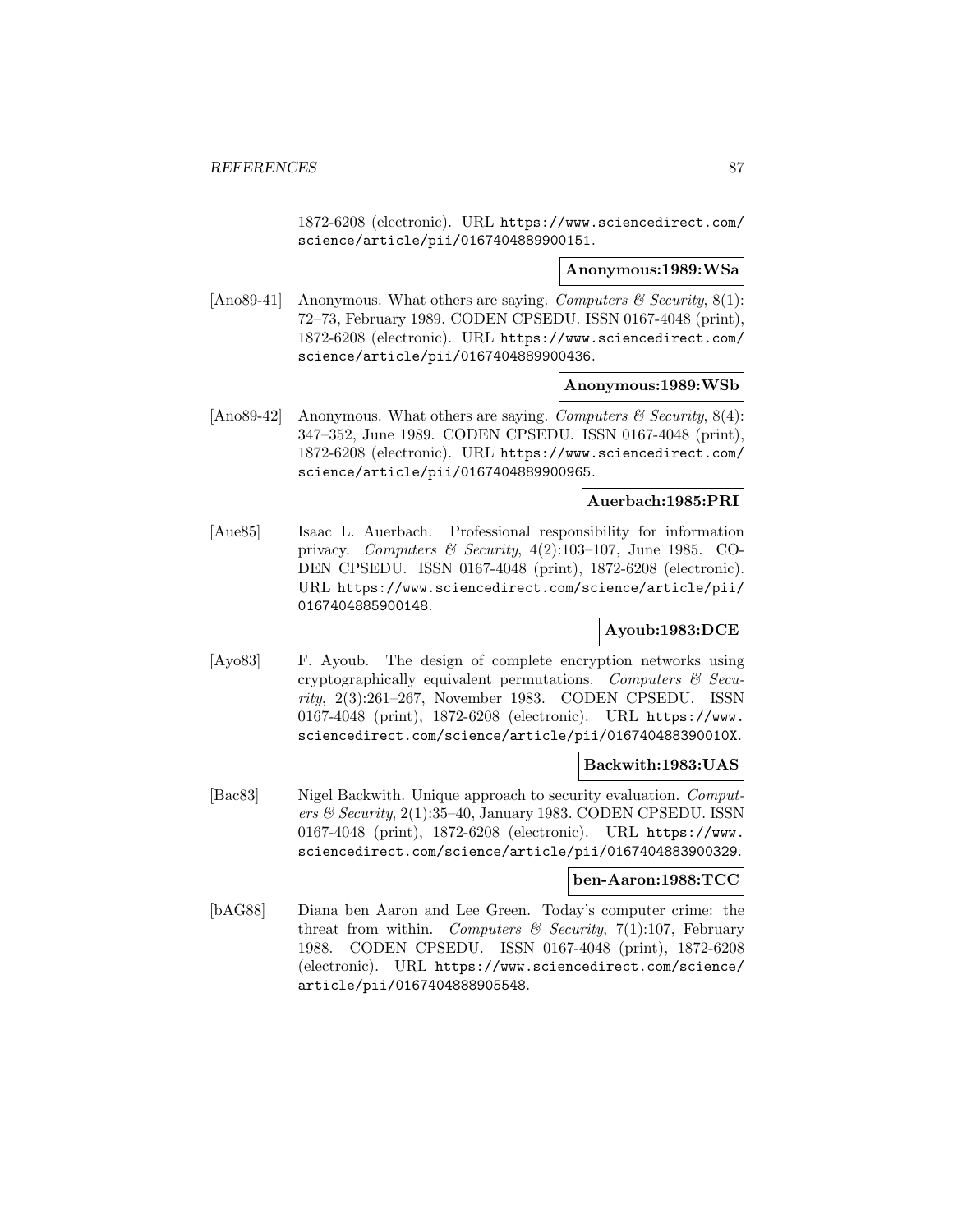### **Banerjee:1982:HSI**

[Ban82] Subodh K. Banerjee. High speed implementation of DES. Computers & Security,  $1(3):261-267$ , November 1982. CO-DEN CPSEDU. ISSN 0167-4048 (print), 1872-6208 (electronic). URL https://www.sciencedirect.com/science/article/pii/ 0167404882900451.

## **Barker:1988:UCS**

[Bar88] Paul Barker. Unisys Canada slaps \$500 k lawsuit on firm. Computers & Security, 7(5):522, October 1988. CODEN CPSEDU. ISSN 0167-4048 (print), 1872-6208 (electronic). URL https://www. sciencedirect.com/science/article/pii/0167404888902830.

## **Barton:1984:UFP**

[BB84] Ben F. Barton and Marthalee S. Barton. User-friendly password methods for computer-mediated information systems. Computers  $\mathcal C$  Security, 3(3):186–195, August 1984. CODEN CPSEDU. ISSN 0167-4048 (print), 1872-6208 (electronic). URL https://www. sciencedirect.com/science/article/pii/0167404884900403.

## **Biskup:1988:PMD**

[BB88] Joachim Biskup and Hans Hermann Brüggeman. The personal model of data:: Towards a privacy-oriented information system. Computers  $\mathcal B$  Security, 7(6):575–597, December 1988. CO-DEN CPSEDU. ISSN 0167-4048 (print), 1872-6208 (electronic). URL https://www.sciencedirect.com/science/article/pii/ 0167404888900090.

## **Blom:1982:SMD**

[BBFÅ82] Rolf Blom, Jan-Olof Brüer, Viiveke Fåk, and S. Ingvar Åkersten. On security measures in distributed computer systems. Computers & Security,  $1(2):113-122$ , June 1982. CODEN CPSEDU. ISSN 0167-4048 (print), 1872-6208 (electronic). URL https://www. sciencedirect.com/science/article/pii/0167404882900049.

### **Baird:1987:MC**

[BBR87] Bruce J. Baird, Lindsay L. Baird, and Ronald P. Ranauro. The moral cracker? Computers & Security,  $6(6)$ :471–478, December 1987. CODEN CPSEDU. ISSN 0167-4048 (print), 1872-6208 (electronic). URL https://www.sciencedirect.com/science/ article/pii/0167404887900289.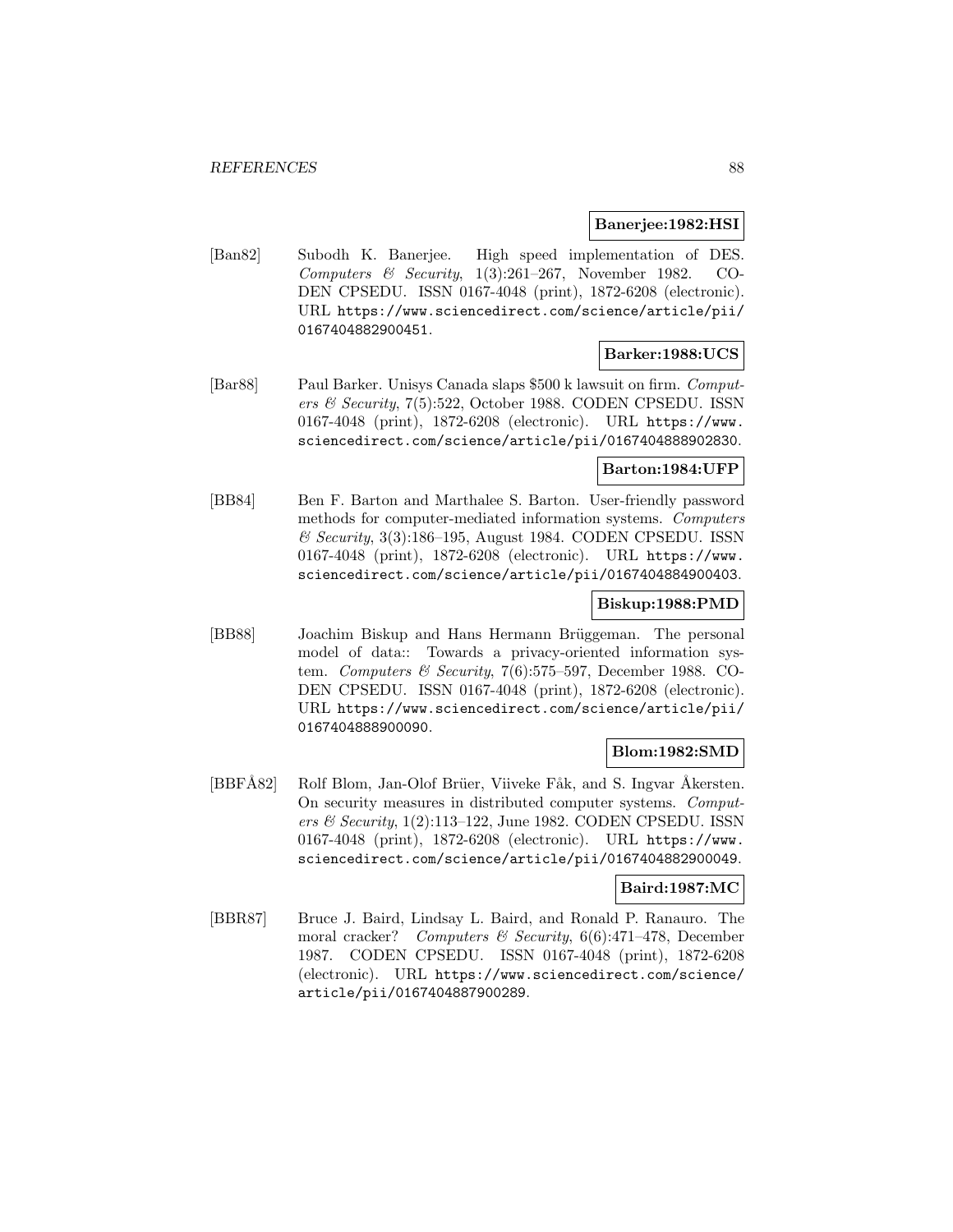## **Ball:1982:DRS**

[BDE<sup>+</sup>82] Leslie D. Ball, Gail Dentch, Mary Emerson, Martha Lewis, Susan McWhorter, and Frank Turgeon. Disaster recovery services. Computers & Security,  $1(3):216-225$ , November 1982. CO-DEN CPSEDU. ISSN 0167-4048 (print), 1872-6208 (electronic). URL https://www.sciencedirect.com/science/article/pii/ 0167404882900360.

#### **Badenhorst:1989:FML**

[BE89] K. P. Badenhorst and Jan H. P. Eloff. Framework of a methodology for the life cycle of computer security in an organization. Computers & Security,  $8(5):433-442$ , August 1989. CO-DEN CPSEDU. ISSN 0167-4048 (print), 1872-6208 (electronic). URL https://www.sciencedirect.com/science/article/pii/ 0167404889900254.

## **Beatson:1986:DOA**

[Bea86a] John G. Beatson. Development and organization of the audit and security functions. Computers  $\mathcal{B}$  Security, 5(2):168, June 1986. CODEN CPSEDU. ISSN 0167-4048 (print), 1872-6208 (electronic). URL https://www.sciencedirect.com/science/ article/pii/0167404886901495.

## **Beatson:1986:MEA**

[Bea86b] John G. Beatson. Managing the EDP audit and security functions. Computers & Security, 5(3):201–206, September 1986. CO-DEN CPSEDU. ISSN 0167-4048 (print), 1872-6208 (electronic). URL https://www.sciencedirect.com/science/article/pii/ 0167404886900118.

#### **Beckman:1983:IFS**

[Bec83] Kristian Beckman. IFIP's first security congress: the multi-million step. Computers & Security,  $2(2):117-119$ , June 1983. CO-DEN CPSEDU. ISSN 0167-4048 (print), 1872-6208 (electronic). URL https://www.sciencedirect.com/science/article/pii/ 0167404883900494.

#### **Bennett:1988:AEA**

[Ben88] John Bennett. Analysis of the encryption algorithm used in the WordPerfect word processing program. Computers  $\mathcal{C}$  Security, 7(1):105, February 1988. CODEN CPSEDU. ISSN 0167-4048 (print), 1872-6208 (electronic). URL https://www. sciencedirect.com/science/article/pii/0167404888905366.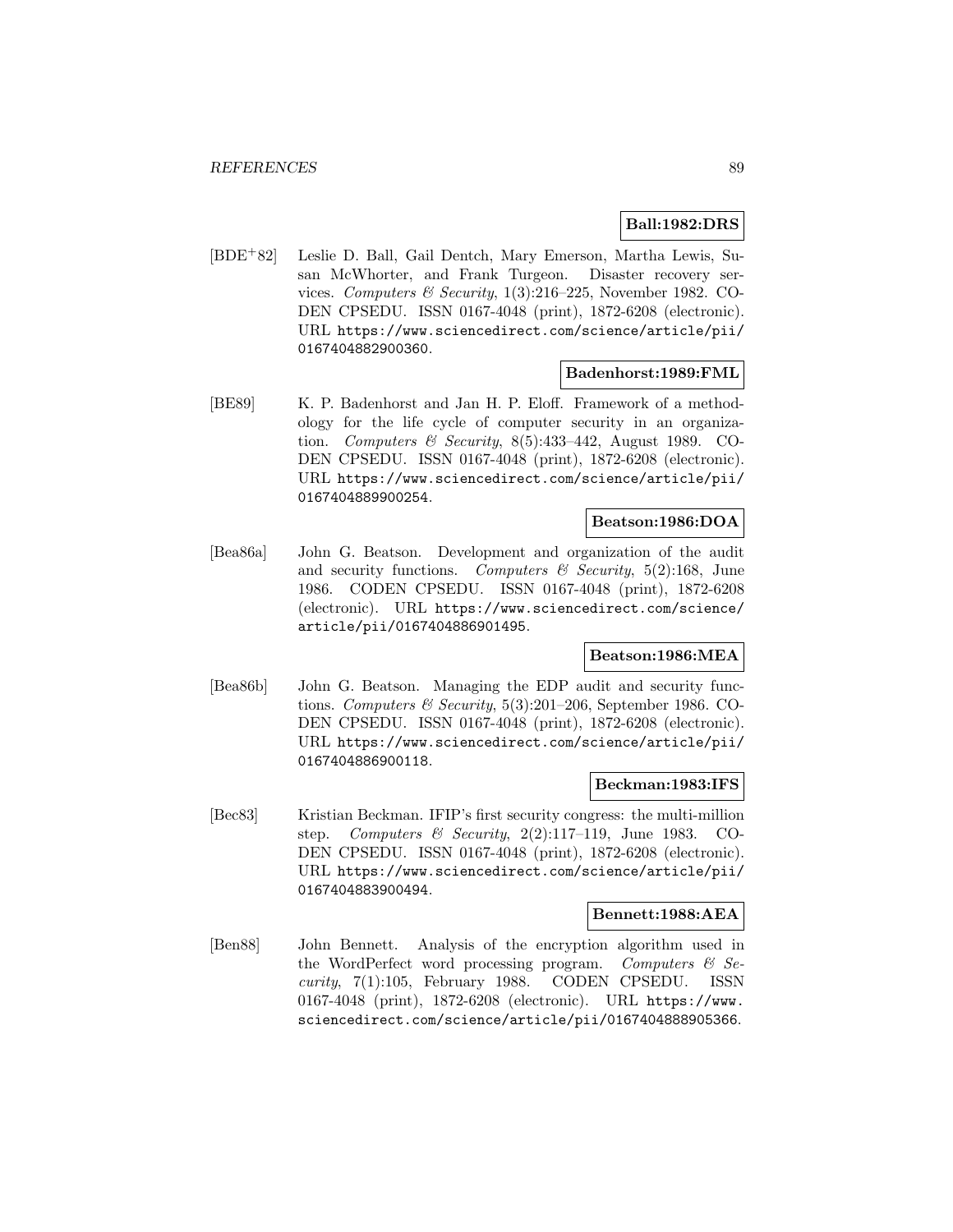#### **Betts:1988:ESG**

[Bet88] Mitch Betts. Encryption standard to get reprieve. Computers  $\mathscr$  Security, 7(1):106, February 1988. CODEN CPSEDU. ISSN 0167-4048 (print), 1872-6208 (electronic). URL https://www. sciencedirect.com/science/article/pii/0167404888905470.

## **Bishop:1986:PCS**

[Bis86] Matt Bishop. A pauper's callback scheme. Computers & Se $curity, 5(2):141-144, June 1986. CODEN CPSEDU. ISSN$ 0167-4048 (print), 1872-6208 (electronic). URL https://www. sciencedirect.com/science/article/pii/0167404886901379.

#### **BloomBecker:1982:ICC**

[Blo82] Jay BloomBecker. International computer crime: Where terrorism and transborder data flow meet. Computers  $\mathcal C$  Security, 1(1):41-53, January 1982. CODEN CPSEDU. ISSN 0167-4048 (print), 1872-6208 (electronic). URL https://www.sciencedirect.com/ science/article/pii/0167404882900244.

#### **Bussolati:1983:TNA**

[BM83] U. Bussolati and G. Martella. Towards a new approach to secure database design. Computers  $\mathcal C$  Security, 2(1):49-62, January 1983. CODEN CPSEDU. ISSN 0167-4048 (print), 1872-6208 (electronic). URL https://www.sciencedirect.com/science/ article/pii/0167404883900342.

## **Bologna:1988:PMM**

[Bol88a] G. J. Bologna. Pitfalls in measuring MIS performance. Computers & Security, 7(2):137–138, April 1988. CODEN CPSEDU. ISSN 0167-4048 (print), 1872-6208 (electronic). URL https://www. sciencedirect.com/science/article/pii/0167404888903264.

### **Bologna:1988:MIS**

[Bol88b] Jack Bologna. Managing an information system crisis. Computers  $&$  Security, 7(3):245–247, June 1988. CODEN CPSEDU. ISSN 0167-4048 (print), 1872-6208 (electronic). URL https://www. sciencedirect.com/science/article/pii/0167404888900260.

#### **Bologna:1988:SRH**

[Bol88c] Jack Bologna. Selection risks in hiring information systems personnel. Computers & Security, 7(4):353-355, August 1988. CO-DEN CPSEDU. ISSN 0167-4048 (print), 1872-6208 (electronic).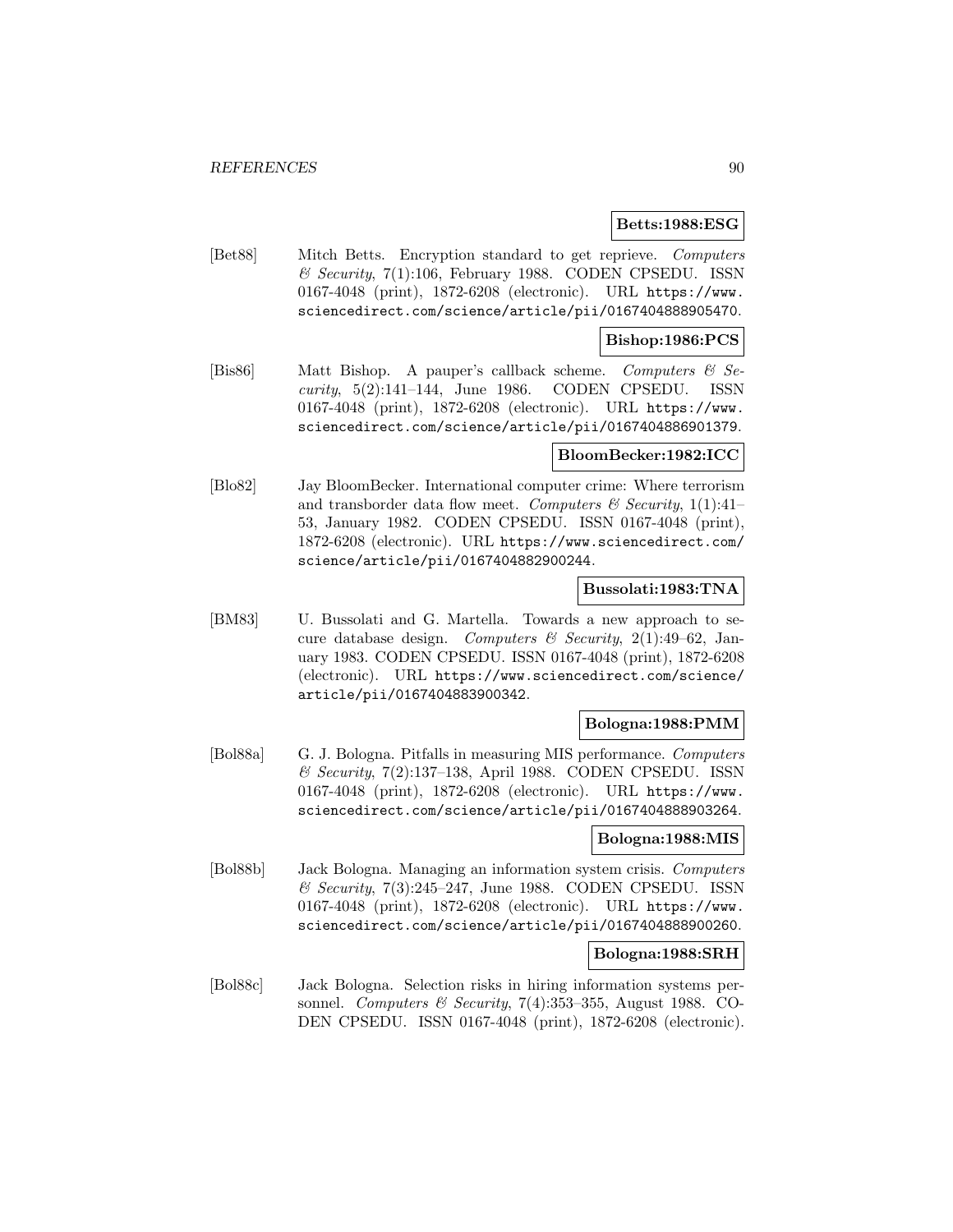URL https://www.sciencedirect.com/science/article/pii/ 0167404888905731.

## **Bologna:1988:SWC**

[Bol88d] Jack Bologna. Soviet white-collar crime and criminal justice. Computers & Security, 7(6):553–556, December 1988. CO-DEN CPSEDU. ISSN 0167-4048 (print), 1872-6208 (electronic). URL https://www.sciencedirect.com/science/article/pii/ 0167404888900053.

## **Bologna:1989:TTR**

[Bol89a] G. J. Bologna. Twenty-two reasons why MIS subordinates don't measure up to their bosses' expectations. Computers  $\mathcal{B}$  Security, 8(5):395–396, August 1989. CODEN CPSEDU. ISSN 0167-4048 (print), 1872-6208 (electronic). URL https://www. sciencedirect.com/science/article/pii/0167404889900205.

### **Bologna:1989:OMF**

[Bol89b] Jack Bologna. The one minute fraud auditor. Computers & Security, 8(1):29–31, February 1989. CODEN CPSEDU. ISSN 0167-4048 (print), 1872-6208 (electronic). URL https://www. sciencedirect.com/science/article/pii/0167404889900357.

### **Bonyun:1983:UAP**

[Bon83] David A. Bonyun. The use of architectural principles in the design of certifiably secure systems. Computers  $\mathcal C$  Security, 2(2): 153–162, June 1983. CODEN CPSEDU. ISSN 0167-4048 (print), 1872-6208 (electronic). URL https://www.sciencedirect.com/ science/article/pii/0167404883900536.

#### **Bottom:1983:ITS**

[Bot83] Norman R. Bottom. An informational theory of security. Computers & Security, 2(3):275–280, November 1983. CO-DEN CPSEDU. ISSN 0167-4048 (print), 1872-6208 (electronic). URL https://www.sciencedirect.com/science/article/pii/ 0167404883900123.

#### **Bound:1988:DST**

[Bou88] William A. J. Bound. Discussing security with top management. Computers & Security,  $7(2):129-130$ , April 1988. CO-DEN CPSEDU. ISSN 0167-4048 (print), 1872-6208 (electronic). URL https://www.sciencedirect.com/science/article/pii/ 0167404888903239.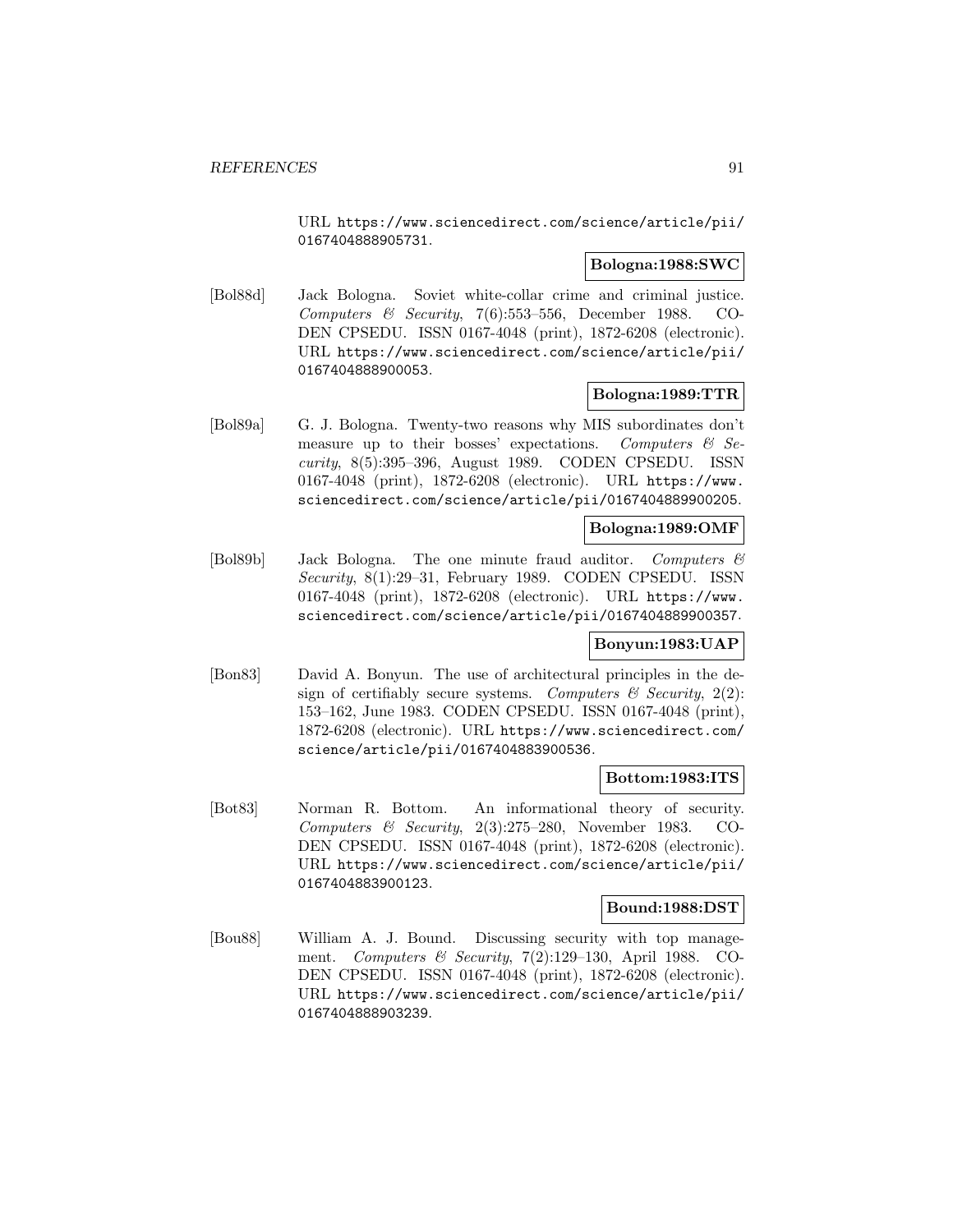#### **Bozman:1988:ISR**

[Boz88a] Jean S. Bozman. IBM slow to remedy leaky DB2 security. Computers & Security, 7(1):104, February 1988. CODEN CPSEDU. ISSN 0167-4048 (print), 1872-6208 (electronic). URL https://www. sciencedirect.com/science/article/pii/0167404888905330.

### **Bozman:1988:USF**

[Boz88b] Jean S. Bozman. Users see flaws in audit trails, access authority. Computers & Security, 7(1):104, February 1988. CO-DEN CPSEDU. ISSN 0167-4048 (print), 1872-6208 (electronic). URL https://www.sciencedirect.com/science/article/pii/ 0167404888905342.

## **Burk:1989:DPS**

[BP89] Holger Bürk and Andreas Pfitzmann. Digital payment systems enabling security and unobservability. Computers  $\mathcal C$  Security, 8(5): 399–416, August 1989. CODEN CPSEDU. ISSN 0167-4048 (print), 1872-6208 (electronic). URL https://www.sciencedirect.com/ science/article/pii/0167404889900229.

#### **Baum:1988:ESS**

[BPR88] William E. Baum, Judith H. Podell, and G. N. Romstedt. Expert system for software quality assurance. Computers  $\mathcal C$  Security, 7(5): 512, October 1988. CODEN CPSEDU. ISSN 0167-4048 (print), 1872-6208 (electronic). URL https://www.sciencedirect.com/ science/article/pii/0167404888902258.

## **Bound:1983:MRA**

[BR83] William A. J. Bound and Dennis R. Ruth. Making risk analysis a useful management tool with microcomputer electronic worksheet packages. Computers  $\mathcal C$  Security, 2(2):102–115, June 1983. CO-DEN CPSEDU. ISSN 0167-4048 (print), 1872-6208 (electronic). URL https://www.sciencedirect.com/science/article/pii/ 0167404883900482.

## **Bong:1989:OSI**

[BR89] Dieter Bong and Christoph Ruland. Optimized software implementations of the modular exponentiation on general purpose microprocessors. Computers & Security,  $8(7):621-630$ , November 1989. CODEN CPSEDU. ISSN 0167-4048 (print), 1872-6208 (electronic). URL https://www.sciencedirect.com/science/ article/pii/0167404889900552.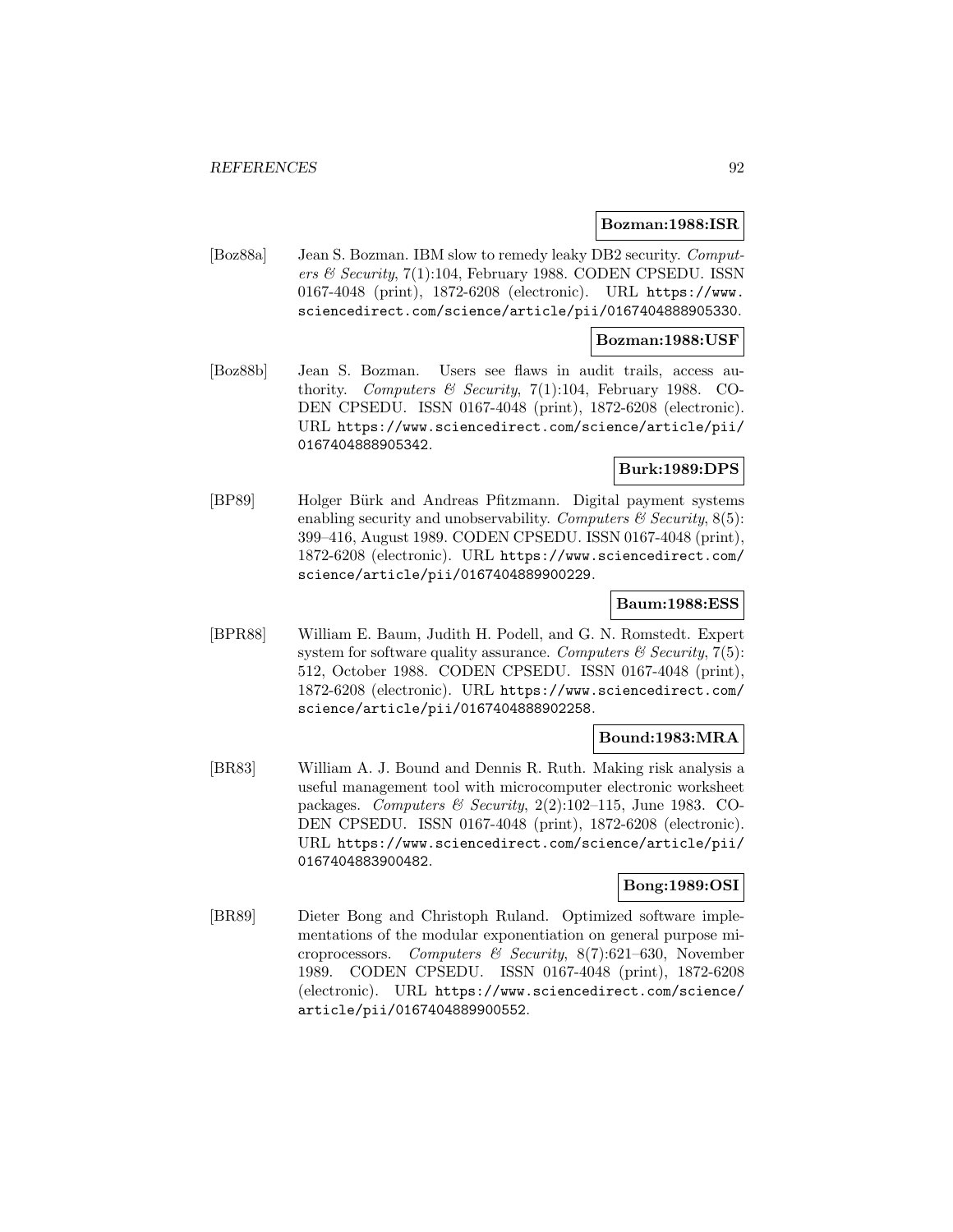### **Braum:1988:SCD**

[Bra88] H. Braum. Security considerations — defence-related and commercial. Computers & Security, 7(5):513, October 1988. CO-DEN CPSEDU. ISSN 0167-4048 (print), 1872-6208 (electronic). URL https://www.sciencedirect.com/science/article/pii/ 0167404888902271.

#### **Bridges:1988:CVS**

[Bri88] Linda Bridges. Computer viruses strike colleges and companies, leaving them defensive. Computers  $\mathcal C$  Security, 7(5):522, October 1988. CODEN CPSEDU. ISSN 0167-4048 (print), 1872-6208 (electronic). URL https://www.sciencedirect.com/science/ article/pii/0167404888902866.

## **Branstad:1982:ISS**

[BS82] Dennis K. Branstad and Miles E. Smid. Integrity and security standards based on cryptography. Computers  $\mathcal B$  Security, 1(3):255– 260, November 1982. CODEN CPSEDU. ISSN 0167-4048 (print), 1872-6208 (electronic). URL https://www.sciencedirect.com/ science/article/pii/016740488290044X.

## **Bui:1987:CEM**

[BS87] Tung Bui and Taracad R. Sivasankaran. Cost-effectiveness modeling for a decision support system in computer security. Computers  $\mathcal C$  Security, 6(2):139–151, April 1987. CODEN CPSEDU. ISSN 0167-4048 (print), 1872-6208 (electronic). URL https://www. sciencedirect.com/science/article/pii/016740488790085X.

## **Buck:1982:PCS**

[Buc82] R. Creighton Buck. The public cryptography study group. Computers & Security,  $1(3):249-254$ , November 1982. CO-DEN CPSEDU. ISSN 0167-4048 (print), 1872-6208 (electronic). URL https://www.sciencedirect.com/science/article/pii/ 0167404882900438.

## **Bump:1984:PSP**

[Bum84] Morrison Bump. A primer on software piracy cases in the courts. Computers & Security,  $3(2):123-134$ , May 1984. CO-DEN CPSEDU. ISSN 0167-4048 (print), 1872-6208 (electronic). URL https://www.sciencedirect.com/science/article/pii/ 0167404884900543.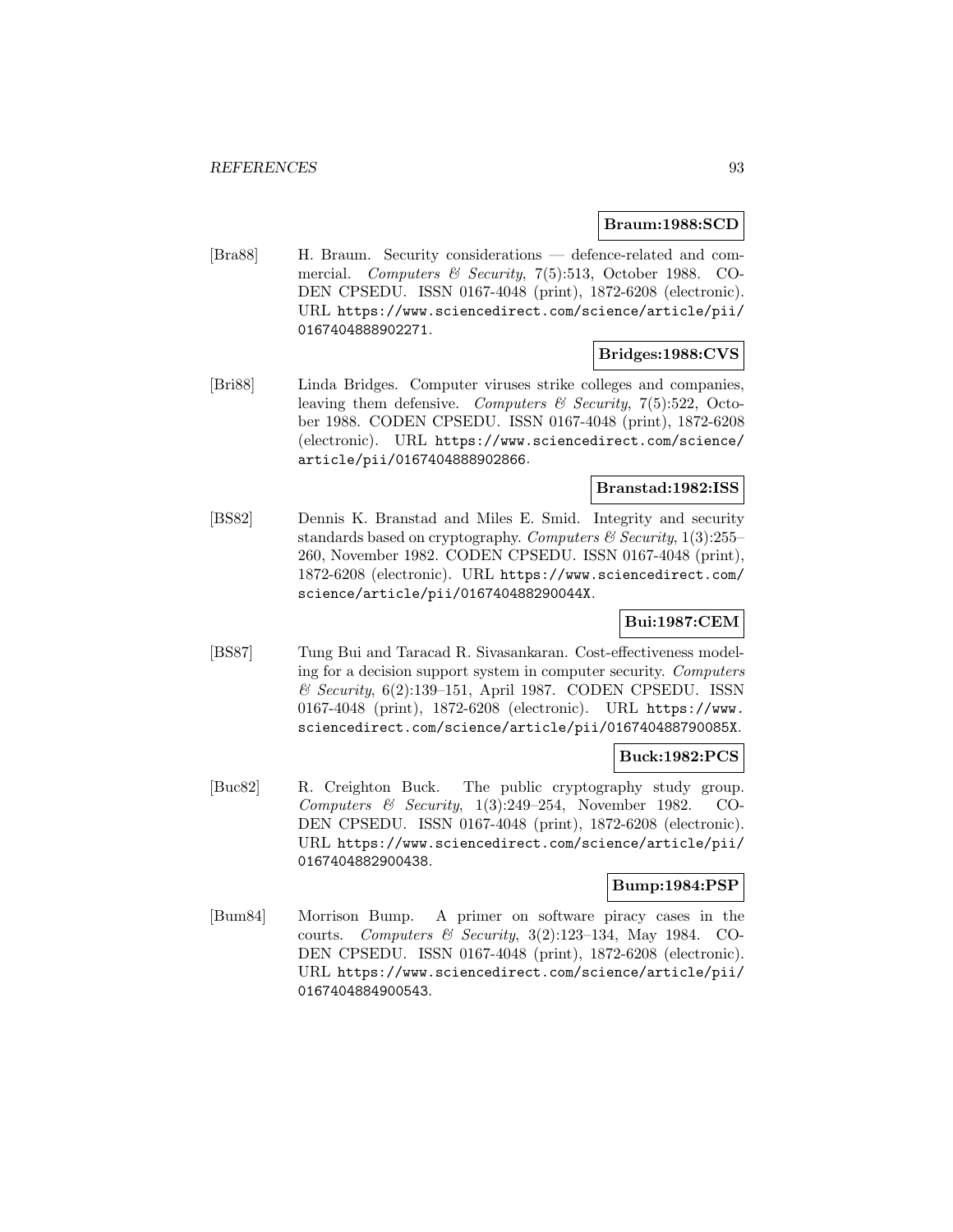#### **Burnham:1988:DES**

[Bur88] B. Burnham. DES (data encryption standard) cryptographic services designed for the DOE wide band communications network. Computers & Security, 7(5):510, October 1988. CO-DEN CPSEDU. ISSN 0167-4048 (print), 1872-6208 (electronic). URL https://www.sciencedirect.com/science/article/pii/ 016740488890212X.

## **Buurmeijer:1984:IDS**

[Buu84] F. Buurmeijer. IBM's data security strategy: Some implementation aspects. Computers & Security,  $3(4):273-277$ , November 1984. CODEN CPSEDU. ISSN 0167-4048 (print), 1872-6208 (electronic). URL https://www.sciencedirect.com/science/ article/pii/0167404884900051.

## **Boshoff:1989:PCM**

[BvS89] W. H. Boshoff and S. H. von Solms. A path context model for addressing security in potentially non-secure environments. Computers & Security,  $8(5):417-425$ , August 1989. CODEN CPSEDU. ISSN 0167-4048 (print), 1872-6208 (electronic). URL https://www.sciencedirect.com/science/article/pii/ 0167404889900230.

## **Byles:1988:LFD**

[Byl88] Torrey Byles. "look-and-feel" decision looms. Computers & Security, 7(5):521, October 1988. CODEN CPSEDU. ISSN 0167-4048 (print), 1872-6208 (electronic). URL https://www. sciencedirect.com/science/article/pii/0167404888902775.

## **Callaghan:1983:SDW**

[Cal83] David R. Callaghan. Securing the distributed word processing network. Computers & Security, 2(1):78–81, January 1983. CO-DEN CPSEDU. ISSN 0167-4048 (print), 1872-6208 (electronic). URL https://www.sciencedirect.com/science/article/pii/ 016740488390038X.

## **Carroll:1982:CCB**

[Car82] John M. Carroll. The control of computer-based fraud. Computers  $\mathcal C$  Security, 1(2):123–138, June 1982. CODEN CPSEDU. ISSN 0167-4048 (print), 1872-6208 (electronic). URL https://www. sciencedirect.com/science/article/pii/0167404882900050.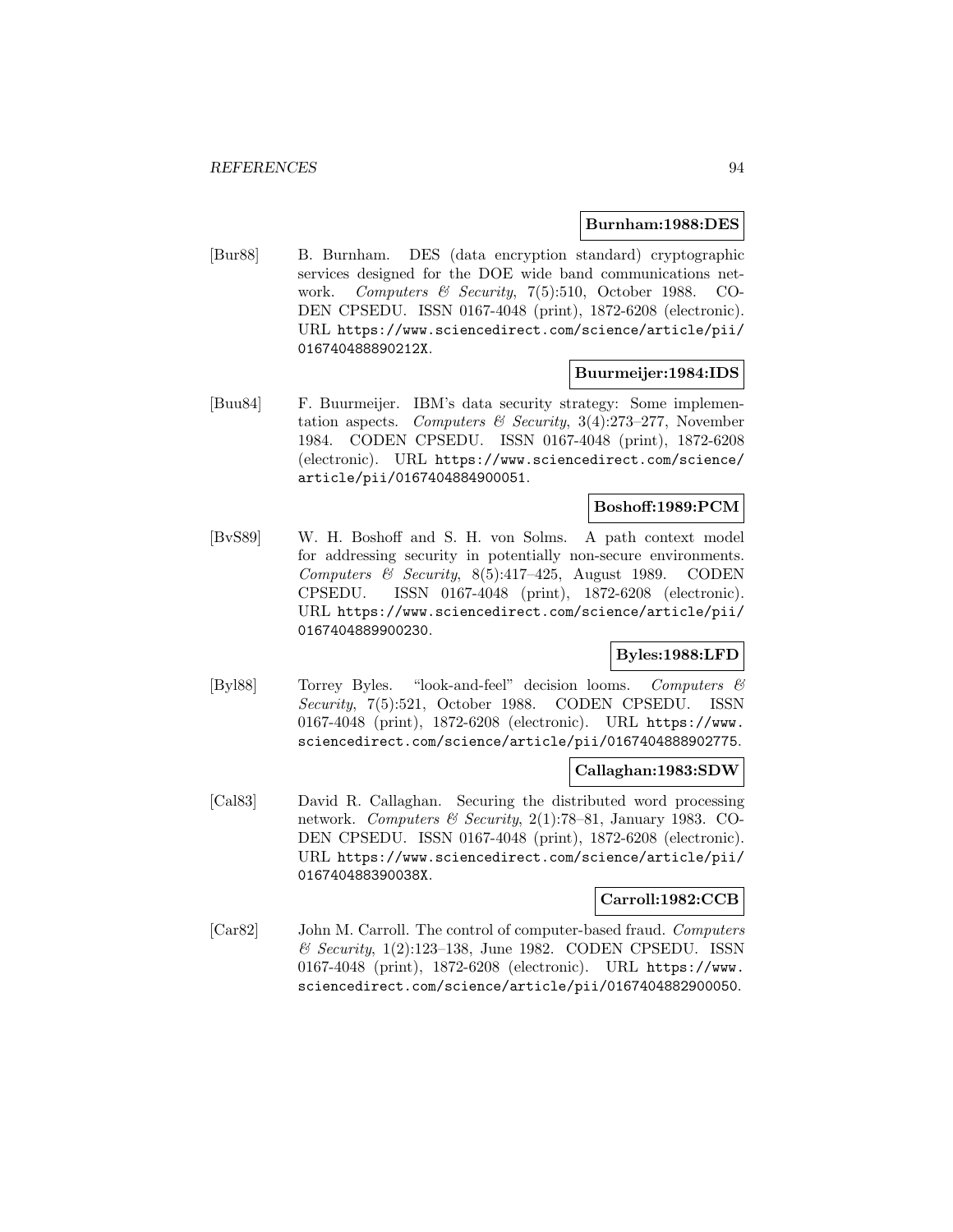## **Carroll:1983:DSR**

[Car83] John M. Carroll. Decision support for risk analysis. Computers  $\mathcal{C}$ Security, 2(3):230–236, November 1983. CODEN CPSEDU. ISSN 0167-4048 (print), 1872-6208 (electronic). URL https://www. sciencedirect.com/science/article/pii/0167404883900056.

#### **Carroll:1987:SEU**

[Car87] John M. Carroll. Strategies for extending the useful lifetime of DES. Computers & Security, 6(4):300–313, August 1987. CO-DEN CPSEDU. ISSN 0167-4048 (print), 1872-6208 (electronic). URL https://www.sciencedirect.com/science/article/pii/ 0167404887900654.

## **Carroll:1988:IMS**

[Car88] John M. Carroll. Implementing multilevel security by violation privilege. Computers & Security, 7(6):563-573, December 1988. CODEN CPSEDU. ISSN 0167-4048 (print), 1872-6208 (electronic). URL https://www.sciencedirect.com/science/ article/pii/0167404888900089.

## **Cohen:1988:TSF**

[CB88] Fred Cohen and Stephen Bruhns. Two secure file servers. Computers & Security, 7(4):409-414, August 1988. CODEN CPSEDU. ISSN 0167-4048 (print), 1872-6208 (electronic). URL https://www.sciencedirect.com/science/article/pii/ 0167404888905810.

## **Cerullo:1983:DCC**

[Cer83] Michael J. Cerullo. Data communications controls. Computers  $\mathcal C$  Security, 2(1):67–72, January 1983. CODEN CPSEDU. ISSN 0167-4048 (print), 1872-6208 (electronic). URL https://www. sciencedirect.com/science/article/pii/0167404883900366.

#### **Cerullo:1985:GCC**

[Cer85] Michael J. Cerullo. General controls in computer systems. Computers & Security,  $4(1):33-45$ , March 1985. CODEN CPSEDU. ISSN 0167-4048 (print), 1872-6208 (electronic). URL https://www. sciencedirect.com/science/article/pii/0167404885900070.

#### **Chamoux:1985:DSC**

[Cha85] J. P. Chamoux. Data security and confidentiality in Europe. Computers  $\mathcal B$  Security, 4(3):207-210, September 1985. CO-DEN CPSEDU. ISSN 0167-4048 (print), 1872-6208 (electronic).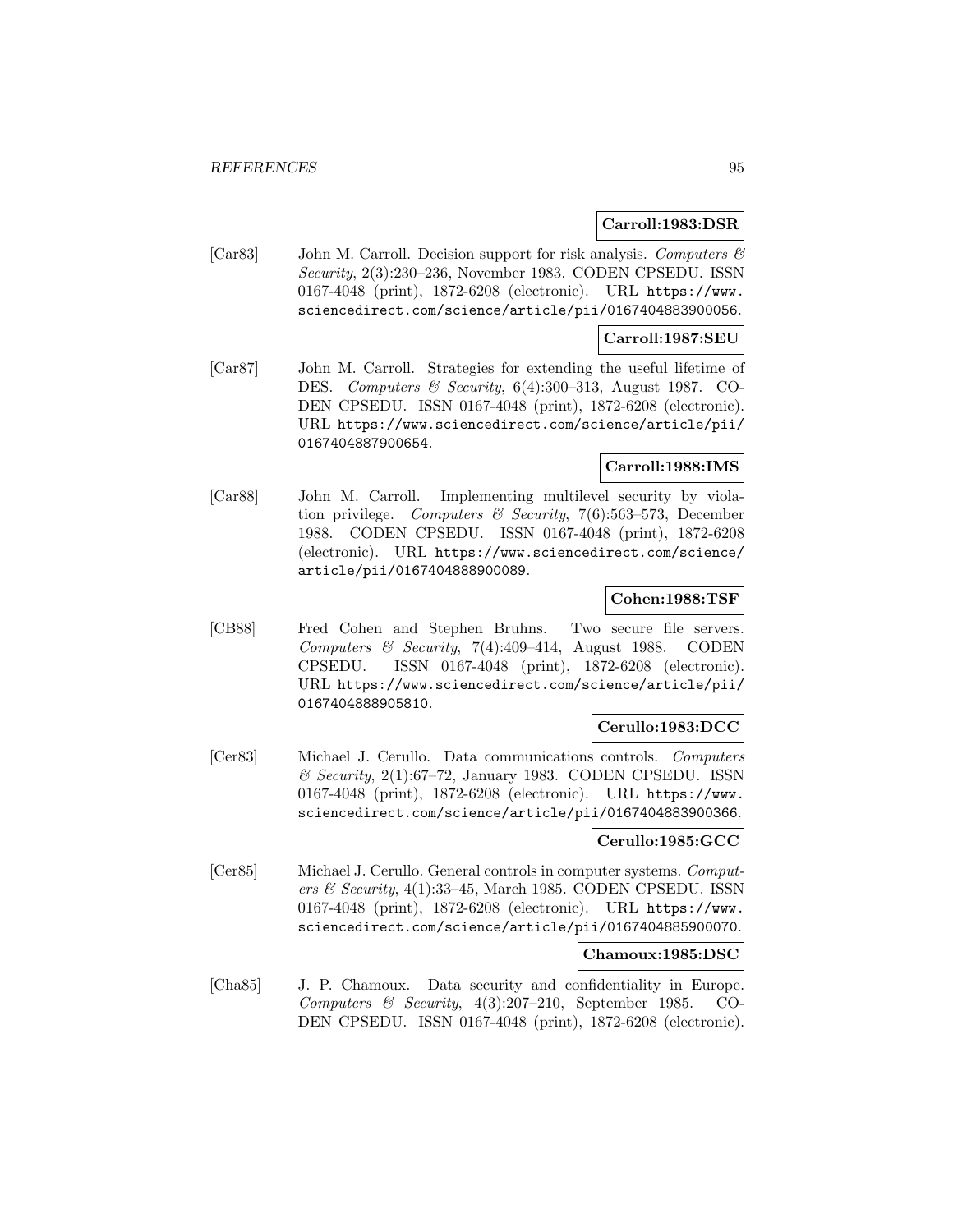URL https://www.sciencedirect.com/science/article/pii/ 016740488590029X.

## **Chandler:1988:LIN**

[Cha88] Harriette L. Chandler. LANS introduce new security issues. Computers & Security, 7(1):106, February 1988. CO-DEN CPSEDU. ISSN 0167-4048 (print), 1872-6208 (electronic). URL https://www.sciencedirect.com/science/article/pii/ 0167404888905469.

## **Chien:1988:CCR**

[Chi88] A. A. Chien. Congestion control in routing networks. Computers & Security, 7(5):515, October 1988. CODEN CPSEDU. ISSN 0167-4048 (print), 1872-6208 (electronic). URL https://www. sciencedirect.com/science/article/pii/0167404888902416.

## **Christoffersson:1988:MAE**

[Chr88] Per Christoffersson. Message authentication and encryption combined. Computers & Security, 7(1):65-71, February 1988. CO-DEN CPSEDU. ISSN 0167-4048 (print), 1872-6208 (electronic). URL https://www.sciencedirect.com/science/article/pii/ 0167404888905056.

## **Carroll:1985:CFA**

[CI85] John M. Carroll and W. R. Mac Iver. COSSAC: a framework for analyzing and configuring secure computer facilities. Computers  $\&$  Security, 4(1):5–12, March 1985. CODEN CPSEDU. ISSN 0167-4048 (print), 1872-6208 (electronic). URL https://www. sciencedirect.com/science/article/pii/0167404885900045.

## **Carroll:1986:DSR**

[CJ86] John M. Carroll and Helmut Jürgensen. Design of a secure relational data base. Computers & Security,  $5(2):167$ , June 1986. CO-DEN CPSEDU. ISSN 0167-4048 (print), 1872-6208 (electronic). URL https://www.sciencedirect.com/science/article/pii/ 0167404886901422.

## **Crockett:1988:ASU**

[CM88] Barton Crockett and Cassimir J. Medford. After the street's unforgettable week all info systems are (mostly) go. Computers  $& Security, 7(1):107, February 1988. CODEN CPSEDU. ISSN$ 0167-4048 (print), 1872-6208 (electronic). URL https://www. sciencedirect.com/science/article/pii/0167404888905512.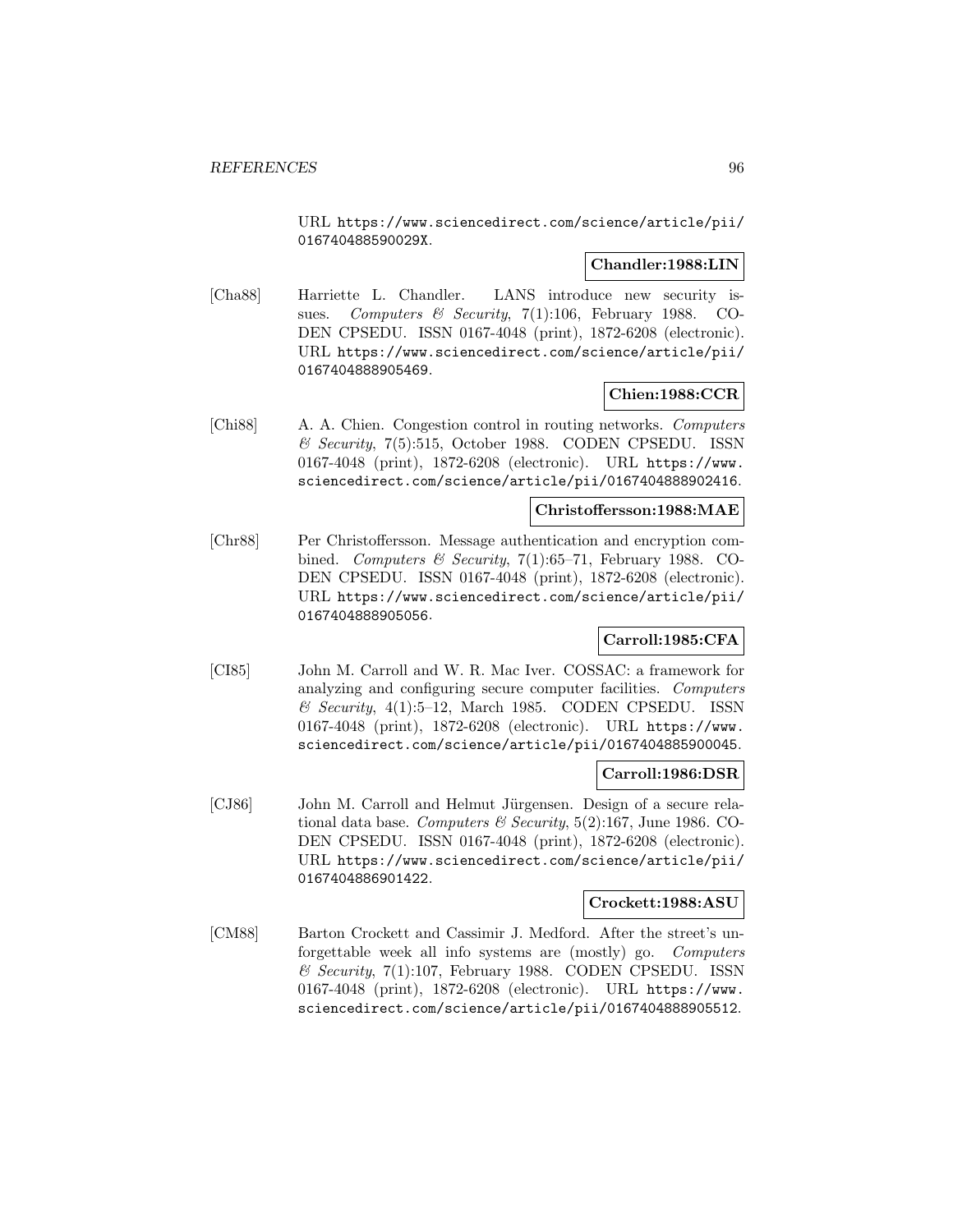## **Carroll:1988:PPT**

[CMRW88] John M. Carroll, Robert B. Mowat, Lynda E. Robbins, and David Wiseman. The password predictor  $-$  a training aid for raising security awareness. Computers  $\mathcal B$  Security, 7(5):475-481, October 1988. CODEN CPSEDU. ISSN 0167-4048 (print), 1872-6208 (electronic). URL https://www.sciencedirect.com/science/ article/pii/0167404888902003.

## **Cohen:1985:SCN**

[Coh85] Fred Cohen. A secure computer network design. Computers  $\mathcal{C}$  Security, 4(3):189–205, September 1985. CODEN CPSEDU. ISSN 0167-4048 (print), 1872-6208 (electronic). URL https://www. sciencedirect.com/science/article/pii/0167404885900288.

## **Cohe:1987:PAI**

[Coh87a] Fred Cohe. Protection and administration of information networks with partial orderings. Computers  $\mathcal C$  Security, 6(2):118–128, April 1987. CODEN CPSEDU. ISSN 0167-4048 (print), 1872-6208 (electronic). URL https://www.sciencedirect.com/science/ article/pii/0167404887900824.

## **Cohen:1987:CVT**

[Coh87b] Fred Cohen. Computer viruses: Theory and experiments. Computers & Security,  $6(1):22-35$ , February 1987. CODEN CPSEDU. ISSN 0167-4048 (print), 1872-6208 (electronic). URL https://www.sciencedirect.com/science/article/pii/ 0167404887901222.

## **Cohen:1987:CCI**

[Coh87c] Fred Cohen. A cryptographic checksum for integrity protection. Computers & Security,  $6(6)$ :505–510, December 1987. CO-DEN CPSEDU. ISSN 0167-4048 (print), 1872-6208 (electronic). URL https://www.sciencedirect.com/science/article/pii/ 0167404887900319.

## **Cohen:1987:DAD**

[Coh87d] Fred Cohen. Design and administration of distributed and hierarchical information networks under partial orderings. Computers  $\mathcal C$  Security, 6(3):219–228, June 1987. CODEN CPSEDU. ISSN 0167-4048 (print), 1872-6208 (electronic). URL https://www. sciencedirect.com/science/article/pii/0167404887901039.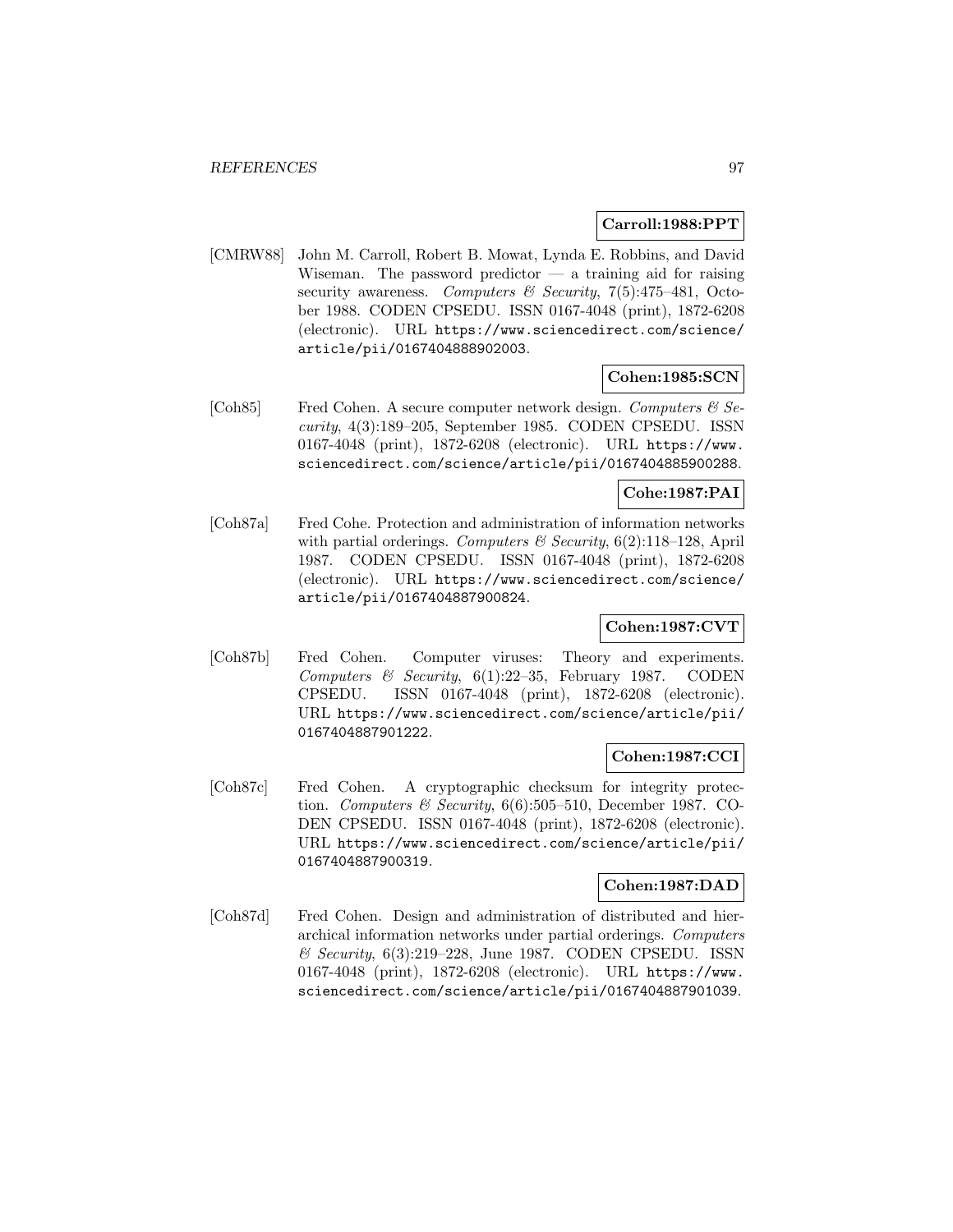## **Cohen:1987:DPI**

[Coh87e] Fred Cohen. Design and protection of an information network under a partial ordering: a case study. Computers  $\mathcal C$  Security, 6(4): 332–338, August 1987. CODEN CPSEDU. ISSN 0167-4048 (print), 1872-6208 (electronic). URL https://www.sciencedirect.com/ science/article/pii/016740488790068X.

## **Cohen:1988:DPC**

[Coh88a] Fred Cohen. Designing provably correct information networks with digital diodes. Computers & Security,  $7(3):279-286$ , June 1988. CODEN CPSEDU. ISSN 0167-4048 (print), 1872-6208 (electronic). URL https://www.sciencedirect.com/science/ article/pii/016740488890034X.

## **Cohen:1988:MPP**

[Coh88b] Fred Cohen. Maintaining a poor person's information integrity. Computers  $\mathcal B$  Security, 7(5):489–494, October 1988. CO-DEN CPSEDU. ISSN 0167-4048 (print), 1872-6208 (electronic). URL https://www.sciencedirect.com/science/article/pii/ 0167404888902027.

## **Cohen:1988:ICV**

[Coh88c] Fred Cohen. On the implications of computer viruses and methods of defense. Computers & Security,  $7(2):167-184$ , April 1988. CO-DEN CPSEDU. ISSN 0167-4048 (print), 1872-6208 (electronic). URL https://www.sciencedirect.com/science/article/pii/ 0167404888903343.

## **Cohen:1988:EIC**

[Coh88d] Frederick Cohen. Ethical issues in computer virus distribution. Computers & Security, 7(4):335–336, August 1988. CO-DEN CPSEDU. ISSN 0167-4048 (print), 1872-6208 (electronic). URL https://www.sciencedirect.com/science/article/pii/ 0167404888905627.

## **Cohen:1989:CAC**

[Coh89a] Fred Cohen. Computational aspects of computer viruses. *Comput*ers & Security, 8(4):297–298, June 1989. CODEN CPSEDU. ISSN 0167-4048 (print), 1872-6208 (electronic). URL https://www. sciencedirect.com/science/article/pii/0167404889900898.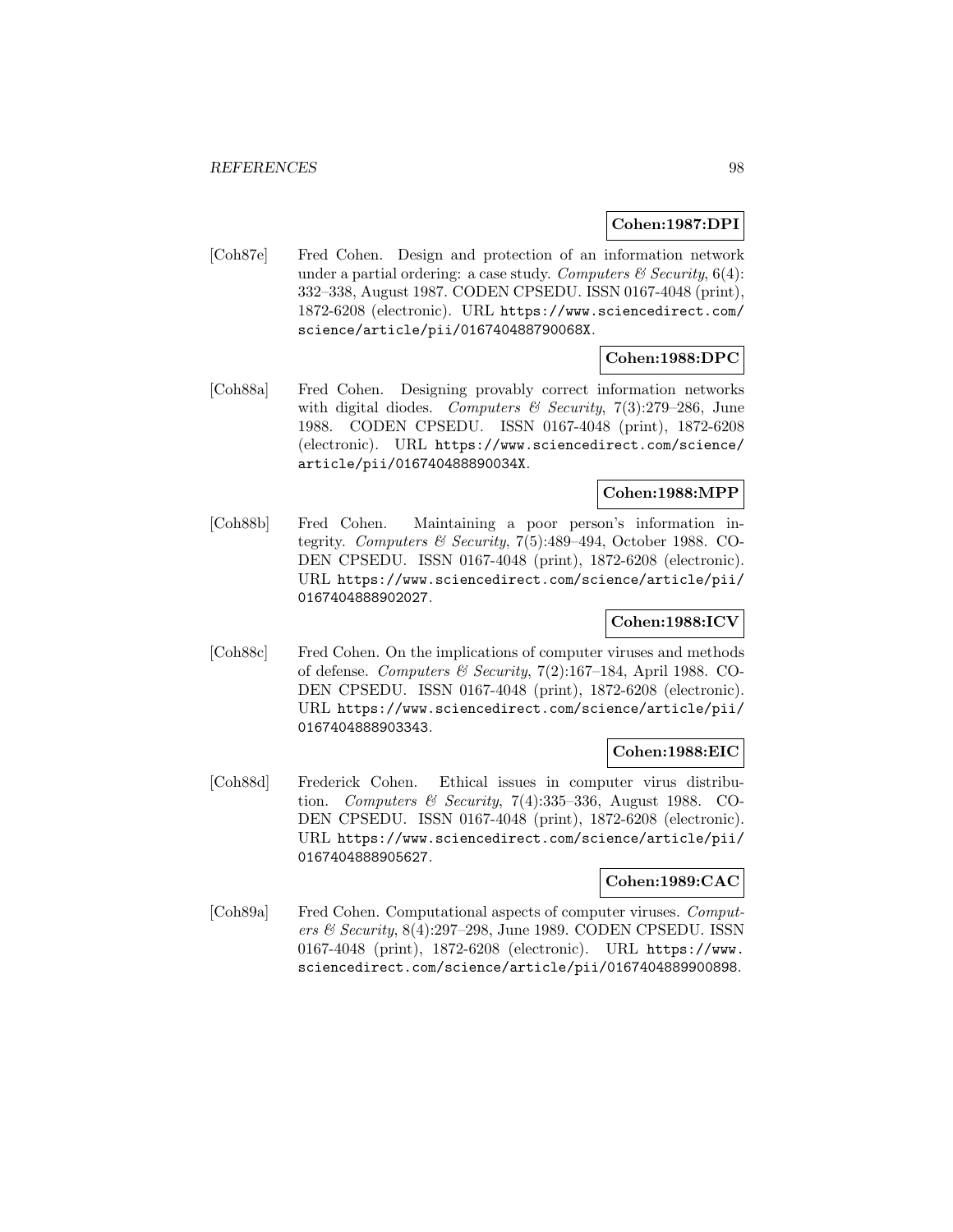### **Cohen:1989:MPD**

[Coh89b] Fred Cohen. Models of practical defenses against computer viruses. Computers & Security,  $8(2):149-160$ , April 1989. CO-DEN CPSEDU. ISSN 0167-4048 (print), 1872-6208 (electronic). URL https://www.sciencedirect.com/science/article/pii/ 0167404889900709.

## **Comer:1984:CCN**

[Com84] Michael Comer. Computer crime needs international countermeasures. Computers & Security,  $3(1):53-55$ , February 1984. CO-DEN CPSEDU. ISSN 0167-4048 (print), 1872-6208 (electronic). URL https://www.sciencedirect.com/science/article/pii/ 0167404884900294.

### **Courtney:1982:SAD**

[Cou82] Robert H. Courtney. A systematic approach to data security. Computers & Security,  $1(2):99-112$ , June 1982. CO-DEN CPSEDU. ISSN 0167-4048 (print), 1872-6208 (electronic). URL https://www.sciencedirect.com/science/article/pii/ 0167404882900037.

## **Courtney:1988:APS**

[Cou88] Robert H. Courtney. Another perspective on sensitive but unclassified data. Computers & Security,  $7(1):19-23$ , February 1988. CO-DEN CPSEDU. ISSN 0167-4048 (print), 1872-6208 (electronic). URL https://www.sciencedirect.com/science/article/pii/ 0167404888904968.

## **Carroll:1988:ACP**

[CR88] John M. Carroll and Lynda Robbins. The automated cryptananysis of polyalphabetic ciphers. Computers & Security, 7(1):104, February 1988. CODEN CPSEDU. ISSN 0167-4048 (print), 1872-6208 (electronic). URL https://www.sciencedirect.com/science/ article/pii/0167404888905354.

## **Caroll:1983:MSA**

[CW83] John M. Caroll and Oi-Lun Wu. Methodology for security analysis of data-processing systems. Computers & Security,  $2(1):24-$ 34, January 1983. CODEN CPSEDU. ISSN 0167-4048 (print), 1872-6208 (electronic). URL https://www.sciencedirect.com/ science/article/pii/0167404883900317.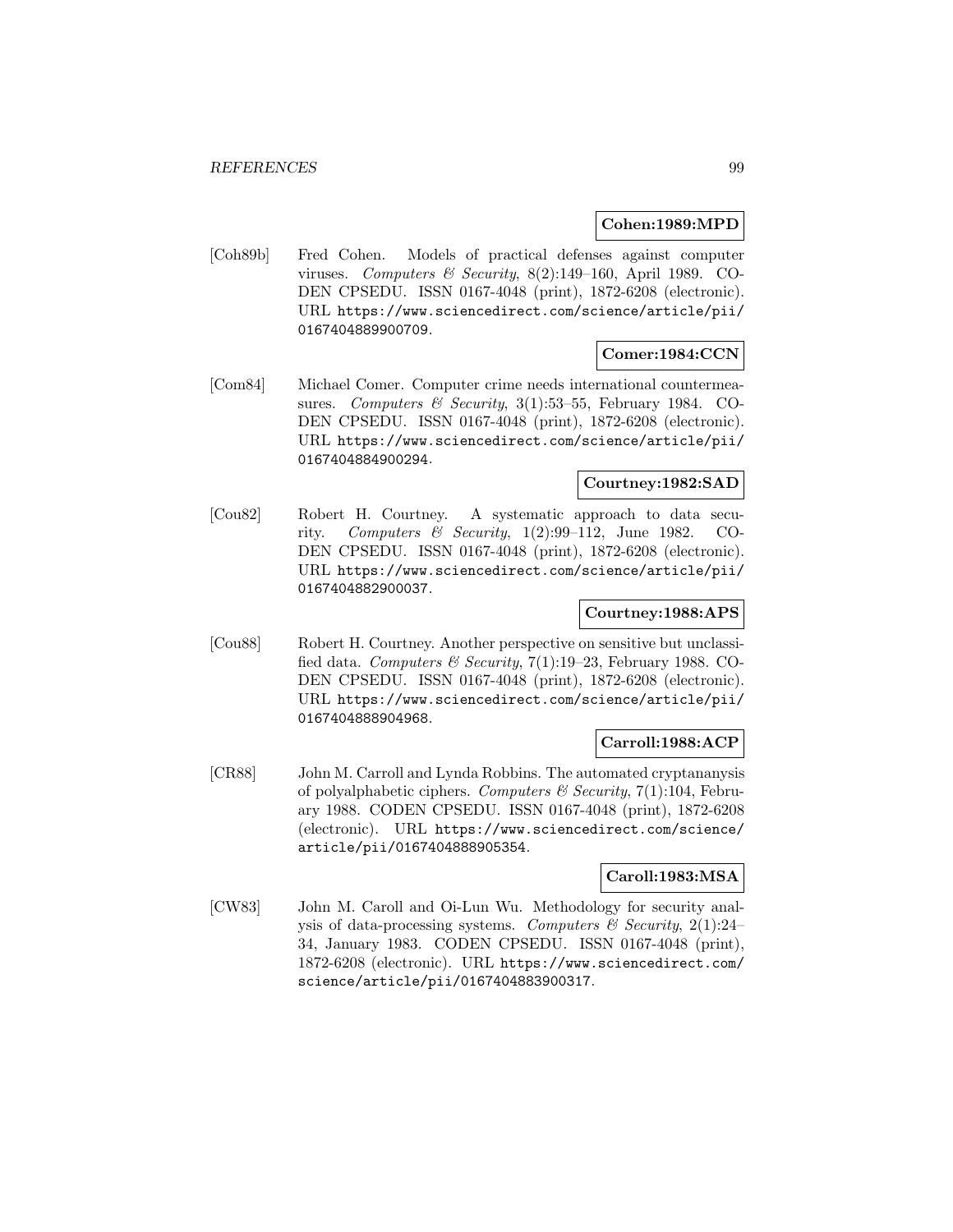#### **Davies:1986:HUS**

[Dav86] Donald W. Davies. How to use the DES safely. Computers  $\mathcal C$  Security, 5(2):169, June 1986. CODEN CPSEDU. ISSN 0167-4048 (print), 1872-6208 (electronic). URL https://www. sciencedirect.com/science/article/pii/0167404886901562.

## **David:1988:TVF**

[Dav88] Jon David. Treating viral fever. Computers  $\mathcal{C}$  Security, 7(3): 255–258, June 1988. CODEN CPSEDU. ISSN 0167-4048 (print), 1872-6208 (electronic). URL https://www.sciencedirect.com/ science/article/pii/0167404888900296.

### **deBruyne:1985:SVU**

[dB85] P. de Bruyne. Signature verification using holistic measures. Computers & Security,  $4(4):309-315$ , December 1985. CO-DEN CPSEDU. ISSN 0167-4048 (print), 1872-6208 (electronic). URL https://www.sciencedirect.com/science/article/pii/ 0167404885900495.

## **duCroix:1985:DSA**

[dC85] A. J. du Croix. Data sharing and access protection in business system 12. Computers & Security, 4(4):317–323, December 1985. CO-DEN CPSEDU. ISSN 0167-4048 (print), 1872-6208 (electronic). URL https://www.sciencedirect.com/science/article/pii/ 0167404885900501.

### **Dehnad:1989:SWI**

[Deh89] Khosrow Dehnad. A simple way of improving the login security. Computers & Security, 8(7):607–611, November 1989. CO-DEN CPSEDU. ISSN 0167-4048 (print), 1872-6208 (electronic). URL https://www.sciencedirect.com/science/article/pii/ 0167404889900539.

#### **DeMaio:1989:VMI**

[DeM89] Harry B. DeMaio. Viruses — a management issue. Computers  $\mathcal{C}$ Security, 8(5):381–388, August 1989. CODEN CPSEDU. ISSN 0167-4048 (print), 1872-6208 (electronic). URL https://www. sciencedirect.com/science/article/pii/0167404889900187.

#### **Dwyer:1987:MLS**

[DJT87] Patricia A. Dwyer, George D. Jelatis, and Bhavani M. Thuraisingham. Multi-level security in database management systems. Computers & Security,  $6(3):245-251$ , June 1987. CO-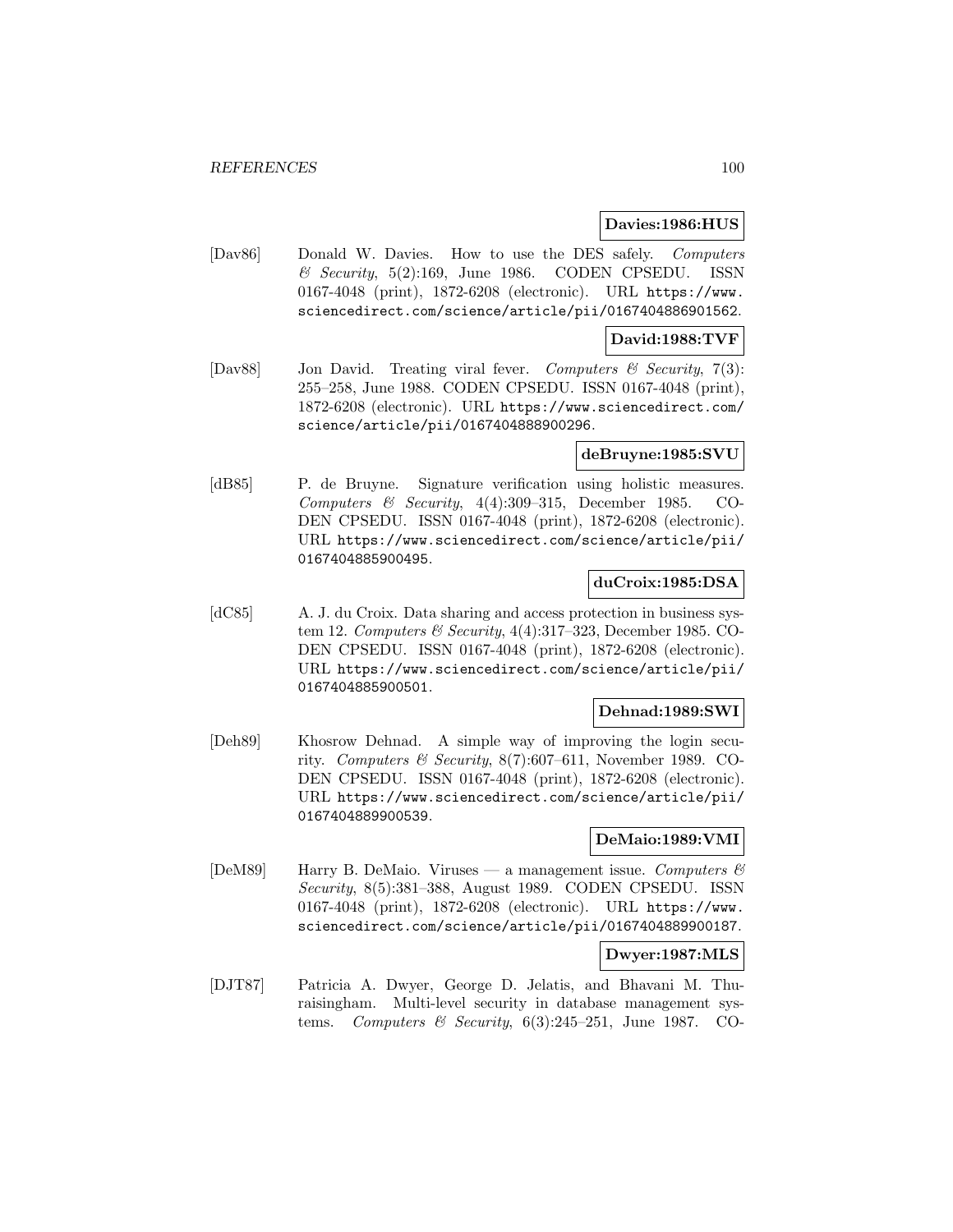DEN CPSEDU. ISSN 0167-4048 (print), 1872-6208 (electronic). URL https://www.sciencedirect.com/science/article/pii/ 0167404887901052.

## **Doswell:1986:ACS**

[Dos86] Roger T. Doswell. The audit, control and security of the project life cycle — pre-implementation stage. Computers  $\mathcal C$  Security, 5 (2):168, June 1986. CODEN CPSEDU. ISSN 0167-4048 (print), 1872-6208 (electronic). URL https://www.sciencedirect.com/ science/article/pii/0167404886901513.

## **David:1988:UCE**

[DR88] H. David and J. Roelofsen. Use of colour on electronic data displays (second study). Computers  $\mathcal B$  Security, 7(5):512, October 1988. CODEN CPSEDU. ISSN 0167-4048 (print), 1872-6208 (electronic). URL https://www.sciencedirect.com/science/ article/pii/0167404888902222.

## **EHH:1985:BRT**

[EHH85a] EHH. Book review: Transborder data flows: access to the international on-line data-base market: Amsterdam: North-Holland, 1984. 130 + xiv pages, Dfl  $75.00/US$  \$28.75. Computers & Security, 4(3):249, September 1985. CODEN CPSEDU. ISSN 0167-4048 (print), 1872-6208 (electronic). URL https://www. sciencedirect.com/science/article/pii/0167404885900410.

## **EHH:1985:PSC**

[EHH85b] EHH. Proceedings of the seventh computer security group conference: Washington: US Government Printing Office, 1984 — 776-101/1027. 115 pages. Computers & Security, 4(3):249–250, September 1985. CODEN CPSEDU. ISSN 0167-4048 (print), 1872-6208 (electronic). URL https://www.sciencedirect.com/ science/article/pii/0167404885900422.

## **Ekebrink:1986:DST**

[Eke86a] Ivan Ekebrink. Data security in terminalized system. Computers  $\mathcal{C}$ Security, 5(4):325–327, December 1986. CODEN CPSEDU. ISSN 0167-4048 (print), 1872-6208 (electronic). URL https://www. sciencedirect.com/science/article/pii/0167404886900532.

#### **Ekerbrink:1986:SET**

[Eke86b] Ivan Ekerbrink. Security of electronic transactions. Computers  $\mathcal C$  Security, 5(2):168, June 1986. CODEN CPSEDU. ISSN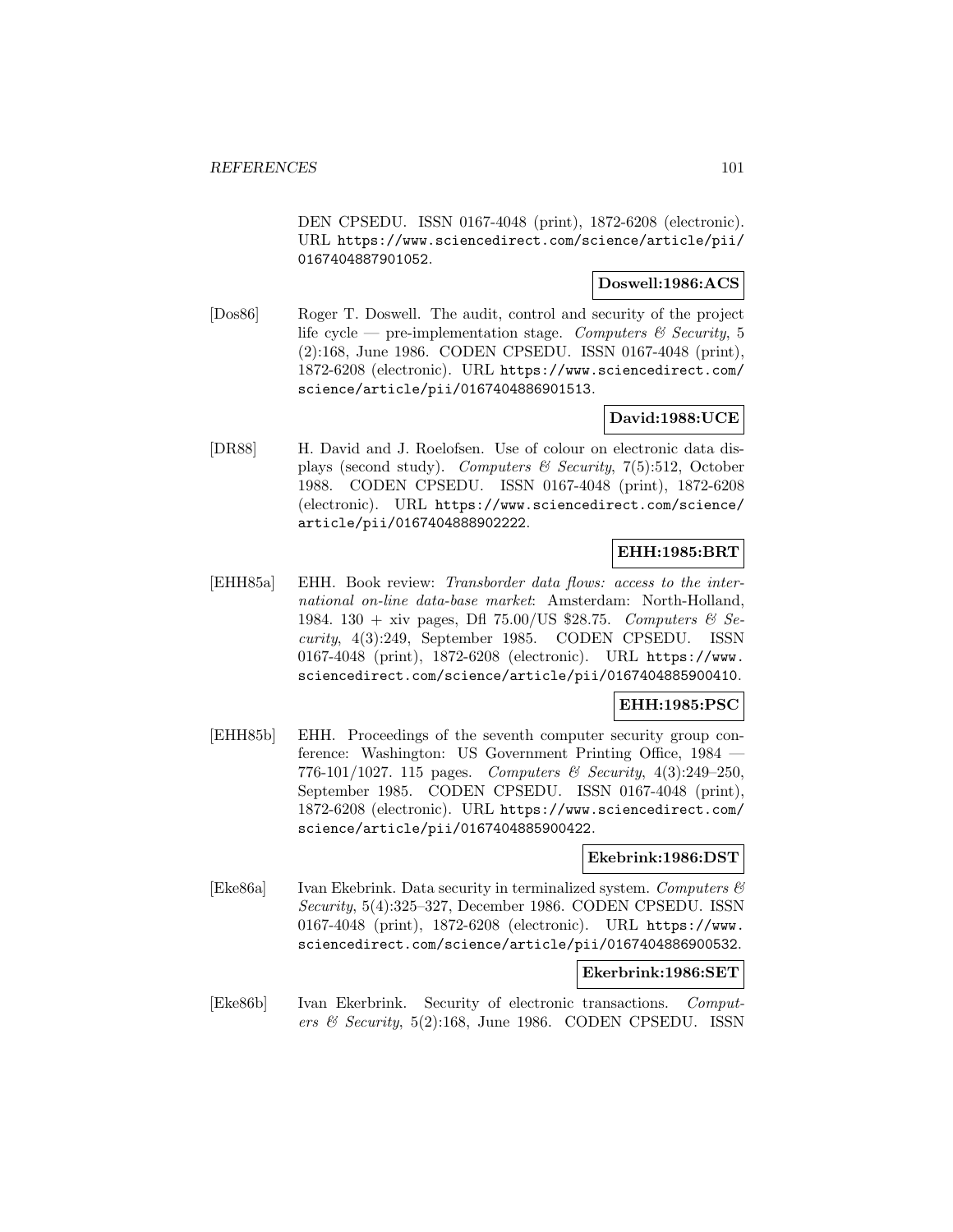0167-4048 (print), 1872-6208 (electronic). URL https://www. sciencedirect.com/science/article/pii/0167404886901483.

## **Eloff:1983:SPS**

[Elo83] Jan H. P. Eloff. Selection process for security packages. Computers & Security, 2(3):256-260, November 1983. CODEN CPSEDU. ISSN 0167-4048 (print), 1872-6208 (electronic). URL https://www.sciencedirect.com/science/article/pii/ 0167404883900093.

## **Eloff:1985:DSL**

[Elo85] Jan H. P. Eloff. The development of a specification language for a computer security system. Computers & Security,  $4(2):143-147$ , June 1985. CODEN CPSEDU. ISSN 0167-4048 (print), 1872-6208 (electronic). URL https://www.sciencedirect.com/science/ article/pii/0167404885900197.

## **Eloff:1988:CSP**

[Elo88] Jan H. P. Eloff. Computer security policy: Important issues. Computers & Security, 7(6):559–562, December 1988. CO-DEN CPSEDU. ISSN 0167-4048 (print), 1872-6208 (electronic). URL https://www.sciencedirect.com/science/article/pii/ 0167404888900077.

## **Erdem:1986:HCO**

[Erd86] Hilmi Erdem. Host cryptographic operations: a software implementation. Computers & Security, 5(4):344-346, December 1986. CODEN CPSEDU. ISSN 0167-4048 (print), 1872-6208 (electronic). URL https://www.sciencedirect.com/science/ article/pii/016740488690057X.

## **Essen:1986:NMI**

[Ess86] Johan Essen. New member of the international board of Editors. Computers & Security, 5(2):84, June 1986. CO-DEN CPSEDU. ISSN 0167-4048 (print), 1872-6208 (electronic). URL https://www.sciencedirect.com/science/article/pii/ 0167404886901240.

### **Faak:1986:SVH**

 $[Fåk86]$  Viiveke Fåk. Software versus hardware encryption — is there any difference today? Computers & Security, 5(2):167, June 1986. CO-DEN CPSEDU. ISSN 0167-4048 (print), 1872-6208 (electronic). URL https://www.sciencedirect.com/science/article/pii/ 0167404886901434.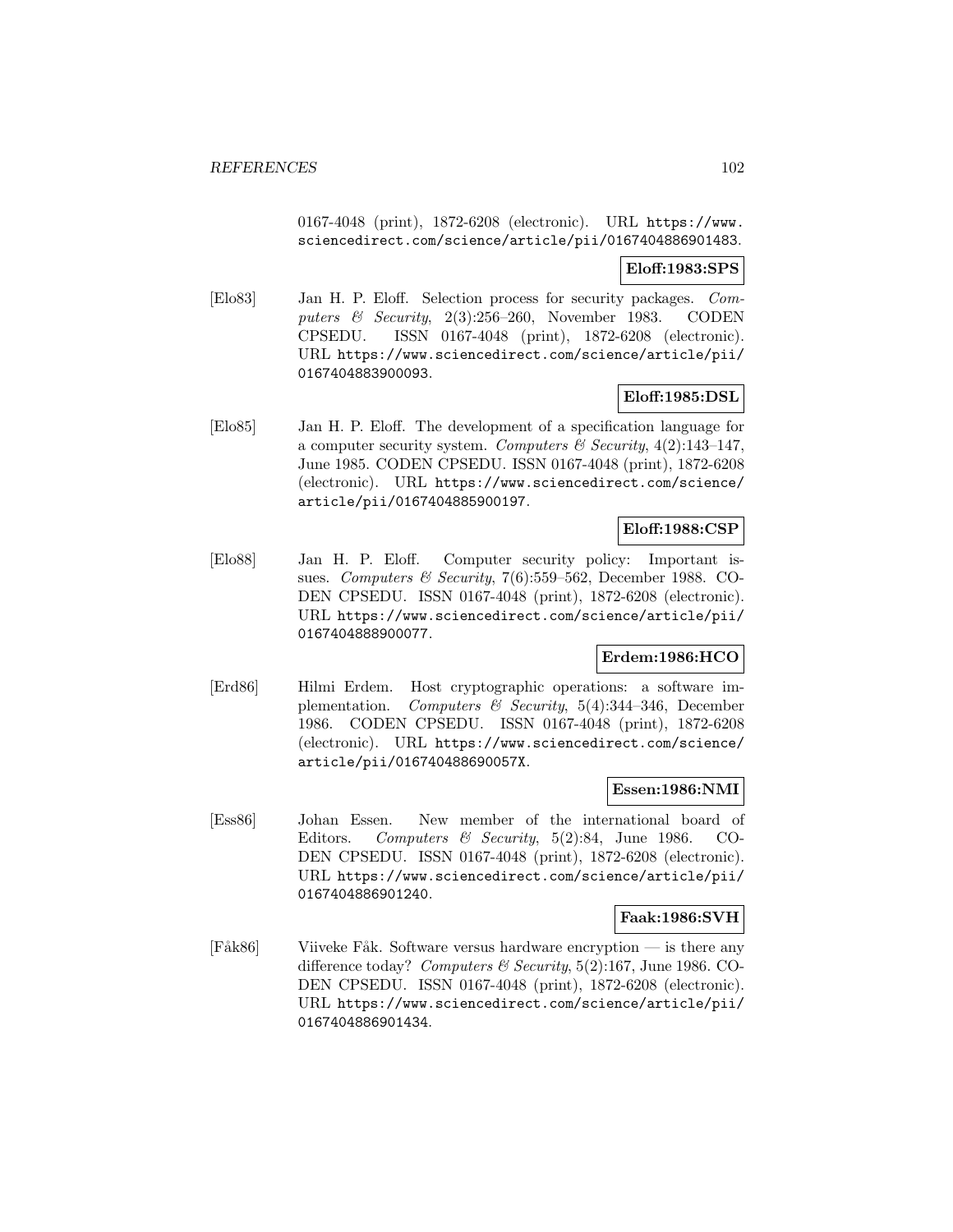## **Faak:1987:CMM**

[Fåk87a] Viiveke Fåk. Crypto management made manageable — demands on crypto equipment design. Computers  $\mathcal C$  Security, 6(1):36– 40, February 1987. CODEN CPSEDU. ISSN 0167-4048 (print), 1872-6208 (electronic). URL https://www.sciencedirect.com/ science/article/pii/0167404887901234.

# **Faak:1987:RWC**

[Fåk87b] Viiveke Fåk. Report from the working conference on "the Crypto"] User's Handbook" held in Stockholm, October 22–23, 1986 by IFIP WG 11:4. Computers & Security, 6(4):351, August 1987. CO-DEN CPSEDU. ISSN 0167-4048 (print), 1872-6208 (electronic). URL https://www.sciencedirect.com/science/article/pii/ 016740488790071X.

## **Faak:1988:WVV**

[Fåk88] Viiveke Fåk. Are we vulnerable to a virus attack?. A report from Sweden. Computers & Security, 7(2):151-155, April 1988. CO-DEN CPSEDU. ISSN 0167-4048 (print), 1872-6208 (electronic). URL https://www.sciencedirect.com/science/article/pii/ 016740488890329X.

## **Feuerlicht:1989:RCI**

[FG89] J. Feuerlicht and P. Grattan. The role of classification of information in controlling data proliferation in end-user personal computer environment. Computers & Security,  $8(1):59-66$ , February 1989. CODEN CPSEDU. ISSN 0167-4048 (print), 1872-6208 (electronic). URL https://www.sciencedirect.com/science/ article/pii/0167404889900400.

#### **Fifield:1989:SOC**

[Fif89] Ken J. Fifield. Smartcards outsmart computer crime. Computers & Security, 8(3):247–255, May 1989. CODEN CPSEDU. ISSN 0167-4048 (print), 1872-6208 (electronic). URL https://www. sciencedirect.com/science/article/pii/0167404889901077.

#### **Fisher:1984:CCS**

[Fis84] Warren W. Fisher. Cryptography for computer security: Making the decision. Computers  $\mathcal C$  Security, 3(3):229–233, August 1984. CODEN CPSEDU. ISSN 0167-4048 (print), 1872-6208 (electronic). URL https://www.sciencedirect.com/science/ article/pii/0167404884900440.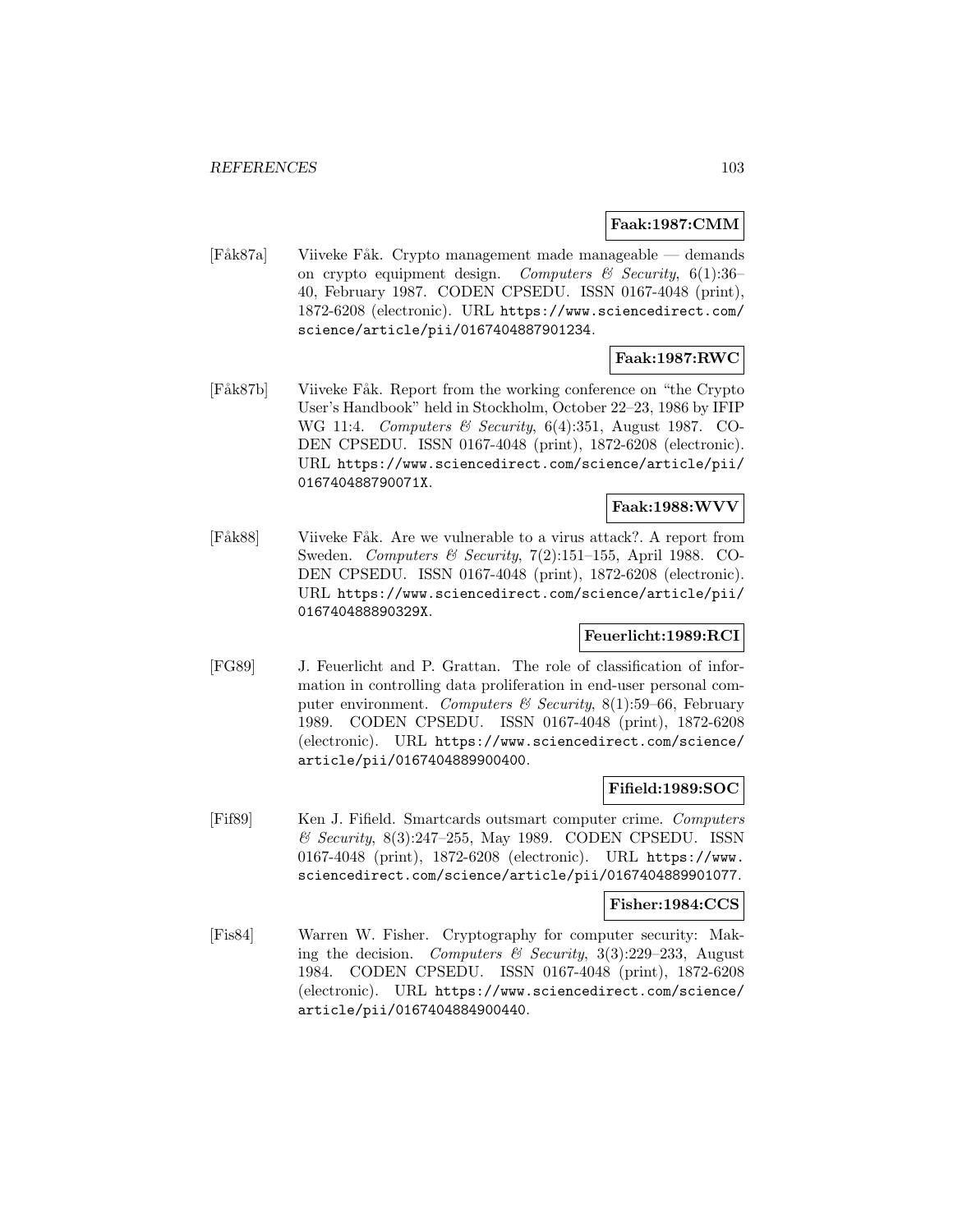# **Fry:1983:CME**

[FM83] Brian G. P. Fry and William F. Main. A conceptual methodology for evaluating security requirements for data assets. Computers  $\mathcal{C}$ Security, 2(3):237–241, November 1983. CODEN CPSEDU. ISSN 0167-4048 (print), 1872-6208 (electronic). URL https://www. sciencedirect.com/science/article/pii/0167404883900068.

## **Fugini:1984:ACM**

[FM84] M. Fugini and G. Martella. ACTEN: a conceptual model for security systems design. Computers & Security, 3(3):196-214, August 1984. CODEN CPSEDU. ISSN 0167-4048 (print), 1872-6208 (electronic). URL https://www.sciencedirect.com/science/ article/pii/0167404884900415.

## **Fordyce:1982:CSC**

[For82] Samantha Fordyce. Computer security: a current assessment. Computers & Security,  $1(1):9-16$ , January 1982. CO-DEN CPSEDU. ISSN 0167-4048 (print), 1872-6208 (electronic). URL https://www.sciencedirect.com/science/article/pii/ 0167404882900207.

## **Frankel:1988:GSP**

[Fra88] S. Frankel. Guidance on software package selection. Computers & Security, 7(5):515, October 1988. CODEN CPSEDU. ISSN 0167-4048 (print), 1872-6208 (electronic). URL https://www. sciencedirect.com/science/article/pii/0167404888902404.

## **Friedman:1982:CDP**

[Fri82] Stanley Friedman. Contingency and disaster planning. Computers  $\mathcal C$  Security, 1(1):34-40, January 1982. CODEN CPSEDU. ISSN 0167-4048 (print), 1872-6208 (electronic). URL https://www. sciencedirect.com/science/article/pii/0167404882900232.

#### **Fernandez:1987:ACA**

[FVTS87] C. Fernández, A. Vaquero, J. M. Troya, and J. M. Sánchez. Automating the computation of authenticators for interbank telex messages. Computers & Security, 6(5):396–402, October 1987. CO-DEN CPSEDU. ISSN 0167-4048 (print), 1872-6208 (electronic). URL https://www.sciencedirect.com/science/article/pii/ 0167404887900125.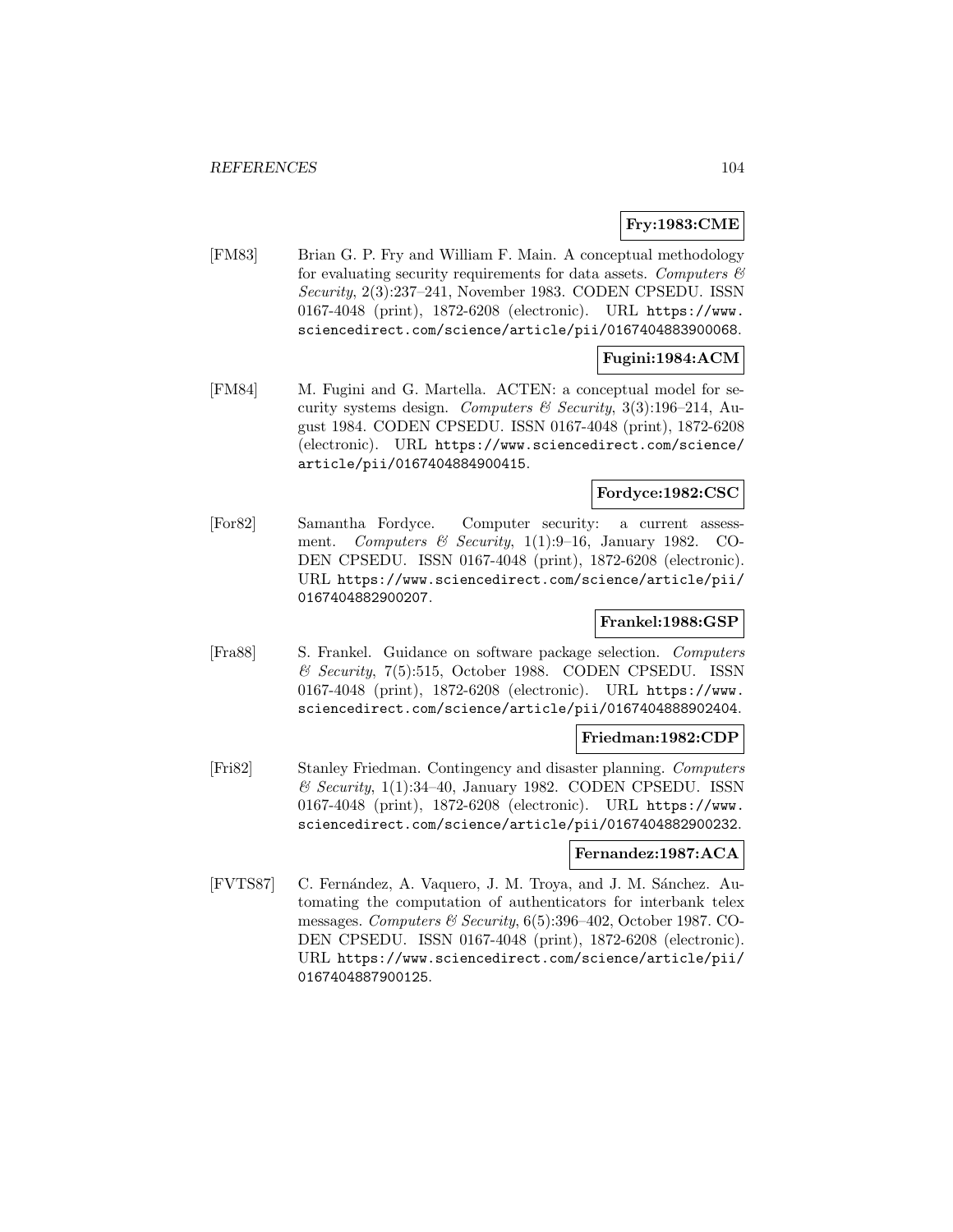### **Gaglione:1988:ITP**

[Gag88a] A. M. Gaglione. Information theory and public key cryptosystems. Computers & Security, 7(5):511, October 1988. CO-DEN CPSEDU. ISSN 0167-4048 (print), 1872-6208 (electronic). URL https://www.sciencedirect.com/science/article/pii/ 0167404888902167.

## **Gaglione:1988:SCT**

[Gag88b] A. M. Gaglione. Some complexity theory for cryptography. Computers & Security, 7(5):519, October 1988. CO-DEN CPSEDU. ISSN 0167-4048 (print), 1872-6208 (electronic). URL https://www.sciencedirect.com/science/article/pii/ 0167404888902714.

### **Gardner:1989:EFR**

[Gar89a] Phillip E. Gardner. Evaluation of five risk assessment programs. Computers  $\mathcal B$  Security, 8(6):479–485, October 1989. CO-DEN CPSEDU. ISSN 0167-4048 (print), 1872-6208 (electronic). URL https://www.sciencedirect.com/science/article/pii/ 016740488990076X.

## **Gardner:1989:IWW**

[Gar89b] Phillip E. Gardner. The Internet worm: What was said and when. Computers & Security,  $8(4):305-316$ , June 1989. CO-DEN CPSEDU. ISSN 0167-4048 (print), 1872-6208 (electronic). URL https://www.sciencedirect.com/science/article/pii/ 0167404889900928.

## **Guillou:1982:CT**

[GL82] L. C. Guillou and B. Lorig. Cryptography and teleinformatics. Computers & Security,  $1(1):27-33$ , January 1982. CO-DEN CPSEDU. ISSN 0167-4048 (print), 1872-6208 (electronic). URL https://www.sciencedirect.com/science/article/pii/ 0167404882900220.

## **Glath:1988:CGV**

[Gla88] Raymond M. Glath. The case of the "Gerbil virus" that wasn't. Computers & Security, 7(5):451–453, October 1988. CO-DEN CPSEDU. ISSN 0167-4048 (print), 1872-6208 (electronic). URL https://www.sciencedirect.com/science/article/pii/ 0167404888901952.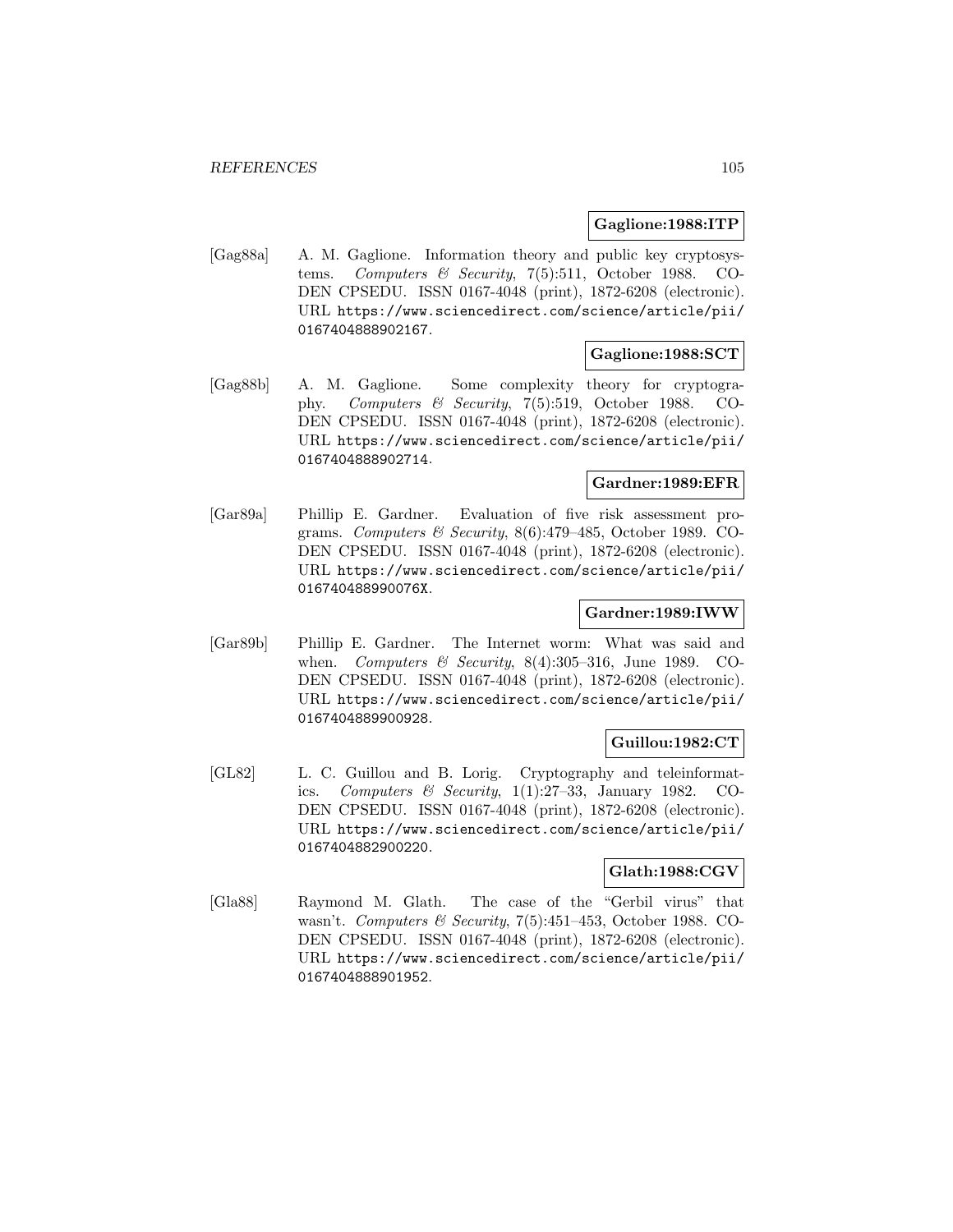#### **Gleissner:1989:MTS**

[Gle89] Winfried Gleissner. A mathematical theory for the spread of computer viruses. Computers & Security, 8(1):35-41, February 1989. CODEN CPSEDU. ISSN 0167-4048 (print), 1872-6208 (electronic). URL https://www.sciencedirect.com/science/ article/pii/0167404889900370.

## **Gal:1985:SIA**

[GM85] Graham Gal and William E. McCarthy. Specification of internal accounting controls in a database environment. Computers  $&$  Security, 4(1):23-32, March 1985. CODEN CPSEDU. ISSN 0167-4048 (print), 1872-6208 (electronic). URL https://www. sciencedirect.com/science/article/pii/0167404885900069.

## **Goeltz:1986:W**

[Goe86] Ted Goeltz. Why not DES? Computers & Security, 5(1):24– 27, March 1986. CODEN CPSEDU. ISSN 0167-4048 (print), 1872-6208 (electronic). URL https://www.sciencedirect.com/ science/article/pii/0167404886901148.

## **Goff:1988:HPC**

[Gof88a] Leslie Goff. H-P countersues Apple. Computers  $\mathcal B$  Security, 7(5): 521, October 1988. CODEN CPSEDU. ISSN 0167-4048 (print), 1872-6208 (electronic). URL https://www.sciencedirect.com/ science/article/pii/0167404888902817.

## **Goff:1988:IUT**

[Gof88b] Leslie Goff. IBM users told data files could have legal pitfalls. Computers & Security, 7(1):105, February 1988. CO-DEN CPSEDU. ISSN 0167-4048 (print), 1872-6208 (electronic). URL https://www.sciencedirect.com/science/article/pii/ 0167404888905408.

## **Goldstein:1983:CCP**

[Gol83] Bruce Goldstein. Computer crime and its prevention. Computers  $\mathcal C$  Security, 2(1):63–66, January 1983. CODEN CPSEDU. ISSN 0167-4048 (print), 1872-6208 (electronic). URL https://www. sciencedirect.com/science/article/pii/0167404883900354.

#### **Greene:1988:STAa**

[GPR<sup>+</sup>88a] Joseph S. Greene, T. Probert, W. Riddle, C. Giese, and T. L. Quindry. Software technology for adaptable, reliable systems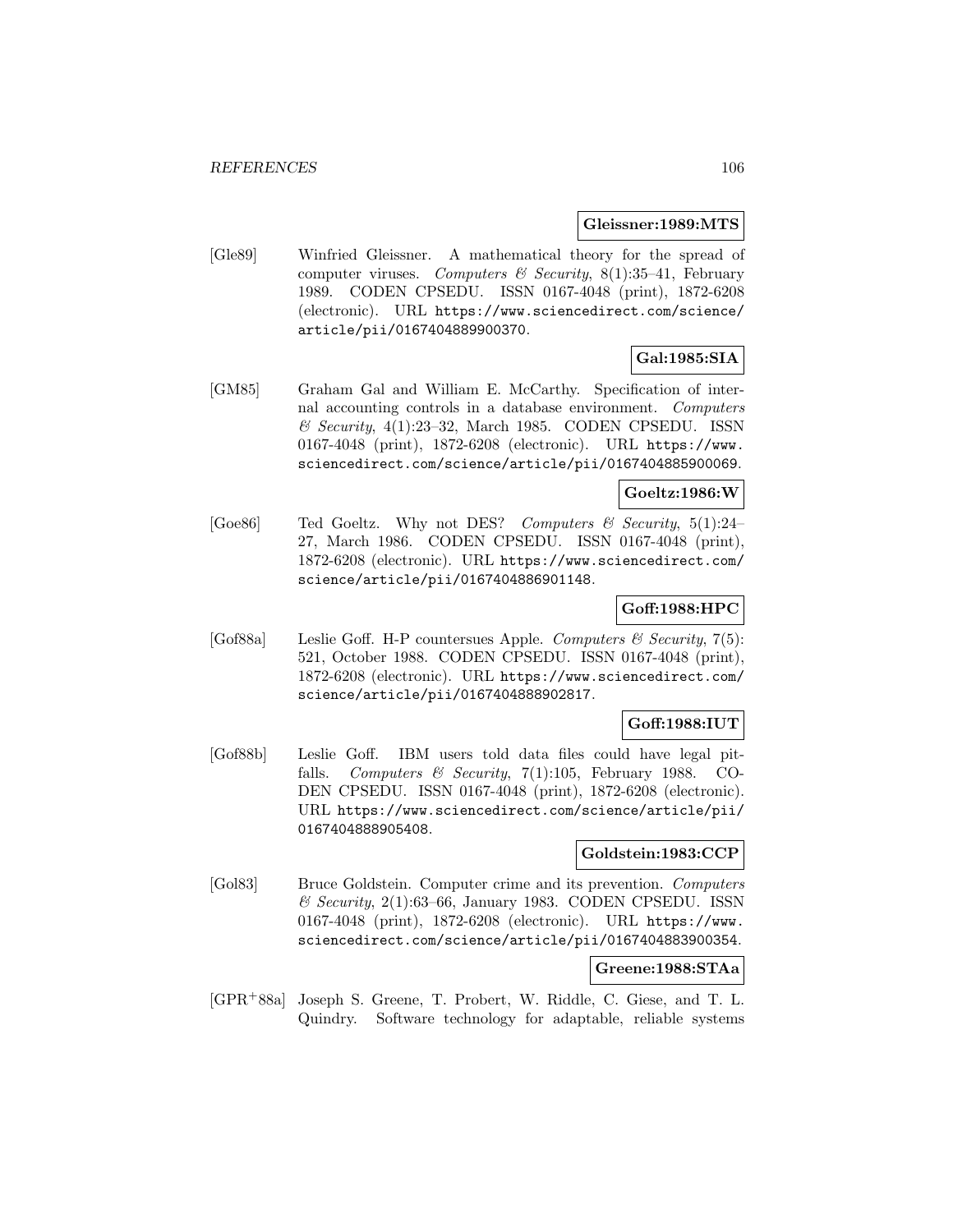(STARS) program management plan. Computers  $\mathcal C$  Security, 7(5): 515, October 1988. CODEN CPSEDU. ISSN 0167-4048 (print), 1872-6208 (electronic). URL https://www.sciencedirect.com/ science/article/pii/0167404888902453.

## **Greene:1988:STAb**

[GPR<sup>+</sup>88b] Joseph S. Greene, T. Probert, W. Riddle, C. Giese, and T. L. Quindry. Software technology for adaptable, reliable systems (STARS) technical program plan. Computers  $\mathcal B$  Security, 7(5):515– 516, October 1988. CODEN CPSEDU. ISSN 0167-4048 (print), 1872-6208 (electronic). URL https://www.sciencedirect.com/ science/article/pii/0167404888902465.

## **Grimm:1988:BRD**

[Gri88a] Vanessa Jo Grimm. Bill to regulate data matching moves to floor. Computers & Security, 7(5):521, October 1988. CO-DEN CPSEDU. ISSN 0167-4048 (print), 1872-6208 (electronic). URL https://www.sciencedirect.com/science/article/pii/ 0167404888902799.

#### **Grimm:1988:DEH**

[Gri88b] Vanessa Jo Grimm. Data errors hurt State Department system. Computers & Security,  $7(1):105-106$ , February 1988. CO-DEN CPSEDU. ISSN 0167-4048 (print), 1872-6208 (electronic). URL https://www.sciencedirect.com/science/article/pii/ 0167404888905421.

## **Guarro:1987:PPL**

[Gua87] Sergio B. Guarro. Principles and procedures of the LRAM approach to information systems risk analysis and management. Computers  $\mathcal C$  Security, 6(6):493-504, December 1987. CO-DEN CPSEDU. ISSN 0167-4048 (print), 1872-6208 (electronic). URL https://www.sciencedirect.com/science/article/pii/ 0167404887900307.

## **Guynes:1983:EIC**

[Guy83] Steve Guynes. EFTS impact on computer security. Computers  $\mathcal C$  Security, 2(1):73–77, January 1983. CODEN CPSEDU. ISSN 0167-4048 (print), 1872-6208 (electronic). URL https://www. sciencedirect.com/science/article/pii/0167404883900378.

## **Hartson:1983:TPC**

[Har83] H. Rex Hartson. Teaching protection in computing: a researchoriented graduate course. Computers & Security,  $2(3):248-255$ ,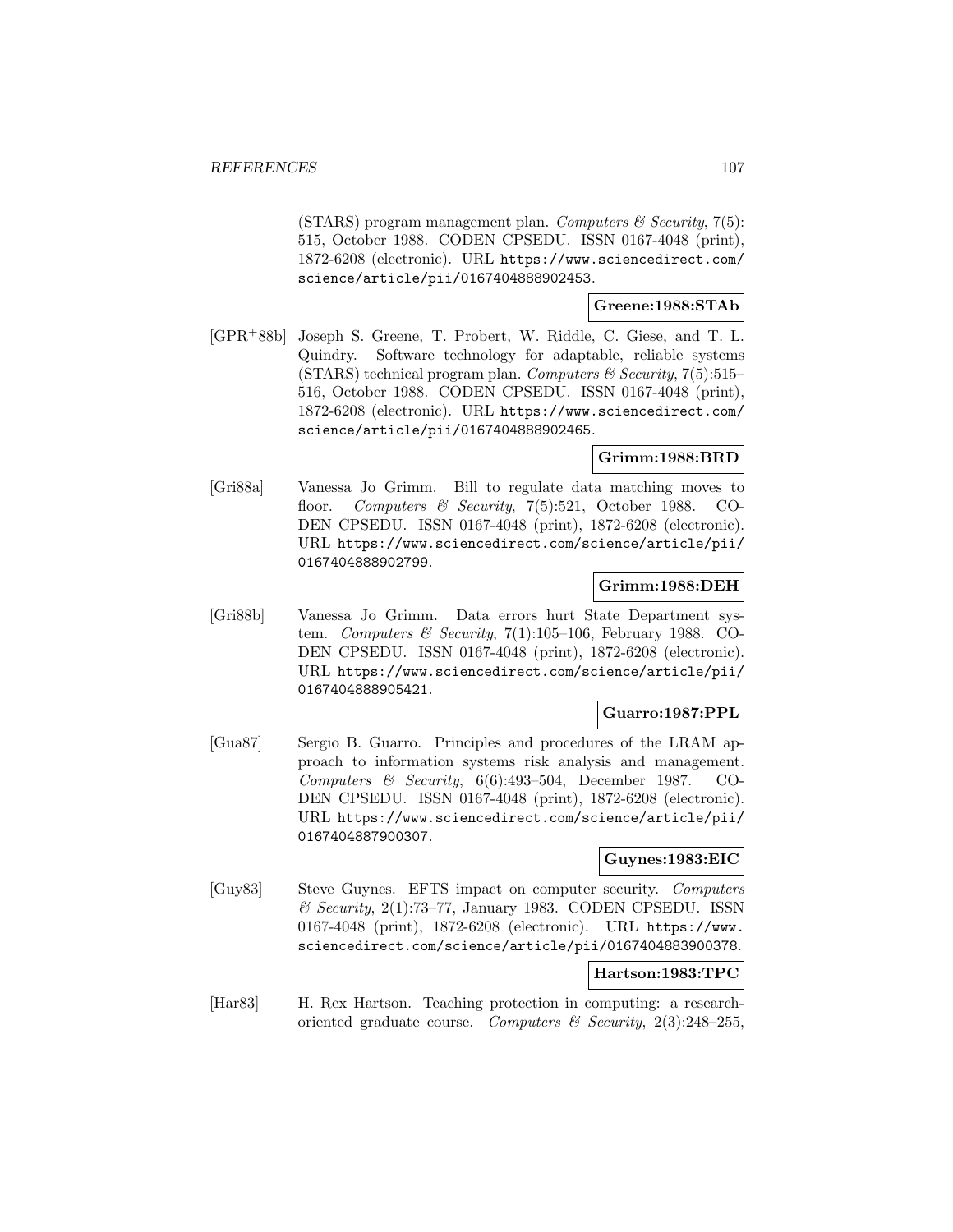November 1983. CODEN CPSEDU. ISSN 0167-4048 (print), 1872-6208 (electronic). URL https://www.sciencedirect.com/ science/article/pii/0167404883900081.

# **Harper:1986:ICL**

[Har86] Robert M. Harper. Internal control in local area networks: an accountant's perspective. Computers  $\mathcal B$  Security, 5(1):28–35, March 1986. CODEN CPSEDU. ISSN 0167-4048 (print), 1872-6208 (electronic). URL https://www.sciencedirect.com/science/ article/pii/016740488690115X.

## **Hargrove:1988:SIA**

[Har88] Robert Hargrove. Secure information is accurate information. Computers & Security, 7(1):104, February 1988. CO-DEN CPSEDU. ISSN 0167-4048 (print), 1872-6208 (electronic). URL https://www.sciencedirect.com/science/article/pii/ 0167404888905329.

## **Harrold:1989:ISA**

[Har89] C. L. Harrold. An introduction to the SMITE approach to secure computing. Computers  $\mathcal C$  Security, 8(6):495-505, October 1989. CODEN CPSEDU. ISSN 0167-4048 (print), 1872-6208 (electronic). URL https://www.sciencedirect.com/science/ article/pii/0167404889900795.

## **Huang:1988:SWP**

[HC88] Yue Jiang Huang and Fred Cohen. Some weak points of one fast cryptographic checksum algorithm and its improvement. Computers & Security, 7(5):503–505, October 1988. CO-DEN CPSEDU. ISSN 0167-4048 (print), 1872-6208 (electronic). URL https://www.sciencedirect.com/science/article/pii/ 0167404888902040.

## **Hoving:1985:MFM**

[HE85] Per L. Hoving and Johan Essén. Minutes from the first meeting of TC 11, security and protection in information processing systems. Computers & Security,  $4(2):149-152$ , June 1985. CO-DEN CPSEDU. ISSN 0167-4048 (print), 1872-6208 (electronic). URL https://www.sciencedirect.com/science/article/pii/ 0167404885900203.

## **Henry:1982:FDA**

[Hen82] Paul S. Henry. Fast decryption algorithm for the knapsack cipher. Computers & Security,  $1(1):80-83$ , January 1982. CO-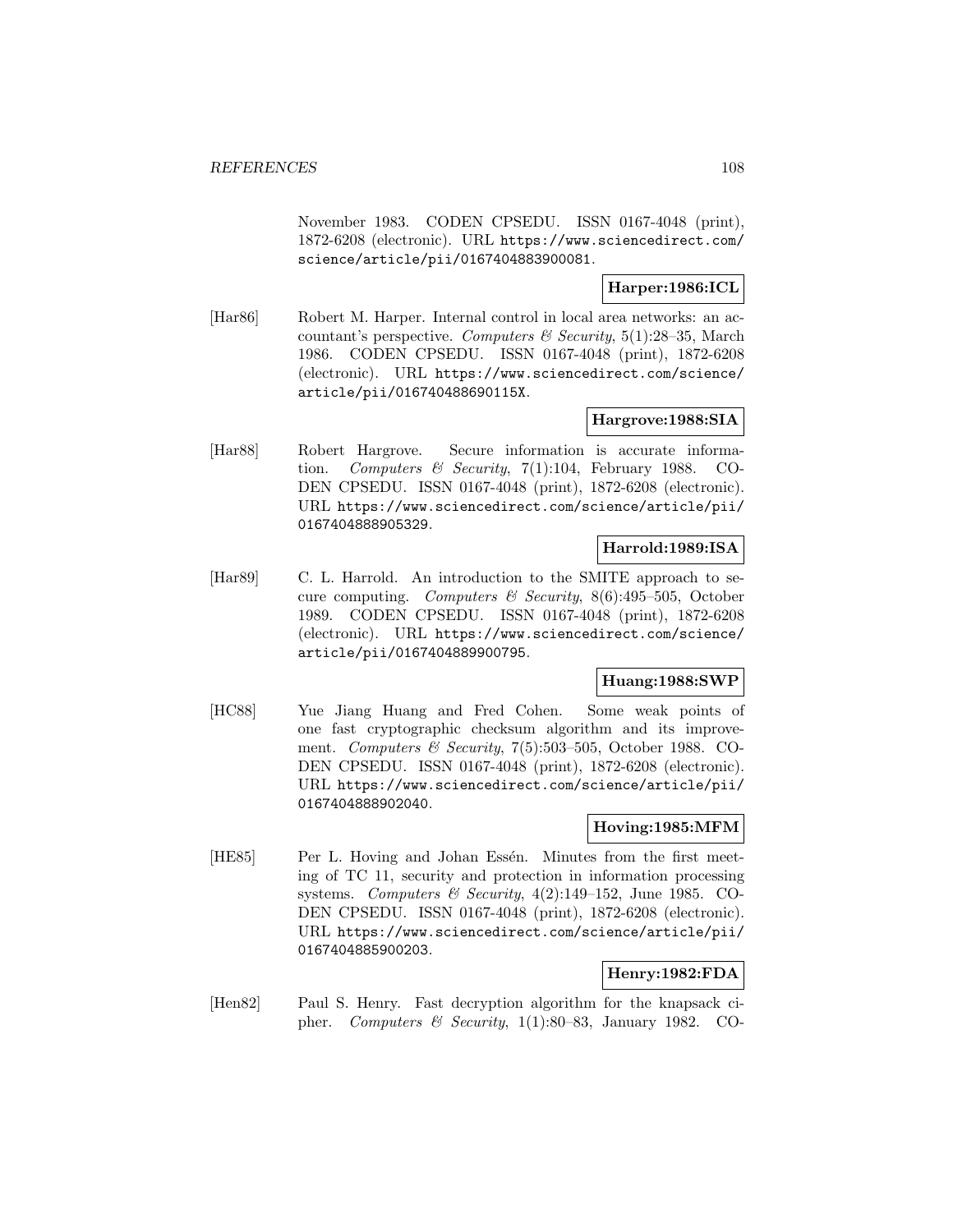DEN CPSEDU. ISSN 0167-4048 (print), 1872-6208 (electronic). URL https://www.sciencedirect.com/science/article/pii/ 0167404882900293.

## **Herschberg:1987:HC**

[Her87] I. S. Herschberg. The hackers' comfort. Computers & Security, 6(2):133–138, April 1987. CODEN CPSEDU. ISSN 0167-4048 (print), 1872-6208 (electronic). URL https://www. sciencedirect.com/science/article/pii/0167404887900848.

### **Herschberg:1988:MTH**

[Her88] I. S. Herschberg. Make the tigers hunt for you. Computers  $\mathcal{C}$ Security, 7(2):197–203, April 1988. CODEN CPSEDU. ISSN 0167-4048 (print), 1872-6208 (electronic). URL https://www. sciencedirect.com/science/article/pii/0167404888903367.

## **Highland:1986:ERRb**

[HF86] Harold Joseph Highland and Viiveke Fåk. Electromagnetic radiation revisited, part II. Computers & Security,  $5(3):181-184$ , September 1986. CODEN CPSEDU. ISSN 0167-4048 (print), 1872-6208 (electronic). URL https://www.sciencedirect.com/ science/article/pii/0167404886900027.

# **Highland:1982:GNC**

[HH82] Esther Harris Highland and Harold Joseph Highland. A guide to NBS computer security literature. Computers  $\mathcal C$  Security, 1(2): 164–176, June 1982. CODEN CPSEDU. ISSN 0167-4048 (print), 1872-6208 (electronic). URL https://www.sciencedirect.com/ science/article/pii/0167404882900098.

### **Highland:1982:SSS**

[Hig82a] Esther H. Highland. System security standard for electronic data processing: Rolf Moulton New York: the city of New York, 1981. \$7.50. Computers & Security, 1(2):192, June 1982. CO-DEN CPSEDU. ISSN 0167-4048 (print), 1872-6208 (electronic). URL https://www.sciencedirect.com/science/article/pii/ 0167404882900141.

### **Highland:1982:BRMb**

[Hig82b] Harold Joseph Highland. Book review: Management guide to computer security: J. R. Talbot, New York: John Wiley and Sons, 1981. xi + 180 pp. \$29.95. Computers & Security, 1(2):191-192, June 1982. CODEN CPSEDU. ISSN 0167-4048 (print), 1872-6208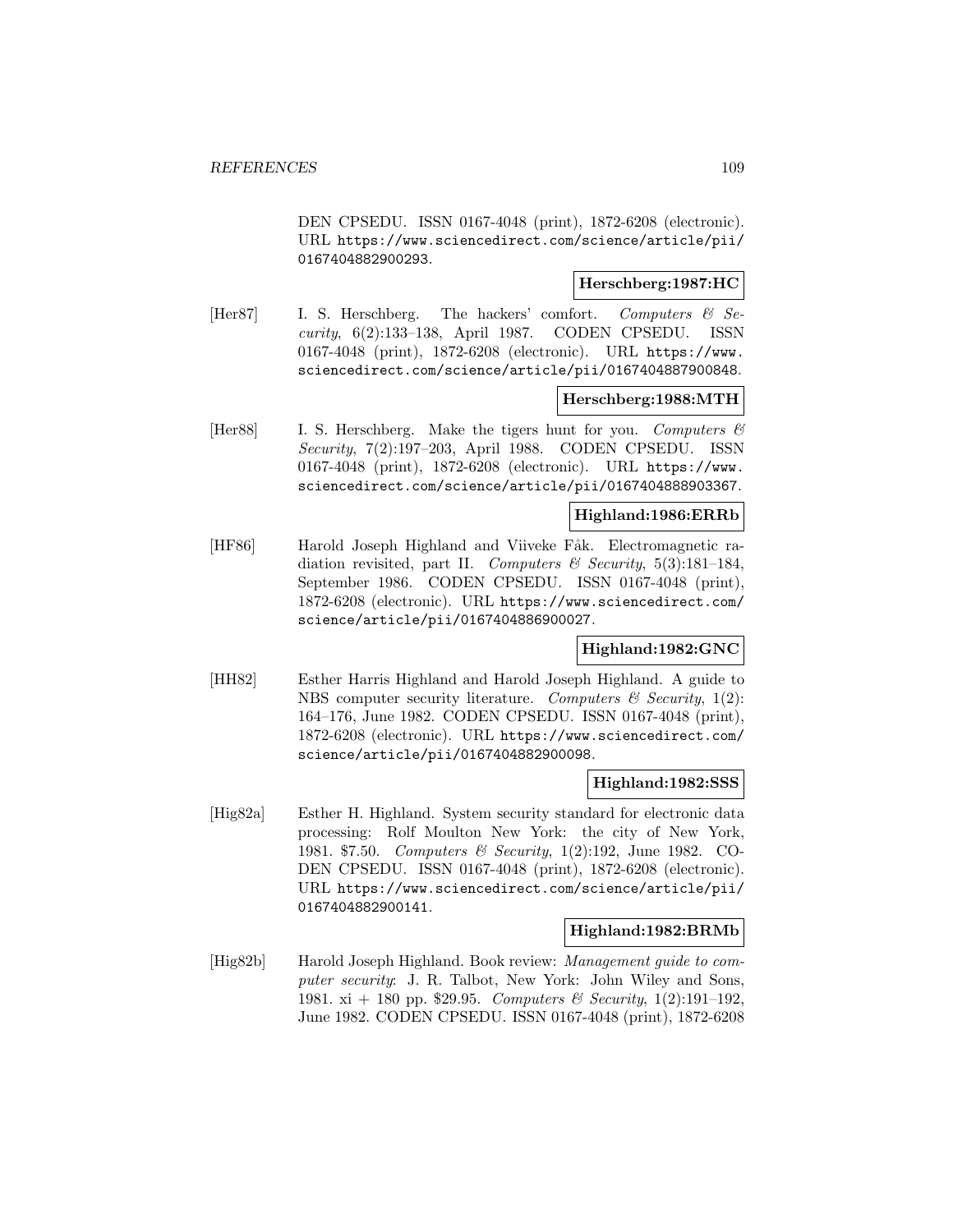(electronic). URL https://www.sciencedirect.com/science/ article/pii/016740488290013X.

## **Highland:1982:BRMa**

[Hig82c] Harold Joseph Highland. Book review: Managing information security: a program for the electronic information age: James A. Schweitzer Boston: Butterworth (Publishers), Inc., 1982.  $vi + 133$ pp. \$15.95. Computers & Security, 1(2):191, June 1982. CO-DEN CPSEDU. ISSN 0167-4048 (print), 1872-6208 (electronic). URL https://www.sciencedirect.com/science/article/pii/ 0167404882900128.

### **Highland:1982:Ea**

 $[Hig82d]$  Harold Joseph Highland. Editorial. Computers & Security, 1(1): 1–2, January 1982. CODEN CPSEDU. ISSN 0167-4048 (print), 1872-6208 (electronic). URL https://www.sciencedirect.com/ science/article/pii/0167404882900189.

# **Highland:1982:Eb**

[Hig82e] Harold Joseph Highland. Editorial. Computers & Security, 1 (2):95, June 1982. CODEN CPSEDU. ISSN 0167-4048 (print), 1872-6208 (electronic). URL https://www.sciencedirect.com/ science/article/pii/0167404882900013.

### **Highland:1982:EN**

[Hig82f] Harold Joseph Highland. Editor's note. Computers & Security, 1(3):242, November 1982. CODEN CPSEDU. ISSN 0167-4048 (print), 1872-6208 (electronic). URL https://www. sciencedirect.com/science/article/pii/0167404882900402.

### **Highland:1983:CST**

[Hig83a] Esther H. Highland. Computer security techniques: List of controls by cost. Computers & Security,  $2(2):189-193$ , June 1983. CO-DEN CPSEDU. ISSN 0167-4048 (print), 1872-6208 (electronic). URL https://www.sciencedirect.com/science/article/pii/ 0167404883900585.

### **Highland:1983:BRA**

[Hig83b] Harold Joseph Highland. Book review: Advances in computer system security: Rein Turn, editor: Dedham MA: Artech House, Inc., 1981. vi  $+$  403 pp. (Q.E.D. Information Sciences, PO Box 181, Wellesley, MA 02181, USA)  $$29.50.$  Computers & Security, 2(1): 84, January 1983. CODEN CPSEDU. ISSN 0167-4048 (print),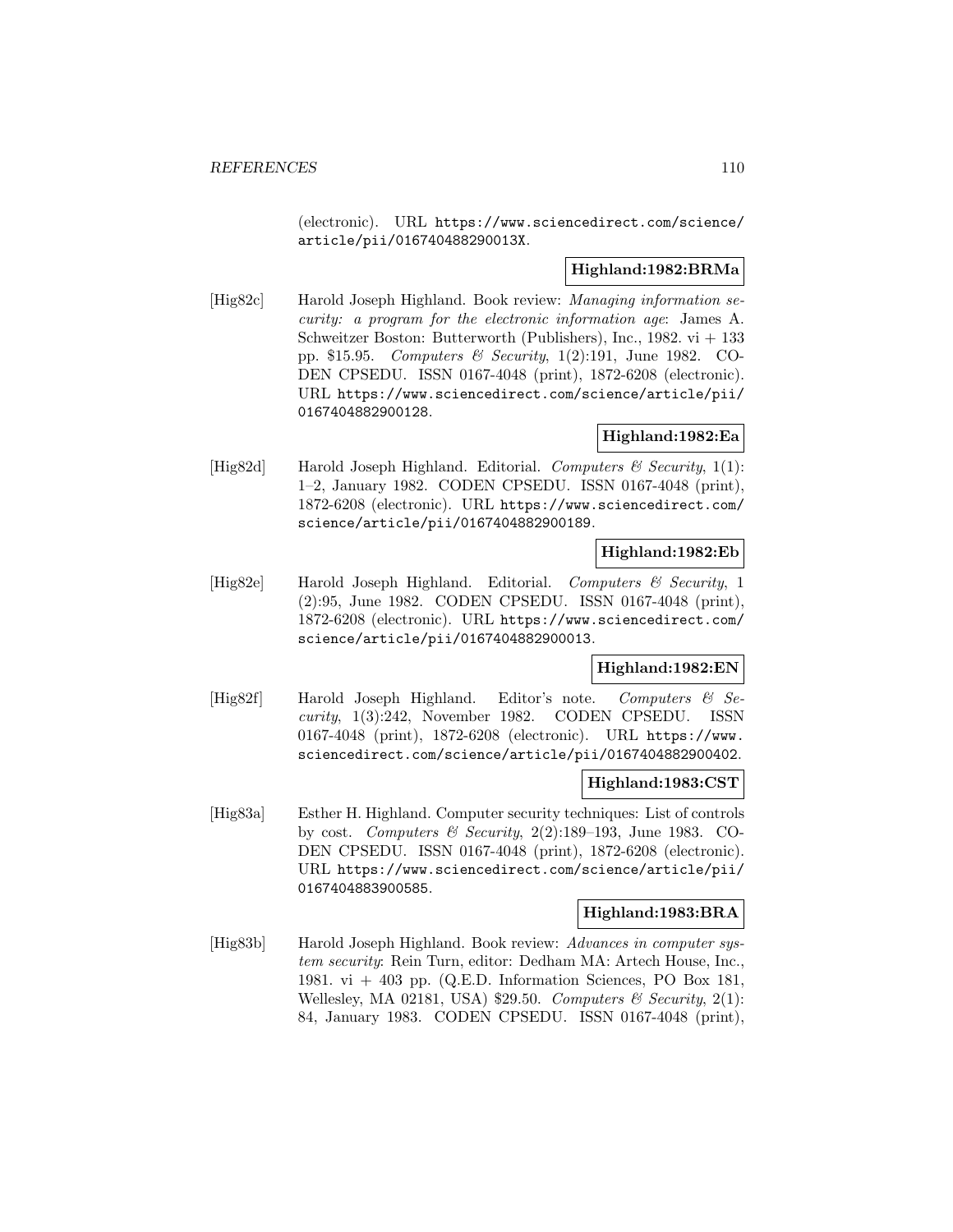1872-6208 (electronic). URL https://www.sciencedirect.com/ science/article/pii/0167404883900421.

## **Highland:1983:BRCa**

[Hig83c] Harold Joseph Highland. Book review: CBEMA privacy and security bibliography (October 1982): Rein Turn, editor: Washington DC: Computer and Business Equipment Manufacturers Association, 1982, iii + 51 pp. Computers & Security, 2(1):83, January 1983. CODEN CPSEDU. ISSN 0167-4048 (print), 1872-6208 (electronic). URL https://www.sciencedirect.com/science/ article/pii/0167404883900408.

### **Highland:1983:BRCb**

[Hig83d] Harold Joseph Highland. Book review: Codes, ciphers and computers: an introduction to information security: Bruce Bosworth: Rochelle Park NJ: Hayden Book Company, Inc., 1982. viii + 259 pp., \$13.95. Computers & Security, 2(1):83–84, January 1983. CO-DEN CPSEDU. ISSN 0167-4048 (print), 1872-6208 (electronic). URL https://www.sciencedirect.com/science/article/pii/ 016740488390041X.

### **Highland:1983:BRH**

[Hig83e] Harold Joseph Highland. Book review: The hut six story: Breaking the Enigma codes: Gordon Welchman: London: Allen Lane (Penguin Books, Ltd) and New York: McGraw Hill Book Co., Inc., 1982.  $x + 326$  pp., \$12.95. Computers & Security, 2(1):82-83, January 1983. CODEN CPSEDU. ISSN 0167-4048 (print), 1872-6208 (electronic). URL https://www.sciencedirect.com/ science/article/pii/0167404883900391.

### **Highland:1983:BRT**

[Hig83f] Harold Joseph Highland. Book review: Tutorial: the security of data in networks: Donald W. Davies: Silver Spring MD: IEEE Computer Society, 1981. vi  $+$  241 pp., \$20.00 to non-members and \$15.00 to members of IEEE. Computers  $\mathcal{B}$  Security, 2(1): 84, January 1983. CODEN CPSEDU. ISSN 0167-4048 (print), 1872-6208 (electronic). URL https://www.sciencedirect.com/ science/article/pii/0167404883900433.

### **Highland:1983:Ea**

[Hig83g] Harold Joseph Highland. Editorial. Computers  $\mathcal C$  Security, 2(1): 1–2, January 1983. CODEN CPSEDU. ISSN 0167-4048 (print), 1872-6208 (electronic). URL https://www.sciencedirect.com/ science/article/pii/0167404883900263.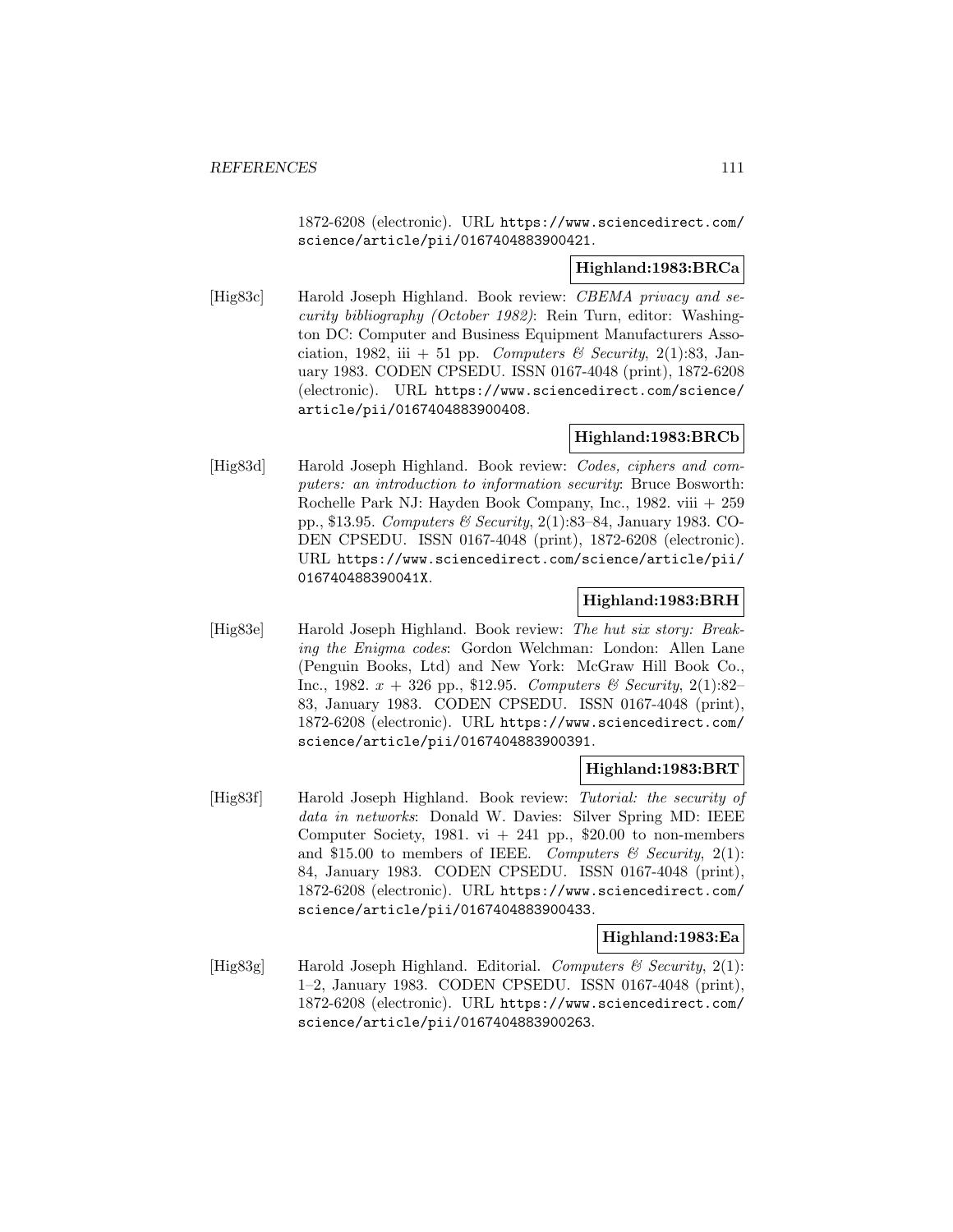### **Highland:1983:Eb**

[Hig83h] Harold Joseph Highland. Editorial. Computers  $\mathcal C$  Security, 2(3): 213, November 1983. CODEN CPSEDU. ISSN 0167-4048 (print), 1872-6208 (electronic). URL https://www.sciencedirect.com/ science/article/pii/0167404883900019.

### **Highland:1983:IMT**

[Hig83i] Harold Joseph Highland. Impact of microcomputers on total computer security. Computers  $\mathcal B$  Security, 2(2):171–183, June 1983. CODEN CPSEDU. ISSN 0167-4048 (print), 1872-6208 (electronic). URL https://www.sciencedirect.com/science/ article/pii/016740488390055X.

### **Highland:1984:Ea**

[Hig84a] Harold Joseph Highland. Editorial. Computers & Security, 3(2): 77–79, May 1984. CODEN CPSEDU. ISSN 0167-4048 (print), 1872-6208 (electronic). URL https://www.sciencedirect.com/ science/article/pii/0167404884900488.

### **Highland:1984:Eb**

[Hig84b] Harold Joseph Highland. Editorial. Computers & Security, 3(3): 169–170, August 1984. CODEN CPSEDU. ISSN 0167-4048 (print), 1872-6208 (electronic). URL https://www.sciencedirect.com/ science/article/pii/0167404884900385.

### **Highland:1984:Ec**

[Hig84c] Harold Joseph Highland. Editorial. Computers  $\mathcal C$  Security, 3(4): 257, November 1984. CODEN CPSEDU. ISSN 0167-4048 (print), 1872-6208 (electronic). URL https://www.sciencedirect.com/ science/article/pii/0167404884900026.

### **Highland:1985:Ea**

[Hig85a] Harold Joseph Highland. Editorial. Computers  $\mathcal C$  Security, 4(1): 1–2, March 1985. CODEN CPSEDU. ISSN 0167-4048 (print), 1872-6208 (electronic). URL https://www.sciencedirect.com/ science/article/pii/0167404885900021.

#### **Highland:1985:Eb**

[Hig85b] Harold Joseph Highland. Editorial. Computers  $\mathcal C$  Security, 4(2): 101–102, June 1985. CODEN CPSEDU. ISSN 0167-4048 (print), 1872-6208 (electronic). URL https://www.sciencedirect.com/ science/article/pii/0167404885900136.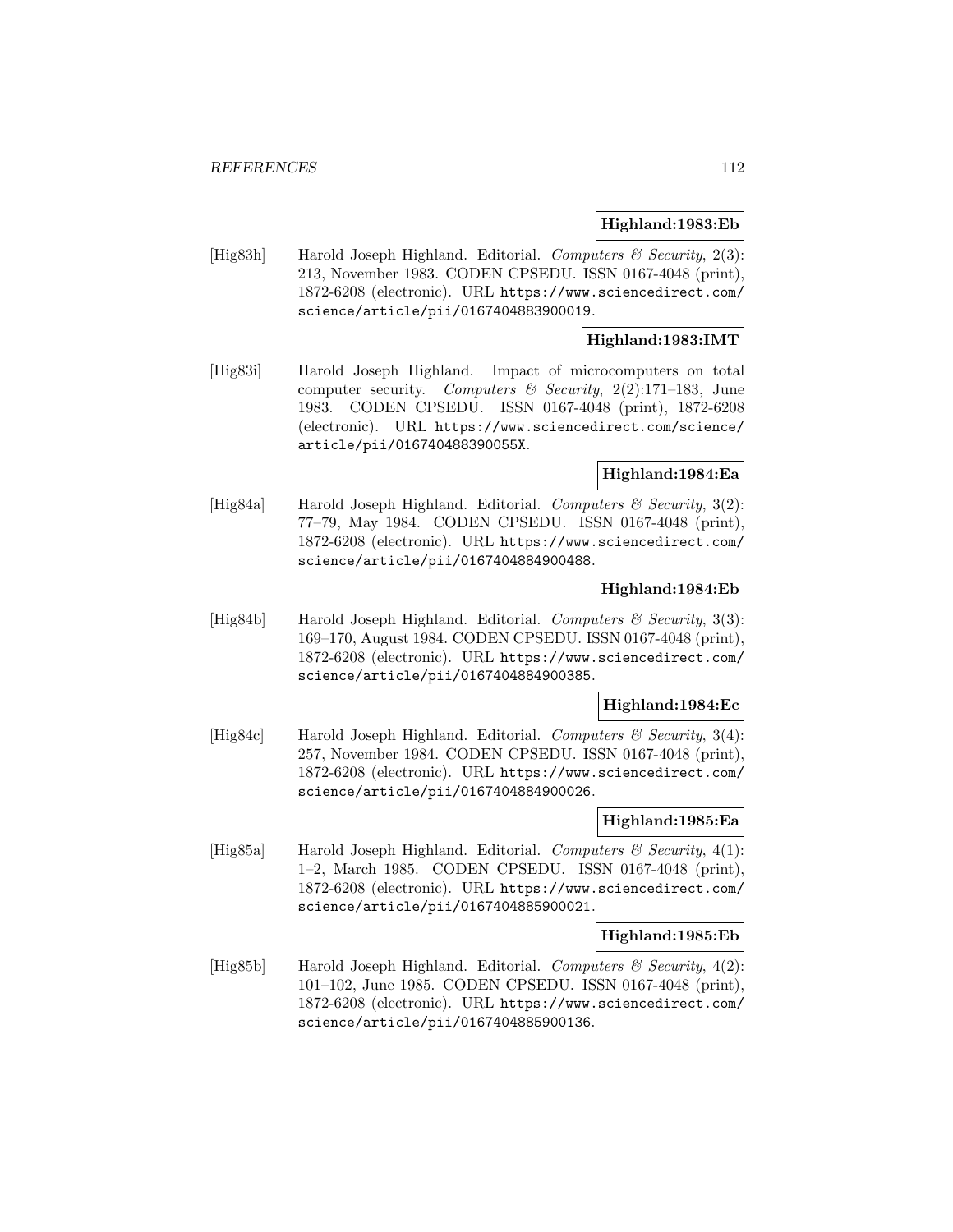### **Highland:1985:Ec**

[Hig85c] Harold Joseph Highland. Editorial. Computers & Security, 4(4):267–268, December 1985. CODEN CPSEDU. ISSN 0167-4048 (print), 1872-6208 (electronic). URL https://www. sciencedirect.com/science/article/pii/0167404885900458.

### **Highland:1985:EOA**

[Hig85d] Harold Joseph Highland. Editorial: Office automation or on the value of being a dinosaur. Computers & Security,  $4(3):185-186$ , September 1985. CODEN CPSEDU. ISSN 0167-4048 (print), 1872-6208 (electronic). URL https://www.sciencedirect.com/ science/article/pii/0167404885900264.

#### **Highland:1985:FNC**

[Hig85e] Harold Joseph Highland. The first national computer security conference. Computers & Security,  $4(1):65-73$ , March 1985. CO-DEN CPSEDU. ISSN 0167-4048 (print), 1872-6208 (electronic). URL https://www.sciencedirect.com/science/article/pii/ 0167404885900094.

#### **Highland:1985:MSD**

[Hig85f] Harold Joseph Highland. Microcomputer security: Data protection techniques. Computers & Security,  $4(2):123-134$ , June 1985. CO-DEN CPSEDU. ISSN 0167-4048 (print), 1872-6208 (electronic). URL https://www.sciencedirect.com/science/article/pii/ 0167404885900161.

### **Highland:1986:ERRa**

[Hig86a] Harold Joseph Highland. Electromagnetic radiation revisited. Computers & Security,  $5(2):85-93$ , June 1986. CO-DEN CPSEDU. ISSN 0167-4048 (print), 1872-6208 (electronic). URL https://www.sciencedirect.com/science/article/pii/ 0167404886901252.

#### **Highland:1986:HMM**

[Hig86b] Harold Joseph Highland. How to modify a microcomputer operating system for added security. Computers  $\mathcal C$  Security, 5(4):340– 343, December 1986. CODEN CPSEDU. ISSN 0167-4048 (print), 1872-6208 (electronic). URL https://www.sciencedirect.com/ science/article/pii/0167404886900568.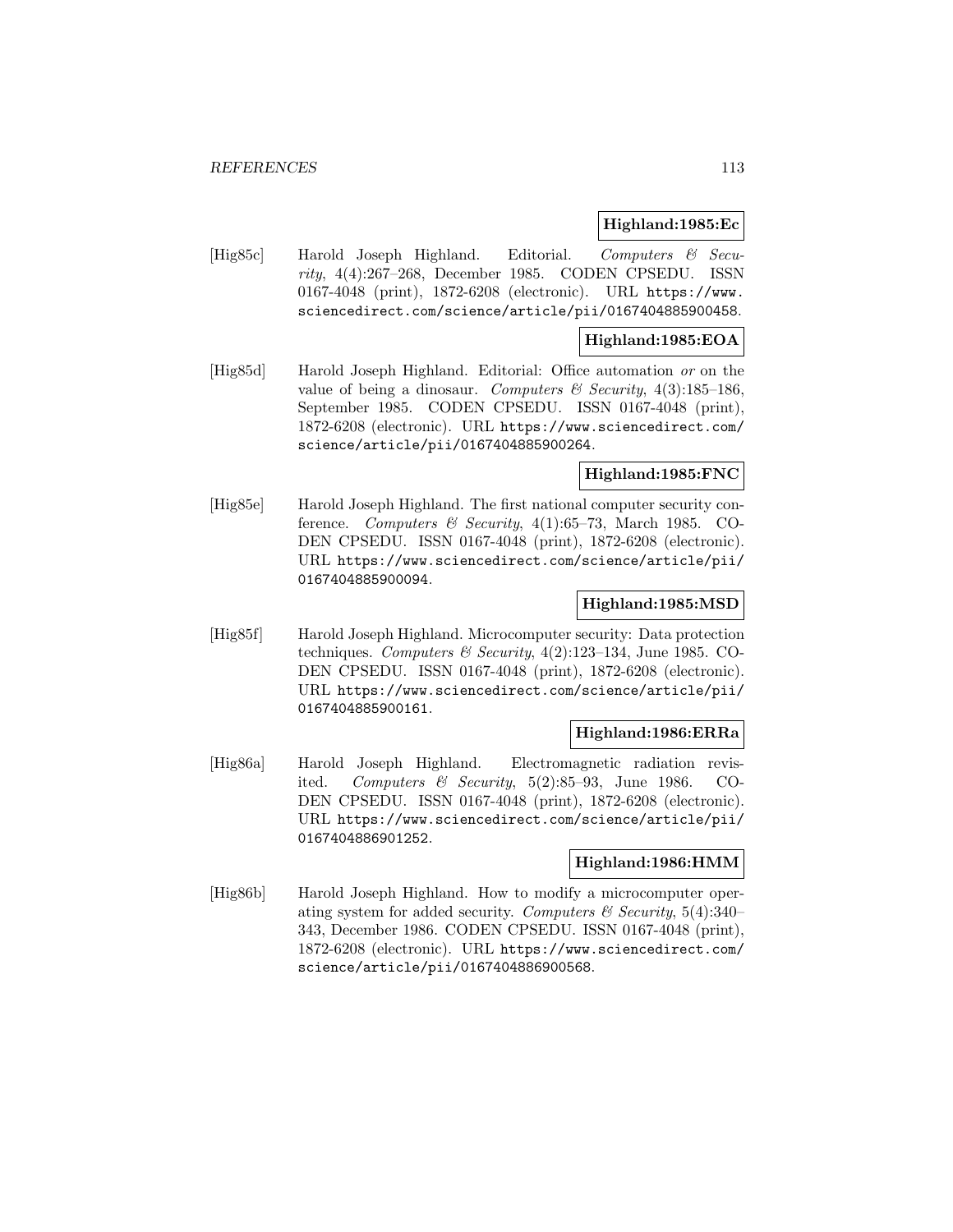#### **Highland:1986:ILa**

[Hig86c] Harold Joseph Highland. In this issue  $\ldots$  Computers & Security, 5(1):1, March 1986. CODEN CPSEDU. ISSN 0167-4048 (print), 1872-6208 (electronic). URL https://www.sciencedirect.com/ science/article/pii/0167404886901021.

### **Highland:1986:ILb**

[Hig86d] Harold Joseph Highland. In this issue  $\ldots$  Computers & Security, 5(2):83, June 1986. CODEN CPSEDU. ISSN 0167-4048 (print), 1872-6208 (electronic). URL https://www.sciencedirect.com/ science/article/pii/0167404886901239.

### **Highland:1986:ILc**

[Hig86e] Harold Joseph Highland. In this issue .... Computers  $\mathcal{C}$  Security, 5(3):179–180, September 1986. CODEN CPSEDU. ISSN 0167-4048 (print), 1872-6208 (electronic). URL https://www. sciencedirect.com/science/article/pii/0167404886900015.

# **Highland:1986:ILd**

[Hig86f] Harold Joseph Highland. In this issue ... . Computers  $\mathcal{C}$  Security, 5(4):277–278, December 1986. CODEN CPSEDU. ISSN 0167-4048 (print), 1872-6208 (electronic). URL https://www. sciencedirect.com/science/article/pii/0167404886900416.

### **Highland:1987:CCS**

[Hig87a] Harold Joseph Highland. The charade of computer security. Computers & Security, 6(2):108–109, April 1987. CO-DEN CPSEDU. ISSN 0167-4048 (print), 1872-6208 (electronic). URL https://www.sciencedirect.com/science/article/pii/ 0167404887900794.

### **Highland:1987:CC**

[Hig87b] Harold Joseph Highland. Cipher cracking. Computers  $\mathcal C$  Security, 6(3):205, June 1987. CODEN CPSEDU. ISSN 0167-4048 (print), 1872-6208 (electronic). URL https://www.sciencedirect.com/ science/article/pii/0167404887901015.

#### **Highland:1987:CAM**

[Hig87c] Harold Joseph Highland. Computer abuse and managerial response. Computers & Security, 6(6):448, December 1987. CO-DEN CPSEDU. ISSN 0167-4048 (print), 1872-6208 (electronic). URL https://www.sciencedirect.com/science/article/pii/ 0167404887900204.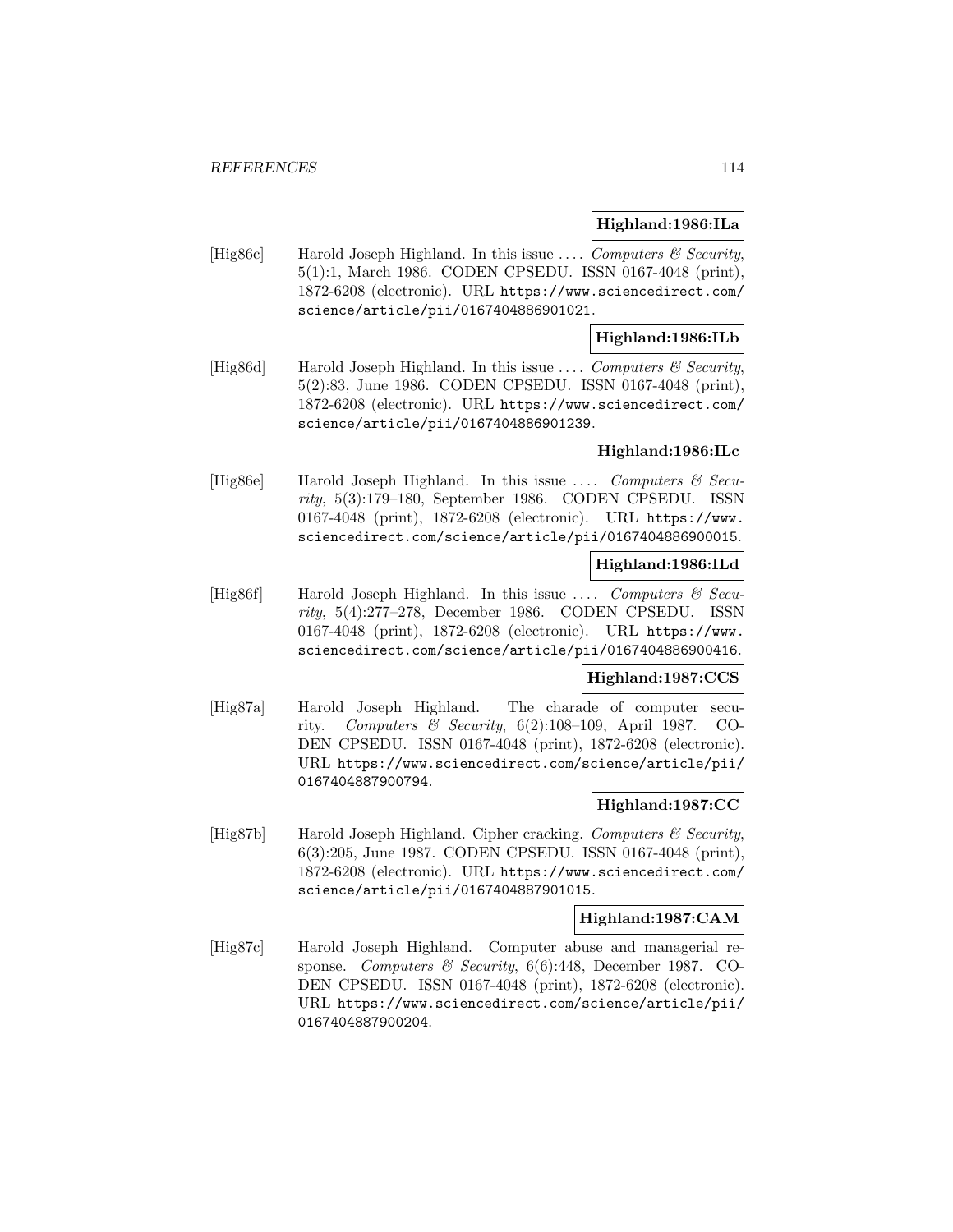#### **Highland:1987:CSN**

[Hig87d] Harold Joseph Highland. Computer security: a new focus at the National Bureau of Standards. Computers & Security,  $6(2):102-$ 103, April 1987. CODEN CPSEDU. ISSN 0167-4048 (print), 1872-6208 (electronic). URL https://www.sciencedirect.com/ science/article/pii/0167404887900770.

## **Highland:1987:CSL**

[Hig87e] Harold Joseph Highland. Computer security and law. Computers & Security, 6(3):203–205, June 1987. CODEN CPSEDU. ISSN 0167-4048 (print), 1872-6208 (electronic). URL https://www. sciencedirect.com/science/article/pii/0167404887901003.

#### **Highland:1987:CVS**

[Hig87f] Harold Joseph Highland. Computer viruses and sudden death! Computers & Security,  $6(1):8-10$ , February 1987. CODEN CPSEDU. ISSN 0167-4048 (print), 1872-6208 (electronic). URL https://www.sciencedirect.com/science/article/pii/ 0167404887901131.

### **Highland:1987:DCS**

[Hig87g] Harold Joseph Highland. Data cartridge for secure data. Computers  $\&$  Security, 6(6):449-451, December 1987. CO-DEN CPSEDU. ISSN 0167-4048 (print), 1872-6208 (electronic). URL https://www.sciencedirect.com/science/article/pii/ 0167404887900216.

#### **Highland:1987:DES**

[Hig87h] Harold Joseph Highland. Data encryption standard II? Computers & Security,  $6(3):195-196$ , June 1987. CODEN CPSEDU. ISSN 0167-4048 (print), 1872-6208 (electronic). URL https://www. sciencedirect.com/science/article/pii/0167404887900952.

### **Highland:1987:DPV**

[Hig87i] Harold Joseph Highland. Data physician — a virus protection program. Computers & Security, 6(1):73–79, February 1987. CO-DEN CPSEDU. ISSN 0167-4048 (print), 1872-6208 (electronic). URL https://www.sciencedirect.com/science/article/pii/ 0167404887901283.

## **Highland:1987:RPI**

[Hig87]] Harold Joseph Highland. The DES revisited — part II. Computers  $\mathcal C$  Security, 6(2):100–101, April 1987. CODEN CPSEDU. ISSN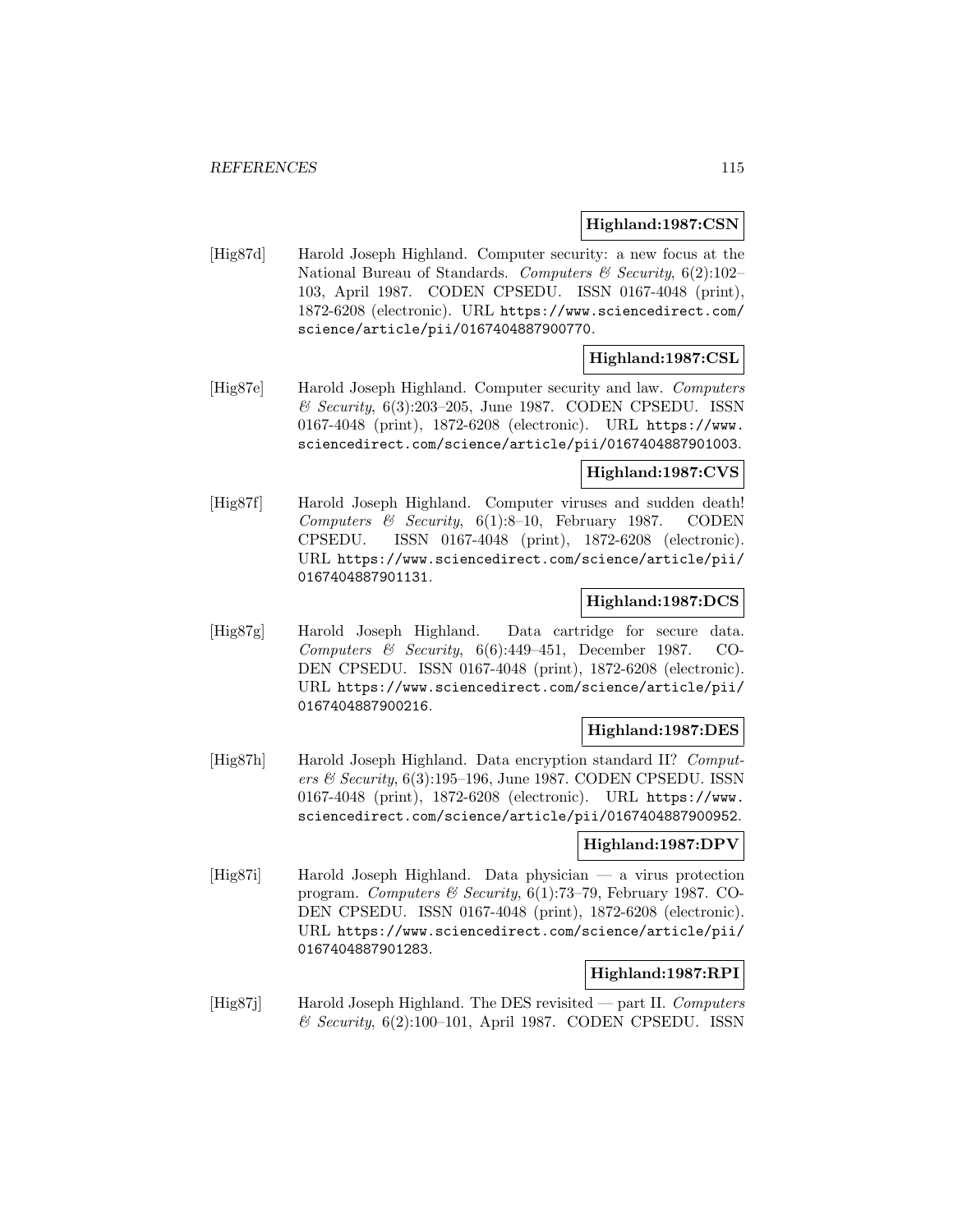0167-4048 (print), 1872-6208 (electronic). URL https://www. sciencedirect.com/science/article/pii/0167404887900769.

#### **Highland:1987:EP**

[Hig87k] Harold Joseph Highland. Encryption package. Computers & Security, 6(3):199–202, June 1987. CODEN CPSEDU. ISSN 0167-4048 (print), 1872-6208 (electronic). URL https://www. sciencedirect.com/science/article/pii/0167404887900988.

## **Highland:1987:Ea**

 $[Hig87]$  Harold Joseph Highland. From the editor. Computers & Security, 6(3):193–194, June 1987. CODEN CPSEDU. ISSN 0167-4048 (print), 1872-6208 (electronic). URL https://www. sciencedirect.com/science/article/pii/0167404887900940.

## **Highland:1987:Eb**

[Hig87m] Harold Joseph Highland. From the editor. Computers  $\mathcal{C}$  Security, 6(5):365–367, October 1987. CODEN CPSEDU. ISSN 0167-4048 (print), 1872-6208 (electronic). URL https://www. sciencedirect.com/science/article/pii/0167404887900010.

# **Highland:1987:Ec**

[Hig87n] Harold Joseph Highland. From the editor. Computers  $\mathcal{C}$  Security, 6(6):445–446, December 1987. CODEN CPSEDU. ISSN 0167-4048 (print), 1872-6208 (electronic). URL https://www. sciencedirect.com/science/article/pii/0167404887900186.

### **Highland:1987:EL**

[Hig87o] Harold Joseph Highland. From the editor ... Computers  $\mathcal{C}$ Security, 6(4):285–287, August 1987. CODEN CPSEDU. ISSN 0167-4048 (print), 1872-6208 (electronic). URL https://www. sciencedirect.com/science/article/pii/0167404887900605.

#### **Highland:1987:HDR**

[Hig87p] Harold Joseph Highland. Hard disk recovery tools. Computers  $\mathcal{C}$ Security, 6(6):458–462, December 1987. CODEN CPSEDU. ISSN 0167-4048 (print), 1872-6208 (electronic). URL https://www. sciencedirect.com/science/article/pii/0167404887900253.

## **Highland:1987:HSY**

[Hig87q] Harold Joseph Highland. How secure are your encryption keys? Computers & Security,  $6(2):99-100$ , April 1987. CO-DEN CPSEDU. ISSN 0167-4048 (print), 1872-6208 (electronic).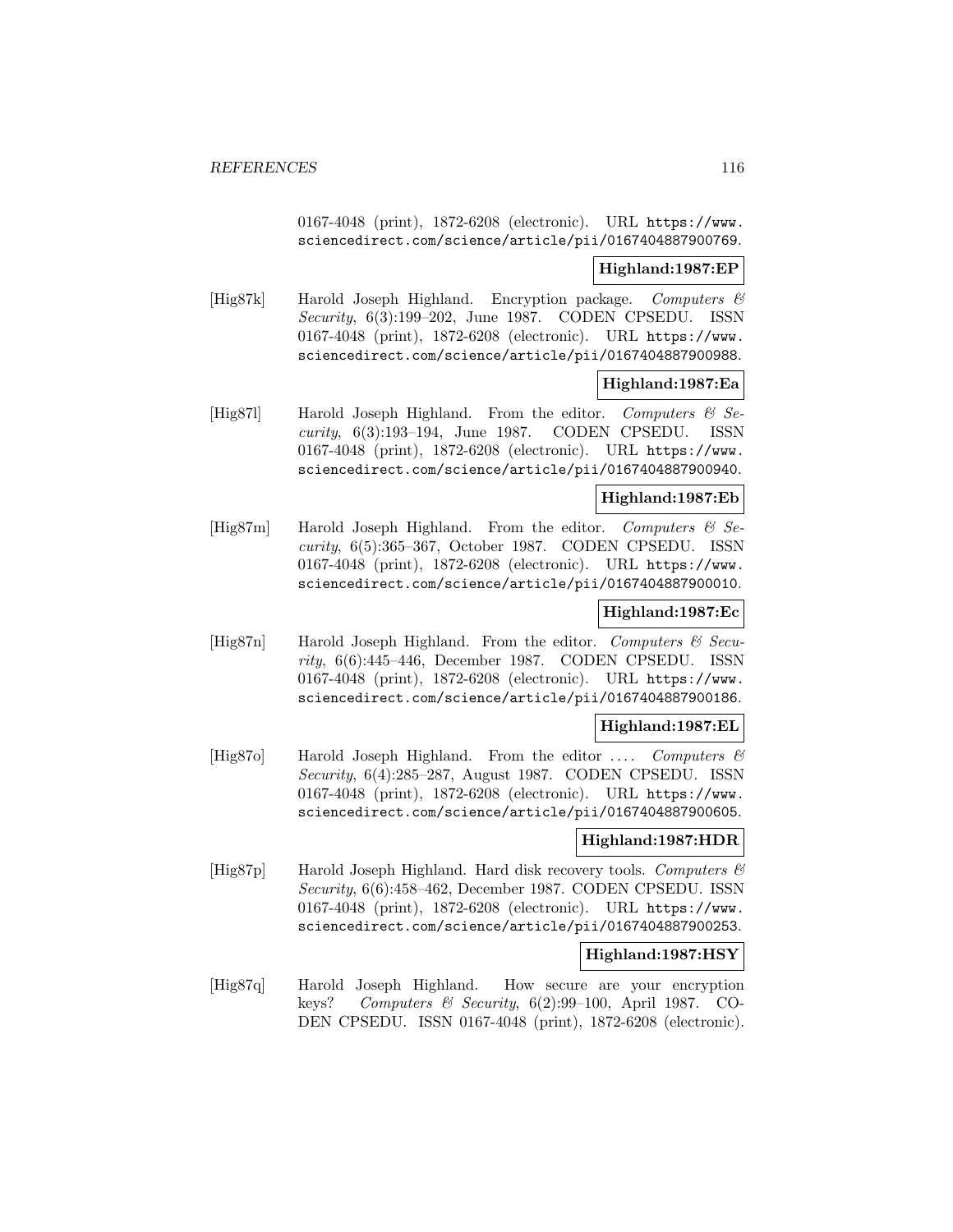URL https://www.sciencedirect.com/science/article/pii/ 0167404887900757.

### **Highland:1987:HEM**

[Hig87r] Harold Joseph Highland. How to evaluate microcomputer encryption software and hardware. Computers  $\mathcal{C}$  Security, 6(3):229–244, June 1987. CODEN CPSEDU. ISSN 0167-4048 (print), 1872-6208 (electronic). URL https://www.sciencedirect.com/science/ article/pii/0167404887901040.

### **Highland:1987:ILa**

[Hig87s] Harold Joseph Highland. In this issue .... Computers  $\mathcal{C}$  Security, 6(1):1–3, February 1987. CODEN CPSEDU. ISSN 0167-4048 (print), 1872-6208 (electronic). URL https://www. sciencedirect.com/science/article/pii/0167404887901118.

#### **Highland:1987:ILb**

[Hig87t] Harold Joseph Highland. In this issue  $\ldots$  Computers & Security, 6 (2):97–98, April 1987. CODEN CPSEDU. ISSN 0167-4048 (print), 1872-6208 (electronic). URL https://www.sciencedirect.com/ science/article/pii/0167404887900745.

## **Highland:1987:IS**

[Hig87u] Harold Joseph Highland. Information sources. Computers & Security, 6(3):198–199, June 1987. CODEN CPSEDU. ISSN 0167-4048 (print), 1872-6208 (electronic). URL https://www. sciencedirect.com/science/article/pii/0167404887900976.

#### **Highland:1987:NMI**

[Hig87v] Harold Joseph Highland. New member of the international board of Editors. Computers & Security,  $6(6):447$ , December 1987. CO-DEN CPSEDU. ISSN 0167-4048 (print), 1872-6208 (electronic). URL https://www.sciencedirect.com/science/article/pii/ 0167404887900198.

### **Highland:1987:OAS**

[Hig87w] Harold Joseph Highland. Office automation security. Computers  $\mathcal{B}$ Security, 6(6):452–457, December 1987. CODEN CPSEDU. ISSN 0167-4048 (print), 1872-6208 (electronic). URL https://www. sciencedirect.com/science/article/pii/016740488790023X.

## **Highland:1987:PR**

[Hig87x] Harold Joseph Highland. Passwords revisited. Computers  $\mathcal{B}$  Security, 6(6):451–452, December 1987. CODEN CPSEDU. ISSN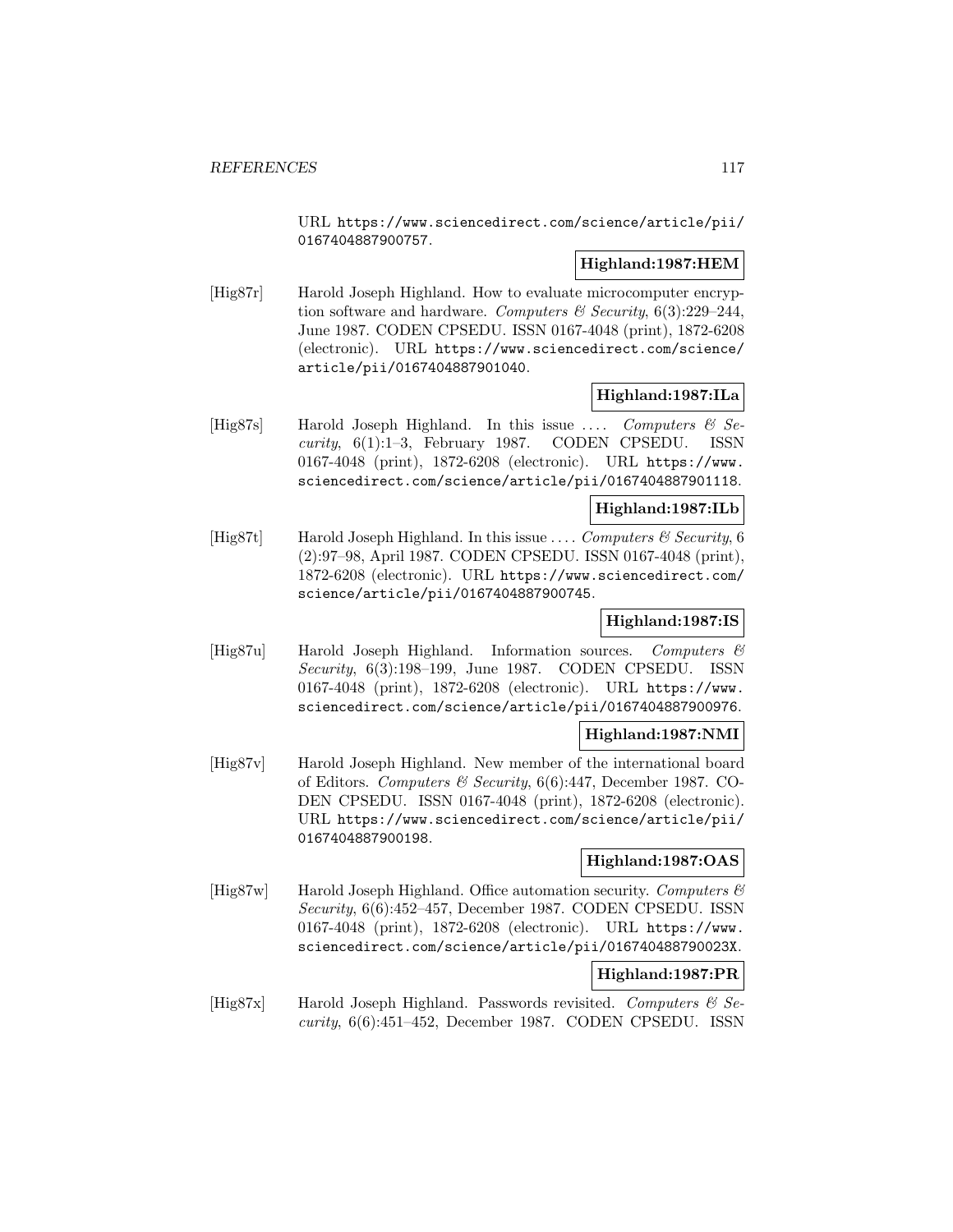0167-4048 (print), 1872-6208 (electronic). URL https://www. sciencedirect.com/science/article/pii/0167404887900228.

## **Highland:1987:RN**

[Hig87y] Harold Joseph Highland. Random notes. Computers & Security, 6(6):463, December 1987. CODEN CPSEDU. ISSN 0167-4048 (print), 1872-6208 (electronic). URL https://www. sciencedirect.com/science/article/pii/0167404887900265.

### **Highland:1987:RNR**

[Hig87z] Harold Joseph Highland. Random notes and reports. Computers & Security, 6(2):109–110, April 1987. CODEN CPSEDU. ISSN 0167-4048 (print), 1872-6208 (electronic). URL https://www. sciencedirect.com/science/article/pii/0167404887900800.

#### **Highland:1987:RB**

[Hig87-27] Harold Joseph Highland. Report from Beijing. Computers & Security, 6(3):196–198, June 1987. CODEN CPSEDU. ISSN 0167-4048 (print), 1872-6208 (electronic). URL https://www. sciencedirect.com/science/article/pii/0167404887900964.

# **Highland:1987:SFT**

[Hig87-28] Harold Joseph Highland. Secure fax transmission. Computers  $\mathcal{C}$ Security, 6(5):368–370, October 1987. CODEN CPSEDU. ISSN 0167-4048 (print), 1872-6208 (electronic). URL https://www. sciencedirect.com/science/article/pii/0167404887900022.

### **Highland:1987:TW**

[Hig87-29] Harold Joseph Highland. Technology watch. Computers  $\mathcal{C}$  Security, 6(2):103–108, April 1987. CODEN CPSEDU. ISSN 0167-4048 (print), 1872-6208 (electronic). URL https://www. sciencedirect.com/science/article/pii/0167404887900782.

### **Highland:1987:TLC**

[Hig87-30] Harold Joseph Highland. Tempest over leaking computers. Computers & Security,  $6(6):457-458$ , December 1987. CO-DEN CPSEDU. ISSN 0167-4048 (print), 1872-6208 (electronic). URL https://www.sciencedirect.com/science/article/pii/ 0167404887900241.

### **Highland:1987:UDC**

[Hig87-31] Harold Joseph Highland. US data controls. Computers  $\mathcal{C}$  Security, 6(3):202–203, June 1987. CODEN CPSEDU. ISSN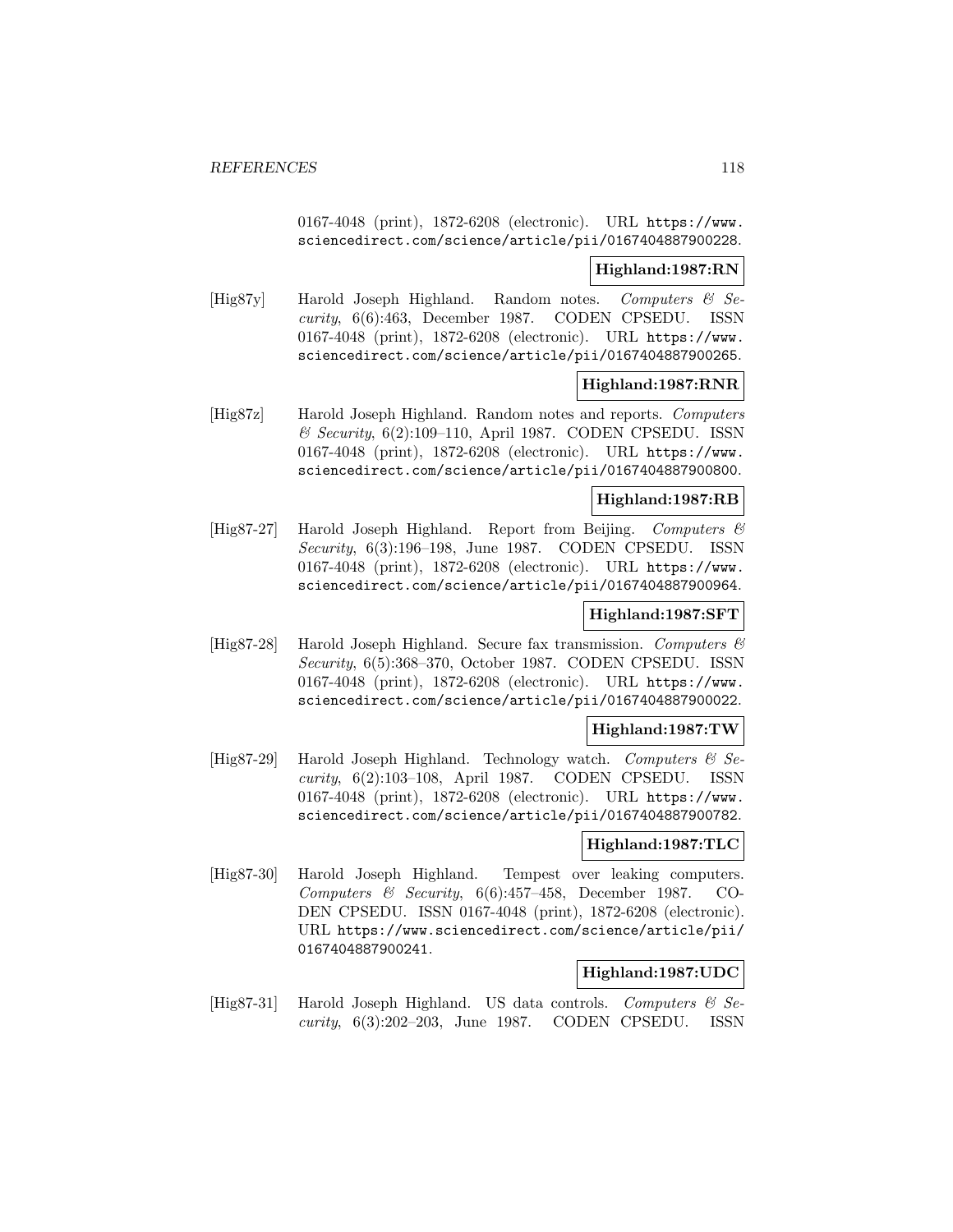0167-4048 (print), 1872-6208 (electronic). URL https://www. sciencedirect.com/science/article/pii/016740488790099X.

### **Highland:1987:WYR**

[Hig87-32] Harold Joseph Highland. Would you report a suspected data crime to the authorities? Computers & Security,  $6(4)$ :288–295, August 1987. CODEN CPSEDU. ISSN 0167-4048 (print), 1872-6208 (electronic). URL https://www.sciencedirect.com/science/ article/pii/0167404887900617.

## **Highland:1988:BCV**

[Hig88a] Dr. Harold Joseph Highland. Blitzed by a computer virus. Computers & Security, 7(3):237–239, June 1988. CODEN CPSEDU. ISSN 0167-4048 (print), 1872-6208 (electronic). URL https://www. sciencedirect.com/science/article/pii/0167404888900223.

### **Highland:1988:HTV**

[Hig88b] Dr. Harold Joseph Highland. How to test a virus filter without a virus. Computers & Security,  $7(3):235-237$ , June 1988. CO-DEN CPSEDU. ISSN 0167-4048 (print), 1872-6208 (electronic). URL https://www.sciencedirect.com/science/article/pii/ 016740488890020X.

# **Highland:1988:OSH**

[Hig88c] Dr. Harold Joseph Highland. Open Sesame — hackers welcome. Computers & Security, 7(3):232-233, June 1988. CO-DEN CPSEDU. ISSN 0167-4048 (print), 1872-6208 (electronic). URL https://www.sciencedirect.com/science/article/pii/ 0167404888900181.

### **Highland:1988:RFN**

[Hig88d] Dr. Harold Joseph Highland. Report on the fourth national computer security conference: COMPSEC IV. Computers & Security, 7(3):309–311, June 1988. CODEN CPSEDU. ISSN 0167-4048 (print), 1872-6208 (electronic). URL https://www. sciencedirect.com/science/article/pii/0167404888900399.

### **Highland:1988:SDD**

[Hig88e] Dr. Harold Joseph Highland. Security director's dilemma. Computers & Security,  $7(3):233-235$ , June 1988. CODEN CPSEDU. ISSN 0167-4048 (print), 1872-6208 (electronic). URL https://www. sciencedirect.com/science/article/pii/0167404888900193.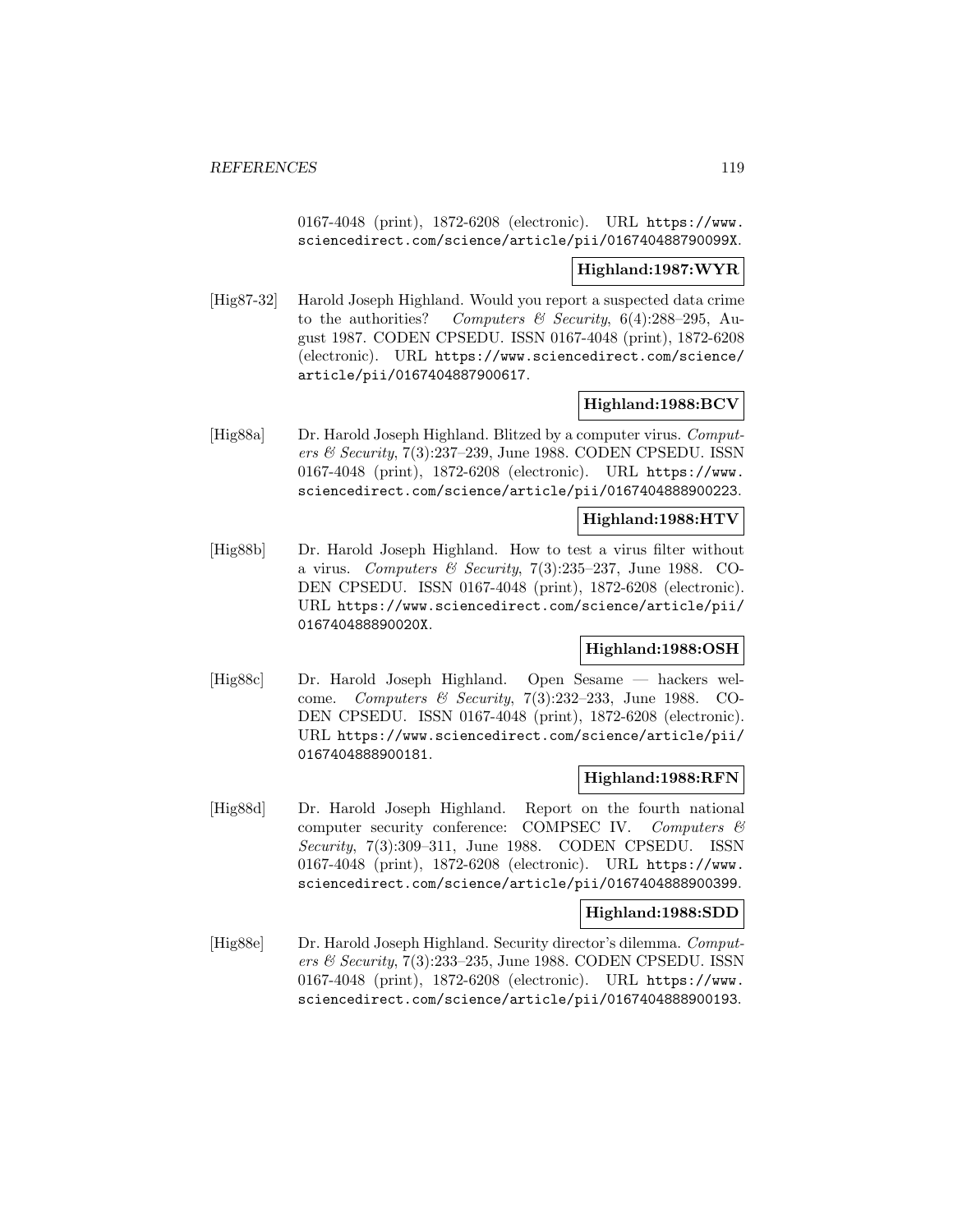### **Highland:1988:SVP**

[Hig88f] Dr. Harold Joseph Highland. Special virus protection measures. Computers & Security,  $7(3):239-242$ , June 1988. CO-DEN CPSEDU. ISSN 0167-4048 (print), 1872-6208 (electronic). URL https://www.sciencedirect.com/science/article/pii/ 0167404888900235.

### **Highland:1988:SWS**

[Hig88g] Dr. Harold Joseph Highland. Star wars security or where did those micros go? Computers & Security, 7(3):243–244, June 1988. CO-DEN CPSEDU. ISSN 0167-4048 (print), 1872-6208 (electronic). URL https://www.sciencedirect.com/science/article/pii/ 0167404888900259.

### **Highland:1988:UCN**

[Hig88h] Dr. Harold Joseph Highland. Upcoming conferences of note. Computers & Security,  $7(3):242-243$ , June 1988. CODEN CPSEDU. ISSN 0167-4048 (print), 1872-6208 (electronic). URL https://www.sciencedirect.com/science/article/pii/ 0167404888900247.

#### **Highland:1988:VDR**

[Hig88i] Dr. Harold Joseph Highland. Virus disaster red book. Computers & Security, 7(3):237, June 1988. CODEN CPSEDU. ISSN 0167-4048 (print), 1872-6208 (electronic). URL https://www. sciencedirect.com/science/article/pii/0167404888900211.

#### **Highland:1988:ARAb**

[Hig88j] Esther H. Highland. Abstracts of recent articles and literature. Computers & Security, 7(6):609–615, December 1988. CO-DEN CPSEDU. ISSN 0167-4048 (print), 1872-6208 (electronic). URL https://www.sciencedirect.com/science/article/pii/ 0167404888900120.

### **Highland:1988:AFA**

[Hig88k] Esther H. Highland. Agencies fail to appreciate threat to data security: Belden Menkus, Government Computer New, April 29, 1988, p. 36. Computers & Security, 7(4):430, August 1988. CO-DEN CPSEDU. ISSN 0167-4048 (print), 1872-6208 (electronic). URL https://www.sciencedirect.com/science/article/pii/ 0167404888906347.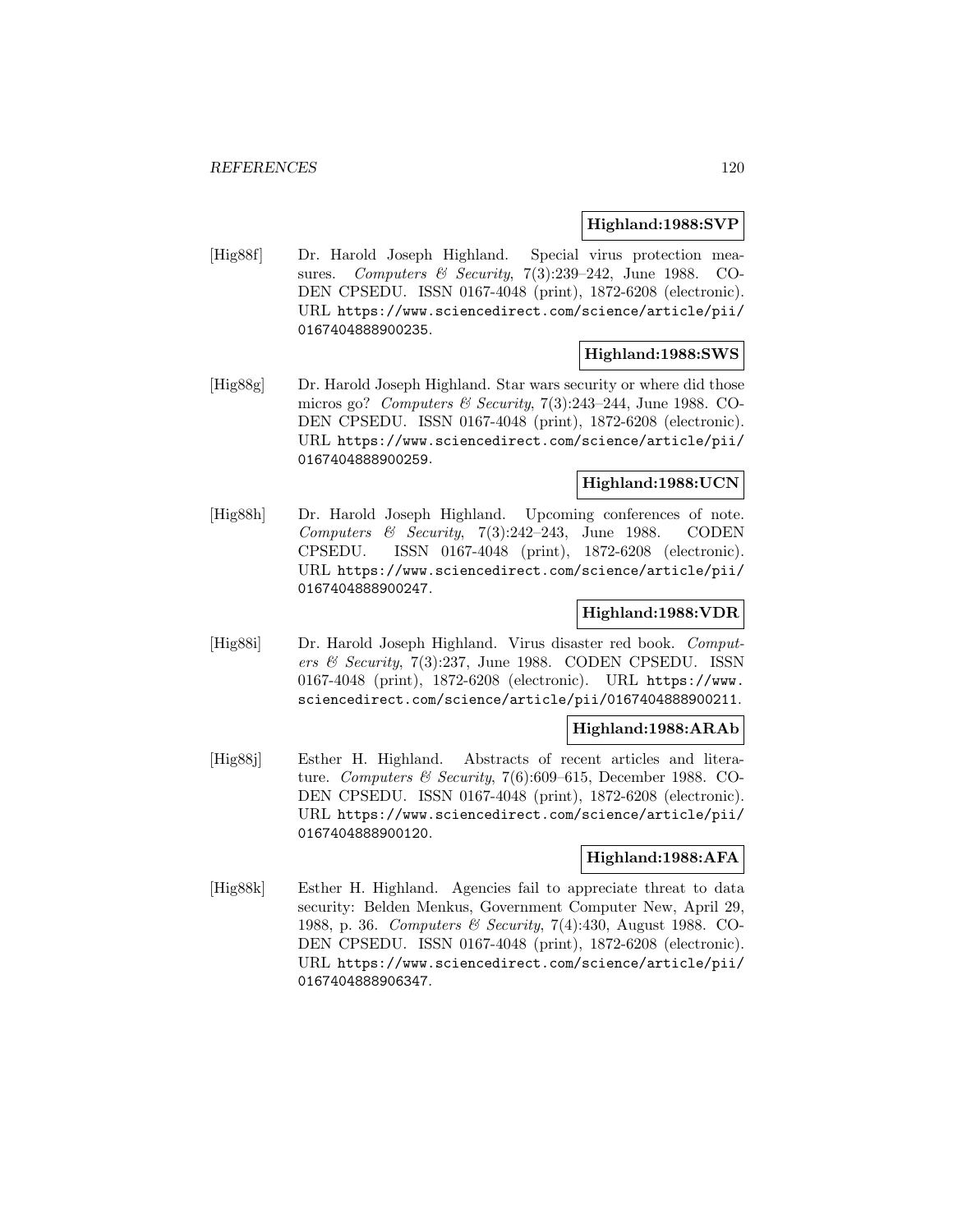#### **Highland:1988:ARF**

[Hig88l] Esther H. Highland. Agencies ready forces for data security campaign: Robert V. Head, Government Computer News, May 27, 1988, pp. 27, 31. Computers & Security, 7(4):424, August 1988. CODEN CPSEDU. ISSN 0167-4048 (print), 1872-6208 (electronic). URL https://www.sciencedirect.com/science/ article/pii/0167404888905913.

### **Highland:1988:AMSb**

[Hig88m] Esther H. Highland. Apple–Microsoft suit raises issue of vague copyright laws: Robert Francis, Datamation, May 15, 1988, pp. 22, 26. Computers & Security, 7(4):423, August 1988. CO-DEN CPSEDU. ISSN 0167-4048 (print), 1872-6208 (electronic). URL https://www.sciencedirect.com/science/article/pii/ 0167404888905895.

### **Highland:1988:AFR**

[Hig88n] Esther H. Highland. Apple files response to Microsoft's countersuit: Laurie flynn InfoWorld, May 2, 1988, p. 5. Computers  $\mathcal C$  Security, 7 (4):423, August 1988. CODEN CPSEDU. ISSN 0167-4048 (print), 1872-6208 (electronic). URL https://www.sciencedirect.com/ science/article/pii/016740488890586X.

### **Highland:1988:ARAa**

[Hig88o] Esther H. Highland. Apple releases "anti-viral" program: Nick Arnett InfoWorld, May 2, 1988, p. 8. Computers  $\mathcal C$  Security, 7(4): 426, August 1988. CODEN CPSEDU. ISSN 0167-4048 (print), 1872-6208 (electronic). URL https://www.sciencedirect.com/ science/article/pii/0167404888906086.

#### **Highland:1988:ASM**

[Hig88p] Esther H. Highland. Apple slaps Microsoft, HP with copyright suit. Computers & Security, 7(3):321-322, June 1988. CO-DEN CPSEDU. ISSN 0167-4048 (print), 1872-6208 (electronic). URL https://www.sciencedirect.com/science/article/pii/ 0167404888900521.

#### **Highland:1988:AMSa**

[Hig88q] Esther H. Highland. Apple/Microsoft suit split in two: Rachel Parker, InfoWorld, May 23, 1988, p. 1. Computers  $\mathcal B$  Security, 7 (4):423, August 1988. CODEN CPSEDU. ISSN 0167-4048 (print), 1872-6208 (electronic). URL https://www.sciencedirect.com/ science/article/pii/0167404888905883.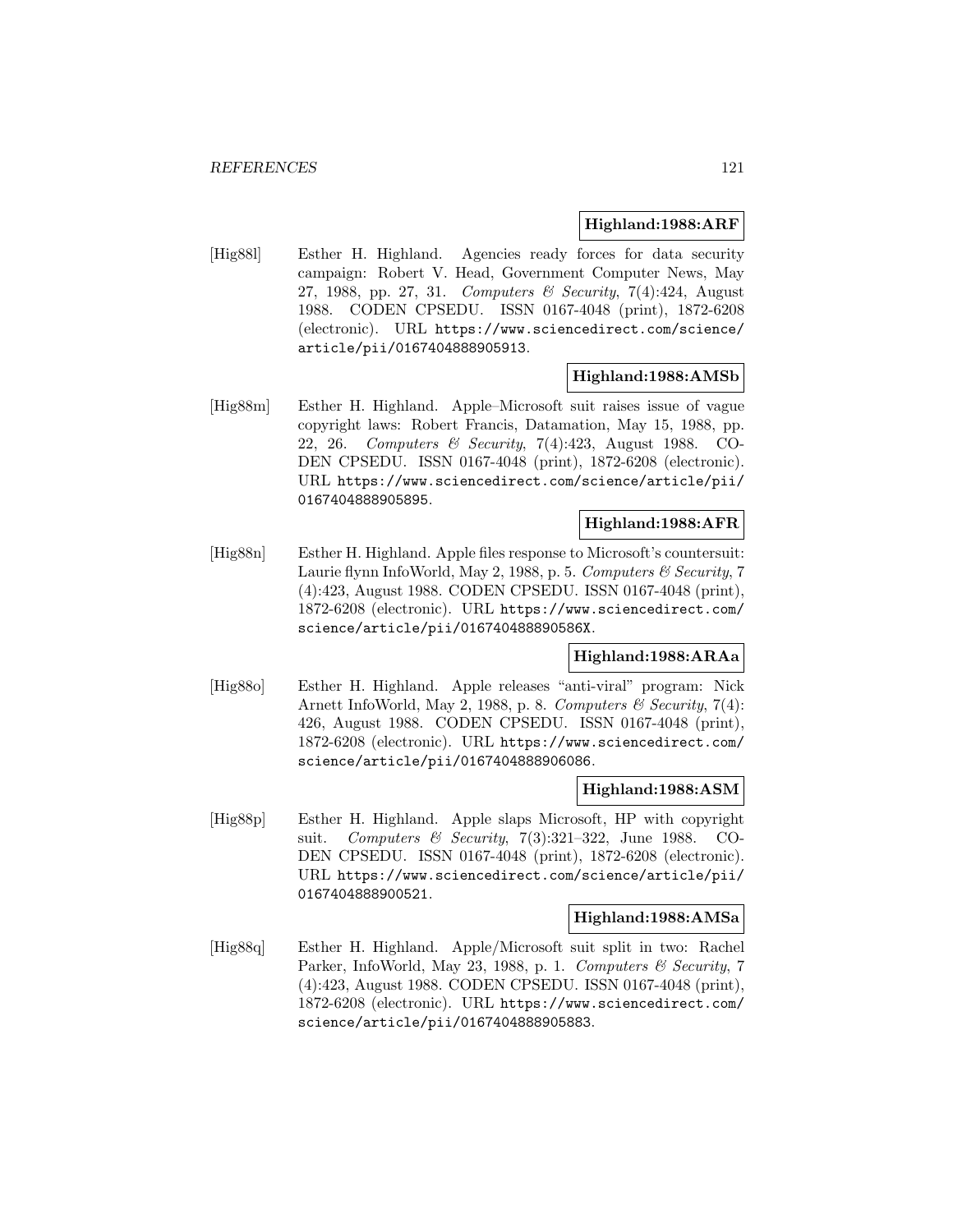#### **Highland:1988:ALU**

[Hig88r] Esther H. Highland. Are Apple and Lotus unfair? Computers & Security,  $7(3):322$ , June 1988. CODEN CPSEDU. ISSN 0167-4048 (print), 1872-6208 (electronic). URL https://www. sciencedirect.com/science/article/pii/0167404888900557.

### **Highland:1988:BCL**

[Hig88s] Esther H. Highland. Brazil copyright law could thwart pirates. Computers & Security, 7(3):321, June 1988. CO-DEN CPSEDU. ISSN 0167-4048 (print), 1872-6208 (electronic). URL https://www.sciencedirect.com/science/article/pii/ 0167404888900478.

## **Highland:1988:CSG**

[Hig88t] Esther H. Highland. Calamities spark growing field. Computers & Security, 7(3):326–327, June 1988. CODEN CPSEDU. ISSN 0167-4048 (print), 1872-6208 (electronic). URL https://www. sciencedirect.com/science/article/pii/0167404888900855.

### **Highland:1988:CWT**

[Hig88u] Esther H. Highland. Can we trust computers?: Andrew M. Lister, Computer Control Quarterly, Spring 1988, pp. 31–35. Computers & Security, 7(4):425, August 1988. CODEN CPSEDU. ISSN 0167-4048 (print), 1872-6208 (electronic). URL https://www. sciencedirect.com/science/article/pii/0167404888906001.

## **Highland:1988:CBP**

[Hig88v] Esther H. Highland. Computer backup pools, disaster recovery, and default risk. Computers & Security,  $7(3):324$ , June 1988. CO-DEN CPSEDU. ISSN 0167-4048 (print), 1872-6208 (electronic). URL https://www.sciencedirect.com/science/article/pii/ 0167404888900727.

### **Highland:1988:CCM**

[Hig88w] Esther H. Highland. Computer crime: MIS confronts a cancer. Computers & Security, 7(3):327, June 1988. CODEN CPSEDU. ISSN 0167-4048 (print), 1872-6208 (electronic). URL https://www.sciencedirect.com/science/article/pii/ 0167404888900909.

### **Highland:1988:CCS**

[Hig88x] Esther H. Highland. Computer cross sections unite at law conference. Computers  $\mathcal B$  Security, 7(3):321, June 1988. CO-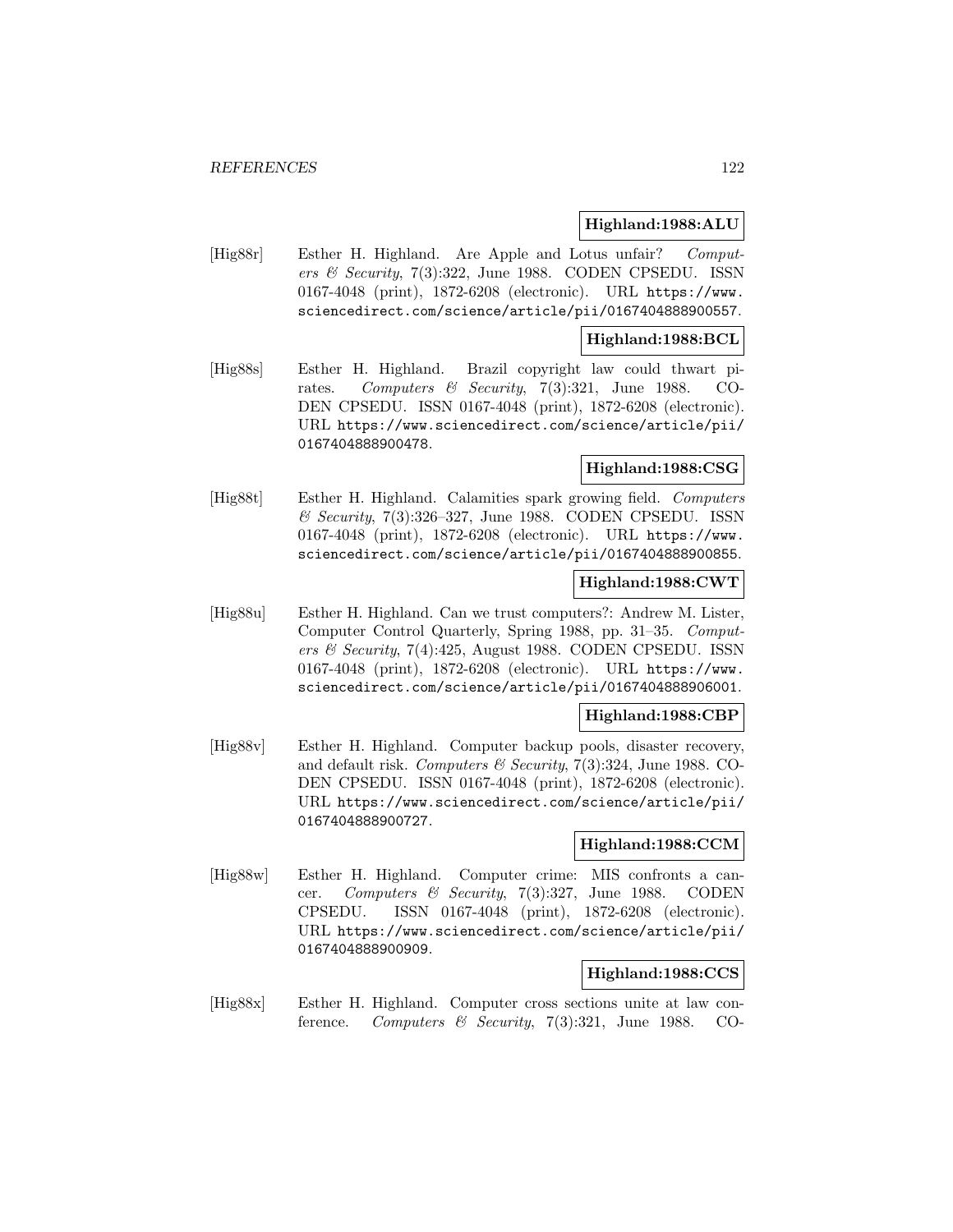DEN CPSEDU. ISSN 0167-4048 (print), 1872-6208 (electronic). URL https://www.sciencedirect.com/science/article/pii/ 0167404888900491.

## **Highland:1988:CIK**

[Hig88y] Esther H. Highland. Computer insecurity: Ken McLeod, Information Age, April 1988, pp. 89–93. Computers & Security, 7(4): 424, August 1988. CODEN CPSEDU. ISSN 0167-4048 (print), 1872-6208 (electronic). URL https://www.sciencedirect.com/ science/article/pii/0167404888905962.

### **Highland:1988:CIG**

[Hig88z] Esther H. Highland. Computer insurance: the gaps. Computers  $\mathcal C$  Security, 7(3):322–323, June 1988. CODEN CPSEDU. ISSN 0167-4048 (print), 1872-6208 (electronic). URL https://www. sciencedirect.com/science/article/pii/0167404888900594.

#### **Highland:1988:CSF**

[Hig88-27] Esther H. Highland. Computer security: the federal approach. Computers & Security, 7(3):320-321, June 1988. CO-DEN CPSEDU. ISSN 0167-4048 (print), 1872-6208 (electronic). URL https://www.sciencedirect.com/science/article/pii/ 0167404888900454.

### **Highland:1988:CSN**

[Hig88-28] Esther H. Highland. Computer systems need isolated ground that is safe and noise free: Thomas M. Gruzs, Computer Technology Review, Spring 1988, p. 103 ff. Computers & Security, 7(4):432-433, August 1988. CODEN CPSEDU. ISSN 0167-4048 (print), 1872-6208 (electronic). URL https://www.sciencedirect.com/ science/article/pii/0167404888906487.

### **Highland:1988:CSU**

[Hig88-29] Esther H. Highland. Computer systems under siege. Computers & Security, 7(3):325, June 1988. CODEN CPSEDU. ISSN 0167-4048 (print), 1872-6208 (electronic). URL https://www. sciencedirect.com/science/article/pii/0167404888900752.

### **Highland:1988:CVC**

[Hig88-30] Esther H. Highland. Computer viruses can infect entire organizations: Angel L. Rivera, Government Computer News, April 29, 1988, pp. 37, 43. Computers & Security, 7(4):426, August 1988. CODEN CPSEDU. ISSN 0167-4048 (print), 1872-6208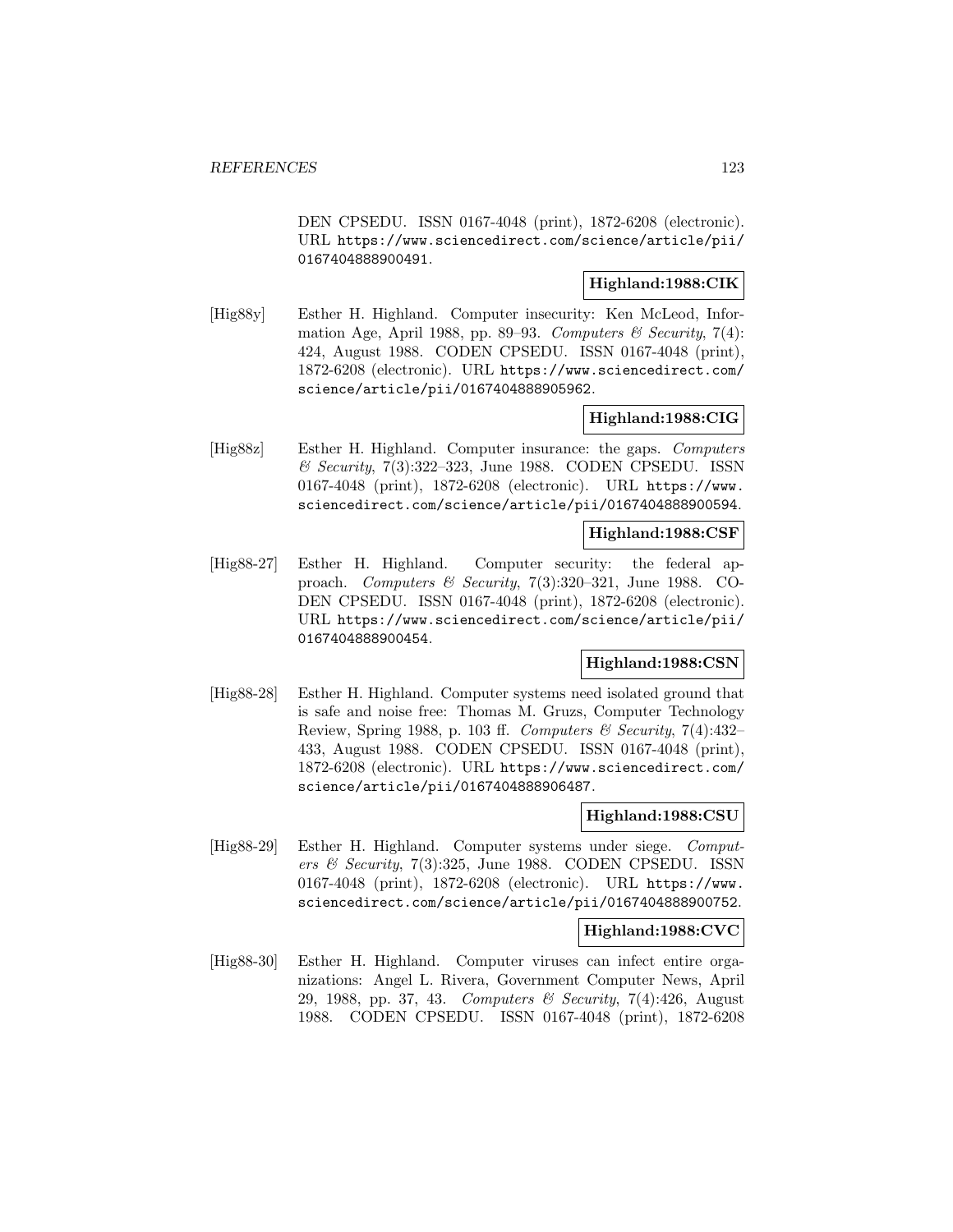(electronic). URL https://www.sciencedirect.com/science/ article/pii/0167404888906098.

## **Highland:1988:CVS**

[Hig88-31] Esther H. Highland. Computer viruses spread. Computers  $\&$  Security, 7(3):325, June 1988. CODEN CPSEDU. ISSN 0167-4048 (print), 1872-6208 (electronic). URL https://www. sciencedirect.com/science/article/pii/0167404888900764.

### **Highland:1988:CW**

[Hig88-32] Esther H. Highland. Computer weekly. Computers & Security, 7 (3):323, June 1988. CODEN CPSEDU. ISSN 0167-4048 (print), 1872-6208 (electronic). URL https://www.sciencedirect.com/ science/article/pii/0167404888900661.

#### **Highland:1988:DCS**

[Hig88-33] Esther H. Highland. DEC computer security tactics come into focus. Computers & Security, 7(3):328, June 1988. CO-DEN CPSEDU. ISSN 0167-4048 (print), 1872-6208 (electronic). URL https://www.sciencedirect.com/science/article/pii/ 016740488890096X.

## **Highland:1988:DDS**

[Hig88-34] Esther H. Highland. Decentralized DP sites seen lacking in recovery planning. Computers & Security, 7(3):328, June 1988. CO-DEN CPSEDU. ISSN 0167-4048 (print), 1872-6208 (electronic). URL https://www.sciencedirect.com/science/article/pii/ 0167404888900971.

### **Highland:1988:DRM**

[Hig88-35] Esther H. Highland. Despite regs, most agencies lack disaster plan: Tari Schreider, Government Computer News, April 29, 1988, p. 54. Computers & Security, 7(4):431, August 1988. CO-DEN CPSEDU. ISSN 0167-4048 (print), 1872-6208 (electronic). URL https://www.sciencedirect.com/science/article/pii/ 0167404888906402.

#### **Highland:1988:DRP**

[Hig88-36] Esther H. Highland. Disaster recovery planning. Computers  $\&$  Security, 7(3):323, June 1988. CODEN CPSEDU. ISSN 0167-4048 (print), 1872-6208 (electronic). URL https://www. sciencedirect.com/science/article/pii/0167404888900624.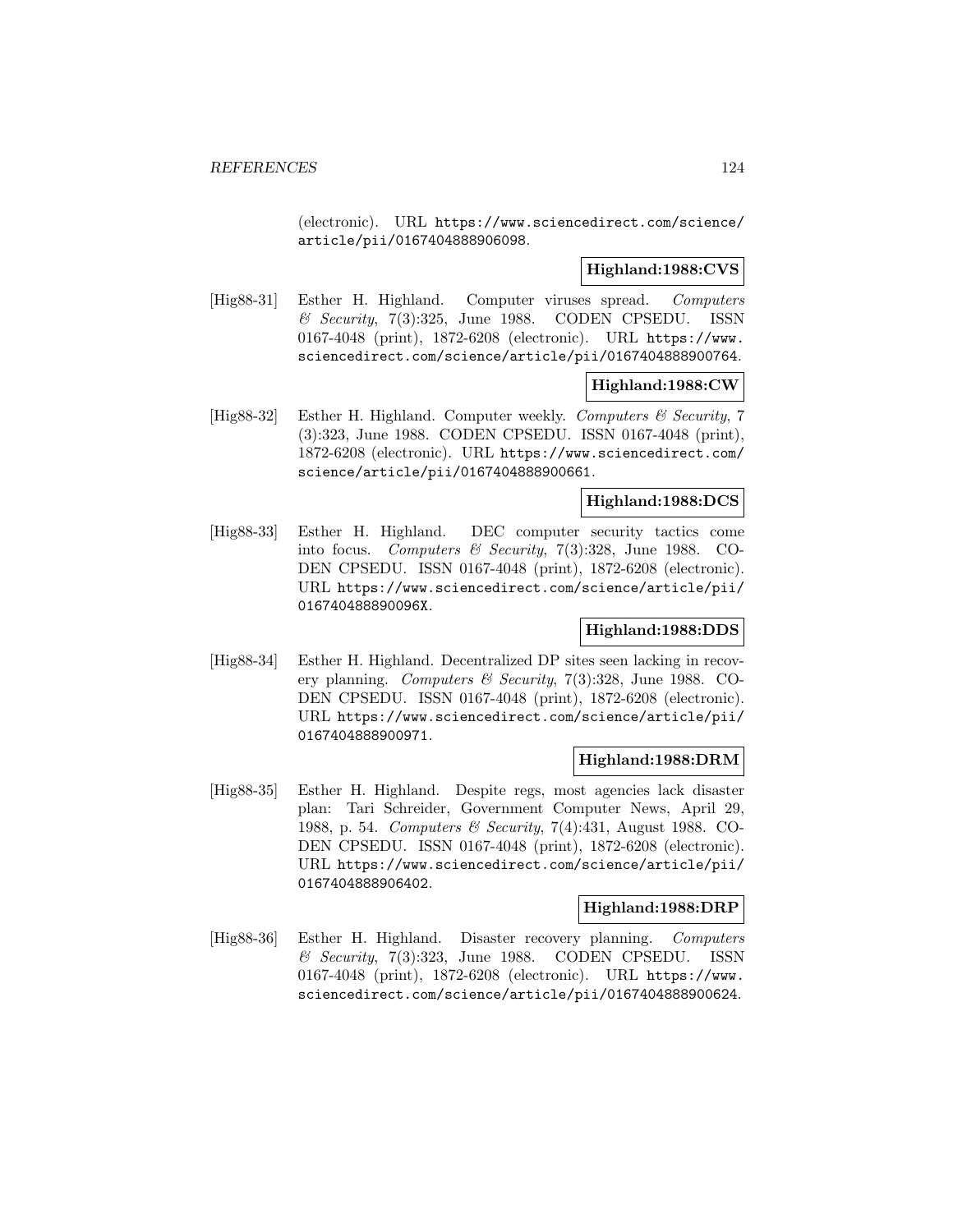#### **Highland:1988:DSF**

[Hig88-37] Esther H. Highland. Disturbance in several forms. Computers & Security, 7(3):328, June 1988. CODEN CPSEDU. ISSN 0167-4048 (print), 1872-6208 (electronic). URL https://www. sciencedirect.com/science/article/pii/0167404888900958.

### **Highland:1988:DFC**

[Hig88-38] Esther H. Highland. DOD fights off computer virus. Computers  $\mathcal C$  Security, 7(3):325–326, June 1988. CODEN CPSEDU. ISSN 0167-4048 (print), 1872-6208 (electronic). URL https://www. sciencedirect.com/science/article/pii/0167404888900788.

### **Highland:1988:ELS**

[Hig88-39] Esther H. Highland. Exec liable in software copy case, court rules. Computers & Security, 7(3):322, June 1988. CO-DEN CPSEDU. ISSN 0167-4048 (print), 1872-6208 (electronic). URL https://www.sciencedirect.com/science/article/pii/ 0167404888900569.

### **Highland:1988:FTI**

[Hig88-40] Esther H. Highland. Fault tolerance increasingly important for LANS. Computers & Security, 7(3):327, June 1988. CO-DEN CPSEDU. ISSN 0167-4048 (print), 1872-6208 (electronic). URL https://www.sciencedirect.com/science/article/pii/ 0167404888900879.

### **Highland:1988:FOP**

[Hig88-41] Esther H. Highland. Federal officials puzzled by computer virus attacks: Neil Munro and Richard A. Dance, Government Computer News, April 29, 1988, p. 89. Computers  $\mathcal C$  Security, 7(4): 426, August 1988. CODEN CPSEDU. ISSN 0167-4048 (print), 1872-6208 (electronic). URL https://www.sciencedirect.com/ science/article/pii/0167404888906074.

#### **Highland:1988:FKC**

[Hig88-42] Esther H. Highland. Fire KOs Chicago networks: Jean S. Bozman, Computerworld, May 16, 1988, pp. 1, 121. Computers  $\mathcal C$  Security, 7 (4):432, August 1988. CODEN CPSEDU. ISSN 0167-4048 (print), 1872-6208 (electronic). URL https://www.sciencedirect.com/ science/article/pii/0167404888906451.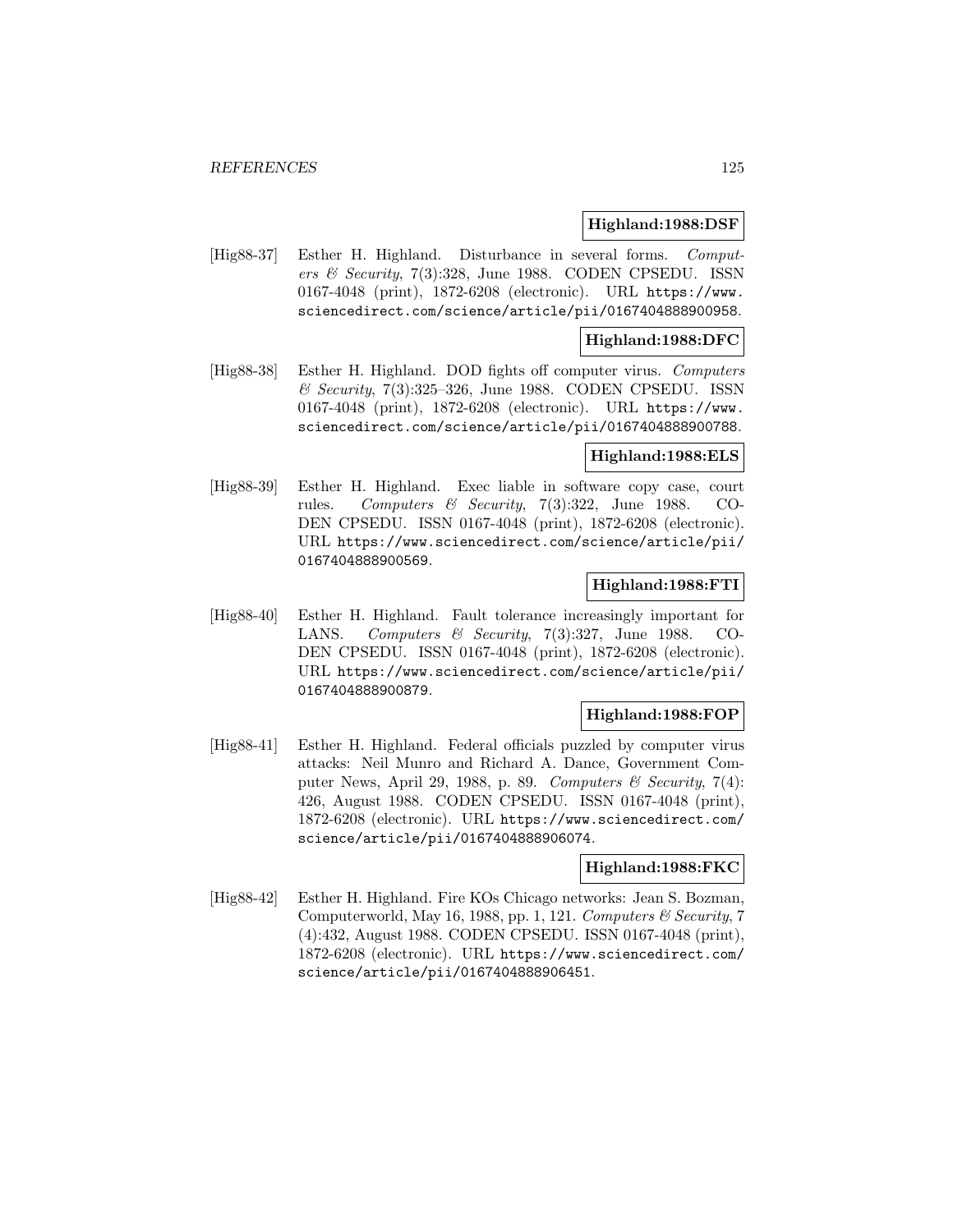### **Highland:1988:HPMb**

[Hig88-43] Esther H. Highland. H-P, Microsoft respond to Apple copyright suit. Computers & Security,  $7(3):322$ , June 1988. CO-DEN CPSEDU. ISSN 0167-4048 (print), 1872-6208 (electronic). URL https://www.sciencedirect.com/science/article/pii/ 0167404888900545.

### **Highland:1988:HLR**

[Hig88-44] Esther H. Highland. Hashing out legal rights. Computers  $\&$  Security, 7(3):321, June 1988. CODEN CPSEDU. ISSN 0167-4048 (print), 1872-6208 (electronic). URL https://www. sciencedirect.com/science/article/pii/016740488890051X.

### **Highland:1988:HBW**

[Hig88-45] Esther H. Highland. House Bill would increase 1989 funding for NBS. Computers & Security,  $7(3):322$ , June 1988. CO-DEN CPSEDU. ISSN 0167-4048 (print), 1872-6208 (electronic). URL https://www.sciencedirect.com/science/article/pii/ 0167404888900570.

### **Highland:1988:HME**

[Hig88-46] Esther H. Highland. How much is enough? Expert says security efforts should pay, not cost: William Murray, Computerworld Focus, April 6, 1988, p. 30 ff. Computers & Security, 7(4):428, August 1988. CODEN CPSEDU. ISSN 0167-4048 (print), 1872-6208 (electronic). URL https://www.sciencedirect.com/science/ article/pii/0167404888906232.

### **Highland:1988:HSY**

[Hig88-47] Esther H. Highland. How safe is your data: Joseph m. pujals information center, April 1988, p. 46. Computers  $\mathcal C$  Security, 7(4): 428, August 1988. CODEN CPSEDU. ISSN 0167-4048 (print), 1872-6208 (electronic). URL https://www.sciencedirect.com/ science/article/pii/0167404888906219.

#### **Highland:1988:HVP**

[Hig88-48] Esther H. Highland. How vaccine programs work: Neil J. Rothenberg, PC Magazine, June 28, 1988, p. 35. Computers  $\mathcal C$  Security, 7 (4):427, August 1988. CODEN CPSEDU. ISSN 0167-4048 (print), 1872-6208 (electronic). URL https://www.sciencedirect.com/ science/article/pii/0167404888906165.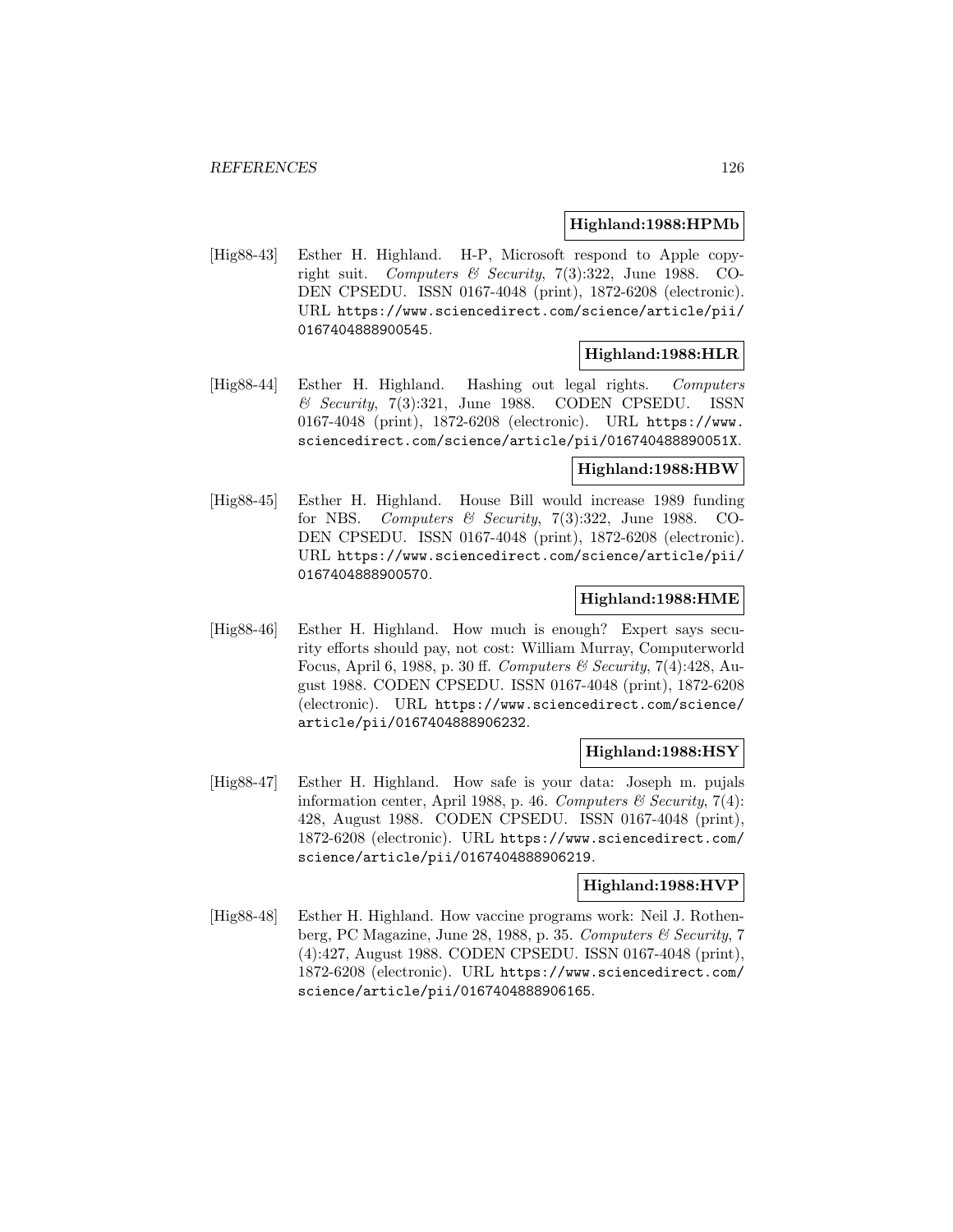#### **Highland:1988:HWN**

[Hig88-49] Esther H. Highland. HR 145: What's next. Computers  $\mathcal C$  Security, 7(3):320, June 1988. CODEN CPSEDU. ISSN 0167-4048 (print), 1872-6208 (electronic). URL https://www.sciencedirect.com/ science/article/pii/0167404888900442.

### **Highland:1988:HBC**

[Hig88-50] Esther H. Highland. The hype behind computer viruses: Their bark may be worse than their "byte": Paul Karon PC Week, May 31, 1988, pp. 49, 53. Computers & Security, 7(4):427, August 1988. CODEN CPSEDU. ISSN 0167-4048 (print), 1872-6208 (electronic). URL https://www.sciencedirect.com/science/ article/pii/016740488890613X.

# **Highland:1988:IPS**

[Hig88-51] Esther H. Highland. Information property: Some intellectual property aspects of the global information economy. Computers & Security,  $7(3):322$ , June 1988. CODEN CPSEDU. ISSN 0167-4048 (print), 1872-6208 (electronic). URL https://www. sciencedirect.com/science/article/pii/0167404888900582.

### **Highland:1988:ITD**

[Hig88-52] Esther H. Highland. Information technology and dataveillance: Roger A. Clarke, Communications of the ACM, May 1988, pp. 498–512. Computers & Security, 7(4):433, August 1988. CO-DEN CPSEDU. ISSN 0167-4048 (print), 1872-6208 (electronic). URL https://www.sciencedirect.com/science/article/pii/ 0167404888906499.

### **Highland:1988:IHD**

[Hig88-53] Esther H. Highland. Insurance and the hacker: David Davies, Computer Control Quarterly, Spring 1988, pp. 28–30. Computers & Security, 7(4):425, August 1988. CODEN CPSEDU. ISSN 0167-4048 (print), 1872-6208 (electronic). URL https://www. sciencedirect.com/science/article/pii/0167404888905998.

#### **Highland:1988:IDS**

[Hig88-54] Esther H. Highland. An introduction to database security. Computers & Security, 7(3):329, June 1988. CODEN CPSEDU. ISSN 0167-4048 (print), 1872-6208 (electronic). URL https://www. sciencedirect.com/science/article/pii/0167404888901046.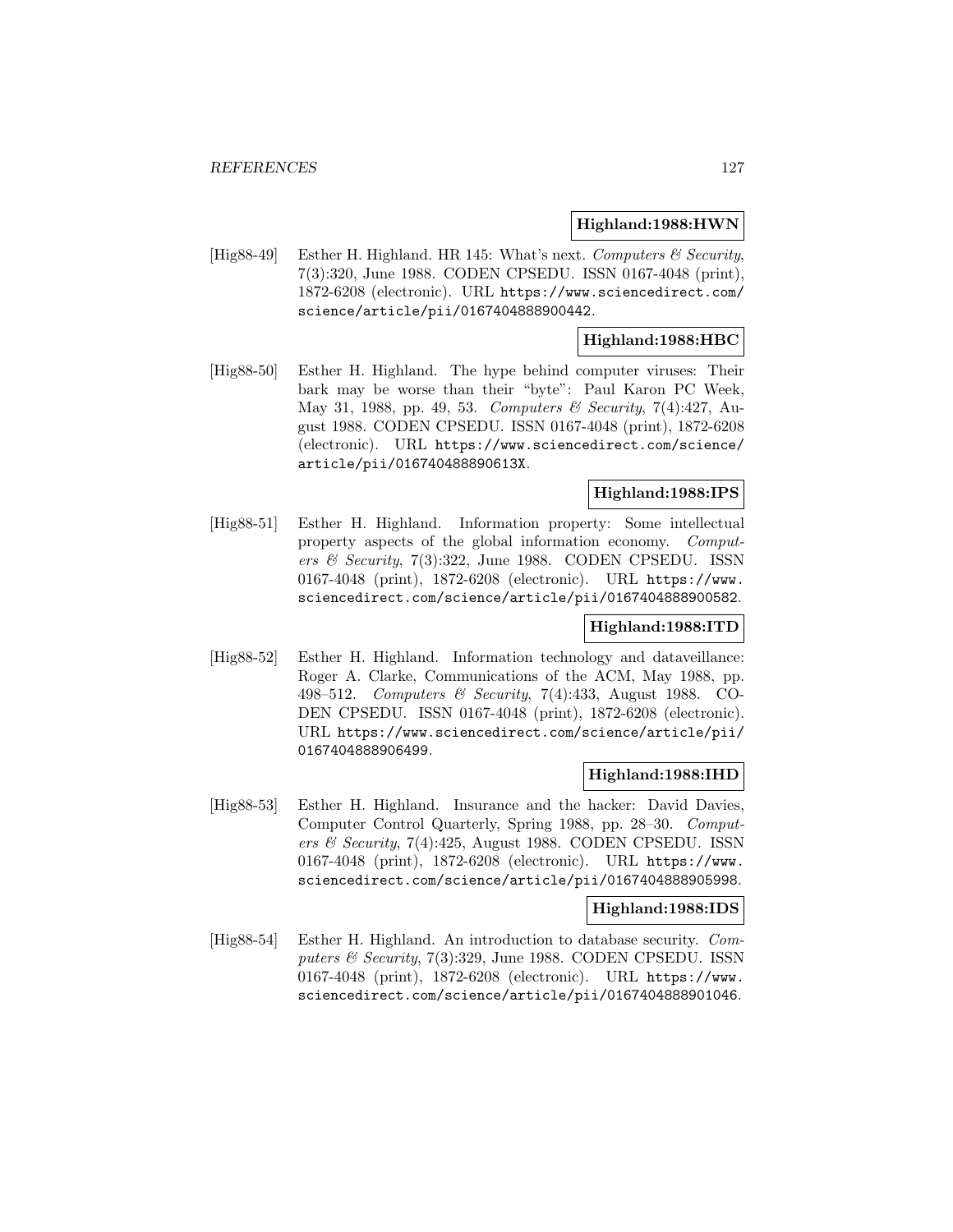#### **Highland:1988:ICH**

[Hig88-55] Esther H. Highland. It can't happen here: Patricia Keefe, Computerworld Focus, April 6, 1988, pp. 13–16. Computers  $\mathcal C$  Security, 7 (4):428, August 1988. CODEN CPSEDU. ISSN 0167-4048 (print), 1872-6208 (electronic). URL https://www.sciencedirect.com/ science/article/pii/0167404888906244.

### **Highland:1988:CMP**

[Hig88-56] Esther H. Highland. It's critical to make PC security as flexible as PCs themselves. Computers & Security,  $7(3):329-330$ , June 1988. CODEN CPSEDU. ISSN 0167-4048 (print), 1872-6208 (electronic). URL https://www.sciencedirect.com/science/ article/pii/016740488890106X.

# **Highland:1988:LS**

[Hig88-57] Esther H. Highland. LAN security. Computers  $\mathcal{C}$  Security, 7 (3):324, June 1988. CODEN CPSEDU. ISSN 0167-4048 (print), 1872-6208 (electronic). URL https://www.sciencedirect.com/ science/article/pii/0167404888900697.

## **Highland:1988:LSP**

[Hig88-58] Esther H. Highland. LAN security problem detected on Navy ships: Brad Bass, Government Computer News, April 1, 1988, pp. 1, 84. Computers & Security, 7(4):430, August 1988. CO-DEN CPSEDU. ISSN 0167-4048 (print), 1872-6208 (electronic). URL https://www.sciencedirect.com/science/article/pii/ 0167404888906323.

## **Highland:1988:LPS**

[Hig88-59] Esther H. Highland. Legal protection of software in the United Kingdom. Computers & Security, 7(3):323, June 1988. CO-DEN CPSEDU. ISSN 0167-4048 (print), 1872-6208 (electronic). URL https://www.sciencedirect.com/science/article/pii/ 0167404888900636.

### **Highland:1988:LAL**

[Hig88-60] Esther H. Highland. Long arm of the law. Computers  $\mathcal C$  Security, 7(3):321, June 1988. CODEN CPSEDU. ISSN 0167-4048 (print), 1872-6208 (electronic). URL https://www.sciencedirect.com/ science/article/pii/016740488890048X.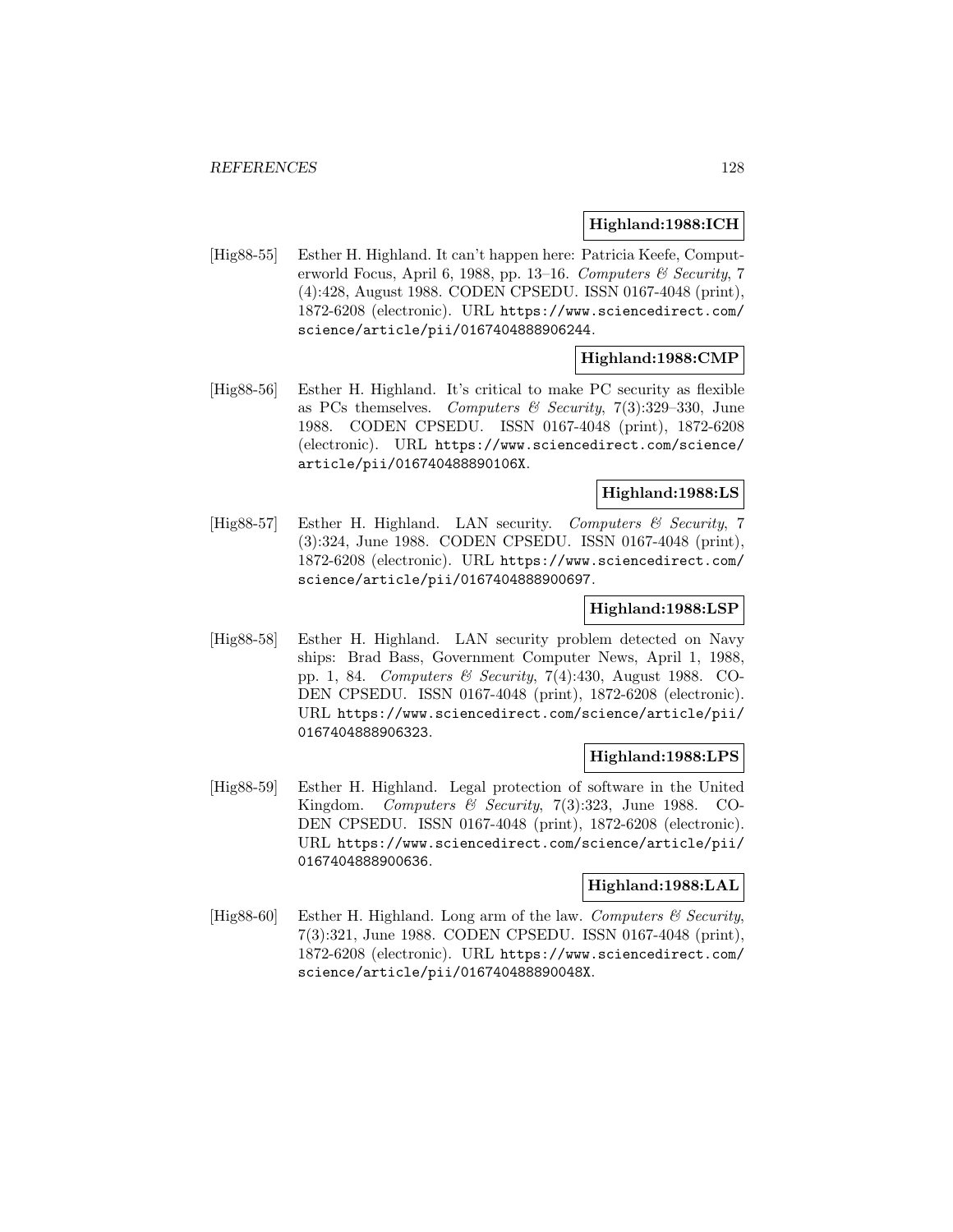#### **Highland:1988:LFD**

[Hig88-61] Esther H. Highland. The "look and feel" debate. Computers  $\mathcal C$  Security, 7(3):322, June 1988. CODEN CPSEDU. ISSN 0167-4048 (print), 1872-6208 (electronic). URL https://www. sciencedirect.com/science/article/pii/0167404888900533.

### **Highland:1988:MVD**

[Hig88-62] Esther H. Highland. Mac virus discovered at EPA, vaccination called successful: Richard A. Danca, Government Computer News, May 13, 1988, p. 4. Computers & Security, 7(4):426, August 1988. CODEN CPSEDU. ISSN 0167-4048 (print), 1872-6208 (electronic). URL https://www.sciencedirect.com/science/ article/pii/0167404888906104.

### **Highland:1988:MVSa**

[Hig88-63] Esther H. Highland. Mac virus surfaces in Washington: Nick Arnett InfoWorld, April 11, 1988, pp. 1, 3. Computers  $\mathcal C$  Security, 7 (4):425, August 1988. CODEN CPSEDU. ISSN 0167-4048 (print), 1872-6208 (electronic). URL https://www.sciencedirect.com/ science/article/pii/0167404888906025.

## **Highland:1988:MVSb**

[Hig88-64] Esther H. Highland. Macintosh virus seeks EDS signatures: Nick Arnett InfoWorld, April 25, 1988, p. 8. Computers & Security, 7 (4):426, August 1988. CODEN CPSEDU. ISSN 0167-4048 (print), 1872-6208 (electronic). URL https://www.sciencedirect.com/ science/article/pii/0167404888906062.

### **Highland:1988:MPP**

[Hig88-65] Esther H. Highland. Make a plan for PC disaster recovery. Computers & Security, 7(3):329, June 1988. CODEN CPSEDU. ISSN 0167-4048 (print), 1872-6208 (electronic). URL https://www. sciencedirect.com/science/article/pii/0167404888901009.

### **Highland:1988:MOO**

[Hig88-66] Esther H. Highland. MBS, OPM officials plan broad security guidelines: Kevin Power, Government Computer News, May 13, 1988, pp. 1, 92. Computers & Security, 7(4):423–424, August 1988. CO-DEN CPSEDU. ISSN 0167-4048 (print), 1872-6208 (electronic). URL https://www.sciencedirect.com/science/article/pii/ 0167404888905901.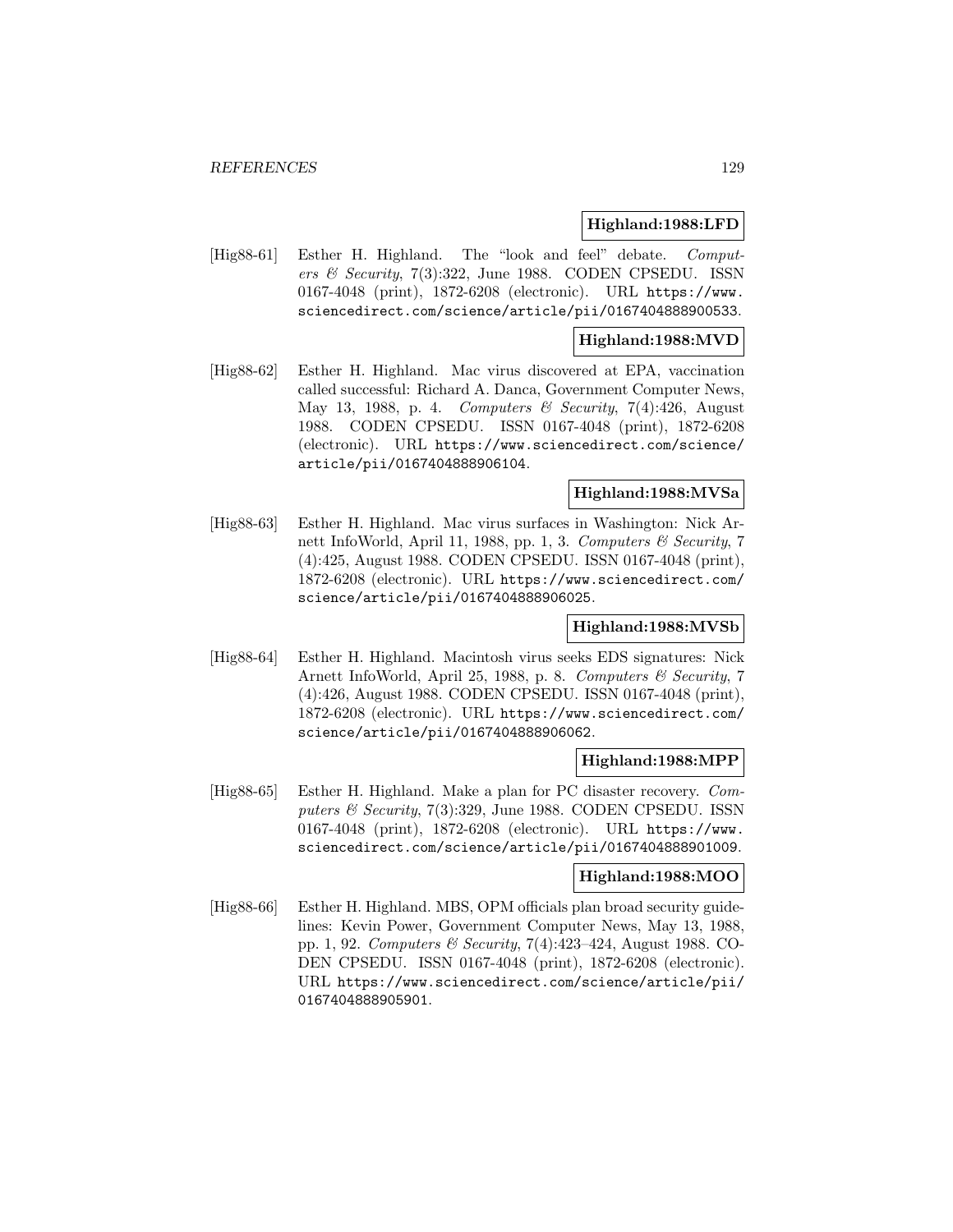#### **Highland:1988:MRO**

[Hig88-67] Esther H. Highland. MCSC regs outline basic security level for PCs. Computers & Security, 7(3):330, June 1988. CO-DEN CPSEDU. ISSN 0167-4048 (print), 1872-6208 (electronic). URL https://www.sciencedirect.com/science/article/pii/ 0167404888901071.

## **Highland:1988:MSR**

[Hig88-68] Esther H. Highland. Media security: Ralph M. Smole, Computer Control Quarterly, Spring 1988, pp. 36–37. Computers & Security, 7(4):425, August 1988. CODEN CPSEDU. ISSN 0167-4048 (print), 1872-6208 (electronic). URL https://www.sciencedirect.com/ science/article/pii/0167404888906013.

### **Highland:1988:MSSb**

[Hig88-69] Esther H. Highland. Micro security system effective even on laptops: Peter Stevenson, Government Computer News, April 29, 1988, p. 48. Computers & Security, 7(4):431, August 1988. CO-DEN CPSEDU. ISSN 0167-4048 (print), 1872-6208 (electronic). URL https://www.sciencedirect.com/science/article/pii/ 0167404888906384.

### **Highland:1988:MSC**

[Hig88-70] Esther H. Highland. Microcomputer security and control. Computers & Security, 7(3):326, June 1988. CODEN CPSEDU. ISSN 0167-4048 (print), 1872-6208 (electronic). URL https://www. sciencedirect.com/science/article/pii/0167404888900806.

#### **Highland:1988:MSSa**

[Hig88-71] Esther H. Highland. Microsoft seeks to split Apple suit into two phases: Rachel Parker, InfoWorld, May 23, 1988, p. 5. Computers & Security, 7(4):423, August 1988. CODEN CPSEDU. ISSN 0167-4048 (print), 1872-6208 (electronic). URL https://www. sciencedirect.com/science/article/pii/0167404888905871.

#### **Highland:1988:MPW**

[Hig88-72] Esther H. Highland. Monitoring points out weak spots: Gardner Terrell, Government Computer News, April 29, 1988, pp. 1, 88. Computers & Security, 7(4):429, August 1988. CO-DEN CPSEDU. ISSN 0167-4048 (print), 1872-6208 (electronic). URL https://www.sciencedirect.com/science/article/pii/ 0167404888906268.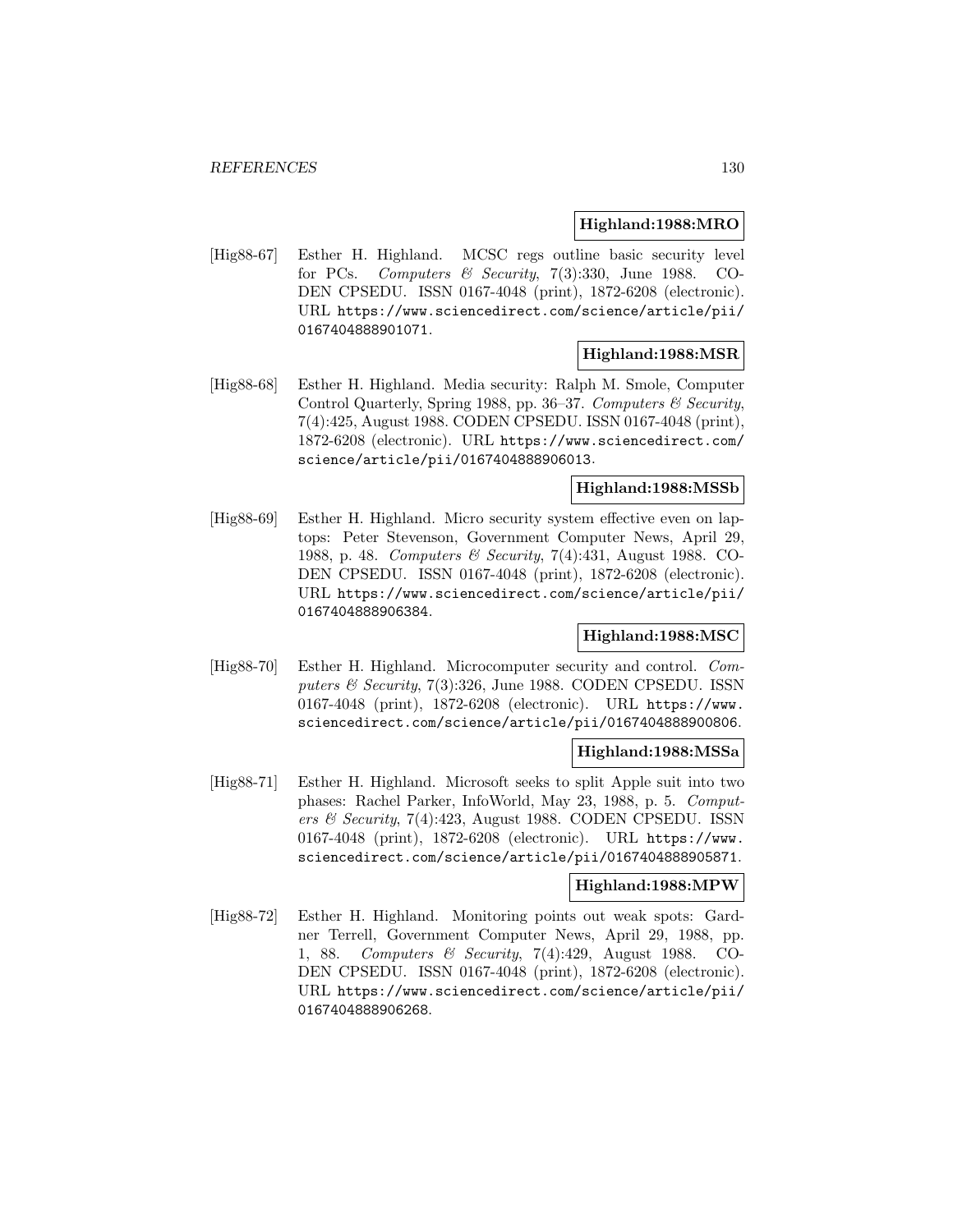### **Highland:1988:NBE**

[Hig88-73] Esther H. Highland. A nasty bug: Editorial Computerworld, April 4, 1988, p. 18. Computers & Security, 7(4):425, August 1988. CO-DEN CPSEDU. ISSN 0167-4048 (print), 1872-6208 (electronic). URL https://www.sciencedirect.com/science/article/pii/ 0167404888906049.

#### **Highland:1988:NEG**

[Hig88-74] Esther H. Highland. New emphasis given to UNIX security problems. Computers & Security, 7(3):326, June 1988. CO-DEN CPSEDU. ISSN 0167-4048 (print), 1872-6208 (electronic). URL https://www.sciencedirect.com/science/article/pii/ 0167404888900818.

#### **Highland:1988:NSL**

[Hig88-75] Esther H. Highland. New security law compels federal agencies to act. Computers  $\mathcal C$  Security, 7(3):321, June 1988. CO-DEN CPSEDU. ISSN 0167-4048 (print), 1872-6208 (electronic). URL https://www.sciencedirect.com/science/article/pii/ 0167404888900466.

### **Highland:1988:NRH**

[Hig88-76] Esther H. Highland. NSA regs hinder inexpensive network security: Barbara Bates, Government Computer News, April 29, 1988, pp. 50, 54. Computers & Security, 7(4):431, August 1988. CO-DEN CPSEDU. ISSN 0167-4048 (print), 1872-6208 (electronic). URL https://www.sciencedirect.com/science/article/pii/ 0167404888906396.

### **Highland:1988:NSG**

[Hig88-77] Esther H. Highland. NSA suppresses GAO report. Computers & Security, 7(3):323–324, June 1988. CODEN CPSEDU. ISSN 0167-4048 (print), 1872-6208 (electronic). URL https://www. sciencedirect.com/science/article/pii/0167404888900673.

### **Highland:1988:OAC**

[Hig88-78] Esther H. Highland. OMB advocates control model for systems security: Kevin Power, Government Computer News, March 18, 1988, p. 21. Computers & Security, 7(4):427–428, August 1988. CODEN CPSEDU. ISSN 0167-4048 (print), 1872-6208 (electronic). URL https://www.sciencedirect.com/science/ article/pii/0167404888906189.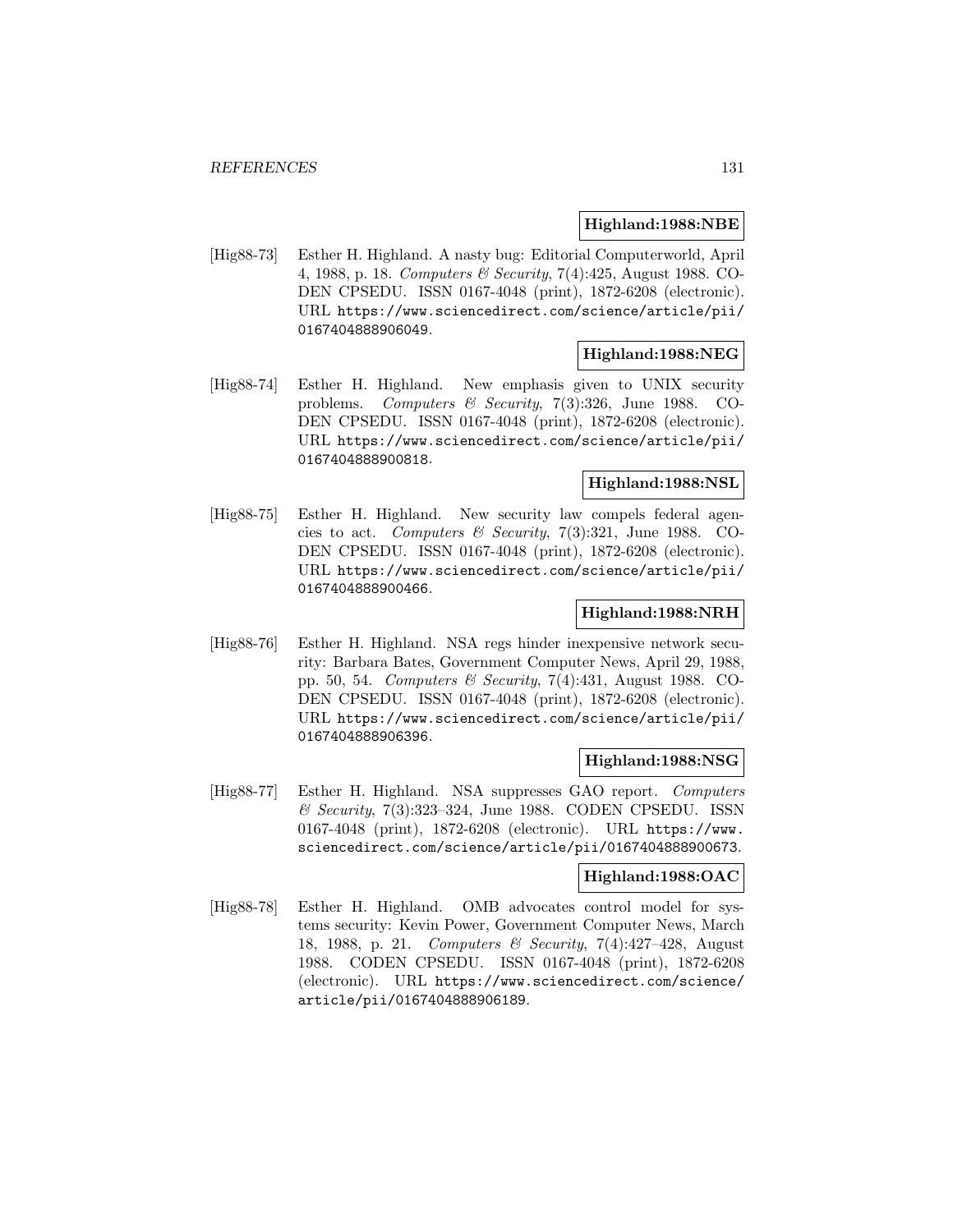### **Highland:1988:OSW**

[Hig88-79] Esther H. Highland. Operating system is weak link in MVS security: Brian Currah, Government Computer News, April 29, 1988, p. 44. Computers & Security, 7(4):430–431, August 1988. CO-DEN CPSEDU. ISSN 0167-4048 (print), 1872-6208 (electronic). URL https://www.sciencedirect.com/science/article/pii/ 0167404888906359.

## **Highland:1988:PAV**

[Hig88-80] Esther H. Highland. Pentagon attacks viruses. Computers  $\&$  Security, 7(3):323, June 1988. CODEN CPSEDU. ISSN 0167-4048 (print), 1872-6208 (electronic). URL https://www. sciencedirect.com/science/article/pii/0167404888900648.

### **Highland:1988:PCN**

[Hig88-81] Esther H. Highland. Personal but not confidential: a new debate over privacy. Computers & Security, 7(3):321, June 1988. CO-DEN CPSEDU. ISSN 0167-4048 (print), 1872-6208 (electronic). URL https://www.sciencedirect.com/science/article/pii/ 0167404888900508.

## **Highland:1988:PEM**

[Hig88-82] Esther H. Highland. Picking encryption method is no time for secrets: Harold Joseph Highland, Government Computer News, April 29, 1988, p. 39. Computers & Security, 7(4):431, August 1988. CODEN CPSEDU. ISSN 0167-4048 (print), 1872-6208 (electronic). URL https://www.sciencedirect.com/science/ article/pii/0167404888906360.

### **Highland:1988:PCB**

[Hig88-83] Esther H. Highland. Planning, consulting boost biometric bill. Computers & Security, 7(3):327, June 1988. CODEN CPSEDU. ISSN 0167-4048 (print), 1872-6208 (electronic). URL https://www.sciencedirect.com/science/article/pii/ 0167404888900892.

# **Highland:1988:PQI**

[Hig88-84] Esther H. Highland. Power quality issues smack micro market. Computers & Security, 7(3):328, June 1988. CODEN CPSEDU. ISSN 0167-4048 (print), 1872-6208 (electronic). URL https://www.sciencedirect.com/science/article/pii/ 0167404888900946.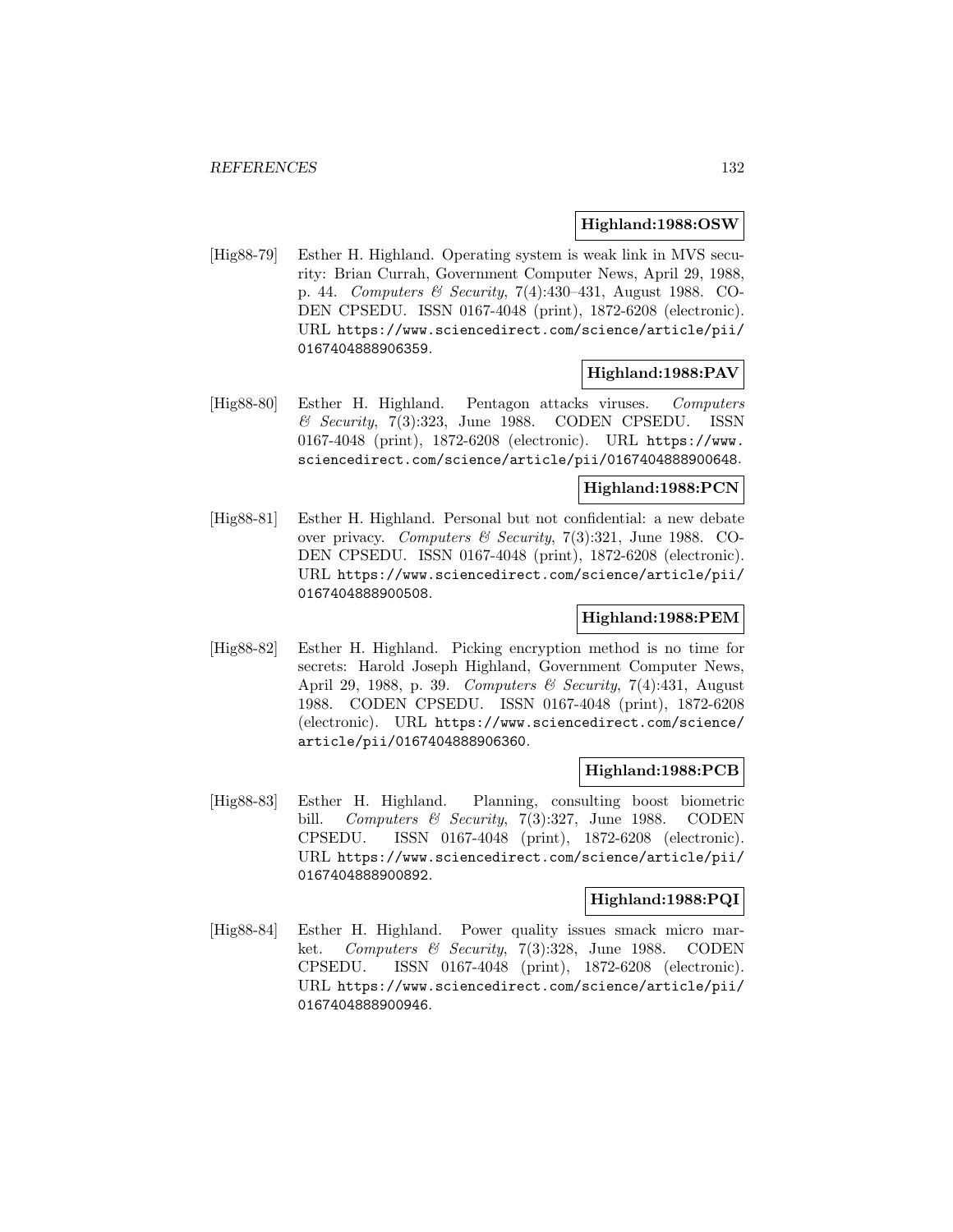### **Highland:1988:PME**

[Hig88-85] Esther H. Highland. Preventive measures to ensure PC data security. Computers & Security, 7(3):328-329, June 1988. CO-DEN CPSEDU. ISSN 0167-4048 (print), 1872-6208 (electronic). URL https://www.sciencedirect.com/science/article/pii/ 0167404888900995.

### **Highland:1988:PWS**

[Hig88-86] Esther H. Highland. Programmer workstation security. Computers & Security, 7(3):329, June 1988. CODEN CPSEDU. ISSN 0167-4048 (print), 1872-6208 (electronic). URL https://www. sciencedirect.com/science/article/pii/0167404888901058.

# **Highland:1988:RRM**

[Hig88-87] Esther H. Highland. Recent rulings may give states copyright immunity. Computers  $\mathcal C$  Security, 7(3):320, June 1988. CO-DEN CPSEDU. ISSN 0167-4048 (print), 1872-6208 (electronic). URL https://www.sciencedirect.com/science/article/pii/ 0167404888900429.

## **Highland:1988:RBI**

[Hig88-88] Esther H. Highland. Red book includes a metaphysical look at security. Computers  $\mathcal B$  Security, 7(3):324-325, June 1988. CO-DEN CPSEDU. ISSN 0167-4048 (print), 1872-6208 (electronic). URL https://www.sciencedirect.com/science/article/pii/ 0167404888900739.

### **Highland:1988:RRC**

[Hig88-89] Esther H. Highland. A redundancy reducing cipher: Peter Wayner, Cryptologia, April 1988, pp. 107–112. Computers & Security, 7(4): 431–432, August 1988. CODEN CPSEDU. ISSN 0167-4048 (print), 1872-6208 (electronic). URL https://www.sciencedirect.com/ science/article/pii/0167404888906414.

### **Highland:1988:RPB**

[Hig88-90] Esther H. Highland. Reliable power: Beyond the big box. Computers & Security, 7(3):329, June 1988. CODEN CPSEDU. ISSN 0167-4048 (print), 1872-6208 (electronic). URL https://www. sciencedirect.com/science/article/pii/0167404888901022.

# **Highland:1988:RBR**

[Hig88-91] Esther H. Highland. Review: *Breach reported in U.S. comput*ers: John Markoff, The New York Times, April 18, 1988, pp. A1,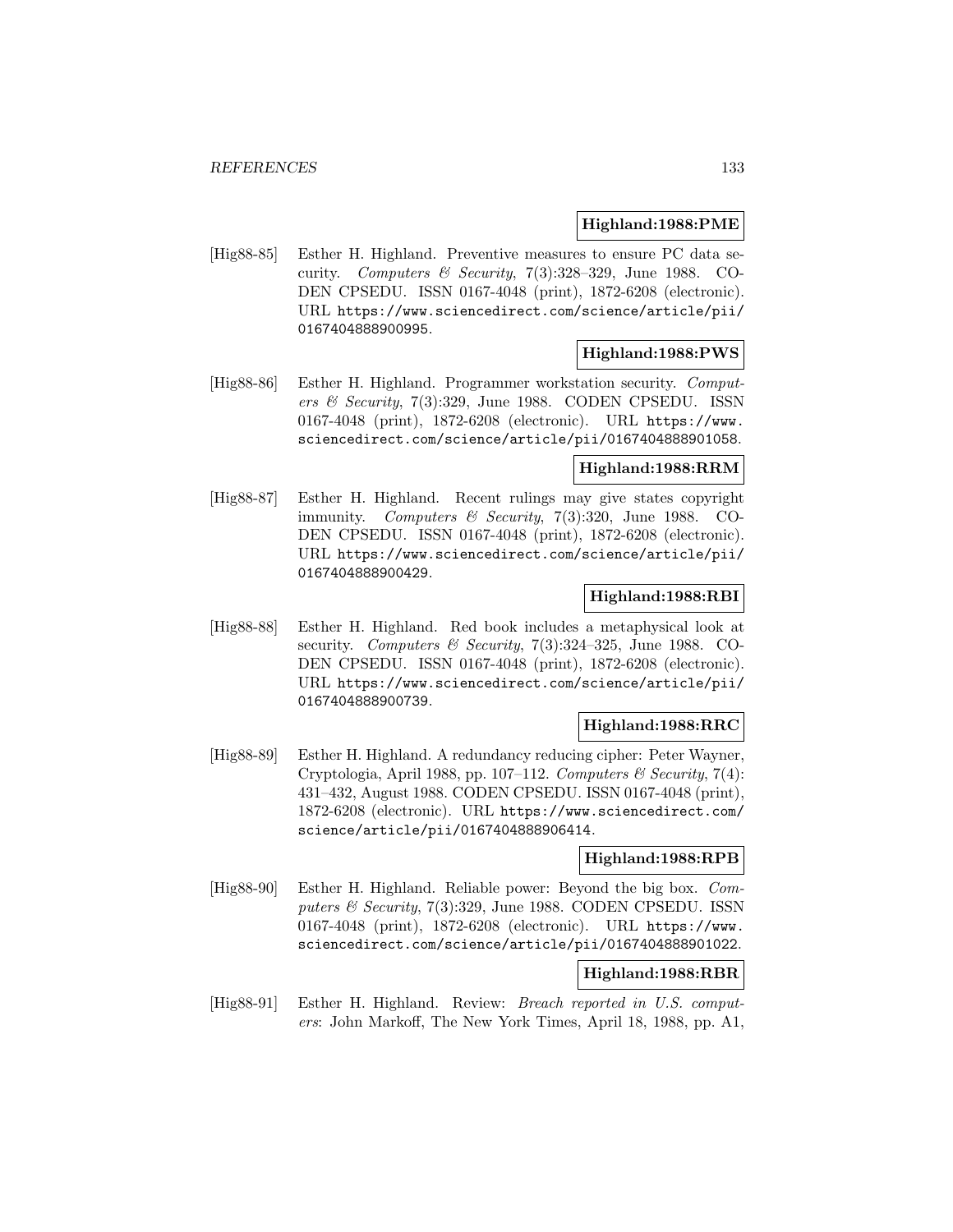A19. Computers & Security, 7(4):428–429, August 1988. CO-DEN CPSEDU. ISSN 0167-4048 (print), 1872-6208 (electronic). URL https://www.sciencedirect.com/science/article/pii/ 0167404888906256.

#### **Highland:1988:RCG**

[Hig88-92] Esther H. Highland. Review: Confronting the growing threat of harmful computer software viruses: Jim Seymour and Jonathan Matzkin PC Magazine, June 28, 1988, pp. 33–35. Computers  $\&$  Security, 7(4):427, August 1988. CODEN CPSEDU. ISSN 0167-4048 (print), 1872-6208 (electronic). URL https://www. sciencedirect.com/science/article/pii/0167404888906153.

### **Highland:1988:RDM**

[Hig88-93] Esther H. Highland. Review: Dispute over Mac user interface longstanding: Stuart J. Johnston, InfoWorld, April 25, 1988, p. 33. Computers & Security, 7(4):423, August 1988. CO-DEN CPSEDU. ISSN 0167-4048 (print), 1872-6208 (electronic). URL https://www.sciencedirect.com/science/article/pii/ 0167404888905858.

### **Highland:1988:RLM**

[Hig88-94] Esther H. Highland. Review: *Loose MIPS sink ships*: W. Mark Goode, Government Data Systems, April 1988, pp. 12–13. Computers & Security, 7(4):430, August 1988. CODEN CPSEDU. ISSN 0167-4048 (print), 1872-6208 (electronic). URL https://www. sciencedirect.com/science/article/pii/0167404888906335.

### **Highland:1988:RLR**

[Hig88-95] Esther H. Highland. Review: Lotus removes 1–2–3 protection: Douglas Barney, Computerworld, May 16, 1988, p. 5. Computers & Security, 7(4):432, August 1988. CODEN CPSEDU. ISSN 0167-4048 (print), 1872-6208 (electronic). URL https://www. sciencedirect.com/science/article/pii/016740488890644X.

# **Highland:1988:RMC**

[Hig88-96] Esther H. Highland. Review: Microsoft charges Apple with breach of contract: Stuart J. Johnston and Rachel Parker InfoWorld, April 11, 1988, pp. 1, 81. Computers & Security, 7(4):423, August 1988. CODEN CPSEDU. ISSN 0167-4048 (print), 1872-6208 (electronic). URL https://www.sciencedirect.com/science/ article/pii/0167404888905846.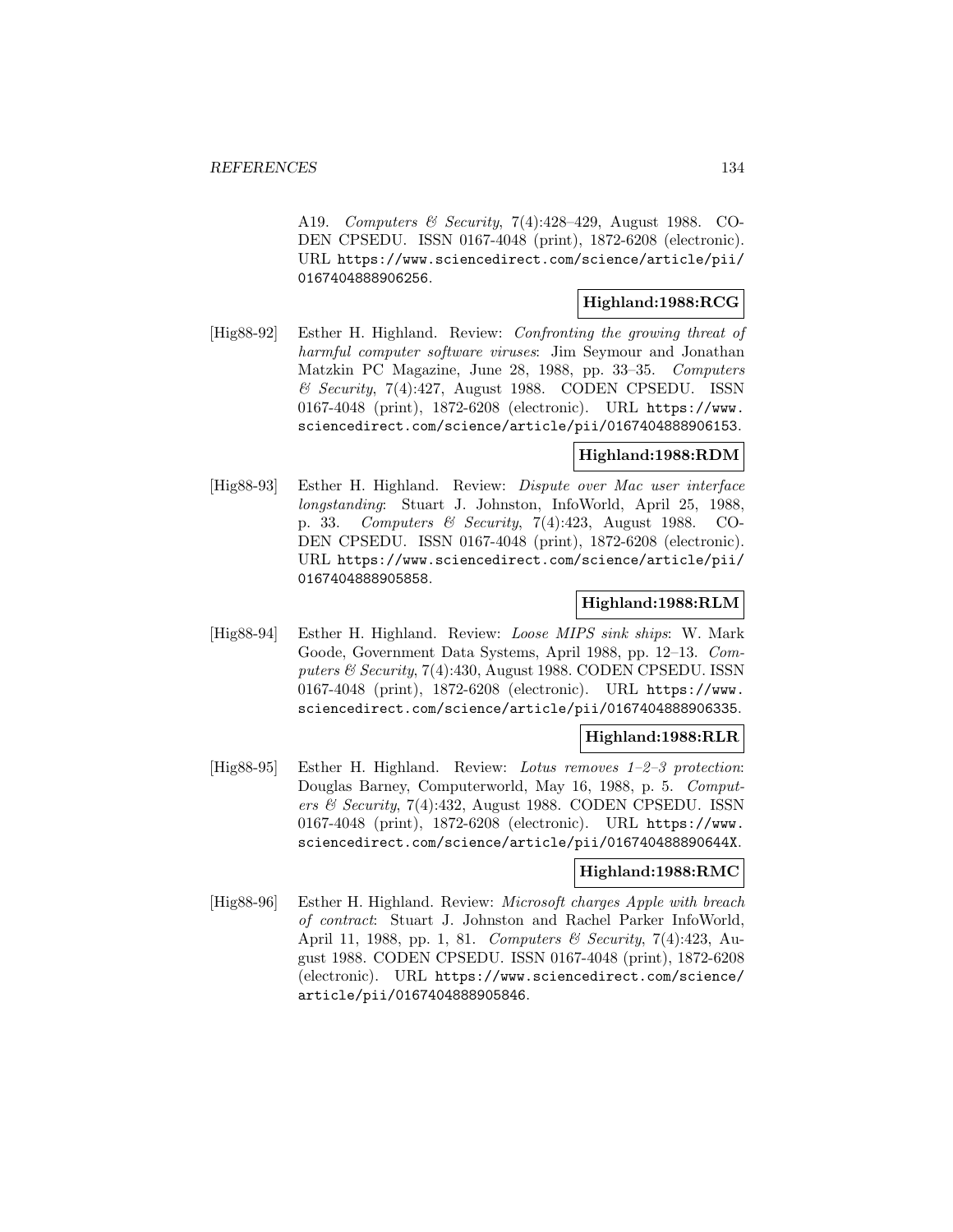### **Highland:1988:RNV**

[Hig88-97] Esther H. Highland. Review: New virus damaging Mac data, group says: Scott Mace InfoWorld, April 11, 1988, p. 29. Computers  $\mathcal C$  Security, 7(4):425, August 1988. CODEN CPSEDU. ISSN 0167-4048 (print), 1872-6208 (electronic). URL https://www. sciencedirect.com/science/article/pii/0167404888906037.

### **Highland:1988:RPAb**

[Hig88-98] Esther H. Highland. Review: Planning averts disaster at L.A. Bond trading firm: James A. Martin, Computerworld, May 9, 1988, p. 4. Computers & Security, 7(4):432, August 1988. CO-DEN CPSEDU. ISSN 0167-4048 (print), 1872-6208 (electronic). URL https://www.sciencedirect.com/science/article/pii/ 0167404888906463.

### **Highland:1988:RPAa**

[Hig88-99] Esther H. Highland. Review: Problems in auditing expert system development: Wayne J. Socha, Edpacs, March 1988, pp. 1–6. Computers  $\mathcal B$  Security, 7(4):428, August 1988. CODEN CPSEDU. ISSN 0167-4048 (print), 1872-6208 (electronic). URL https://www. sciencedirect.com/science/article/pii/0167404888906190.

# **Highland:1988:RPP**

[Hig88-100] Esther H. Highland. Review: Proper procedures are final security safeguard: Christine E. Howkins, Government Computer News, April 29, 1988, p. 40. Computers & Security, 7(4):431, August 1988. CODEN CPSEDU. ISSN 0167-4048 (print), 1872-6208 (electronic). URL https://www.sciencedirect.com/science/ article/pii/0167404888906372.

### **Highland:1988:RRO**

[Hig88-101] Esther H. Highland. Review: Reliance on optical fibres to increase telecommunication security: Alan H. Friedberg, Robert M. Harper and Michael J. Cerullo, Information Age, April 1988, pp. 73–78. Computers & Security, 7(4):424, August 1988. CO-DEN CPSEDU. ISSN 0167-4048 (print), 1872-6208 (electronic). URL https://www.sciencedirect.com/science/article/pii/ 0167404888905937.

### **Highland:1988:RSC**

[Hig88-102] Esther H. Highland. Review: Security concerns in a local area network environment: Michael I. Sobol, Telecommunications, March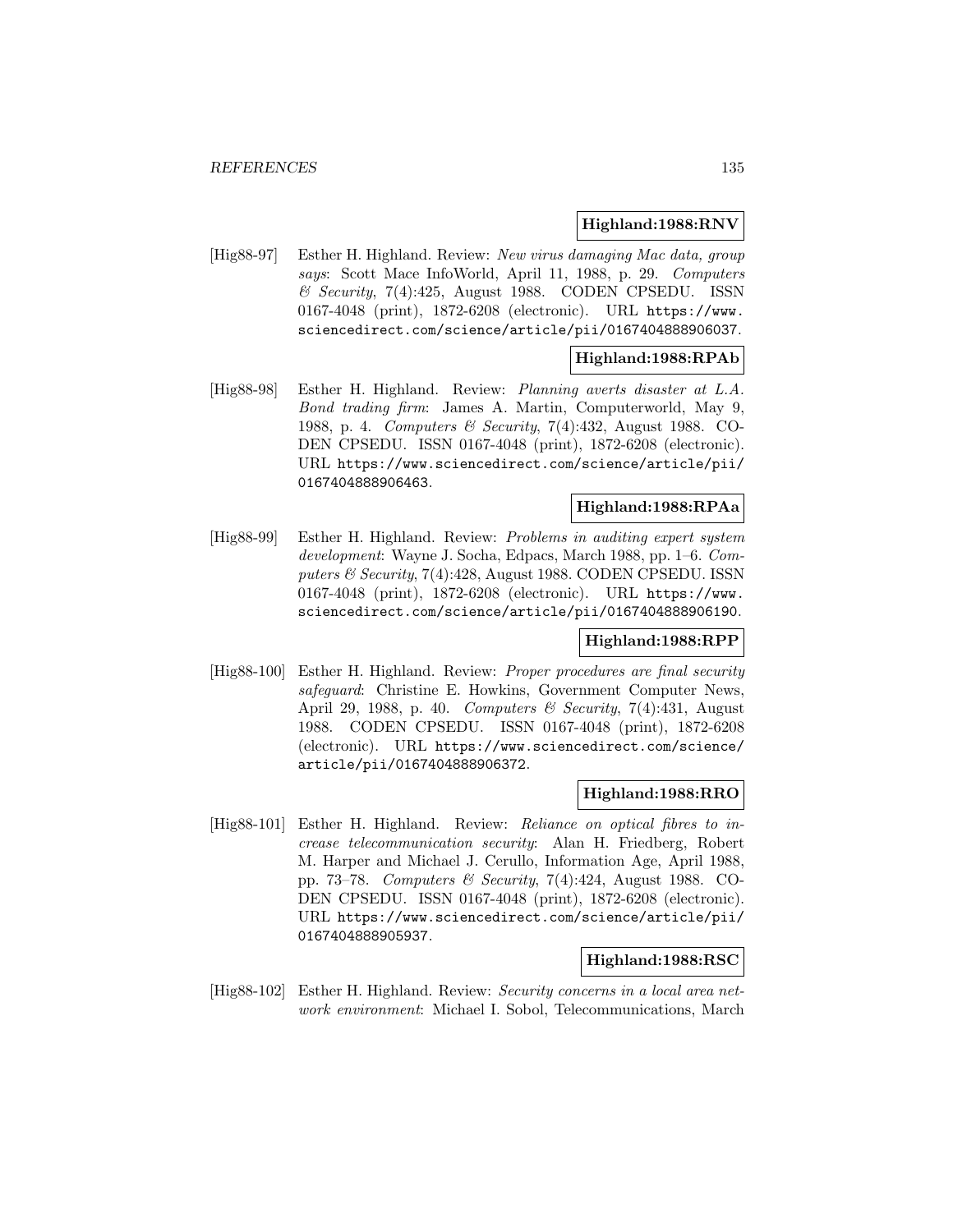1988, p. 96 ff. Computers & Security, 7(4):428, August 1988. CO-DEN CPSEDU. ISSN 0167-4048 (print), 1872-6208 (electronic). URL https://www.sciencedirect.com/science/article/pii/ 0167404888906207.

### **Highland:1988:REG**

[Hig88-103] Esther H. Highland. Review: The executives guide to workstation management and data security: Mark Goode Computer Control Quarterly, Spring 1988, pp. 10–17. Computers  $\mathcal C$  Security, 7(4): 424–425, August 1988. CODEN CPSEDU. ISSN 0167-4048 (print), 1872-6208 (electronic). URL https://www.sciencedirect.com/ science/article/pii/0167404888905986.

## **Highland:1988:RUU**

[Hig88-104] Esther H. Highland. Review: UFS: User-friendly security: Alan R. Krull Computer Control Quarterly, Spring 1988, pp. 1–9. Computers & Security, 7(4):424, August 1988. CODEN CPSEDU. ISSN 0167-4048 (print), 1872-6208 (electronic). URL https://www. sciencedirect.com/science/article/pii/0167404888905974.

### **Highland:1988:RUS**

[Hig88-105] Esther H. Highland. Review: Unix system security issues: Michael J. Knox and Edward D. Bowden, Information Age, April, 1988, pp. 67–72. Computers & Security, 7(4):424, August 1988. CO-DEN CPSEDU. ISSN 0167-4048 (print), 1872-6208 (electronic). URL https://www.sciencedirect.com/science/article/pii/ 0167404888905925.

### **Highland:1988:RTF**

[Hig88-106] Esther H. Highland. Risk! The third factor: Paul Tate, Datamation, April 15, 1988, p. 58 ff. Computers & Security, 7(4): 429, August 1988. CODEN CPSEDU. ISSN 0167-4048 (print), 1872-6208 (electronic). URL https://www.sciencedirect.com/ science/article/pii/0167404888906293.

## **Highland:1988:SCC**

[Hig88-107] Esther H. Highland. "Safe computing" catching. Computers  $\&$  Security, 7(3):326, June 1988. CODEN CPSEDU. ISSN 0167-4048 (print), 1872-6208 (electronic). URL https://www. sciencedirect.com/science/article/pii/0167404888900831.

### **Highland:1988:SCD**

[Hig88-108] Esther H. Highland. Satellite communications for disaster recovery. Computers & Security, 7(3):326, June 1988. CO-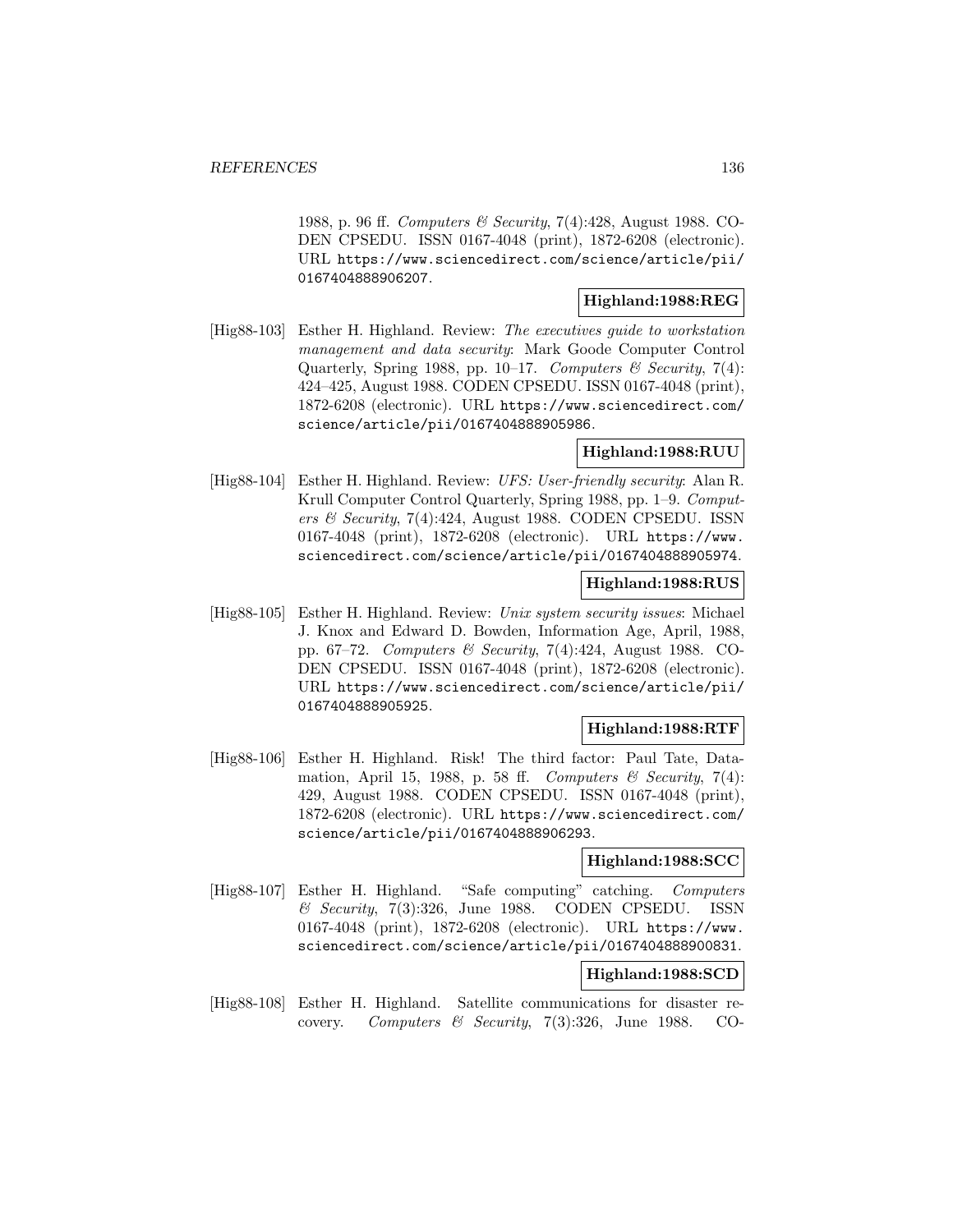DEN CPSEDU. ISSN 0167-4048 (print), 1872-6208 (electronic). URL https://www.sciencedirect.com/science/article/pii/ 0167404888900843.

### **Highland:1988:SAC**

[Hig88-109] Esther H. Highland. Secure access control and MAC-based signatures. Computers & Security, 7(3):323, June 1988. CO-DEN CPSEDU. ISSN 0167-4048 (print), 1872-6208 (electronic). URL https://www.sciencedirect.com/science/article/pii/ 0167404888900600.

# **Highland:1988:SAS**

[Hig88-110] Esther H. Highland. Security act is signed: Copyright bill backed. Computers & Security, 7(3):320, June 1988. CO-DEN CPSEDU. ISSN 0167-4048 (print), 1872-6208 (electronic). URL https://www.sciencedirect.com/science/article/pii/ 0167404888900430.

## **Highland:1988:SSY**

[Hig88-111] Esther H. Highland. Security and software: Are you fully insured? Computers & Security, 7(3):325, June 1988. CO-DEN CPSEDU. ISSN 0167-4048 (print), 1872-6208 (electronic). URL https://www.sciencedirect.com/science/article/pii/ 0167404888900740.

## **Highland:1988:SEG**

[Hig88-112] Esther H. Highland. Security expert gives advice on computer viruses: Tim McGraw, Government Computer News, April 15, 1988, p. 17. Computers & Security, 7(4):425–426, August 1988. CODEN CPSEDU. ISSN 0167-4048 (print), 1872-6208 (electronic). URL https://www.sciencedirect.com/science/ article/pii/0167404888906050.

### **Highland:1988:SHB**

[Hig88-113] Esther H. Highland. Security habits build healthy software: David J. Stang, Government Computer News, May 27, 1988, p. 53. Computers & Security, 7(4):426–427, August 1988. CO-DEN CPSEDU. ISSN 0167-4048 (print), 1872-6208 (electronic). URL https://www.sciencedirect.com/science/article/pii/ 0167404888906116.

### **Highland:1988:SOD**

[Hig88-114] Esther H. Highland. Security, OSI and distributed systems: T. Knowles Information Age, April 1988, pp. 79–84. Computers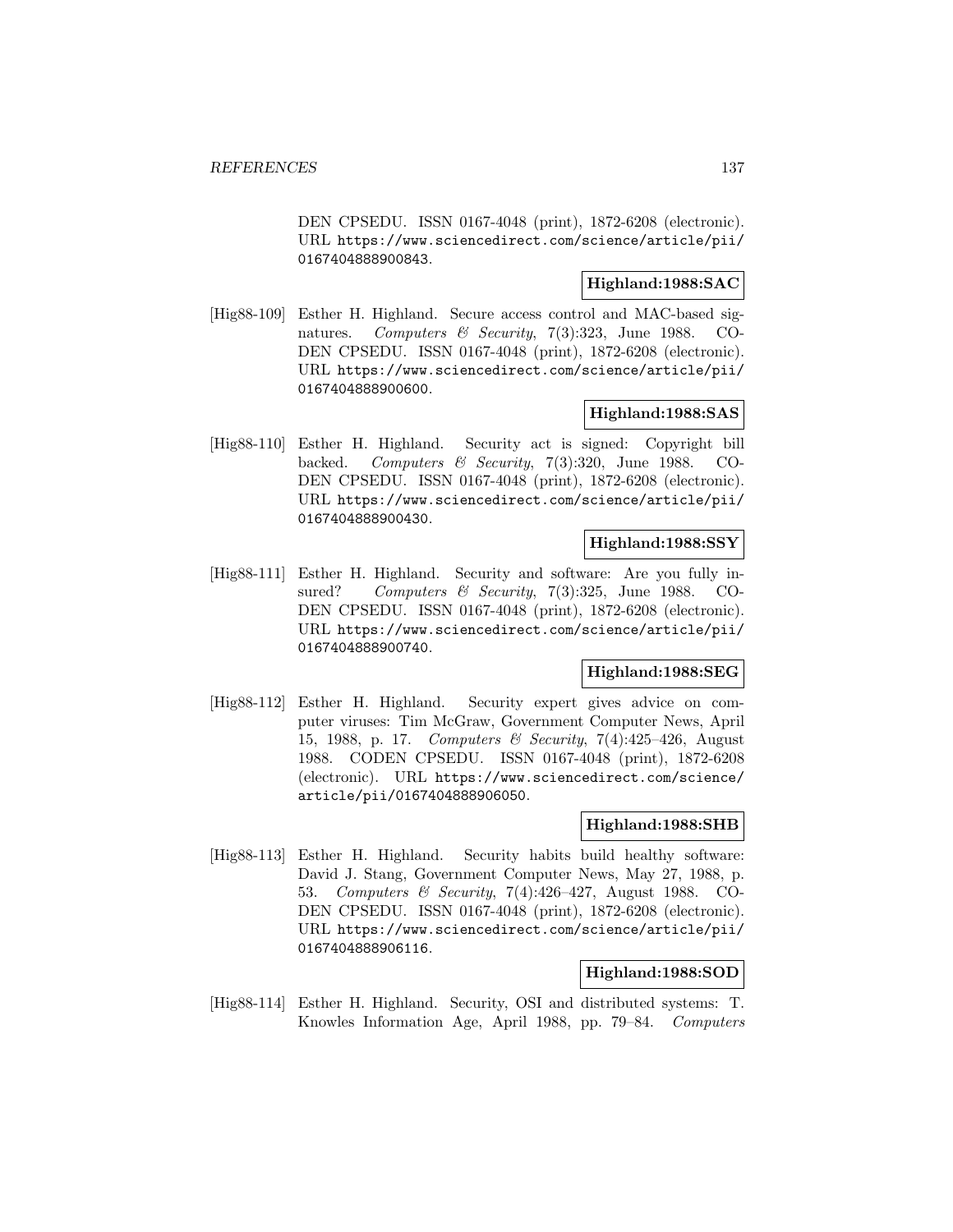& Security, 7(4):424, August 1988. CODEN CPSEDU. ISSN 0167-4048 (print), 1872-6208 (electronic). URL https://www. sciencedirect.com/science/article/pii/0167404888905949.

### **Highland:1988:SPG**

[Hig88-115] Esther H. Highland. Security problems greater than ever: Barbara Bates, Information WEEK, April 18, 1988, p. 48. Computers & Security, 7(4):429, August 1988. CODEN CPSEDU. ISSN 0167-4048 (print), 1872-6208 (electronic). URL https://www. sciencedirect.com/science/article/pii/0167404888906281.

### **Highland:1988:SSR**

[Hig88-116] Esther H. Highland. Security systems rescue data from snoopers, user blunders. Computers & Security, 7(3):327, June 1988. CO-DEN CPSEDU. ISSN 0167-4048 (print), 1872-6208 (electronic). URL https://www.sciencedirect.com/science/article/pii/ 0167404888900867.

### **Highland:1988:SAP**

[Hig88-117] Esther H. Highland. A sensible approach to protecting your data. Computers & Security, 7(3):328, June 1988. CO-DEN CPSEDU. ISSN 0167-4048 (print), 1872-6208 (electronic). URL https://www.sciencedirect.com/science/article/pii/ 0167404888900983.

## **Highland:1988:SCN**

[Hig88-118] Esther H. Highland. Smart cards: a new tool for identification and access protection: Rola Krayem, Information Age, April 1988, pp. 85–88. Computers & Security, 7(4):424, August 1988. CO-DEN CPSEDU. ISSN 0167-4048 (print), 1872-6208 (electronic). URL https://www.sciencedirect.com/science/article/pii/ 0167404888905950.

## **Highland:1988:SHV**

[Hig88-119] Esther H. Highland. Software, hardware "vaccines" stem threat of deadly computer viruses. Computers  $\mathcal C$  Security, 7(3):325, June 1988. CODEN CPSEDU. ISSN 0167-4048 (print), 1872-6208 (electronic). URL https://www.sciencedirect.com/science/ article/pii/0167404888900776.

### **Highland:1988:SCP**

[Hig88-120] Esther H. Highland. SPA cracks down on piracy, raids computer retailer: Nick Arnett InfoWorld, April 4, 1988, p. 6. Computers  $\mathcal B$  Security, 7(4):428, August 1988. CODEN CPSEDU. ISSN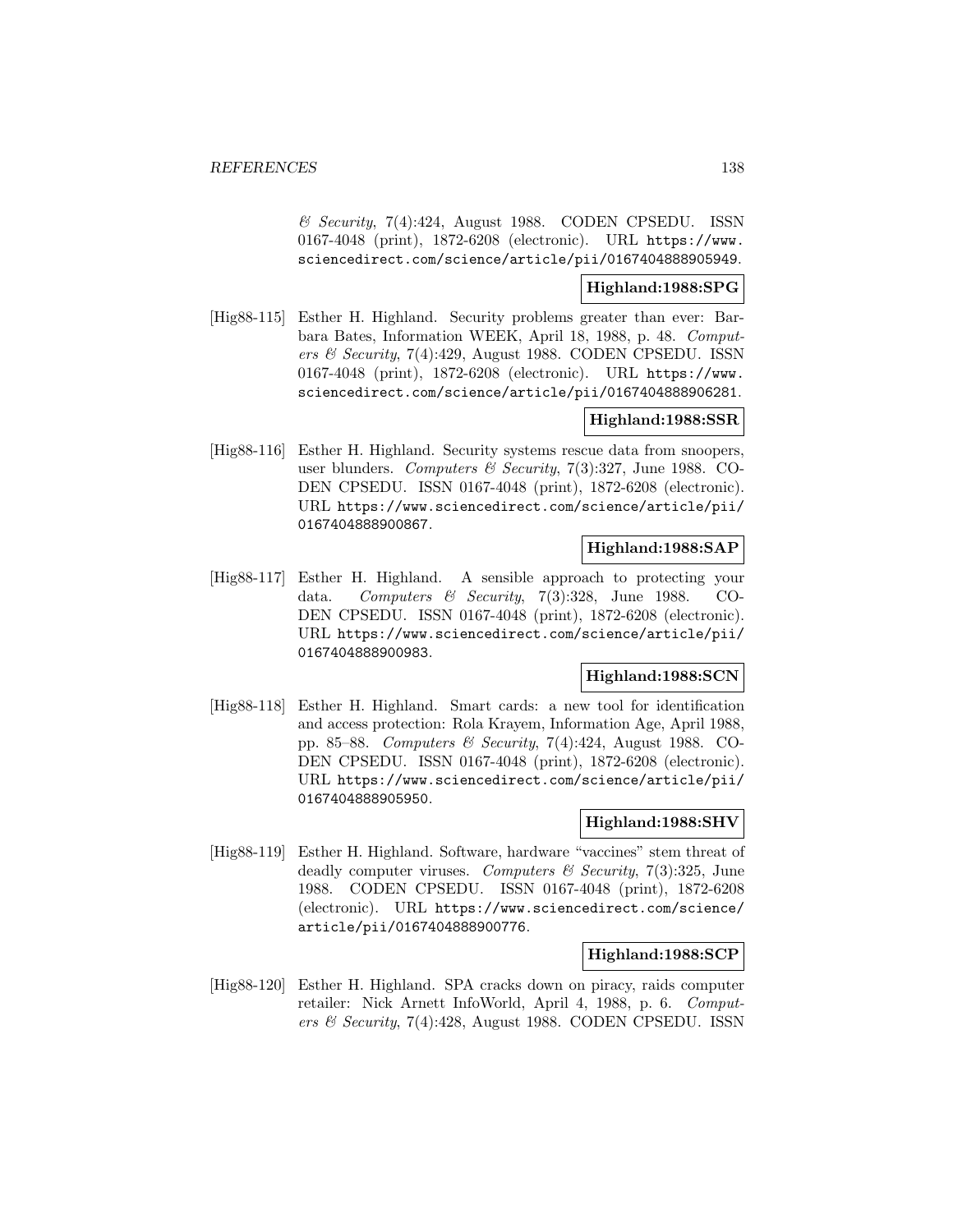0167-4048 (print), 1872-6208 (electronic). URL https://www. sciencedirect.com/science/article/pii/0167404888906220.

### **Highland:1988:SSE**

[Hig88-121] Esther H. Highland. Speakers say employee attitude is key to security: Kevin Power, Computerworld, May 13, 1988, p. 14. Computers & Security, 7(4):432, August 1988. CODEN CPSEDU. ISSN 0167-4048 (print), 1872-6208 (electronic). URL https://www. sciencedirect.com/science/article/pii/0167404888906426.

### **Highland:1988:SWH**

[Hig88-122] Esther H. Highland. Stalking the wily hacker: Clifford Stoll, Communications of the ACM, May 1988, pp. 484–497. Computers & Security, 7(4):429, August 1988. CODEN CPSEDU. ISSN 0167-4048 (print), 1872-6208 (electronic). URL https://www. sciencedirect.com/science/article/pii/016740488890627X.

### **Highland:1988:SDS**

[Hig88-123] Esther H. Highland. Structing the data security program. Computers & Security, 7(3):327, June 1988. CODEN CPSEDU. ISSN 0167-4048 (print), 1872-6208 (electronic). URL https://www. sciencedirect.com/science/article/pii/0167404888900910.

### **Highland:1988:TIE**

[Hig88-124] Esther H. Highland. Taming the indoor elements: Nina Frank, Digital Review, May 16, 1988, pp. 91–93. Computers  $\mathcal C$  Security, 7 (4):432, August 1988. CODEN CPSEDU. ISSN 0167-4048 (print), 1872-6208 (electronic). URL https://www.sciencedirect.com/ science/article/pii/0167404888906475.

### **Highland:1988:TL**

[Hig88-125] Esther H. Highland. Tangible losses. Computers & Security, 7 (3):324, June 1988. CODEN CPSEDU. ISSN 0167-4048 (print), 1872-6208 (electronic). URL https://www.sciencedirect.com/ science/article/pii/0167404888900715.

#### **Highland:1988:TMS**

[Hig88-126] Esther H. Highland. Technology makes security of voice and data against sabotage both effective and affordable: Paul Kirvan, Communications News, May 1988, pp. 82–83. Computers  $\mathcal C$  Security, 7 (4):432, August 1988. CODEN CPSEDU. ISSN 0167-4048 (print), 1872-6208 (electronic). URL https://www.sciencedirect.com/ science/article/pii/0167404888906438.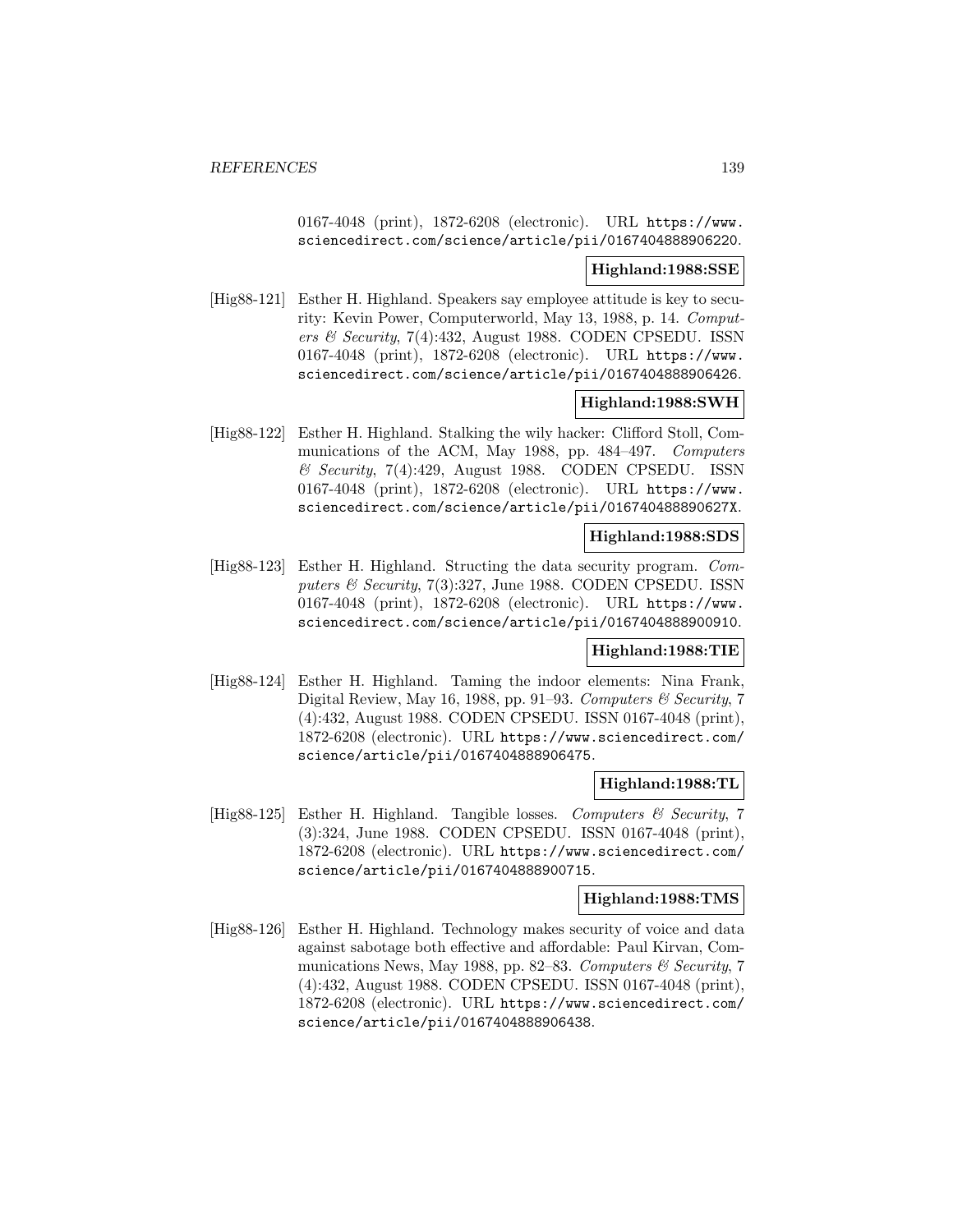### **Highland:1988:TM**

[Hig88-127] Esther H. Highland. Tempest micros. Computers & Security, 7 (3):324, June 1988. CODEN CPSEDU. ISSN 0167-4048 (print), 1872-6208 (electronic). URL https://www.sciencedirect.com/ science/article/pii/0167404888900685.

### **Highland:1988:TSC**

[Hig88-128] Esther H. Highland. Top secret — concepts and implementation. Computers & Security,  $7(3):329$ , June 1988. CO-DEN CPSEDU. ISSN 0167-4048 (print), 1872-6208 (electronic). URL https://www.sciencedirect.com/science/article/pii/ 0167404888901034.

# **Highland:1988:TSV**

[Hig88-129] Esther H. Highland. Top secret, and vulnerable: John Markoff, The New York Times, April 25, 1988, pp. D1, D4. Computers & Security, 7(4):430, August 1988. CODEN CPSEDU. ISSN 0167-4048 (print), 1872-6208 (electronic). URL https://www. sciencedirect.com/science/article/pii/0167404888906311.

### **Highland:1988:TCT**

[Hig88-130] Esther H. Highland. Tough countermeasures thwart hackers who attack vital data: Ram Pemmaraju, Computer Technology Review, April 1988, p. 8 ff. Computers & Security, 7(4):429-430, August 1988. CODEN CPSEDU. ISSN 0167-4048 (print), 1872-6208 (electronic). URL https://www.sciencedirect.com/science/ article/pii/016740488890630X.

### **Highland:1988:TSA**

[Hig88-131] Esther H. Highland. Typical system access control problems and solutions. Computers  $\mathcal B$  Security, 7(3):323, June 1988. CO-DEN CPSEDU. ISSN 0167-4048 (print), 1872-6208 (electronic). URL https://www.sciencedirect.com/science/article/pii/ 0167404888900612.

#### **Highland:1988:UNR**

[Hig88-132] Esther H. Highland. Under new rule, auditors must search out fraud. Computers & Security, 7(3):326, June 1988. CO-DEN CPSEDU. ISSN 0167-4048 (print), 1872-6208 (electronic). URL https://www.sciencedirect.com/science/article/pii/ 016740488890082X.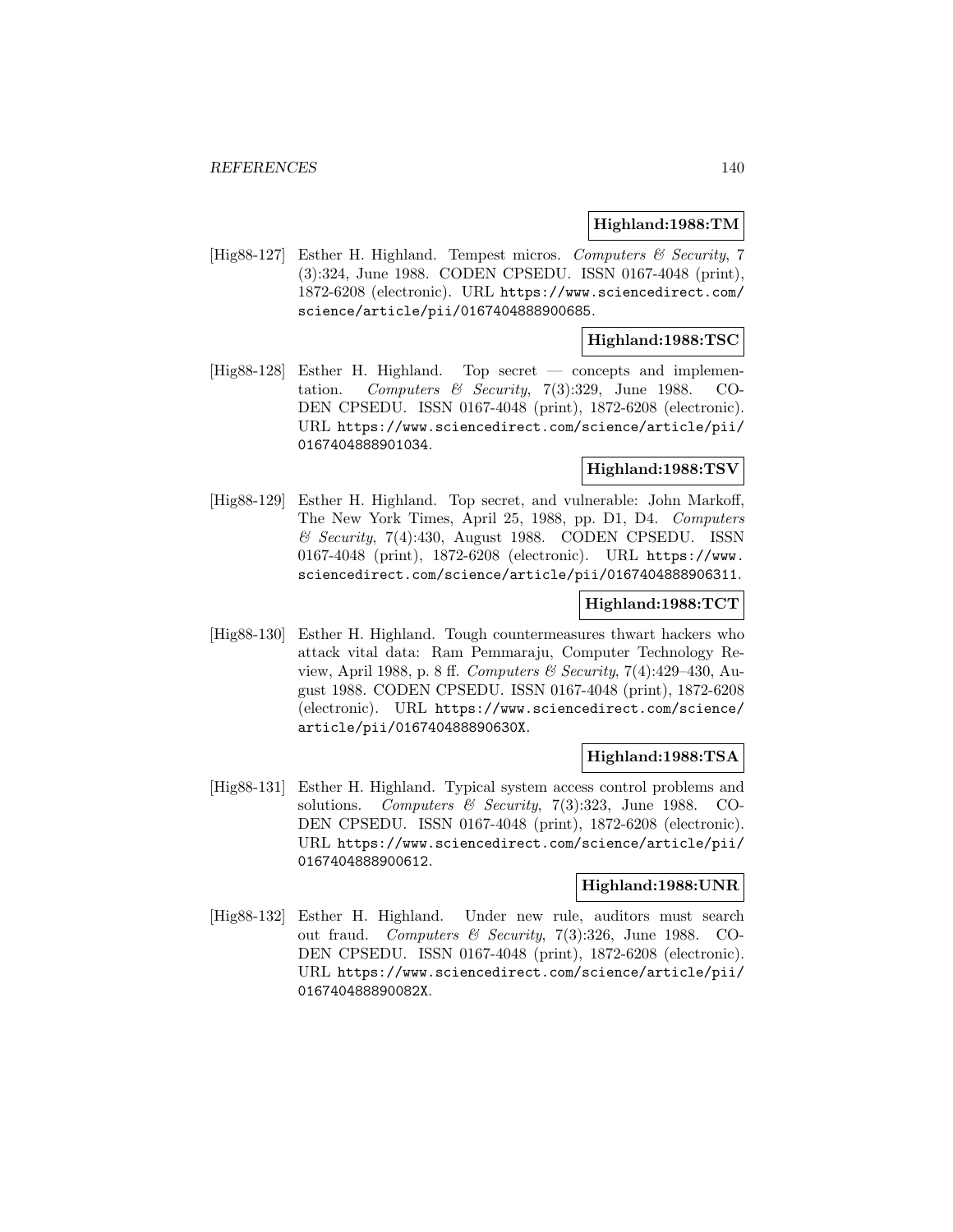### **Highland:1988:UST**

[Hig88-133] Esther H. Highland. Unprotected symphony tunes up. Computers & Security, 7(3):324, June 1988. CODEN CPSEDU. ISSN 0167-4048 (print), 1872-6208 (electronic). URL https://www. sciencedirect.com/science/article/pii/0167404888900703.

### **Highland:1988:VGB**

[Hig88-134] Esther H. Highland. A virus gives business a chill. Computers & Security,  $7(3):326$ , June 1988. CODEN CPSEDU. ISSN 0167-4048 (print), 1872-6208 (electronic). URL https://www. sciencedirect.com/science/article/pii/016740488890079X.

### **Highland:1988:VPU**

[Hig88-135] Esther H. Highland. Virus-plagued user warned of snake-oil pitch: Robert L. Scheirer, PC Week, May 10, 1988, p. 170. Computers & Security, 7(4):427, August 1988. CODEN CPSEDU. ISSN 0167-4048 (print), 1872-6208 (electronic). URL https://www. sciencedirect.com/science/article/pii/0167404888906141.

### **Highland:1988:VCK**

[Hig88-136] Esther H. Highland. Virus that could kill. Computers  $\mathcal C$  Security, 7(3):323, June 1988. CODEN CPSEDU. ISSN 0167-4048 (print), 1872-6208 (electronic). URL https://www.sciencedirect.com/ science/article/pii/016740488890065X.

# **Highland:1988:VIC**

[Hig88-137] Esther H. Highland. Viruses infect corporate MIS: Alan J. Ryan, Computerworld, May 30, 1988, pp. 29, 31. Computers  $\mathcal C$  Security, 7 (4):427, August 1988. CODEN CPSEDU. ISSN 0167-4048 (print), 1872-6208 (electronic). URL https://www.sciencedirect.com/ science/article/pii/0167404888906128.

### **Highland:1988:VEV**

[Hig88-138] Esther H. Highland. VMSecure: Enhancing VM security and control. Computers & Security,  $7(3):327-328$ , June 1988. CO-DEN CPSEDU. ISSN 0167-4048 (print), 1872-6208 (electronic). URL https://www.sciencedirect.com/science/article/pii/ 0167404888900922.

### **Highland:1988:VFR**

[Hig88-139] Esther H. Highland. Voice, finger and retina scans: Can biometrics secure your shop? Computers  $\mathcal C$  Security, 7(3):327, June 1988. CO-DEN CPSEDU. ISSN 0167-4048 (print), 1872-6208 (electronic).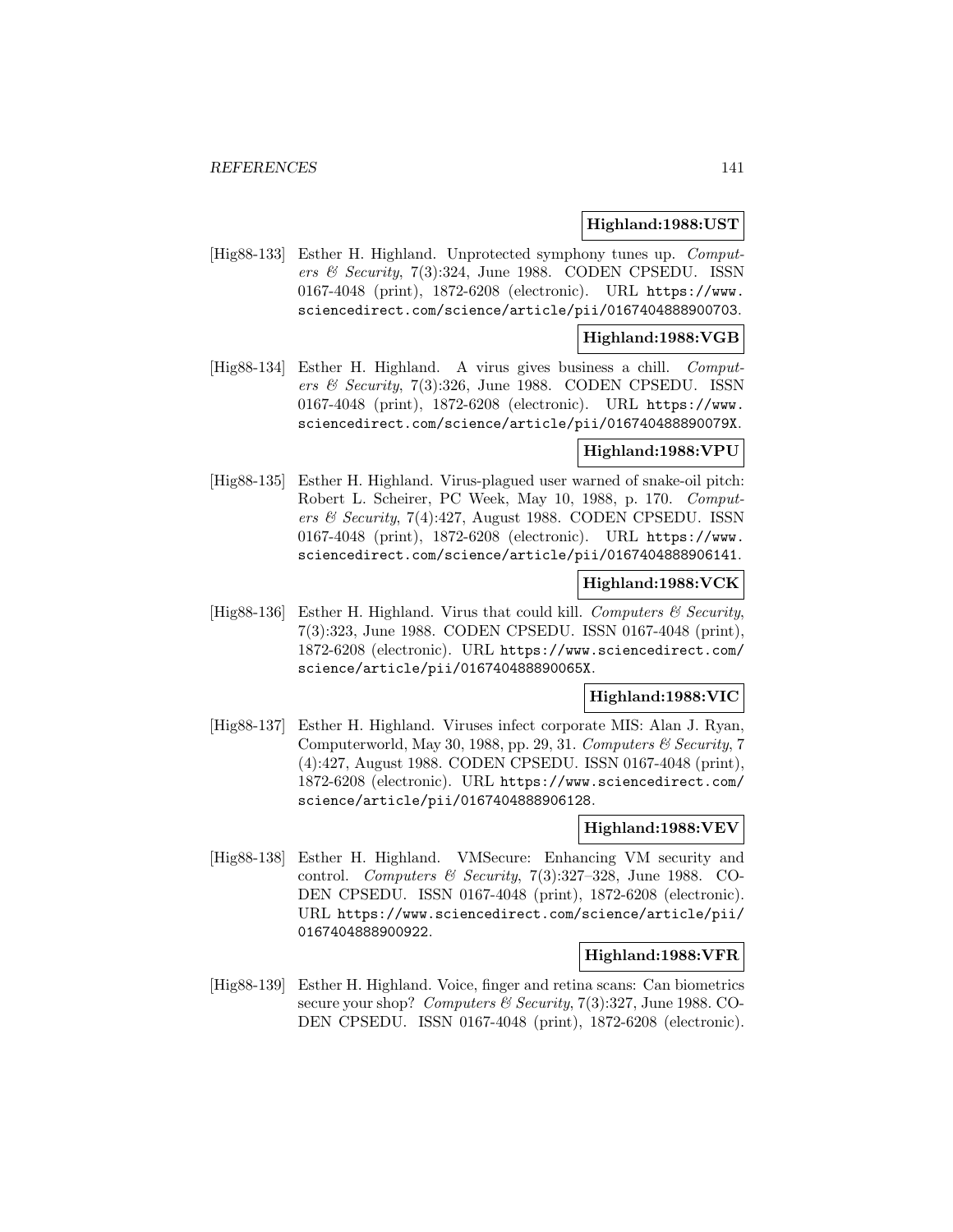URL https://www.sciencedirect.com/science/article/pii/ 0167404888900880.

#### **Highland:1988:WAU**

[Hig88-140] Esther H. Highland. What about users should know about PC security. Computers & Security, 7(3):328, June 1988. CO-DEN CPSEDU. ISSN 0167-4048 (print), 1872-6208 (electronic). URL https://www.sciencedirect.com/science/article/pii/ 0167404888900934.

### **Highland:1988:WTS**

[Hig88-141] Esther H. Highland. When trouble strikes, a UPS can save the data. Computers & Security, 7(3):329, June 1988. CO-DEN CPSEDU. ISSN 0167-4048 (print), 1872-6208 (electronic). URL https://www.sciencedirect.com/science/article/pii/ 0167404888901010.

#### **Highland:1988:AD**

[Hig88-142] Harold Joseph Highland. The anatomy of a DOS disk. Computers & Security, 7(4):357–360, August 1988. CODEN CPSEDU. ISSN 0167-4048 (print), 1872-6208 (electronic). URL https://www. sciencedirect.com/science/article/pii/0167404888905743.

## **Highland:1988:AVA**

[Hig88-143] Harold Joseph Highland. Anatomy of a virus attack. Computers  $\mathscr$  Security, 7(2):145–150, April 1988. CODEN CPSEDU. ISSN 0167-4048 (print), 1872-6208 (electronic). URL https://www. sciencedirect.com/science/article/pii/0167404888903288.

#### **Highland:1988:VAS**

[Hig88-144] Harold Joseph Highland. Are virus attack statistics reliable? Computers & Security, 7(4):338, August 1988. CODEN CPSEDU. ISSN 0167-4048 (print), 1872-6208 (electronic). URL https://www. sciencedirect.com/science/article/pii/0167404888905640.

### **Highland:1988:BVF**

[Hig88-145] Harold Joseph Highland. The brain virus: Fact and fantasy. Computers & Security, 7(4):367-370, August 1988. CO-DEN CPSEDU. ISSN 0167-4048 (print), 1872-6208 (electronic). URL https://www.sciencedirect.com/science/article/pii/ 0167404888905767.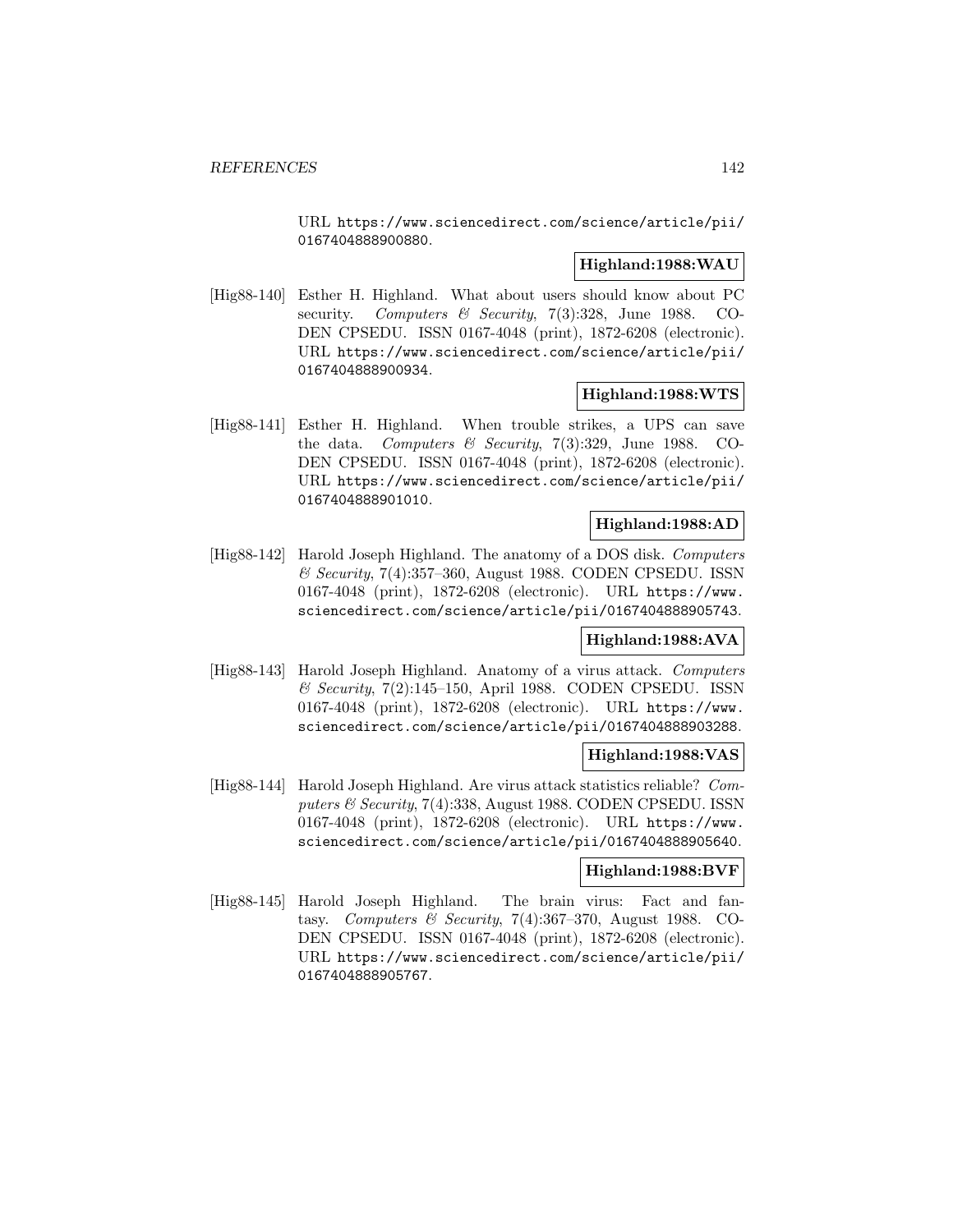### **Highland:1988:CHV**

[Hig88-146] Harold Joseph Highland. Case history of a virus attack. Computers & Security,  $7(1):3-5$ , February 1988. CODEN CPSEDU. ISSN 0167-4048 (print), 1872-6208 (electronic). URL https://www. sciencedirect.com/science/article/pii/0167404888904889.

### **Highland:1988:CCC**

[Hig88-147] Harold Joseph Highland. Chernobyl computer communications. Computers & Security, 7(1):7–9, February 1988. CO-DEN CPSEDU. ISSN 0167-4048 (print), 1872-6208 (electronic). URL https://www.sciencedirect.com/science/article/pii/ 0167404888904919.

### **Highland:1988:CVM**

[Hig88-148] Harold Joseph Highland. Computer viruses: Media hyperbole, errors and ignorance. Computers  $\mathcal B$  Security, 7(5):442-450, October 1988. CODEN CPSEDU. ISSN 0167-4048 (print), 1872-6208 (electronic). URL https://www.sciencedirect.com/science/ article/pii/0167404888901940.

### **Highland:1988:EEM**

[Hig88-149] Harold Joseph Highland. Electromagnetic eavesdropping machines for Christmas? Computers  $\mathcal C$  Security, 7(4):341, August 1988. CO-DEN CPSEDU. ISSN 0167-4048 (print), 1872-6208 (electronic). URL https://www.sciencedirect.com/science/article/pii/ 0167404888905676.

### **Highland:1988:EI**

[Hig88-150] Harold Joseph Highland. Electromagnetic interference. Computers  $\mathcal C$  Security, 7(1):9–10, February 1988. CODEN CPSEDU. ISSN 0167-4048 (print), 1872-6208 (electronic). URL https://www. sciencedirect.com/science/article/pii/0167404888904920.

### **Highland:1988:EAE**

[Hig88-151] Harold Joseph Highland. Encryption, attacks and ethics. Computers & Security,  $7(1):5-6$ , February 1988. CODEN CPSEDU. ISSN 0167-4048 (print), 1872-6208 (electronic). URL https://www. sciencedirect.com/science/article/pii/0167404888904890.

# **Highland:1988:YI**

[Hig88-152] Harold Joseph Highland. For your information. Computers & Security, 7(1):10–11, February 1988. CODEN CPSEDU. ISSN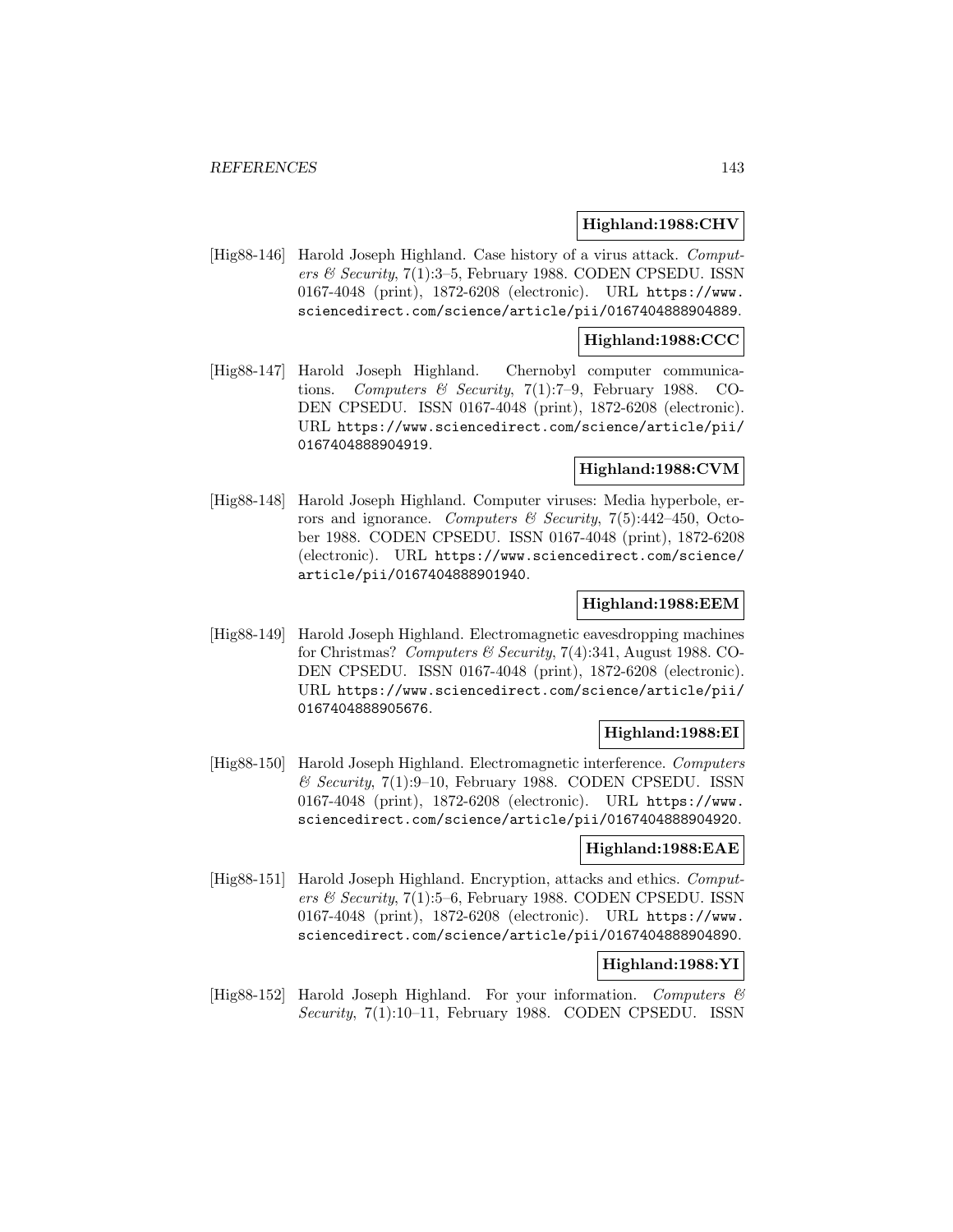0167-4048 (print), 1872-6208 (electronic). URL https://www. sciencedirect.com/science/article/pii/0167404888904944.

#### **Highland:1988:Ea**

[Hig88-153] Harold Joseph Highland. From the editor. Computers  $\mathcal C$  Security, 7(2):114, April 1988. CODEN CPSEDU. ISSN 0167-4048 (print), 1872-6208 (electronic). URL https://www.sciencedirect.com/ science/article/pii/0167404888903203.

## **Highland:1988:Eb**

[Hig88-154] Harold Joseph Highland. From the editor. Computers  $\mathcal C$  Security, 7 (4):334, August 1988. CODEN CPSEDU. ISSN 0167-4048 (print), 1872-6208 (electronic). URL https://www.sciencedirect.com/ science/article/pii/0167404888905615.

## **Highland:1988:Ec**

[Hig88-155] Harold Joseph Highland. From the editor. Computers  $\mathcal{C}$  Security, 7 (5):438, October 1988. CODEN CPSEDU. ISSN 0167-4048 (print), 1872-6208 (electronic). URL https://www.sciencedirect.com/ science/article/pii/0167404888901897.

# **Highland:1988:Ed**

[Hig88-156] Harold Joseph Highland. From the editor. Computers  $\mathcal{C}$  Security, 7(6):532, December 1988. CODEN CPSEDU. ISSN 0167-4048 (print), 1872-6208 (electronic). URL https://www. sciencedirect.com/science/article/pii/0167404888900016.

### **Highland:1988:HR**

[Hig88-157] Harold Joseph Highland. Hackers revisited. Computers  $\mathcal C$  Security, 7(4):339, August 1988. CODEN CPSEDU. ISSN 0167-4048 (print), 1872-6208 (electronic). URL https://www.sciencedirect.com/ science/article/pii/0167404888905652.

### **Highland:1988:HSF**

[Hig88-158] Harold Joseph Highland. How secure are fiber optics communications? Computers & Security, 7(1):25-26, February 1988. CO-DEN CPSEDU. ISSN 0167-4048 (print), 1872-6208 (electronic). URL https://www.sciencedirect.com/science/article/pii/ 016740488890497X.

### **Highland:1988:HCC**

[Hig88-159] Harold Joseph Highland. How to combat a computer virus. Computers & Security, 7(2):157, 161–163, April 1988. CO-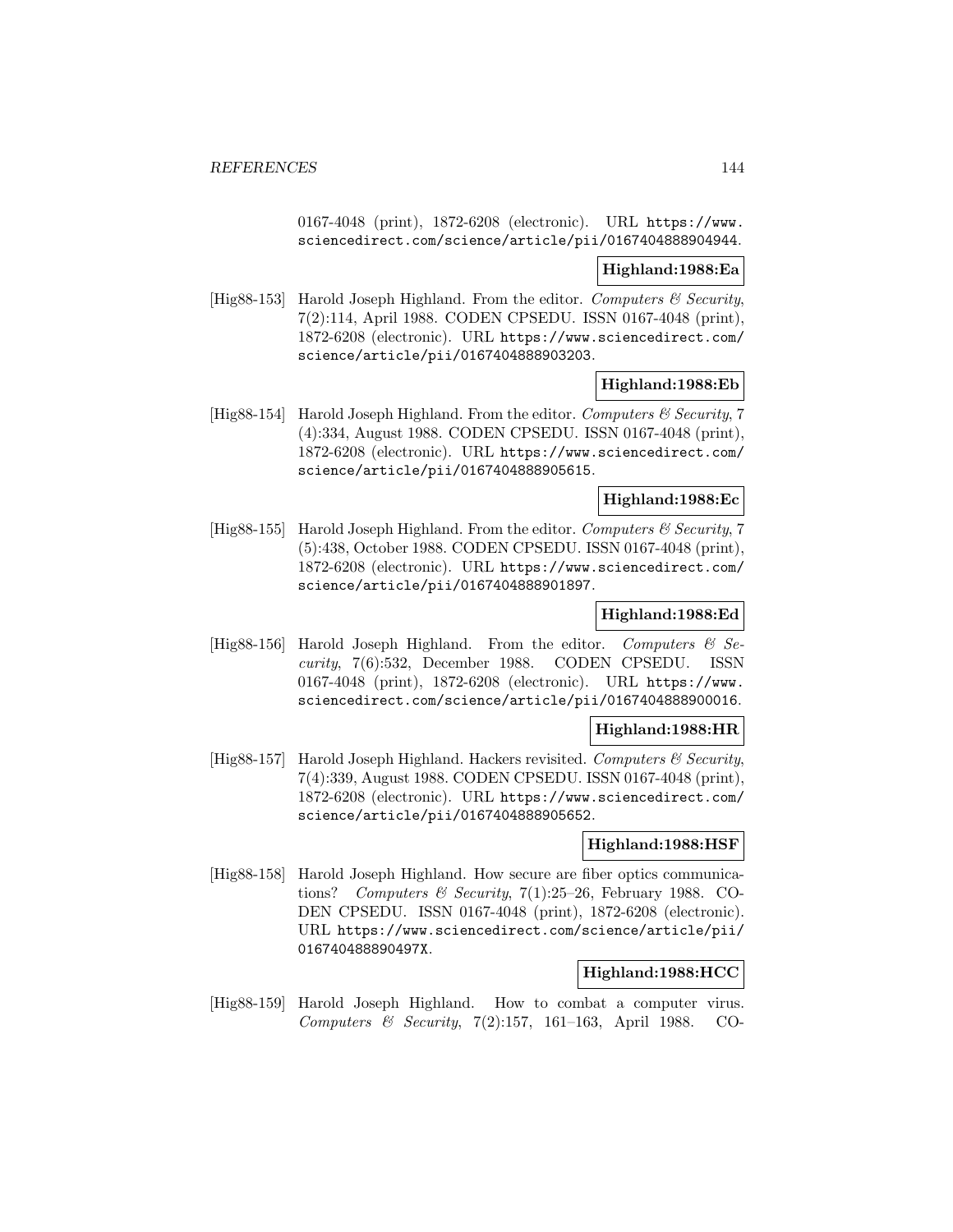DEN CPSEDU. ISSN 0167-4048 (print), 1872-6208 (electronic). URL https://www.sciencedirect.com/science/article/pii/ 016740488890332X.

# **Highland:1988:HOC**

[Hig88-160] Harold Joseph Highland. How to obtain a computer virus. Computers & Security, 7(4):337, August 1988. CODEN CPSEDU. ISSN 0167-4048 (print), 1872-6208 (electronic). URL https://www. sciencedirect.com/science/article/pii/0167404888905639.

## **Highland:1988:HPMa**

[Hig88-161] Harold Joseph Highland. How to protect a microcomputer system. Computers & Security, 7(1):6–7, February 1988. CO-DEN CPSEDU. ISSN 0167-4048 (print), 1872-6208 (electronic). URL https://www.sciencedirect.com/science/article/pii/ 0167404888904907.

## **Highland:1988:IS**

[Hig88-162] Harold Joseph Highland. IFIP/Sec '88. Computers & Security, 7 (1):10, February 1988. CODEN CPSEDU. ISSN 0167-4048 (print), 1872-6208 (electronic). URL https://www.sciencedirect.com/ science/article/pii/0167404888904932.

## **Highland:1988:IRV**

[Hig88-163] Harold Joseph Highland. Investigating a reported virus attack. Computers & Security, 7(4):344-345, August 1988. CO-DEN CPSEDU. ISSN 0167-4048 (print), 1872-6208 (electronic). URL https://www.sciencedirect.com/science/article/pii/ 016740488890569X.

# **Highland:1988:NVT**

[Hig88-164] Harold Joseph Highland. New video terminal law. Computers  $&$  Security, 7(4):340, August 1988. CODEN CPSEDU. ISSN 0167-4048 (print), 1872-6208 (electronic). URL https://www. sciencedirect.com/science/article/pii/0167404888905664.

## **Highland:1988:OVP**

[Hig88-165] Harold Joseph Highland. An overview of 18 virus protection products. Computers & Security,  $7(2):157-161$ , April 1988. CO-DEN CPSEDU. ISSN 0167-4048 (print), 1872-6208 (electronic). URL https://www.sciencedirect.com/science/article/pii/ 0167404888903318.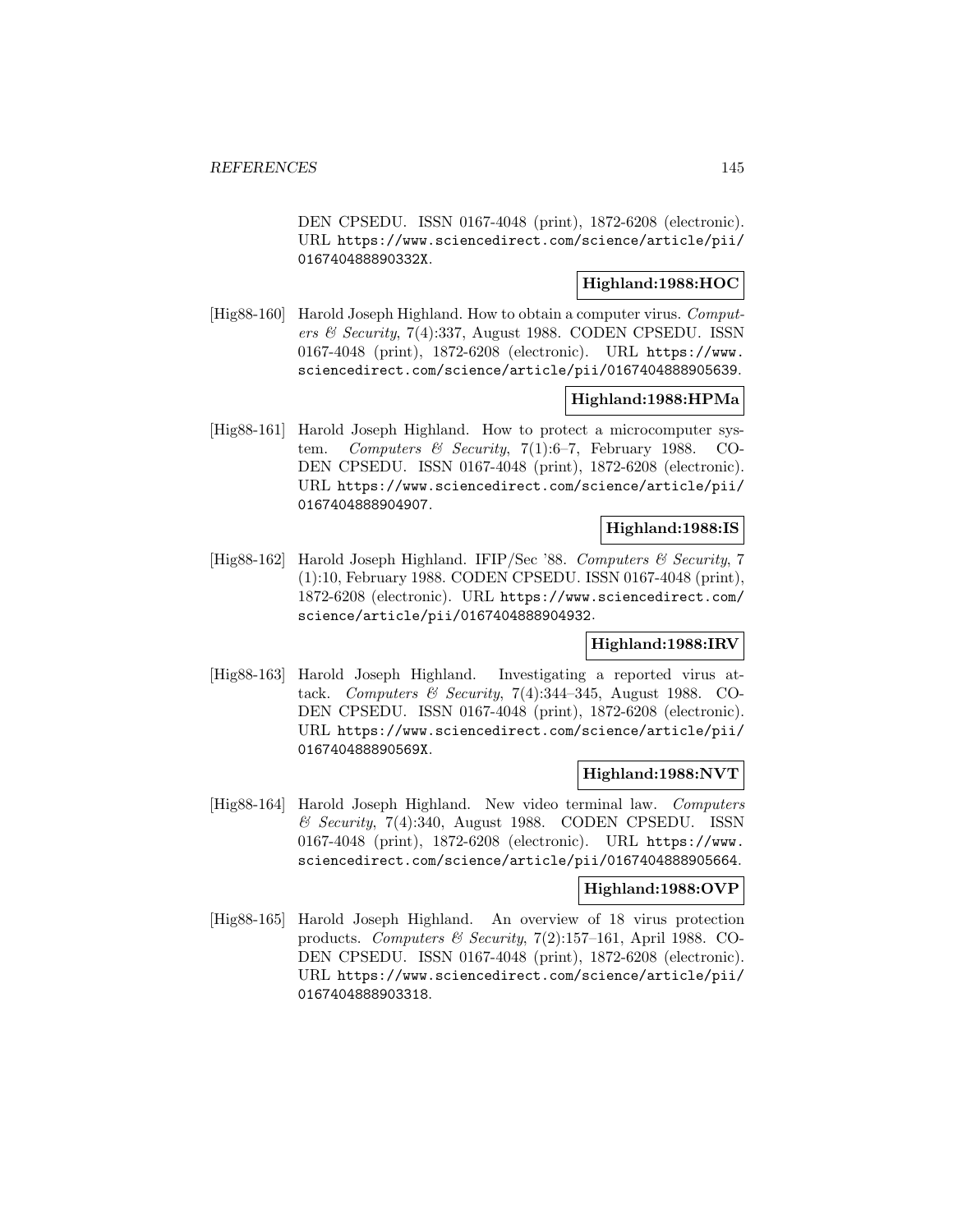#### **Highland:1988:PR**

[Hig88-166] Harold Joseph Highland. Product reviews. Computers & Security, 7(1):13–18, February 1988. CODEN CPSEDU. ISSN 0167-4048 (print), 1872-6208 (electronic). URL https://www. sciencedirect.com/science/article/pii/0167404888904956.

## **Highland:1988:PAO**

[Hig88-167] Harold Joseph Highland. Program aids for office automation security. Computers & Security,  $7(1):37-43$ , February 1988. CO-DEN CPSEDU. ISSN 0167-4048 (print), 1872-6208 (electronic). URL https://www.sciencedirect.com/science/article/pii/ 0167404888905007.

## **Highland:1988:RBB**

[Hig88-168] Harold Joseph Highland. Random bits and bytes. Computers  $\mathcal{B}$ Security, 7(6):533–541, December 1988. CODEN CPSEDU. ISSN 0167-4048 (print), 1872-6208 (electronic). URL https://www. sciencedirect.com/science/article/pii/0167404888900028.

#### **Highland:1988:SIT**

[Hig88-169] Harold Joseph Highland. Secretdisk II — transparent automatic encryption. Computers & Security, 7(1):27-34, February 1988. CODEN CPSEDU. ISSN 0167-4048 (print), 1872-6208 (electronic). URL https://www.sciencedirect.com/science/ article/pii/0167404888904981.

## **Highland:1988:TT**

[Hig88-170] Harold Joseph Highland. Tips on terrorism. Computers  $\mathcal C$  Security, 7(4):344, August 1988. CODEN CPSEDU. ISSN 0167-4048 (print), 1872-6208 (electronic). URL https://www.sciencedirect.com/ science/article/pii/0167404888905688.

## **Highland:1988:UCC**

[Hig88-171] Harold Joseph Highland. U.S. Congress computer virus report. Computers & Security, 7(5):439, October 1988. CO-DEN CPSEDU. ISSN 0167-4048 (print), 1872-6208 (electronic). URL https://www.sciencedirect.com/science/article/pii/ 0167404888901903.

## **Highland:1988:VFE**

[Hig88-172] Harold Joseph Highland. Virus filter evaluation. Computers & Security, 7(5):440, October 1988. CODEN CPSEDU. ISSN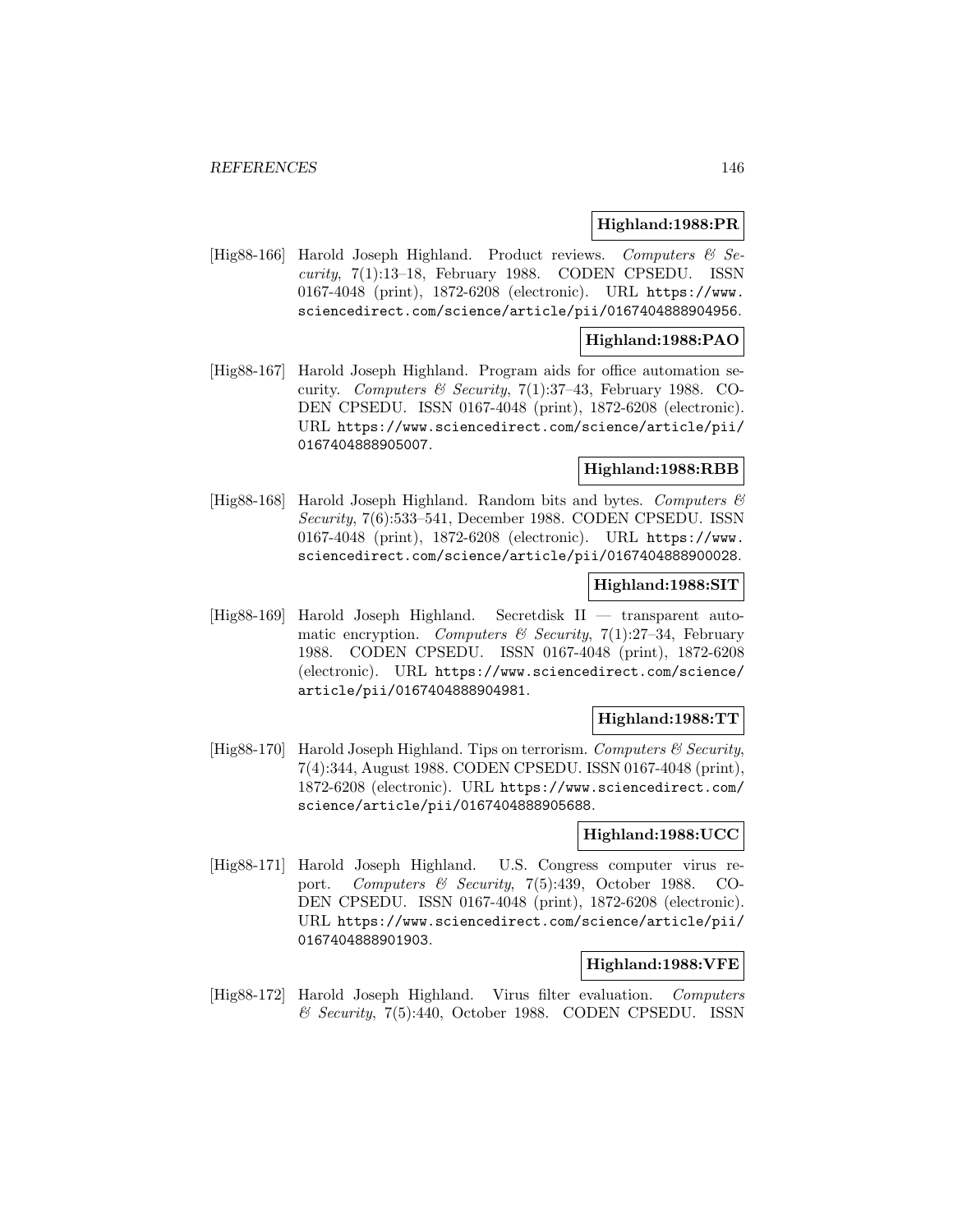0167-4048 (print), 1872-6208 (electronic). URL https://www. sciencedirect.com/science/article/pii/0167404888901927.

#### **Highland:1988:VFUa**

[Hig88-173] Harold Joseph Highland. Virus filter update. Computers & Security, 7(4):345, August 1988. CODEN CPSEDU. ISSN 0167-4048 (print), 1872-6208 (electronic). URL https://www. sciencedirect.com/science/article/pii/0167404888905706.

#### **Highland:1988:VFUb**

[Hig88-174] Harold Joseph Highland. Virus filter update. Computers  $\mathcal{C}$  Security, 7(5):441–442, October 1988. CODEN CPSEDU. ISSN 0167-4048 (print), 1872-6208 (electronic). URL https://www. sciencedirect.com/science/article/pii/0167404888901939.

## **Highland:1988:WPT**

[Hig88-175] Harold Joseph Highland. Write-protect tab warning. Computers & Security, 7(5):439, October 1988. CODEN CPSEDU. ISSN 0167-4048 (print), 1872-6208 (electronic). URL https://www. sciencedirect.com/science/article/pii/0167404888901915.

#### **Highlands:1988:E**

[Hig88-176] Dr. Harold Joseph Highlands. From the editor. Computers & Security, 7(3):228, June 1988. CODEN CPSEDU. ISSN 0167-4048 (print), 1872-6208 (electronic). URL https://www. sciencedirect.com/science/article/pii/0167404888900168.

## **Highland:1989:ARAa**

[Hig89a] Esther H. Highland. Abstracts of recent articles and literature. Computers & Security, 8(1):74–82, February 1989. CO-DEN CPSEDU. ISSN 0167-4048 (print), 1872-6208 (electronic). URL https://www.sciencedirect.com/science/article/pii/ 0167404889900448.

## **Highland:1989:ARAb**

[Hig89b] Esther H. Highland. Abstracts of recent articles and literature. Computers & Security, 8(2):163–172, April 1989. CO-DEN CPSEDU. ISSN 0167-4048 (print), 1872-6208 (electronic). URL https://www.sciencedirect.com/science/article/pii/ 0167404889900722.

## **Highland:1989:ARAc**

[Hig89c] Esther H. Highland. Abstracts of recent articles and literature. Computers & Security, 8(3):259–269, May 1989. CO-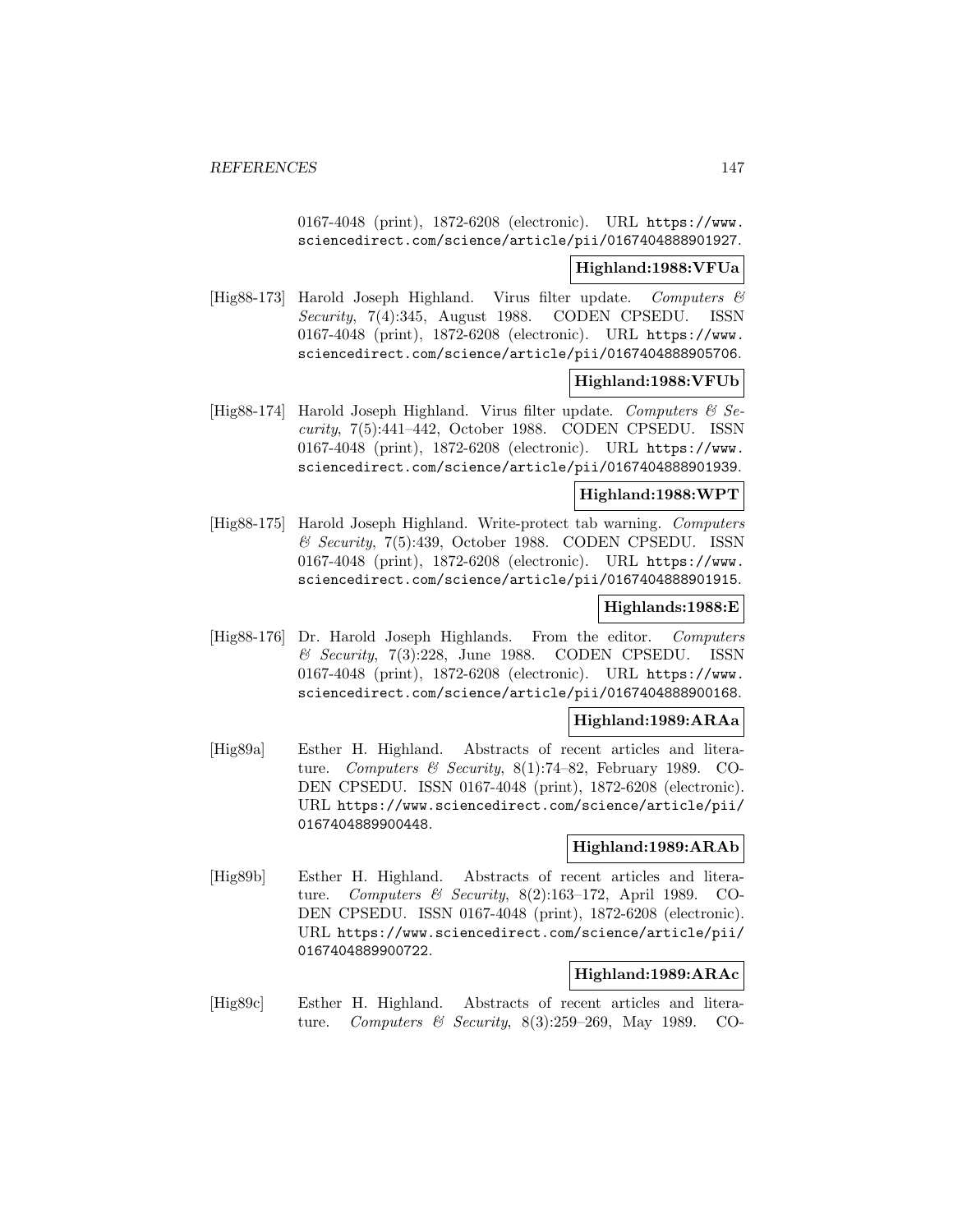DEN CPSEDU. ISSN 0167-4048 (print), 1872-6208 (electronic). URL https://www.sciencedirect.com/science/article/pii/ 0167404889901090.

## **Highland:1989:ARAd**

[Hig89d] Esther H. Highland. Abstracts of recent articles and literature. Computers & Security, 8(4):353–361, June 1989. CO-DEN CPSEDU. ISSN 0167-4048 (print), 1872-6208 (electronic). URL https://www.sciencedirect.com/science/article/pii/ 0167404889900977.

# **Highland:1989:ARAe**

[Hig89e] Esther H. Highland. Abstracts of recent articles and literature. Computers & Security,  $8(5):445-455$ , August 1989. CO-DEN CPSEDU. ISSN 0167-4048 (print), 1872-6208 (electronic). URL https://www.sciencedirect.com/science/article/pii/ 0167404889900278.

## **Highland:1989:ARAf**

[Hig89f] Esther H. Highland. Abstracts of recent articles and literature. Computers & Security,  $8(6):537-546$ , October 1989. CO-DEN CPSEDU. ISSN 0167-4048 (print), 1872-6208 (electronic). URL https://www.sciencedirect.com/science/article/pii/ 0167404889900837.

## **Highland:1989:DVN**

[Hig89g] Harold Joseph Highland. Datacrime virus and new anti-virus products. Computers & Security,  $8(8)$ :659–661, December 1989. CO-DEN CPSEDU. ISSN 0167-4048 (print), 1872-6208 (electronic). URL https://www.sciencedirect.com/science/article/pii/ 0167404889900035.

## **Highland:1989:Ea**

 $[Hig89h]$  Harold Joseph Highland. From the editor. Computers & Security, 8(1):2, February 1989. CODEN CPSEDU. ISSN 0167-4048 (print), 1872-6208 (electronic). URL https://www.sciencedirect.com/ science/article/pii/0167404889900308.

#### **Highland:1989:Eb**

[Hig89i] Harold Joseph Highland. From the editor. Computers  $\mathcal B$  Security, 8(2):86, April 1989. CODEN CPSEDU. ISSN 0167-4048 (print), 1872-6208 (electronic). URL https://www.sciencedirect.com/ science/article/pii/016740488990059X.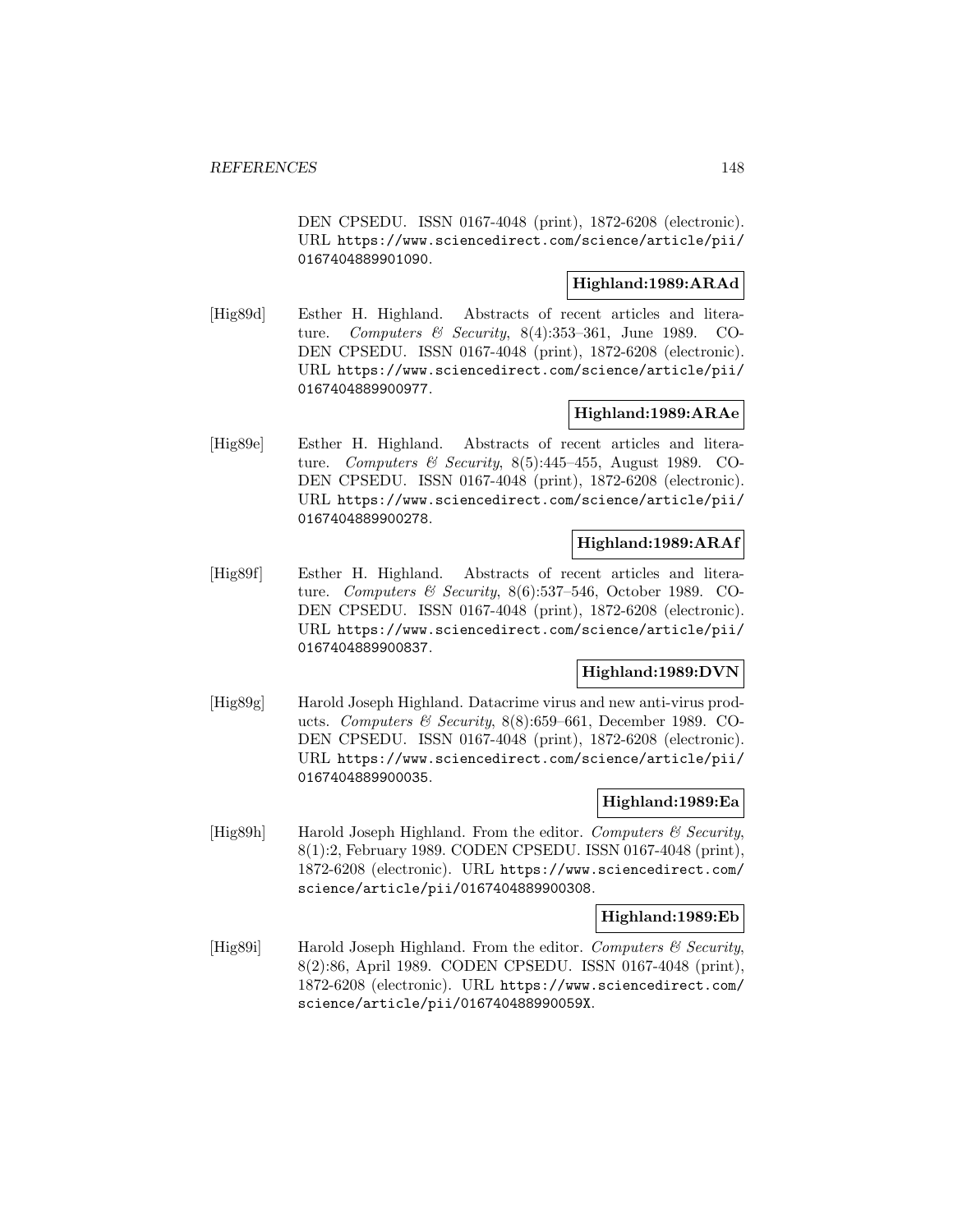#### **Highland:1989:Ec**

[Hig89j] Harold Joseph Highland. From the editor. Computers  $\mathcal{C}$  Security, 8(3):176–177, May 1989. CODEN CPSEDU. ISSN 0167-4048 (print), 1872-6208 (electronic). URL https://www. sciencedirect.com/science/article/pii/0167404889900990.

# **Highland:1989:Ed**

[Hig89k] Harold Joseph Highland. From the editor. Computers  $\mathcal{C}$  Security, 8(4):272–273, June 1989. CODEN CPSEDU. ISSN 0167-4048 (print), 1872-6208 (electronic). URL https://www. sciencedirect.com/science/article/pii/0167404889900850.

#### **Highland:1989:Ee**

[Hig891] Harold Joseph Highland. From the editor. Computers  $\mathcal{C}$  Security, 8(5):366–367, August 1989. CODEN CPSEDU. ISSN 0167-4048 (print), 1872-6208 (electronic). URL https://www. sciencedirect.com/science/article/pii/0167404889900163.

### **Highland:1989:Ef**

[Hig89m] Harold Joseph Highland. From the editor. Computers  $\mathcal{C}$  Security, 8(8):644–646, December 1989. CODEN CPSEDU. ISSN 0167-4048 (print), 1872-6208 (electronic). URL https://www. sciencedirect.com/science/article/pii/0167404889900011.

## **Highland:1989:RBBa**

[Hig89n] Harold Joseph Highland. Random bits and bytes. Computers  $\mathcal C$ Security, 8(1):3–13, February 1989. CODEN CPSEDU. ISSN 0167-4048 (print), 1872-6208 (electronic). URL https://www. sciencedirect.com/science/article/pii/016740488990031X.

#### **Highland:1989:RBBb**

[Hig89o] Harold Joseph Highland. Random bits and bytes. Computers & Security, 8(2):91–100, April 1989. CODEN CPSEDU. ISSN 0167-4048 (print), 1872-6208 (electronic). URL https://www. sciencedirect.com/science/article/pii/0167404889900618.

#### **Highland:1989:RBBc**

[Hig89p] Harold Joseph Highland. Random bits and bytes. Computers & Security, 8(3):178–188, May 1989. CODEN CPSEDU. ISSN 0167-4048 (print), 1872-6208 (electronic). URL https://www. sciencedirect.com/science/article/pii/0167404889901004.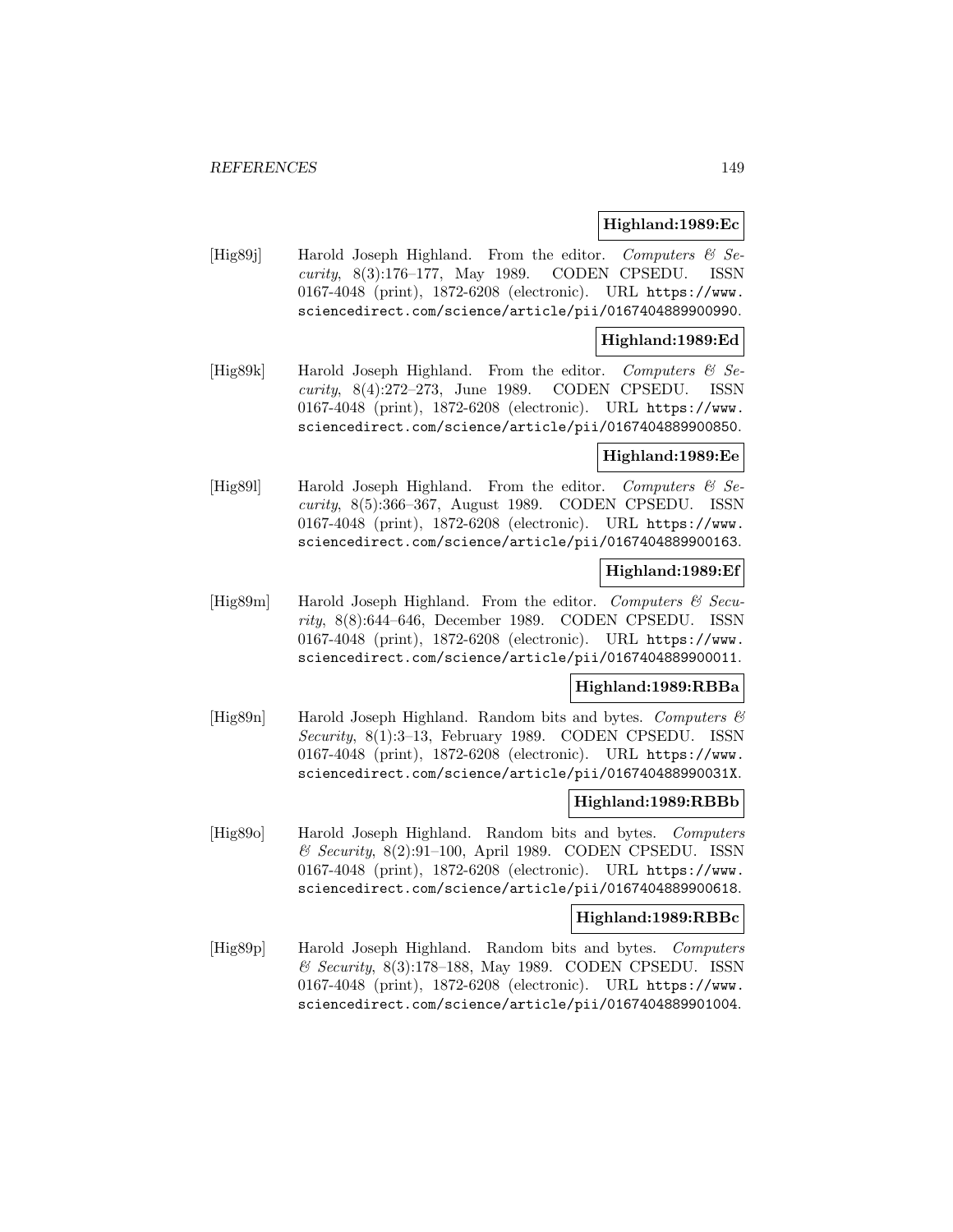#### **Highland:1989:RBBd**

[Hig89q] Harold Joseph Highland. Random bits and bytes. Computers  $\mathcal C$  Security, 8(4):274–282, June 1989. CODEN CPSEDU. ISSN 0167-4048 (print), 1872-6208 (electronic). URL https://www. sciencedirect.com/science/article/pii/0167404889900862.

### **Highland:1989:RBBe**

[Hig89r] Harold Joseph Highland. Random bits and bytes. Computers & Security, 8(5):369–380, August 1989. CODEN CPSEDU. ISSN 0167-4048 (print), 1872-6208 (electronic). URL https://www. sciencedirect.com/science/article/pii/0167404889900175.

#### **Highland:1989:RBBf**

[Hig89s] Harold Joseph Highland. Random bits and bytes. Computers  $\mathcal C$ Security, 8(6):460–478, October 1989. CODEN CPSEDU. ISSN 0167-4048 (print), 1872-6208 (electronic). URL https://www. sciencedirect.com/science/article/pii/0167404889900758.

## **Highland:1989:RBBg**

 $[Hig89t]$  Harold Joseph Highland. Random bits and bytes. Computers  $\mathcal{C}$ Security, 8(7):553–561, November 1989. CODEN CPSEDU. ISSN 0167-4048 (print), 1872-6208 (electronic). URL https://www. sciencedirect.com/science/article/pii/0167404889900473.

## **Highland:1989:RBBh**

[Hig89u] Harold Joseph Highland. Random bits and bytes. Computers  $\mathcal{B}$ Security, 8(8):647–657, December 1989. CODEN CPSEDU. ISSN 0167-4048 (print), 1872-6208 (electronic). URL https://www. sciencedirect.com/science/article/pii/0167404889900023.

## **Highland:1989:RV**

[Hig89v] Harold Joseph Highland. Reports from the victims. Computers & Security,  $8(2):101$ , April 1989. CODEN CPSEDU. ISSN 0167-4048 (print), 1872-6208 (electronic). URL https://www. sciencedirect.com/science/article/pii/016740488990062X.

#### **Highland:1989:SDI**

[Hig89w] Harold Joseph Highland. Secret disk II — administrator. Computers  $\&$  Security, 8(7):563-568, November 1989. CO-DEN CPSEDU. ISSN 0167-4048 (print), 1872-6208 (electronic). URL https://www.sciencedirect.com/science/article/pii/ 0167404889900485.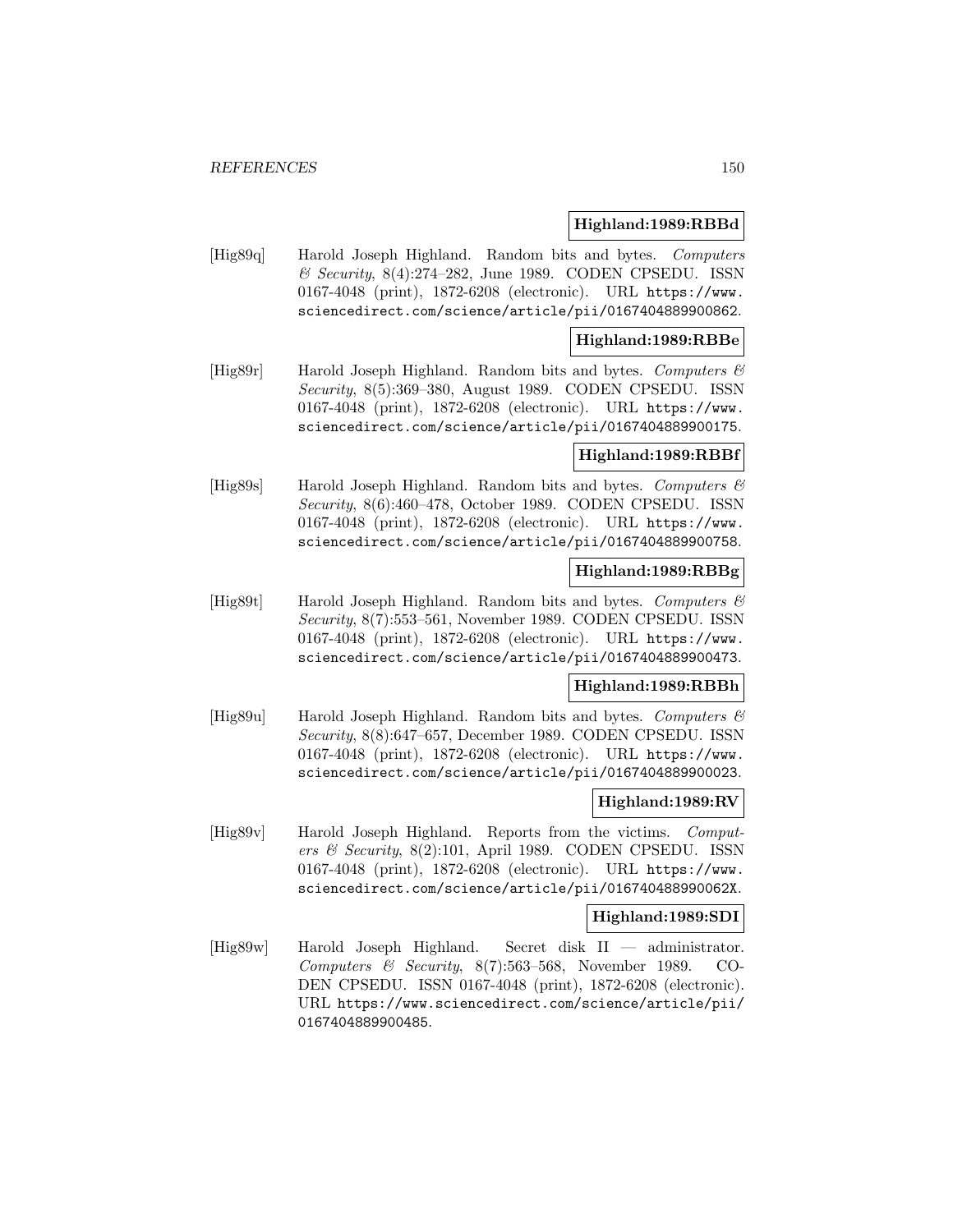## **Highland:1989:VVS**

[Hig89x] Harold Joseph Highland. VCHECKER — a virus search program. Computers & Security,  $8(8):669-674$ , December 1989. CO-DEN CPSEDU. ISSN 0167-4048 (print), 1872-6208 (electronic). URL https://www.sciencedirect.com/science/article/pii/ 0167404889900059.

# **Highlands:1989:E**

[Hig89y] Harold Joseph Highlands. From the editor. Computers  $\mathcal{B}$  Security, 8(6):458–459, October 1989. CODEN CPSEDU. ISSN 0167-4048 (print), 1872-6208 (electronic). URL https://www. sciencedirect.com/science/article/pii/0167404889900746.

# **HJH:1985:BRC**

[HJH85a] HJH. Book review: Communication regulation and international business: Juan F. Rada and G. Russell Pipe, editors Amsterdam: North-Holland, 1984.  $266 + x$  pages, Dfl.  $120.00 / US$ \$46.25. Computers & Security, 4(3):249, September 1985. CO-DEN CPSEDU. ISSN 0167-4048 (print), 1872-6208 (electronic). URL https://www.sciencedirect.com/science/article/pii/ 0167404885900409.

## **HJH:1985:BRK**

[HJH85b] HJH. Book review: Kahn on codes: Secrets of the new cryptology: David Kahn New York: Macmillan Publishing Company, 1984.  $344 +$  viii pages, \$19.95. Computers & Security, 4(3):247, September 1985. CODEN CPSEDU. ISSN 0167-4048 (print), 1872-6208 (electronic). URL https://www.sciencedirect.com/science/ article/pii/0167404885900379.

## **HJH:1985:BRM**

[HJH85c] HJH. Book review: Managing risk: a computer-aided strategy: John M. Carroll Boston: Butterworths, 1984. 277 + xvi pages, \$18.95. Computers & Security, 4(3):247–248, September 1985. CO-DEN CPSEDU. ISSN 0167-4048 (print), 1872-6208 (electronic). URL https://www.sciencedirect.com/science/article/pii/ 0167404885900380.

# **HJH:1985:UCC**

[HJH85d] HJH. U.S. computer crime legislation highlighted in special report. Computers  $\mathcal B$  Security, 4(3):245–246, September 1985. CO-DEN CPSEDU. ISSN 0167-4048 (print), 1872-6208 (electronic).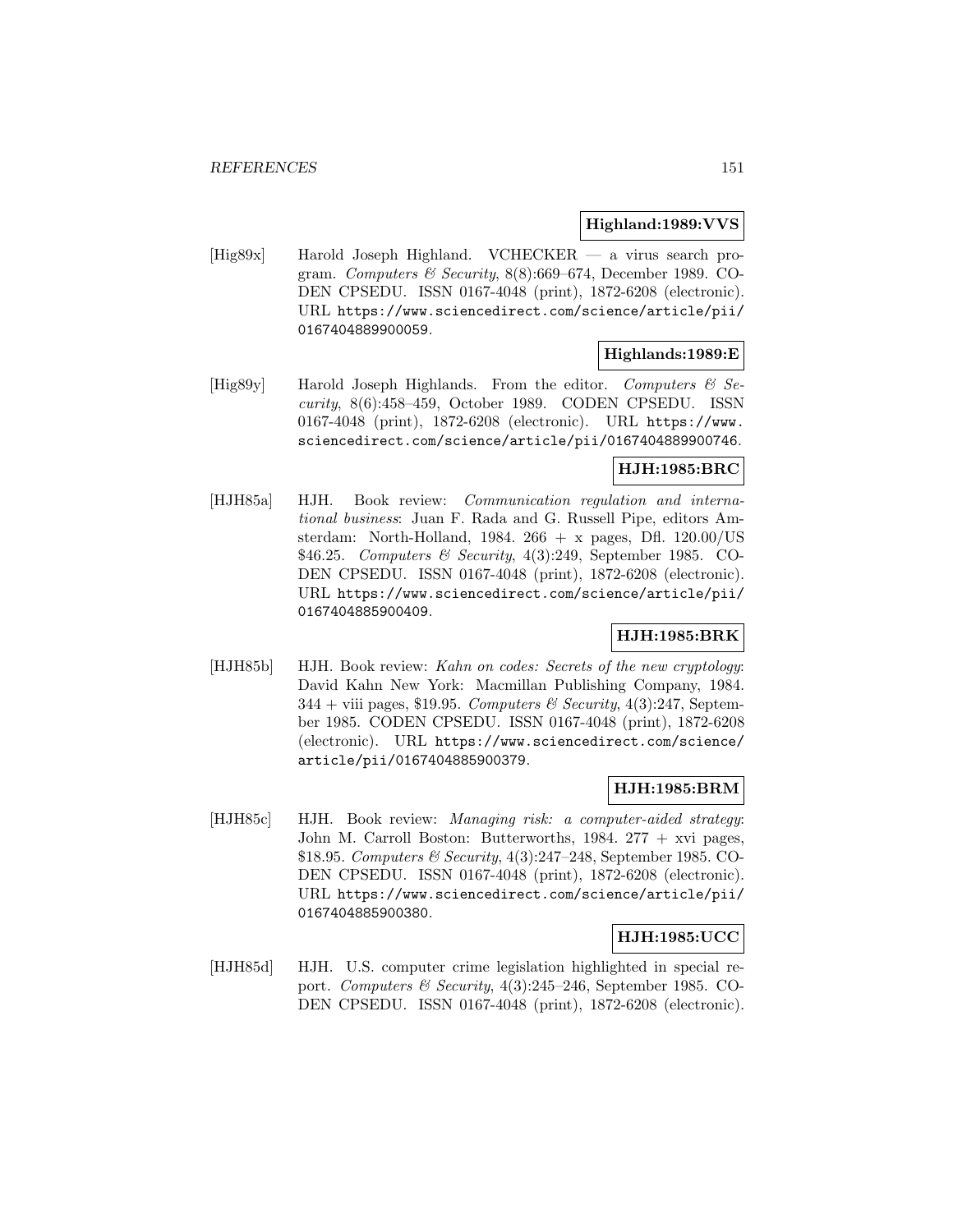URL https://www.sciencedirect.com/science/article/pii/ 0167404885900367.

## **Hoffman:1986:SVC**

[HM86] Lance J. Hoffman and Lucy M. Moran. Societal vulnerability to computer system failures. Computers & Security,  $5(3):211-217$ , September 1986. CODEN CPSEDU. ISSN 0167-4048 (print), 1872-6208 (electronic). URL https://www.sciencedirect.com/ science/article/pii/0167404886900131.

## **Hoebeke:1986:CSP**

[Hoe86] L. Hoebeke. Computer security — prevention: Lessons from the operation of a nuclear power plant. Computers  $\mathcal C$  Security, 5(2): 122–127, June 1986. CODEN CPSEDU. ISSN 0167-4048 (print), 1872-6208 (electronic). URL https://www.sciencedirect.com/ science/article/pii/0167404886901343.

# **Hoffman:1989:RAC**

[Hof89a] Lance J. Hoffman. Risk analysis and computer security: Towards a theory at last. Computers & Security,  $8(1):23-24$ , February 1989. CODEN CPSEDU. ISSN 0167-4048 (print), 1872-6208 (electronic). URL https://www.sciencedirect.com/science/ article/pii/0167404889900333.

## **Hoffman:1989:SBA**

[Hof89b] Lance J. Hoffman. Smoking out the bad actors: Risk analysis in the age of the microcomputer. Computers  $\mathcal{B}$  Security, 8(4): 325–344, June 1989. CODEN CPSEDU. ISSN 0167-4048 (print), 1872-6208 (electronic). URL https://www.sciencedirect.com/ science/article/pii/0167404889900941.

## **Holt:1988:SEE**

[Hol88] H. M. Holt. Software error experiment. Computers  $\mathcal C$  Security, 7 (5):517, October 1988. CODEN CPSEDU. ISSN 0167-4048 (print), 1872-6208 (electronic). URL https://www.sciencedirect.com/ science/article/pii/0167404888902520.

#### **Horwitt:1988:OSS**

[Hor88] Elisabeth Horwitt. OSI security system revealed. Computers & Security, 7(1):105, February 1988. CODEN CPSEDU. ISSN 0167-4048 (print), 1872-6208 (electronic). URL https://www. sciencedirect.com/science/article/pii/0167404888905378.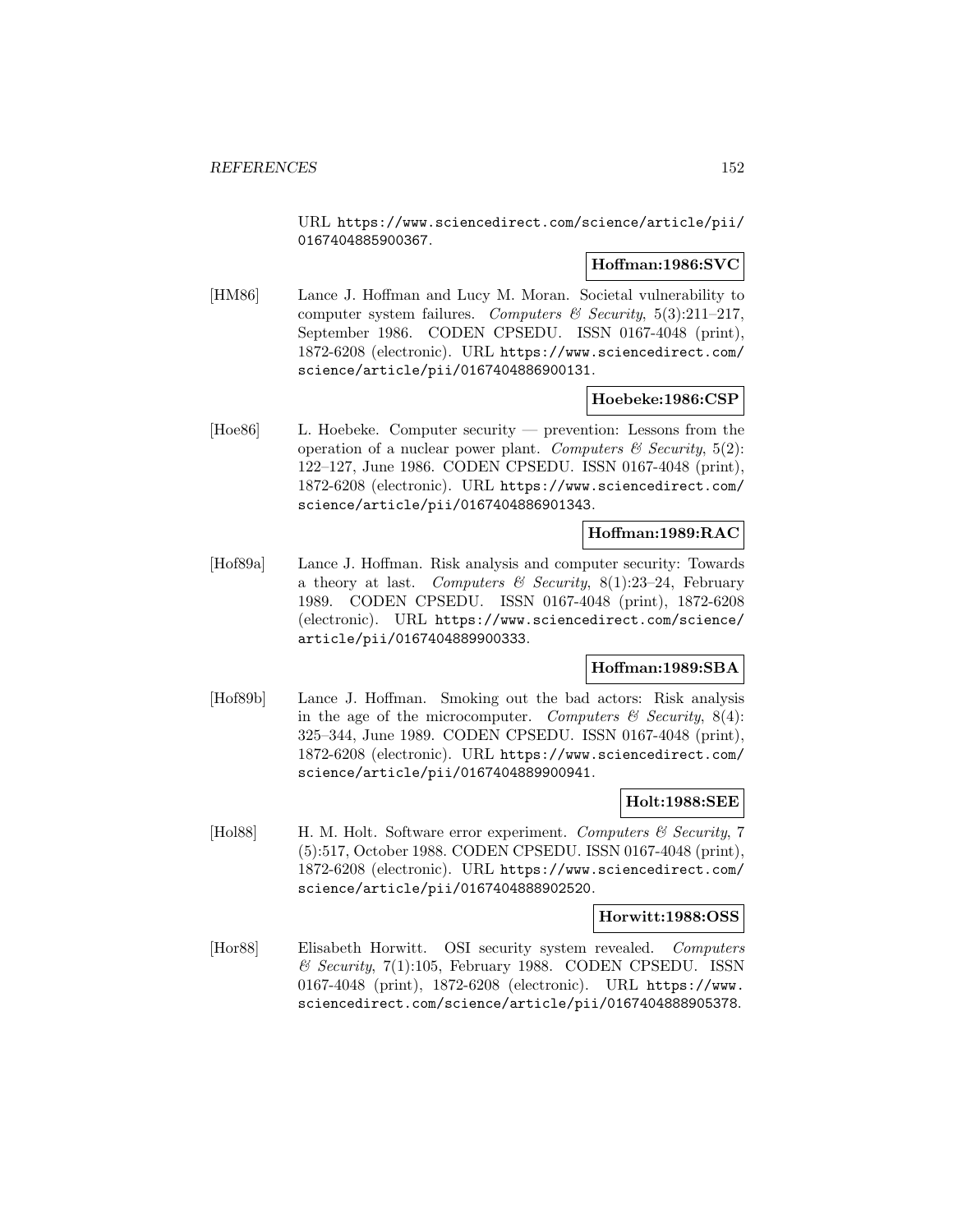## **Hoving:1983:IAC**

[Hov83] Per L. Hoving. To install an access control system, activities and checklists. Computers & Security,  $2(2)$ :163-170, June 1983. CO-DEN CPSEDU. ISSN 0167-4048 (print), 1872-6208 (electronic). URL https://www.sciencedirect.com/science/article/pii/ 0167404883900548.

## **Hoving:1986:SST**

[Hov86] Per Hoving. System security: the technical challenge. Computers  $&$  Security, 5(1):74-79, March 1986. CODEN CPSEDU. ISSN 0167-4048 (print), 1872-6208 (electronic). URL https://www. sciencedirect.com/science/article/pii/0167404886901215.

## **Herschberg:1984:PTC**

[HP84] I. S. Herschberg and R. Paans. The programmer's threat: Cases and causes. Computers & Security,  $3(4):263-272$ , November 1984. CODEN CPSEDU. ISSN 0167-4048 (print), 1872-6208 (electronic). URL https://www.sciencedirect.com/science/ article/pii/016740488490004X.

# **Hurford:1988:UUA**

[HR88] J. M. Hurford and C. A. Ramsey. Understanding user attitudes: the cornerstone of computer documentation. Computers  $\mathcal{C}$  Security, 7(5):516–517, October 1988. CODEN CPSEDU. ISSN 0167-4048 (print), 1872-6208 (electronic). URL https://www. sciencedirect.com/science/article/pii/0167404888902519.

## **Hughes:1988:ARA**

[Hug88] Pamela L. Hughes. Abstract of recent articles and literature: Radio frequency interfaces — myths, realities and a practical approach. Computers & Security,  $7(2):214$ , April 1988. CO-DEN CPSEDU. ISSN 0167-4048 (print), 1872-6208 (electronic). URL https://www.sciencedirect.com/science/article/pii/ 0167404888903471.

## **Hunter:1988:CTM**

[Hun88a] Philip Hunter. Computer trouble makes British skies unfriendly. Computers & Security,  $7(1):105$ , February 1988. CO-DEN CPSEDU. ISSN 0167-4048 (print), 1872-6208 (electronic). URL https://www.sciencedirect.com/science/article/pii/ 016740488890538X.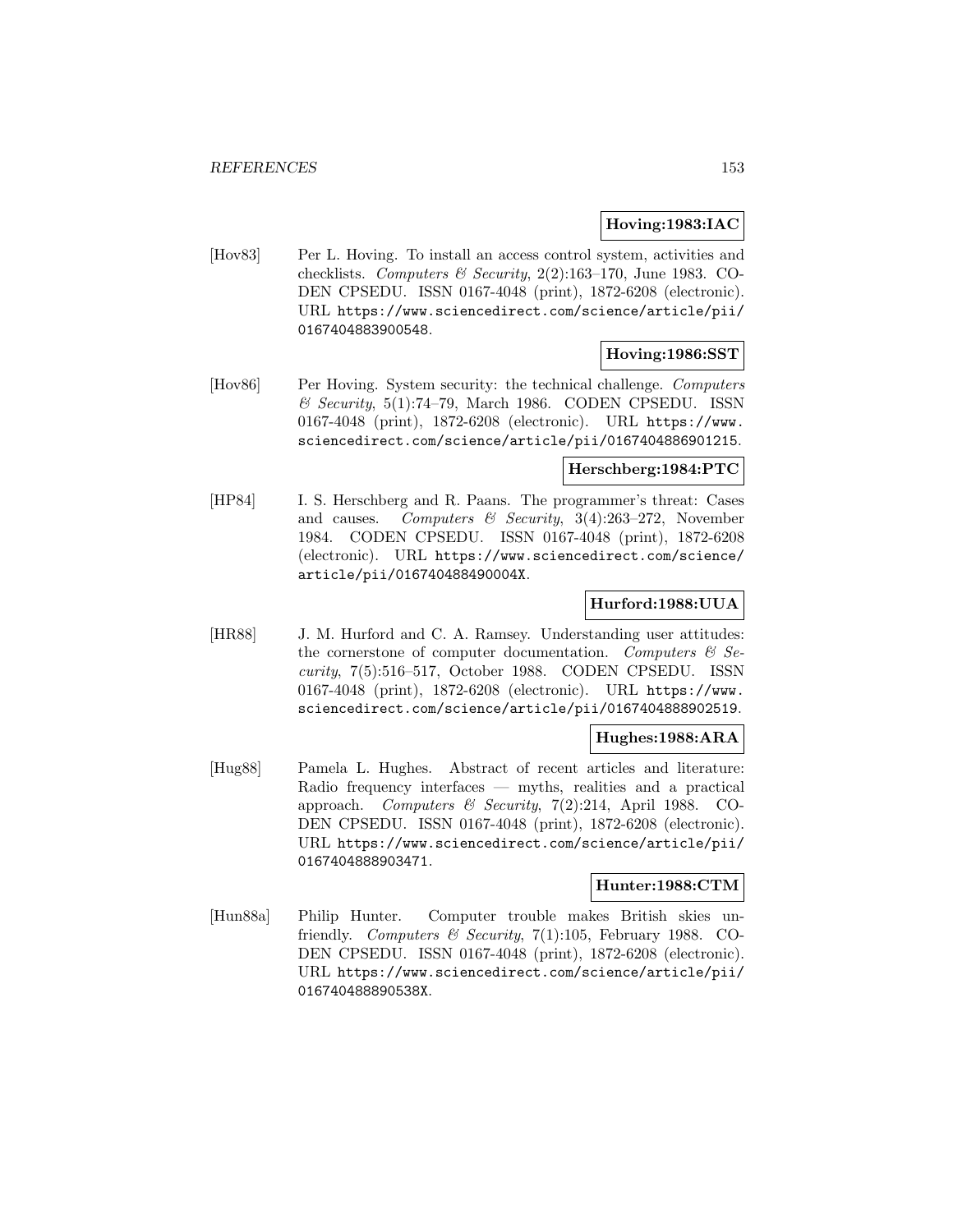#### **Hunter:1988:DRN**

[Hun88b] Philip Hunter. Disaster recovery needed. Computers & Security, 7(1):104, February 1988. CODEN CPSEDU. ISSN 0167-4048 (print), 1872-6208 (electronic). URL https://www. sciencedirect.com/science/article/pii/0167404888905305.

#### **Hunter:1988:LSC**

[Hun88c] Philip Hunter. In London, stocks up and computers down. Computers & Security, 7(1):107, February 1988. CODEN CPSEDU. ISSN 0167-4048 (print), 1872-6208 (electronic). URL https://www. sciencedirect.com/science/article/pii/0167404888905536.

## **Jansen:1986:KSR**

[Jan86] C. J. A. Jansen. On the key storage requirements for secure terminals. Computers & Security,  $5(2):145-149$ , June 1986. CO-DEN CPSEDU. ISSN 0167-4048 (print), 1872-6208 (electronic). URL https://www.sciencedirect.com/science/article/pii/ 0167404886901380.

## **Jayant:1982:ASS**

[Jay82] N. S. Jayant. Analog scramblers for speech privacy. Computers  $\mathcal{C}$ Security, 1(3):275–289, November 1982. CODEN CPSEDU. ISSN 0167-4048 (print), 1872-6208 (electronic). URL https://www. sciencedirect.com/science/article/pii/0167404882900475.

## **Jamieson:1989:SCI**

[JL89] Rodger Jamieson and Graham Low. Security and control issues in local area network design. Computers & Security,  $8(4):283-290$ , June 1989. CODEN CPSEDU. ISSN 0167-4048 (print), 1872-6208 (electronic). URL https://www.sciencedirect.com/science/ article/pii/0167404889900874.

## **Jobusch:1989:SPMa**

[JO89a] David L. Jobusch and Arthur E. Oldehoeft. A survey of password mechanisms: Weaknesses and potential improvements.Part 1. Computers & Security, 8(7):587–604, November 1989. CO-DEN CPSEDU. ISSN 0167-4048 (print), 1872-6208 (electronic). URL https://www.sciencedirect.com/science/article/pii/ 0167404889900515.

## **Jobusch:1989:SPMb**

[JO89b] David L. Jobusch and Arthur E. Oldehoeft. A survey of password mechanisms: Weaknesses and potential improvements.Part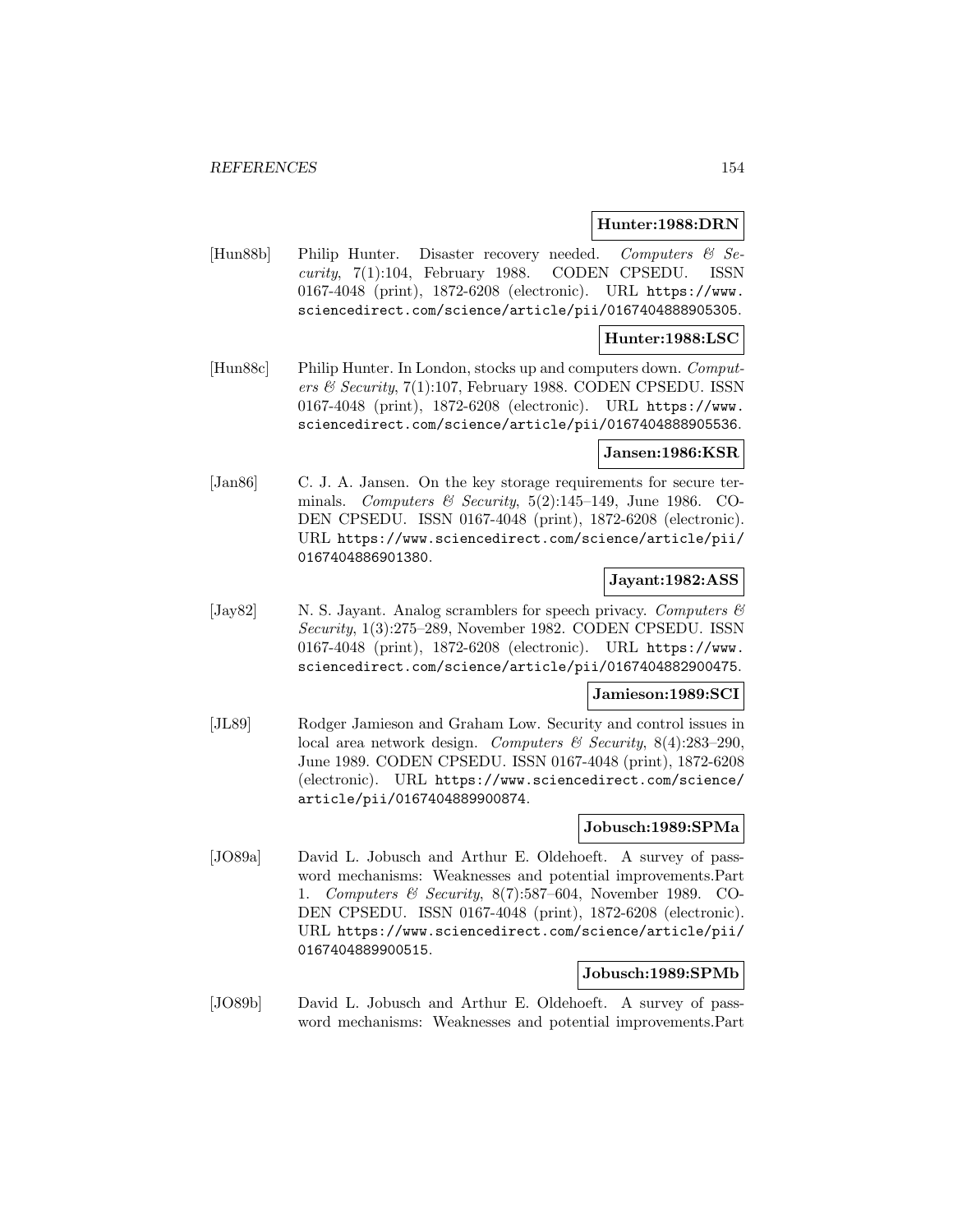2. Computers & Security, 8(8):675–689, December 1989. CO-DEN CPSEDU. ISSN 0167-4048 (print), 1872-6208 (electronic). URL https://www.sciencedirect.com/science/article/pii/ 0167404889900060.

#### **Johnstone:1987:KUF**

[Joh87] Richard J. Johnstone. Key updating flags in EFT-POS security systems. Computers & Security,  $6(3):252-260$ , June 1987. CO-DEN CPSEDU. ISSN 0167-4048 (print), 1872-6208 (electronic). URL https://www.sciencedirect.com/science/article/pii/ 0167404887901064.

## **Jones:1988:MHP**

[Jon88] Stephen Jones. Microsoft, H-P shrug off Apple suit. Computers & Security, 7(5):521, October 1988. CODEN CPSEDU. ISSN 0167-4048 (print), 1872-6208 (electronic). URL https://www. sciencedirect.com/science/article/pii/0167404888902805.

#### **Jones:1988:SR**

[JS88] Stephen Jones and Senior Editors. LA sites rocked. Computers  $\&$  Security, 7(1):105, February 1988. CODEN CPSEDU. ISSN 0167-4048 (print), 1872-6208 (electronic). URL https://www. sciencedirect.com/science/article/pii/0167404888905391.

# **Jung:1987:IRC**

[Jun87] Achim Jung. Implementing the RSA cryptosystem. Computers  $\mathcal{B}$ Security, 6(4):342–350, August 1987. CODEN CPSEDU. ISSN 0167-4048 (print), 1872-6208 (electronic). URL https://www. sciencedirect.com/science/article/pii/0167404887900708.

## **Jung:1988:IRC**

[Jun88] A. Jung. Implementing the RSA cryptosystem. Computers  $\mathcal{B}$  Security, 7(5):510–511, October 1988. CODEN CPSEDU. ISSN 0167-4048 (print), 1872-6208 (electronic). URL https://www. sciencedirect.com/science/article/pii/0167404888902131.

## **Kahn:1982:GLC**

[Kah82] David Kahn. The grand lines of cryptology's development. Computers & Security,  $1(3):245-248$ , November 1982. CO-DEN CPSEDU. ISSN 0167-4048 (print), 1872-6208 (electronic). URL https://www.sciencedirect.com/science/article/pii/ 0167404882900426.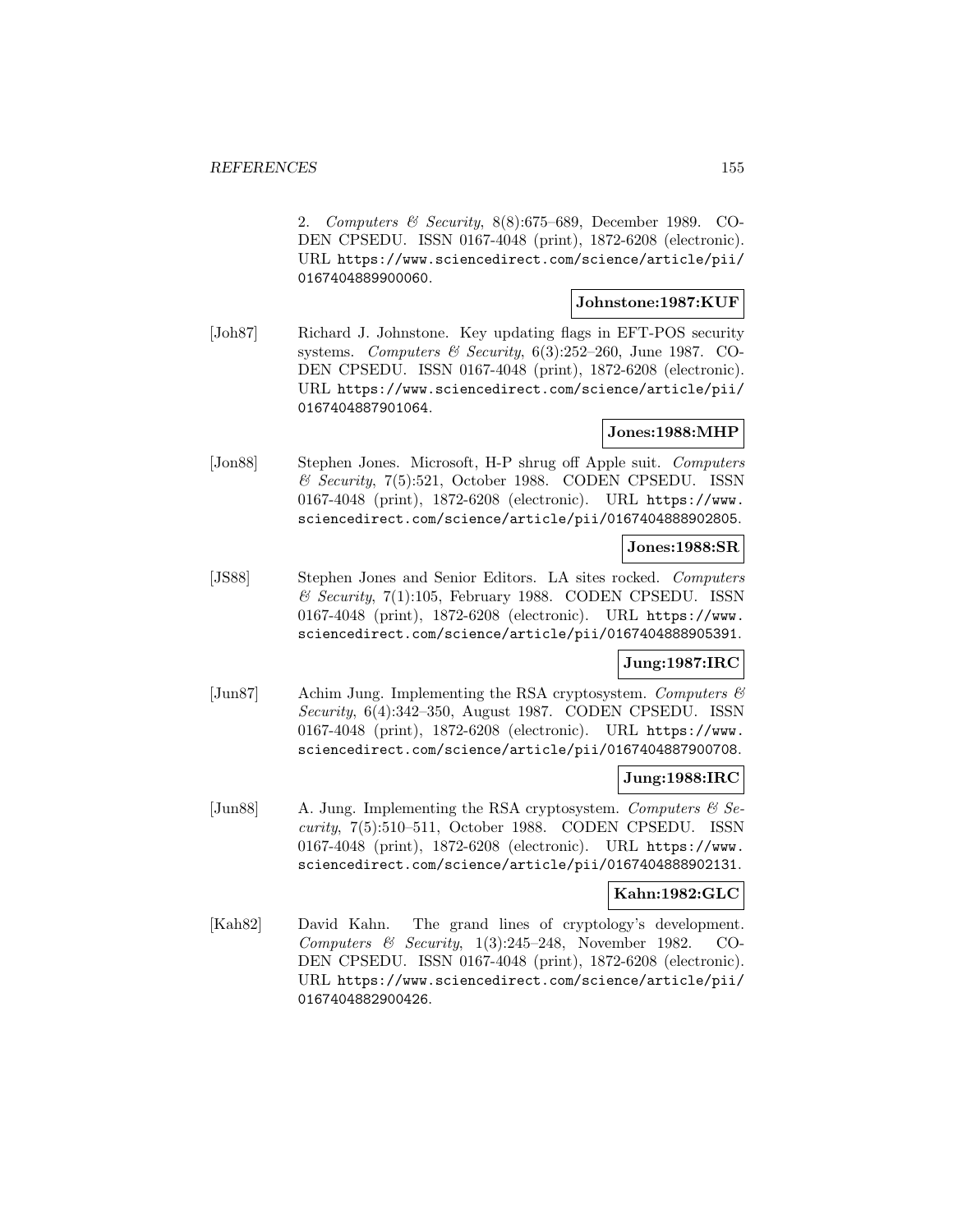#### **Kaperonis:1984:IE**

[Kap84] Ilias Kaperonis. Industrial espionage. Computers  $\mathcal C$  Security, 3(2): 117–121, May 1984. CODEN CPSEDU. ISSN 0167-4048 (print), 1872-6208 (electronic). URL https://www.sciencedirect.com/ science/article/pii/0167404884900531.

## **Karger:1986:ADA**

[Kar86] Paul A. Karger. Authentication and discretionary access control in computer networks. Computers & Security, 5(4):314-324, December 1986. CODEN CPSEDU. ISSN 0167-4048 (print), 1872-6208 (electronic). URL https://www.sciencedirect.com/science/ article/pii/0167404886900520.

# **Kinnon:1986:ASI**

[KD86] A. Kinnon and R. H. Davis. Audit and security implications of electronic funds transfer. Computers & Security,  $5(1):17-23$ , March 1986. CODEN CPSEDU. ISSN 0167-4048 (print), 1872-6208 (electronic). URL https://www.sciencedirect.com/science/ article/pii/0167404886901136.

## **Keenan:1989:EVO**

[Kee89] Thomas P. Keenan. Emerging vulnerabilities in office automation security. Computers  $\mathcal B$  Security, 8(3):223-227, May 1989. CO-DEN CPSEDU. ISSN 0167-4048 (print), 1872-6208 (electronic). URL https://www.sciencedirect.com/science/article/pii/ 0167404889901053.

## **Kingston:1986:SSB**

[KG86] Peter P. C. H. Kingston and Martin Goulbourn. Security for small business computers. Computers  $\mathcal C$  Security, 5(2):168, June 1986. CODEN CPSEDU. ISSN 0167-4048 (print), 1872-6208 (electronic). URL https://www.sciencedirect.com/science/ article/pii/0167404886901525.

## **Kingston:1987:SMU**

[KG87] Peter P. C. H. Kingston and Martin Goulbourn. Security for microcomputers used in small business. Computers  $\mathcal C$  Security, 6(1): 68–72, February 1987. CODEN CPSEDU. ISSN 0167-4048 (print), 1872-6208 (electronic). URL https://www.sciencedirect.com/ science/article/pii/0167404887901271.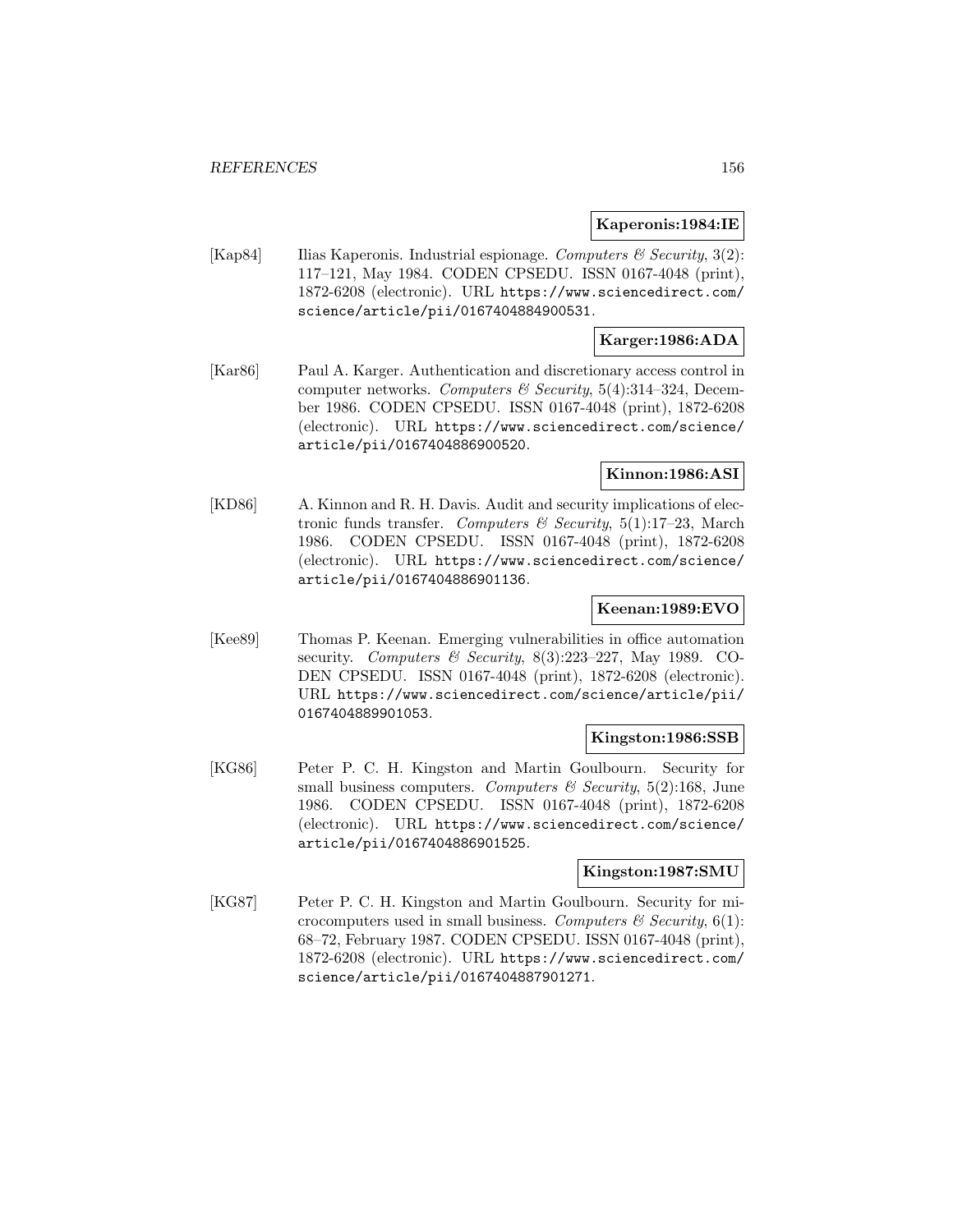#### **Kiefhaber:1988:NSW**

[Kie88] A. Kiefhaber. National survey of worksite health promotion programs, 1985. Computers & Security, 7(5):517, October 1988. CO-DEN CPSEDU. ISSN 0167-4048 (print), 1872-6208 (electronic). URL https://www.sciencedirect.com/science/article/pii/ 0167404888902532.

## **Kimball:1988:CCF**

[Kim88] Mary C. Kimball. Central computer facility software directory. Computers & Security, 7(5):515, October 1988. CO-DEN CPSEDU. ISSN 0167-4048 (print), 1872-6208 (electronic). URL https://www.sciencedirect.com/science/article/pii/ 0167404888902441.

# **Ko:1988:JMW**

[Ko88] Dorothy Ko. In Japan, MIS weathers the storm easily. Computers  $\&$  Security, 7(1):107, February 1988. CODEN CPSEDU. ISSN 0167-4048 (print), 1872-6208 (electronic). URL https://www. sciencedirect.com/science/article/pii/0167404888905524.

#### **Koch:1983:IIT**

[Koc83] Harvey S. Koch. Implementing an integrated test facility audit using differential files. Computers & Security,  $2(3):242-247$ , November 1983. CODEN CPSEDU. ISSN 0167-4048 (print), 1872-6208 (electronic). URL https://www.sciencedirect.com/science/ article/pii/016740488390007X.

# **Koch:1984:ALS**

[Koc84] Harvey S. Koch. Auditing on-line systems: an evaluation of parallel versus continuous and intermittent simulation. Computers  $\&$  Security, 3(1):9-19, February 1984. CODEN CPSEDU. ISSN 0167-4048 (print), 1872-6208 (electronic). URL https://www. sciencedirect.com/science/article/pii/016740488490021X.

## **Kolodner:1988:RUV**

[Kol88] E. K. Kolodner. Recovery using virtual memory. Computers & Security, 7(5):517, October 1988. CODEN CPSEDU. ISSN 0167-4048 (print), 1872-6208 (electronic). URL https://www. sciencedirect.com/science/article/pii/0167404888902544.

## **Krause:1984:DEI**

[Kra84] Lothar Krause. Data encryption in ISO, the international organization for standardization. Computers  $\mathcal{C}$  Security, 3(3):234–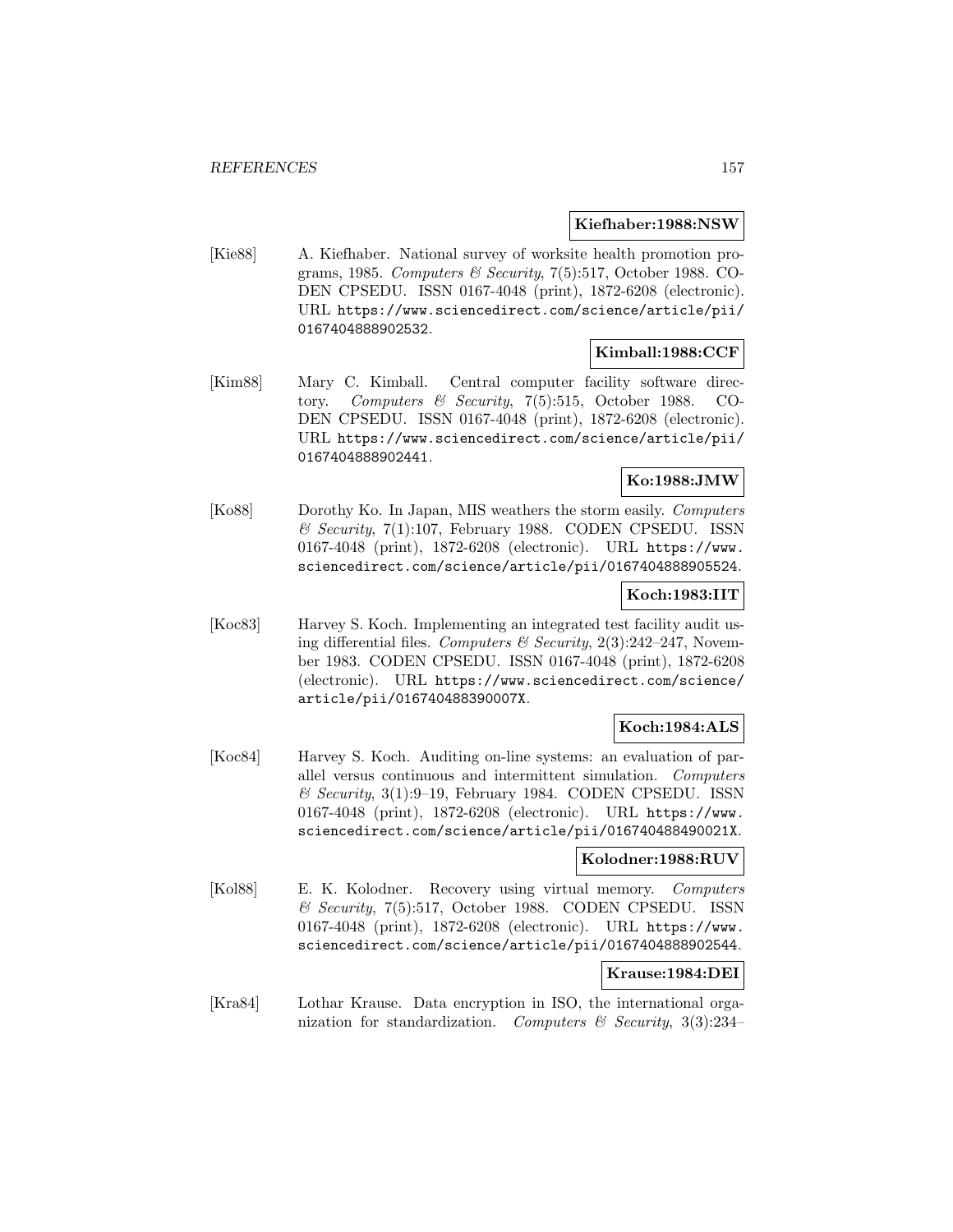236, August 1984. CODEN CPSEDU. ISSN 0167-4048 (print), 1872-6208 (electronic). URL https://www.sciencedirect.com/ science/article/pii/0167404884900452.

## **Kruys:1989:SOS**

 $[Kru89]$  Jan P. Kruys. Security of open systems. Computers & Security, 8(2):139–147, April 1989. CODEN CPSEDU. ISSN 0167-4048 (print), 1872-6208 (electronic). URL https://www. sciencedirect.com/science/article/pii/0167404889900692.

## **Keefe:1989:SSO**

[KTT89] T. F. Keefe, W. T. Tsai, and M. B. Thuraisingham. SODA: a secure object-oriented database system. Computers & Security,  $8(6):517-$ 533, October 1989. CODEN CPSEDU. ISSN 0167-4048 (print), 1872-6208 (electronic). URL https://www.sciencedirect.com/ science/article/pii/0167404889900813.

# **Kugler:1986:CPI**

[Kug86] Han-Jürgen Kugler. Concepts of protection in the IFIP WG 2.7 reference model for command and response languages. Computers & Security,  $5(2):168$ , June 1986. CODEN CPSEDU. ISSN 0167-4048 (print), 1872-6208 (electronic). URL https://www. sciencedirect.com/science/article/pii/0167404886901471.

## **Kurzban:1982:SBA**

[Kur82] Stanley A. Kurzban. A selective, briefly annotated bibliography of works on data security and privacy. Computers  $\mathcal C$  Security, 1(1): 57–64, January 1982. CODEN CPSEDU. ISSN 0167-4048 (print), 1872-6208 (electronic). URL https://www.sciencedirect.com/ science/article/pii/0167404882900268.

## **Lapid:1986:AHT**

[LAN86] Yeheskel Lapid, Niv Ahituv, and Seev Neumann. Approaches to handling "Trojan Horse" threats. Computers  $\mathcal C$  Security, 5(3):251– 256, September 1986. CODEN CPSEDU. ISSN 0167-4048 (print), 1872-6208 (electronic). URL https://www.sciencedirect.com/ science/article/pii/0167404886900167.

## **Linden:1982:SEM**

[LB82] Christer Lindén and Hans Block. Sealing electronic money in Sweden. Computers & Security, 1(3):226–230, November 1982. CO-DEN CPSEDU. ISSN 0167-4048 (print), 1872-6208 (electronic).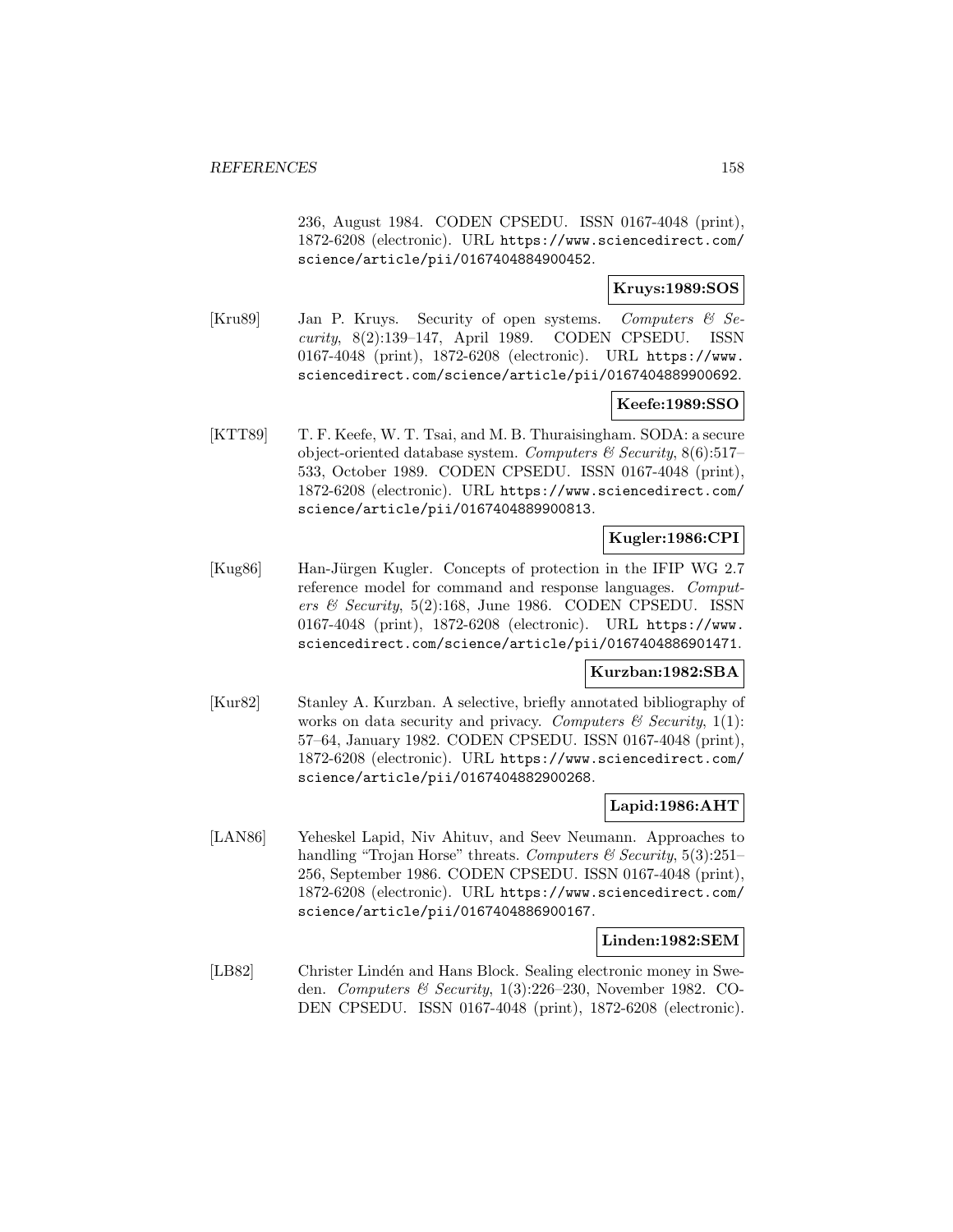URL https://www.sciencedirect.com/science/article/pii/ 0167404882900372.

## **Lunt:1988:ELC**

[LDS<sup>+</sup>88] Teresa F. Lunt, Dorothy E. Denning, Roger R. Schell, Mark Heckman, and William R. Shockley. Element-level classification with a1 assurance. Computers & Security,  $7(1)$ : 73–82, February 1988. CO-DEN CPSEDU. ISSN 0167-4048 (print), 1872-6208 (electronic). URL https://www.sciencedirect.com/science/article/pii/ 0167404888905068.

# **Leahy:1986:PP**

[Lea86] Patrick Leahy. Privacy and progress. Computers & Security, 5(4):347–349, December 1986. CODEN CPSEDU. ISSN 0167-4048 (print), 1872-6208 (electronic). URL https://www. sciencedirect.com/science/article/pii/0167404886900581.

#### **Lewis:1988:CIB**

[Lew88a] Brenda D. Lewis. Copyright issue blurs. Computers & Security, 7 (5):522, October 1988. CODEN CPSEDU. ISSN 0167-4048 (print), 1872-6208 (electronic). URL https://www.sciencedirect.com/ science/article/pii/0167404888902854.

## **Lewis:1988:WPP**

[Lew88b] Peter H. Lewis. When the password is a passkey. Computers  $\&$  Security, 7(1):103, February 1988. CODEN CPSEDU. ISSN 0167-4048 (print), 1872-6208 (electronic). URL https://www. sciencedirect.com/science/article/pii/0167404888905287.

## **Louwerse:1984:DPA**

[LK84] C. P. Louwerse and J. M. L. Kouwenberg. Data protection aspects in an integrated hospital information system. Computers  $\mathcal{C}$  Security, 3(4):286–294, November 1984. CODEN CPSEDU. ISSN 0167-4048 (print), 1872-6208 (electronic). URL https://www. sciencedirect.com/science/article/pii/0167404884900075.

## **Linn:1988:TOO**

[LN88] R. J. Linn and J. S. Nightingale. Testing OSI (Open Systems Interconnection) protocols at the National Bureau of Standards. Computers & Security, 7(5):514, October 1988. CO-DEN CPSEDU. ISSN 0167-4048 (print), 1872-6208 (electronic). URL https://www.sciencedirect.com/science/article/pii/ 0167404888902349.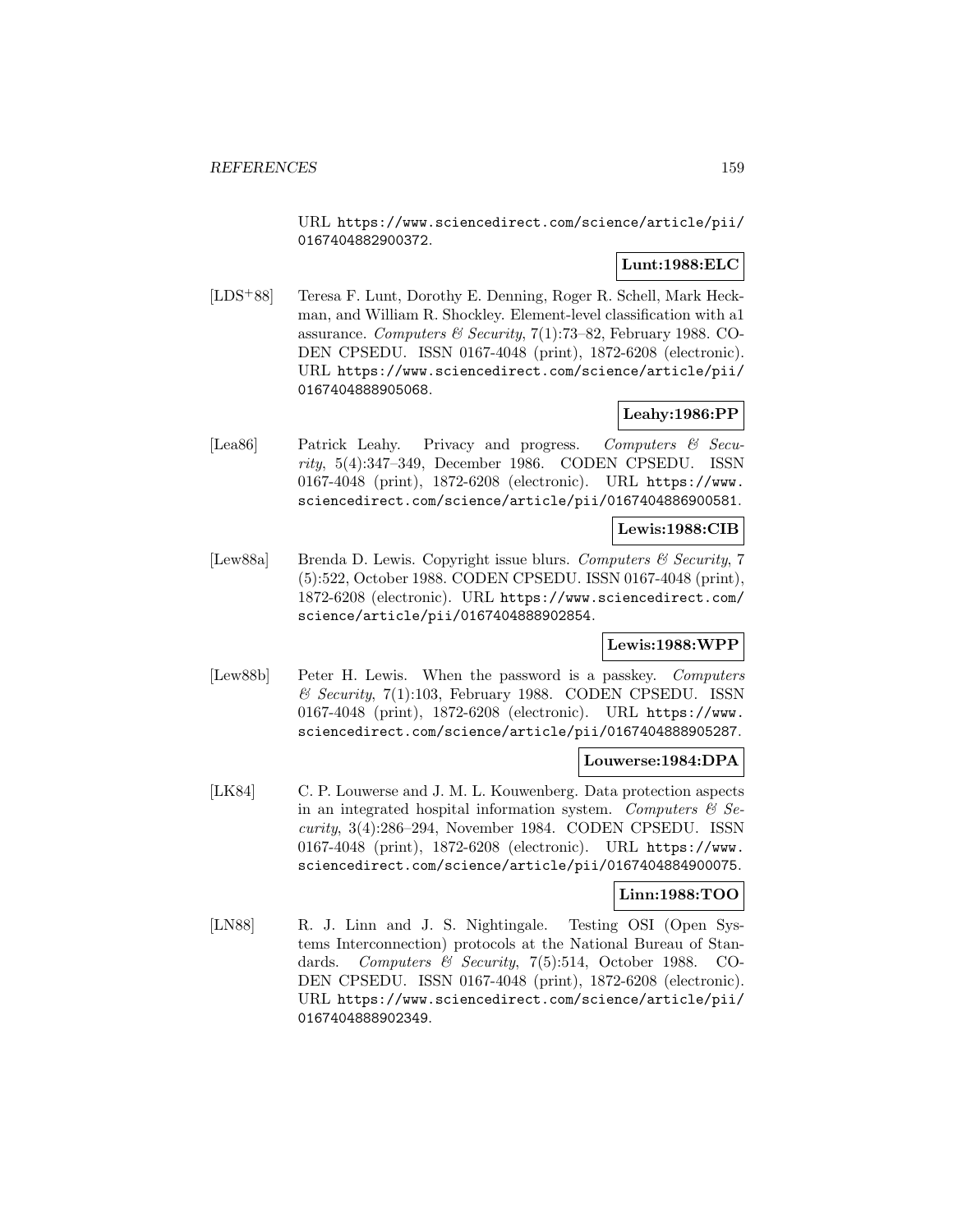## **Lobel:1983:SAC**

[Lob83] Jerome Lobel. The state-of-the-art in computer security. Computers & Security, 2(3):218-222, November 1983. CODEN CPSEDU. ISSN 0167-4048 (print), 1872-6208 (electronic). URL https://www.sciencedirect.com/science/article/pii/ 0167404883900032.

## **Longley:1987:ESA**

[Lon87] Dennis Longley. Expert systems applied to the analysis of key management schemes. Computers & Security,  $6(1):54-67$ , February 1987. CODEN CPSEDU. ISSN 0167-4048 (print), 1872-6208 (electronic). URL https://www.sciencedirect.com/science/ article/pii/016740488790126X.

# **Lee:1987:PAC**

[LS87] J. A. N. Lee and Gerald Segal. Positive alternatives to computer misuse: a report of the proceedings of an ACM panel on hacking. Computers & Security, 6(2):177-179, April 1987. CO-DEN CPSEDU. ISSN 0167-4048 (print), 1872-6208 (electronic). URL https://www.sciencedirect.com/science/article/pii/ 0167404887900915.

## **Lundberg:1988:CCA**

[Lun88] B. G. Lundberg. CONST — a constructive approach to information modelling. Computers  $\mathscr$  Security, 7(5):514, October 1988. CODEN CPSEDU. ISSN 0167-4048 (print), 1872-6208 (electronic). URL https://www.sciencedirect.com/science/ article/pii/0167404888902362.

## **Lunt:1989:ACP**

[Lun89] Teresa F. Lunt. Access control policies: Some unanswered questions. Computers & Security,  $8(1):43-54$ , February 1989. CO-DEN CPSEDU. ISSN 0167-4048 (print), 1872-6208 (electronic). URL https://www.sciencedirect.com/science/article/pii/ 0167404889900382.

## **Madsen:1988:WMT**

[Mad88] C. Wayne Madsen. The world meganetwork and terrorism. Computers & Security, 7(4):347–352, August 1988. CODEN CPSEDU. ISSN 0167-4048 (print), 1872-6208 (electronic). URL https://www.sciencedirect.com/science/article/pii/ 016740488890572X.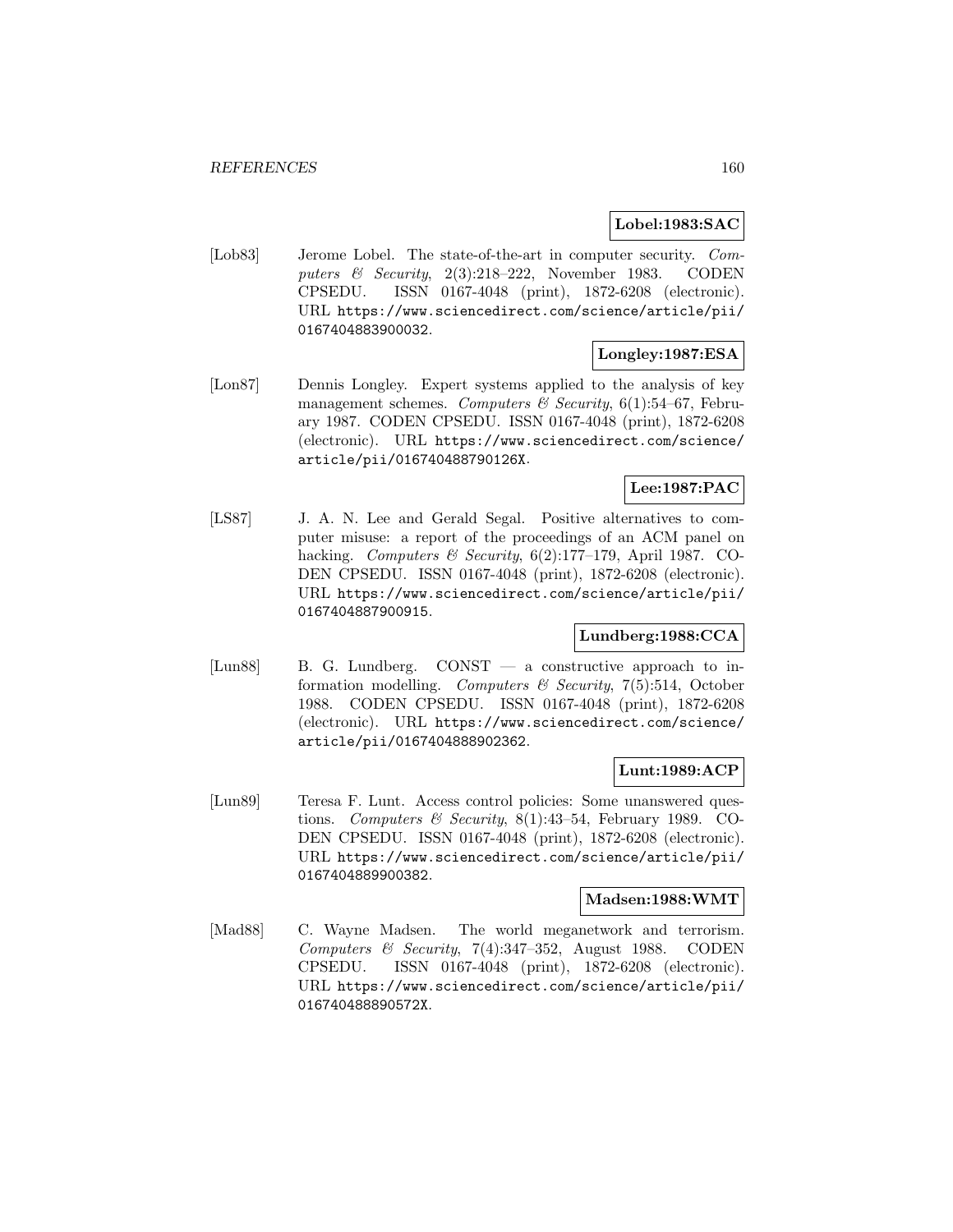#### **Malkoff:1988:RTF**

[Mal88] D. B. Malkoff. Real-time fault detection and diagnosis: the use of learning expert systems to handle the timing of events. Computers  $\&$  Security, 7(5):513–514, October 1988. CODEN CPSEDU. ISSN 0167-4048 (print), 1872-6208 (electronic). URL https://www. sciencedirect.com/science/article/pii/0167404888902337.

# **Mueller-Boeling:1988:ISB**

[MB88] D. Mueller-Boeling. Informationstechnik aus der Sicht der Benutzer im Wandel des letzten Jahrezehnts (Information technology from the point of the user during the last decade). Computers & Security, 7(5):516, October 1988. CODEN CPSEDU. ISSN 0167-4048 (print), 1872-6208 (electronic). URL https://www. sciencedirect.com/science/article/pii/0167404888902507.

## **Moulton:1989:POP**

[MB89] Rolf Moulton and Robert P. Bigelow. Protecting ownership of proprietary information. Computers & Security, 8(1):15–21, February 1989. CODEN CPSEDU. ISSN 0167-4048 (print), 1872-6208 (electronic). URL https://www.sciencedirect.com/science/ article/pii/0167404889900321.

## **McDonald:1988:NDU**

[McD88] Evelyn C. McDonald. North didn't understand delete function. Computers & Security, 7(1):104, February 1988. CO-DEN CPSEDU. ISSN 0167-4048 (print), 1872-6208 (electronic). URL https://www.sciencedirect.com/science/article/pii/ 0167404888905317.

## **Menkus:1983:NTD**

[Men83] Belden Menkus. Notes on terrorism and data processing. Computers & Security,  $2(1)$ :11–15, January 1983. CODEN CPSEDU. ISSN 0167-4048 (print), 1872-6208 (electronic). URL https://www. sciencedirect.com/science/article/pii/0167404883900299.

#### **Menkus:1985:EAR**

[Men85a] Belden Menkus. The EDP auditor's role in computer security. Computers & Security,  $4(2):135-138$ , June 1985. CO-DEN CPSEDU. ISSN 0167-4048 (print), 1872-6208 (electronic). URL https://www.sciencedirect.com/science/article/pii/ 0167404885900173.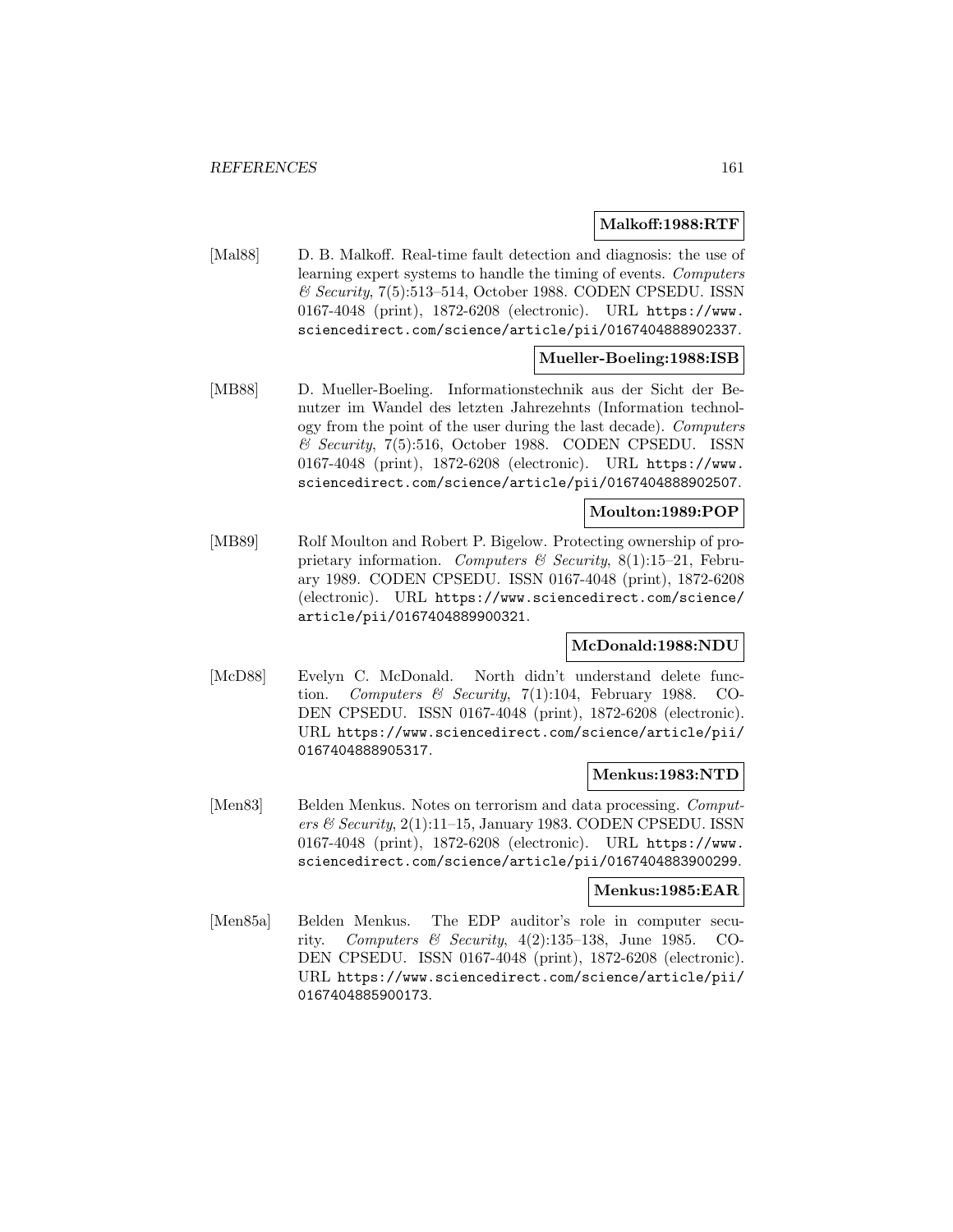#### **Menkus:1985:IBS**

[Men85b] Belden Menkus. The impact of the Bell system breakup on DP disaster recovery planning. Computers & Security,  $4(3):219-222$ , September 1985. CODEN CPSEDU. ISSN 0167-4048 (print), 1872-6208 (electronic). URL https://www.sciencedirect.com/ science/article/pii/0167404885900318.

## **Menkus:1988:B**

[Men88a] Belden Menkus. Breakpoints. Computers & Security, 7(3):261– 268, June 1988. CODEN CPSEDU. ISSN 0167-4048 (print), 1872-6208 (electronic). URL https://www.sciencedirect.com/ science/article/pii/0167404888900314.

# **Menkus:1988:GSD**

[Men88b] Belden Menkus. Getting started in data processing disaster recovery. Computers & Security, 7(1):47-52, February 1988. CO-DEN CPSEDU. ISSN 0167-4048 (print), 1872-6208 (electronic). URL https://www.sciencedirect.com/science/article/pii/ 0167404888905020.

## **Menkus:1988:UPC**

[Men88c] Belden Menkus. Understanding password compromise. Computers & Security, 7(6):549-552, December 1988. CODEN CPSEDU. ISSN 0167-4048 (print), 1872-6208 (electronic). URL https://www.sciencedirect.com/science/article/pii/ 0167404888900041.

## **Menkus:1988:UUP**

[Men88d] Belden Menkus. Understanding the use of passwords. Computers  $\mathcal C$  Security, 7(2):132–136, April 1988. CODEN CPSEDU. ISSN 0167-4048 (print), 1872-6208 (electronic). URL https://www. sciencedirect.com/science/article/pii/0167404888903252.

#### **Menkus:1988:UGA**

[Men88e] Belden Menkus. U.S. Government agencies belatedly address information system security issues. Computers & Security,  $7(4):361-$ 366, August 1988. CODEN CPSEDU. ISSN 0167-4048 (print), 1872-6208 (electronic). URL https://www.sciencedirect.com/ science/article/pii/0167404888905755.

## **Menkus:1989:CRF**

[Men89a] Belden Menkus. Computer-related fire problems revisited. Computers  $\&$  Security, 8(7):581–586, November 1989. CODEN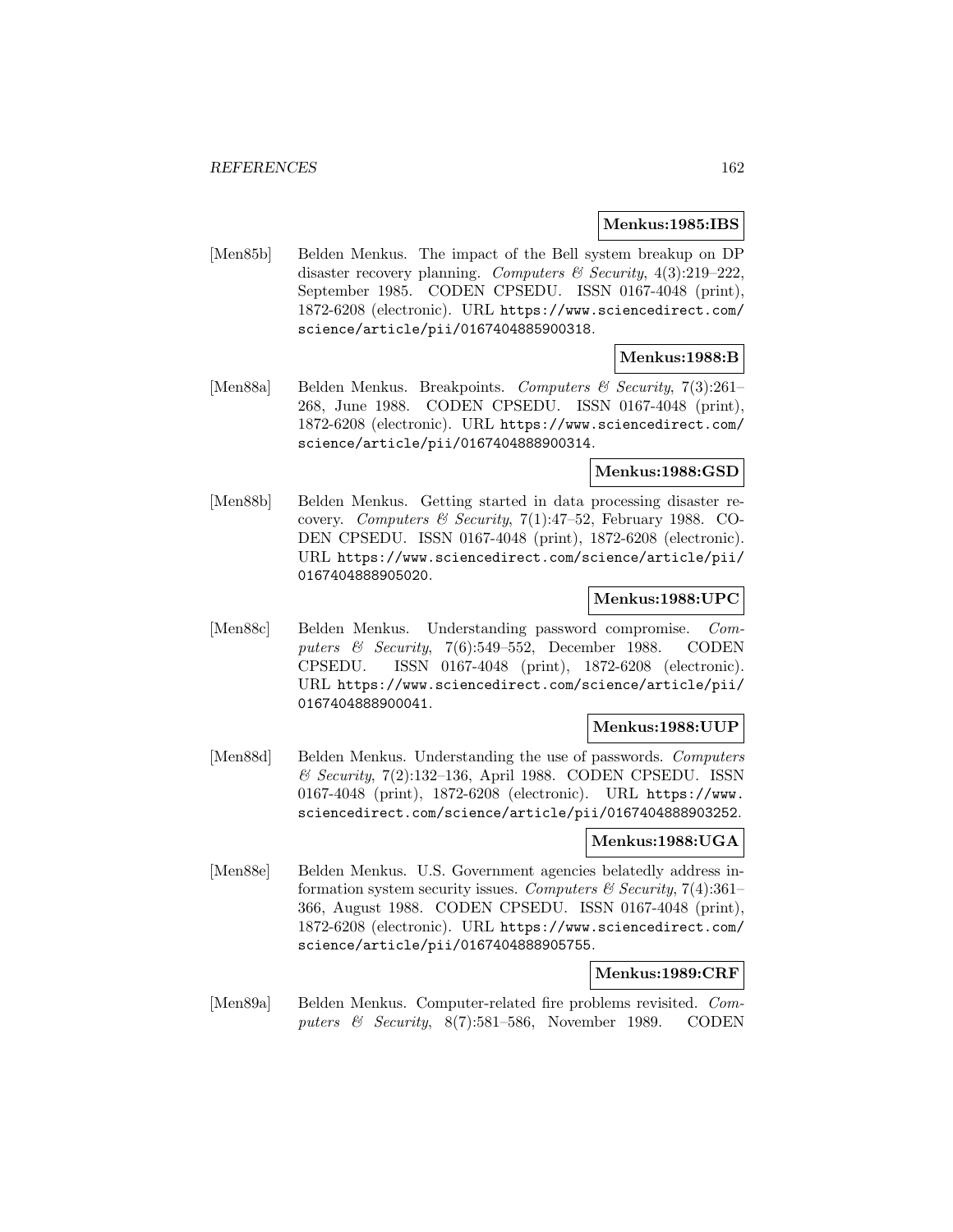CPSEDU. ISSN 0167-4048 (print), 1872-6208 (electronic). URL https://www.sciencedirect.com/science/article/pii/ 0167404889900503.

## **Menkus:1989:CVS**

[Men89b] Belden Menkus. The computer virus situation is not encouraging. Computers & Security,  $8(2):115-119$ , April 1989. CO-DEN CPSEDU. ISSN 0167-4048 (print), 1872-6208 (electronic). URL https://www.sciencedirect.com/science/article/pii/ 0167404889900667.

## **Menkus:1989:ERP**

[Men89c] Belden Menkus. The employee's role in protecting information assets. Computers & Security,  $8(6):487-492$ , October 1989. CO-DEN CPSEDU. ISSN 0167-4048 (print), 1872-6208 (electronic). URL https://www.sciencedirect.com/science/article/pii/ 0167404889900771.

## **Menkus:1989:TRD**

[Men89d] Belden Menkus. It's time to rethink data processing fire protection. Computers & Security,  $8(5):389-394$ , August 1989. CO-DEN CPSEDU. ISSN 0167-4048 (print), 1872-6208 (electronic). URL https://www.sciencedirect.com/science/article/pii/ 0167404889900199.

## **Menkus:1989:PSS**

[Men89e] Belden Menkus. Physical security: Selecting an access control system. Computers & Security,  $8(3):201-205$ , May 1989. CO-DEN CPSEDU. ISSN 0167-4048 (print), 1872-6208 (electronic). URL https://www.sciencedirect.com/science/article/pii/ 0167404889901028.

## **Miller:1985:TCS**

[Mil85] James E. Miller. Transaction controls: Steps to take after the equipment has been secured. Computers  $\mathcal{C}$  Security, 4(2):139–141, June 1985. CODEN CPSEDU. ISSN 0167-4048 (print), 1872-6208 (electronic). URL https://www.sciencedirect.com/science/ article/pii/0167404885900185.

## **Miles:1988:PPP**

[Mil88a] J. B. Miles. Public-private partners work on secure protocols. Computers & Security,  $7(1):108$ , February 1988. CO-DEN CPSEDU. ISSN 0167-4048 (print), 1872-6208 (electronic).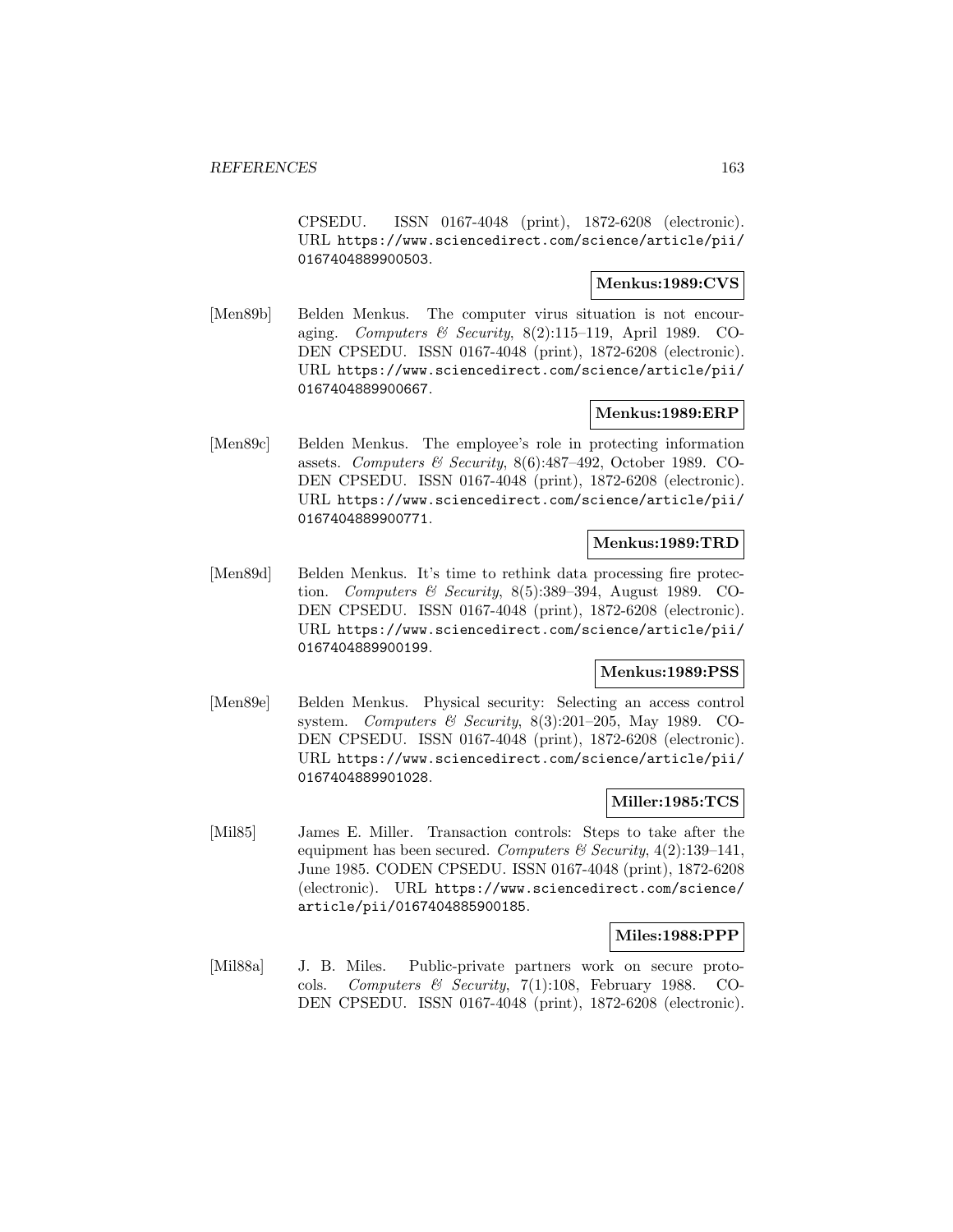URL https://www.sciencedirect.com/science/article/pii/ 0167404888905585.

## **Miles:1988:USC**

[Mil88b] J. B. Miles. Unclassified security calls for a 'friendly' approach. Computers & Security, 7(1):108, February 1988. CO-DEN CPSEDU. ISSN 0167-4048 (print), 1872-6208 (electronic). URL https://www.sciencedirect.com/science/article/pii/ 0167404888905573.

## **Miller:1988:GPS**

[Mil88c] D. F. Miller. Guidelines for preparing software user documentation. Computers & Security, 7(5):517, October 1988. CO-DEN CPSEDU. ISSN 0167-4048 (print), 1872-6208 (electronic). URL https://www.sciencedirect.com/science/article/pii/ 0167404888902568.

## **Milor:1988:CSA**

[Mil88d] G. Will Milor. The computer security act of 1987. Computers  $\mathcal C$  Security, 7(3):251–253, June 1988. CODEN CPSEDU. ISSN 0167-4048 (print), 1872-6208 (electronic). URL https://www. sciencedirect.com/science/article/pii/0167404888900284.

## **Moulton:1982:MAI**

[Mou82] Rolf Moulton. A multidisciplinary approach to the investigation of computer abuse incidents. Computers & Security,  $1(2):146-151$ , June 1982. CODEN CPSEDU. ISSN 0167-4048 (print), 1872-6208 (electronic). URL https://www.sciencedirect.com/science/ article/pii/0167404882900074.

## **Moulton:1984:DSM**

[Mou84a] Rolf Moulton. Data security is a management responsibility. Computers & Security, 3(1):3–7, February 1984. CO-DEN CPSEDU. ISSN 0167-4048 (print), 1872-6208 (electronic). URL https://www.sciencedirect.com/science/article/pii/ 0167404884900208.

## **Moulton:1984:PAS**

[Mou84b] Rolf T. Moulton. A practical approach to system security devices. Computers & Security, 3(2):93–99, May 1984. CO-DEN CPSEDU. ISSN 0167-4048 (print), 1872-6208 (electronic). URL https://www.sciencedirect.com/science/article/pii/ 0167404884900518.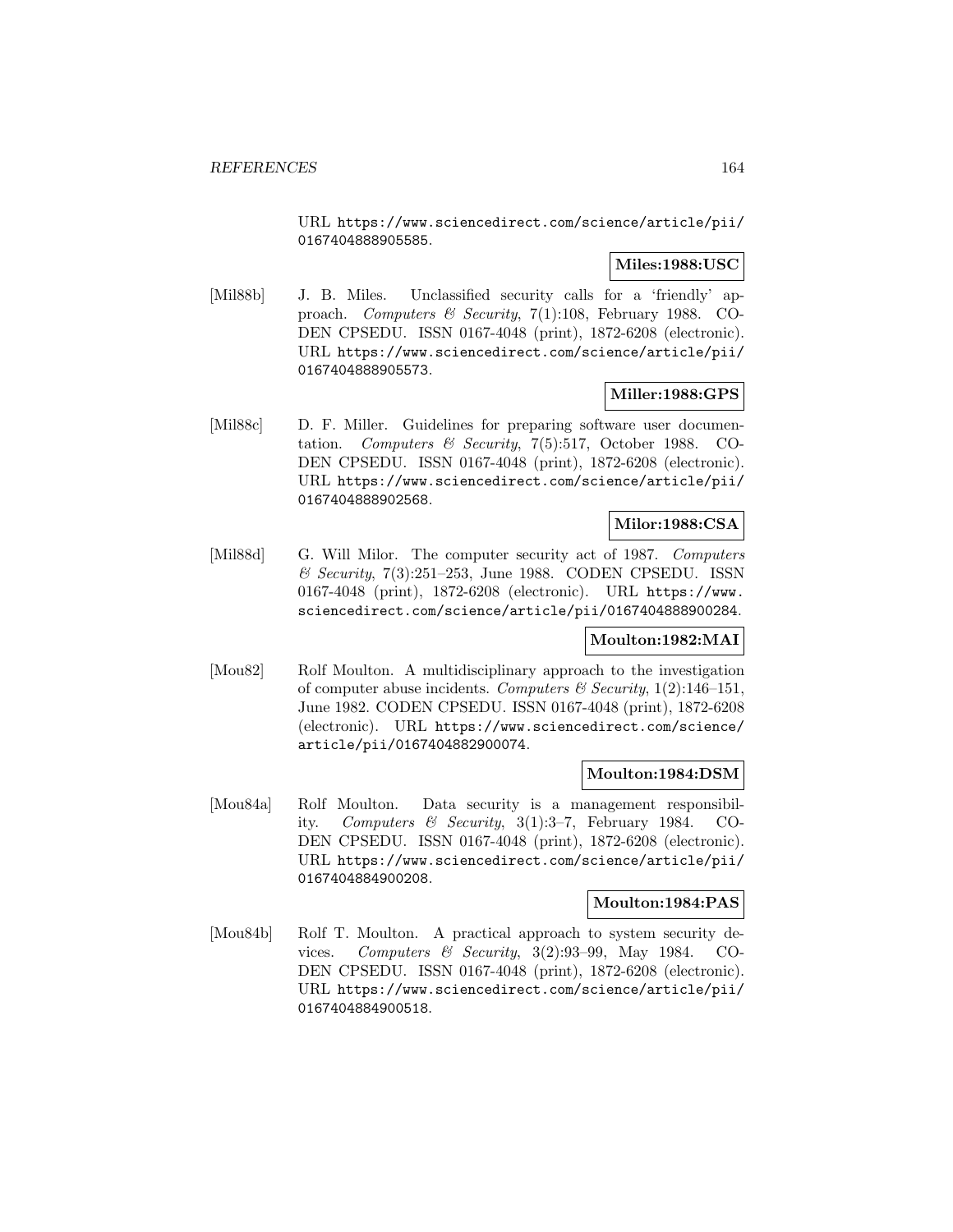#### **Moulton:1987:HSC**

[Mou87] Rolf T. Moulton. How to supervise and control I/S security officers and auditors. Computers & Security,  $6(1):17-21$ , February 1987. CODEN CPSEDU. ISSN 0167-4048 (print), 1872-6208 (electronic). URL https://www.sciencedirect.com/science/ article/pii/0167404887901210.

## **Mitchell:1987:CRK**

[MP87] Chris Mitchell and Fred Piper. The cost of reducing key-storage requirements in secure networks. Computers & Security,  $6(4):339-$ 341, August 1987. CODEN CPSEDU. ISSN 0167-4048 (print), 1872-6208 (electronic). URL https://www.sciencedirect.com/ science/article/pii/0167404887900691.

# **Mitchell:1989:RHF**

[MRW89] Chris Mitchell, Dave Rush, and Michael Walker. A remark on hash functions for message authentication. Computers  $\mathcal{B}$  Security, 8(1): 55–58, February 1989. CODEN CPSEDU. ISSN 0167-4048 (print), 1872-6208 (electronic). URL https://www.sciencedirect.com/ science/article/pii/0167404889900394.

# **Mollema:1989:PDC**

[MS89] Kor IJ. Mollema and Ad P. M. Smulders. Prerequisites for data control. Computers & Security,  $8(4):291-296$ , June 1989. CO-DEN CPSEDU. ISSN 0167-4048 (print), 1872-6208 (electronic). URL https://www.sciencedirect.com/science/article/pii/ 0167404889900886.

# **McHugh:1988:MSI**

[MT88] John McHugh and Bhavani M. Thuraisingham. Multilevel security issues in distributed database management systems. Computers  $\mathcal C$ Security, 7(4):387–396, August 1988. CODEN CPSEDU. ISSN 0167-4048 (print), 1872-6208 (electronic). URL https://www. sciencedirect.com/science/article/pii/0167404888905792.

## **Mullin:1984:NMP**

[Mul84] Albert A. Mullin. A note on the mathematics of public-key cryptosystems. Computers & Security,  $3(1):45-47$ , February 1984. CO-DEN CPSEDU. ISSN 0167-4048 (print), 1872-6208 (electronic). URL https://www.sciencedirect.com/science/article/pii/ 0167404884900269.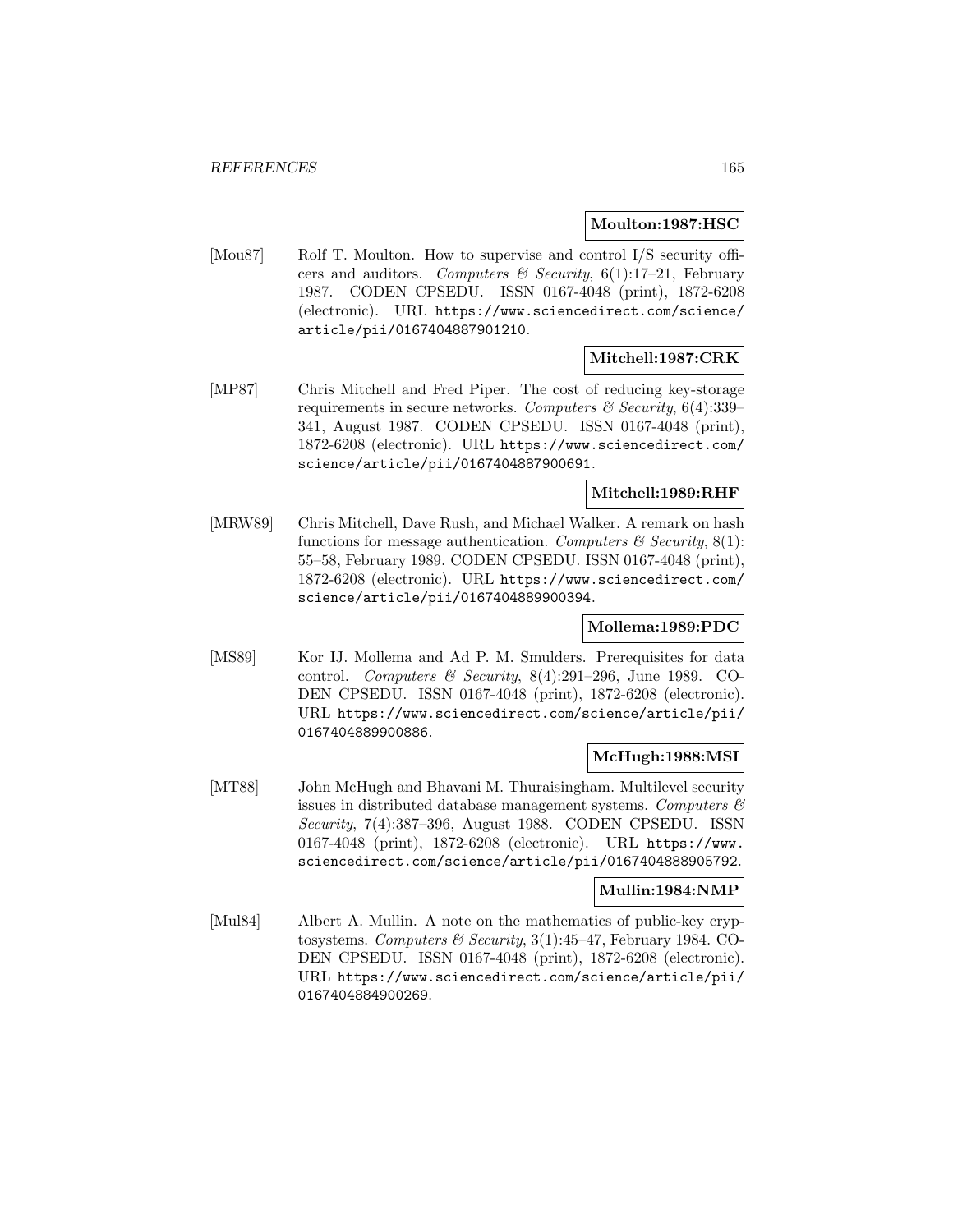## **Munro:1988:ETD**

[Mun88a] Neil Munro. Expert tells DoD it needs training, not more tempest. Computers & Security, 7(1):108, February 1988. CO-DEN CPSEDU. ISSN 0167-4048 (print), 1872-6208 (electronic). URL https://www.sciencedirect.com/science/article/pii/ 0167404888905561.

### **Munro:1988:NRM**

[Mun88b] Neil Munro. New risk management lab will tackle security needs. Computers & Security, 7(1):105, February 1988. CO-DEN CPSEDU. ISSN 0167-4048 (print), 1872-6208 (electronic). URL https://www.sciencedirect.com/science/article/pii/ 016740488890541X.

## **Murray:1982:SPP**

[Mur82] William Hugh Murray. Security procedures for program libraries. Computers & Security,  $1(3):201-209$ , November 1982. CO-DEN CPSEDU. ISSN 0167-4048 (print), 1872-6208 (electronic). URL https://www.sciencedirect.com/science/article/pii/ 0167404882900347.

## **Murray:1983:CSO**

[Mur83] William H. Murray. Computer security: Observations on the state of the technology. Computers & Security, 2(1):16–23, January 1983. CODEN CPSEDU. ISSN 0167-4048 (print), 1872-6208 (electronic). URL https://www.sciencedirect.com/science/ article/pii/0167404883900305.

## **Murine:1986:PRS**

[Mur86a] Gerald E. Murine. Producing reliable, secure software. Computers & Security,  $5(2):169$ , June 1986. CODEN CPSEDU. ISSN 0167-4048 (print), 1872-6208 (electronic). URL https://www. sciencedirect.com/science/article/pii/0167404886901549.

## **Murine:1986:SSI**

[Mur86b] Gerald E. Murine. Secure software's impact on reliability. Computers & Security,  $5(4):336-339$ , December 1986. CO-DEN CPSEDU. ISSN 0167-4048 (print), 1872-6208 (electronic). URL https://www.sciencedirect.com/science/article/pii/ 0167404886900556.

## **Murray:1988:AEC**

[Mur88] W. H. Murray. The application of epidemiology to computer viruses. Computers & Security,  $7(2):139-145$ , April 1988. CO-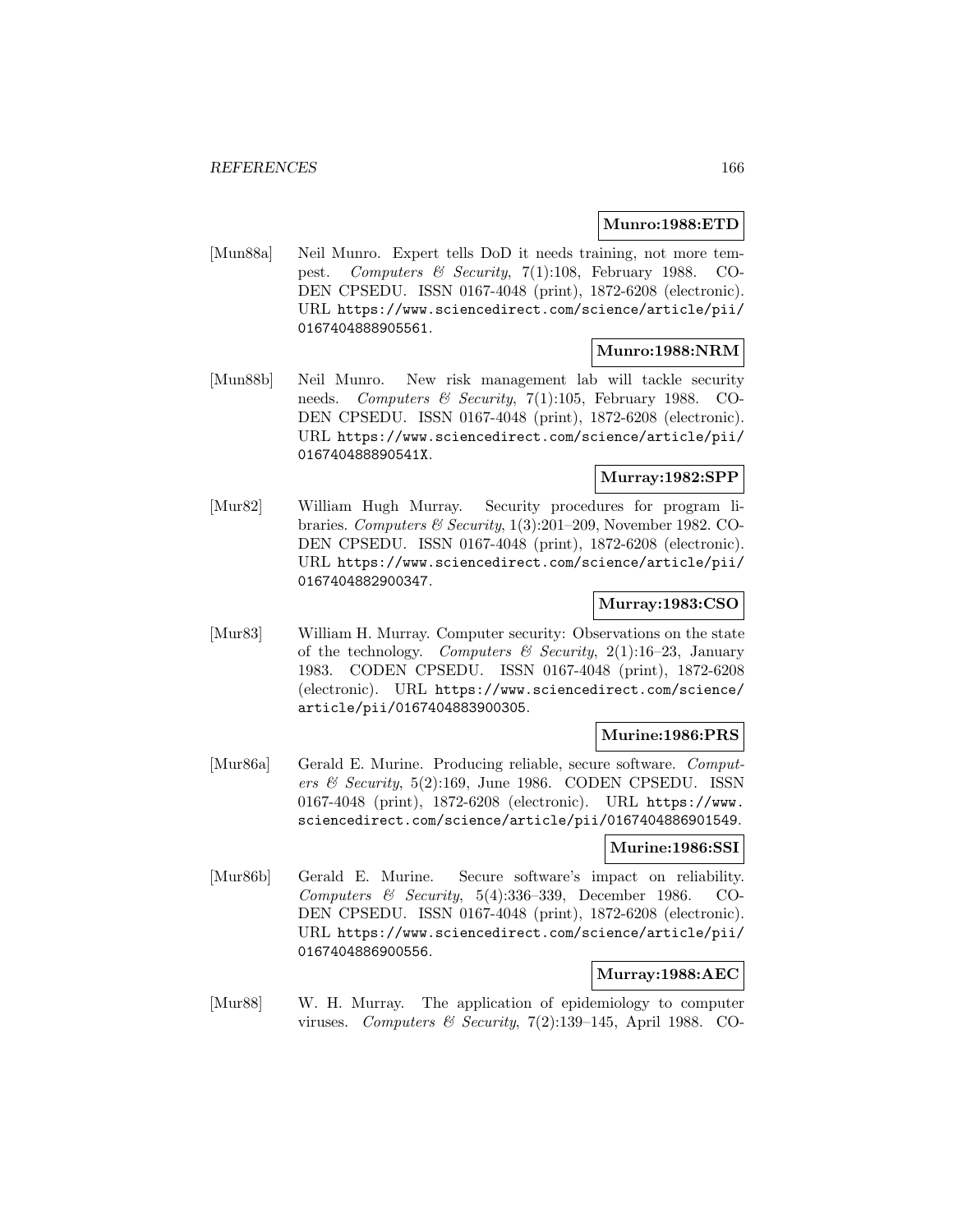DEN CPSEDU. ISSN 0167-4048 (print), 1872-6208 (electronic). URL https://www.sciencedirect.com/science/article/pii/ 0167404888903276.

## **Mitchell:1988:SMS**

[MW88] Chris Mitchell and Michael Walker. Solutions to the multidestination secure electronic mail problem. Computers & Security, 7(5):483–488, October 1988. CODEN CPSEDU. ISSN 0167-4048 (print), 1872-6208 (electronic). URL https://www. sciencedirect.com/science/article/pii/0167404888902015.

## **Nicholson:1988:MDA**

[NCCW88] W. L. Nicholson, P. J. Cowley, D. B. Carr, and M. A. Whiting. Managing the data analysis process. Computers  $\mathcal C$  Security, 7(5): 516, October 1988. CODEN CPSEDU. ISSN 0167-4048 (print), 1872-6208 (electronic). URL https://www.sciencedirect.com/ science/article/pii/0167404888902477.

## **Neugent:1982:TCS**

[Neu82] William Neugent. Teaching computer security: a course outline. Computers & Security, 1(2):152–163, June 1982. CO-DEN CPSEDU. ISSN 0167-4048 (print), 1872-6208 (electronic). URL https://www.sciencedirect.com/science/article/pii/ 0167404882900086.

## **Nestman:1984:TTS**

[NWH84] Chadwick H. Nestman, John C. Windsor, and Mary C. Hinson. Tutorial on telecommunications and security. Computers  $\mathcal{C}$  Security, 3(3):215–224, August 1984. CODEN CPSEDU. ISSN 0167-4048 (print), 1872-6208 (electronic). URL https://www. sciencedirect.com/science/article/pii/0167404884900427.

## **Oldehoeft:1984:SSU**

[OM84] Arthur E. Oldehoeft and Robert McDonald. A software scheme for user-controlled file encryption. Computers  $\mathcal C$  Security, 3(1):35– 41, February 1984. CODEN CPSEDU. ISSN 0167-4048 (print), 1872-6208 (electronic). URL https://www.sciencedirect.com/ science/article/pii/0167404884900245.

#### **Osborne:1988:ABS**

[OR88] W. M. Osborne and R. Raigrodski. Annotated bibliography on software maintenance. Computers  $\mathcal{C}$  Security, 7(5):516, October 1988. CODEN CPSEDU. ISSN 0167-4048 (print), 1872-6208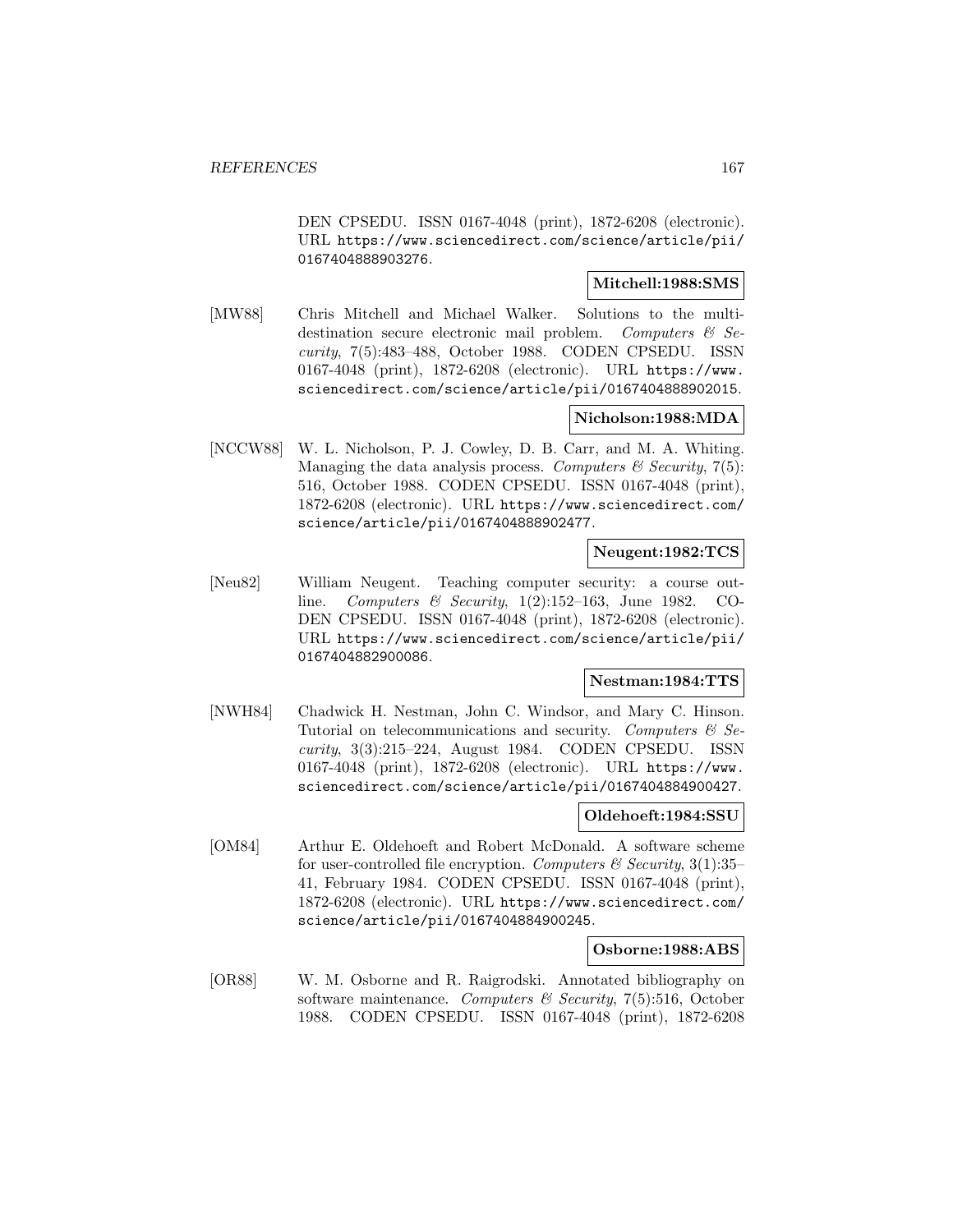(electronic). URL https://www.sciencedirect.com/science/ article/pii/0167404888902489.

# **Owen:1986:CSI**

[Owe86] Kenneth Owen. Computer security: IFIP addresses the practical issues. Computers & Security,  $5(1):68-72$ , March 1986. CO-DEN CPSEDU. ISSN 0167-4048 (print), 1872-6208 (electronic). URL https://www.sciencedirect.com/science/article/pii/ 0167404886901197.

## **Paans:1984:CSE**

[Paa84a] Ronald Paans. Computer security and EDP-auditing: the twin guards. Computers & Security,  $3(4):259-261$ , November 1984. CO-DEN CPSEDU. ISSN 0167-4048 (print), 1872-6208 (electronic). URL https://www.sciencedirect.com/science/article/pii/ 0167404884900038.

## **Paans:1984:EEC**

[Paa84b] Ronald Paans. ECOMA-12: European Computer Measurement Association Conference: Special interest group on performance aspects of computer security. Computers  $\mathcal C$  Security, 3(4):323-324, November 1984. CODEN CPSEDU. ISSN 0167-4048 (print), 1872-6208 (electronic). URL https://www.sciencedirect.com/ science/article/pii/0167404884900117.

## **Paans:1987:E**

[Paa87a] Ronald Paans. ECOMA-14. Computers & Security, 6(2):172, April 1987. CODEN CPSEDU. ISSN 0167-4048 (print), 1872-6208 (electronic). URL https://www.sciencedirect.com/science/ article/pii/0167404887900897.

#### **Paans:1987:FEC**

[Paa87b] Ronald Paans. First European conference on computer audit, control and security. Computers & Security,  $6(2)$ :173-176, April 1987. CODEN CPSEDU. ISSN 0167-4048 (print), 1872-6208 (electronic). URL https://www.sciencedirect.com/science/ article/pii/0167404887900903.

#### **Paans:1987:ISI**

[Paa87c] Ronald Paans. IFIP/Sec'86: Information security: the challenge. Computers & Security, 6(2):167–171, April 1987. CO-DEN CPSEDU. ISSN 0167-4048 (print), 1872-6208 (electronic). URL https://www.sciencedirect.com/science/article/pii/ 0167404887900885.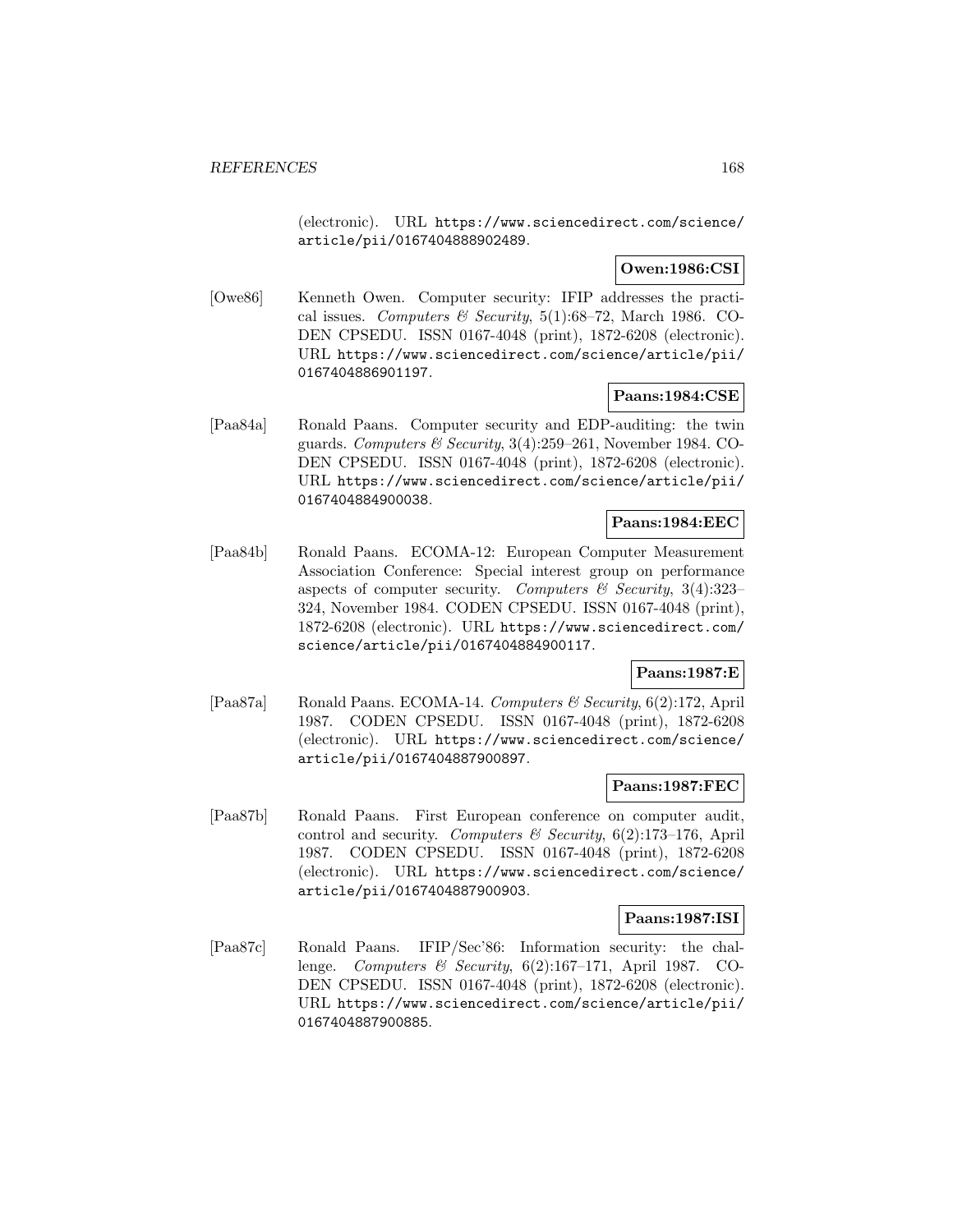## **Paans:1988:SEC**

[Paa88] Dr. Ronald Paans. The second European conference on computer audit, control and security. Computers & Security, 7(3):312-315, June 1988. CODEN CPSEDU. ISSN 0167-4048 (print), 1872-6208 (electronic). URL https://www.sciencedirect.com/science/ article/pii/0167404888900405.

## **Parker:1984:SSP**

[Par84] Donn B. Parker. Safeguards selection principles. Computers  $\mathcal C$  Security, 3(2):81–91, May 1984. CODEN CPSEDU. ISSN 0167-4048 (print), 1872-6208 (electronic). URL https://www. sciencedirect.com/science/article/pii/0167404884900506.

# **Parker:1988:IPC**

[Par88a] Rachel Parker. Industry praises copyright decision. Computers & Security, 7(5):521, October 1988. CODEN CPSEDU. ISSN 0167-4048 (print), 1872-6208 (electronic). URL https://www. sciencedirect.com/science/article/pii/0167404888902787.

#### **Parker:1988:SML**

[Par88b] Rachel Parker. Scent of money lures firms to jump on antiviral bandwagon. Computers & Security, 7(5):523, October 1988. CO-DEN CPSEDU. ISSN 0167-4048 (print), 1872-6208 (electronic). URL https://www.sciencedirect.com/science/article/pii/ 016740488890288X.

#### **Paans:1983:SSV**

[PB83] Ronal Paans and Guus Bonnes. Surreptitious security violation in the MVS operating system. Computers & Security, 2(2):144-152, June 1983. CODEN CPSEDU. ISSN 0167-4048 (print), 1872-6208 (electronic). URL https://www.sciencedirect.com/science/ article/pii/0167404883900524.

## **Perry:1982:DCS**

[Per82] William E. Perry. Developing a computer security and control strategy. Computers & Security, 1(1):17–26, January 1982. CO-DEN CPSEDU. ISSN 0167-4048 (print), 1872-6208 (electronic). URL https://www.sciencedirect.com/science/article/pii/ 0167404882900219.

# **Perry:1988:SSA**

[Per88] William E. Perry. Software still is arriving with those annoying bugs. Computers & Security, 7(1):108, February 1988. CO-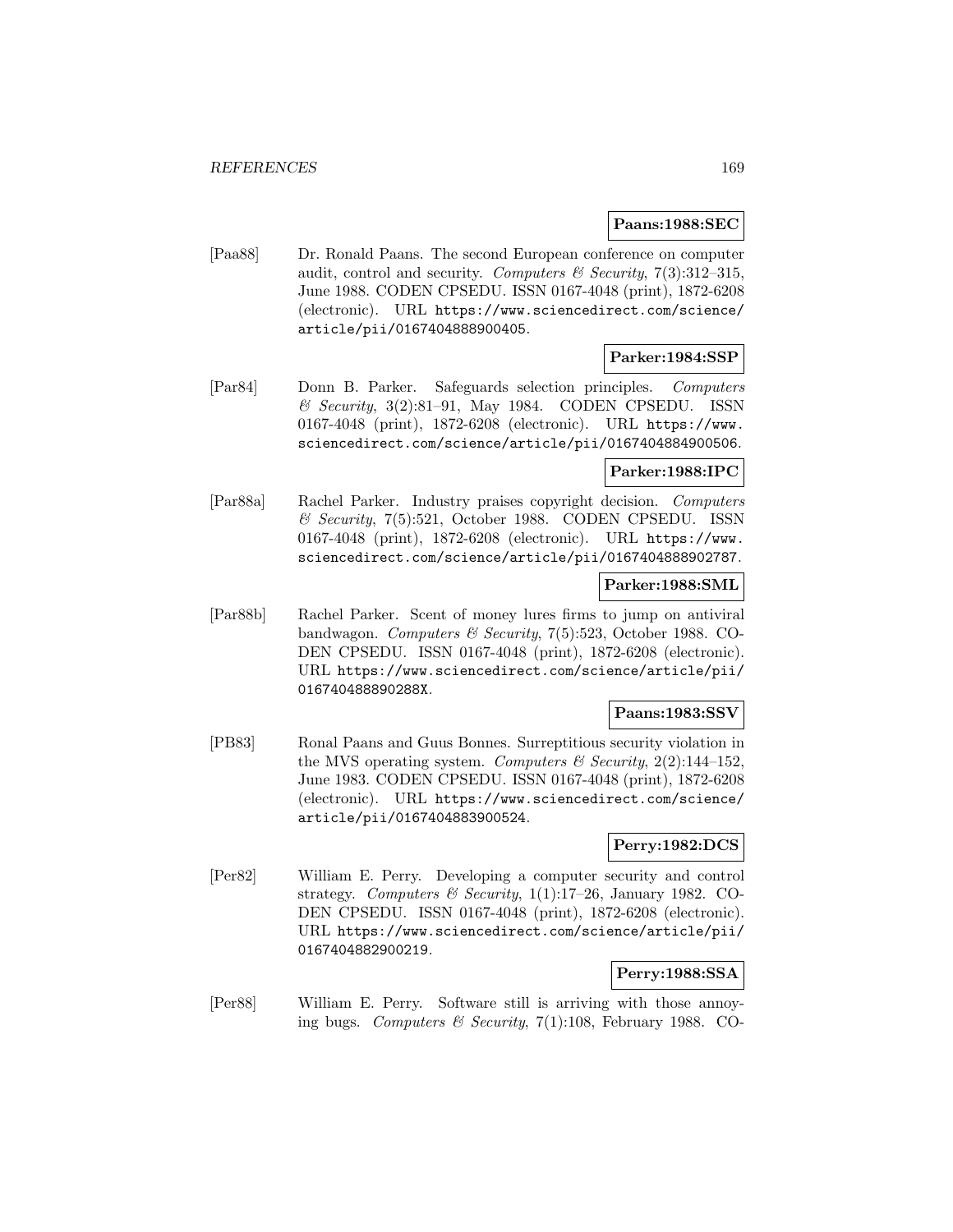DEN CPSEDU. ISSN 0167-4048 (print), 1872-6208 (electronic). URL https://www.sciencedirect.com/science/article/pii/ 016740488890555X.

## **Peercy:1988:RAM**

[PES88] D. E. Peercy, M. D. Estill, and K. L. Shaw. Risk assessment methodology for software supportability (RAMSS): User's handbook. Computers & Security, 7(5):510, October 1988. CO-DEN CPSEDU. ISSN 0167-4048 (print), 1872-6208 (electronic). URL https://www.sciencedirect.com/science/article/pii/ 0167404888902118.

# **Pozzo:1987:ACC**

[PG87] Maria M. Pozzo and Terence E. Gray. An approach to containing computer viruses. Computers & Security,  $6(4):321-331$ , August 1987. CODEN CPSEDU. ISSN 0167-4048 (print), 1872-6208 (electronic). URL https://www.sciencedirect.com/science/ article/pii/0167404887900678.

## **Paans:1984:TSM**

[PH84] R. Paans and I. S. Herschberg. A topology for secure MVS systems. Computers & Security,  $3(4):278-285$ , November 1984. CO-DEN CPSEDU. ISSN 0167-4048 (print), 1872-6208 (electronic). URL https://www.sciencedirect.com/science/article/pii/ 0167404884900063.

# **Paans:1986:HCM**

[PH86] R. Paans and I. S. Herschberg. How to control MVS user supervisor calls. Computers & Security,  $5(1):46-54$ , March 1986. CO-DEN CPSEDU. ISSN 0167-4048 (print), 1872-6208 (electronic). URL https://www.sciencedirect.com/science/article/pii/ 0167404886901173.

## **Paans:1987:CSL**

[PH87] R. Paans and I. S. Herschberg. Computer security: the long road ahead. Computers & Security,  $6(5):403-416$ , October 1987. CO-DEN CPSEDU. ISSN 0167-4048 (print), 1872-6208 (electronic). URL https://www.sciencedirect.com/science/article/pii/ 0167404887900137.

## **Peercy:1988:SSR**

[PHEW88] D. E. Peercy, W. Huebner, M. D. Estill, and J. C. Wu. Software supportability risk assessment in OT&E (operational test and evaluation): Historical baselines for risk profiles. volumes 1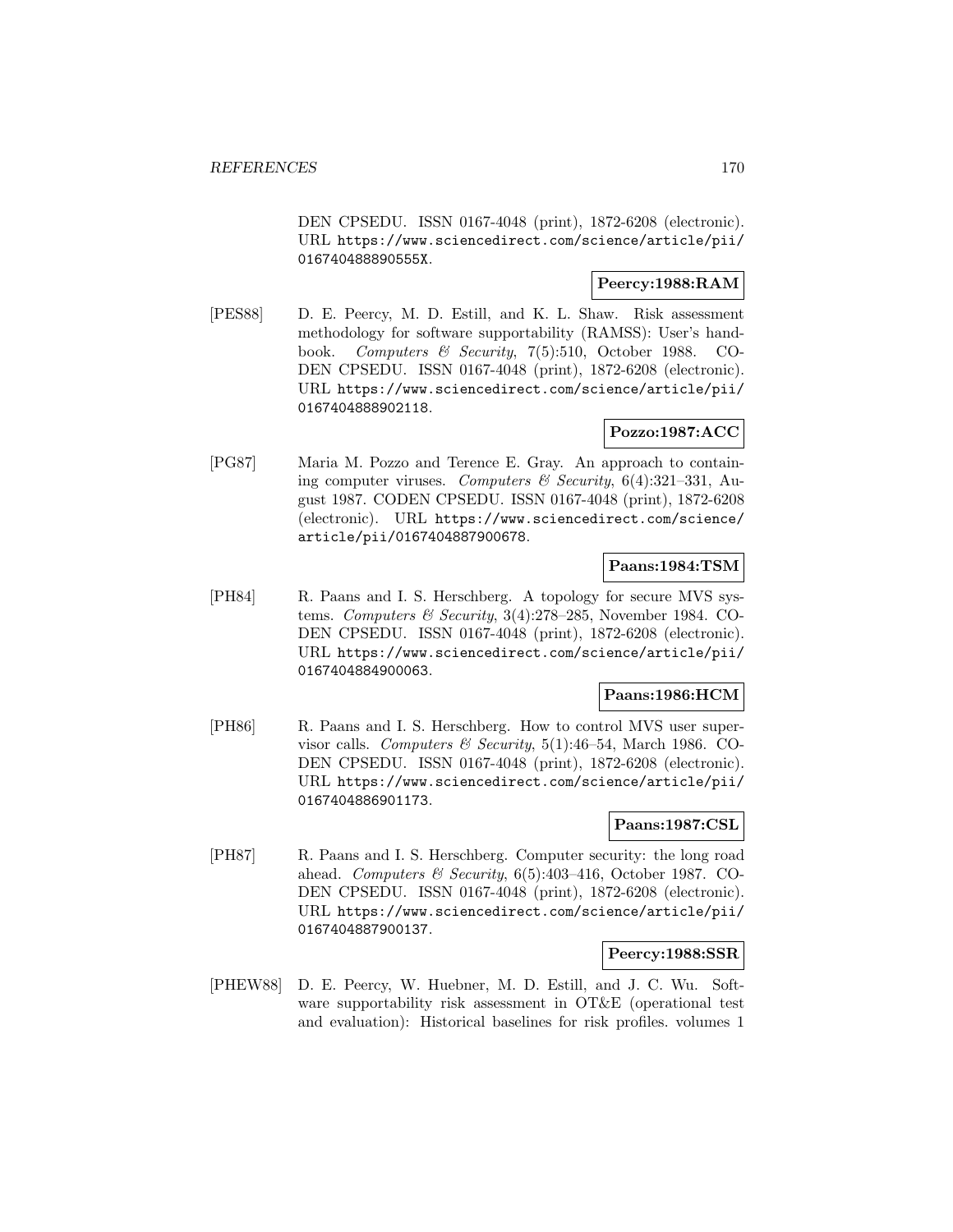and 2. Computers & Security, 7(5):510, October 1988. CO-DEN CPSEDU. ISSN 0167-4048 (print), 1872-6208 (electronic). URL https://www.sciencedirect.com/science/article/pii/ 0167404888902106.

#### **Pluimakers:1988:SNA**

[Plu88] G. M. J. Pluimakers. Some notes on authorization and transaction management in distributed database systems. Computers & Security, 7(3):287–298, June 1988. CODEN CPSEDU. ISSN 0167-4048 (print), 1872-6208 (electronic). URL https://www. sciencedirect.com/science/article/pii/0167404888900351.

# **Polis:1984:ISR**

[Pol84] Richard I. Polis. Information security: Reality and fiction. Computers & Security, 3(3):225–228, August 1984. CODEN CPSEDU. ISSN 0167-4048 (print), 1872-6208 (electronic). URL https://www.sciencedirect.com/science/article/pii/ 0167404884900439.

# **Porter:1982:PEI**

[Por82] Sigmund N. Porter. A password extension for improved human factors. Computers  $\mathcal B$  Security, 1(1):54–56, January 1982. CO-DEN CPSEDU. ISSN 0167-4048 (print), 1872-6208 (electronic). URL https://www.sciencedirect.com/science/article/pii/ 0167404882900256.

## **Porter:1984:CNS**

[Por84] Sig Porter. Cryptology and number sequences: Pseudorandom, random, and perfectly random. Computers  $\mathcal C$  Security, 3(1):43– 44, February 1984. CODEN CPSEDU. ISSN 0167-4048 (print), 1872-6208 (electronic). URL https://www.sciencedirect.com/ science/article/pii/0167404884900257.

# **Post:1987:IOS**

[Pos87] Gerald V. Post. Improving operating system security. Computers  $\&$  Security, 6(5):417–425, October 1987. CODEN CPSEDU. ISSN 0167-4048 (print), 1872-6208 (electronic). URL https://www. sciencedirect.com/science/article/pii/0167404887900149.

# **Pfleeger:1988:TFA**

[PP88] Charles P. Pfleeger and Shari Lawrence Pfleeger. A transaction flow approach to software security certification for document handling systems. Computers & Security, 7(5):495–502, October 1988. CO-DEN CPSEDU. ISSN 0167-4048 (print), 1872-6208 (electronic).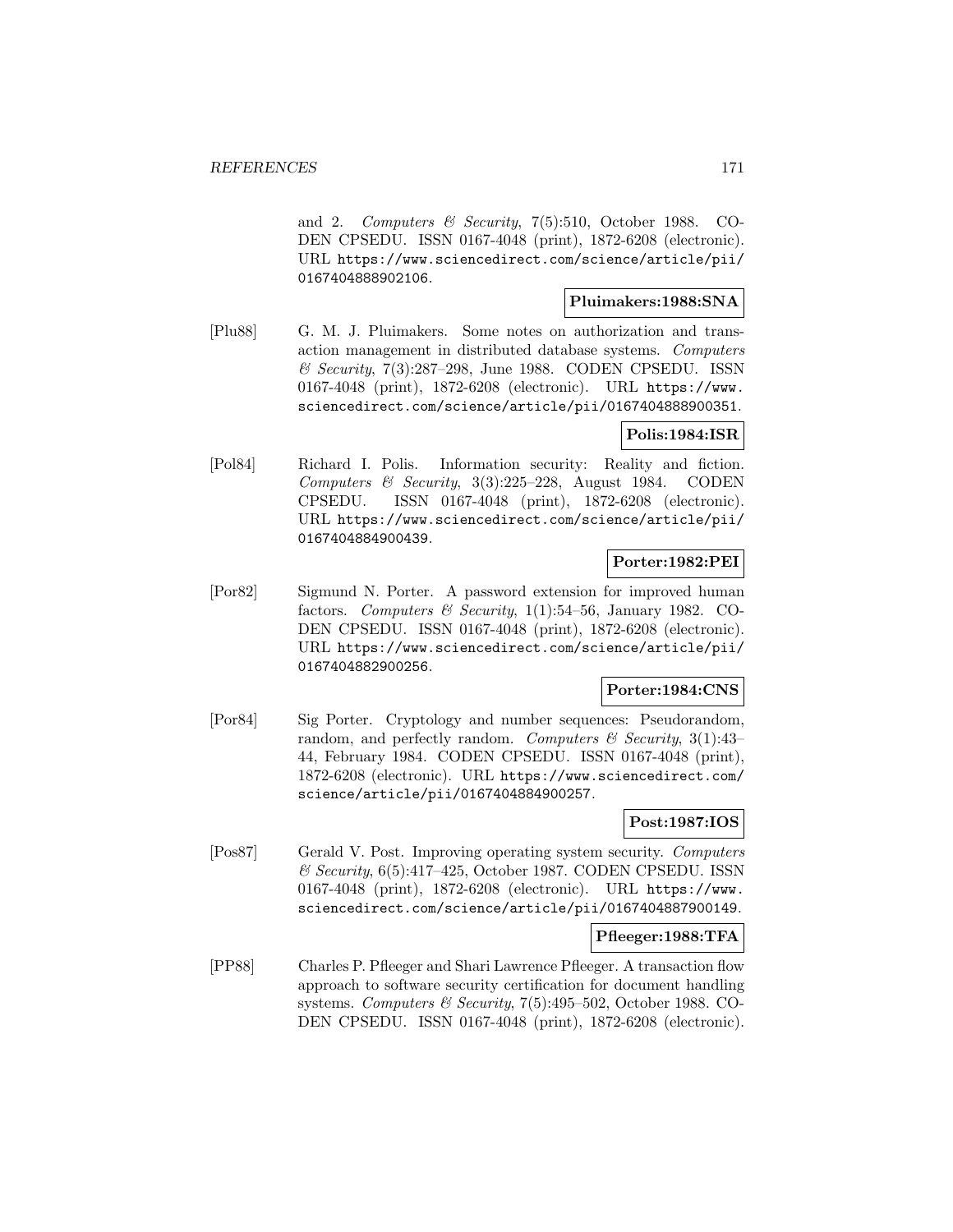URL https://www.sciencedirect.com/science/article/pii/ 0167404888902039.

## **Pfleeger:1989:MPT**

[PPT89] Charles P. Pfleeger, Shari Lawrence Pfleeger, and Mary Frances Theofanos. A methodology for penetration testing. Computers  $\mathcal C$ Security, 8(7):613–620, November 1989. CODEN CPSEDU. ISSN 0167-4048 (print), 1872-6208 (electronic). URL https://www. sciencedirect.com/science/article/pii/0167404889900540.

## **Pieprzyk:1985:DPK**

[PR85a] J´ozef P. Pieprzyk and Dominik A. Rutkowski. Design of public key cryptosystems using idempotent elements. Computers  $\mathcal{C}$  Security, 4(4):297–308, December 1985. CODEN CPSEDU. ISSN 0167-4048 (print), 1872-6208 (electronic). URL https://www. sciencedirect.com/science/article/pii/0167404885900483.

## **Pieprzyk:1985:MDI**

[PR85b] Józef P. Pieprzyk and Dominik A. Rutkowski. Modular design of information encipherment for computer systems. Computers  $\mathcal{C}$  Security, 4(3):211–218, September 1985. CODEN CPSEDU. ISSN 0167-4048 (print), 1872-6208 (electronic). URL https://www. sciencedirect.com/science/article/pii/0167404885900306.

## **Preston:1989:RV**

[Pre89] Charles M. Preston. Review of VIRUSCAN. Computers & Security, 8(8):663–668, December 1989. CODEN CPSEDU. ISSN 0167-4048 (print), 1872-6208 (electronic). URL https://www. sciencedirect.com/science/article/pii/0167404889900047.

## **Pluimakers:1986:ACS**

[PvL86] G. M. J. Pluimakers and J. van Leeuwen. Authentication: a concise survey. Computers & Security,  $5(3):243-250$ , September 1986. CO-DEN CPSEDU. ISSN 0167-4048 (print), 1872-6208 (electronic). URL https://www.sciencedirect.com/science/article/pii/ 0167404886900155.

## **Power:1986:AHE**

[PW86] June M. Power and Steve R. Wilbur. Authentication in a heterogeneous environment. Computers & Security,  $5(2):167$ , June 1986. CODEN CPSEDU. ISSN 0167-4048 (print), 1872-6208 (electronic). URL https://www.sciencedirect.com/science/ article/pii/0167404886901458.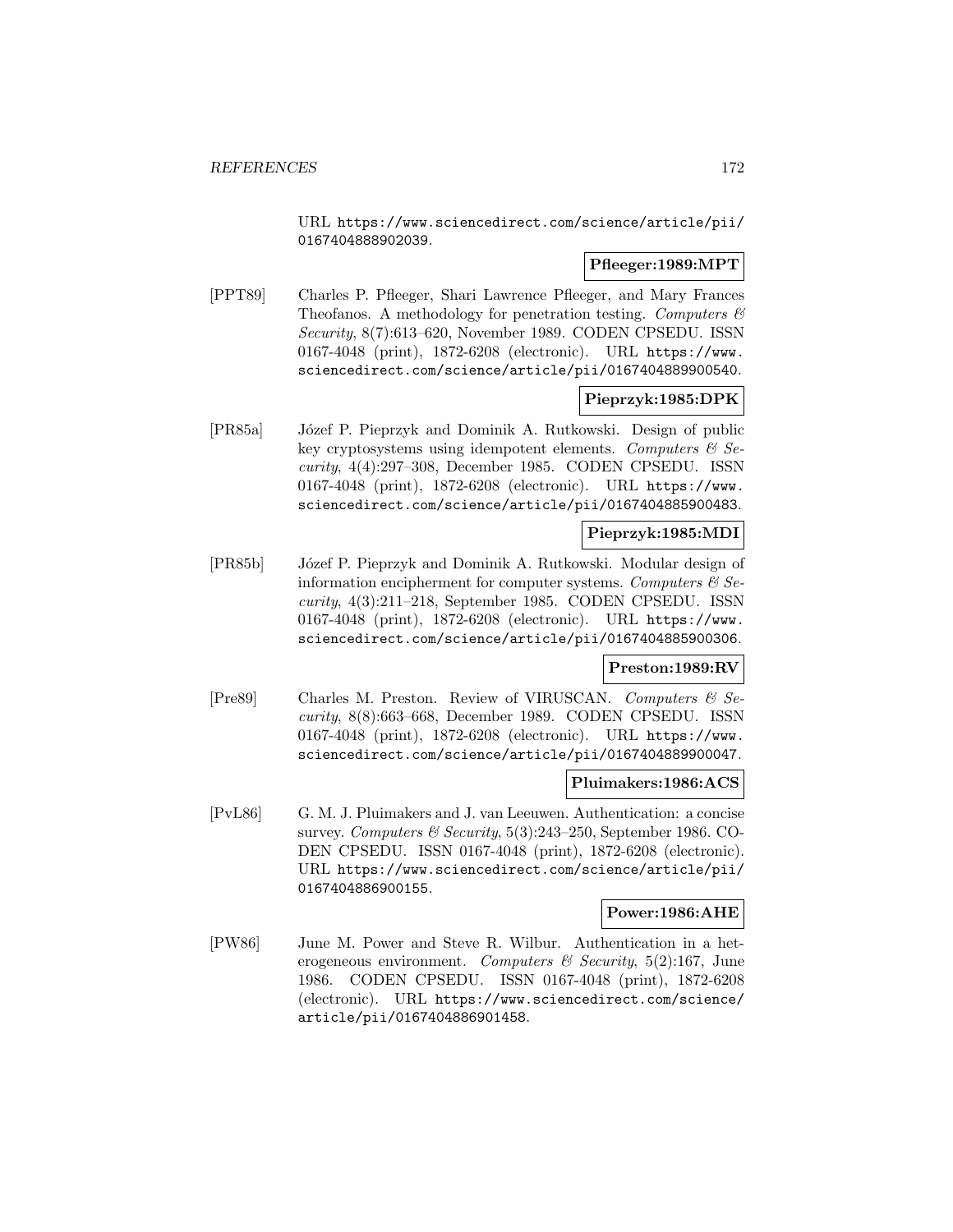#### **Pfitzmann:1987:NUO**

[PW87a] Andreas Pfitzmann and Michael Waidner. Networks without user observability. Computers & Security,  $6(2)$ :158-166, April 1987. CODEN CPSEDU. ISSN 0167-4048 (print), 1872-6208 (electronic). URL https://www.sciencedirect.com/science/ article/pii/0167404887900873.

# **Power:1987:AHE**

[PW87b] June M. Power and Steve R. Wilbur. Authentication in a heterogeneous environment. Computers & Security,  $6(1):41-48$ , February 1987. CODEN CPSEDU. ISSN 0167-4048 (print), 1872-6208 (electronic). URL https://www.sciencedirect.com/science/ article/pii/0167404887901246.

## **Raab:1988:PCM**

[Raa88] Selwyn Raab. Police chief of metro-North indicted in computer misuse. Computers & Security, 7(5):522, October 1988. CO-DEN CPSEDU. ISSN 0167-4048 (print), 1872-6208 (electronic). URL https://www.sciencedirect.com/science/article/pii/ 0167404888902842.

## **Radai:1989:IPV**

[Rad89] Yisrael Radai. The Israeli PC virus. Computers & Security, 8(2): 111–113, April 1989. CODEN CPSEDU. ISSN 0167-4048 (print), 1872-6208 (electronic). URL https://www.sciencedirect.com/ science/article/pii/0167404889900655.

#### **Ramaswamy:1989:PDI**

[Ram89a] Raju Ramaswamy. Placement of data integrity security services in open systems interconnection architecture. Computers  $\mathcal{C}$  Security, 8(6):507–516, October 1989. CODEN CPSEDU. ISSN 0167-4048 (print), 1872-6208 (electronic). URL https://www. sciencedirect.com/science/article/pii/0167404889900801.

## **Ramaswamy:1989:SAD**

[Ram89b] Raju Ramaswamy. Security architecture for data transfer through TCP/IP protocols. Computers & Security,  $8(8)$ :709–720, December 1989. CODEN CPSEDU. ISSN 0167-4048 (print), 1872-6208 (electronic). URL https://www.sciencedirect.com/science/ article/pii/0167404889900096.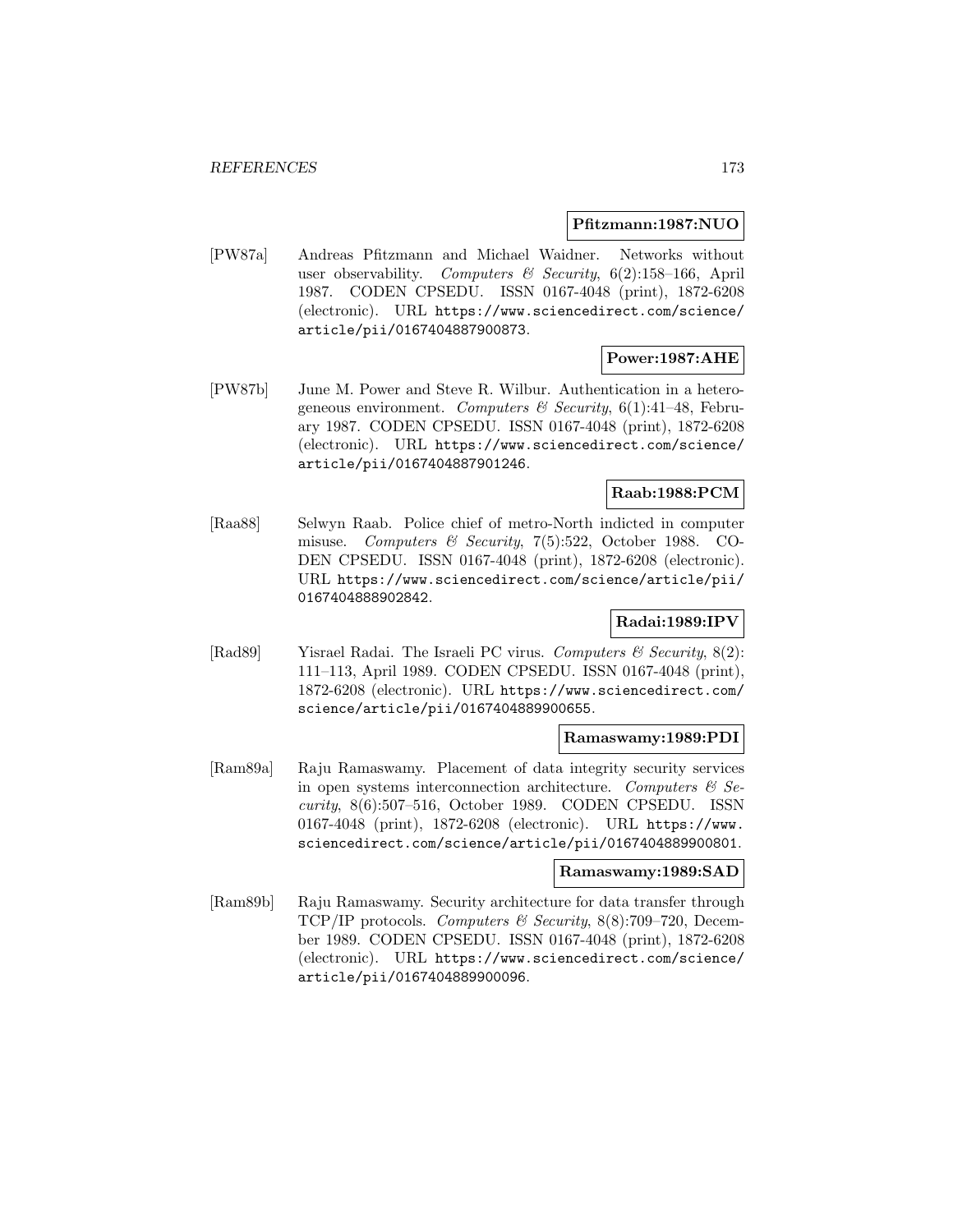## **Reed:1982:RTY**

[RB82] Susan K. Reed and Dennis K. Branstad. Reflections on ten years of computer security. Computers & Security,  $1(3):231-232$ , November 1982. CODEN CPSEDU. ISSN 0167-4048 (print), 1872-6208 (electronic). URL https://www.sciencedirect.com/science/ article/pii/0167404882900384.

## **Requa:1988:WMC**

[Req88] J. Requa. Workstation/mainframe connection. Computers & Security, 7(5):517, October 1988. CODEN CPSEDU. ISSN 0167-4048 (print), 1872-6208 (electronic). URL https://www. sciencedirect.com/science/article/pii/0167404888902556.

## **RFB:1982:BRMa**

[RFB82a] RFB. Book review: Management guide to computer security: J. P. Talbot, New York: John Wiley and Sons, 1981. xi + 180 pp. \$29.95. Computers & Security, 1(3):290–291, November 1982. CO-DEN CPSEDU. ISSN 0167-4048 (print), 1872-6208 (electronic). URL https://www.sciencedirect.com/science/article/pii/ 0167404882900487.

# **RFB:1982:BRMb**

[RFB82b] RFB. Book review: Multi-national computer systems: an introduction to transnational data flow and data regulation: Harry S. Katzan, Jr.: New York: Van Nostrand Reinhold Co., 1980. xii  $+$  198 pp. \$16.95. Computers & Security, 1(3):291–292, November 1982. CODEN CPSEDU. ISSN 0167-4048 (print), 1872-6208 (electronic). URL https://www.sciencedirect.com/science/ article/pii/0167404882900499.

# **Rutledge:1986:SIC**

[RH86] Linda S. Rutledge and Lance J. Hoffman. A survey of issues in computer network security. Computers  $\mathcal C$  Security, 5(4):296– 308, December 1986. CODEN CPSEDU. ISSN 0167-4048 (print), 1872-6208 (electronic). URL https://www.sciencedirect.com/ science/article/pii/0167404886900507.

## **Richards:1986:ICR**

[Ric86] Roy Martin Richards. Insuring computer risks. Computers  $\mathcal{C}$  Se $curity, 5(3):207-210, September 1986. CODEN CPSEDU. ISSN$ 0167-4048 (print), 1872-6208 (electronic). URL https://www. sciencedirect.com/science/article/pii/016740488690012X.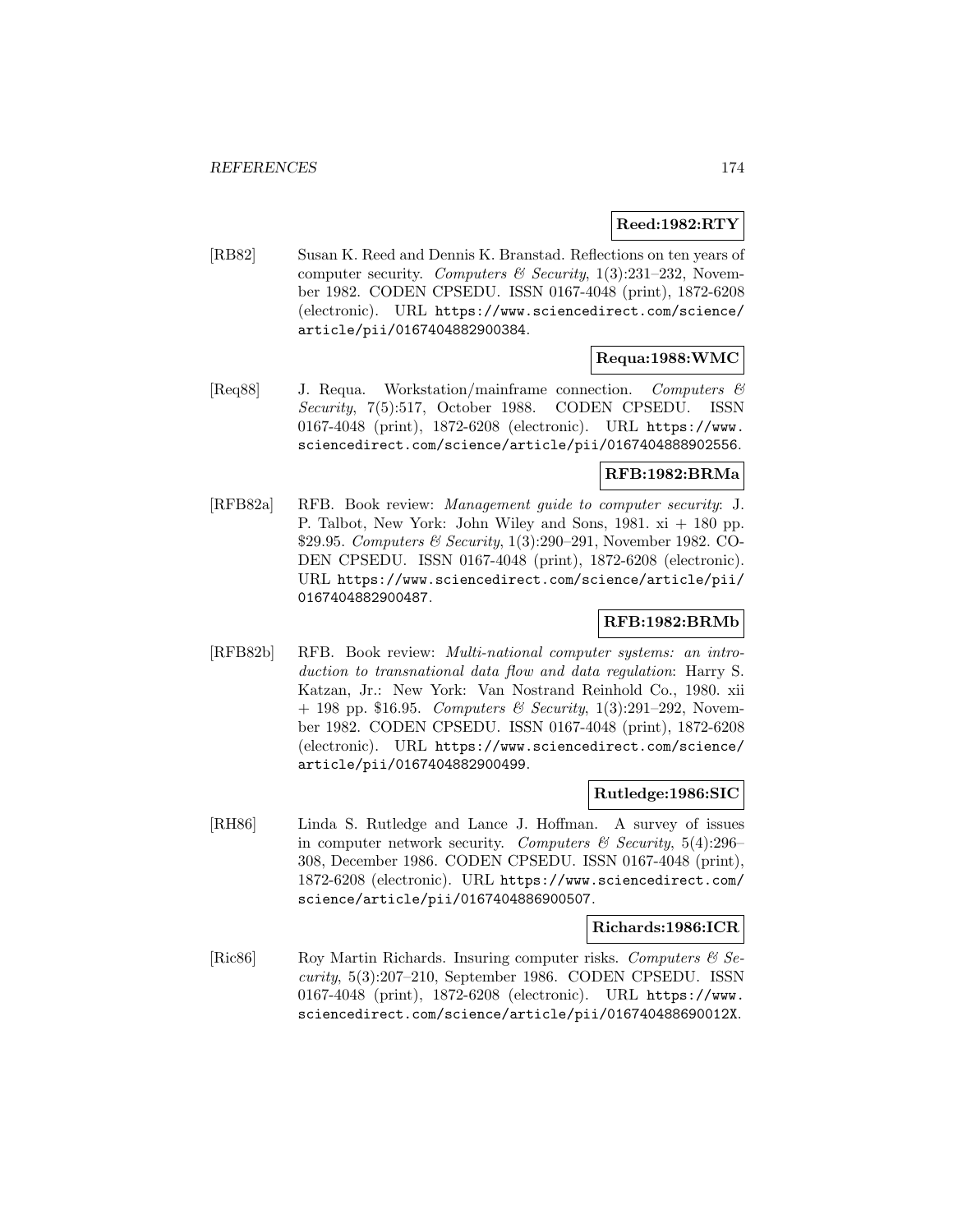#### **Richman:1988:APR**

[Ric88] Sheldon L. Richman. Apple property rights suit can backfire. Computers & Security,  $7(5):521-522$ , October 1988. CO-DEN CPSEDU. ISSN 0167-4048 (print), 1872-6208 (electronic). URL https://www.sciencedirect.com/science/article/pii/ 0167404888902829.

#### **Rihaczek:1987:TOC**

[Rih87] Karl Rihaczek. TeleTrusT-OSIS and communication security. Computers & Security, 6(3):206–218, June 1987. CO-DEN CPSEDU. ISSN 0167-4048 (print), 1872-6208 (electronic). URL https://www.sciencedirect.com/science/article/pii/ 0167404887901027.

## **Riddle:1989:PUU**

[RMS89] Bruce L. Riddle, Murray S. Miron, and Judith A. Semo. Passwords in use in a university timesharing environment. Computers  $\mathcal{C}$  Security, 8(7):569–579, November 1989. CODEN CPSEDU. ISSN 0167-4048 (print), 1872-6208 (electronic). URL https://www. sciencedirect.com/science/article/pii/0167404889900497.

## **Richards:1986:RMK**

[RY86] Roy Martin Richards and Jan Yestingsmeier. Risk management a key to security in the electronic funds transfer system. Computers & Security,  $5(2):135-140$ , June 1986. CODEN CPSEDU. ISSN 0167-4048 (print), 1872-6208 (electronic). URL https://www. sciencedirect.com/science/article/pii/0167404886901367.

#### **Saari:1987:CCN**

[Saa87] Juhani Saari. Computer crime — numbers lie. Computers & Security, 6(2):111–117, April 1987. CODEN CPSEDU. ISSN 0167-4048 (print), 1872-6208 (electronic). URL https://www. sciencedirect.com/science/article/pii/0167404887900812.

#### **Salomaa:1988:PKC**

[Sal88] Arto Salomaa. A public-key cryptosystem based on language theory. Computers & Security, 7(1):83–87, February 1988. CO-DEN CPSEDU. ISSN 0167-4048 (print), 1872-6208 (electronic). URL https://www.sciencedirect.com/science/article/pii/ 016740488890507X.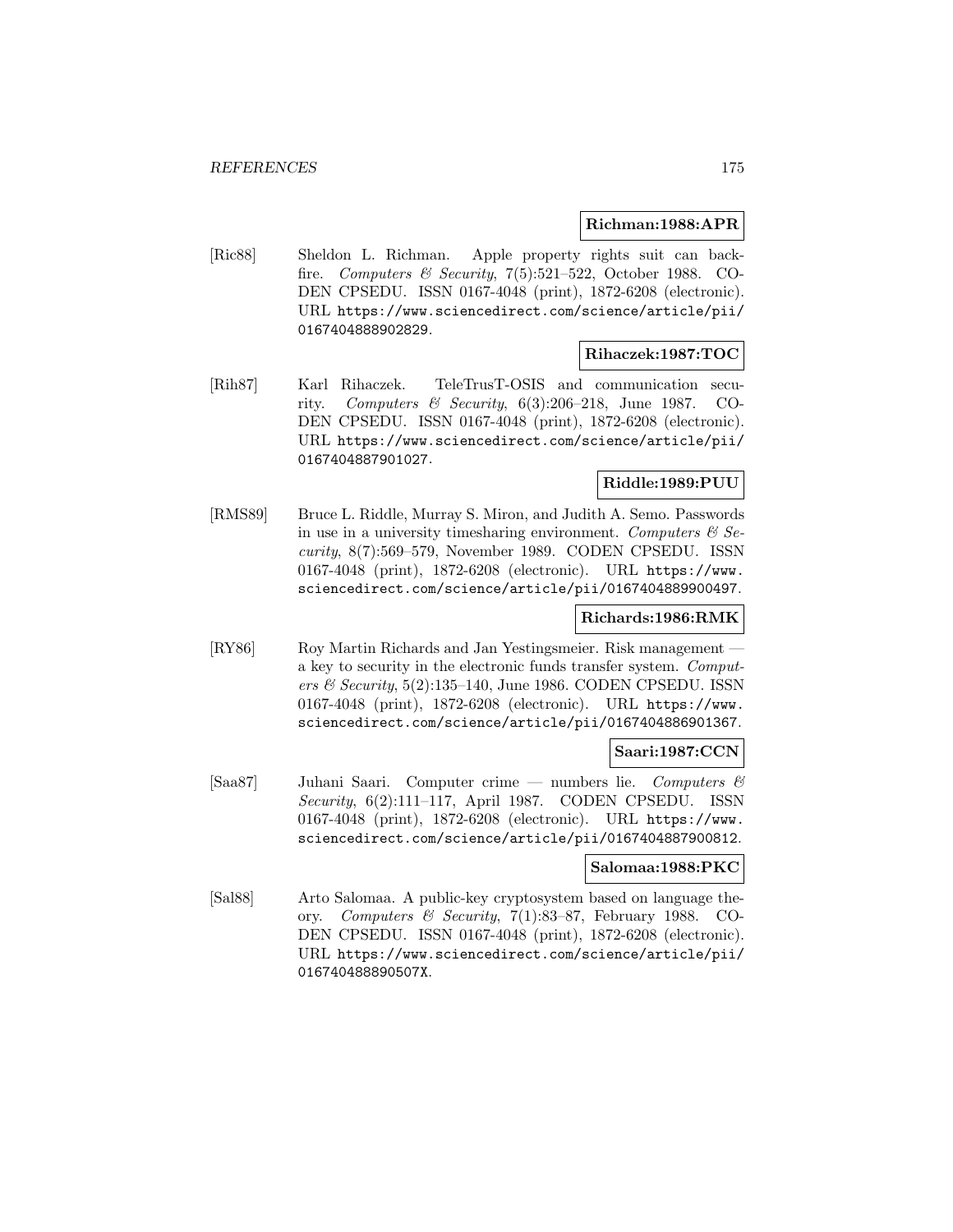#### **Sandhu:1988:NCA**

[San88] Ravinderpal Singh Sandhu. Nested categories for access control. Computers & Security, 7(6):599–605, December 1988. CO-DEN CPSEDU. ISSN 0167-4048 (print), 1872-6208 (electronic). URL https://www.sciencedirect.com/science/article/pii/ 0167404888900107.

## **Sorkin:1984:MCC**

[SB84] Arthur Sorkin and C. James Buchanan. Measurement of cryptographic capability protection algorithms. Computers  $\mathcal{C}$  Security, 3(2):101–116, May 1984. CODEN CPSEDU. ISSN 0167-4048 (print), 1872-6208 (electronic). URL https://www. sciencedirect.com/science/article/pii/016740488490052X.

## **Schanning:1982:APK**

[Sch82] Brian P. Schanning. Applying public key distribution to local area networks. Computers & Security,  $1(3):268-274$ , November 1982. CODEN CPSEDU. ISSN 0167-4048 (print), 1872-6208 (electronic). URL https://www.sciencedirect.com/science/ article/pii/0167404882900463.

## **Schweitzer:1984:PWA**

[Sch84] James A. Schweitzer. Personal workstation automation security vulnerabilities. Computers & Security, 3(1):21-28, February 1984. CODEN CPSEDU. ISSN 0167-4048 (print), 1872-6208 (electronic). URL https://www.sciencedirect.com/science/ article/pii/0167404884900221.

## **Schweitzer:1985:MVC**

[Sch85] James A. Schweitzer. A management view: computer security as a discretionary decision. Computers & Security,  $4(1)$ :13-22, March 1985. CODEN CPSEDU. ISSN 0167-4048 (print), 1872-6208 (electronic). URL https://www.sciencedirect.com/science/ article/pii/0167404885900057.

#### **Schweitzer:1987:HSF**

 $[Sch87]$  James A. Schweitzer. How security fits in — a management view: Security is an essential for quality information. Computers  $\mathcal{B}$ Security, 6(2):129–132, April 1987. CODEN CPSEDU. ISSN 0167-4048 (print), 1872-6208 (electronic). URL https://www. sciencedirect.com/science/article/pii/0167404887900836.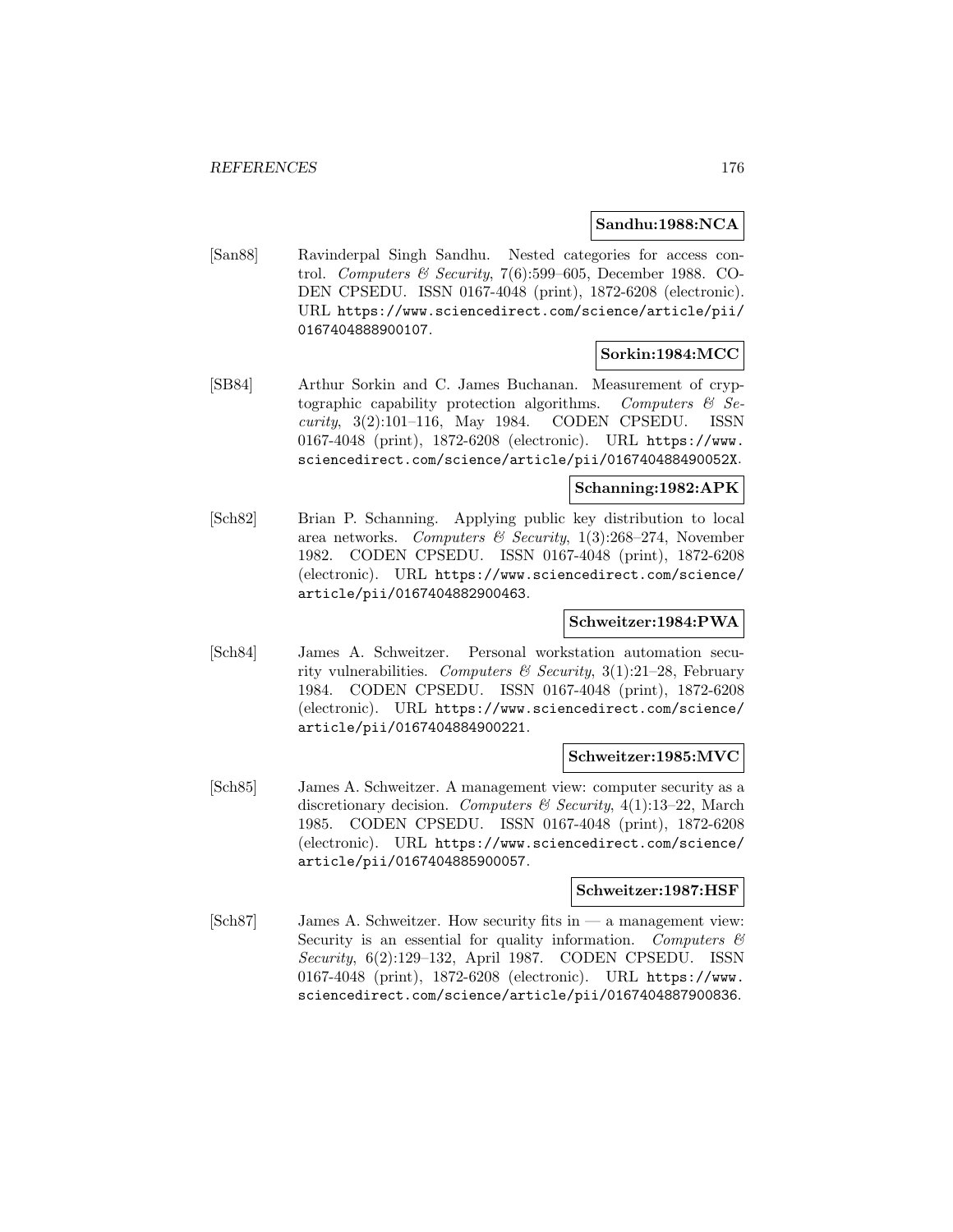#### **Schweitzer:1988:SNB**

[Sch88] Jim Schweitzer. Security news briefs. Computers & Security, 7(5):467–469, October 1988. CODEN CPSEDU. ISSN 0167-4048 (print), 1872-6208 (electronic). URL https://www. sciencedirect.com/science/article/pii/0167404888901976.

## **Seif:1984:CPB**

[Sei84] Ruth A. Seif. Contingency planning in the banking community. Computers & Security, 3(1):29–34, February 1984. CO-DEN CPSEDU. ISSN 0167-4048 (print), 1872-6208 (electronic). URL https://www.sciencedirect.com/science/article/pii/ 0167404884900233.

# **Serpell:1985:CES**

[Ser85] Stephen C. Serpell. Cryptographic equipment security: a code of practice. Computers & Security,  $4(1):47-64$ , March 1985. CO-DEN CPSEDU. ISSN 0167-4048 (print), 1872-6208 (electronic). URL https://www.sciencedirect.com/science/article/pii/ 0167404885900082.

## **Shain:1989:SEF**

[Sha89] M. Shain. Security in electronic funds transfer: Message integrity in money transfer and bond settlements through GE information services' global network. Computers & Security, 8(3):209-221, May 1989. CODEN CPSEDU. ISSN 0167-4048 (print), 1872-6208 (electronic). URL https://www.sciencedirect.com/science/ article/pii/0167404889901041.

#### **Sherman:1988:CVV**

[She88] A. T. Sherman. Cryptology and VLSI (Very Large Scale Integration). I. Detecting and exploiting algebraic weaknesses in cryptosystems. II. Algorithms for placing modules on a custom VLSI chip. Computers & Security, 7(5):512, October 1988. CO-DEN CPSEDU. ISSN 0167-4048 (print), 1872-6208 (electronic). URL https://www.sciencedirect.com/science/article/pii/ 0167404888902234.

#### **Shaw:1982:EGA**

[SK82] James K. Shaw and Stuart W. Katzke. An executive guide to ADP contingency planning. Computers  $\mathcal C$  Security, 1(3):210–215, November 1982. CODEN CPSEDU. ISSN 0167-4048 (print), 1872-6208 (electronic). URL https://www.sciencedirect.com/ science/article/pii/0167404882900359.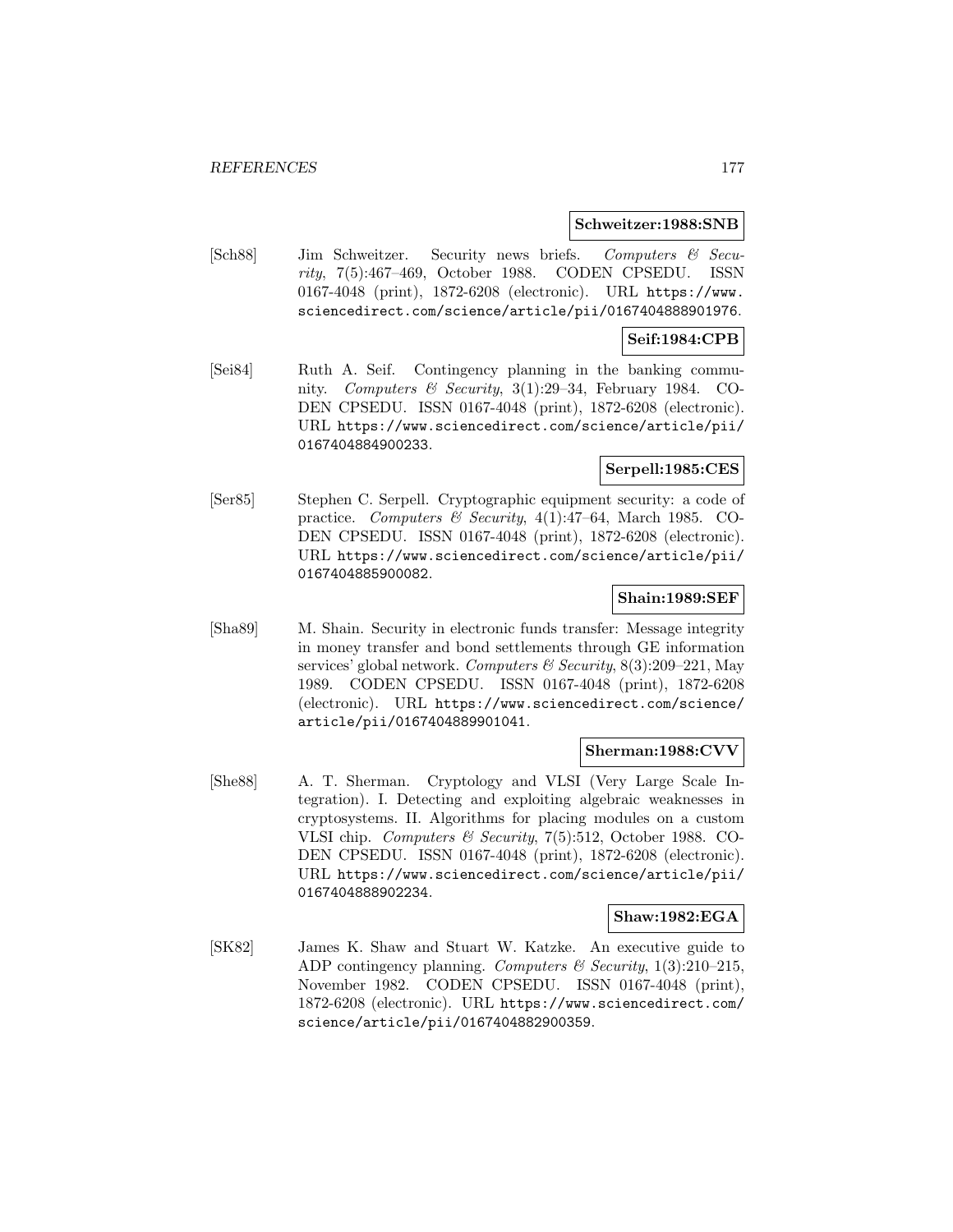#### **Summers:1988:PAK**

[SK88] Rita C. Summers and Stanley A. Kurzban. Potential applications of knowledge-based methods to computer security. Computers  $\mathcal C$ Security, 7(4):373–385, August 1988. CODEN CPSEDU. ISSN 0167-4048 (print), 1872-6208 (electronic). URL https://www. sciencedirect.com/science/article/pii/0167404888905780.

# **Smith:1987:AUW**

[Smi87] Sidney L. Smith. Authenticating users by word association. Computers & Security,  $6(6):464-470$ , December 1987. CO-DEN CPSEDU. ISSN 0167-4048 (print), 1872-6208 (electronic). URL https://www.sciencedirect.com/science/article/pii/ 0167404887900277.

# **Snyder:1988:DQS**

[Sny88] C. E. Snyder. Data quality: a strategic perspective. Computers & Security, 7(5):514, October 1988. CODEN CPSEDU. ISSN 0167-4048 (print), 1872-6208 (electronic). URL https://www. sciencedirect.com/science/article/pii/0167404888902350.

#### **Solarz:1987:CRE**

[Sol87] Artur Solarz. Computer-related embezzlement. Computers & Security, 6(1):49–53, February 1987. CODEN CPSEDU. ISSN 0167-4048 (print), 1872-6208 (electronic). URL https://www. sciencedirect.com/science/article/pii/0167404887901258.

## **Sopko:1988:FHD**

[Sop88] Sandra Sopko. Fire and humidity: Data safes protect against both. Computers & Security, 7(1):106, February 1988. CO-DEN CPSEDU. ISSN 0167-4048 (print), 1872-6208 (electronic). URL https://www.sciencedirect.com/science/article/pii/ 0167404888905445.

#### **Sorkin:1983:RST**

[Sor83] Arthur Sorkin. Requirements for a secure terminal switch. Computers & Security, 2(3):268–274, November 1983. CO-DEN CPSEDU. ISSN 0167-4048 (print), 1872-6208 (electronic). URL https://www.sciencedirect.com/science/article/pii/ 0167404883900111.

# **Spender:1987:ICU**

[Spe87] J-C. Spender. Identifying computer users with authentication devices (tokens). Computers & Security,  $6(5):385-395$ , October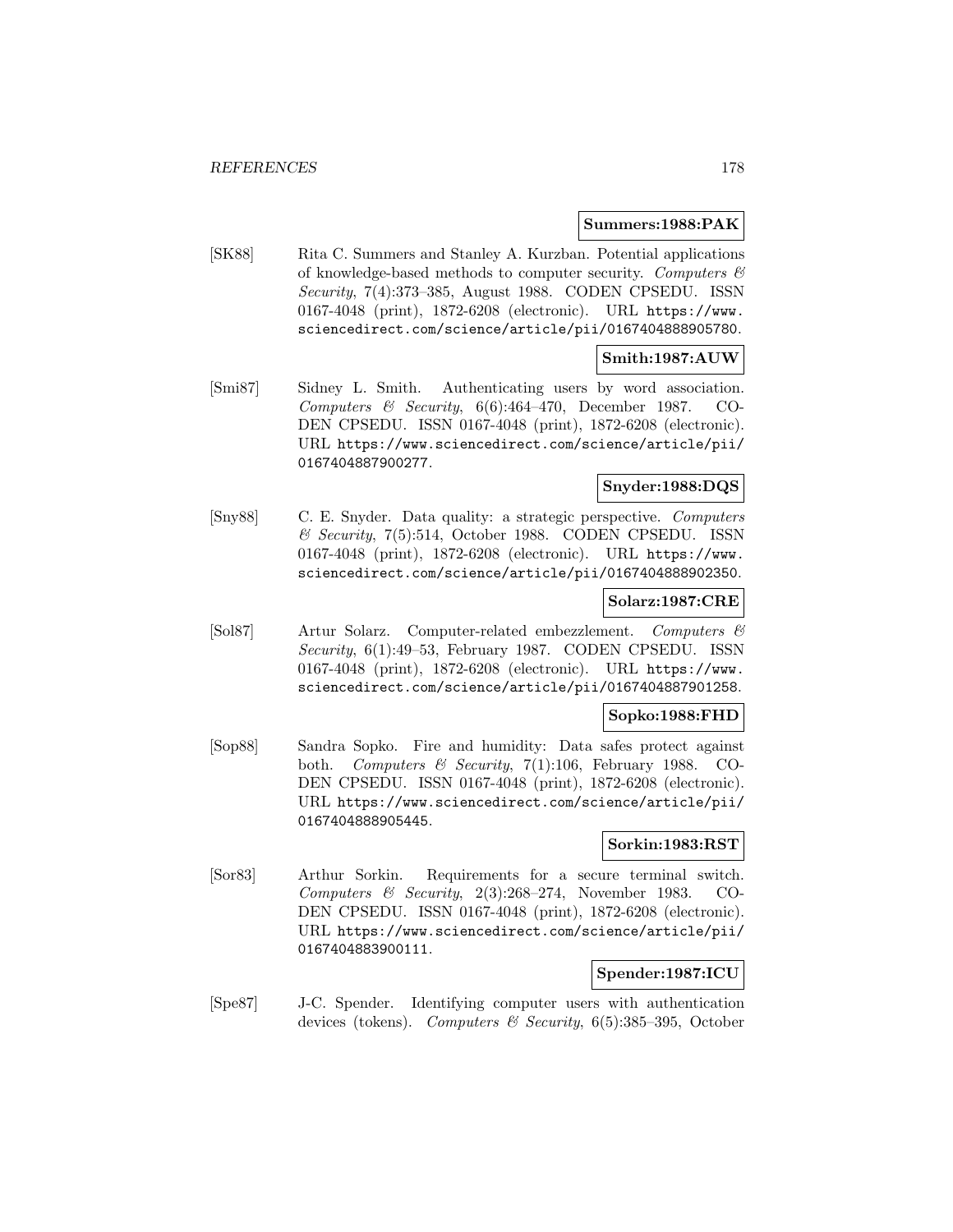1987. CODEN CPSEDU. ISSN 0167-4048 (print), 1872-6208 (electronic). URL https://www.sciencedirect.com/science/ article/pii/0167404887900113.

# **Stanley:1986:CCI**

[Sta86a] Philip M. Stanley. Computer crime investigation and investigators. Computers & Security, 5(4):309–313, December 1986. CO-DEN CPSEDU. ISSN 0167-4048 (print), 1872-6208 (electronic). URL https://www.sciencedirect.com/science/article/pii/ 0167404886900519.

## **Stanley:1986:ECC**

[Sta86b] Philip M. Stanley. Educating computer crime investigators. Computers & Security,  $5(2):168-169$ , June 1986. CODEN CPSEDU. ISSN 0167-4048 (print), 1872-6208 (electronic). URL https://www.sciencedirect.com/science/article/pii/ 0167404886901537.

# **Stoll:1988:HSC**

[Sto88] Cliff Stoll. How secure are computers in the U.S.A.?: an analysis of a series of attacks on Milnet computers. Computers  $\mathcal{C}$  Security, 7(6):543–547, December 1988. CODEN CPSEDU. ISSN 0167-4048 (print), 1872-6208 (electronic). URL https://www. sciencedirect.com/science/article/pii/016740488890003X.

## **Straub:1988:OSC**

[Str88] Detmar W. Straub. Organizational structuring of the computer security function. Computers & Security,  $7(2):185-195$ , April 1988. CODEN CPSEDU. ISSN 0167-4048 (print), 1872-6208 (electronic). URL https://www.sciencedirect.com/science/ article/pii/0167404888903355.

## **Tanca:1988:EES**

[TC88] L. Tanca and S. Ceri. ELAND: an expert system for the configuration of local area networks applications. Computers  $\mathcal B$  Security, 7 (5):514, October 1988. CODEN CPSEDU. ISSN 0167-4048 (print), 1872-6208 (electronic). URL https://www.sciencedirect.com/ science/article/pii/0167404888902374.

## **Tener:1986:DSS**

[Ten86a] William T. Tener. Decision support systems — a necessity for effective auditing of controls. Computers  $\mathcal{C}$  Security, 5(2):168, June 1986. CODEN CPSEDU. ISSN 0167-4048 (print), 1872-6208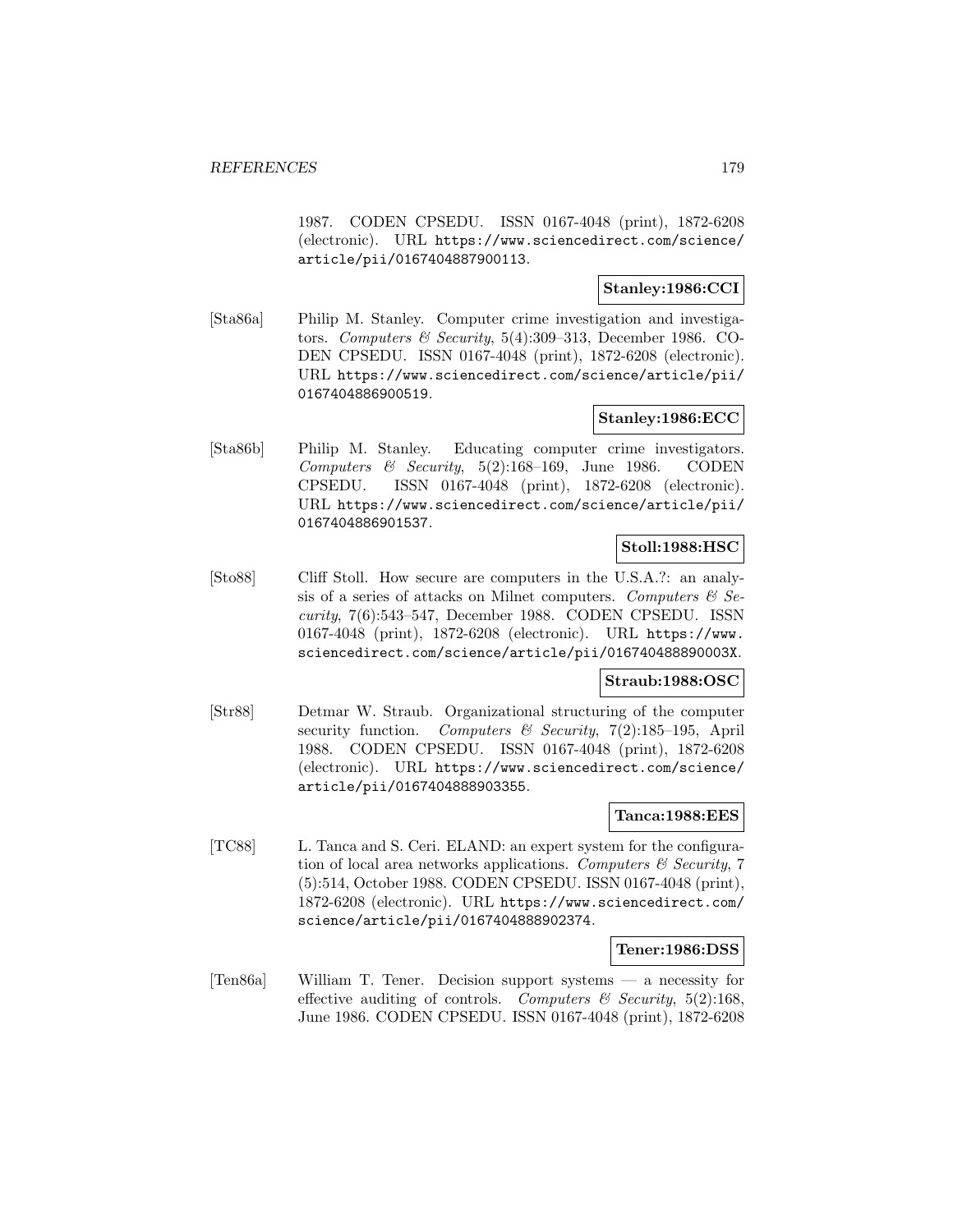(electronic). URL https://www.sciencedirect.com/science/ article/pii/0167404886901501.

## **Tener:1986:DCD**

[Ten86b] William T. Tener. Detection of control deterioration using decision support systems. Computers & Security,  $5(4):290-295$ , December 1986. CODEN CPSEDU. ISSN 0167-4048 (print), 1872-6208 (electronic). URL https://www.sciencedirect.com/science/ article/pii/0167404886900490.

#### **Thuraisingham:1987:SCR**

[Thu87] M. B. Thuraisingham. Security checking in relational database management systems augmented with inference engines. Computers & Security, 6(6):479–492, December 1987. CODEN CPSEDU. ISSN 0167-4048 (print), 1872-6208 (electronic). URL https://www.sciencedirect.com/science/article/pii/ 0167404887900290.

#### **Thuraisingham:1989:FVM**

[Thu89] M. B. Thuraisingham. A functional view of multilevel databases. Computers & Security, 8(8):721–730, December 1989. CO-DEN CPSEDU. ISSN 0167-4048 (print), 1872-6208 (electronic). URL https://www.sciencedirect.com/science/article/pii/ 0167404889900102.

# **Toppen:1984:ICA**

[Top84] R. Toppen. Infinite confidence: 'the audit of data communication networks'. Computers & Security, 3(4):303-313, November 1984. CODEN CPSEDU. ISSN 0167-4048 (print), 1872-6208 (electronic). URL https://www.sciencedirect.com/science/ article/pii/0167404884900099.

#### **Tompkins:1986:ISAa**

[TR86a] Frederick G. Tompkins and Russel Rice. Intergrating security activities into the software development life cycle and the software quality assurance process. Computers  $\mathcal{B}$  Security, 5(2):167, June 1986. CODEN CPSEDU. ISSN 0167-4048 (print), 1872-6208 (electronic). URL https://www.sciencedirect.com/science/ article/pii/0167404886901446.

#### **Tompkins:1986:ISAb**

[TR86b] Frederick G. Tompkins and Russell S. Rice. Integrating security activities into the software development life cycle and the soft-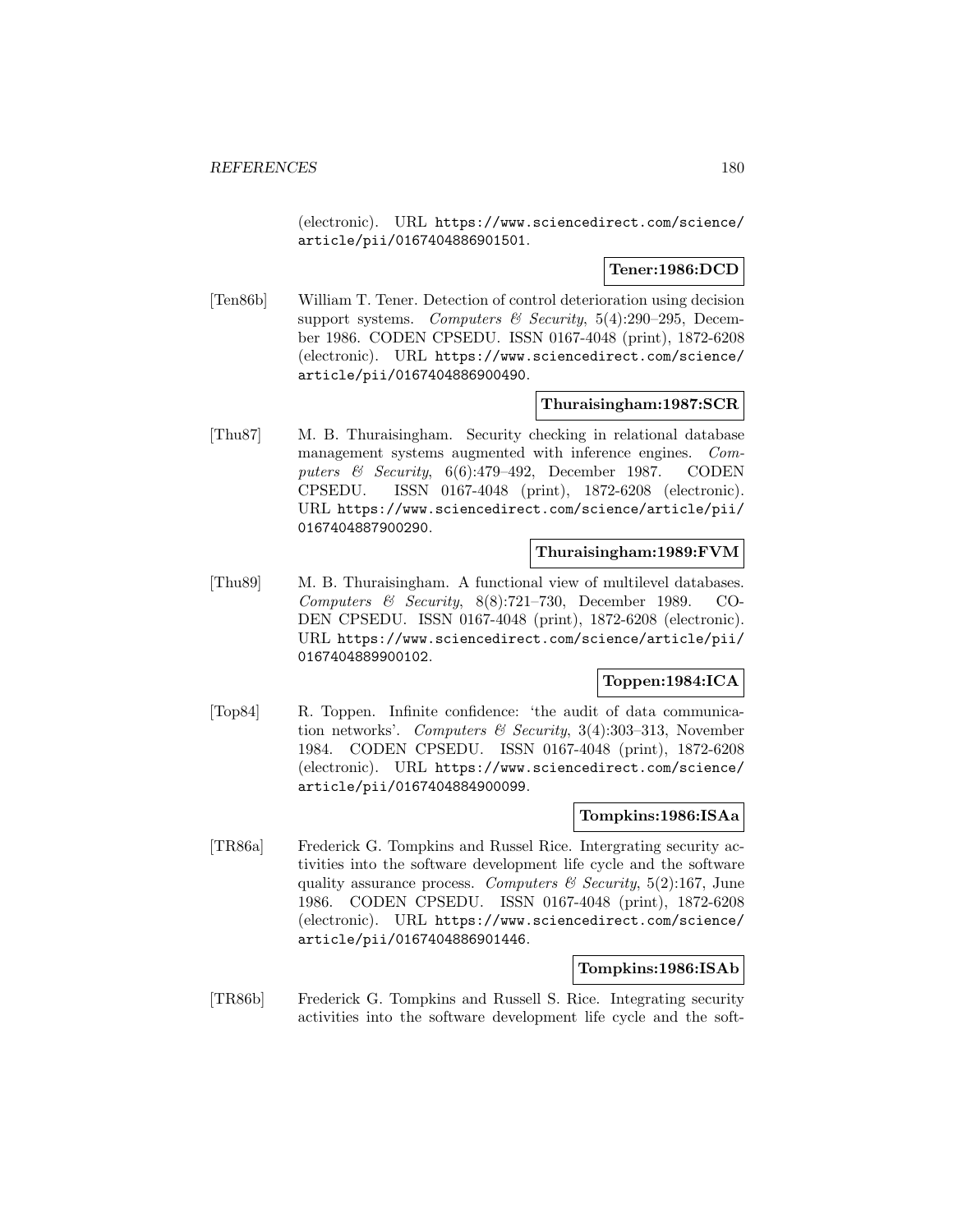ware quality assurance process. Computers  $\mathcal C$  Security, 5(3):218– 242, September 1986. CODEN CPSEDU. ISSN 0167-4048 (print), 1872-6208 (electronic). URL https://www.sciencedirect.com/ science/article/pii/0167404886900143.

### **Tonn:1988:AIR**

[TTA<sup>+</sup>88] B. E. Tonn, C. B. Travis, L. Arrowood, R. Goeltz, and C. A. Mann. Analysis of individual risk belief structures. Computers  $\mathcal{O}$ Security, 7(5):509–510, October 1988. CODEN CPSEDU. ISSN 0167-4048 (print), 1872-6208 (electronic). URL https://www. sciencedirect.com/science/article/pii/0167404888902088.

### **Thomsen:1989:PEM**

[TTT89] D. J. Thomsen, W. T. Tsai, and M. B. Thuraisingham. Prototyping to explore MLS/DBMS design. Computers  $\mathcal C$  Security, 8(3): 229–245, May 1989. CODEN CPSEDU. ISSN 0167-4048 (print), 1872-6208 (electronic). URL https://www.sciencedirect.com/ science/article/pii/0167404889901065.

### **VanderBank:1988:CFM**

[VA88] Dirk Van der Bank and Edwin Anderssen. Cryptographic figures of merit. Computers & Security, 7(3):299-303, June 1988. CO-DEN CPSEDU. ISSN 0167-4048 (print), 1872-6208 (electronic). URL https://www.sciencedirect.com/science/article/pii/ 0167404888900363.

### **Varadharajan:1989:VNS**

[Var89] Vijay Varadharajan. Verification of network security protocols. Computers & Security,  $8(8):693-708$ , December 1989. CO-DEN CPSEDU. ISSN 0167-4048 (print), 1872-6208 (electronic). URL https://www.sciencedirect.com/science/article/pii/ 0167404889900084.

#### **vanBiene-Hershey:1988:TEA**

[vBH88] Margaret E. van Biene-Hershey. The technical EDP-audit function. Computers & Security,  $7(3):271-277$ , June 1988. CO-DEN CPSEDU. ISSN 0167-4048 (print), 1872-6208 (electronic). URL https://www.sciencedirect.com/science/article/pii/ 0167404888900338.

### **vandenAssem:1986:CPA**

[vdAvE86] R. van den Assem and W. J. van Elk. A chosen-plaintext attack on the Microsoft BASIC protection. Computers  $\mathcal C$  Security, 5(1):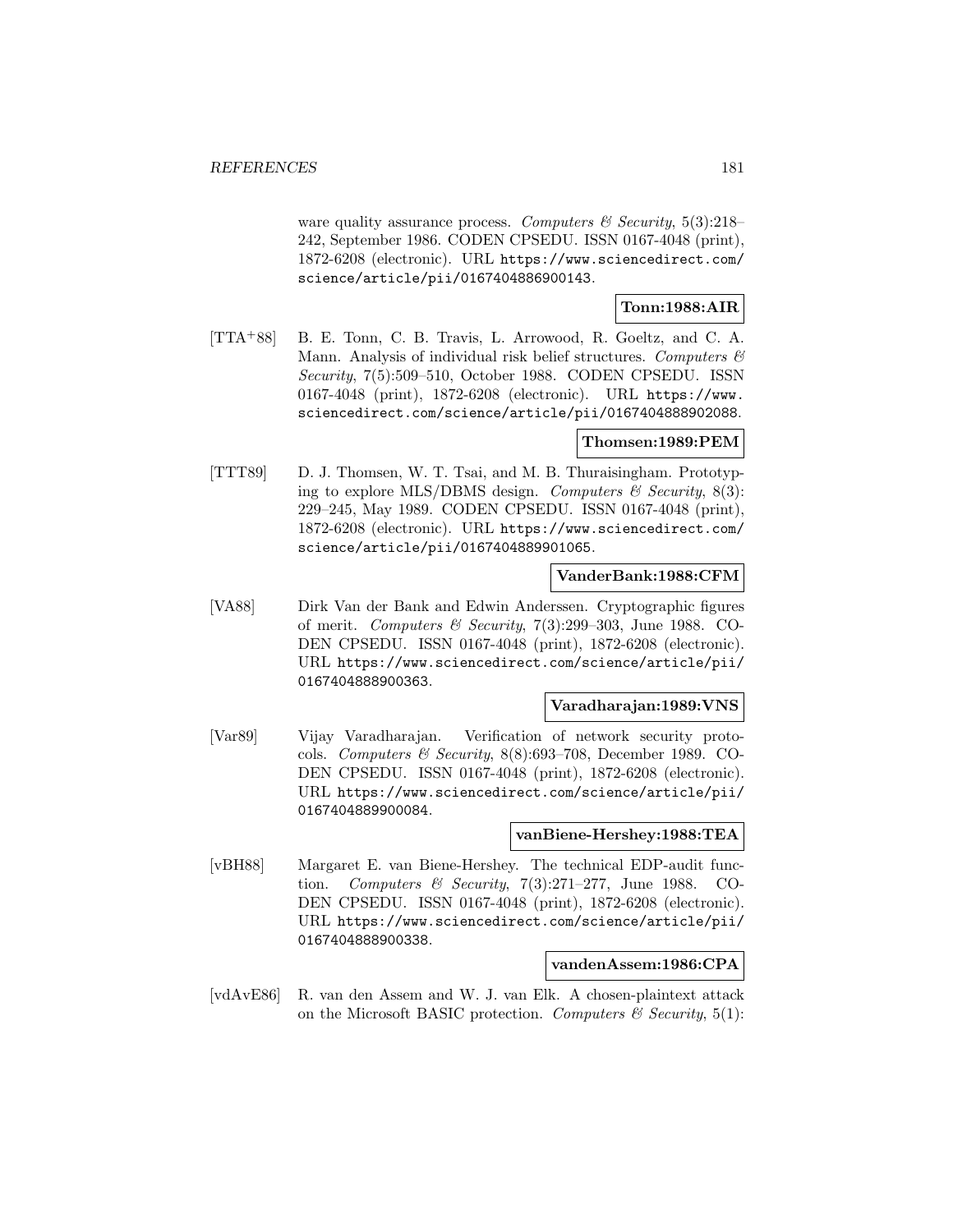36–45, March 1986. CODEN CPSEDU. ISSN 0167-4048 (print), 1872-6208 (electronic). URL https://www.sciencedirect.com/ science/article/pii/0167404886901161.

## **vandenBerg:1984:ATC**

[vdBL84] Bram van den Berg and Hans Leenaars. Advanced topics of a computer center audit. Computers & Security, 3(3):171–185, August 1984. CODEN CPSEDU. ISSN 0167-4048 (print), 1872-6208 (electronic). URL https://www.sciencedirect.com/science/ article/pii/0167404884900397.

### **vandeGoor:1984:ETD**

[vdG84] A. J. van de Goor. Effects of technical developments on system security. Computers & Security,  $3(4):314-322$ , November 1984. CO-DEN CPSEDU. ISSN 0167-4048 (print), 1872-6208 (electronic). URL https://www.sciencedirect.com/science/article/pii/ 0167404884900105.

### **vanderLans:1986:DSR**

[vdL86] R. F. van der Lans. Data security in a relational database environment. Computers & Security,  $5(2):128-134$ , June 1986. CO-DEN CPSEDU. ISSN 0167-4048 (print), 1872-6208 (electronic). URL https://www.sciencedirect.com/science/article/pii/ 0167404886901355.

### **vanEck:1985:ERV**

[vE85] Wim van Eck. Electromagnetic radiation from video display units: an eavesdropping risk? Computers & Security,  $4(4):269-286$ , December 1985. CODEN CPSEDU. ISSN 0167-4048 (print), 1872-6208 (electronic). URL https://www.sciencedirect.com/ science/article/pii/016740488590046X.

#### **vanHoboken:1984:BV**

[vH84] W. R. C. van Hoboken. The burglar's viewpoint. Computers  $\mathcal{B}$ Security, 3(4):295–302, November 1984. CODEN CPSEDU. ISSN 0167-4048 (print), 1872-6208 (electronic). URL https://www. sciencedirect.com/science/article/pii/0167404884900087.

#### **vanHeurck:1987:TBS**

[vH87] Ph. van Heurck. TRASEC: Belgian security system for electronic funds transfers. Computers & Security,  $6(3):261-268$ , June 1987. CODEN CPSEDU. ISSN 0167-4048 (print), 1872-6208 (electronic). URL https://www.sciencedirect.com/science/ article/pii/0167404887901076.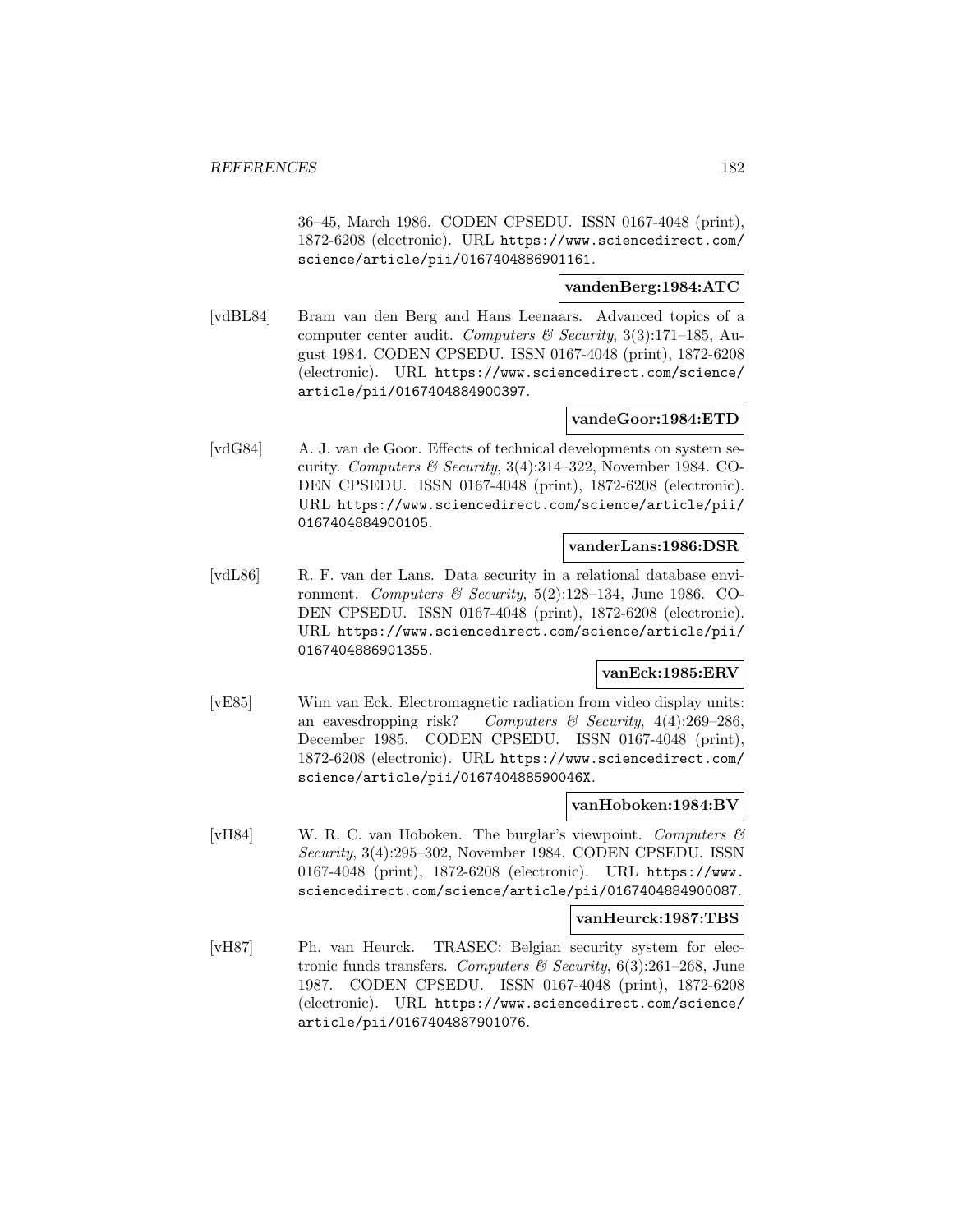#### **Villarreal:1988:IW**

[Vil88] J. Villarreal. Innovative workstation. Computers  $\mathcal C$  Security, 7(5): 512, October 1988. CODEN CPSEDU. ISSN 0167-4048 (print), 1872-6208 (electronic). URL https://www.sciencedirect.com/ science/article/pii/0167404888902209.

### **Voydock:1985:SMT**

[VK85] Victor L. Voydock and Stephen T. Kent. Security mechanisms in a transport layer protocol. Computers  $\mathcal C$  Security, 4(4):325– 341, December 1985. CODEN CPSEDU. ISSN 0167-4048 (print), 1872-6208 (electronic). URL https://www.sciencedirect.com/ science/article/pii/0167404885900513.

# **Voigt:1988:DRT**

[Voi88] R. J. Voigt. Design of a real time operating system for a fault tolerant microcomputer. Computers  $\mathcal C$  Security, 7(5):518, October 1988. CODEN CPSEDU. ISSN 0167-4048 (print), 1872-6208 (electronic). URL https://www.sciencedirect.com/science/ article/pii/016740488890260X.

#### **vanWyk:1989:LV**

[vW89] Kenneth R. van Wyk. The Lehigh virus. Computers  $\mathcal{C}$  Security, 8(2):107–110, April 1989. CODEN CPSEDU. ISSN 0167-4048 (print), 1872-6208 (electronic). URL https://www. sciencedirect.com/science/article/pii/0167404889900643.

### **Warren:1983:ERC**

[War83] Andrew D. Warren. Evaluating the risks of computer fraud and error. Computers & Security,  $2(2):132-143$ , June 1983. CO-DEN CPSEDU. ISSN 0167-4048 (print), 1872-6208 (electronic). URL https://www.sciencedirect.com/science/article/pii/ 0167404883900512.

### **Ware:1986:EPIa**

[War86a] Willis H. Ware. Emerging privacy issues. Computers & Se $curity, 5(2):101-113, June 1986. CODEN CPSEDU. ISSN$ 0167-4048 (print), 1872-6208 (electronic). URL https://www. sciencedirect.com/science/article/pii/016740488690132X.

#### **Ware:1986:EPIb**

[War86b] Willis H. Ware. Emerging privacy issues. Computers  $\mathcal C$  Security, 5(2):167, June 1986. CODEN CPSEDU. ISSN 0167-4048 (print),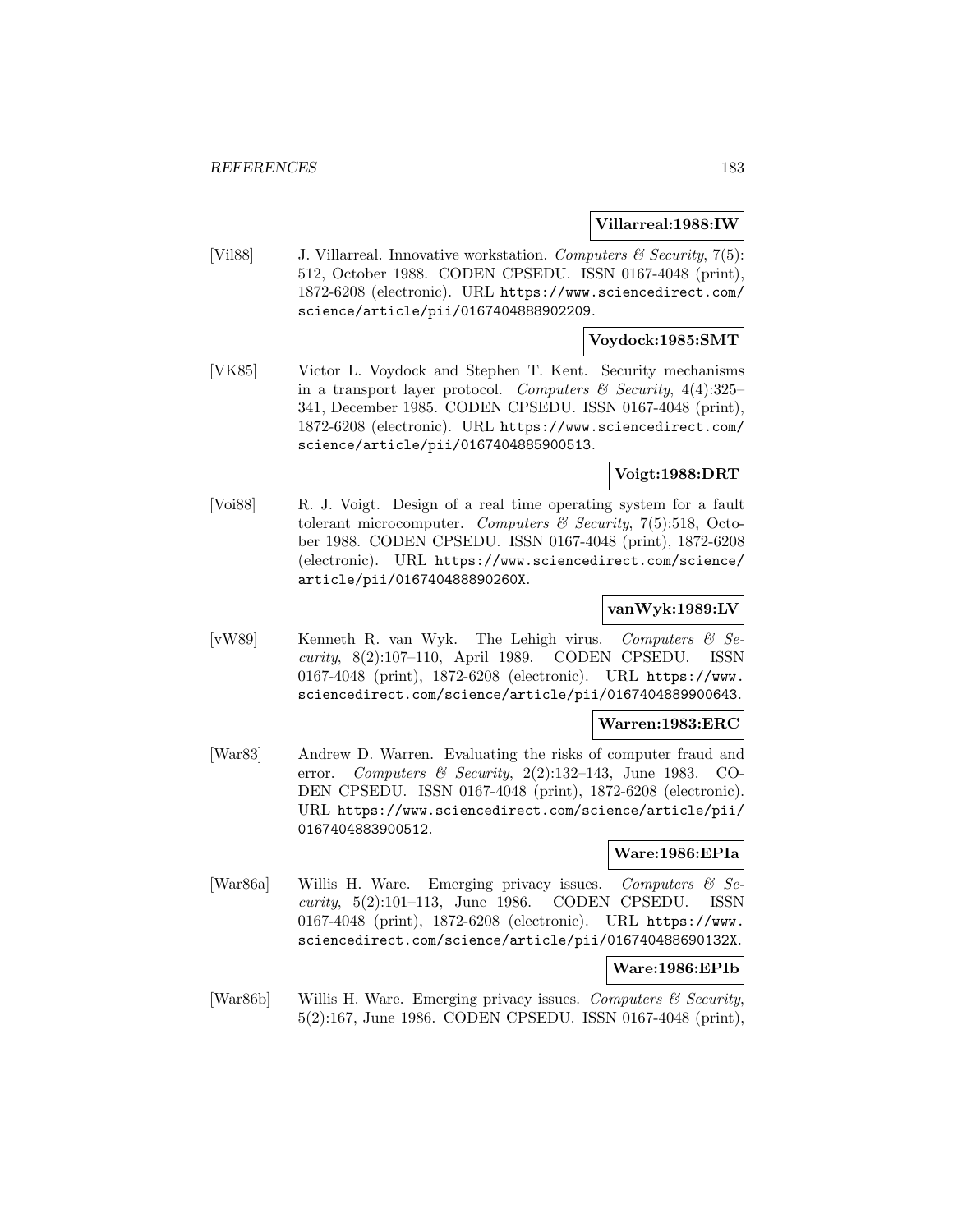1872-6208 (electronic). URL https://www.sciencedirect.com/ science/article/pii/0167404886901410.

### **Witten:1988:PAA**

[WC88] Ian H. Witten and John G. Cleary. On the privacy afforded by adaptive text compression. Computers  $\mathcal B$  Security, 7(4):397– 408, August 1988. CODEN CPSEDU. ISSN 0167-4048 (print), 1872-6208 (electronic). URL https://www.sciencedirect.com/ science/article/pii/0167404888905809.

### **Worthington:1986:IDS**

[WCWG86] T. K. Worthington, J. J. Chainer, J. D. Willford, and S. C. Gunderson. IBM dynamic signature verification. Computers & Security, 5(2):167–168, June 1986. CODEN CPSEDU. ISSN 0167-4048 (print), 1872-6208 (electronic). URL https://www. sciencedirect.com/science/article/pii/016740488690146X.

### **Weber:1988:EAP**

[Web88] Ron Weber. Has EDP audit progressed in the last 15 years? Computers & Security, 7(1):103, February 1988. CODEN CPSEDU. ISSN 0167-4048 (print), 1872-6208 (electronic). URL https://www.sciencedirect.com/science/article/pii/ 0167404888905275.

### **Weber:1989:CEF**

[Web89a] Ron Weber. Controls in electronic funds transfer systems: a survey and synthesis. Computers  $\mathcal C$  Security, 8(2):123–137, April 1989. CODEN CPSEDU. ISSN 0167-4048 (print), 1872-6208 (electronic). URL https://www.sciencedirect.com/science/ article/pii/0167404889900680.

#### **Webster:1989:UDP**

[Web89b] Anne E. Webster. University of Delaware and the Pakistani computer virus. Computers & Security, 8(2):103–105, April 1989. CO-DEN CPSEDU. ISSN 0167-4048 (print), 1872-6208 (electronic). URL https://www.sciencedirect.com/science/article/pii/ 0167404889900631.

#### **Weingarten:1983:CCP**

[Wei83] F. Weingarten. Controlling cryptographic publication. Computers  $\mathcal C$  Security, 2(1):41–48, January 1983. CODEN CPSEDU. ISSN 0167-4048 (print), 1872-6208 (electronic). URL https://www. sciencedirect.com/science/article/pii/0167404883900330.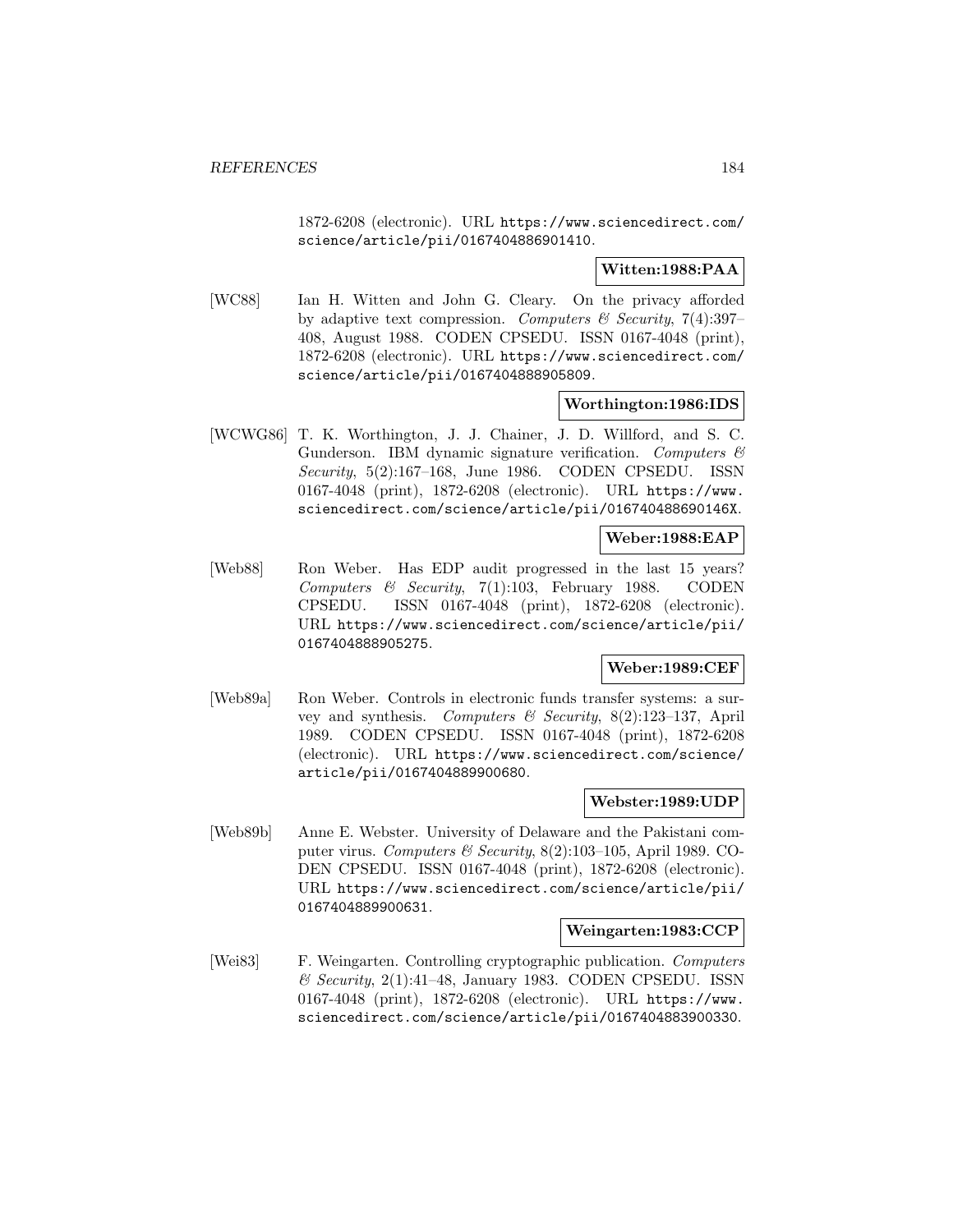#### **White:1989:VWC**

[Whi89] Clinton E. White. Viruses and worms: a campus under attack. Computers & Security, 8(4):303, June 1989. CO-DEN CPSEDU. ISSN 0167-4048 (print), 1872-6208 (electronic). URL https://www.sciencedirect.com/science/article/pii/ 0167404889900916.

#### **Willett:1982:CON**

[Wil82a] Michael Willett. Cryptography old and new. Computers & Security, 1(2):177–186, June 1982. CODEN CPSEDU. ISSN 0167-4048 (print), 1872-6208 (electronic). URL https://www. sciencedirect.com/science/article/pii/0167404882900104.

# **Willett:1982:GE**

[Wil82b] Michael Willett. Guest editorial. Computers & Security,  $1(3):243-$ 244, November 1982. CODEN CPSEDU. ISSN 0167-4048 (print), 1872-6208 (electronic). URL https://www.sciencedirect.com/ science/article/pii/0167404882900414.

### **Willett:1982:TPK**

[Wil82c] Michael Willett. A tutorial on public key cryptography. Computers & Security, 1(1):72–79, January 1982. CODEN CPSEDU. ISSN 0167-4048 (print), 1872-6208 (electronic). URL https://www. sciencedirect.com/science/article/pii/0167404882900281.

#### **Wiseman:1989:PVC**

[Wis89] Simon Wiseman. Preventing viruses in computer systems. Computers  $\mathcal C$  Security, 8(5):427-432, August 1989. CODEN CPSEDU. ISSN 0167-4048 (print), 1872-6208 (electronic). URL https://www.sciencedirect.com/science/article/pii/ 0167404889900242.

### **Wong:1985:CCR**

[Won85] Ken Wong. Computer crime — risk management and computer security. Computers & Security,  $4(4)$ :287-295, December 1985. CO-DEN CPSEDU. ISSN 0167-4048 (print), 1872-6208 (electronic). URL https://www.sciencedirect.com/science/article/pii/ 0167404885900471.

### **Wong:1988:SOA**

[Won88a] Ken Wong. Security and office automation. Computers  $\mathcal{C}$  Security, 7(1):106–107, February 1988. CODEN CPSEDU. ISSN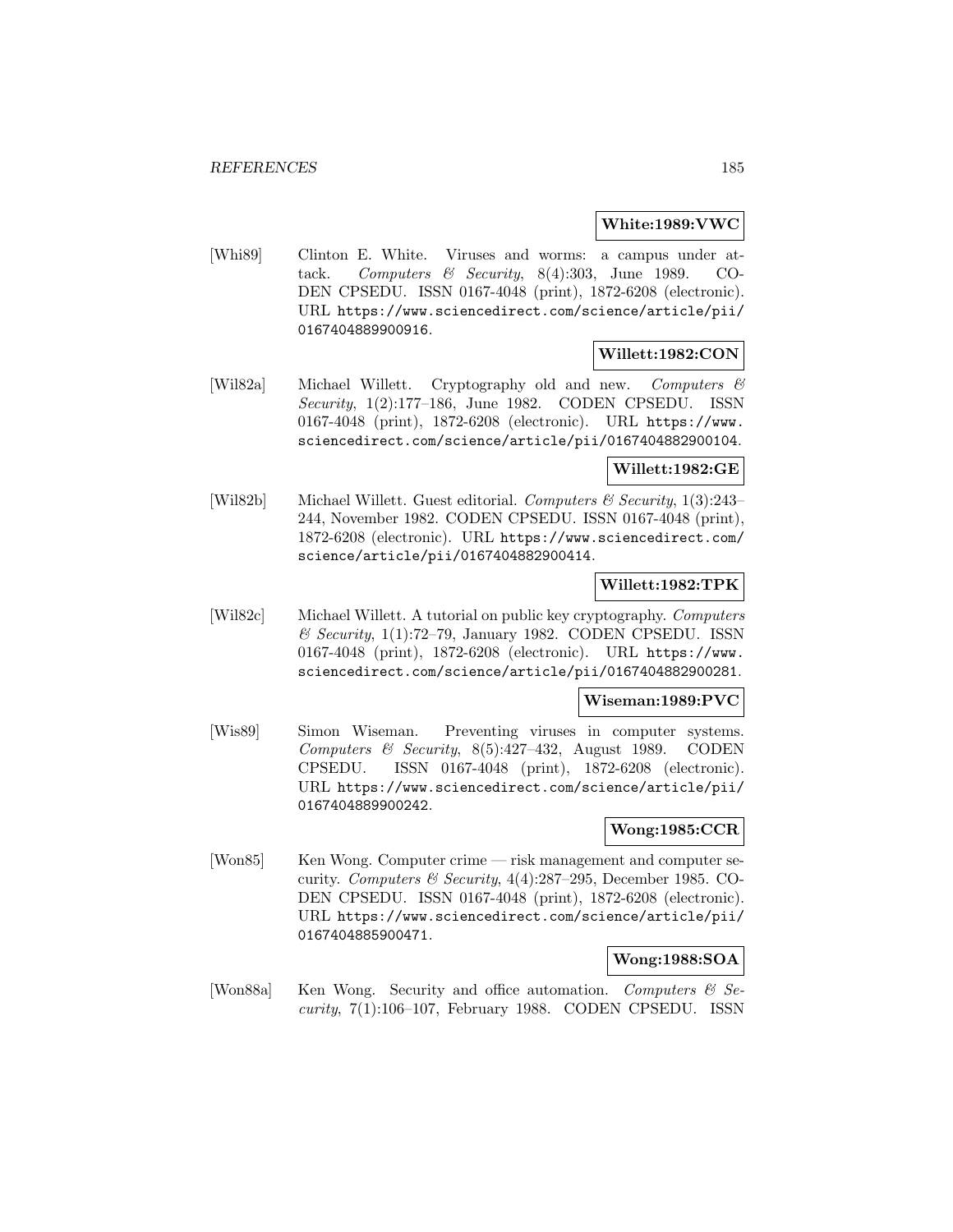0167-4048 (print), 1872-6208 (electronic). URL https://www. sciencedirect.com/science/article/pii/0167404888905482.

### **Wong:1988:MOS**

[Won88b] W. Wong. Management overview of software reuse. Computers  $\&$  Security, 7(5):516, October 1988. CODEN CPSEDU. ISSN 0167-4048 (print), 1872-6208 (electronic). URL https://www. sciencedirect.com/science/article/pii/0167404888902490.

## **Wood:1982:FAC**

[Woo82a] Charles Cresson Wood. Future applications of cryptography. Computers & Security, 1(1):65–71, January 1982. CO-DEN CPSEDU. ISSN 0167-4048 (print), 1872-6208 (electronic). URL https://www.sciencedirect.com/science/article/pii/ 016740488290027X.

# **Wood:1982:PDC**

[Woo82b] Charles Cresson Wood. Policies for deterring computer abuse. Computers & Security,  $1(2):139-145$ , June 1982. CODEN CPSEDU. ISSN 0167-4048 (print), 1872-6208 (electronic). URL https://www.sciencedirect.com/science/article/pii/ 0167404882900062.

### **Wood:1983:EISa**

[Woo83a] Charles Cresson Wood. Effective information system security with password controls. Computers & Security, 2(1):5–10, January 1983. CODEN CPSEDU. ISSN 0167-4048 (print), 1872-6208 (electronic). URL https://www.sciencedirect.com/science/ article/pii/0167404883900287.

### **Wood:1983:EISb**

[Woo83b] Charles Cresson Wood. Enhancing information security with the information resource management approach. Computers  $\mathcal{C}$  Security, 2(3):223–229, November 1983. CODEN CPSEDU. ISSN 0167-4048 (print), 1872-6208 (electronic). URL https://www. sciencedirect.com/science/article/pii/0167404883900044.

#### **Wood:1984:S**

[Woo84] Charles Cresson Wood. Securicom '84. Computers  $\mathcal{C}'$  Security, 3(2): 140–142, May 1984. CODEN CPSEDU. ISSN 0167-4048 (print), 1872-6208 (electronic). URL https://www.sciencedirect.com/ science/article/pii/0167404884900579.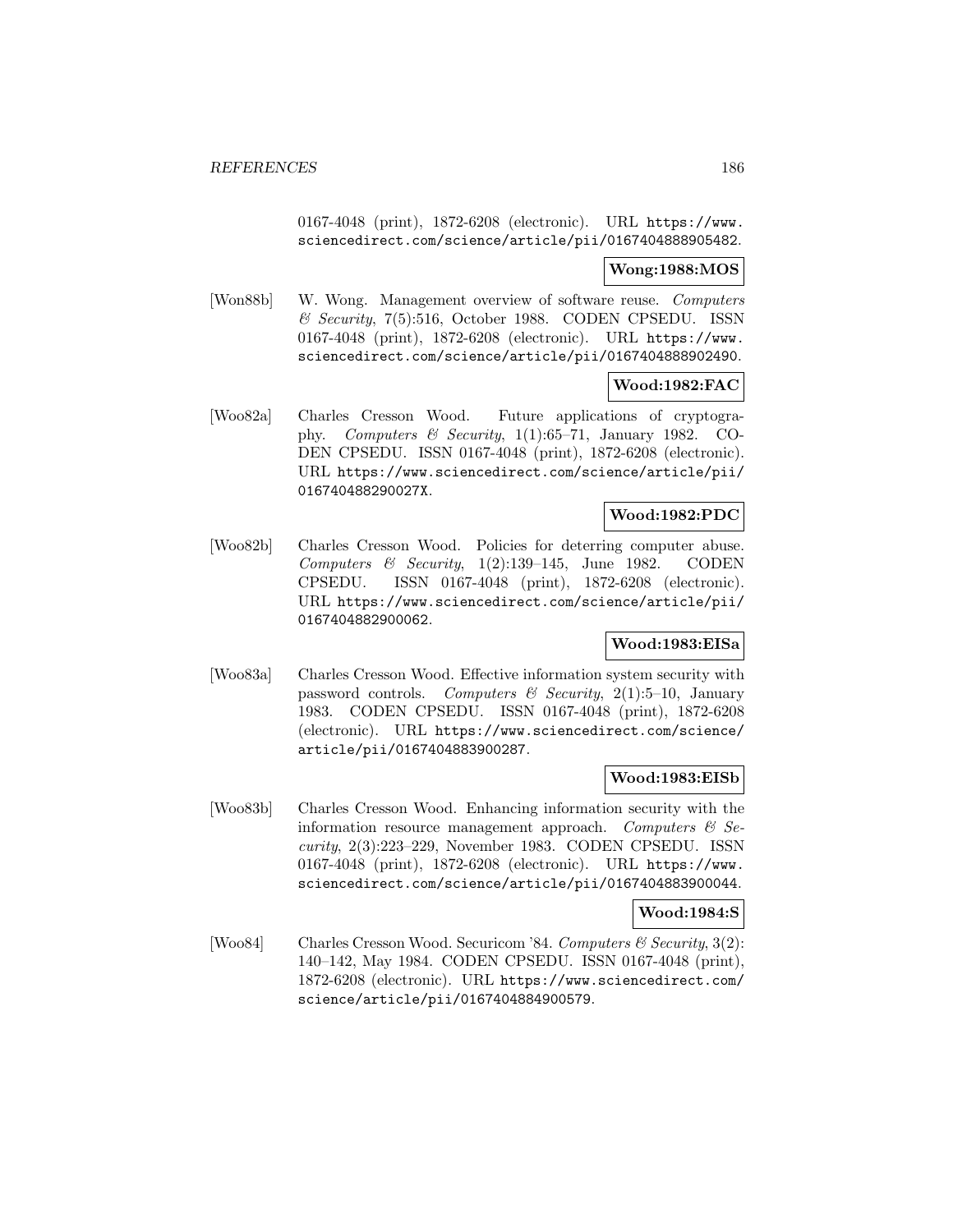#### **Wood:1985:BRS**

[Woo85a] Charles Cresson Wood. Book review: Security for computer networks: D. W. Davies and W. L. Price New York: John Wiley and Sons, 1984. 386 + xix pages, \$19.50. Computers  $\mathcal{C}$  Security, 4(3):248–249, September 1985. CODEN CPSEDU. ISSN 0167-4048 (print), 1872-6208 (electronic). URL https://www. sciencedirect.com/science/article/pii/0167404885900392.

### **Wood:1985:FDS**

[Woo85b] Charles Cresson Wood. Floppy diskette security measures. Computers & Security, 4(3):223–228, September 1985. CO-DEN CPSEDU. ISSN 0167-4048 (print), 1872-6208 (electronic). URL https://www.sciencedirect.com/science/article/pii/ 016740488590032X.

# **Wood:1986:EIT**

[Woo86a] Charles Cresson Wood. Establishing internal technical systems security standards. Computers  $\mathcal C$  Security, 5(3):193-200, September 1986. CODEN CPSEDU. ISSN 0167-4048 (print), 1872-6208 (electronic). URL https://www.sciencedirect.com/science/ article/pii/0167404886900106.

# **Wood:1986:ETS**

[Woo86b] Charles Cresson Wood. Establishing technical systems security standards at a large multinational bank. Computers  $\mathcal C$  Security, 5 (2):169, June 1986. CODEN CPSEDU. ISSN 0167-4048 (print), 1872-6208 (electronic). URL https://www.sciencedirect.com/ science/article/pii/0167404886901550.

### **Wood:1987:HIS**

[Woo87a] Charles Cresson Wood. The human immune system as an information systems security reference model. Computers  $\mathcal{C}$  Security, 6(6):511–516, December 1987. CODEN CPSEDU. ISSN 0167-4048 (print), 1872-6208 (electronic). URL https://www. sciencedirect.com/science/article/pii/0167404887900320.

#### **Wood:1987:ISS**

[Woo87b] Charles Cresson Wood. Information systems security: Management success factors. Computers & Security,  $6(4):314-320$ , August 1987. CODEN CPSEDU. ISSN 0167-4048 (print), 1872-6208 (electronic). URL https://www.sciencedirect.com/science/ article/pii/0167404887900666.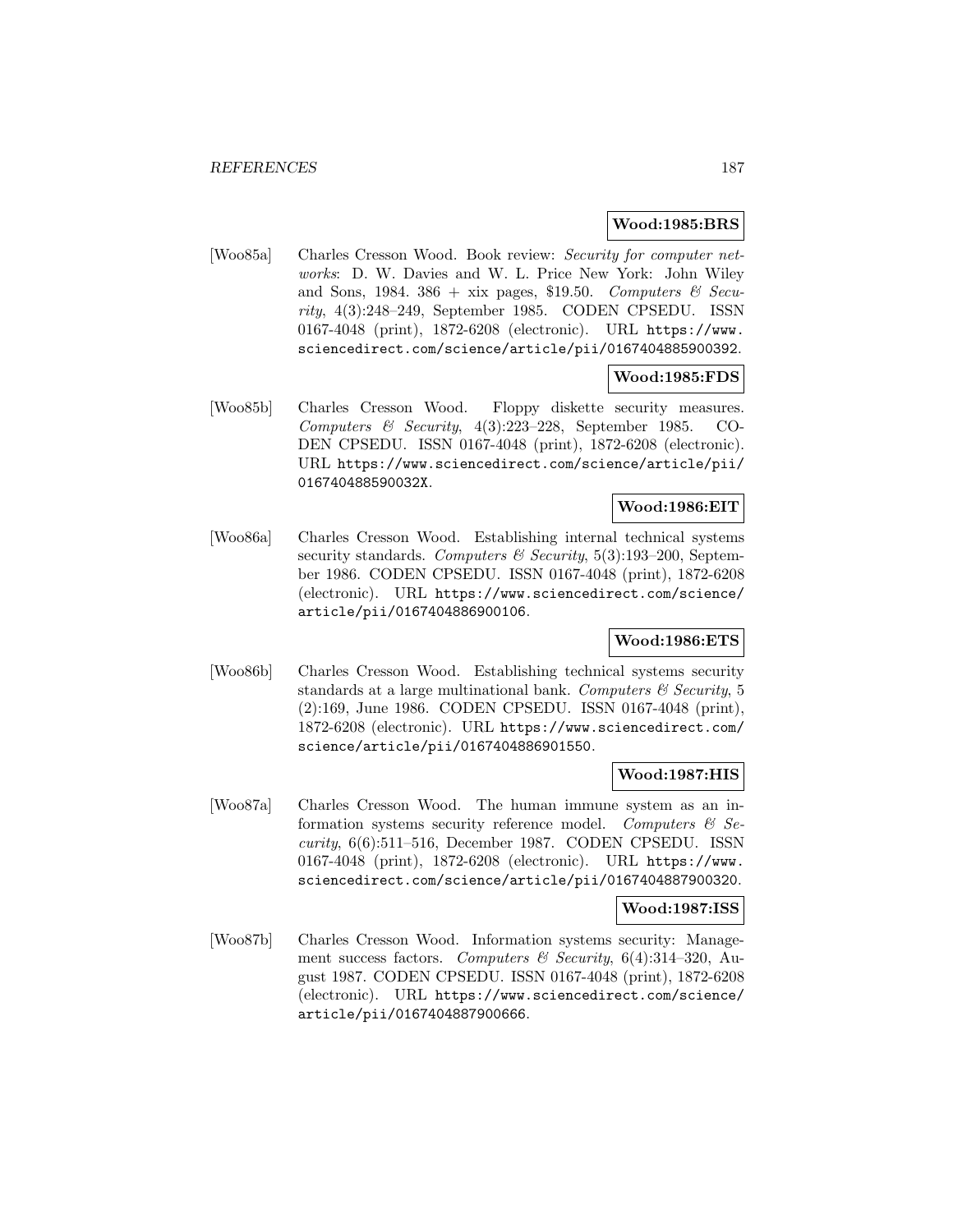#### **Wood:1988:CIS**

[Woo88] Charles Cresson Wood. A context for information systems security planning. Computers & Security,  $7(5):455-465$ , October 1988. CO-DEN CPSEDU. ISSN 0167-4048 (print), 1872-6208 (electronic). URL https://www.sciencedirect.com/science/article/pii/ 0167404888901964.

#### **Wood:1989:PMA**

[Woo89] Charles Cresson Wood. Planning: a means to achieve data communications security. Computers & Security, 8(3):189-199, May 1989. CODEN CPSEDU. ISSN 0167-4048 (print), 1872-6208 (electronic). URL https://www.sciencedirect.com/science/ article/pii/0167404889901016.

### **Wood:1986:SMP**

[WZ86] Charles Cresson Wood and Howard M. Zeidler. Security modules: Potent information security system components. Computers  $\&$  Security, 5(2):114–121, June 1986. CODEN CPSEDU. ISSN 0167-4048 (print), 1872-6208 (electronic). URL https://www. sciencedirect.com/science/article/pii/0167404886901331.

#### **Yeo:1985:IAC**

[Yeo85] Gee Kin Yeo. Incorporating access control in forms systems. Computers & Security,  $4(2):109-122$ , June 1985. CO-DEN CPSEDU. ISSN 0167-4048 (print), 1872-6208 (electronic). URL https://www.sciencedirect.com/science/article/pii/ 016740488590015X.

### **Zajac:1986:WDW**

[Zaj86] Bernard P. Zajac. What to do when you have reason to believe your computer has been compromised. Computers  $\mathcal C$  Security, 5(1): 11–16, March 1986. CODEN CPSEDU. ISSN 0167-4048 (print), 1872-6208 (electronic). URL https://www.sciencedirect.com/ science/article/pii/0167404886901124.

### **Zajac:1988:DCL**

[Zaj88a] Bernard P. Zajac. Dial-up communication lines: Can they be secured? Computers & Security,  $7(1):35-36$ , February 1988. CO-DEN CPSEDU. ISSN 0167-4048 (print), 1872-6208 (electronic). URL https://www.sciencedirect.com/science/article/pii/ 0167404888904993.